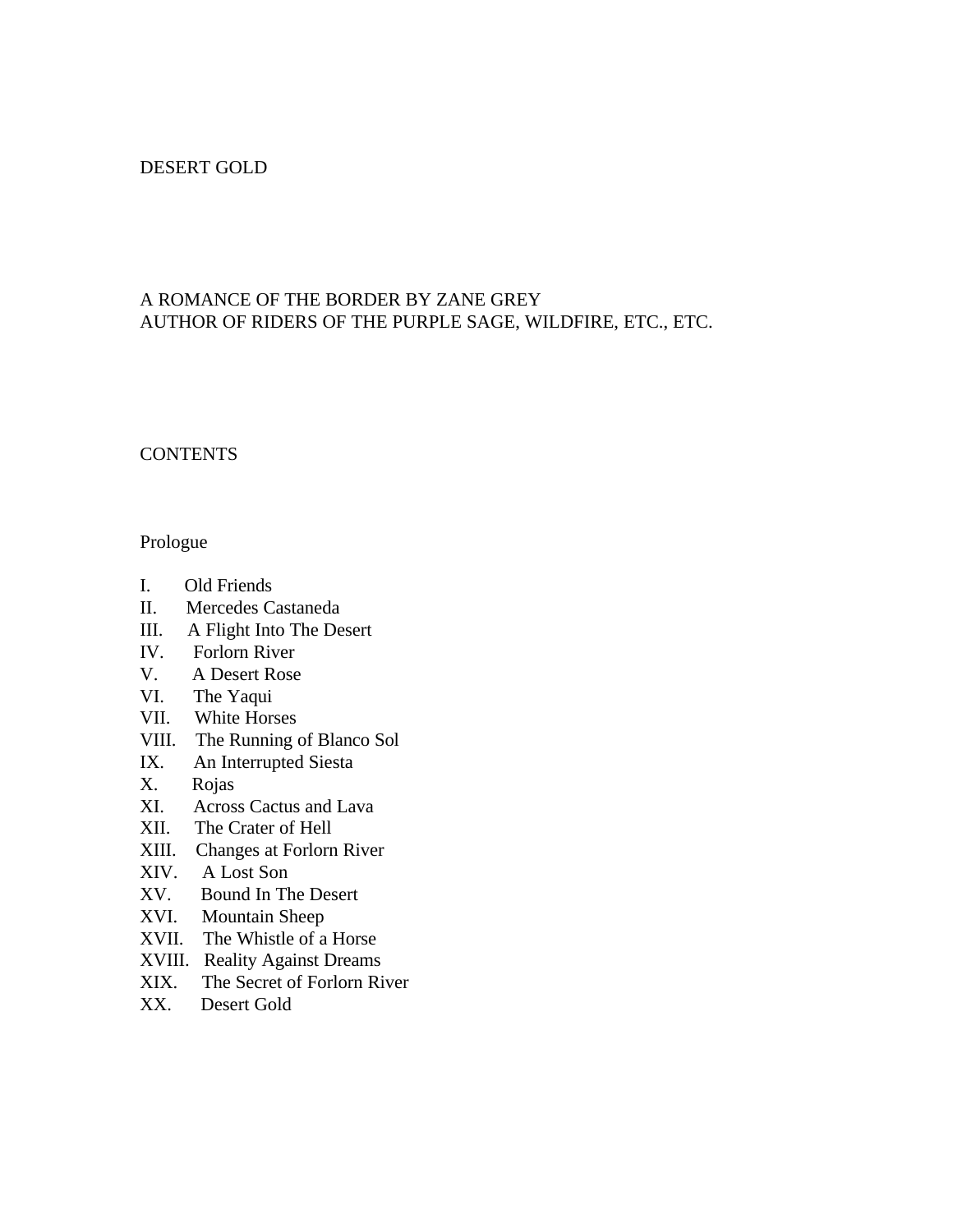# D E S E R T G O L D

## PROLOGUE

#### Chapter I

A face haunted Cameron--a woman's face. It was there in the white heart of the dying campfire; it hung in the shadows that hovered over the flickering light; it drifted in the darkness beyond.

This hour, when the day had closed and the lonely desert night set in with its dead silence, was one in which Cameron's mind was thronged with memories of a time long past--of a home back in Peoria, of a woman he had wronged and lost, and loved too late. He was a prospector for gold, a hunter of solitude, a lover of the drear, rock-ribbed infinitude, because he wanted to be alone to remember.

A sound disturbed Cameron's reflections. He bent his head listening. A soft wind fanned the paling embers, blew sparks and white ashes and thin smoke away into the enshrouding circle of blackness. His burro did not appear to be moving about. The quiet split to the cry of a coyote. It rose strange, wild, mournful--not the howl of a prowling upland beast baying the campfire or barking at a lonely prospector, but the wail of a wolf, full-voiced, crying out the meaning of the desert and the night. Hunger throbbed in it--hunger for a mate, for offspring, for life. When it ceased, the terrible desert silence smote Cameron, and the cry echoed in his soul. He and that wandering wolf were brothers. Then a sharp clink of metal on stone and soft pads of hoofs in sand prompted Cameron to reach for his gun, and to move out of the light of waning campfire. He was somewhere along the wild border line between Sonora and Arizona; and the prospector who dared the heat and barrenness of that region risked other dangers sometimes as menacing.

Figures darker than the gloom approached and took shape, and in the light turned out to be those of a white man and a heavily packed burro.

"Hello there," the man called, as he came to a halt and gazed about him. "I saw your fire. May I make camp here?"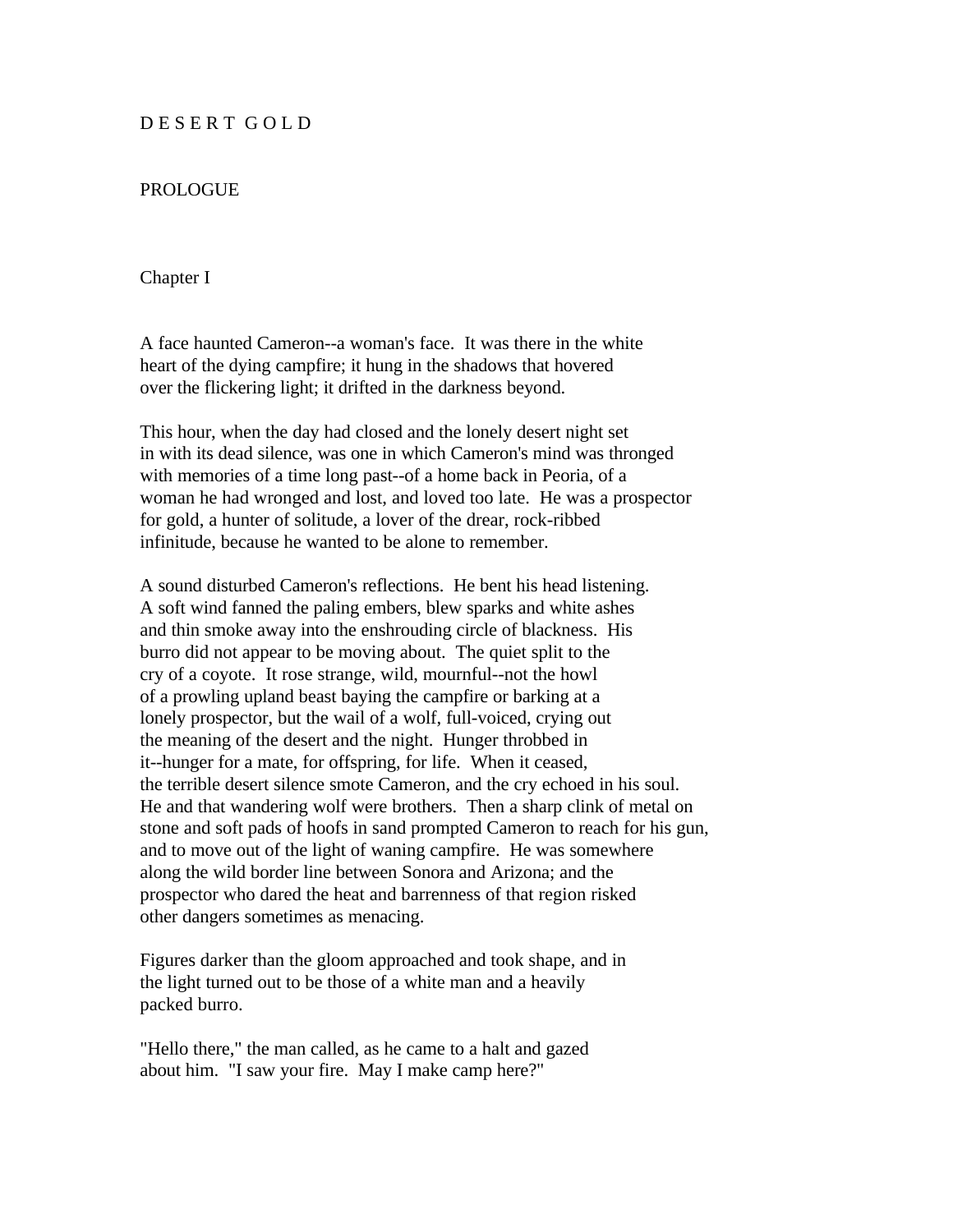Cameron came forth out of the shadow and greeted his visitor, whom he took for a prospector like himself. Cameron resented the breaking of his lonely campfire vigil, but he respected the law of the desert.

The stranger thanked him, and then slipped the pack from his burro. Then he rolled out his pack and began preparations for a meal. His movements were slow and methodical.

Cameron watched him, still with resentment, yet with a curious and growing interest. The campfire burst into a bright blaze, and by its light Cameron saw a man whose gray hair somehow did not seem to make him old, and whose stooped shoulders did not detract from an impression of rugged strength.

"Find any mineral?" asked Cameron, presently.

His visitor looked up quickly, as if startled by the sound of a human voice. He replied, and then the two men talked a little. But the stranger evidently preferred silence. Cameron understood that. He laughed grimly and bent a keener gaze upon the furrowed, shadowy face. Another of those strange desert prospectors in whom there was some relentless driving power besides the lust for gold! Cameron felt that between this man and himself there was a subtle affinity, vague and undefined, perhaps born of the divination that here was a desert wanderer like himself, perhaps born of a deeper, an unintelligible relation having its roots back in the past. A long-forgotten sensation stirred in Cameron's breast, one so long forgotten that he could recognize it. But it was akin to pain.

## Chapter II

When he awakened he found, to his surprise, that his companion had departed. A trail in the sand led off to the north. There was no water in that direction. Cameron shrugged his shoulders; it was not his affair; he had his own problems. And straightway he forgot his strange visitor.

Cameron began his day, grateful for the solitude that was now unbroken, for the canyon-furrowed and cactus-spired scene that now showed no sign of life. He traveled southwest, never straying far from the dry stream bed; and in a desultory way, without eagerness, he hunted for signs of gold.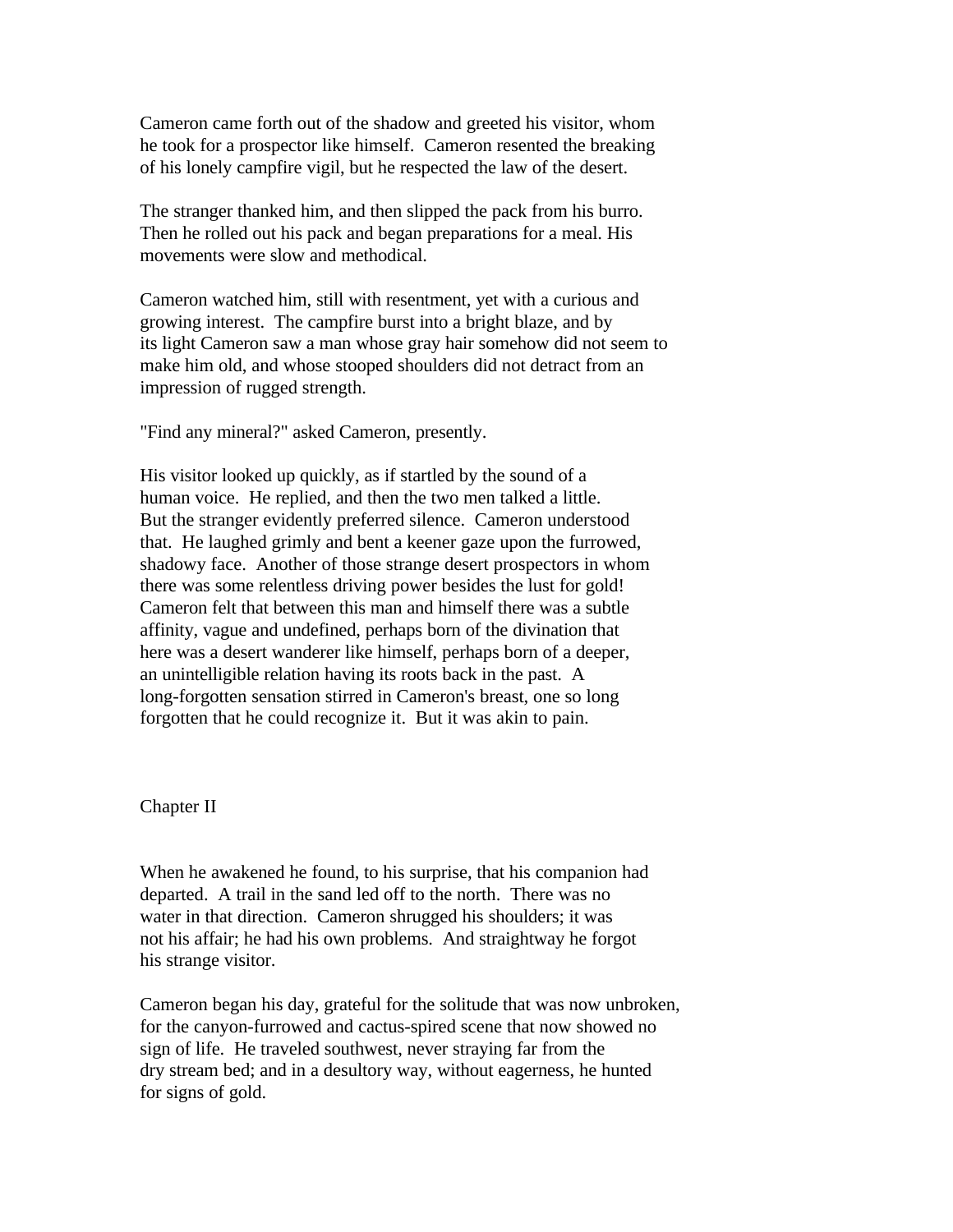The work was toilsome, yet the periods of rest in which he indulged were not taken because of fatigue. He rested to look, to listen, to feel. What the vast silent world meant to him had always been a mystical thing, which he felt in all its incalculable power, but never understood.

That day, while it was yet light, and he was digging in a moist white-bordered wash for water, he was brought sharply up by hearing the crack of hard hoofs on stone. There down the canyon came a man and a burro. Cameron recognized them.

"Hello, friend," called the man, halting. "Our trails crossed again. That's good."

"Hello," replied Cameron, slowly. "Any mineral sign to-day?"

"No."

They made camp together, ate their frugal meal, smoked a pipe, and rolled in their blankets without exchanging many words. In the morning the same reticence, the same aloofness characterized the manner of both. But Cameron's companion, when he had packed his burro and was ready to start, faced about and said: "We might stay together, if it's all right with you."

"I never take a partner," replied Cameron.

"You're alone; I'm alone," said the other, mildly. "It's a big place. If we find gold there'll be enough for two."

"I don't go down into the desert for gold alone," rejoined Cameron, with a chill note in his swift reply.

His companion's deep-set, luminous eyes emitted a singular flash. It moved Cameron to say that in the years of his wandering he had meant no man who could endure equally with him the blasting heat, the blinding dust storms, the wilderness of sand and rock and lava and cactus, the terrible silence and desolation of the desert. Cameron waved a hand toward the wide, shimmering, shadowy descent of plain and range. "I may strike through the Sonora Desert. I may head for Pinacate or north for the Colorado Basin. You are an old man."

"I don't know the country, but to me one place is the same as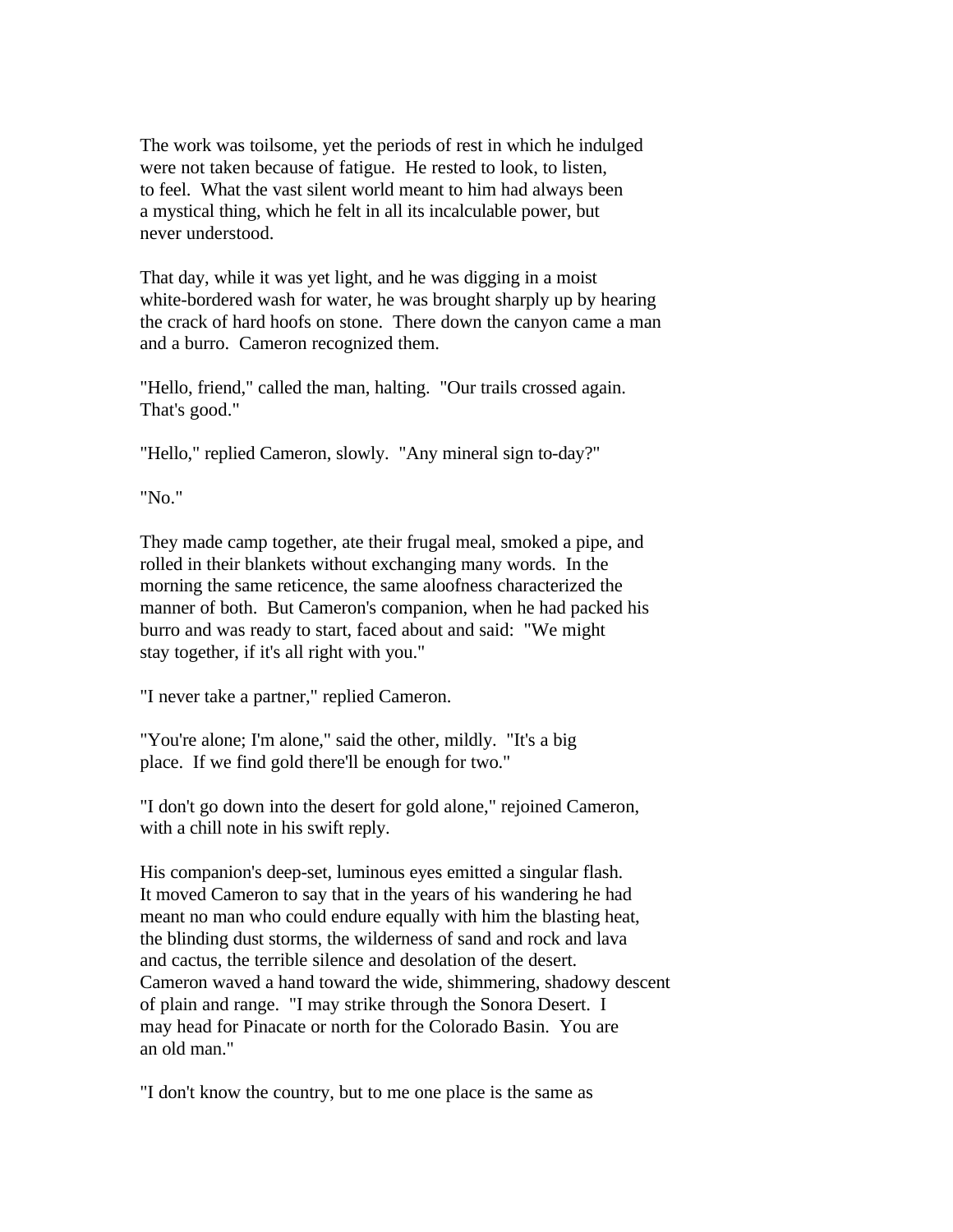another," replied his companion. for moments he seemed to forget himself, and swept his far-reaching gaze out over the colored gulf of stone and sand. Then with gentle slaps he drove his burro in behind Cameron. "Yes, I'm old. I'm lonely, too. It's come to me just lately. but, friend, I can still travel, and for a few days my company won't hurt you."

"Have it your way," said Cameron.

They began a slow march down into the desert. At sunset they camped under the lee of a low mesa. Cameron was glad his comrade had the Indian habit of silence. Another day's travel found the prospectors deep in the wilderness. Then there came a breaking of reserve, noticeable in the elder man, almost imperceptibly gradual in Cameron. Beside the meager mesquite campfire this gray-faced, thoughtful old prospector would remove his black pipe from his mouth to talk a little; and Cameron would listen, and sometimes unlock his lips to speak a word. And so, as Cameron began to respond to the influence of a desert less lonely than habitual, he began to take keener note of his comrade, and found him different from any other he had ever encountered in the wilderness. This man never grumbled at the heat, the glare, the driving sand, the sour water, the scant fare. During the daylight hours he was seldom idle. At night he sat dreaming before the fire or paced to and fro in the gloom. He slept but little, and that long after Cameron had had his own rest. He was tireless, patient, brooding.

Cameron's awakened interest brought home to him the realization that for years he had shunned companionship. In those years only three men had wandered into the desert with him, and these had left their bones to bleach in the shifting sands. Cameron had not cared to know their secrets. But the more he studied this latest comrade the more he began to suspect that he might have missed something in the others. In his own driving passion to take his secret into the limitless abode of silence and desolation, where he could be alone with it, he had forgotten that life dealt shocks to other men. Somehow this silent comrade reminded him.

One afternoon late, after than had toiled up a white, winding wash of sand and gravel, they came upon a dry waterhole. Cameron dug deep into the sand, but without avail. He was turning to retrace weary steps back to the last water when his comrade asked him to wait. Cameron watched him search in his pack and bring forth what appeared to be a small, forked branch of a peach tree. He grasped the prongs of the fork and held them before him with the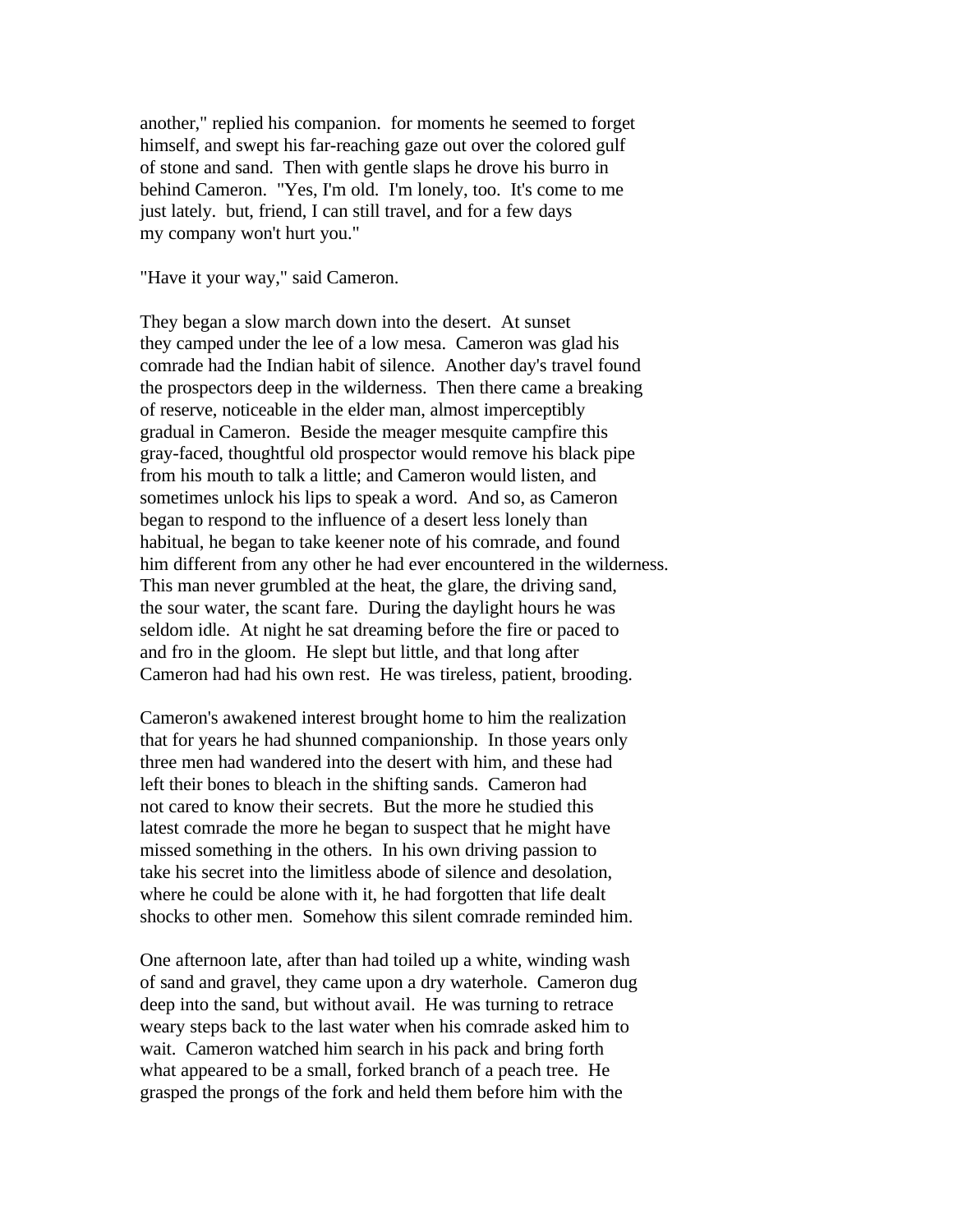end standing straight out, and then he began to walk along the stream bed. Cameron, at first amused, then amazed, then pitying, and at last curious, kept pace with the prospector. He saw a strong tension of his comrade's wrists, as if he was holding hard against a considerable force. The end of the peach branch began to quiver and turn. Cameron reached out a hand to touch it, and was astounded at feeling a powerful vibrant force pulling the branch downward. He felt it as a magnetic shock. The branch kept turning, and at length pointed to the ground.

"Dig here," said the prospector.

"What!" ejaculated Cameron. Had the man lost his mind?

Then Cameron stood by while his comrade dug in the sand. Three feet he dug--four--five, and the sand grew dark, then moist. At six feet water began to seep through.

"Get the little basket in my pack," he said.

Cameron complied, and saw his comrade drop the basket into the deep hole, where it kept the sides from caving in and allowed the water to seep through. While Cameron watched, the basket filled. Of all the strange incidents of his desert career this was the strangest. Curiously he picked up the peach branch and held it as he had seen it held. The thing, however, was dead in his hands.

"I see you haven't got it," remarked his comrade. "Few men have."

"Got what?" demanded Cameron.

"A power to find water that way. Back in Illinois an old German used to do that to locate wells. He showed me I had the same power. I can't explain. But you needn't look so dumfounded. There's nothing supernatural about it."

"You mean it's a simple fact--that some men have a magnetism, a force or power to find water as you did?"

"Yes. It's not unusual on the farms back in Illinois, Ohio, Pennsylvania. The old German I spoke of made money traveling round with his peach fork."

"What a gift for a man in the desert!"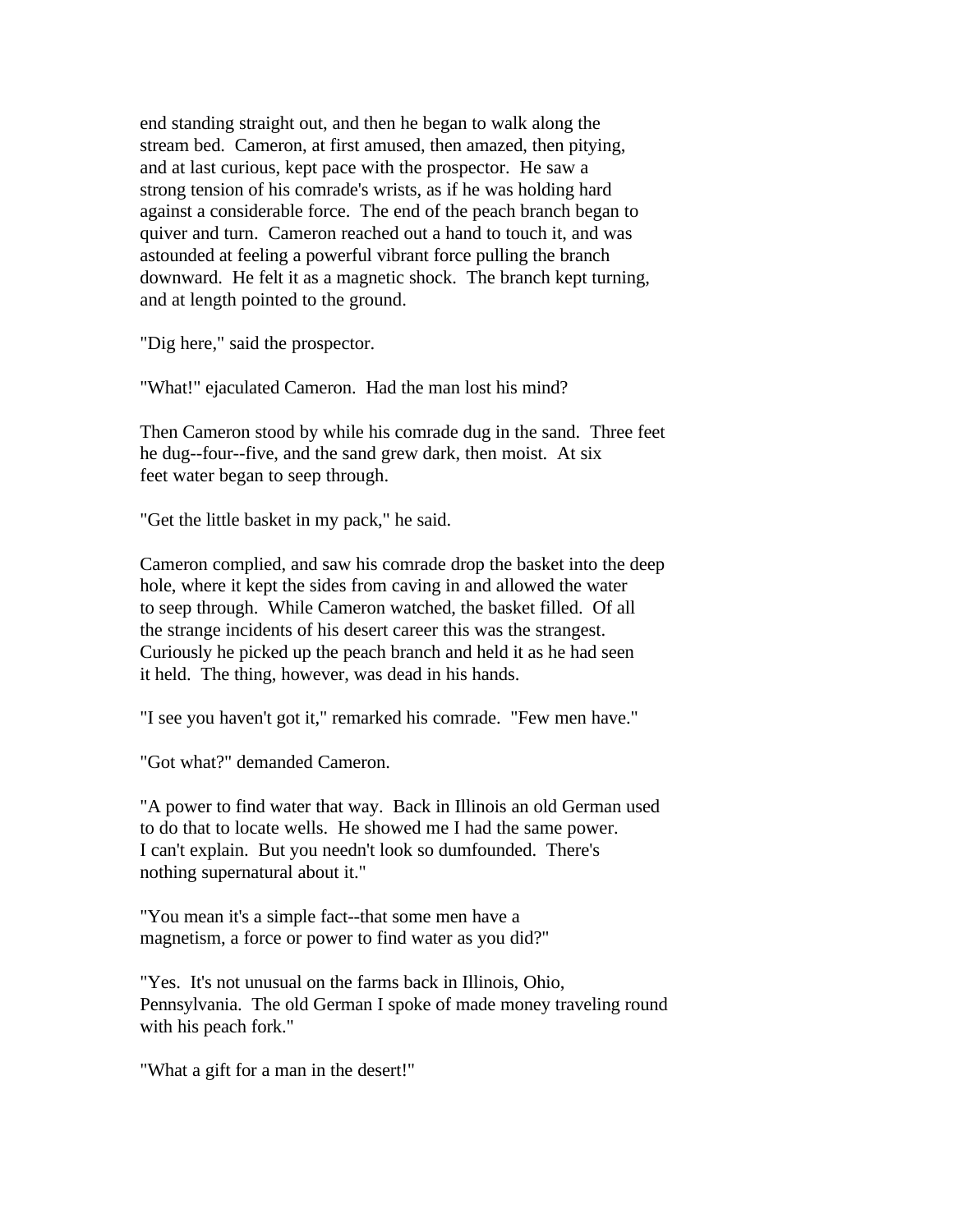Cameron's comrade smiled--the second time in all those days.

They entered a region where mineral abounded, and their march became slower. Generally they took the course of a wash, one on each side, and let the burros travel leisurely along nipping at the bleached blades of scant grass, or at sage or cactus, while they searched in the canyons and under the ledges for signs of gold. When they found any rock that hinted of gold they picked off a piece and gave it a chemical test. The search was fascinating. They interspersed the work with long, restful moments when they looked afar down the vast reaches and smoky shingles to the line of dim mountains. Some impelling desire, not all the lure of gold, took them to the top of mesas and escarpments; and here, when they had dug and picked, they rested and gazed out at the wide prospect. Then, as the sun lost its heat and sank lowering to dent its red disk behind far-distant spurs, they halted in a shady canyon or likely spot in a dry wash and tried for water. When they found it they unpacked, gave drink to the tired burros, and turned them loose. Dead mesquite served for the campfire. While the strange twilight deepened into weird night they sat propped against stones, with eyes on the dying embers of the fire, and soon they lay on the sand with the light of white stars on their dark faces.

Each succeeding day and night Cameron felt himself more and more drawn to this strange man. He found that after hours of burning toil he had insensibly grown nearer to his comrade. He reflected that after a few weeks in the desert he had always become a different man. In civilization, in the rough mining camps, he had been a prey to unrest and gloom. but once down on the great billowing sweep of this lonely world, he could look into his unquiet soul without bitterness. Did not the desert magnify men? Cameron believed that wild men in wild places, fighting cold, heat, starvation, thirst, barrenness, facing the elements in all their ferocity, usually retrograded, descended to the savage, lost all heart and soul and became mere brutes. Likewise he believed that men wandering or lost in the wilderness often reversed that brutal order of life and became noble, wonderful, super-human. So now he did not marvel at a slow stir stealing warmer along his veins, and at the premonition that perhaps he and this man, alone on the desert, driven there by life's mysterious and remorseless motive, were to see each other through God's eyes.

His companion was one who thought of himself last. It humiliated Cameron that in spite of growing keenness he could not hinder him from doing more than an equal share of the day's work. The man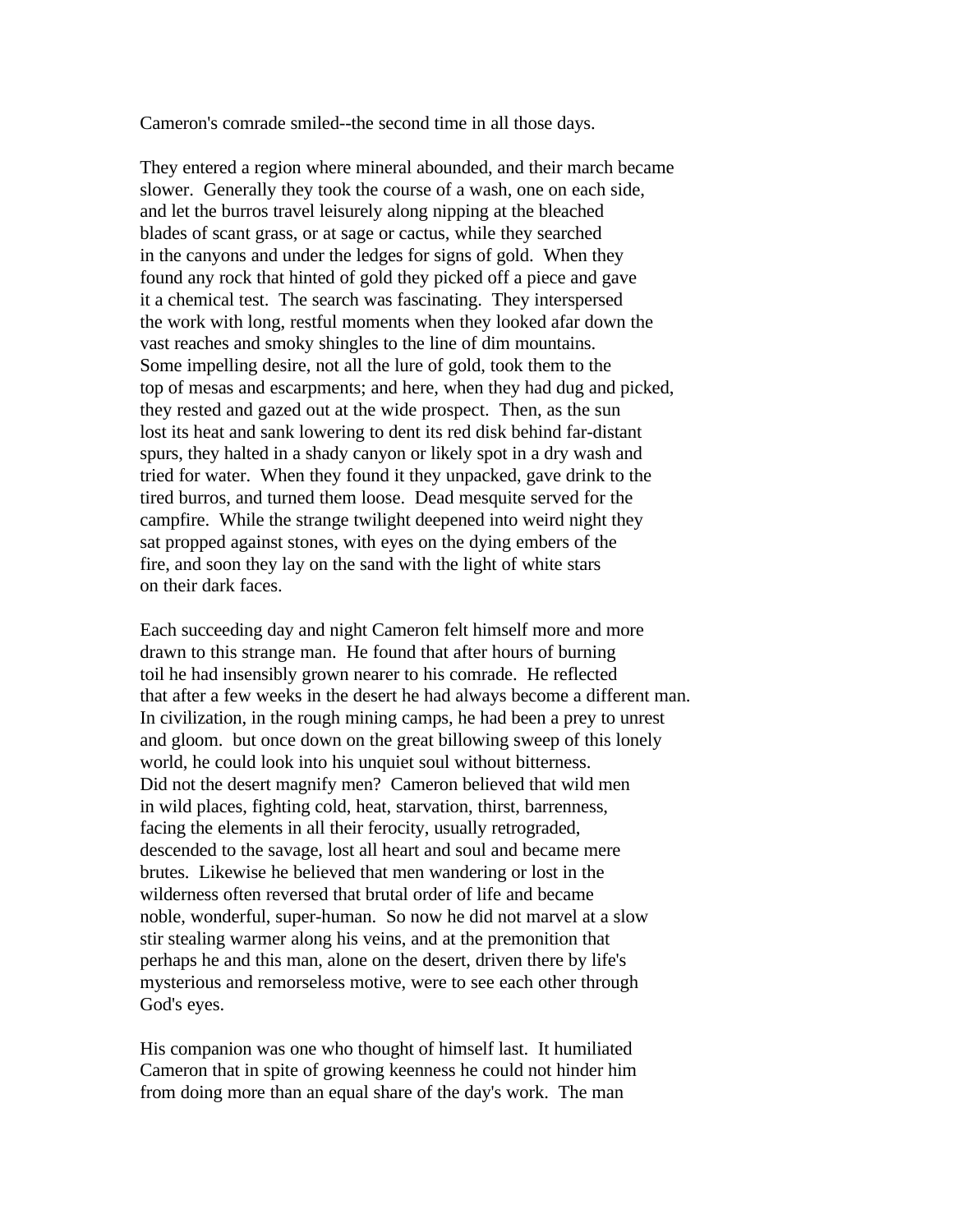was mild, gentle, quiet, mostly silent, yet under all his softness he seemed to be mad of the fiber of steel. Cameron could not thwart him. Moreover, he appeared to want to find gold for Cameron, not for himself. Cameron's hands always trembled at the turning of rock that promised gold; he had enough of the prospector's passion for fortune to thrill at the chance of a strike. But the other never showed the least trace of excitement.

One night they were encamped at the head of a canyon. They day had been exceedingly hot, and long after sundown the radiation of heat from the rocks persisted. A desert bird whistled a wild, melancholy note from a dark cliff, and a distant coyote wailed mournfully. The stars shone white until the huge moon rose to burn out all their whiteness. And on this night Cameron watched his comrade, and yielded to interest he had not heretofore voiced.

"Pardner, what drives you into the desert?"

"Do I seem to be a driven man?"

"No. but I feel it. Do you come to forget?"

"Yes."

"Ah!" softly exclaimed Cameron. Always he seemed to have known that. He said no more. He watched the old man rise and begin his nightly pace to and fro, up and down. With slow, soft tread, forward and back, tirelessly and ceaselessly, he paced that beat. He did not look up at the stars or follow the radiant track of the moon along the canyon ramparts. He hung his head. He was lost in another world. It was a world which the lonely desert made real. He looked a dark, sad, plodding figure, and somehow impressed Cameron with the helplessness of men.

Cameron grew acutely conscious of the pang in his own breast, of the fire in his heart, the strife and torment of his passion-driven soul. He had come into the desert to remember a woman. She appeared to him then as she had looked when first she entered his life--a golden-haired girl, blue-eyed, white-skinned, red-lipped, tall and slender and beautiful. He had never forgotten, and an old, sickening remorse knocked at his heart. He rose and climbed out of the canyon and to the top of a mesa, where he paced to and fro and looked down into the weird and mystic shadows, like the darkness of his passion, and farther on down the moon track and the glittering stretches that vanished in the cold, blue horizon. The moon soared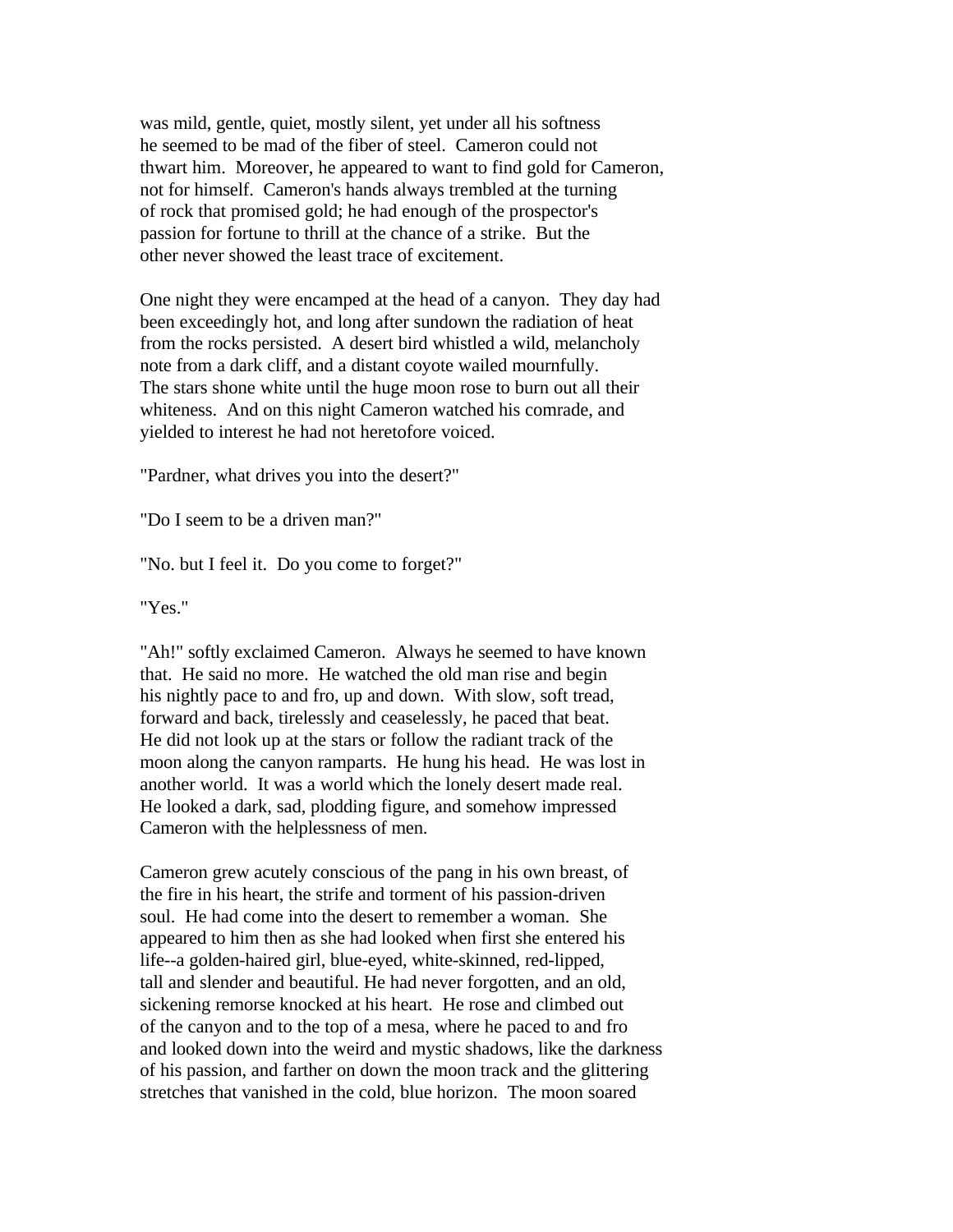radiant and calm, the white stars shone serene. The vault of heaven seemed illimitable and divine. The desert surrounded him, silver-streaked and black-mantled, a chaos of rock and sand, silent, austere, ancient, always waiting. It spoke to Cameron. It was a naked corpse, but it had a soul. In that wild solitude the white stars looked down upon him pitilessly and pityingly. They had shone upon a desert that might once have been alive and was now dead, and might again throb with life, only to die. It was a terrible ordeal for him to stand along and realize that he was only a man facing eternity. But that was what gave him strength to endure. Somehow he was a part of it all, some atom in that vastness, somehow necessary to an inscrutable purpose, something indestructible in that desolate world of ruin and death and decay, something perishable and changeable and growing under all the fixity of heaven. In that endless, silent hall of desert there was a spirit; and Cameron felt hovering near him what he imagined to be phantoms of peace.

He returned to camp and sought his comrade.

"I reckon we're two of a kind," he said. "It was a woman who drove me into the desert. But I come to remember. The desert's the only place I can to that."

"Was she your wife?" asked the elder man.

"No."

A long silence ensued. A cool wind blew up the canyon, sifting the sand through the dry sage, driving away the last of the lingering heat. The campfire wore down to a ruddy ashen heap.

"I had a daughter," said Cameron's comrade. "She lost her mother at birth. And I--I didn't know how to bring up a girl. She was pretty and gay. It was the--the old story."

His words were peculiarly significant to Cameron. They distressed him. He had been wrapped up in his remorse. If ever in the past he had thought of any one connected with the girl he had wronged he had long forgotten. But the consequences of such wrong were far-reaching. They struck at the roots of a home. Here in the desert he was confronted by the spectacle of a splendid man, a father, wasting his life because he could not forget--because there was nothing left to live for. Cameron understood better now why his comrade was drawn by the desert.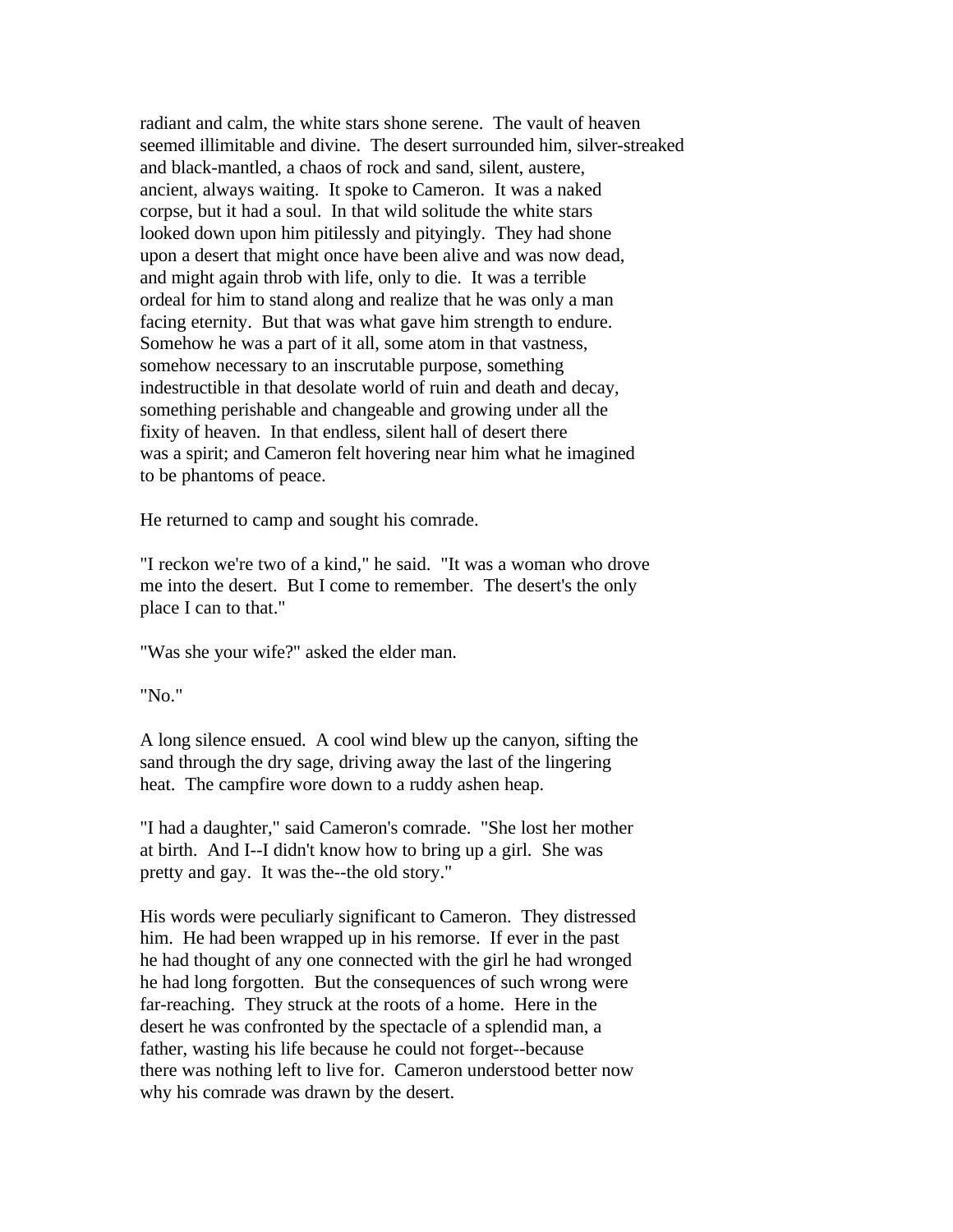"Well, tell me more?" asked Cameron, earnestly.

"It was the old, old story. My girl was pretty and free. The young bucks ran after her. I guess she did not run away from them. And I was away a good deal--working in another town. She was in love with a wild fellow. I knew nothing of it till too late. He was engaged to marry her. But he didn't come back. And when the disgrace became plain to all, my girl left home. She went West. After a while I heard from her. She was well--working--living for her baby. A long time passed. I had no ties. I drifted West. Her lover had also gone West. In those days everybody went West. I trailed him, intending to kill him. But I lost his trail. Neither could I find any trace of her. She had moved on, driven, no doubt, by the hound of her past. Since then I have taken to the wilds, hunting gold on the desert."

"Yes, it's the old, old story, only sadder, I think," said Cameron; and his voice was strained and unnatural.

"Pardner, what Illinois town was it you hailed from?"

"Peoria."

"And your--your name?" went on Cameron huskily.

"Warren--Jonas Warren."

That name might as well have been a bullet. Cameron stood erect, motionless, as men sometimes stand momentarily when shot straight through the heart. In an instant, when thoughts resurged like blinding flashes of lightning through his mind, he was a swaying, quivering, terror-stricken man. He mumbled something hoarsely and backed into the shadow. But he need not have feared discovery, however surely his agitation might have betrayed him. Warren sat brooding over the campfire, oblivious of his comrade, absorbed in the past.

Cameron swiftly walked away in the gloom, with the blood thrumming thick in his ears, whispering over and over:

"Merciful God! Nell was his daughter!"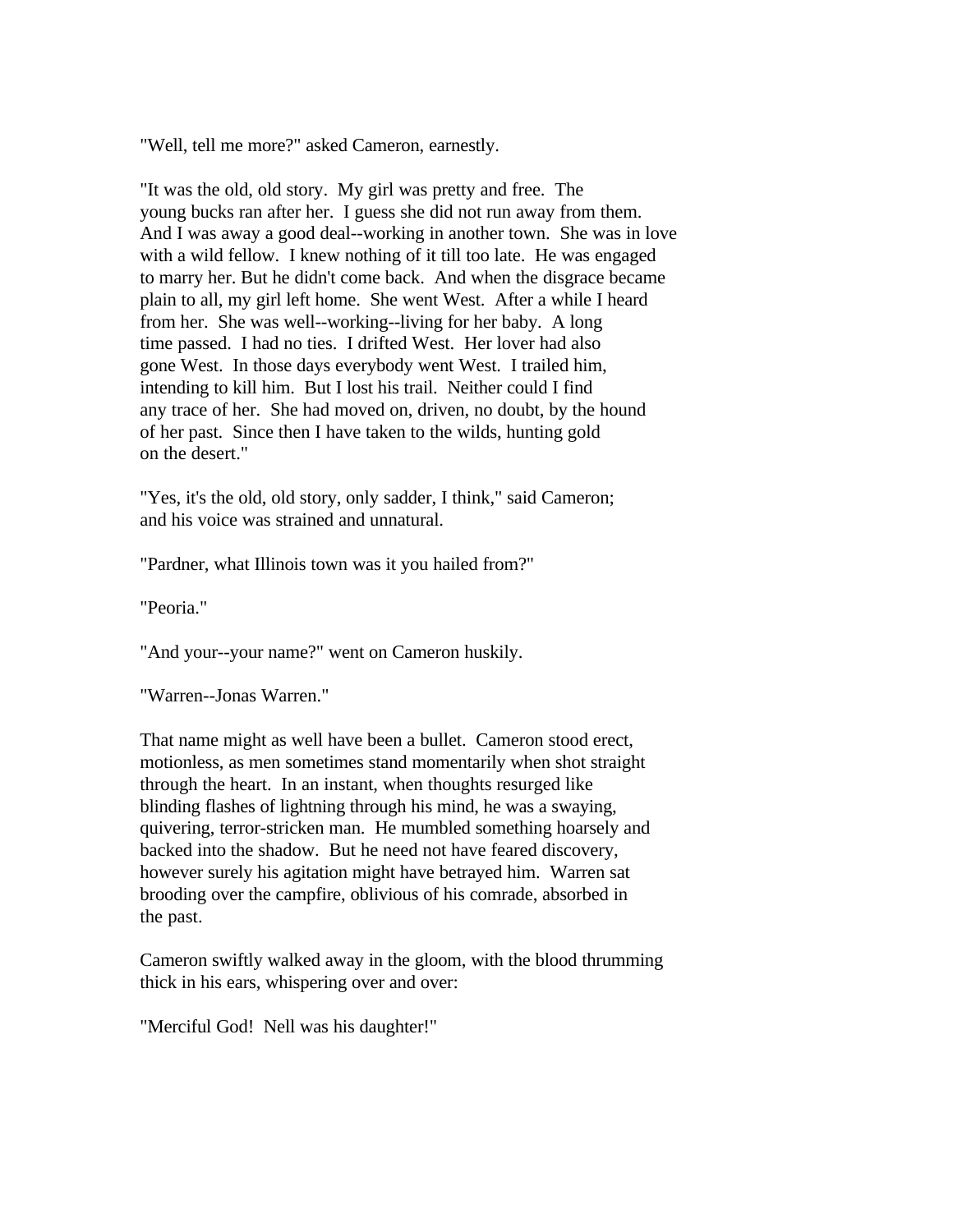### Chapter III

As thought and feeling multiplied, Cameron was overwhelmed. Beyond belief, indeed, was it that out of the millions of men in the world two who had never seen each other cold have been driven into the desert by memory of the same woman. It brought the past so close. It showed Cameron how inevitably all his spiritual life was governed by what had happened long ago. That which made life significant to him was a wandering in silent places where no eye could see him with his secret. Some fateful chance had thrown him with the father of the girl he had wrecked. It was incomprehensible; it was terrible. It was the one thing of all possible happenings in the world of chance that both father and lover would have found unendurable.

Cameron's pain reached to despair when he felt this relation between Warren and himself. Something within him cried out to him to reveal his identity. Warren would kill him; but it was not fear of death that put Cameron on the rack. He had faced death too often to be afraid. It was the thought of adding torture to this long-suffering man. All at once Cameron swore that he would not augment Warren's trouble, or let him stain his hands with blood. He would tell the truth of Nell's sad story and his own, and make what amends he could.

Then Cameron's thought shifted from father to daughter. She was somewhere beyond the dim horizon line. In those past lonely hours by the campfire his fancy had tortured him with pictures of Nell. But his remorseful and cruel fancy had lied to him. Nell had struggled upward out of menacing depths. She had reconstructed a broken life. And now she was fighting for the name and happiness of her child. Little Nell! Cameron experienced a shuddering ripple in all his being--the physical rack of an emotion born of a new and strange consciousness.

As Cameron gazed out over the blood-red, darkening desert suddenly the strife in his soul ceased. The moment was one of incalculable change, in which his eyes seemed to pierce the vastness of cloud and range, and mystery of gloom and shadow--to see with strong vision the illimitable space before him. He felt the grandeur of the desert, its simplicity, its truth. He had learned at last the lesson it taught. No longer strange was his meeting and wandering with Warren. Each had marched in the steps of destiny; and as the lines of their fates had been inextricably tangled in the years that were gone, so now their steps had crossed and turned them toward one common goal. For years they had been two men marching alone, answering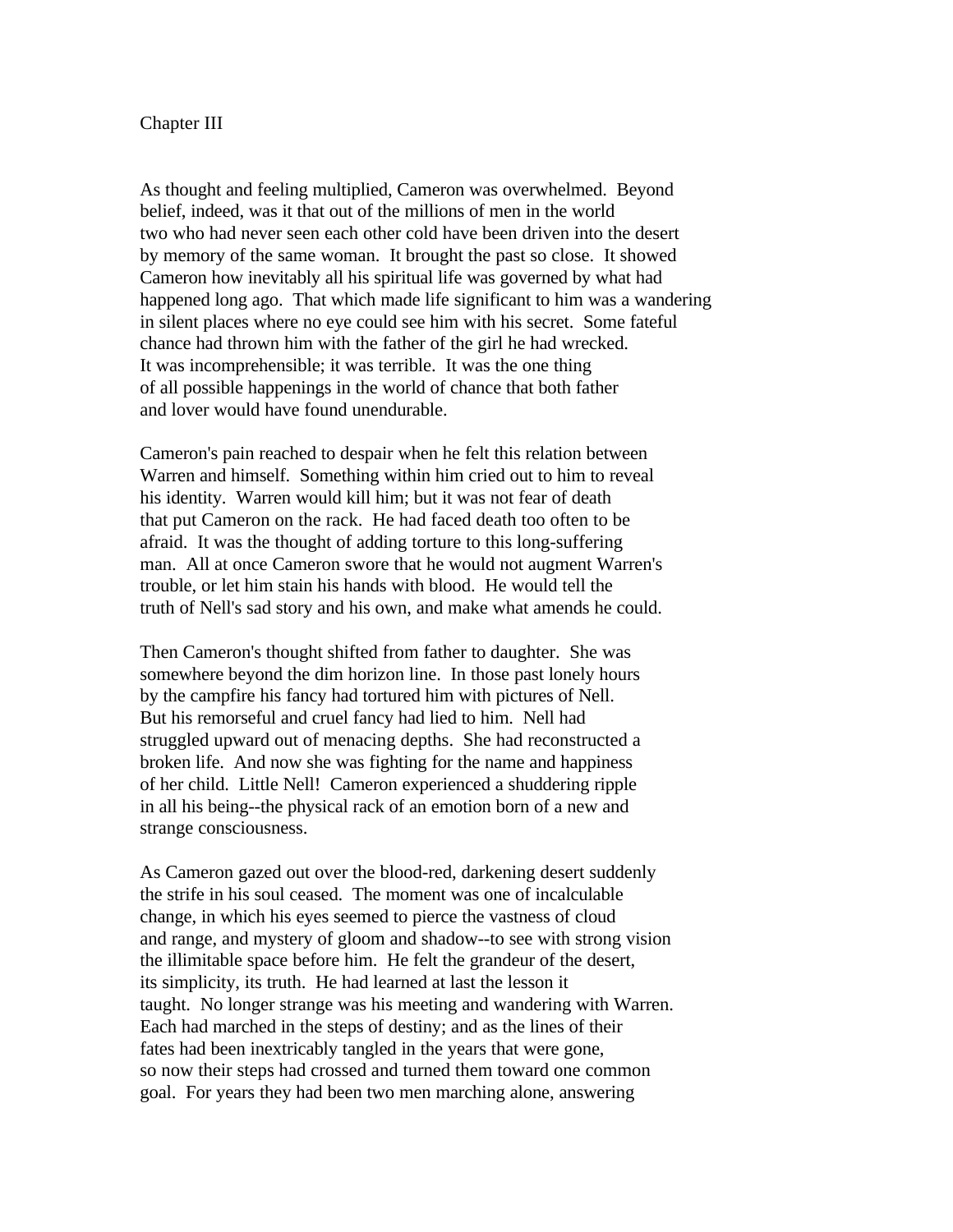to an inward driving search, and the desert had brought them together. for years they had wandered alone in silence and solitude, where the sun burned white all day and the stars burned white all night, blindly following the whisper of a spirit. But now Cameron knew that he was no longer blind, and in this flash of revelation he felt that it had been given him to help Warren with his burden.

He returned to camp trying to evolve a plan. As always at that long hour when the afterglow of sunset lingered in the west, Warren plodded to and fro in the gloom. All night Cameron lay awake thinking.

In the morning, when Warren brought the burros to camp and began preparations for the usual packing, Cameron broke silence.

"Pardner, your story last night made me think. I want to tell you something about myself. It's hard enough to be driven by sorrow for one you've loved, as you've been driven; but to suffer sleepless and eternal remorse for the ruin of one you've loved as I have suffered--that is hell. . . .Listen. In my younger days--it seems long now, yet isn't not so many years--I was wild. I wronged the sweetest and loveliest girl I ever knew. I went away not dreaming that any disgrace might come to her. Along about that time I fell into terrible moods--I changed--I learned I really loved her. Then came a letter I should have gotten months before. It told of her trouble--importuned me to hurry to save her. Half frantic with shame and fear, I got a marriage certificate and rushed back to her town. She was gone--had been gone for weeks, and her disgrace was known. Friends warned me to keep out of reach of her father. I trailed her- found her. I married her. But too late!...She would not live with me. She left me.--I followed her west, but never found her."

Warren leaned forward a little and looked into Cameron's eyes, as if searching there for the repentance that might make him less deserving of a man's scorn.

Cameron met the gaze unflinchingly, and again began to speak:

"You know, of course, how men out here somehow lose old names, old identities. It won't surprise you much to learn my name really isn't Cameron, as I once told you."

Warren stiffened upright. It seemed that there might have been a blank, a suspension, between his grave interest and some strange mood to come.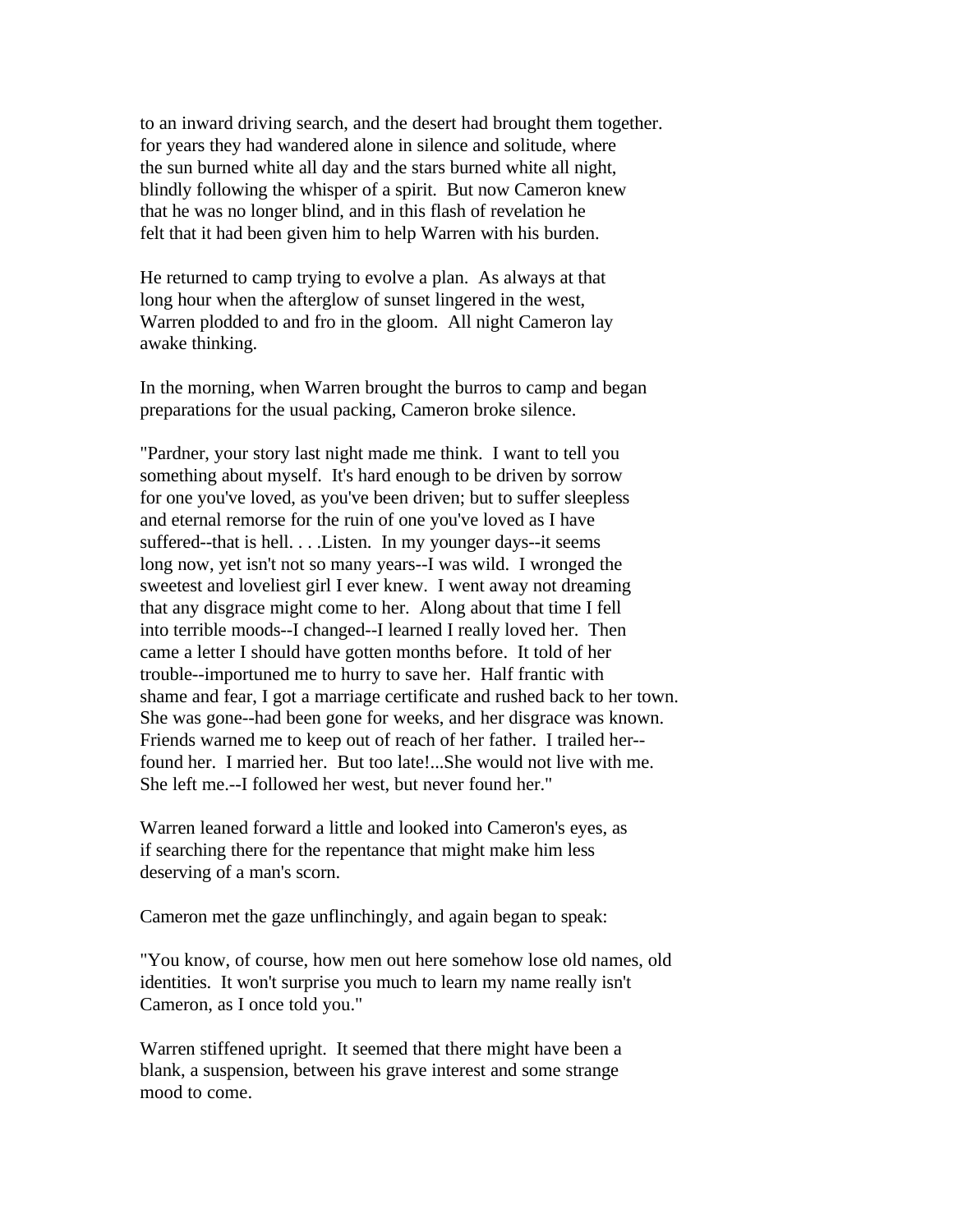Cameron felt his heart bulge and contract in his breast; all his body grew cold; and it took tremendous effort for him to make his lips form words.

"Warren, I'm the man you're hunting. I'm Burton. I was Nell's lover!"

The old man rose and towered over Cameron, and then plunged down upon him, and clutched at his throat with terrible stifling hands. The harsh contact, the pain awakened Cameron to his peril before it was too late. Desperate fighting saved him from being hurled to the ground and stamped and crushed. Warren seemed a maddened giant. There was a reeling, swaying, wrestling struggle before the elder man began to weaken. The Cameron, buffeted, bloody, half-stunned, panted for speech.

"Warren--hold on! Give me--a minute. I married Nell. Didn't you know that?...I saved the child!

Cameron felt the shock that vibrated through Warren. He repeated the words again and again. As if compelled by some resistless power, Warren released Cameron, and, staggering back, stood with uplifted, shaking hands. In his face was a horrible darkness.

"Warren! Wait--listen!" panted Cameron. "I've got that marriage certificate--I've had it by me all these years. I kept it--to prove to myself I did right."

The old man uttered a broken cry.

Cameron stole off among the rocks. How long he absented himself or what he did he had no idea. When he returned Warren was sitting before the campfire, and once more he appeared composed. He spoke, and his voice had a deeper note; but otherwise he seemed as usual.

They packed the burros and faced the north together.

Cameron experienced a singular exaltation. He had lightened his comrade's burden. Wonderfully it came to him that he had also lightened his own. From that hour it was not torment to think of Nell. Walking with his comrade through the silent places, lying beside him under the serene luminous light of the stars, Cameron began to feel the haunting presence of invisible things that were real to him--phantoms whispering peace. In the moan of the cool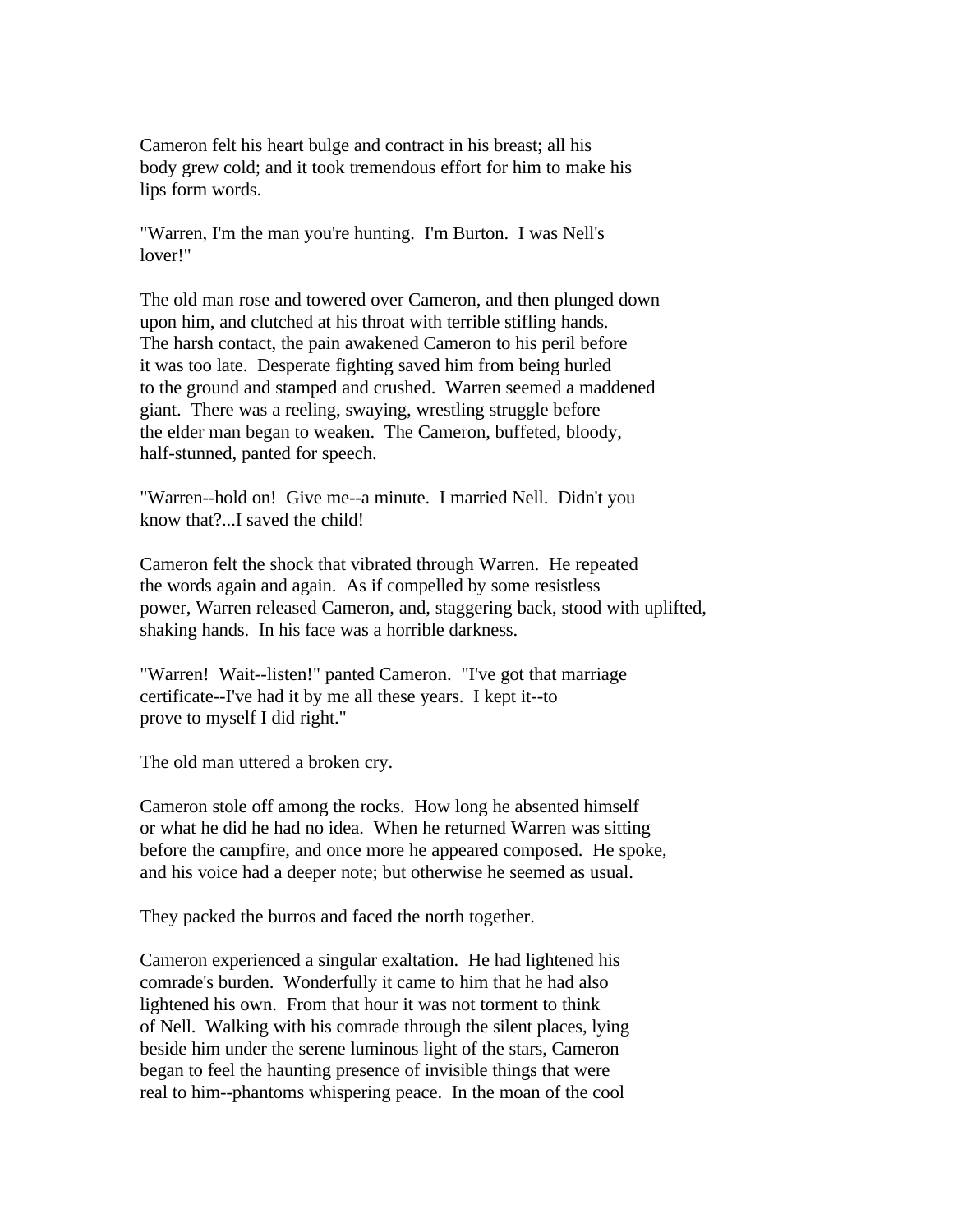wind, in the silken seep of sifting sand, in the distant rumble of a slipping ledge, in the faint rush of a shooting star he heard these phantoms of peace coming with whispers of the long pain of men at the last made endurable. Even in the white noonday, under the burning sun, these phantoms came to be real to him. In the dead silence of the midnight hours he heard them breathing nearer on the desert wind--nature's voices of motherhood, whispers of God, peace in the solitude.

Chapter IV

There came a morning when the sun shone angry and red through a dull, smoky haze.

"We're in for sandstorms," said Cameron.

They had scarcely covered a mile when a desert-wide, moaning, yellow wall of flying sand swooped down upon them. Seeking shelter in the lee of a rock, they waited, hoping the storm was only a squall, such as frequently whipped across the open places. The moan increased to a roar, and the dull red slowly dimmed, to disappear in the yellow pall, and the air grew thick and dark. Warren slipped the packs from the burros. Cameron feared the sandstorms had arrived some weeks ahead of their usual season.

The men covered their heads and patiently waited. The long hours dragged, and the storm increased in fury. Cameron and Warren wet scarfs with water from their canteens, and bound them round their faces, and then covered their heads. The steady, hollow bellow of flying sand went on. It flew so thickly that enough sifted down under the shelving rock to weight the blankets and almost bury the men. They were frequently compelled to shake off the sand to keep from being borne to the ground. And it was necessary to keep digging out the packs. The floor of their shelter gradually rose higher and higher. they tried to eat, and seemed to be grinding only sand between their teeth. They lost the count of time. They dared not sleep, for that would have meant being buried alive. The could only crouch close to the leaning rock, shake off the sand, blindly dig out their packs, and every moment gasp and cough and choke to fight suffocation.

The storm finally blew itself out. It let the prospectors heavy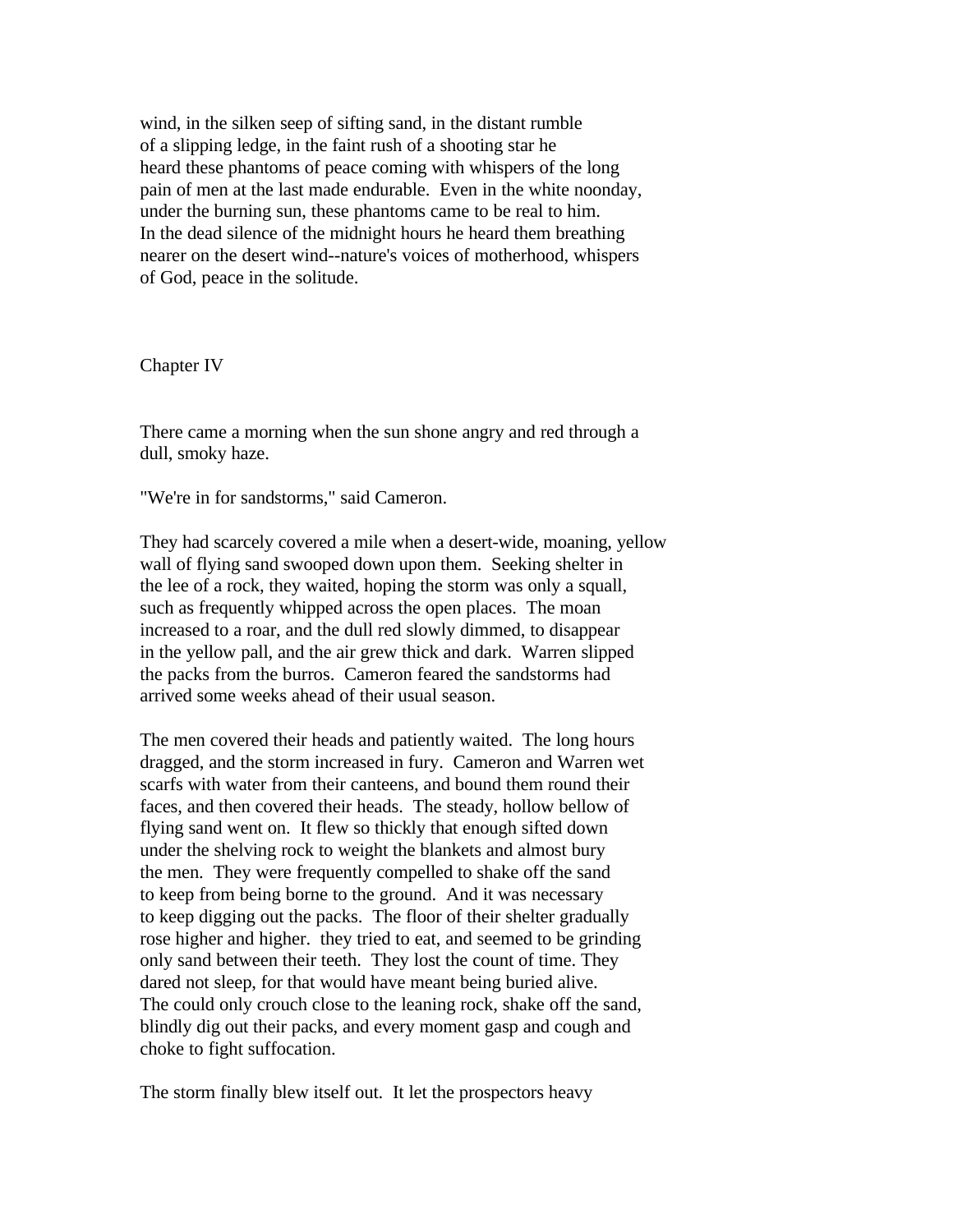and stupid for want of sleep. Their burros had wandered away, or had been buried in the sand. Far as eye could reach the desert had marvelously changed; it was now a rippling sea of sand dunes. Away to the north rose the peak that was their only guiding mark. They headed toward it, carrying a shovel and part of their packs.

At noon the peak vanished in the shimmering glare of the desert. The prospectors pushed on, guided by the sun. In every wash they tried for water. With the forked peach branch in his hands Warren always succeeded in locating water. They dug, but it lay too deep. At length, spent and sore, they fell and slept through that night and part of the next day. Then they succeeded in getting water, and quenched their thirst, and filled the canteens, and cooked a meal.

The burning day found them in an interminably wide plain, where there was no shelter from the fierce sun. The men were exceedingly careful with their water, though there was absolute necessity of drinking a little every hour. Late in the afternoon they came to a canyon that they believed was the lower end of the one in which they had last found water. For hours they traveled toward its head, and, long after night had set, found what they sought. Yielding to exhaustion, they slept, and next day were loath to leave the waterhole. Cool night spurred them on with canteens full and renewed strength.

Morning told Cameron that they had turned back miles into the desert, and it was desert new to him. The red sun, the increasing heat, and especially the variety and large size of the cactus plants warned Cameron that he had descended to a lower level. Mountain peaks loomed on all sides, some hear, others distant; and one, a blue spur, splitting the glaring sky far to the north, Cameron thought he recognized as a landmark. The ascent toward it was heartbreaking, not in steepness, but in its league-and league-long monotonous rise. Cameron knew there was only one hope--to make the water hold out and never stop to rest. Warren began to weaken. Often he had to halt. The burning white day passed, and likewise the night, with its white stars shining so pitilessly cold and bright.

Cameron measured the water in his canteen by its weight. Evaporation by heat consumed as much as he drank. During one of the rests, when he had wetted his parched mouth and throat, he found opportunity to pour a little water from his canteen into Warren's.

At first Cameron had curbed his restless activity to accommodate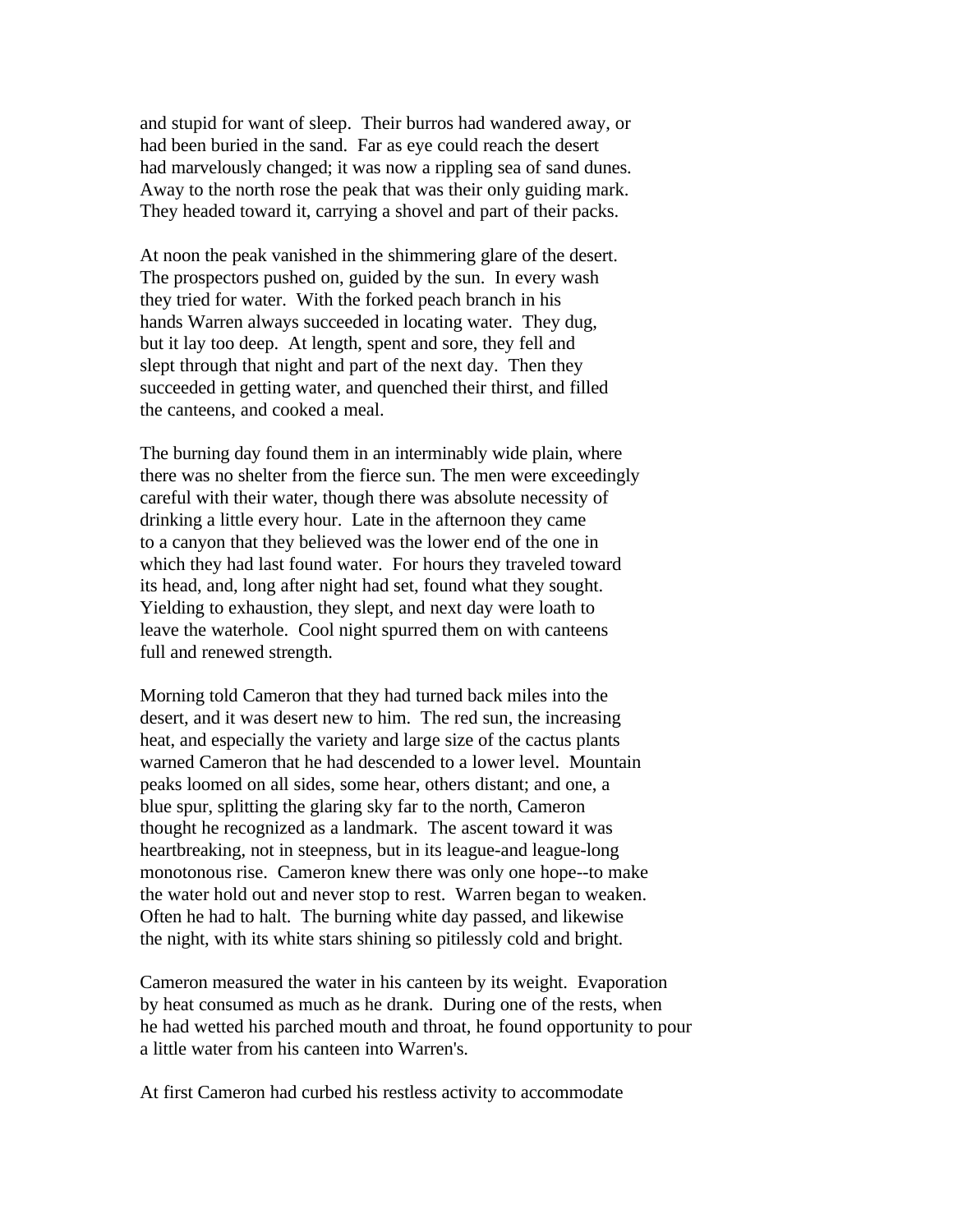the pace of his elder comrade. but now he felt that he was losing something of his instinctive and passionate zeal to get out of the desert. The thought of water came to occupy his mind. He began to imagine that his last little store of water did not appreciably diminish. He knew he was not quite right in his mind regarding water; nevertheless, he felt this to be more of fact than fancy, and he began to ponder.

When next they rested he pretended to be in a kind of stupor; but he covertly watched Warren. The man appeared far gone, yet he had cunning. He cautiously took up Cameron's canteen and poured water into it from his own.

This troubled Cameron. The old irritation at not being able to thwart Warren returned to him. Cameron reflected, and concluded that he had been unwise not to expect this very thing. Then, as his comrade dropped into weary rest, he lifted both canteens. If there were any water in Warren's, it was only very little. Both men had been enduring the terrible desert thirst, concealing it, each giving his water to the other, and the sacrifice had been useless.

Instead of ministering to the parched throats of one or both, the water had evaporated. When Cameron made sure of this, he took one more drink, the last, and poured the little water left into Warren's canteen. He threw his own away.

Soon afterward Warren discovered the loss.

"Where's your canteen?" he asked.

"The heat was getting my water, so I drank what was left."

"My son!" said Warren.

The day opened for them in a red and green hell of rock and cactus. Like a flame the sun scorched and peeled their faces. Warren went blind from the glare, and Cameron had to lead him. At last Warren plunged down, exhausted, in the shade of a ledge.

Cameron rested and waited, hopeless, with hot, weary eyes gazing down from the height where he sat. the ledge was the top step of a ragged gigantic stairway. Below stretched a sad, austere, and lonely valley. A dim, wide streak, lighter than the bordering gray, wound down the valley floor. Once a river had flowed there, leaving only a forlorn trace down the winding floor of this forlorn valley.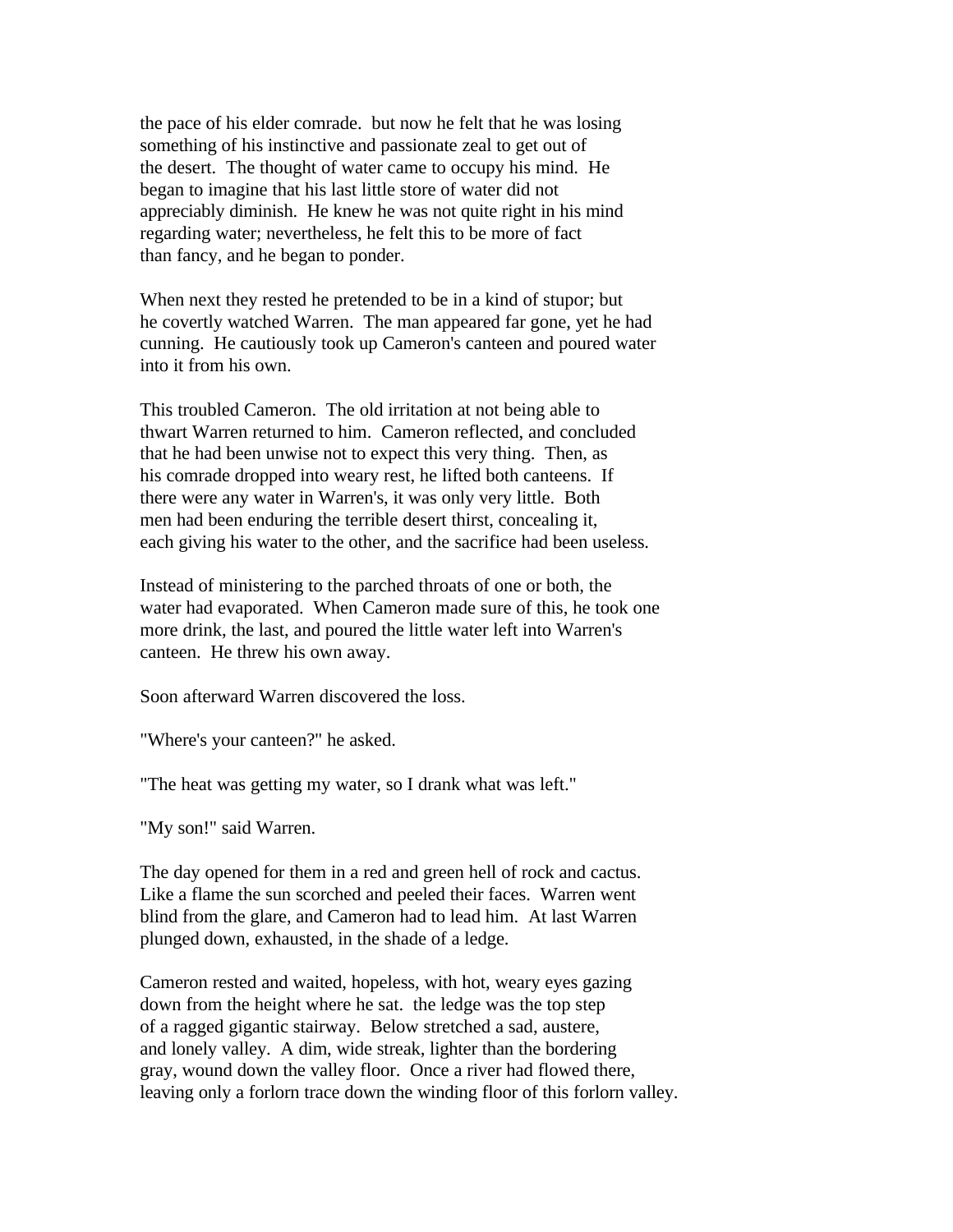Movement on the part of Warren attracted Cameron's attention. Evidently the old prospector had recovered his sight and some of his strength. for he had arisen, and now began to walk along the arroyo bed with his forked peach branch held before him. He had clung to the precious bit of wood. Cameron considered the prospect for water hopeless, because he saw that the arroyo had once been a canyon, and had been filled with sands by desert winds. Warren, however, stopped in a deep pit, and, cutting his canteen in half, began to use one side of it as a scoop. He scooped out a wide hollow, so wide that Cameron was certain he had gone crazy. Cameron gently urged him to stop, and then forcibly tried to make him. But these efforts were futile. Warren worked with slow, ceaseless, methodical movement. He toiled for what seemed hours. Cameron, seeing the darkening, dampening sand, realized a wonderful possibility of water, and he plunged into the pit with the other half of the canteen. Then both men toiled, round and round the wide hole, down deeper and deeper. The sand grew moist, then wet. At the bottom of the deep pit the sand coarsened, gave place to gravel. Finally water welled in, a stronger volume than Cameron ever remembered finding on the desert. It would soon fill the hole and run over. He marveled at the circumstance. The time was near the end of the dry season. Perhaps an underground stream flowed from the range behind down to the valley floor, and at this point came near to the surface. Cameron had heard of such desert miracles.

The finding of water revived Cameron's flagging hopes. But they were short-lived. Warren had spend himself utterly.

"I'm done. Don't linger," he whispered. "My son, go--go!"

Then he fell. Cameron dragged him out of the sand pit to a sheltered place under the ledge. While sitting beside the failing man Cameron discovered painted images on the wall. Often in the desert he had found these evidences of a prehistoric people. Then, from long habit, he picked up a piece of rock and examined it. Its weight made him closely scrutinize it. The color was a peculiar black. He scraped through the black rust to find a piece of gold. Around him lay scattered heaps of black pebbles and bits of black, weathered rock and pieces of broken ledge, and they showed gold.

"Warren! Look! See it! Feel it! Gold!"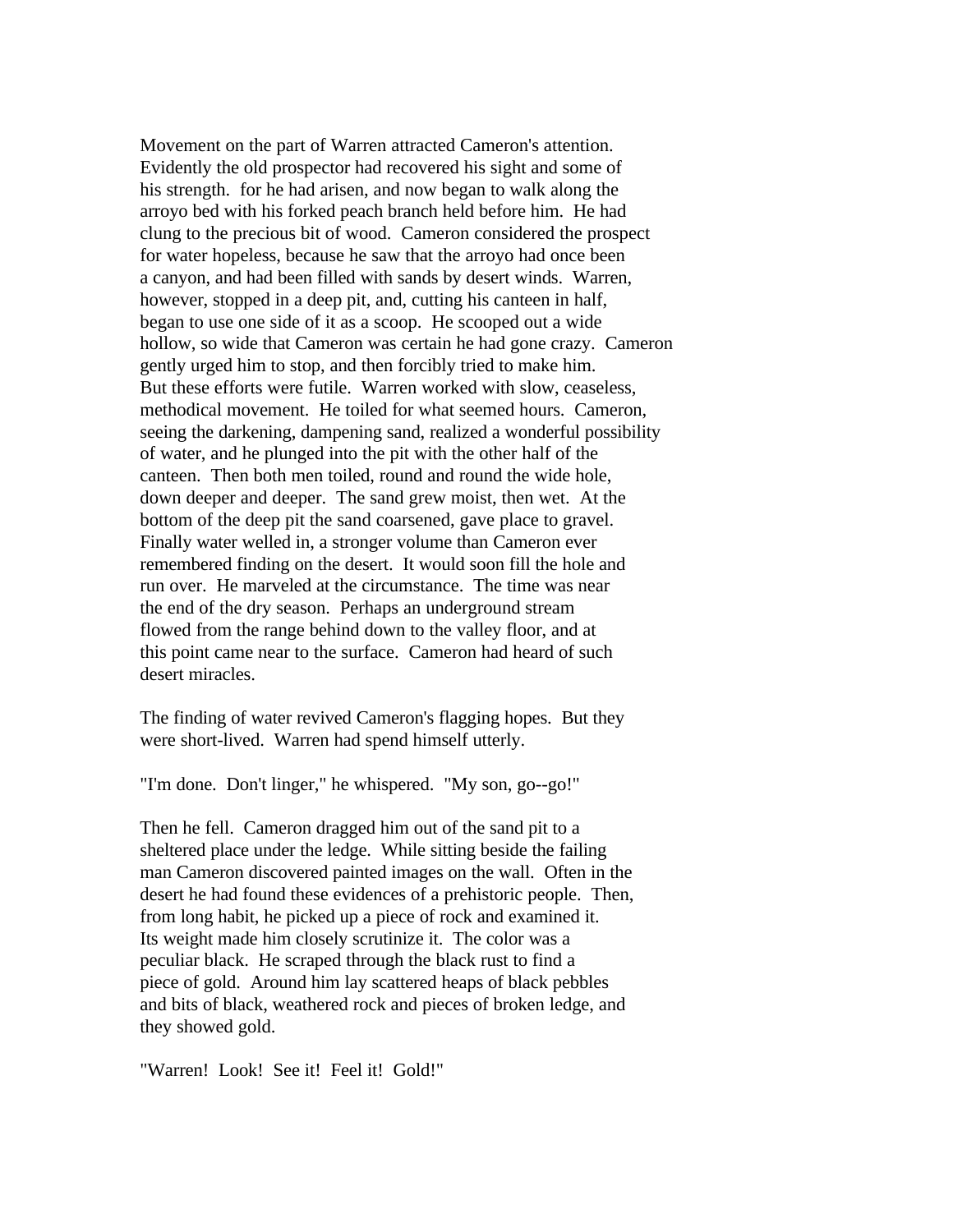But Warren had never cared, and now he was too blind to see.

"Go--go!" he whispered.

Cameron gazed down the gray reaches of the forlorn valley, and something within him that was neither intelligence nor emotion--something inscrutably strange--impelled him to promise.

The Cameron built up stone monuments to mark his gold strike. That done, he tarried beside the unconscious Warren. Moments passed--grew into hours. Cameron still had strength left to make an effort to get out of the desert. But that same inscrutable something which had ordered his strange involuntary promise to Warren held him beside his fallen comrade. He watched the white sun turn to gold, and then to red and sink behind mountains in the west. Twilight stole into the arroyo. It lingered, slowly turning to gloom. The vault of blue black lightened to the blinking of stars. Then fell the serene, silent, luminous desert night.

Cameron kept his vigil. As the long hours wore on he felt creep over him the comforting sense that he need not forever fight sleep. A wan glow flared behind the dark, uneven horizon, and a melancholy misshapen moon rose to make the white night one of shadows. Absolute silence claimed the desert. It was mute. Then that inscrutable something breathed to him, telling him when he was along. He need not have looked at the dark, still face beside him.

Another face haunted Cameron's--a woman's face. It was there in the white moonlit shadows; it drifted in the darkness beyond; it softened, changed to that of a young girl, sweet, with the same dark, haunting eyes of her mother. Cameron prayed to that nameless thing within him, the spirit of something deep and mystical as life. He prayed to that nameless thing outside, of which the rocks and the sand, the spiked cactus and the ragged lava, the endless waste, with its vast star-fired mantle, were but atoms. He prayed for mercy to a woman--for happiness to her child. Both mother and daughter were close to him then. Time and distance were annihilated. He had faith--he saw into the future. The fateful threads of the past, so inextricably woven with his error, wound out their tragic length here in this forlorn desert.

CAMERON then took a little tin box from his pocket, and, opening it, removed a folded certificate. He had kept a pen, and now he wrote something upon the paper, and in lieu of ink he wrote with blood. The moon afforded him enough light to see; and, having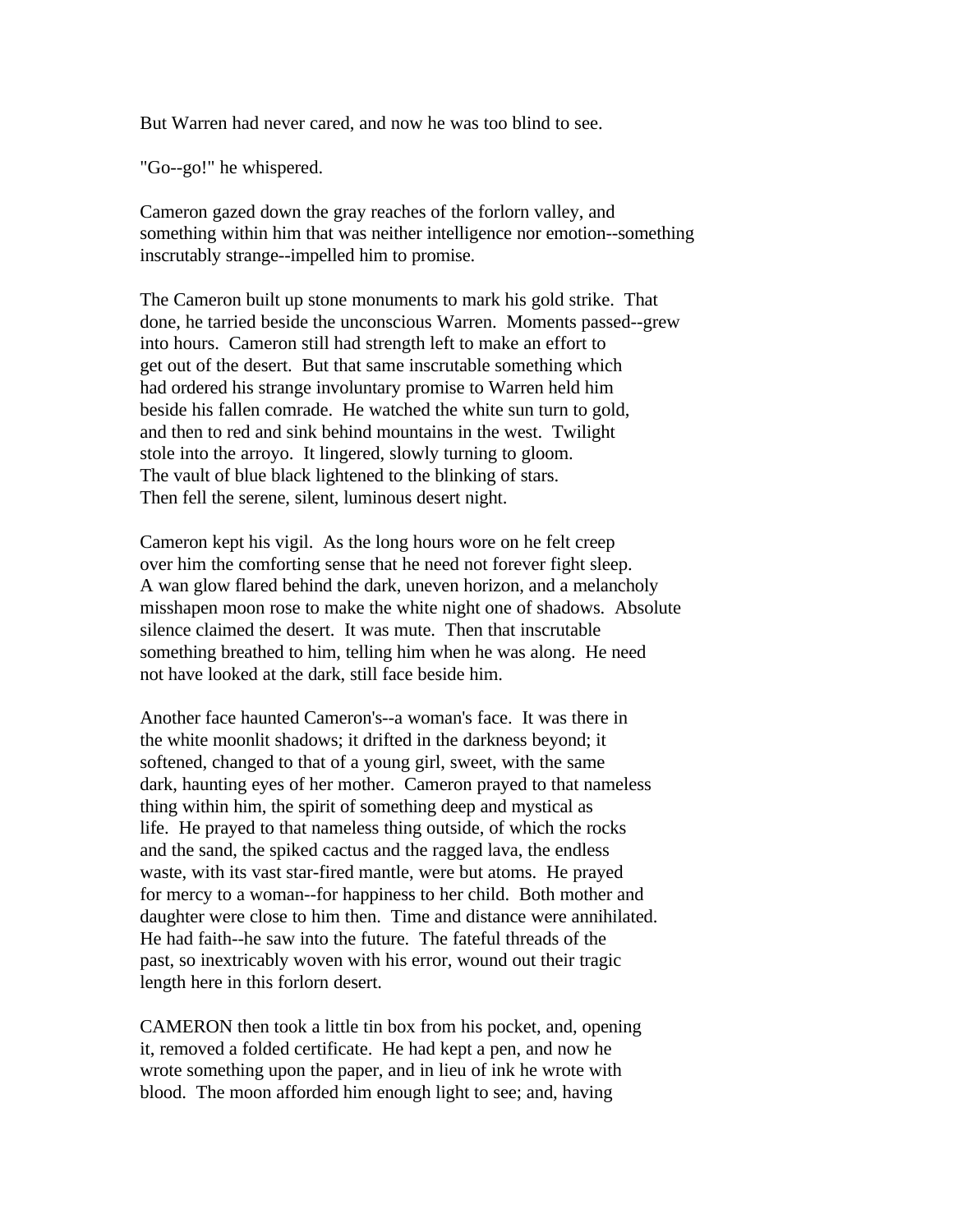replaced the paper, he laid the little box upon a shelf of rock. It would remain there unaffected by dust, moisture, heat, time. How long had those painted images been there clear and sharp on the dry stone walls? There were no trails in that desert, and always there were incalculable changes. Cameron saw this mutable mood of nature--the sands would fly and seep and carve and bury; the floods would dig and cut; the ledges would weather in the heat and rain; the avalanches would slide; the cactus seeds would roll in the wind to catch in a niche and split the soil with thirsty roots. Years would pass. Cameron seemed to see them, too; and likewise destiny leading a child down into this forlorn waste, where she would find love and fortune, and the grave of her father.

Cameron covered the dark, still face of his comrade from the light of the waning moon.

That action was the severing of his hold on realities. They fell away from him in final separation. Vaguely, dreamily he seemed to behold his soul. Night merged into gray day; and night came again, weird and dark. Then up out of the vast void of the desert, from the silence and illimitableness, trooped his phantoms of peace. Majestically they formed around him, marshalling and mustering in ceremonious state, and moved to lay upon him their passionless serenity.

Chapter I

### Old Friends

Richard Gale reflected that his sojourn in the West had been what his disgusted father had predicted--idling here and there, with no objective point or purpose.

It was reflection such as this, only more serious and perhaps somewhat desperate, that had brought Gale down to the border. For some time the newspapers had been printing news of Mexican revolution, guerrilla warfare, United States cavalry patrolling the international line, American cowboys fighting with the rebels, and wild stories of bold raiders and bandits. But as opportunity, and adventure, too, had apparently given him a wide berth in Montana, Wyoming, Colorado, he had struck southwest for the Arizona border, where he hoped to see some stirring life. He did not care very much what happened. Months of futile wandering in the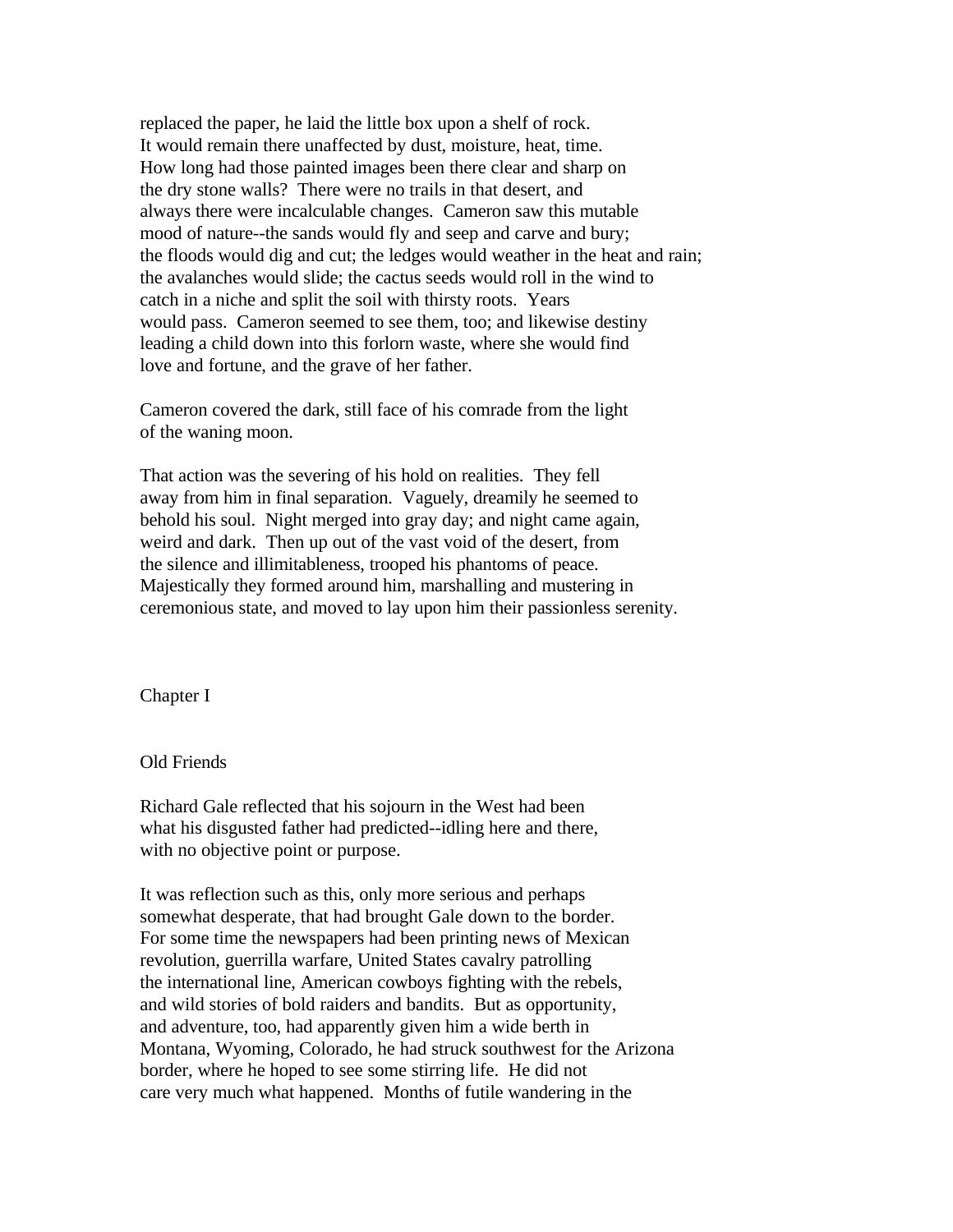hope of finding a place where he fitted had inclined Richard to his father's opinion.

It was after dark one evening in early October when Richard arrived in Casita. He was surprised to find that it was evidently a town of importance. There was a jostling, jabbering, sombreroed crowd of Mexicans around the railroad station. He felt as if he were in a foreign country. After a while he saw several men of his nationality, one of whom he engaged to carry his luggage to a hotel. They walked up a wide, well-lighted street lined with buildings in which were bright windows. Of the many people encountered by Gale most were Mexicans. His guide explained that the smaller half of Casita lay in Arizona, the other half in Mexico, and of several thousand inhabitants the majority belonged on the southern side of the street, which was the boundary line. He also said that rebels had entered the town that day, causing a good deal of excitement.

Gale was almost at the end of his financial resources, which fact occasioned him to turn away from a pretentious hotel and to ask his guide for a cheaper lodging-house. When this was found, a sight of the loungers in the office, and also a desire for comfort, persuaded Gale to change his traveling-clothes for rough outing garb and boots.

"Well, I'm almost broke," he soliloquized, thoughtfully. "The governor said I wouldn't make any money. He's right--so far. And he said I'd be coming home beaten. There he's wrong. I've got a hunch that something 'll happen to me in this Greaser town."

He went out into a wide, whitewashed, high-ceiled corridor, and from that into an immense room which, but for pool tables, bar, benches, would have been like a courtyard. The floor was cobblestoned, the walls were of adobe, and the large windows opened like doors. A blue cloud of smoke filled the place. Gale heard the click of pool balls and the clink of glasses along the crowded bar. Bare-legged, sandal-footed Mexicans in white rubbed shoulders with Mexicans mantled in black and red. There were others in tight-fitting blue uniforms with gold fringe or tassels at the shoulders. These men wore belts with heavy, bone-handled guns, and evidently were the rurales, or native policemen. There were black-bearded, coarse-visaged Americans, some gambling round the little tables, others drinking. The pool tables were the center of a noisy crowd of younger men, several of whom were unsteady on their feet. There were khaki-clad cavalrymen strutting in and out.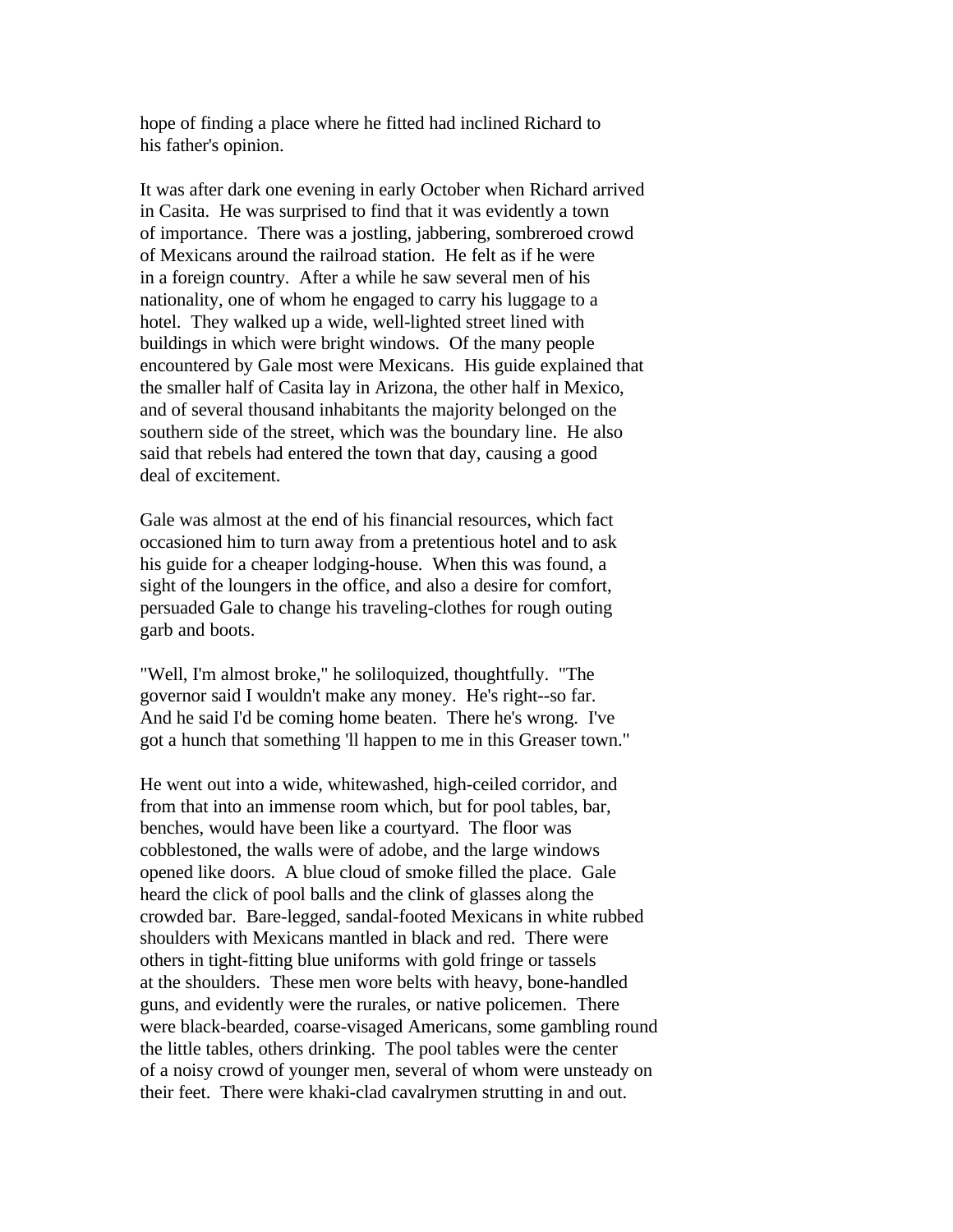At one end of the room, somewhat apart from the general meelee, was a group of six men round a little table, four of whom were seated, the other two standing. These last two drew a second glance from Gale. The sharp-featured, bronzed faces and piercing eyes, the tall, slender, loosely jointed bodies, the quiet, easy, reckless air that seemed to be a part of the men--these things would plainly have stamped them as cowboys without the buckled sombreros, the colored scarfs, the high-topped, high-heeled boots with great silver-roweled spurs. Gale did not fail to note, also, that these cowboys wore guns, and this fact was rather a shock to his idea of the modern West. It caused him to give some credence to the rumors of fighting along the border, and he felt a thrill.

He satisfied his hunger in a restaurant adjoining, and as he stepped back into the saloon a man wearing a military cape jostled him. Apologies from both were instant. Gale was moving on when the other stopped short as if startled, and, leaning forward, exclaimed:

"Dick Gale?"

"You've got me," replied Gale, in surprise. "But I don't know you."

He could not see the stranger's face, because it was wholly shaded by a wide-brimmed hat pulled well down.

"By Jove! It's Dick! If this isn't great! Don't you know me?"

"I've heard your voice somewhere," replied Gale. "Maybe I'll recognize you if you come out from under that bonnet."

For answer the man, suddenly manifesting thought of himself, hurriedly drew Gale into the restaurant, where he thrust back his hat to disclose a handsome, sunburned face.

"George @Thorne! So help me--"

"'S-s-ssh. You needn't yell," interrupted the other, as he met Gale's outstretched hand. There was a close, hard, straining grip. "I must not be recognized here.

There are reasons. I'll explain in a minute. Say, but it's fine to see you! Five years, Dick, five years since I saw you run down University Field and spread-eagle the whole Wisconsin football team."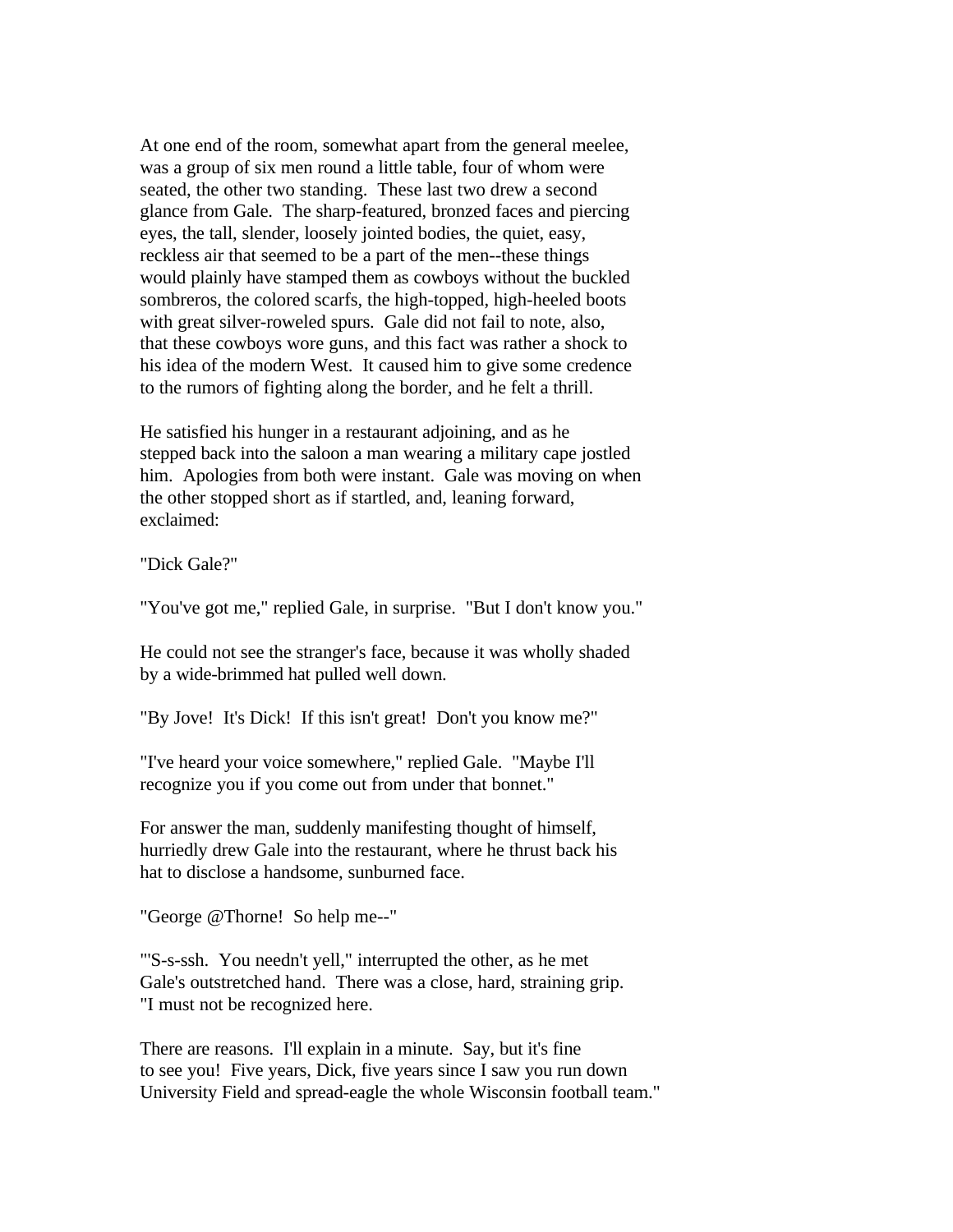"Don't recollect that," replied Dick, laughing. "George, I'll bet you I'm gladder to see you than you are to see me. It seems to long. You went into the army, didn't you?"

"I did. I'm here now with the Ninth Cavalry. But--never mind me. What're you doing way down here? Say, I just noticed your togs. Dick, you can't be going in for mining or ranching, not in this God-forsaken desert?"

"On the square, George, I don't know any more why I'm here than--than you know."

"Well, that beats me!" ejaculated Thorne, sitting back in his chair, amaze and concern in his expression. "What the devil's wrong? Your old man's got too much money for you ever to be up against it. Dick, you couldn't have gone to the bad?"

A tide of emotion surged over Gale. How good it was to meet a friend--some one to whom to talk! He had never appreciated his loneliness until that moment.

"George, how I ever drifted down here I don't know. I didn't exactly quarrel with the governor. But--damn it, Dad hurt me--shamed me, and I dug out for the West. It was this way. After leaving college I tried to please him by tackling one thing after another that he set me to do. On the square, I had no head for business. I made a mess of everything. The governor got sore. He kept ramming the harpoon into me till I just couldn't stand it. What little ability I possessed deserted me when I got my back up, and there you are. Dad and I had a rather uncomfortable half hour. When I quit--when I told him straight out that I was going West to fare for myself, why, it wouldn't have been so tough if he hadn't laughed at me. He called me a rich man's son--an idle, easy-going spineless swell. He said I didn't even have character enough to be out and out bad. He said I didn't have sense enough to marry one of the nice girls in my sister's crowd. He said I couldn't get back home unless I sent to him for money. He said he didn't believe I could fight--could really make a fight for anything under the sun. Oh--he--he shot it into me, all right."

Dick dropped his head upon his hands, somewhat ashamed of the smarting dimness in his eyes. He had not meant to say so much. Yet what a relief to let out that long-congested burden!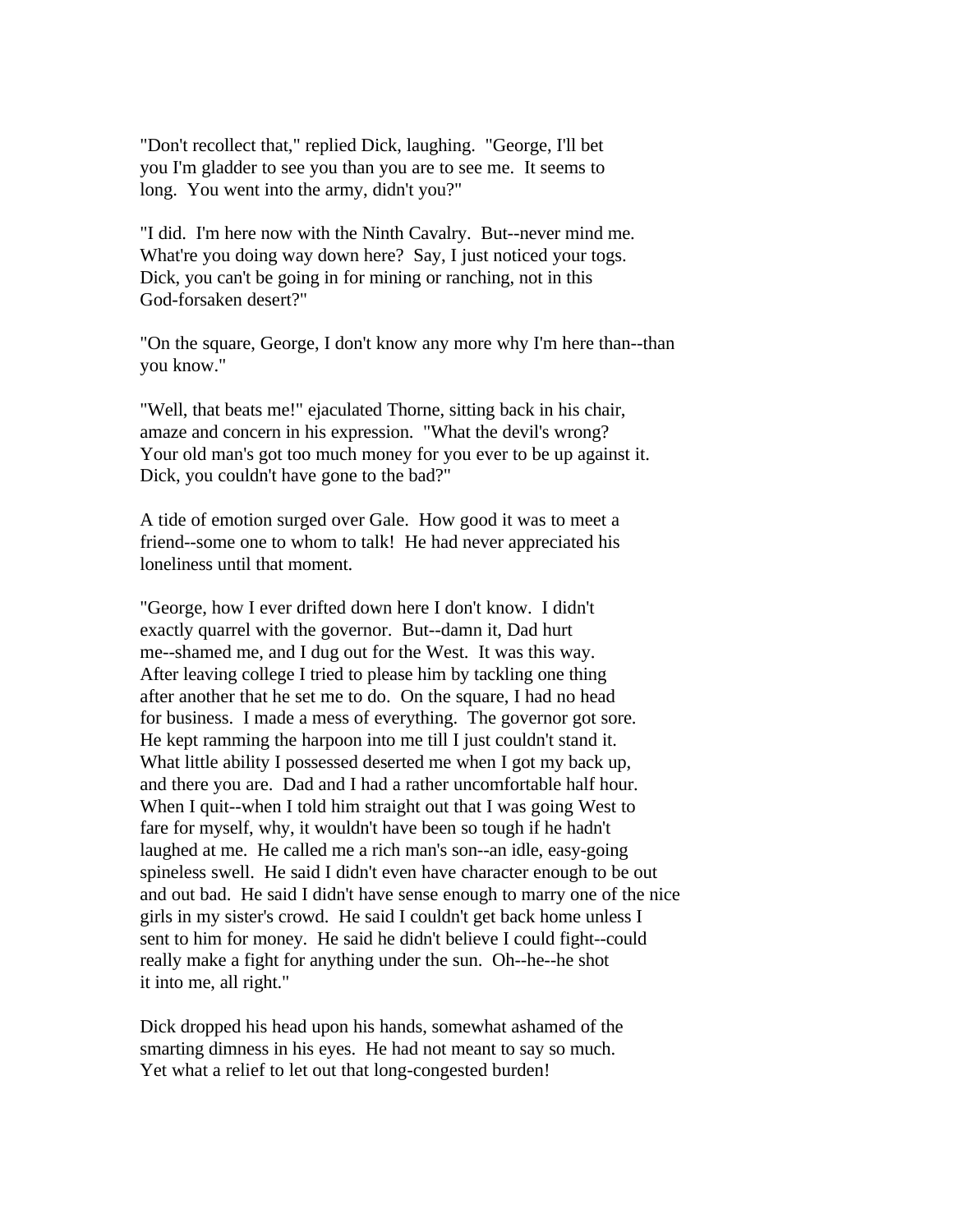"Fight!" cried Thorne, hotly. "What's ailing him? Didn't they call you Biff Gale in college? Dick, you were one of the best men Stagg ever developed. I heard him say so--that you were the fastest, one-hundred-and-seventy-five-pound man he'd ever trained, the hardest to stop."

"The governor didn't count football," said Dick. "He didn't mean that kind of fight. When I left home I don't think I had an idea what was wrong with me. But, George, I think I know now. I was a rich man's son--spoiled, dependent, absolutely ignorant of the value of money. I haven't yet discovered any earning capacity in me. I seem to be unable to do anything with my hands. That's the trouble. But I'm at the end of my tether now. And I'm going to punch cattle or be a miner, or do some real stunt--like joining the rebels."

"Aha! I thought you'd spring that last one on me," declared Thorne, wagging his head. "Well, you just forget it. Say, old boy, there's something doing in Mexico. The United States in general doesn't realize it. But across that line there are crazy revolutionists, ill-paid soldiers, guerrilla leaders, raiders, robbers, outlaws, bandits galore, starving peons by the thousand, girls and women in terror. Mexico is like some of her volcanoes--ready to erupt fire and hell! Don't make the awful mistake of joining rebel forces. Americans are hated by Mexicans of the lower class- the fighting class, both rebel and federal. Half the time these crazy Greasers are on one side, then on the other. If you didn't starve or get shot in ambush, or die of thirst, some Greaser would knife you in the back for you belt buckle or boots. There are a good many Americans with the rebels eastward toward Agua, Prieta and Juarez. Orozco is operating in Chihuahua, and I guess he has some idea of warfare. But this Sonora, a mountainous desert, the home of the slave and the Yaqui. There's unorganized revolt everywhere. The American miners and ranchers, those who could get away, have fled across into the States, leaving property. Those who couldn't or wouldn't come must fight for their lives, are fighting now."

"That's bad," said Gale. "It's news to me. Why doesn't the government take action, do something?"

"Afraid of international complications. Don't want to offend the Maderists, or be criticized by jealous foreign nations. It's a delicate situation, Dick. The Washington officials know the gravity of it, you can bet. But the United States in general is in the dark,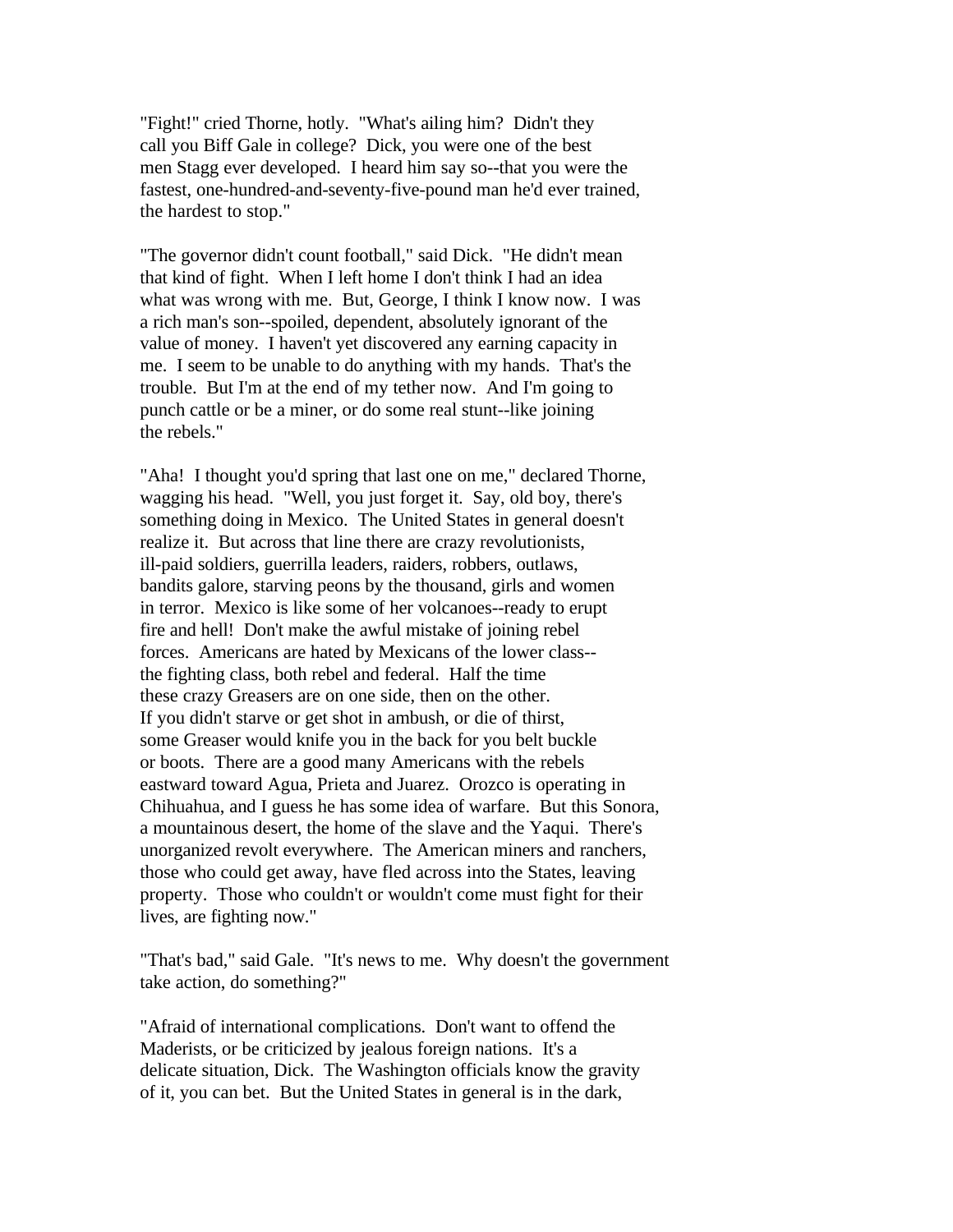and the army--well, you ought to hear the inside talk back at San Antonio. We're patrolling the boundary line. We're making a grand bluff. I could tell you of a dozen instances where cavalry should have pursued raiders on the other side of the line. But we won't do it. The officers are a grouchy lot these days. You see, of course, what significance would attach to United States cavalry going into Mexican territory. There would simply be hell. My own colonel is the sorest man on the job. We're all sore. It's like sitting on a powder magazine. We can't keep the rebels and raiders from crossing the line. Yet we don't fight. My commission expires soon. I'll be discharged in three months. You can bet I'm glad for more reasons than I've mentioned."

Thorne was evidently laboring under strong, suppressed excitement. His face showed pale under the tan, and his eyes gleamed with a dark fire. Occasionally his delight at meeting, talking with Gale, dominated the other emotions, but not for long. He had seated himself at a table near one of the doorlike windows leading into the street, and every little while he would glance sharply out. Also he kept consulting his watch.

These details gradually grew upon Gale as Thorne talked. "George, it strikes me that you're upset," said Dick, presently. "I seem to remember you as a cool-headed fellow whom nothing could disturb. Has the army changed you?"

Thorne laughed. It was a laugh with a strange, high note. It was reckless--it hinted of exaltation. He rose abruptly; he gave the water money to go for drinks; he looked into the saloon, and then into the street. On this side of the house there was a porch opening on a plaza with trees and shrubbery and branches. Thorne peered out one window, then another. His actions were rapid. Returning to the table, he put his hands upon it and leaned over to look closely into Gale's face.

"I'm away from camp without leave," he said.

"Isn't that a serious offense?" asked Dick.

"Serious? For me, if I'm discovered, it means ruin. There are rebels in town. Any moment we might have trouble. I ought to be ready for duty--within call. If I'm discovered it means arrest. That means delay--the failure of my plans--ruin."

Gale was silenced by his friend's intensity. Thorne bent over closer with his dark eyes searching bright.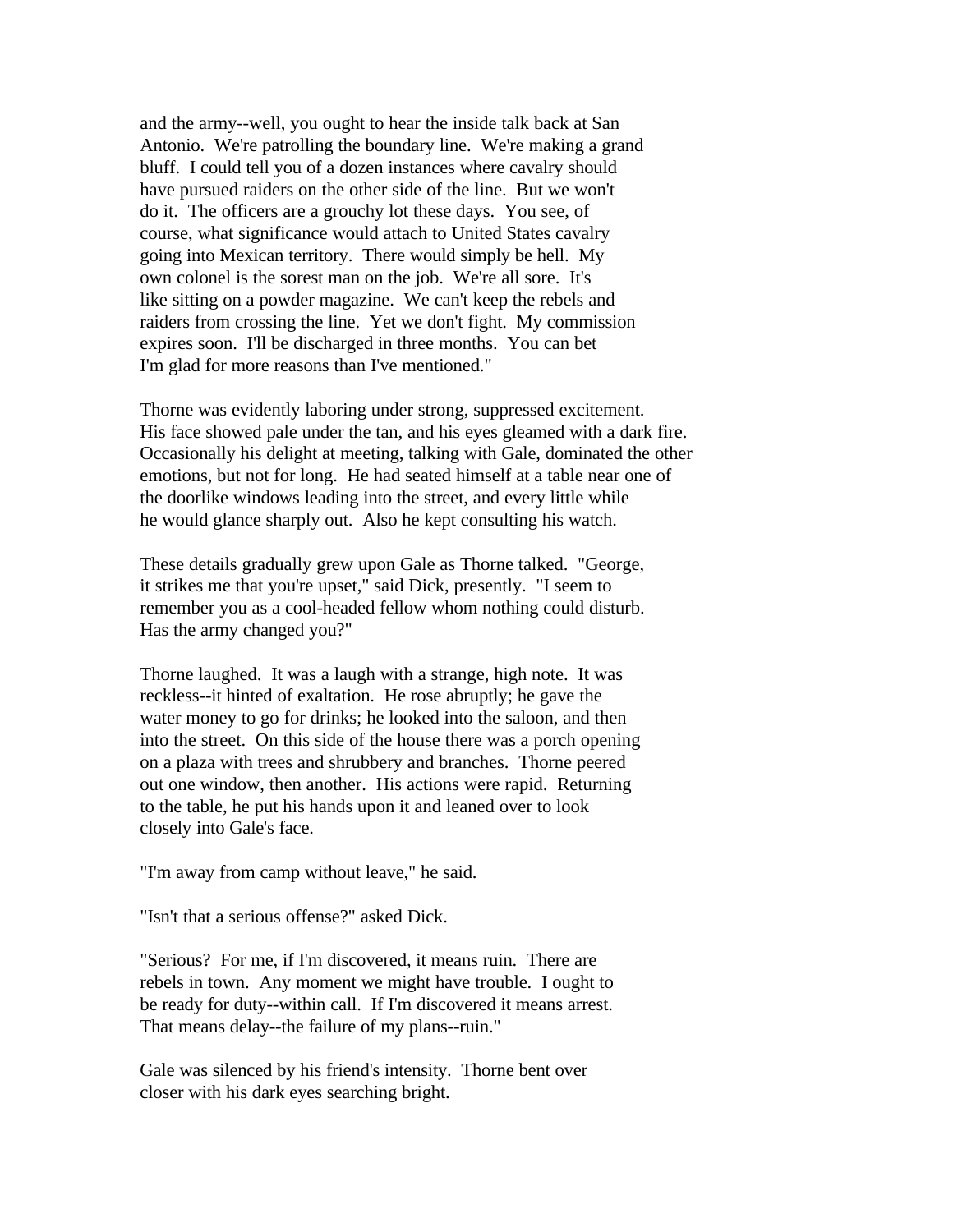"we were old pals--once?"

"Surely," replied Dick.

"What would you say, Dick Gale, if I told you that you're the one man I'd rather have had come along than any other at this crisis of my life?"

The earnest gaze, the passionate voice with its deep tremor drew Dick upright, thrilling and eager, conscious of strange, unfamiliar impetuosity.

"Thorne, I should say I was glad to be the fellow," replied Dick.

Their hands locked for a moment, and they sat down again with heads close over the table.

"Listen," began Thorne, in low, swift whisper, "a few days, a week ago--it seems like a year!--I was of some assistance to refugees fleeing from Mexico into the States. They were all women, and one of them was dressed as a nun. Quite by accident I saw her face. It was that of a beautiful girl. I observed she kept aloof from the others. I suspected a disguise, and, when opportunity afforded, spoke to her, offered my services. She replied to my poor efforts at Spanish in fluent English. She had fled in terror from her home, some place down in Sinaloa. Rebels are active there. Her father was captured and held for ransom. When the ransom was paid the rebels killed him.. the leader of these rebels was a bandit named Rojas. Long before the revolution began he had been feared by people of class--loved by the peons. Bandits are worshiped by the peons. All of the famous bandits have robbed the rich and given to the poor. Rojas saw the daughter, made off with her. But she contrived to bribe her guards, and escaped almost immediately before any harm befell her. She hid among friends. Rojas nearly tore down the town in his efforts to find her. Then she disguised herself, and traveled by horseback, stage, and train to Casita.

"Her story fascinated me, and that one fleeting glimpse I had of her face I couldn't forget. She had no friends here, no money. She knew Rojas was trailing her. This talk I had with her was at the railroad station, where all was bustle and confusion. No one noticed us, so I thought. I advised her to remove the disguise of a nun before she left the waiting-room. And I got a boy to guide her. But he fetched her to his house. I had promised to come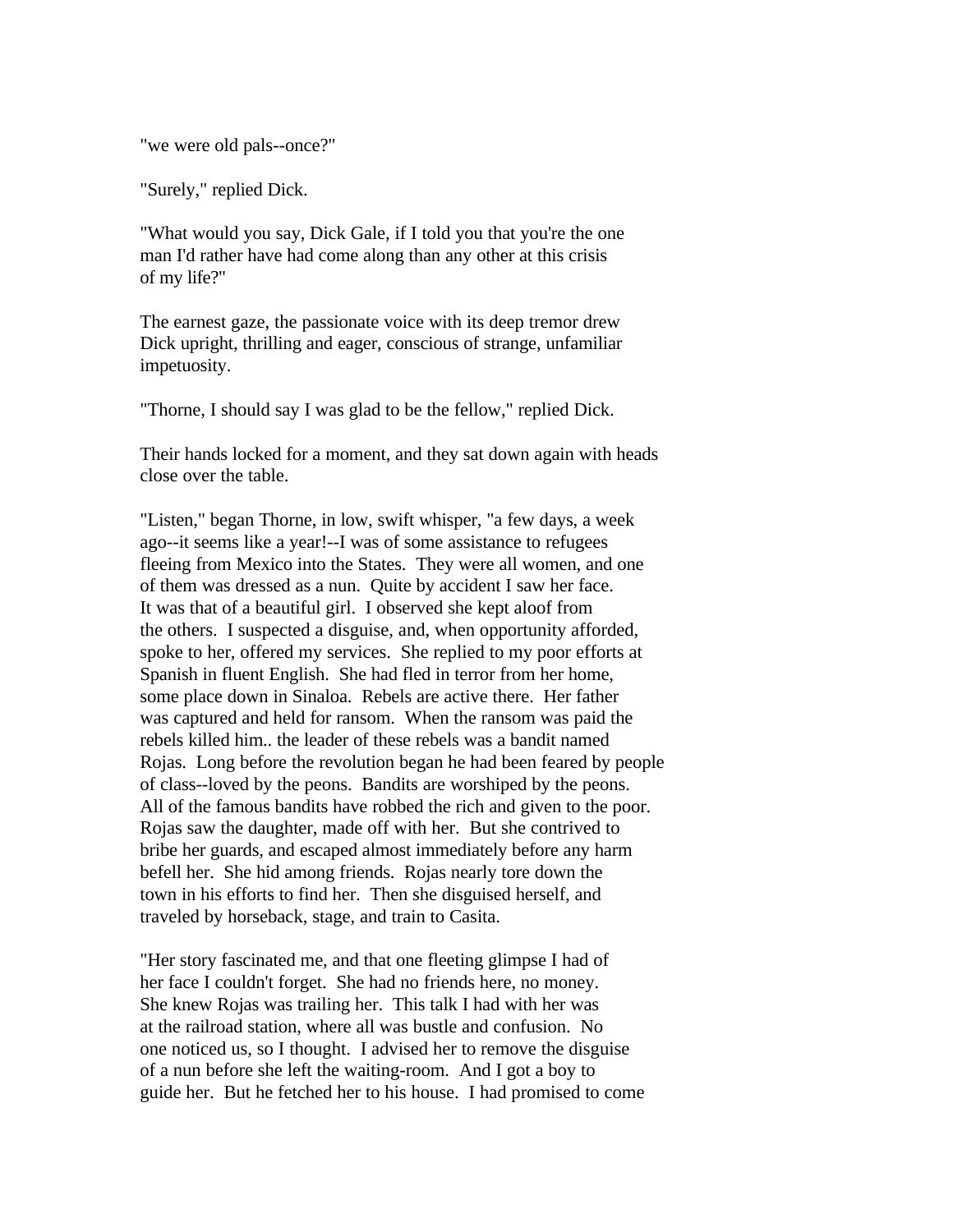in the evening to talk over the situation with her.

"I found her, Dick, and when I saw her--I went stark, staring, raving mad over her. She is the most beautiful, wonderful girl I ever saw. Her name is Mercedes Castaneda, and she belongs to one of the old wealthy Spanish families. She has lived abroad and in Havana. She speaks French as well as English. She is--but I must be brief.

"Dick, think, think! With Mercedes also it was love at first sight. My plan is to marry her and get her farther to the interior, away from the border. It may not be easy. She's watched. So am I. It was impossible to see her without the women of this house knowing. At first, perhaps, they had only curiosity--an itch to gossip. But the last two days there has been a change. Since last night there's some powerful influence at work. Oh, these Mexicans are subtle, mysterious! After all, they are Spaniards. They work in secret, in the dark. They are dominated first by religion, then by gold, then by passion for a woman. Rojas must have got word to his friends here; yesterday his gang of cutthroat rebels arrived, and to-day he came. When I learned that, I took my chance and left camp I hunted up a priest. He promised to come here. It's time he's due. But I'm afraid he'll be stopped."

"Thorne, why don't you take the girl and get married without waiting, without running these risks?" said Dick.

"I fear it's too late now. I should have done that last night. You see, we're over the line--"

"Are we in Mexican territory now?" queried Gale, sharply.

"I guess yes, old boy. That's what complicates it. Rojas and his rebels have Casita in their hands. But Rojas without his rebels would be able to stop me, get the girl, and make for his mountain haunts. If Mercedes is really watched--if her identity is known, which I am sure is the case--we couldn't get far from this house before I'd be knifed and she seized."

"Good Heavens! Thorne, can that sort of thing happen less than a stone's throw from the United States line?" asked Gale, incredulously.

"It can happen, and don't you forget it. You don't seem to realize the power these guerrilla leaders, these rebel captains, and particularly these bandits, exercise over the mass of Mexicans. A bandit is a man of honor in Mexico. He is feared, envied, loved.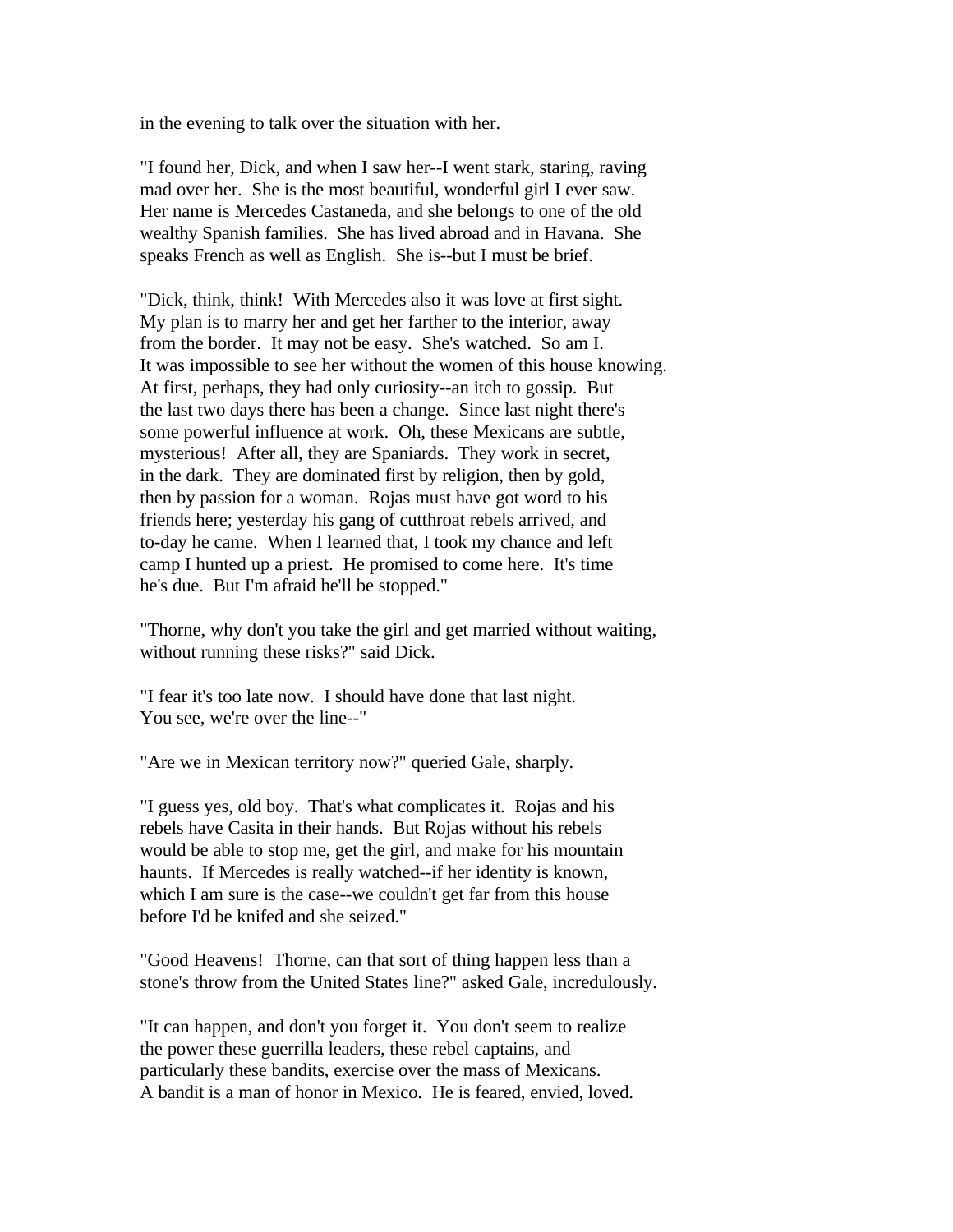In the hearts of the people he stands next to the national idol--the bull-fighter, the matador. The race has a wild, barbarian, bloody strain. Take Quinteros, for instance. He was a peon, a slave. He became a famous bandit. At the outbreak of the revolution he proclaimed himself a leader, and with a band of followers he devastated whole counties. The opposition to federal forces was only a blind to rob and riot and carry off women. The motto of this man and his followers was: 'Let us enjoy ourselves while we may!'

"There are other bandits besides Quinteros, not so famous or such great leaders, but just as bloodthirsty. I've seen Rojas. He's a handsome, bold sneering devil, vainer than any peacock. He decks himself in gold lace and sliver trappings, in all the finery he can steal. He was one of the rebels who helped sack Sinaloa and carry off half a million in money and valuables. Rojas spends gold like he spills blood. But he is chiefly famous for abducting women. the peon girls consider it an honor to be ridden off with. Rojas has shown a penchant for girls of the better class."

Thorne wiped the perspiration from his pale face and bent a dark gaze out of the window before he resumed his talk.

"Consider what the position of Mercedes really is. I can't get any help from our side of the line. If so, I don't know where. The population on that side is mostly Mexican, absolutely in sympathy with whatever actuates those on this side. The whole caboodle of Greasers on both sides belong to the class in sympathy with the rebels, the class that secretly respects men like Rojas, and hates an aristocrat like Mercedes. They would conspire to throw her into his power. Rojas can turn all the hidden underground influences to his ends. Unless I thwart him he'll get Mercedes as easily as he can light a cigarette. But I'll kill him or some of his gang or her before I let him get her. . . . This is the situation, old friend. I've little time to spare. I face arrest for desertion. Rojas is in town. I think I was followed to this hotel. The priest has betrayed me or has been stopped. Mercedes is here alone, waiting, absolutely dependent upon me to save her from--from....She's the sweetest, loveliest girl!...In a few moments--sooner or later there'll be hell here! Dick, are you with me?"

Dick Gale drew a long, deep breath. A coldness, a lethargy, an indifference that had weighed upon him for months had passed out of his being. On the instant he could not speak, but his hand closed powerfully upon his friend's. Thorne's face changed wonderfully, the distress, the fear, the appeal all vanishing in a smile of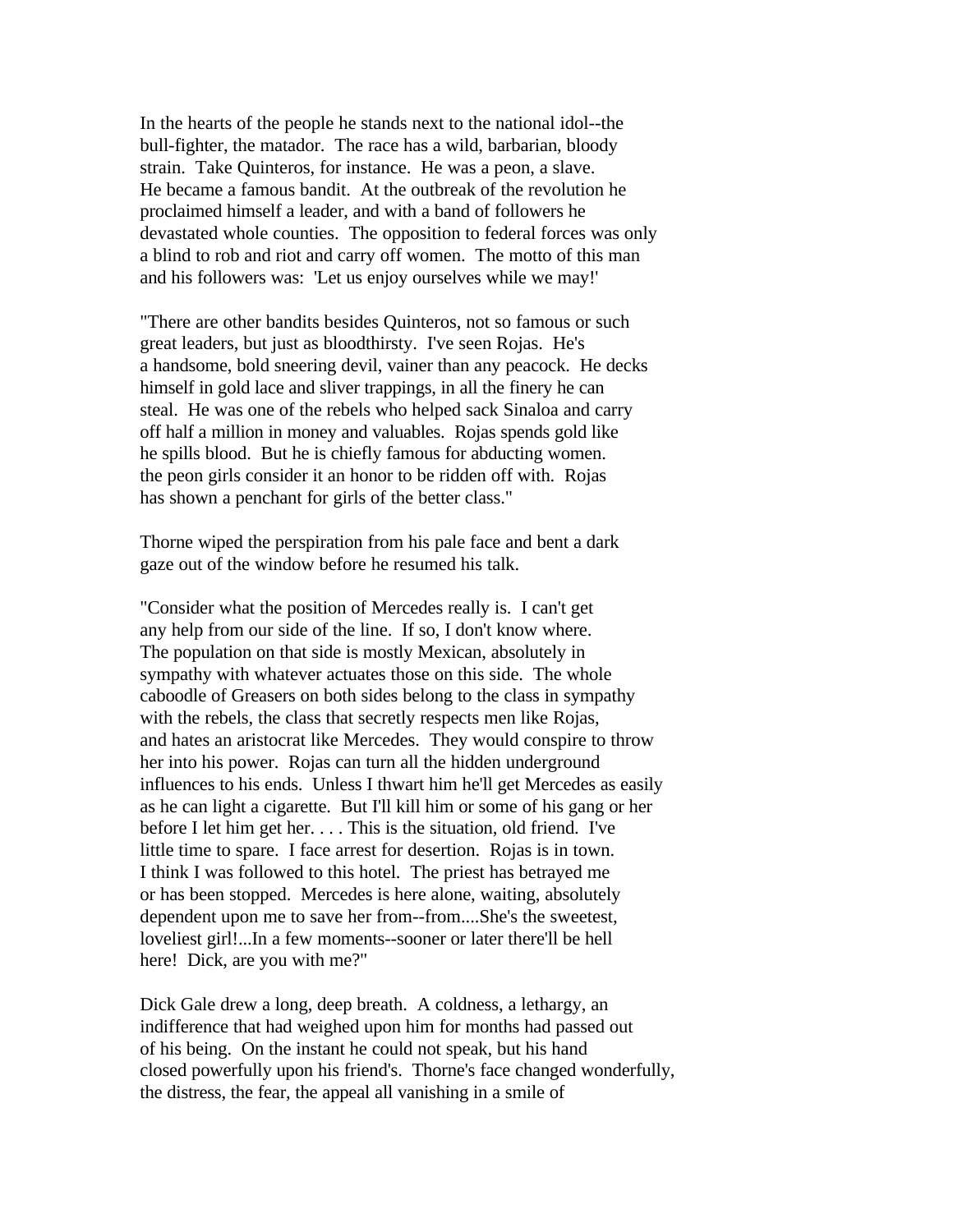passionate gratefulness.

Then Dick's gaze, attracted by some slight sound, shot over his friend's shoulder to see a face at the window--a handsome, bold, sneering face, with glittering dark eyes that flashed in sinister intentness.

Dick stiffened in his seat. Thorne, with sudden clenching of hands, wheeled toward the window.

"Rojas!" he whispered.

Chapter II

Mercedes Castaneda

The dark face vanished. Dick Gale heard footsteps and the tinkle of spurs. He strode to the window, and was in time to see a Mexican swagger into the front door of the saloon. Dick had only a glimpse; but in that he saw a huge black sombrero with a gaudy band, the back of a short, tight-fitting jacket, a heavy pearl-handled gun swinging with a fringe of sash, and close-fitting trousers spreading wide at the bottom. There were men passing in the street, also several Mexicans lounging against the hitching-rail at the curb.

"Did you see him? Where did he go?" whispered Thorne, as he joined Gale. "Those Greasers out there with the cartridge belts crossed over their breasts--they are rebels."

"I think he went into the saloon," replied Dick. "He had a gun, but for all I can see the Greasers out there are unarmed."

"Never believe it! There! Look, Dick! That fellow's a guard, though he seems so unconcerned. See, he has a short carbine, almost concealed....There's another Greaser farther down the path. I'm afraid Rojas has the house spotted."

"If we could only be sure."

"I'm sure, Dick. Let's cross the hall; I want to see how it looks from the other side of the house."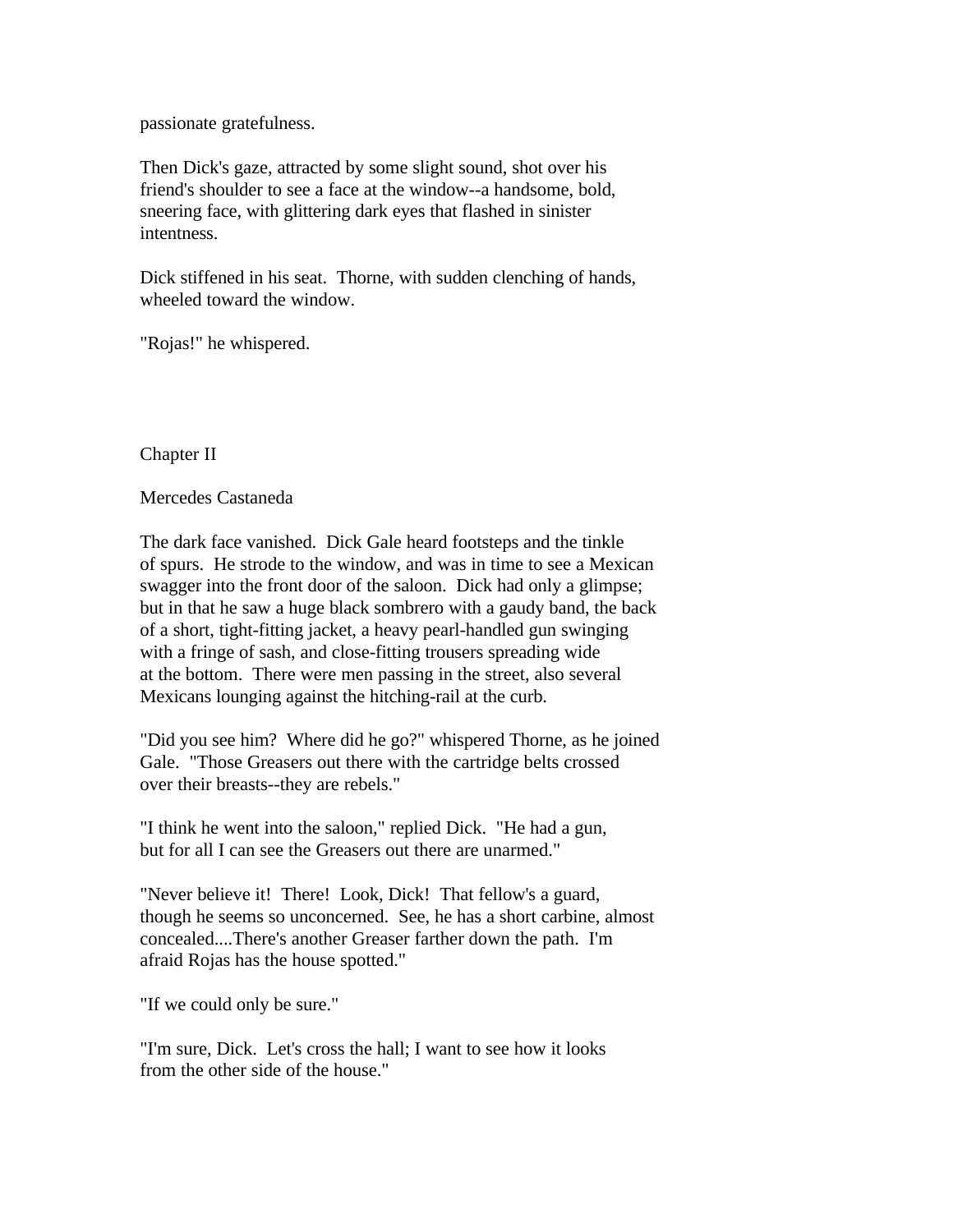Gale followed Thorne out of the restaurant into the high-ceiled corridor which evidently divided the hotel, opening into the street and running back to a patio. A few dim, yellow lamps flickered. A Mexican with a blanket round his shoulders stood in the front entrance. Back toward the patio there were sounds of boots on the stone floor. Shadows flitted across that end of the corridor. Thorne entered a huge chamber which was even more poorly lighted than the hall. It contained a table littered with papers, a few high-backed chairs, a couple of couches, and was evidently a parlor.

"Mercedes has been meeting me here," said thorne. "At this hour she comes every moment or so to the head of the stairs there, and if I am here she comes down. Mostly there are people in this room a little later. We go out into the plaza. It faces the dark side of the house, and that's the place I must slip out with her if there's any chance at all to get away."

They peered out of the open window. The plaza was gloomy, and at first glance apparently deserted. In a moment, however, Gale made out a slow-pacing dark form on the path. Farther down there was another. No particular keenness was required to see in these forms a sentinel-like stealthiness.

Gripping Gale's arm, Thorne pulled back from the window.

"You saw them," he whispered. "It's just as I feared. Rojas has the place surrounded. I should have taken Mercedes away. But I had no time--no chance! I'm bound!...There's Mercedes now! My God!...Dick, think--think if there's a way to get her out of this trap!"

Gale turned as his friend went down the room. In the dim light at the head of the stairs stood the slim, muffled figure of a woman. When she saw Thorne she flew noiselessly down the stairway to him. He caught her in his arms. Then she spoke softly, brokenly, in a low, swift voice. It was a mingling of incoherent Spanish and English; but to Gale it was mellow, deep, unutterably tender, a voice full of joy, fear, passion, hope, and love.

Upon Gale it had an unaccountable effect. He found himself thrilling, wondering.

Thorne led the girl to the center of the room, under the light where Gale stood. She had raised a white hand, holding a black-laced mantilla half aside. Dick saw a small, dark head, proudly held, an oval face half hidden, white as a flower, and magnificent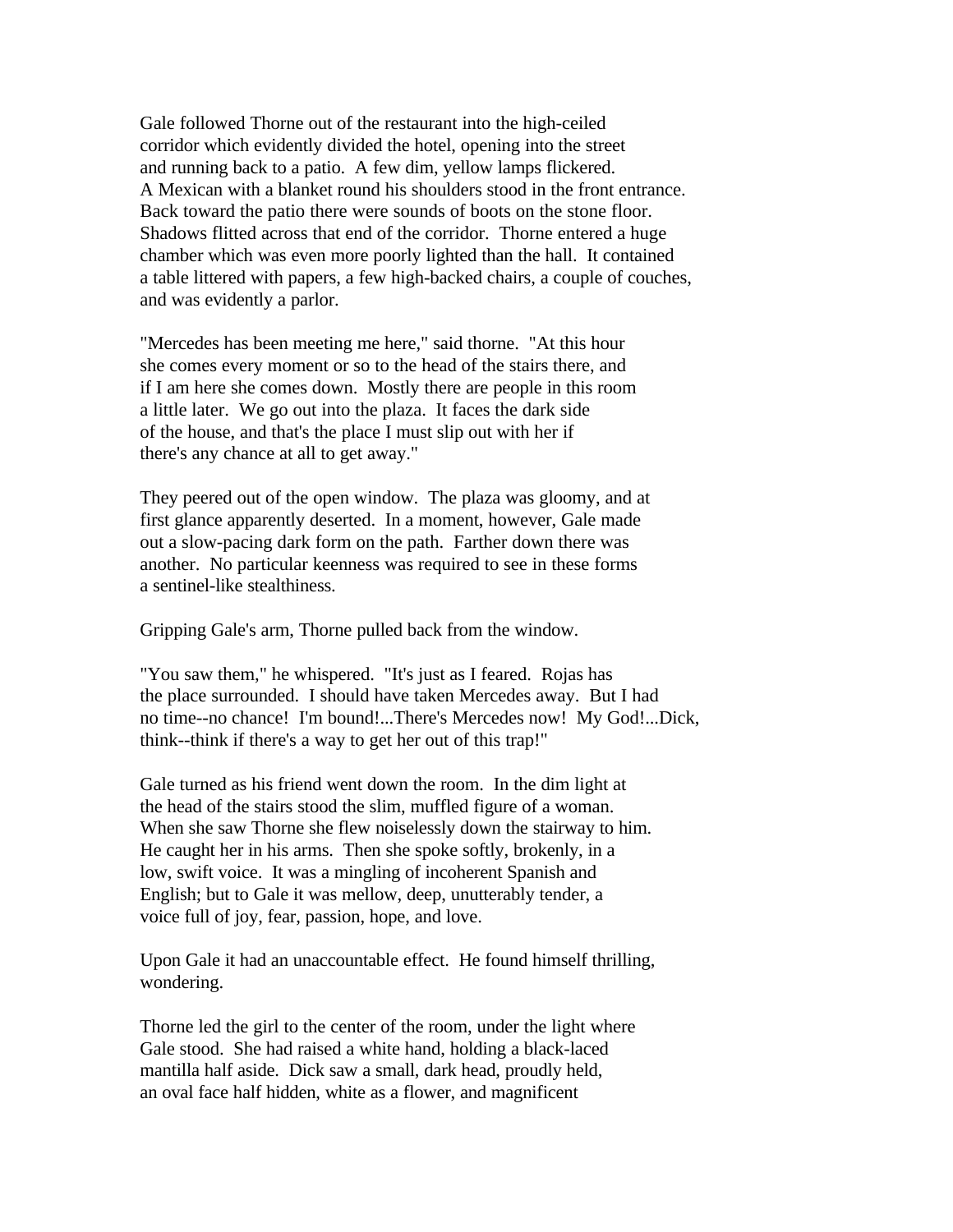black eyes.

Then Thorne spoke.

"Mercedes--Dick Gale, an old friend--the best friend I ever had."

She swept the mantilla back over her head, disclosing a lovely face, strange and striking to Gale in its pride and fire, its intensity.

"Senor Gale--ah! I cannot speak my happiness. His friend!"

"Yes, Mercedes; my friend and yours," said Thorne, speaking rapidly. "We'll have need of him. Dear, there's bad news and no time to break it gently. the priest did not come. He must have been detained. And listen--be brave, dear Mercedes--Rojas is here!"

She uttered an inarticulate cry, the poignant terror of which shook Gale's nerve, and swayed as if she would faint. Thorne caught her, and in husky voice importuned her to bear up.

"My darling! For God's sake don't faint--don't go to pieces! We'd be lost! We've got a chance. We'll think of something. Be strong! Fight!"

It was plain to Gale that Thorne was distracted. He scarcely knew what he was saying. Please and shaking, he clasped Mercedes to him. Her terror had struck him helpless. It was so intense--it was so full of horrible certainty of what fate awaited her.

She cried out in Spanish, beseeching him; and as he shook his head, she changed to English:

"Senor, my lover, I will be strong--I will fight--I will obey. But swear by my Virgin, if need be to save me from Rojas--you will kill me!"

"Mercedes! Yes, I'll swear," he replied hoarsely. "I know--I'd rather have you dead than-- But don't give up. Rojas can't be sure of you, or he wouldn't wait. He's in there. He's got his men there--all around us. But he hesitates. A beast like Rojas doesn't stand idle for nothing. I tell you we've a chance. Dick, here, will think of something. We'll slip away. Then he'll take you somewhere. Only--speak to him--show him you won't weaken. Mercedes, this is more than love and happiness for us. It's life or death."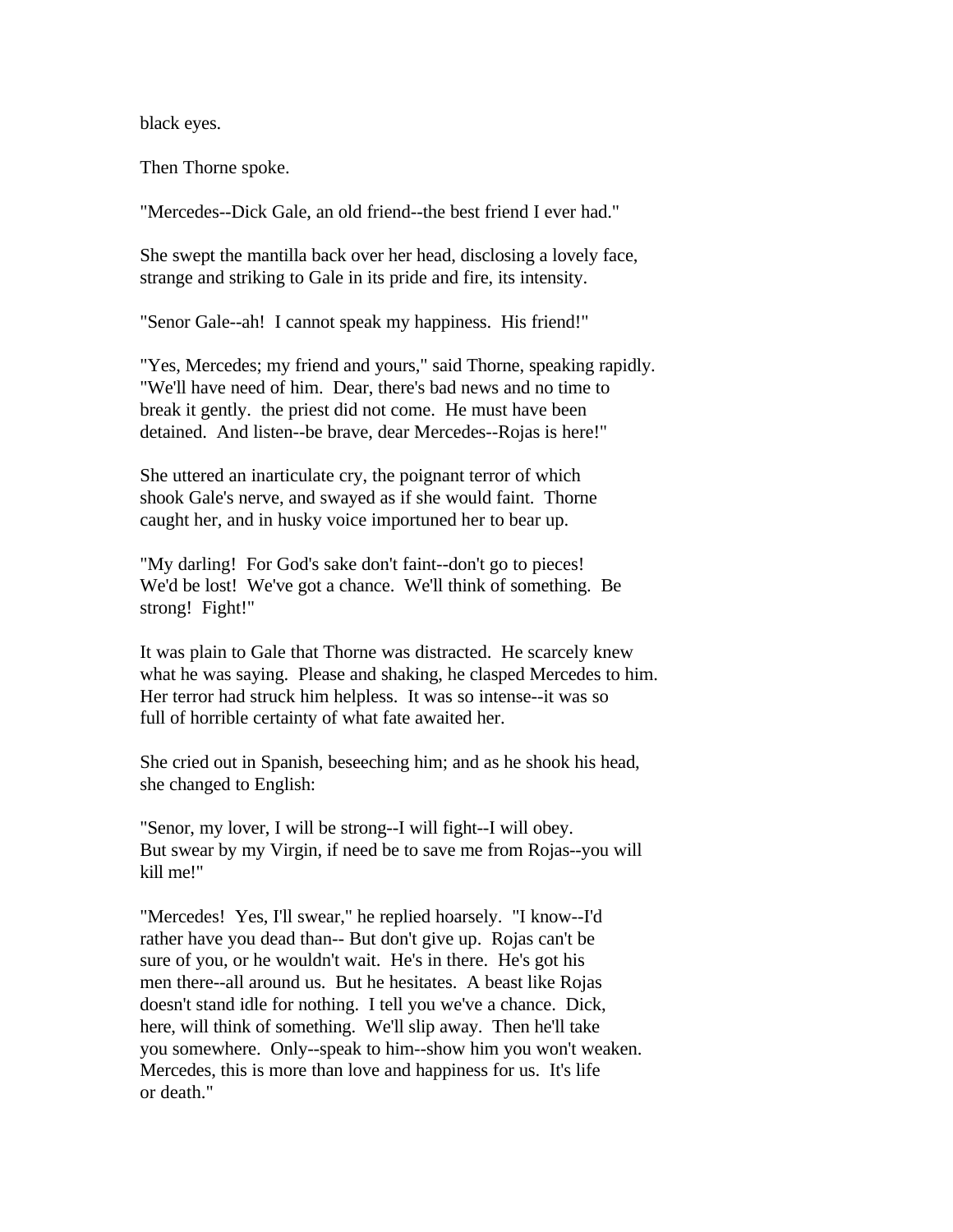She became quiet, and slowly recovered control of herself.

Suddenly she wheeled to face Gale with proud dark eyes, tragic sweetness of appeal, and exquisite grace.

"Senor, you are an American. You cannot know the Spanish blood--the peon bandit's hate and cruelty. I wish to die before Rojas's hand touches me. If he takes me alive, then the hour, the little day that my life lasts afterward will be tortured--torture of hell. If I live two days his brutal men will have me. If I live three, the dogs of his camp...Senor, have you a sister whom you love? Help Senor Thorne to save me. He is a soldier. He is bound. He must not betray his honor, his duty, for me....Ah, you two splendid Americans--so big, so strong, so fierce! What is that little black half-breed slave Rojas to such men? Rojas is a coward. Now, let me waste no more precious time. I am ready. I will be brave."

She came close to Gale, holding out her white hands, a woman all fire and soul and passion. to Gale she was wonderful. His heart leaped. As he bent over her hands and kissed them he seemed to feel himself renewed, remade.

"Senorita," he said, "I am happy to be your servant. I can conceive of no greater pleasure than giving the service you require."

"And what is that?" inquired Thorne, hurriedly.

"That of incapacitating Senor Rojas for to-night, and perhaps several nights to come," replied Gale.

"Dick, what will you do?" asked Thorne, now in alarm.

"I'll make a row in that saloon," returned Dick, bluntly. "I'll start something. I'll rush Rojas and his crowd. I'll--"

"Lord, no; you mustn't, Dick--you'll be knifed!" cried Thorne. He was in distress, yet his eyes were shining.

"I'll take a chance. Maybe I can surprise that slow Greaser bunch and get away before they know what's happened....You be ready watching at the window. When the row starts those fellows out there in the plaza will run into the saloon. Then you slip out, go straight through the plaza down the street. It's a dark street,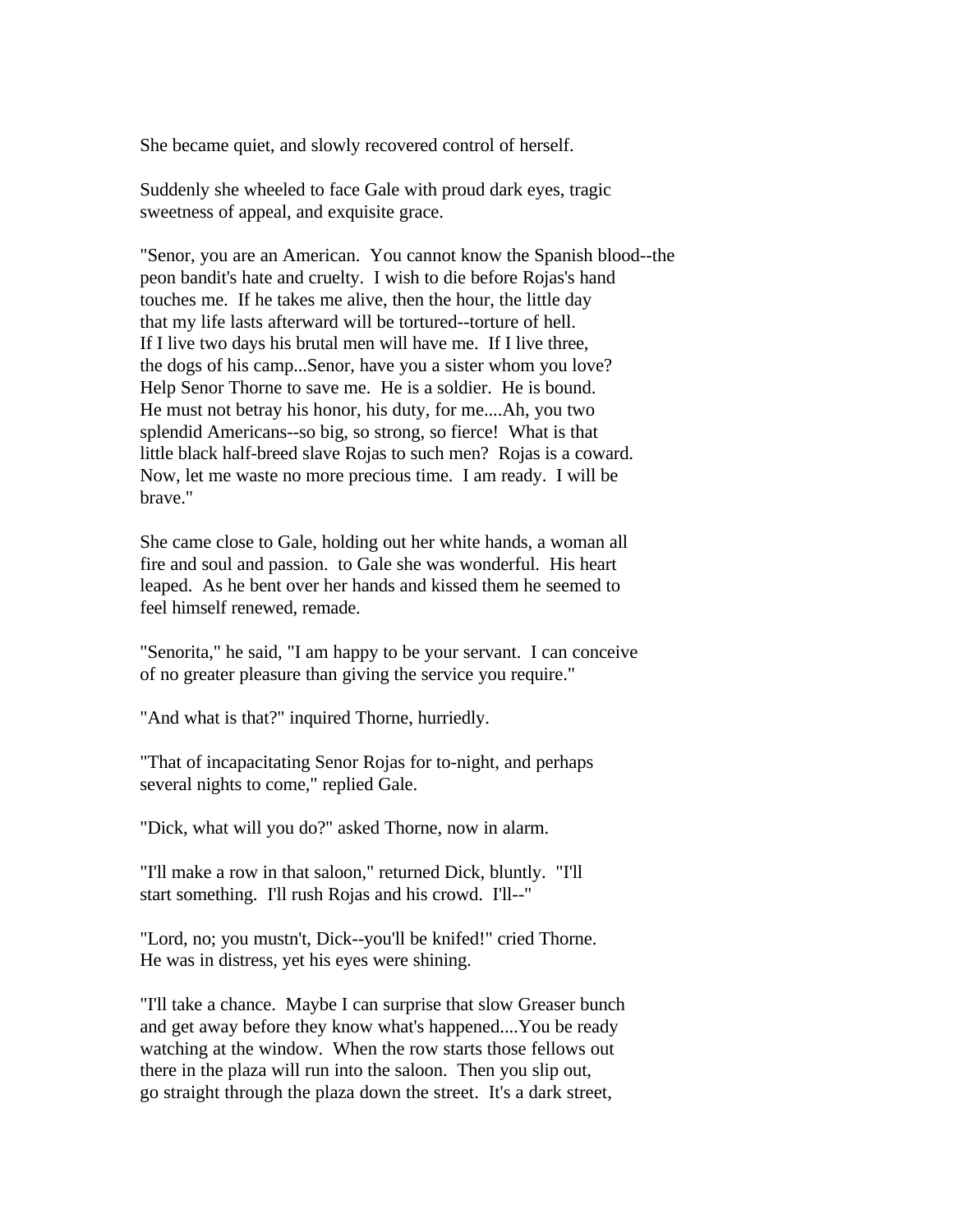I remember. I'll catch up with you before you get far."

Thorne gasped, but did not say a word. Mercedes leaned against him, her white hands now at her breast, her great eyes watching Gale as he went out.

In the corridor Gale stopped long enough to pull on a pair of heavy gloves, to muss his hair, and disarrange his collar. Then he stepped into the restaurant, went through, and halted in the door leading into the saloon. His five feet eleven inches and one hundred and eighty pounds were more noticeable there, and it was part of his plan to attract attention to himself. No one, however, appeared to notice him. The pool-players were noisily intent on their game, the same crowd of motley-robed Mexicans hung over the reeking bar. Gale's roving glance soon fixed upon the man he took to be Rojas. He recognized the huge, high-peaked, black sombrero with its ornamented band. The Mexican's face was turned aside. He was in earnest, excited colloquy with a dozen or more comrades, most of whom were sitting round a table. They were listening, talking, drinking. The fact that they wore cartridge belts crossed over their breasts satisfied that these were the rebels. He had noted the belts of the Mexicans outside, who were apparently guards. A waiter brought more drinks to this group at the table, and this caused the leader to turn so Gale could see his face. It was indeed the sinister, sneering face of the bandit Rojas. Gale gazed at the man with curiosity. He was under medium height, and striking in appearance only because of his dandified dress and evil visage. He wore a lace scarf, a tight, bright-buttoned jacket, a buckskin vest embroidered in red, a sash and belt joined by an enormous silver clasp. Gale saw again the pearl-handled gun swinging at the bandit's hip. Jewels flashed in his scarf. There were gold rings in his ears and diamonds on his fingers.

Gale became conscious of an inward fire that threatened to overrun his coolness. Other emotions harried his self-control. It seemed as if sight of the man liberated or created a devil in Gale. And at the bottom of his feelings there seemed to be a wonder at himself, a strange satisfaction for the something that had come to him.

He stepped out of the doorway, down the couple of steps to the floor of the saloon, and he staggered a little, simulating drunkenness. He fell over the pool tables, jostled Mexicans at the bar, laughed like a maudlin fool, and, with his hat slouched down, crowded here and there. Presently his eye caught sight of the group of cowboys whom he had before noticed with such interest.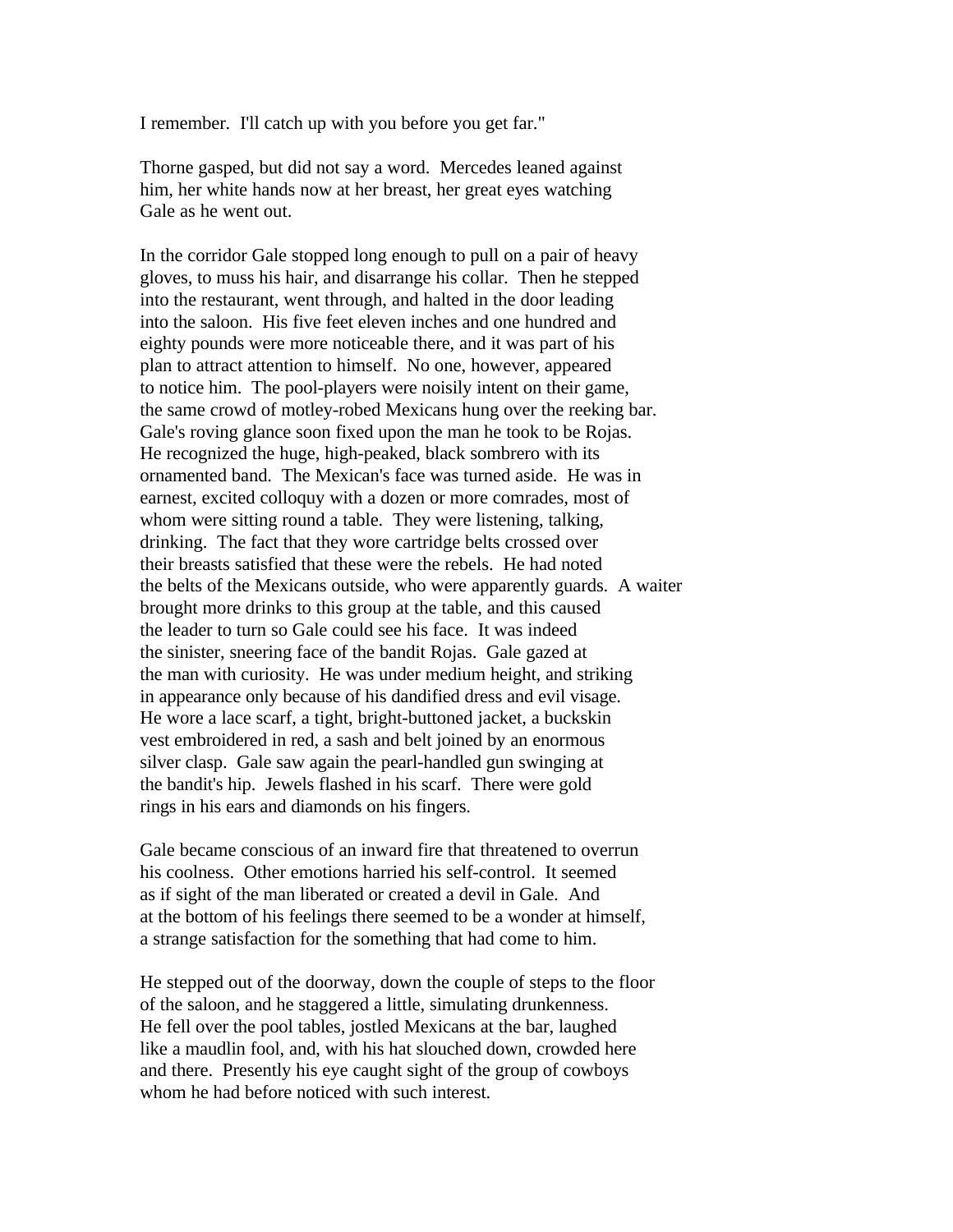They were still in a corner somewhat isolated. With fertile mind working, Gale lurched over to them. He remembered his many unsuccessful attempts to get acquainted with cowboys. If he were to get any help from these silent aloof rangers it must be by striking fire from them in one swift stroke. Planting himself squarely before the two tall cowboys who were standing, he looked straight into their lean, bronzed faces. He spared a full moment for that keen cool gaze before he spoke.

"I'm not drunk. I'm throwing a bluff, and I mean to start a rough house. I'm going to rush that damned bandit Rojas. It's to save a girl--to give her lover, who is my friend, a chance to escape with her. When I start a row my friend will try to slip out with her. Every door and window is watched. I've got to raise hell to draw the guards in.... Well, you're my countrymen. We're in Mexico. A beautiful girl's honor and life are at stake. Now, gentlemen, watch me!"

One cowboy's eyes narrowed, blinking a little, and his lean jaw dropped; the other's hard face rippled with a fleeting smile.

Gale backed away, and his pulse leaped when he saw the two cowboys, as if with one purpose, slowly stride after him. Then Gale swerved, staggering along, brushed against the tables, kicked over the empty chairs. He passed Rojas and his gang, and out of the tail of his eye saw that the bandit was watching him, waving his hands and talking fiercely. The hum of the many voices grew louder, and when Dick lurched against a table, overturning it and spilling glasses into the laps of several Mexicans, there arose a shrill cry. He had succeeded in attracting attention; almost every face turned his way. One of the insulted men, a little tawny fellow, leaped up to confront Gale, and in a frenzy screamed a volley of Spanish, of which Gale distinguished "Gringo!" The Mexican stamped and made a threatening move with his right hand. Dick swung his leg and with a swift side kick knocked the fellows feet from under him, whirling him down with a thud.

The action was performed so suddenly, so adroitly, it made the Mexican such a weakling, so like a tumbled tenpin, that the shrill jabbering hushed. Gale knew this to be the significant moment.

Wheeling, he rushed at Rojas. It was his old line-breaking plunge. Neither Rojas nor his men had time to move. The black-skinned bandit's face turned a dirty white; his jaw dropped; he would have shrieked if Gale had not hit him. The blow swept him backward against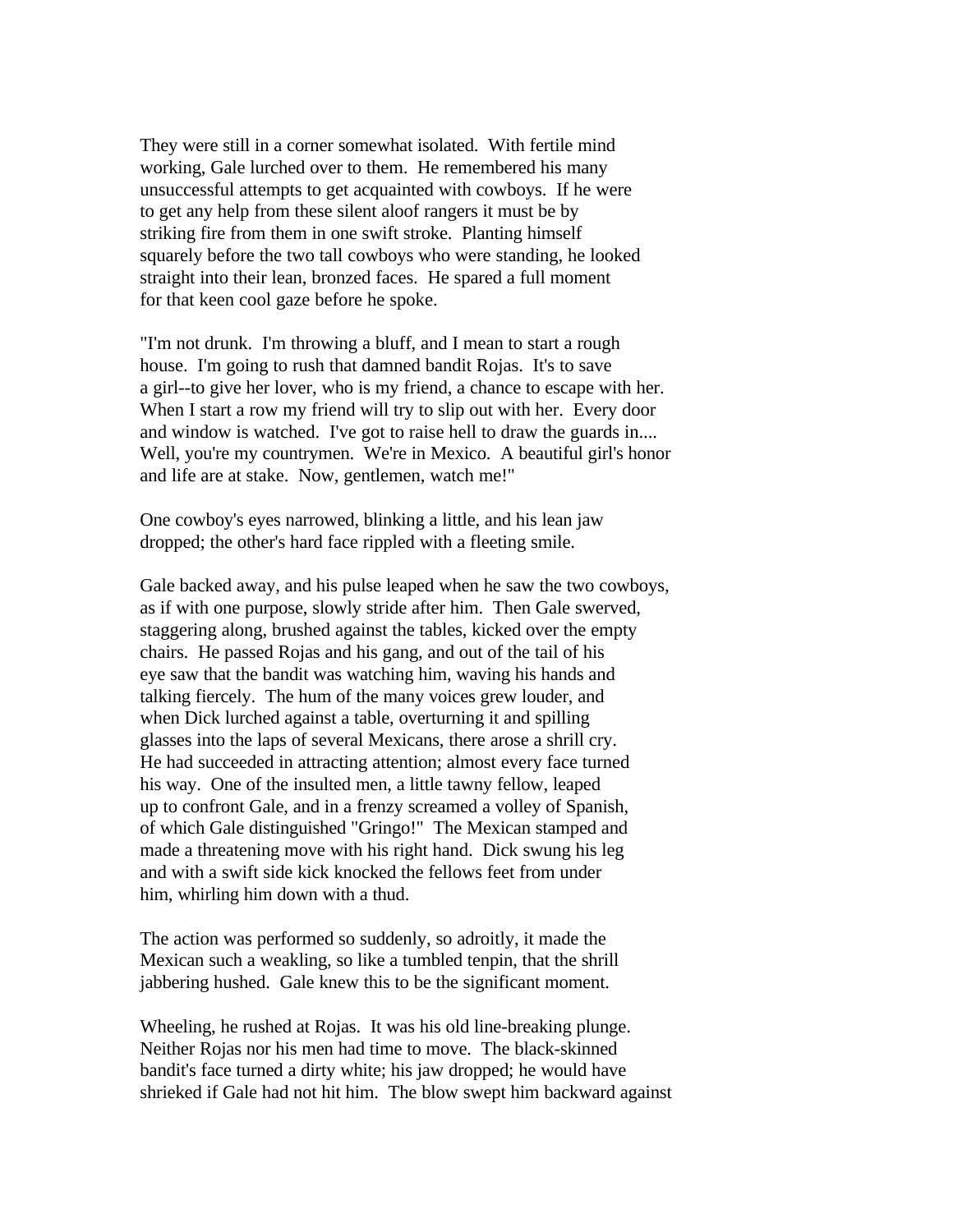his men. Then Gale's heavy body, swiftly following with the momentum of that rush, struck the little group of rebels. They went down with table and chairs in a sliding crash.

Gale carried by his plunge, went with them. Like a cat he landed on top. As he rose his powerful hands fastened on Rojas. He jerked the little bandit off the tangled pile of struggling, yelling men, and, swinging him with terrific force, let go his hold. Rojas slid along the floor, knocking over tables and chairs. Gale bounded back, dragged Rojas up, handling him as if he were a limp sack.

A shot rang out above the yells. Gale heard the jingle of breaking glass. The room darkened perceptibly. He flashed a glance backward. The two cowboys were between him and the crowd of frantic rebels. One cowboy held two guns low down, level in front of him. The other had his gun raised and aimed. On the instant it spouted red and white. With the crack came the crashing of glass, another darkening shade over the room. With a cry Gale slung the bleeding Rojas from him. The bandit struck a table, toppled over it, fell, and lay prone.

Another shot made the room full of moving shadows, with light only back of the bar. A white-clad figure rushed at Gale. He tripped the man, but had to kick hard to disengage himself from grasping hands. Another figure closed in on Gale. This one was dark, swift. A blade glinted--described a circle alot. Simultaneously with a close, red flash the knife wavered; the man wielding it stumbled backward. In the din Gale did not hear a report, but the Mexican's fall was significant. Then pandemonium broke loose. The din became a roar. Gale heard shots that sounded like dull spats in the distance. The big lamp behind the bar seemingly split, then sputtered and went out, leaving the room in darkness.

Gale leaped toward the restaurant door, which was outlined faintly by the yellow light within. Right and left he pushed the groping men who jostled with him. He vaulted a pool table, sent tables and chairs flying, and gained the door, to be the first of a wedging mob to squeeze through. One sweep of his arm knocked the restaurant lamp from its stand; and he ran out, leaving darkness behind him. A few bounds took him into the parlor. It was deserted. Thorne had gotten away with Mercedes.

It was then Gale slowed up. For the space of perhaps sixty seconds he had been moving with startling velocity. He peered cautiously out into the plaza. The paths, the benches, the shady places under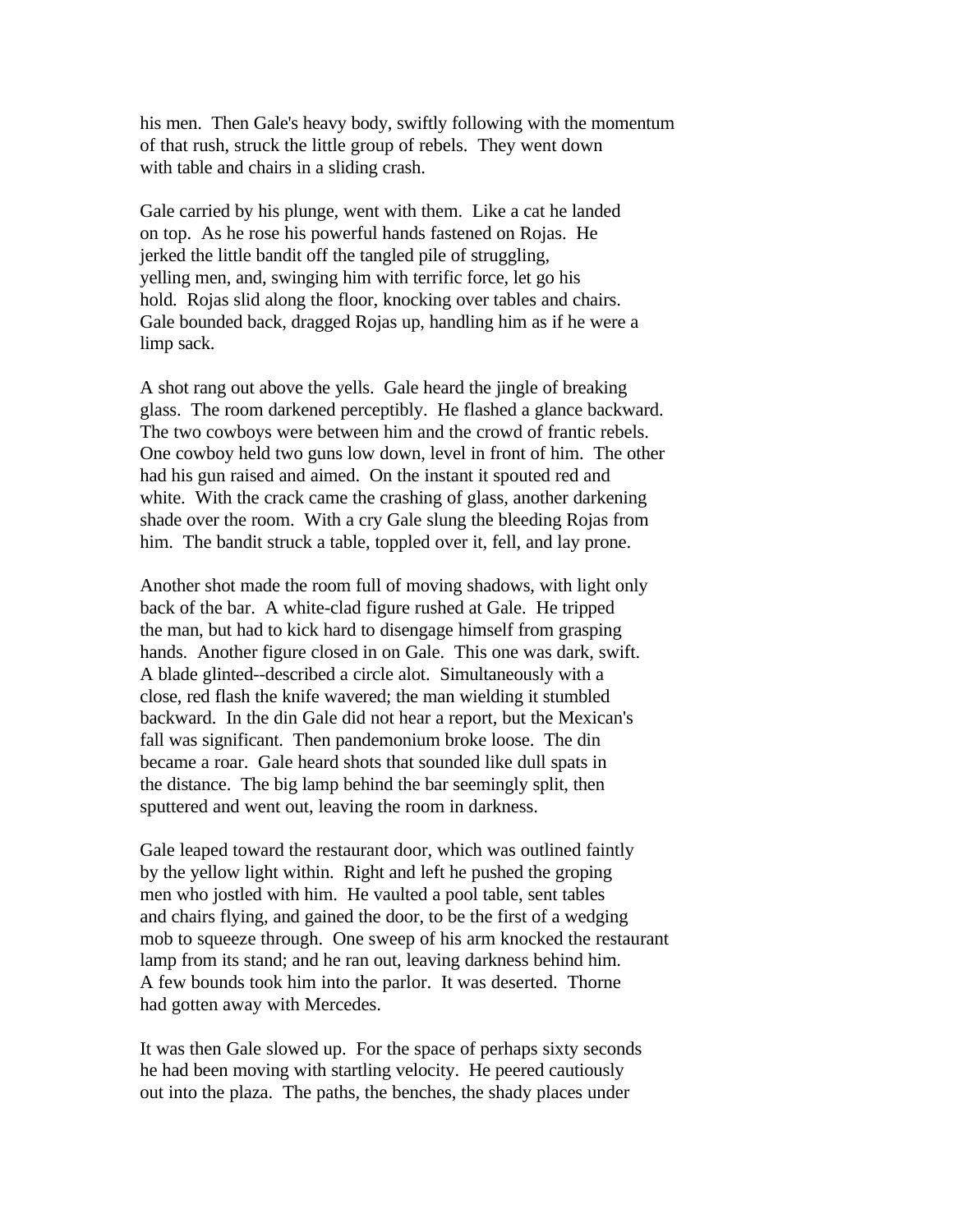the trees contained no skulking men. He ran out, keeping to the shade, and did not go into the path till he was halfway through the plaza. Under a street lamp at the far end of the path he thought he saw two dark figures. He ran faster, and soon reached the street. The uproar back in the hotel began to diminish, or else he was getting out of hearing. The few people he saw close at hand were all coming his way, and only the foremost showed any excitement. Gale walked swiftly, peering ahead for two figures. Presently he saw them--one tall, wearing a cape; the other slight, mantled. Gale drew a sharp breath of relief. Throne and Mercedes were not far ahead.

From time to time Thorne looked back. He strode swiftly, almost carrying Mercedes, who clung closely to him. She, too, looked back. Once Gale saw her white face flash in the light of a street lamp. He began to overhaul them; and soon, when the last lamp had been passed and the street was dark, he ventured a whistle. Thorne heard it, for he turned, whistled a low reply, and went on. Not for some distance beyond, where the street ended in open country, did they halt to wait. The desert began here. Gale felt the soft sand under his feet and saw the grotesque forms of cactus. Then he came up with the fugitives.

"Dick! Are you--all right?" panted Thorne, grasping Gale.

"I'm--out of breath--but--O.K.," replied Gale.

"Good! Good!" choked Thorne. "I was scared--helpless....Dick, it worked splendidly. We had no trouble. What on earth did you do?"

"I made the row, all right," said Dick.

"Good Heavens! It was like a row I once heard made by a mob. But the shots, Dick--were they at you? They paralyzed me. Then the yells. what happened? Those guards of Rojas ran round in front at the first shot. Tell me what happened."

"While I was rushing Rojas a couple of cowboys shot out the lamplights. A Mexican who pulled a knife on me got hurt, I guess. Then I think there was some shooting from the rebels after the room was dark."

"Rushing Rojas?" queried Thorne, leaning close to Dick. His voice was thrilling, exultant, deep with a joy that yet needed confirmation. "What did you do to him?"

"I handed him one off side, tackled, then tried a forward pass,"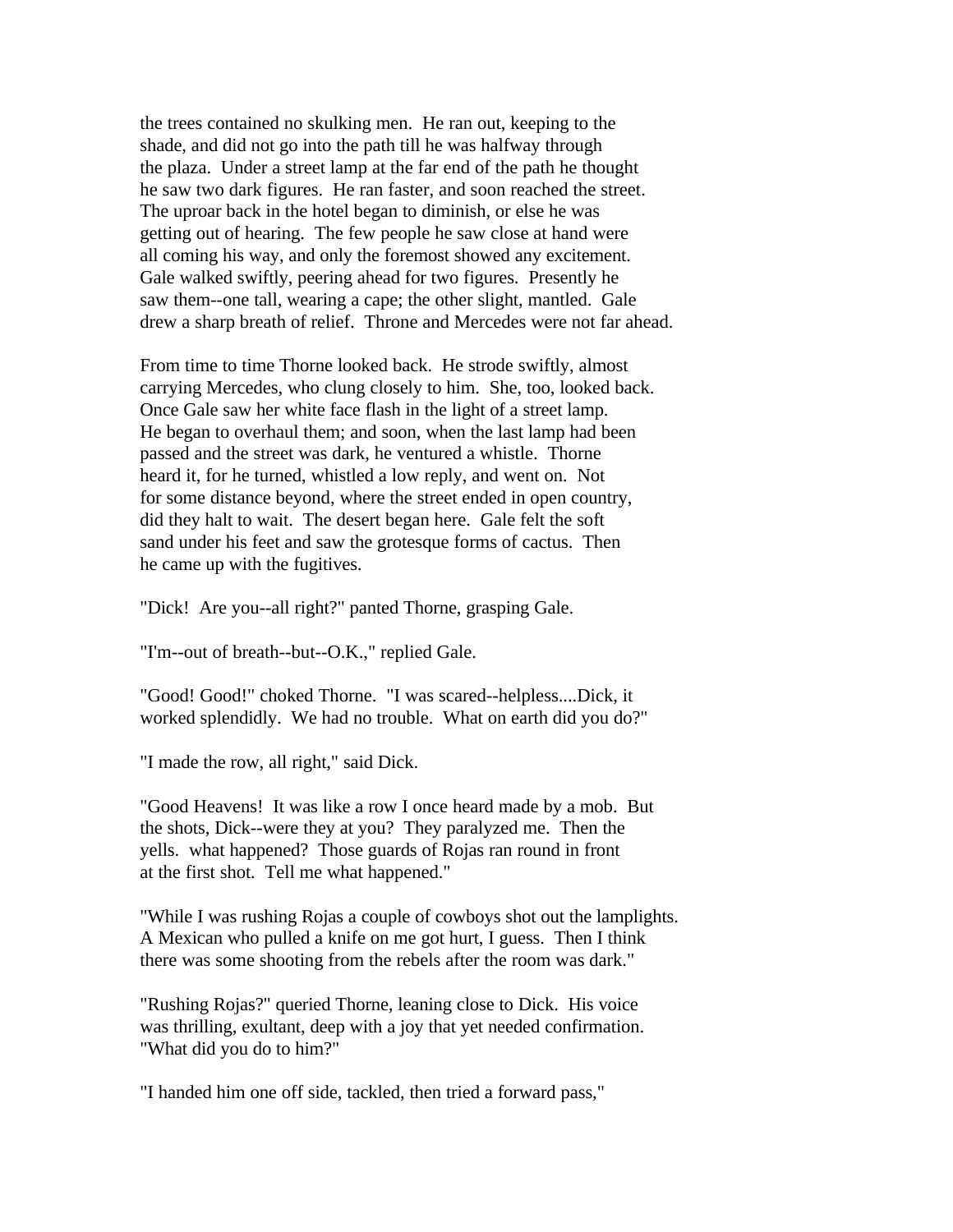replied Dick, lightly speaking the football vernacular so familiar to Thorne.

Thorne leaned closer, his fine face showing fierce and corded in the starlight. "Tell me straight," he demanded, in thick voice.

Gale then divined something of the suffering Thorne had undergone --something of the hot, wild, vengeful passion of a lover who must have brutal truth.

It stilled Dick's lighter mood, and he was about to reply when Mercedes pressed close to him, touched his hands, looked up into his face with wonderful eyes. He thought he would not soon forget their beauty--the shadow of pain that had been, the hope dawning so fugitively.

"Dear lady," said Gale, with voice not wholly steady, "Rojas himself will hound you no more to-night, nor for many nights."

She seemed to shake, to thrill, to rise with the intelligence. She pressed his hand close over her heaving breast. Gale felt the quick throb of her heart.

"Senor! Senor Dick!" she cried. Then her voice failed. But her hands flew up; quick as a flash she raised her face--kissed him. Then she turned and with a sob fell into Thorne's arms.

There ensued a silence broken only by Mercedes' sobbing. Gale walked some paces away. If he were not stunned, he certainly was agitated. the strange, sweet fire of that girl's lips remained with him. On the spur of the moment he imagined he had a jealousy of Thorne. But presently this passed. It was only that he had been deeply moved--stirred to the depths during the last hour--had become conscious of the awakening of a spirit. What remained with him now was the splendid glow of gladness that he had been of service to Thorne. And by the intensity of Mercedes' abandon of relief and gratitude he measured her agony of terror and the fate he had spared her.

"Dick, Dick, come here!" called Thorne softly. "Let's pull ourselves together now. We've got a problem yet. What to do? Where to go? How to get any place? We don't dare risk the station--the corrals where Mexicans hire out horses. We're on gold old U.S. ground this minute, but we're not out of danger."

As he paused, evidently hoping for a suggestion from Gale, the silence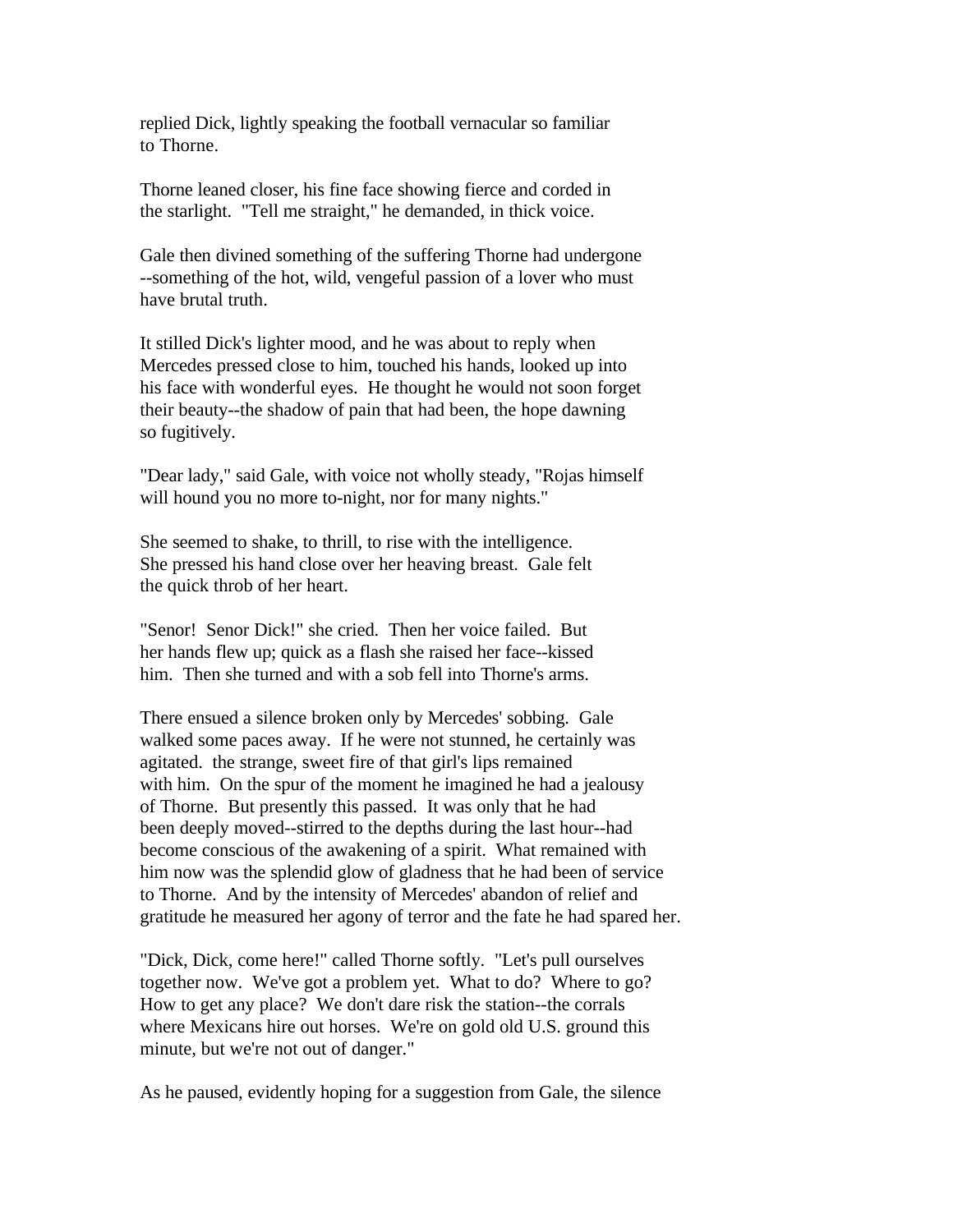was broken by the clear, ringing peal of a bugle. Thorne gave a violent start. Then he bent over, listening. The beautiful notes of the bugle floated out of the darkness, clearer, sharper, faster.

"It's a call, Dick! It's a call!" he cried.

Gale had no answer to make. Mercedes stood as if stricken. The bugle call ended. From a distance another faintly pealed. There were other sounds too remote to recognize. Then scattering shots rattled out.

"Dick, the rebels are fighting somebody," burst out

Thorne, excitedly. "The little federal garrison still holds its stand. Perhaps it is attacked again. Anyway, there's something doing over the line. Maybe the crazy Greasers are firing on our camp. We've feared it--in the dark....And here I am, away without leave--practically a deserter!"

"Go back! Go back, before you're too late!" cried Mercedes.

"Better make tracks, Thorne," added Gale. "It can't help our predicament for you to be arrested. I'll take care of Mercedes."

"No, no, no," replied Thorne. "I can get away--avoid arrest."

"That'd be all right for the immediate present. But it's not best for the future. George, a deserter is a deserter!...Better hurry. Leave the girl to me till tomorrow."

Mercedes embraced her lover, begged him to go. Thorne wavered.

"Dick, I'm up against it," he said. "You're right. If only I can get back in time. but, oh, I hate to leave her! Old fellow, you've saved her! I already owe you everlasting gratitude. Keep out of Casita, Dick. The U.S. side might be safe, but I'm afraid to trust it at night. Go out in the desert, up in the mountains, in some safe place. Then come to me in camp. We'll plan. I'll have to confide in Colonel Weede. Maybe he'll help us. Hide her from the rebels--that's all."

He wrung Dick's hand, clasped Mercedes tightly in his arms, kissed her, and murmured low over her, then released her to rush off into the darkness. He disappeared in the gloom. The sound of his dull footfalls gradually died away.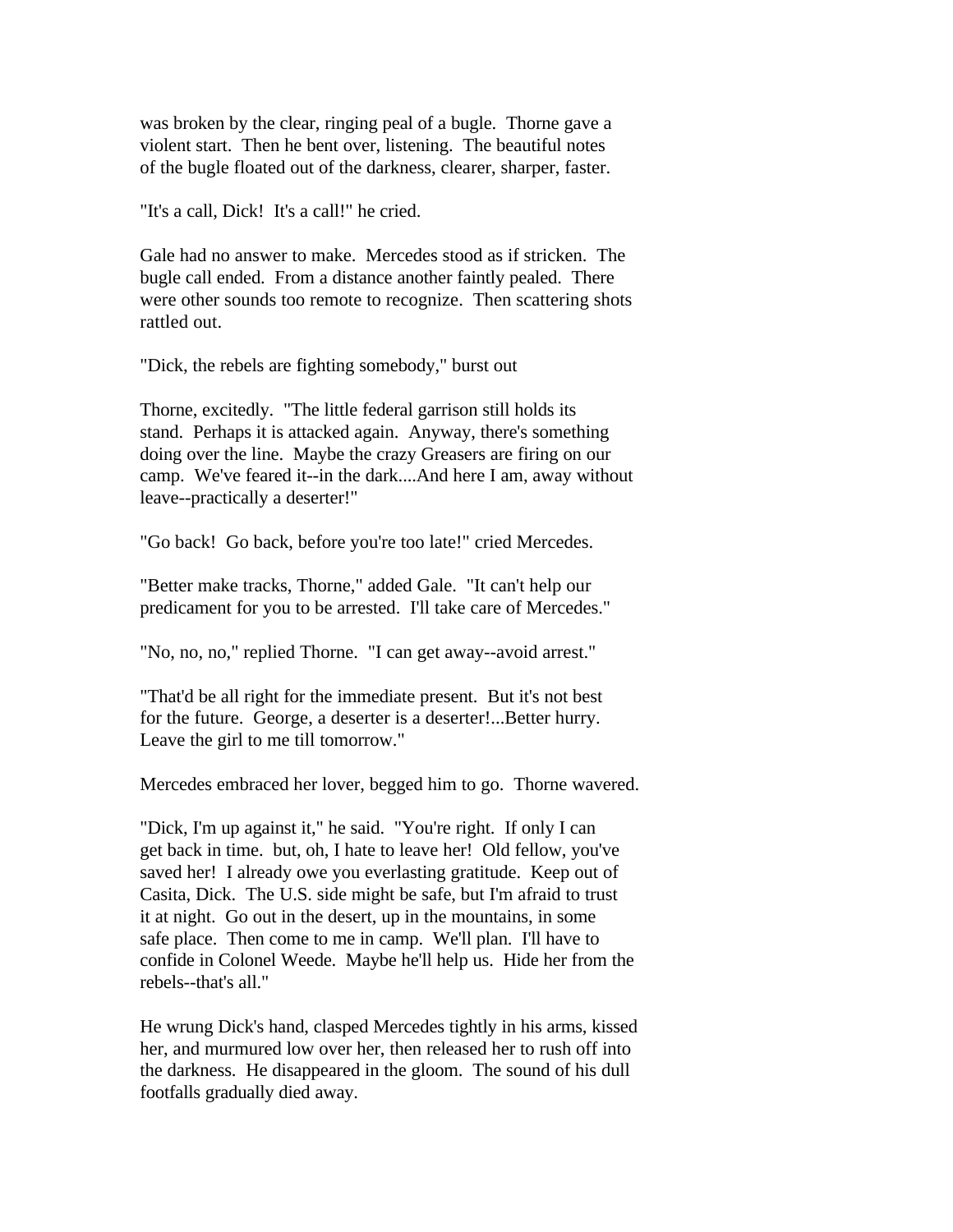For a moment the desert silence oppressed Gale. He was unaccustomed to such strange stillness. There was a low stir of sand, a rustle of stiff leaves in the wind. How white the stars burned! Then a coyote barked, to be bayed by a dog. Gale realized that he was between the edge of an unknown desert and the edge of a hostile town. He had to choose the desert, because, though he had no doubt that in Casita there were many Americans who might befriend him, he could not chance the risks of seeking them at night.

He felt a slight touch on his arm, felt it move down, felt Mercedes slip a trembling cold little hand into his. Dick looked at her. She seemed a white-faced girl now, with staring, frightened black eyes that flashed up at him. If the loneliness, the silence, the desert, the unknown dangers of the night affected him, what must they be to this hunted, driven girl? Gale's heart swelled. He was alone with her. He had no weapon, no money, no food, no drink, no covering, nothing except his two hands. He had absolutely no knowledge of the desert, of the direction or whereabouts of the boundary line between the republics; he did not know where to find the railroad, or any road or trail, or whether or not there were towns near or far. It was a critical, desperate situation. He thought first of the girl, and groaned in spirit, prayed that it would be given him to save her. When he remembered himself it was with the stunning consciousness that he could conceive of no situation which he would have exchanged for this one--where fortune had set him a perilous task of loyalty to a friend, to a helpless girl.

"Senor, senor!" suddenly whispered Mercedes, clinging to him. "Listen! I hear horses coming!"

Chapter III

A Flight Into The Desert

Uneasy and startled, Gale listened and, hearing nothing, wondered if Mercedes's fears had not worked upon her imagination. He felt a trembling seize her, and he held her hands tightly.

"You were mistaken, I guess," he whispered.

"No, no, senor."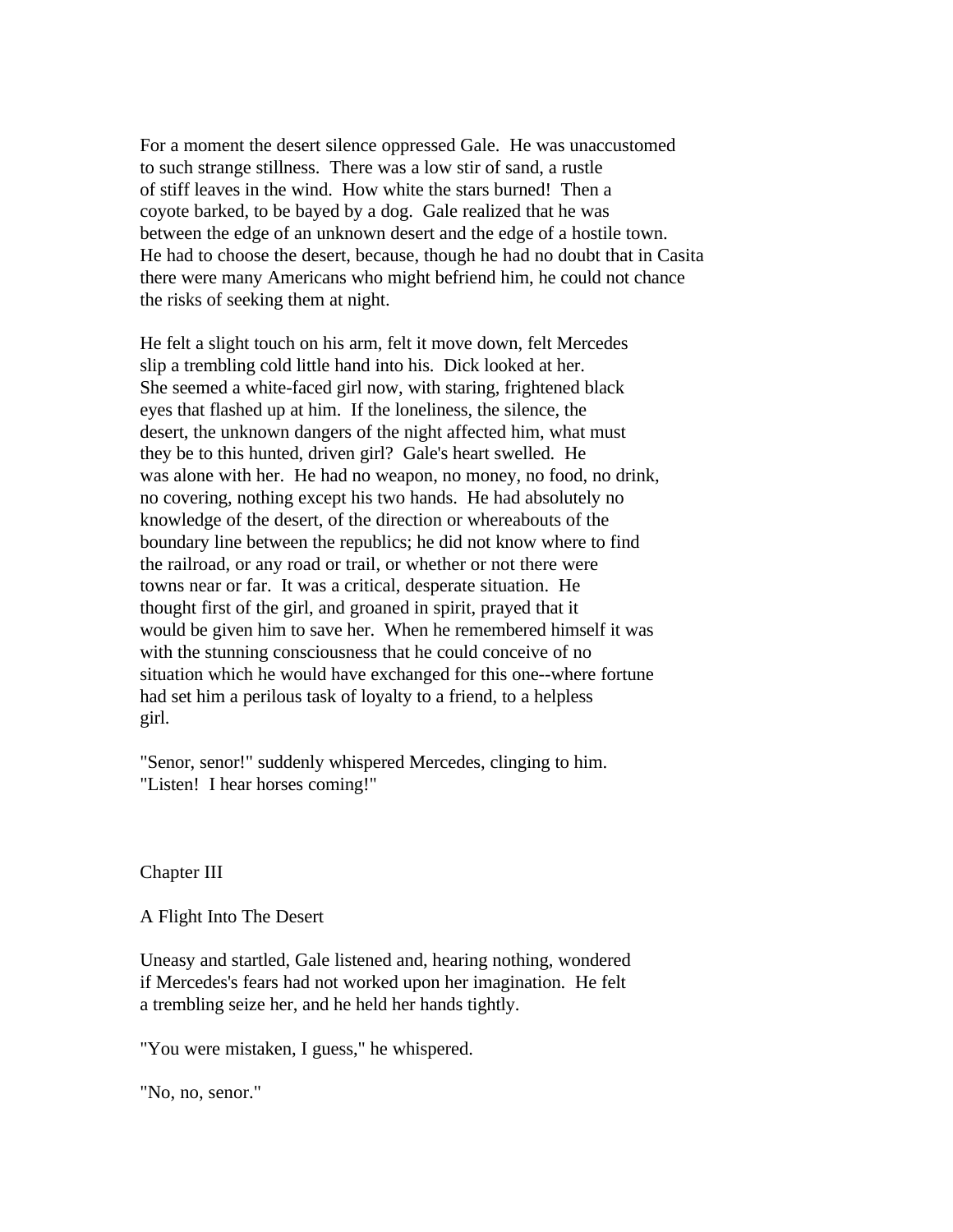Dick turned his ear to the soft wind. Presently he heard, or imagined he heard, low beats. Like the first faint, far-off beats of a drumming grouse, they recalled to him the Illinois forests of his boyhood. In a moment he was certain the sounds were the padlike steps of hoofs in yielding sand. The regular tramp was not that of grazing horses.

On the instant, made cautious and stealthy by alarm, Gale drew Mercedes deeper into the gloom of the shrubbery. Sharp pricks from thorns warned him that he was pressing into a cactus growth, and he protected Mercedes as best he could. She was shaking as one with a sever chill. She breathed with little hurried pants and leaned upon him almost in collapse. Gale ground his teeth in helpless rage at the girl's fate. If she had not been beautiful she might still have been free and happy in her home. What a strange world to live in--how unfair was fate!

The sounds of hoofbeats grew louder. Gale made out a dark moving mass against a background of dull gray. There was a line of horses. He could not discern whether or not all the horses carried riders. The murmur of a voice struck his ear--then a low laugh. It made him tingle, for it sounded American. Eagerly he listened. There was an interval when only the hoofbeats could be heard.

"It shore was, Laddy, it shore was," came a voice out of the darkness. "Rough house! Laddy, since wire fences drove us out of Texas we ain't seen the like of that. An' we never had such a call."

"Call? It was a burnin' roast," replied another voice. "I felt low down. He vamoosed some sudden, an' I hope he an' his friends shook the dust of Casita. That's a rotten town Jim."

Gale jumped up in joy. What luck! The speakers were none other than the two cowboys whom he had accosted in the Mexican hotel.

"Hold on , fellows," he called out, and strode into the road.

The horses snorted and stamped. Then followed swift rustling sounds--a clinking of spurs, then silence. The figures loomed clearer in the gloom.. Gale saw five or six horses, two with riders, and one other, at least, carrying a pack. When Gale got within fifteen feet of the group the foremost horseman said:

"I reckon that's close enough, stranger."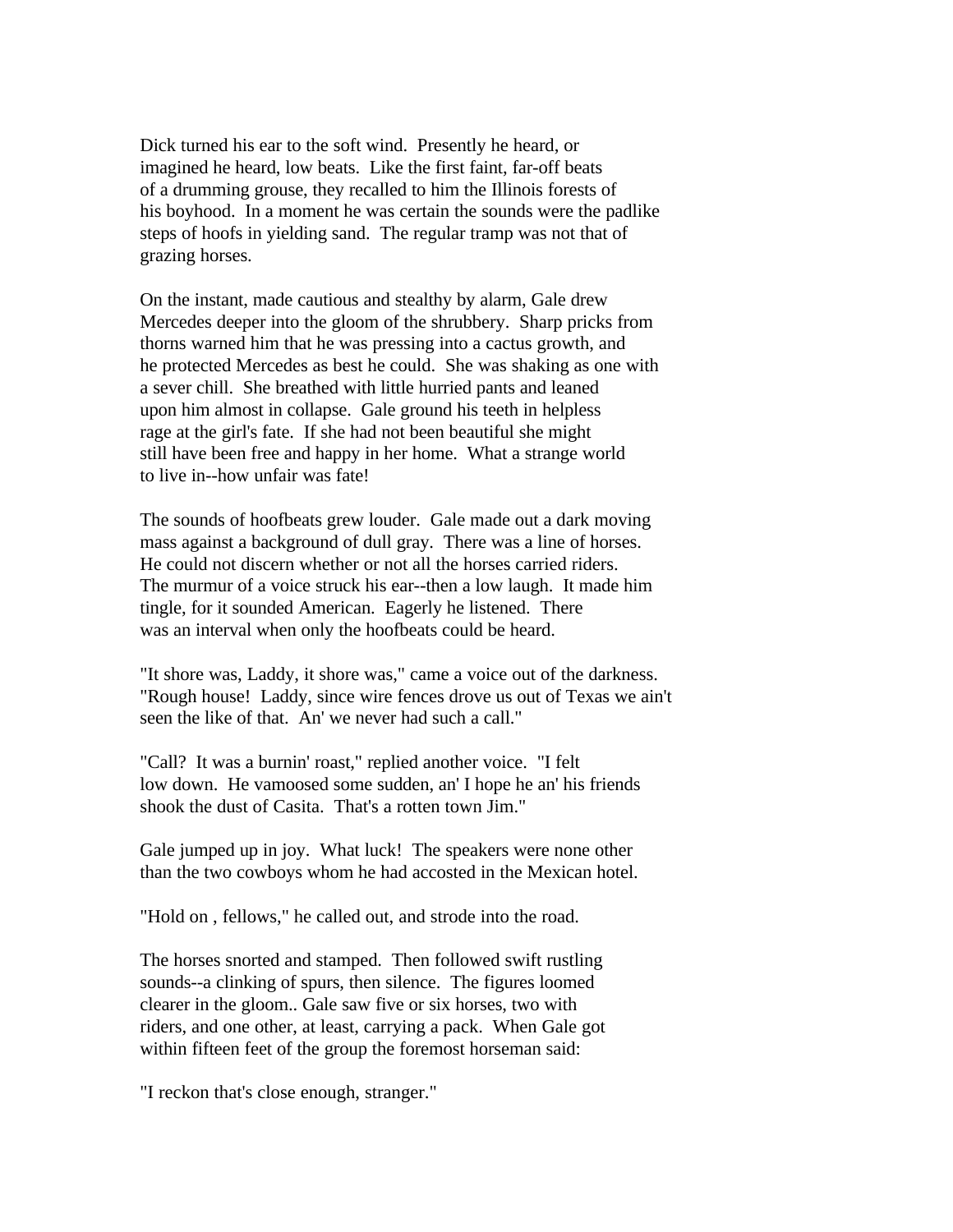Something in the cowboy's hand glinted darkly bright in the starlight.

"You'd recognize me, if it wasn't so dark," replied Gale, halting. "I spoke to you a little while ago--in the saloon back there."

"Come over an' let's see you," said the cowboy curtly.

Gale advanced till he was close to the horse. The cowboy leaned over the saddle and peered into Gale's face. Then, without a word, he sheathed the gun and held out his hand. Gale met a grip of steel that warmed his blood. The other cowboy got off his nervous, spirited horse and threw the bridle. He, too, peered closely into Gale's face.

"My name's Ladd," he said. "Reckon I'm some glad to meet you again.?

Gale felt another grip as hard and strong as the other had been. He realized he had found friends who belonged to a class of men whom he had despaired of ever knowing.

"Gale--Dick Gale is my name," he began, swiftly. "I dropped into Casita to-night hardly knowing where I was. A boy took me to that hotel. There I met an old friend whom I had not seen for years. He belongs to the cavalry stationed here. He had befriended a Spanish girl--fallen in love with her. Rojas had killed this girl's father--tried to abduct her....You know what took place at the hotel. Gentlemen, if it's ever possible, I'll show you how I appreciate what you did for me there. I got away, found my friend with the girl. We hurried out here beyond the edge of town. Then Thorne had to make a break for camp. We heard bugle calls, shots, and he was away without leave. That left the girl with me. I don't know what to do. Thorne swears Casita is no place for Mercedes at night."

"The girl ain't no peon, no common Greaser?" interrupted Ladd.

"No. Her name is Castaneda. She belongs to an old Spanish family, once rich and influential."

"Reckoned as much," replied the cowboy. "There's more than Rojas's wantin' to kidnap a pretty girl. Shore he does that every day or so. Must be somethin' political or feelin' against class. Well, Casita ain't no place for your friend's girl at night or day, or any time. Shore, there's Americans who'd take her in an' fight for her, if necessary. But it ain't wise to risk that. Lash, what do you say?"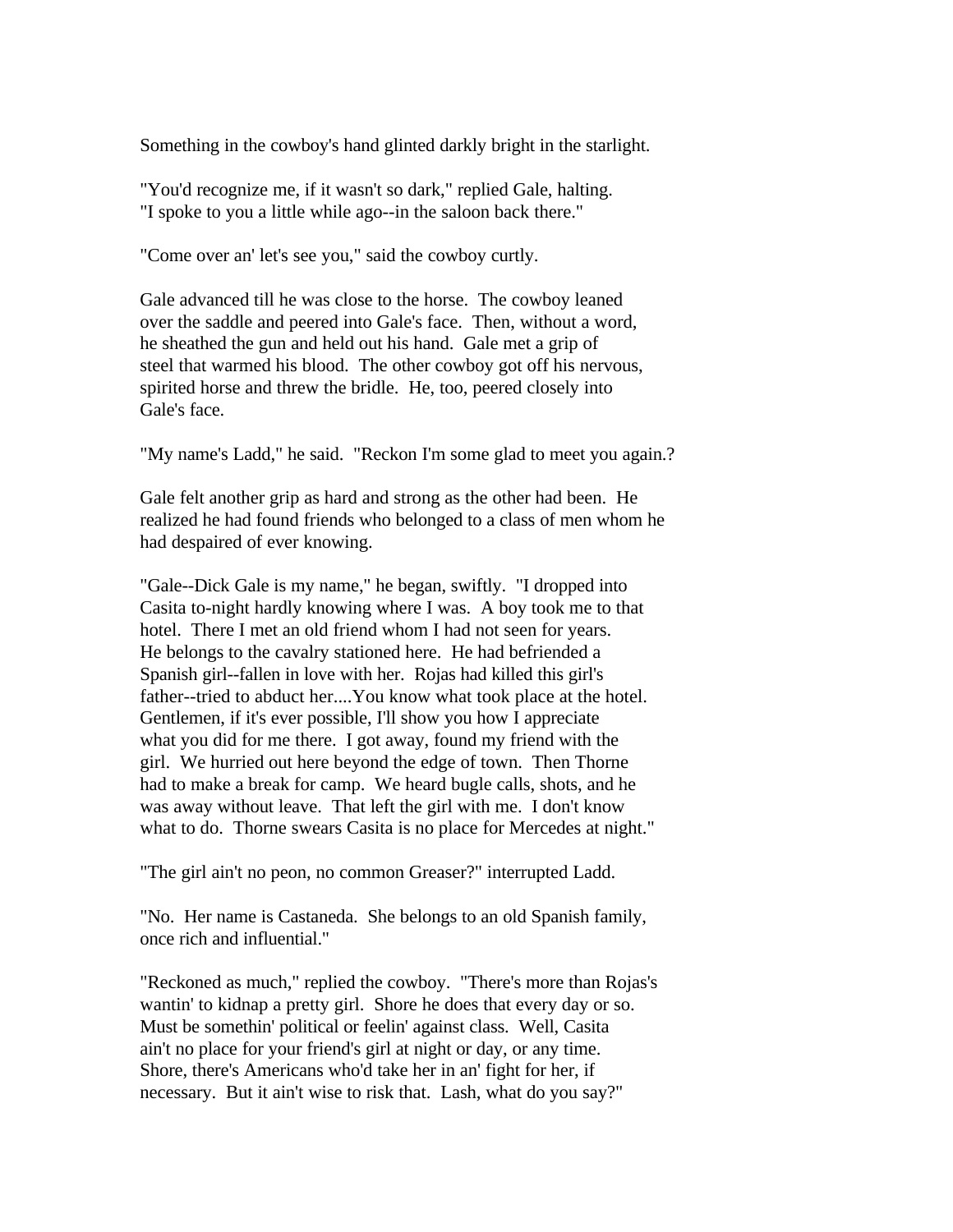"It's been gettin' hotter round this Greaser corral for some weeks," replied the other cowboy. "If that two-bit of a garrison surrenders, there's no tellin' what'll happen. Orozco is headin' west from Agua Prieta with his guerrillas. Campo is burnin' bridges an' tearin' up the railroad south of Nogales. Then there's all these bandits callin' themselves revolutionists just for an excuse to steal, burn, kill, an' ride off with women. It's plain facts, Laddy, an' bein' across the U.S. line a few inches or so don't make no hell of a difference. My advice is, don't let Miss Castaneda ever set foot in Casita again."

"Looks like you've shore spoke sense," said Ladd. "I reckon, Gale, you an' the girl ought to come with us. Casita shore would be a little warm for us to-morrow. We didn't kill anybody, but I shot a Greaser's arm off, an' Lash strained friendly relations by destroyin' property. We know people who'll take care of the senorita till your friend can come for her."

Dick warmly spoke his gratefulness, and, inexpressibly relieved and happy for Mercedes, he went toward the clump of cactus where he had left her. She stood erect, waiting, and, dark as it was, he could tell she had lost the terror that had so shaken her.

"Senor Gale, you are my good angel," she said, tremulously.

"I've been lucky to fall in with these men, and I'm glad with all my heart," he replied. "Come."

He led her into the road up to the cowboys, who now stood bareheaded in the starlight. The seemed shy, and Lash was silent while Ladd made embarrassed, unintelligible reply to Mercedes's's thanks.

There were five horses--two saddled, two packed, and the remaining one carried only a blanket. Ladd shortened the stirrups on his mount, and helped Mercedes up into the saddle. From the way she settled herself and took the few restive prances of the mettlesome horse Gale judged that she could ride. Lash urged Gale to take his horse. But his Gale refused to do.

"I'll walk," he said. "I'm used to walking. I know cowboys are not."

They tried again to persuade him, without avail. Then Ladd started off, riding bareback. Mercedes fell in behind, with Gale walking beside her. The two pack animals came next, and Lash brought up the rear.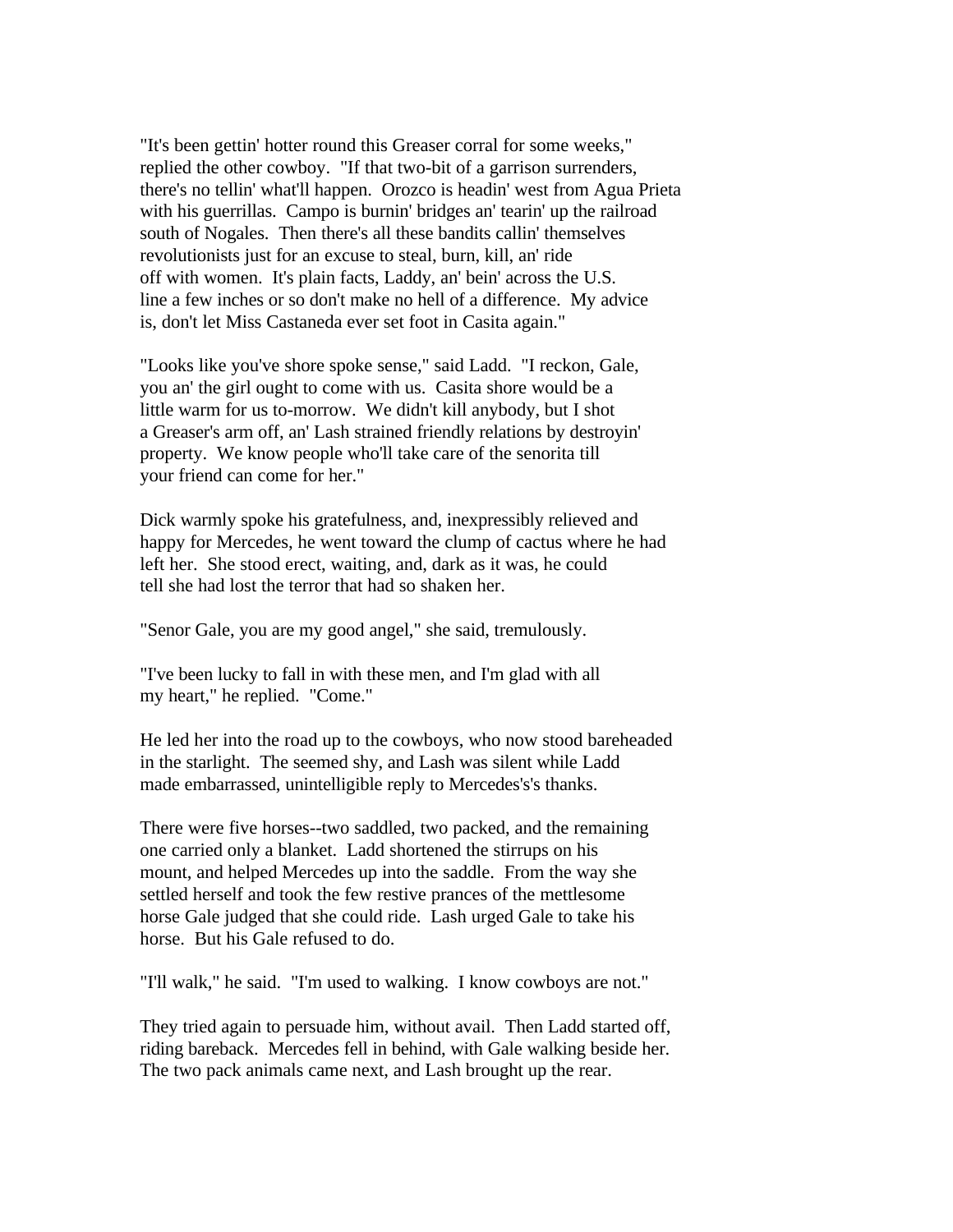Once started with protection assured for the girl and a real objective point in view, Gale relaxed from the tense strain he had been laboring under. How glad he would have been to acquaint Thorne with their good fortune! Later, of course, there would be some way to get word to the cavalryman. But till then what torments his friend would suffer!

It seemed to Dick that a very long time had elapsed since he stepped off the train; and one by one he went over every detail of incident which had occurred between that arrival and the present moment. Strange as the facts were, he had no doubts. He realized that before that night he had never known the deeps of wrath undisturbed in him; he had never conceived even a passing idea that it was possible for him to try to kill a man. His right hand was swollen stiff, so sore that he could scarcely close it. His knuckles were bruised and bleeding, and ached with a sharp pain. Considering the thickness of his heavy glove, Gale was of the opinion that so to bruise his hand he must have struck Rojas a powerful blow. He remembered that for him to give or take a blow had been nothing. This blow to Rojas, however, had been a different matter. The hot wrath which had been his motive was not puzzling; but the effect on him after he had cooled off, a subtle difference, something puzzled and eluded him. The more it baffled him the more he pondered. All those wandering months of his had been filled with dissatisfaction, yet he had been too apathetic to understand himself. So he had not been much of a person to try.. Perhaps it had not been the blow to Rojas any more than other things that had wrought some change in him.

His meeting with Thorne; the wonderful black eyes of a Spanish girl; her appeal to him; the hate inspired by Rojas, and the rush, the blow, the action; sight of Thorne and Mercedes hurrying safely away; the girl's hand pressing his to her heaving breast; the sweet fire of her kiss; the fact of her being alone with him, dependent upon him- all these things Gale turned over and over in his mind, only to fail of any definite conclusion as to which had affect him so remarkably, or to tell what had really happened to him.

Had he fallen in love with Thorne's sweetheart? The idea came in a flash. Was he, all in an instant, and by one of those incomprehensible reversals of character, jealous of his friend? Dick was almost afraid to look up at Mercedes. Still he forced himself to do so, and as it chanced Mercedes was looking down at him. Somehow the light was better, and he clearly saw her white face, her black and starry eyes, her perfect mouth. With a quick, graceful impulsiveness she put her hand upon his shoulder. Like her appearance, the action was new, strange, striking to Gale; but it brought home suddenly to him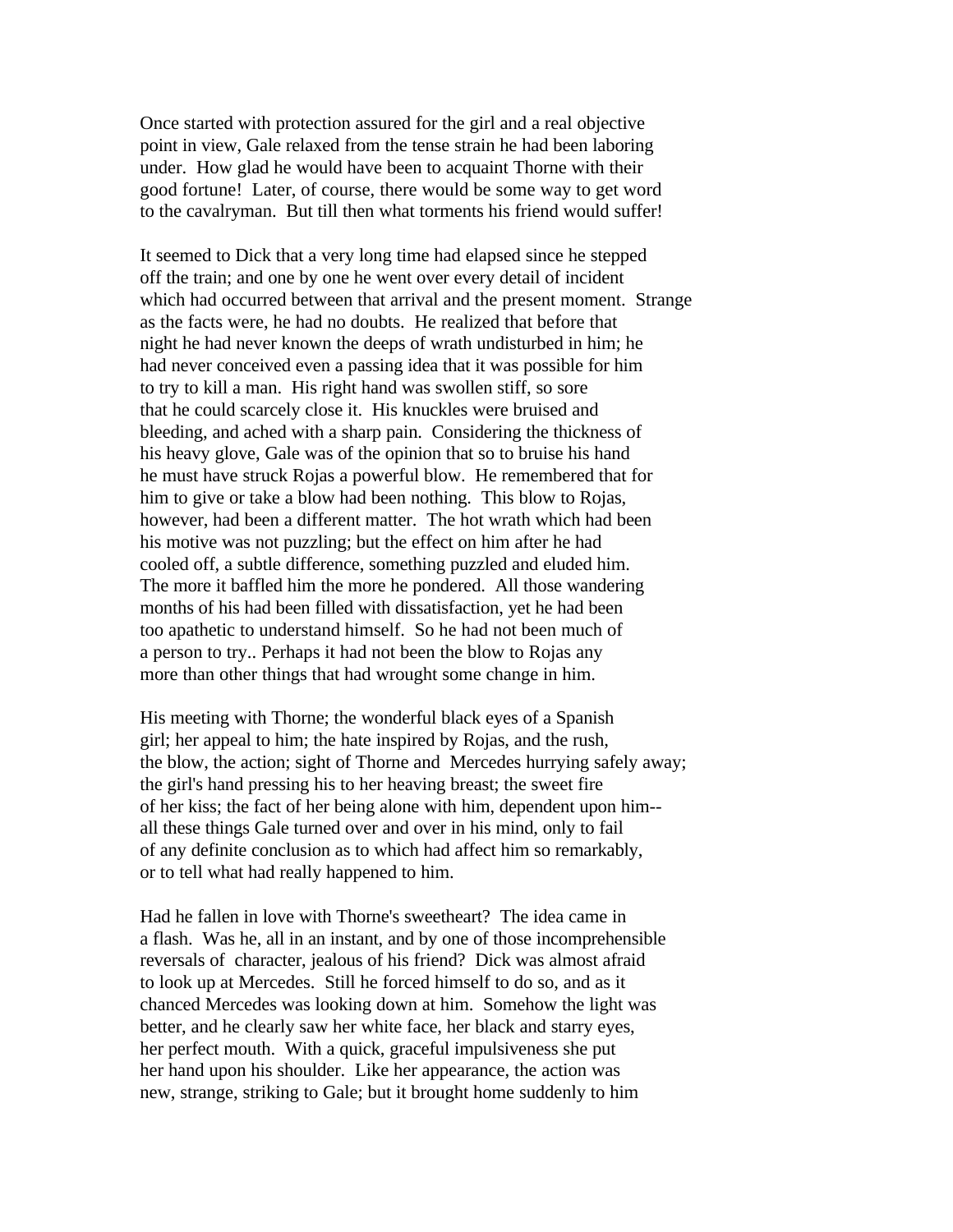the nature of gratitude and affection in a girl of her blood. It was sweet and sisterly. He knew then that he had not fallen in love with her. The feeling that was akin to jealousy seemed to be of the beautiful something for which Mercedes stood in Thorne's life. Gale then grasped the bewildering possibilities, the infinite wonder of what a girl could mean to a man.

The other haunting intimations of change seemed to be elusively blended with sensations--the heat and thrill of action, the sense of something done and more to do, the utter vanishing of an old weary hunt for he knew not what. Maybe it had been a hunt for work, for energy, for spirit, for love, for his real self. Whatever it might be, there appeared to be now some hope of finding it.

The desert began to lighten. Gray openings in the border of shrubby growths changed to paler hue. The road could be seen some rods ahead, and it had become a stony descent down, steadily down. Dark, ridged backs of mountains bounded the horizon, and all seemed near at hand, hemming in the plain. In the east a white glow grew brighter and brighter, reaching up to a line of cloud, defined sharply below by a rugged notched range. Presently a silver circle rose behind the black mountain, and the gloom of the desert underwent a transformation. From a gray mantle it changed to a transparent haze. The moon was rising.

"Senor I am cold," said Mercedes.

Dick had been carrying his coat upon his arm. He had felt warm, even hot, and had imagined that the steady walk had occasioned it. But his skin was cool. The heat came from an inward burning. He stopped the horse and raised the coat up, and helped Mercedes put it on.

"I should have thought of you," he said. "But I seemed to feel warm . . . The coat's a little large; we might wrap it round you twice."

Mercedes smiled and lightly thanked him in Spanish. The flash of mood was in direct contrast to the appealing, passionate, and tragic states in which he had successively viewed her; and it gave him a vivid impression of what vivacity and charm she might possess under happy conditions. He was about to start when he observed that Ladd had halted and was peering ahead in evident caution. Mercedes' horse began to stamp impatiently, raised his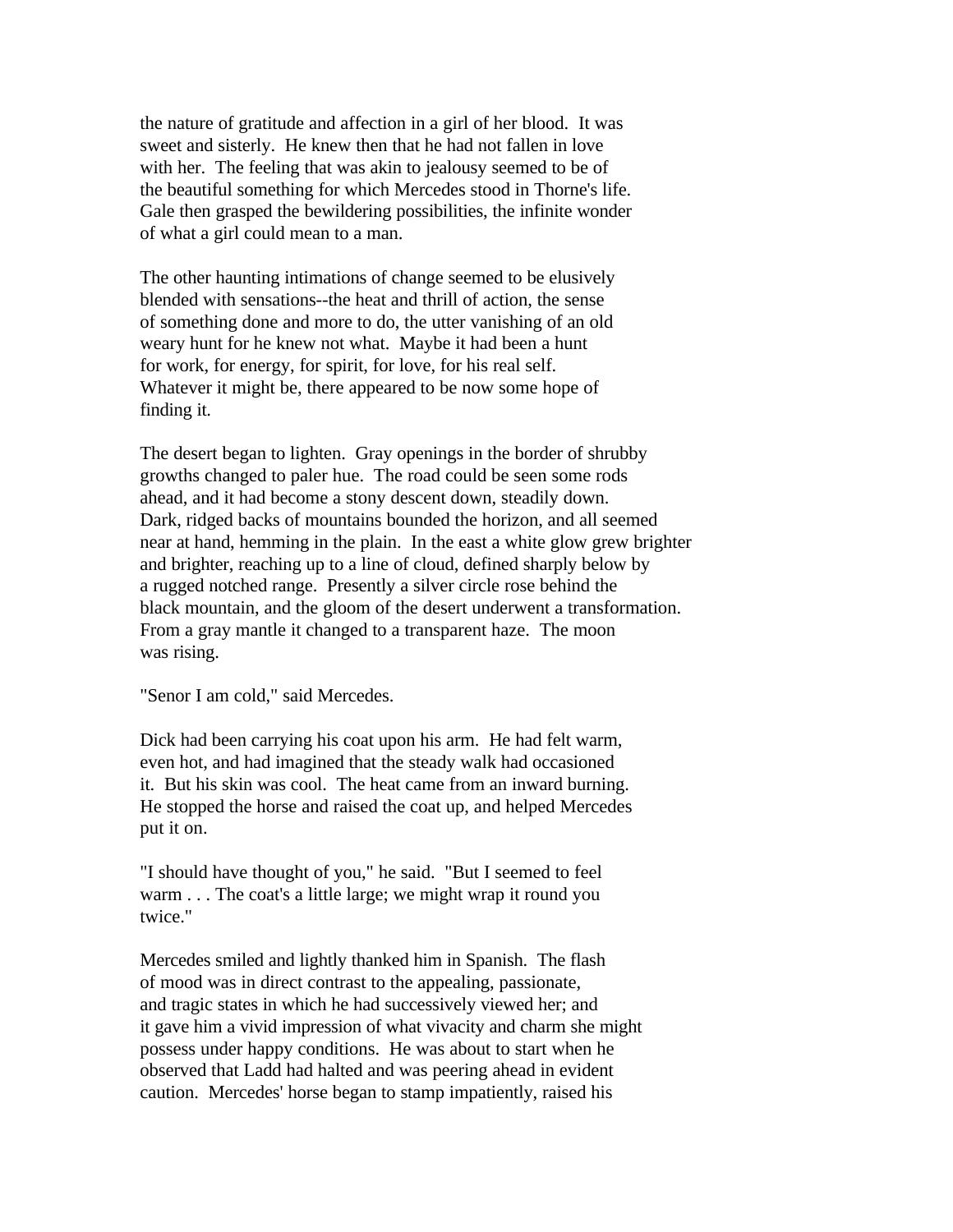hears and head, and acted as if he was about to neigh.

A warning "hist!" from Ladd bade Dick to put a quieting hand on the horse. Lash came noiselessly forward to join his companion. The two then listened and watched.

An uneasy yet thrilling stir ran through Gale's veins. This scene was not fancy. These men of the ranges had heard or seen or scented danger. It was all real, as tangible and sure as the touch of Mercedes's hand upon his arm. Probably for her the night had terrors beyond Gale's power to comprehend. He looked down into the desert, and would have felt no surprise at anything hidden away among the bristling cactus, the dark, winding arroyos, the shadowed rocks with their moonlit tips, the ragged plain leading to the black bold mountains. The wind appeared to blow softly, with an almost imperceptible moan, over the desert. That was a new sound to Gale. But he heard nothing more.

Presently Lash went to the rear and Ladd started ahead. The progress now, however, was considerably slower, not owing to a road--for that became better--but probably owing to caution exercised by the cowboy guide. At the end of a half hour this marked deliberation changed, and the horses followed Ladd's at a gait that put Gale to his best walking-paces.

Meanwhile the moon soared high above the black corrugated peaks. The gray, the gloom, the shadow whitened. The clearing of the dark foreground appeared to lift a distant veil and show endless aisles of desert reaching down between dim horizon-bounding ranges.

Gale gazed abroad, knowing that as this night was the first time for him to awake to consciousness of a vague, wonderful other self, so it was one wherein he began to be aware of an encroaching presence of physical things--the immensity of the star-studded sky, the soaring moon, the bleak, mysterious mountains, and limitless slope, and plain, and ridge, and valley. These things in all their magnificence had not been unnoticed by him before; only now they spoke a different meaning. A voice that he had never heard called him to see, to fee the vast hard externals of heaven and earth, all that represented the open, the free, silence and solitude and space.

Once more his thoughts, like his steps, were halted by Ladd's actions. The cowboy reined in his horse, listened a moment, then swung down out of the saddle. He raised a cautioning hand to the others, then slipped into the gloom and disappeared. Gale marked that the halt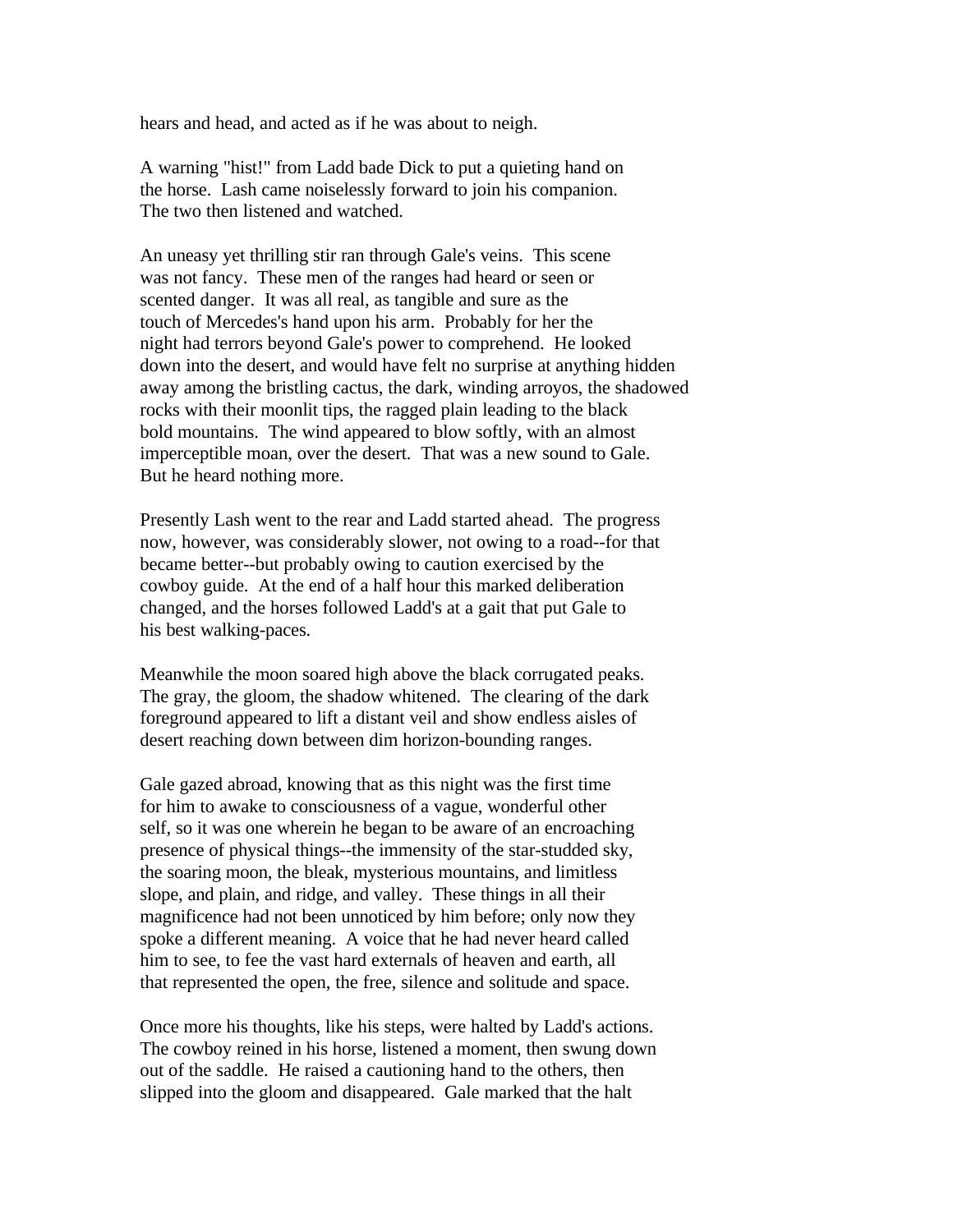had been made in a ridged and cut-up pass between low mesas. He could see the columns of cactus standing out black against the moon-white sky. The horses were evidently tiring, for the showed no impatience. Gale heard their panting breaths, and also the bark of some animal--a dog or a coyote. It sounded like a dog, and this led Gale to wonder if there was any house near at hand. To the right, up under the ledges some distance away, stood two square black objects, too uniform, he thought, to be rocks. While he was peering at them, uncertain what to think, the shrill whistle of a horse pealed out, to be followed by the rattling of hoofs on hard stone. Then a dog barked. At the same moment that Ladd hurriedly appeared in the road a light shone out and danced before one of the square black objects.

"Keep close an' don't make no noise," he whispered, and led his horse at right angles off the road.

Gale followed, leading Mercedes's horse. As he turned he observed that Lash also had dismounted.

To keep closely at Ladd's heels without brushing the cactus or stumbling over rocks and depressions was a task Gale found impossible. After he had been stabbed several times by the bayonetlike spikes, which seemed invisible, the matter of caution became equally one of self-preservation. Both the cowboys, Dick had observed, wore leather chaps. It was no easy matter to lead a spirited horse through the dark, winding lanes walled by thorns. Mercedes horse often balked and had to be coaxed and carefully guided. Dick concluded that Ladd was making a wide detour. The position of certain stars grown familiar during the march veered round from one side to another. Dick saw that the travel was fast, but by no means noiseless. The pack animals at times crashed and ripped through the narrow places. It seemed to Gale that any one within a mile could have heard these sounds. From the tops of knolls or ridges he looked back, trying to locate the mesas where the light had danced and the dog had barked alarm. He could not distinguish these two rocky eminences from among many rising in the background.

Presently Ladd let out into a wider lane that appeared to run straight. The cowboy mounted his horse, and this fact convinced Gale that they had circled back to the road. The march proceeded then once more at a good, steady, silent walk. When Dick consulted his watch he was amazed to see that the hour was till early. How much had happened in little time! He now began to be aware that the night was growing colder; and, strange to him, he felt something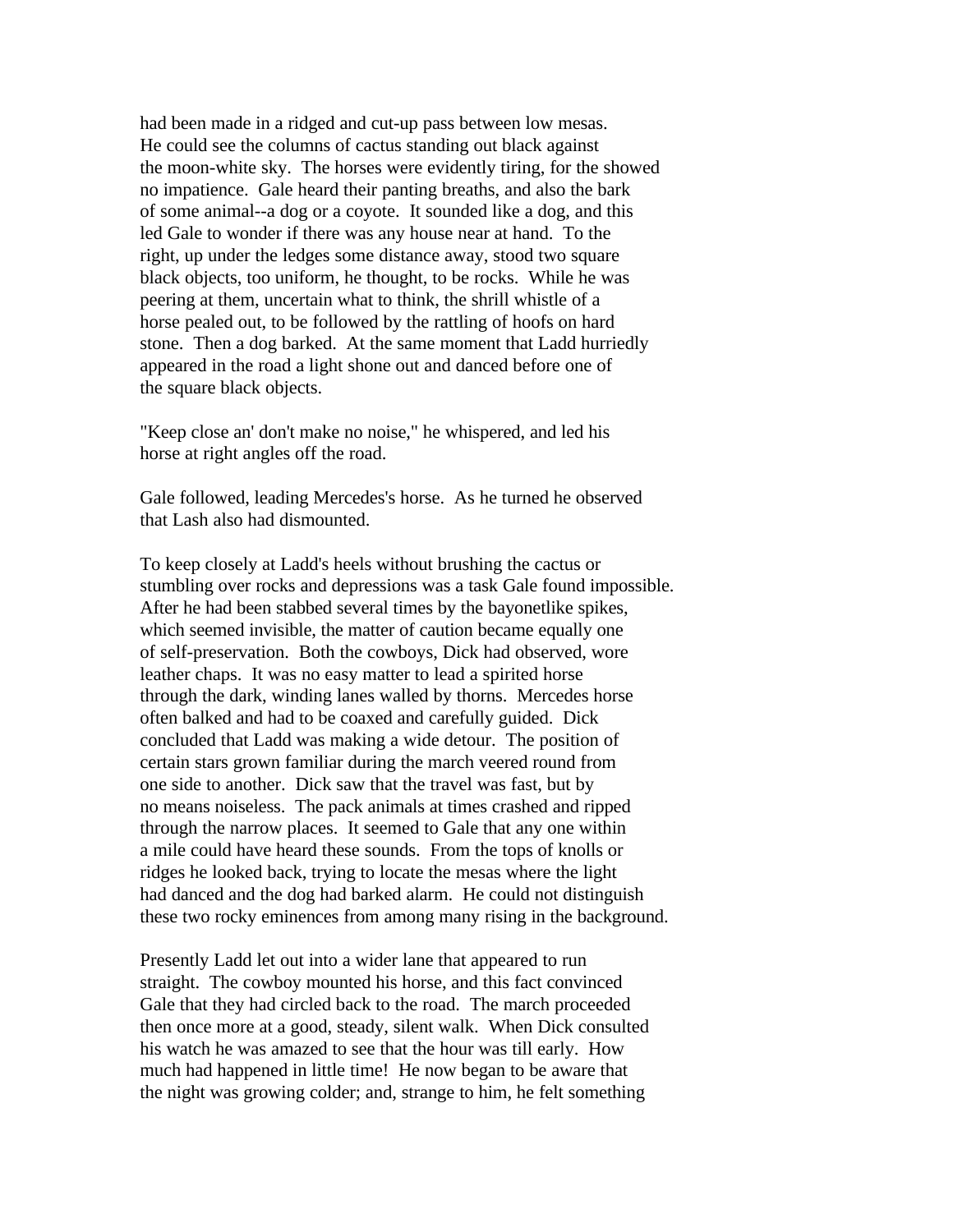damp that in a country he knew he would have recognized as dew. He had not been aware there was dew on the desert. The wind blew stronger, the stars shone whiter, the sky grew darker, and the moon climbed toward the zenith. The road stretched level for miles, then crossed arroyos and ridges, wound between mounds of broken ruined rock, found a level again, and then began a long ascent. Dick asked Mercedes if she was cold, and she answered that she was, speaking especially of her feet, which were growing numb. Then she asked to be helped down to walk awhile. At first she was cold and lame, and accepted the helping hand Dick proffered. After a little, however, she recovered and went on without assistance. Dick could scarcely believe his eyes, as from time to time he stole a sidelong glance at this silent girl, who walked with lithe and rapid stride. She was wrapped in his long coat, yet it did not hide her slender grace. He could not see her face, which was concealed by the black mantle.

A low-spoken word from Ladd recalled Gale to the question of surroundings and of possible dangers. Ladd had halted a few yards ahead. They had reached the summit of what was evidently a high ridge which sloped with much greater steepness on the far side. It was only after a few more forward steps, however, that Dick could see down the slope. Then full in view flashed a bright campfire around which clustered a group of dark figures. They were encamped in a wide arroyo, where horses could be seen grazing in black patches of grass between clusters of trees. A second look at the campers told Gale they were Mexicans. At this moment Lash came forward to join Ladd, and the two spend a long, uninterrupted moment studying the arroyo. A hoarse laugh, faint yet distinct, floated up on the cool wind.

"Well, Laddy, what're you makin' of that outfit?" inquired Lash, speaking softly.

"Same as any of them raider outfits," replied Ladd. "They're across the line for beef. But they'll run off any good stock. As hoss thieves these rebels have got 'em all beat. That outfit is waitin' till it's late. There's a ranch up the arroyo."

Gale heard the first speaker curse under his breath.

"Shore, I feel the same," said Ladd. "But we've got a girl an' the young man to look after, not to mention our pack outfit. An' we're huntin' for a job, not a fight, old hoss. Keep on your chaps!"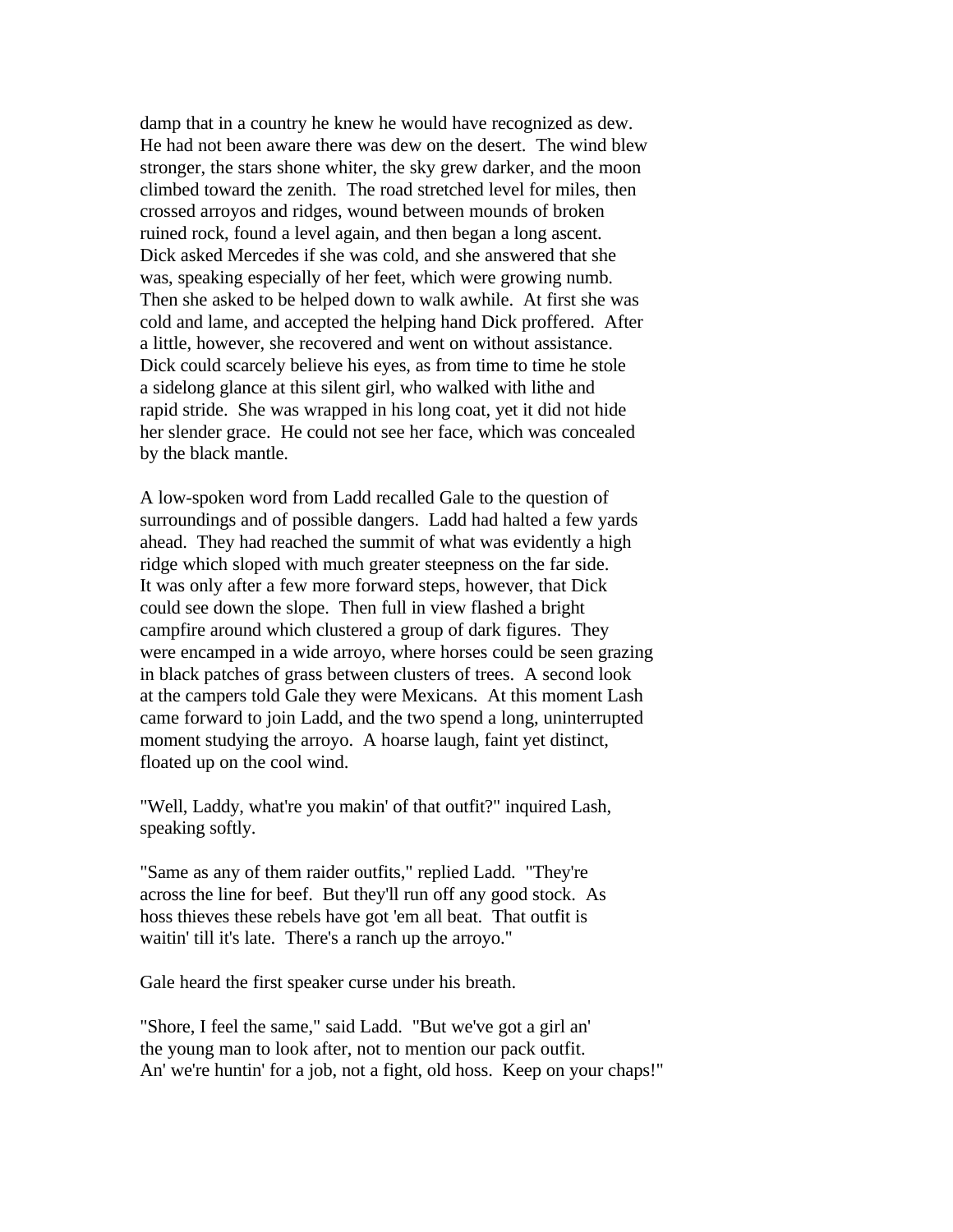"Nothin' to it but head south for the Rio Forlorn."

"You're talkin' sense now, Jim. I wish we'd headed that way long ago. But it ain't strange I'd want to travel away from the border, thinkin' of the girl. Jim, we can't go round this Greaser outfit an' strike the road again. Too rough. So we'll have to give up gettin' to San Felipe."

"Perhaps it's just as well, Laddy. Rio Forlorn is on the border line, but it's country where these rebels ain't been yet."

"Wait till they learn of the oasis an' Beldin's hosses!" exclaimed Laddy. "I'm not anticipatin' peace anywhere along the border, Jim. but we can't go ahead; we can't go back."

"What'll we do, Laddy" It's a hike to Beldin's ranch. An' if we get there in daylight some Greaser will see the girl before Beldin' can hide her. It'll get talked about. The news'll travel to Casita like sage balls before the wind."

"Shore we won't ride into Rio Forlorn in the daytime. Let's slip the packs, Jim. We can hid them off in the cactus an' come back after them. With the young man ridin' we--"

The whispering was interrupted by a loud ringing neigh that whistled up from the arroyo. One of the horses had scented the travelers on the ridge top. The indifference of the Mexicans changed to attention.

Ladd and Lash turned back and led the horses into the first opening on the south side of the road. There was nothing more said at the moment, and manifestly the cowboys were in a hurry. Gale had to run in the open places to keep up. When they did stop it was welcome to Gale, for he had begun to fall behind.

The packs were slipped, securely tied and hidden in a mesquite clump. Ladd strapped a blanket around one of the horses. His next move was to take off his chaps.

"Gale, you're wearin' boots, an' by liftin' your feet you can beat the cactus," he whispered. "But the--the--Miss Castaneda, she'll be torn all to pieces unless she puts these on. Please tell her--an' hurry."

Dick took the caps, and, going up to Mercedes, he explained the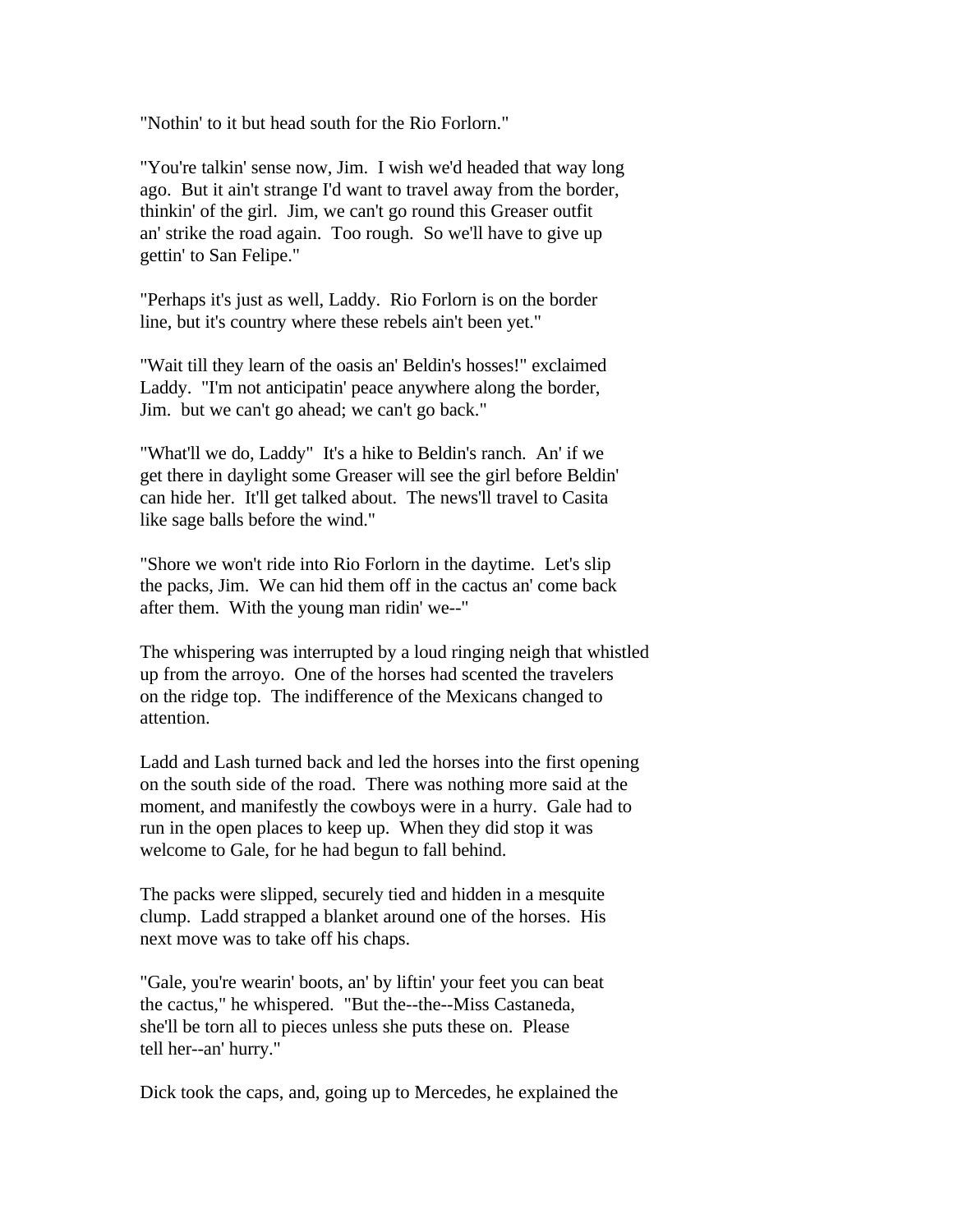situation. She laughed, evidently at his embarrassed earnestness, and slipped out of the saddle.

"Senor, chapparejos and I are not strangers," she said.

Deftly and promptly she equipped herself, and then Gale helped her into the saddle, called to her horse, and started off. Lash directed Gale to mount the other saddled horse and go next.

Dick had not ridden a hundred yards behind the trotting leaders before he had sundry painful encounters with reaching cactus arms. The horse missed these by a narrow margin. Dick's knees appeared to be in line, and it be came necessary for him to lift them high and let his boots take the onslaught of the spikes. He was at home in the saddle, and the accomplishment was about the only one he possessed that had been of any advantage during his sojourn in the West.

Ladd pursued a zigzag course southward across the desert, trotting down the aisles, cantering in wide, bare patches, walking through the clumps of cacti. The desert seemed all of a sameness to Dick--a wilderness of rocks and jagged growths hemmed in by lowering ranges, always looking close, yet never growing any nearer. The moon slanted back toward the west, losing its white radiance, and the gloom of the earlier evening began to creep into the washes and to darken under the mesas. By and by Ladd entered an arroyo, and here the travelers turned and twisted with the meanderings of a dry stream bed. At the head of a canyon they had to take once more to the rougher ground. Always it led down, always it grew rougher, more rolling, with wider bare spaces, always the black ranges loomed close.

Gale became chilled to the bone, and his clothes were damp and cold. His knees smarted from the wounds of the poisoned thorns, and his right hand was either swollen stiff or too numb to move. Moreover, he was tiring. The excitement, the long walk, the miles on miles of jolting trot--these had wearied him. Mercedes must be made of steel, he thought, to stand all that she had been subjected to and yet, when the stars were paling and dawn perhaps not far away, stay in the saddle.

So Dick Gale rode on, drowsier for each mile, and more and more giving the horse a choice of ground. Sometimes a prod from a murderous spine roused Dick. A grayness had blotted out the waning moon in the west and the clear, dark, starry sky overhead. Once when Gale, thinking to fight his weariness, raised his head, he saw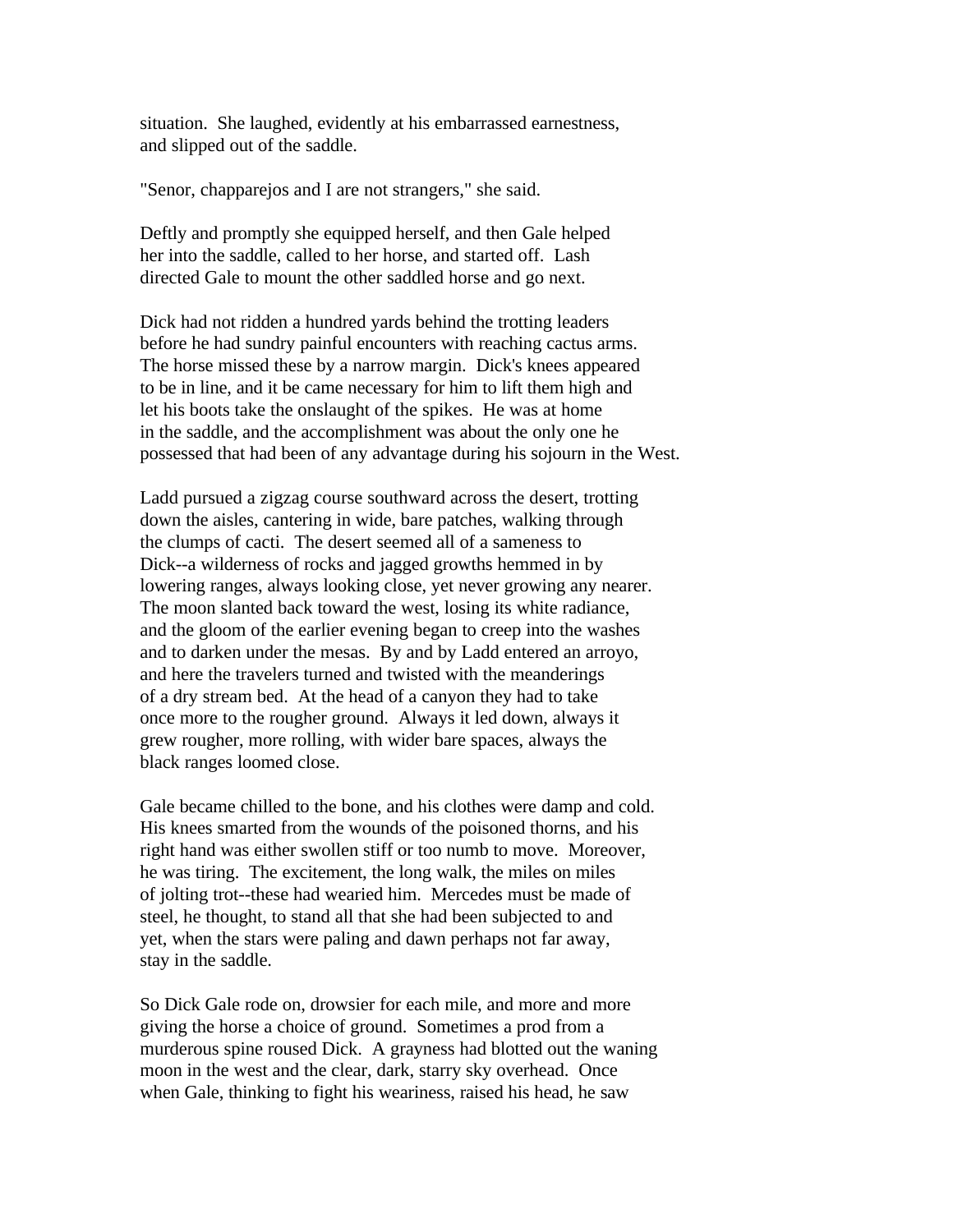that one of the horses in the lead was riderless. Ladd was carrying Mercedes. Dick marveled that her collapse had not come sooner. Another time, rousing himself again, he imagined they were now on a good hard road.

It seemed that hours passed, though he knew only little time had elapsed, when once more he threw off the spell of weariness. He heard a dog bark. Tall trees lined the open lane down which he was riding. Presently in the gray gloom he saw low, square houses with flat roofs. Ladd turned off to the left down another lane, gloomy between trees. Every few rods there was one of the squat houses. This lane opened into wider, lighter space. The cold air bore a sweet perfume--whether of flowers or fruit Dick could not tell. Ladd rode on for perhaps a quarter of a mile, though it seemed interminably long to Dick. A grove of trees loomed dark in the gray morning. Ladd entered it and was lost in the shade. Dick rode on among trees. Presently he heard voices, and soon another house, low and flat like the others, but so long he could not see the farther end, stood up blacker than the trees. As he dismounted, cramped and sore, he could scarcely stand. Lash came alongside. He spoke, and some one with a big, hearty voice replied to him. Then it seemed to Dick that he was led into blackness like pitch, where, presently, he felt blankets thrown on him and then his drowsy faculties faded.

## IV

## Forlorn River

When Dick opened his eyes a flood of golden sunshine streamed in at the open window under which he lay. His first thought was one of blank wonder as to where in the world he happened to be. The room was large, square, adobe-walled. It was littered with saddles, harness, blankets. Upon the floor was a bed spread out upon a tarpaulin. Probably this was where some one had slept. The sight of huge dusty spurs, a gun belt with sheath and gun, and a pair of leather chaps bristling with broken cactus thorns recalled to Dick the cowboys, the ride, Mercedes, and the whole strange adventure that had brought him there.

He did not recollect having removed his boots; indeed, upon second thought, he knew he had not done so. But there they stood upon the floor. Ladd and Lash must have taken them off when he was so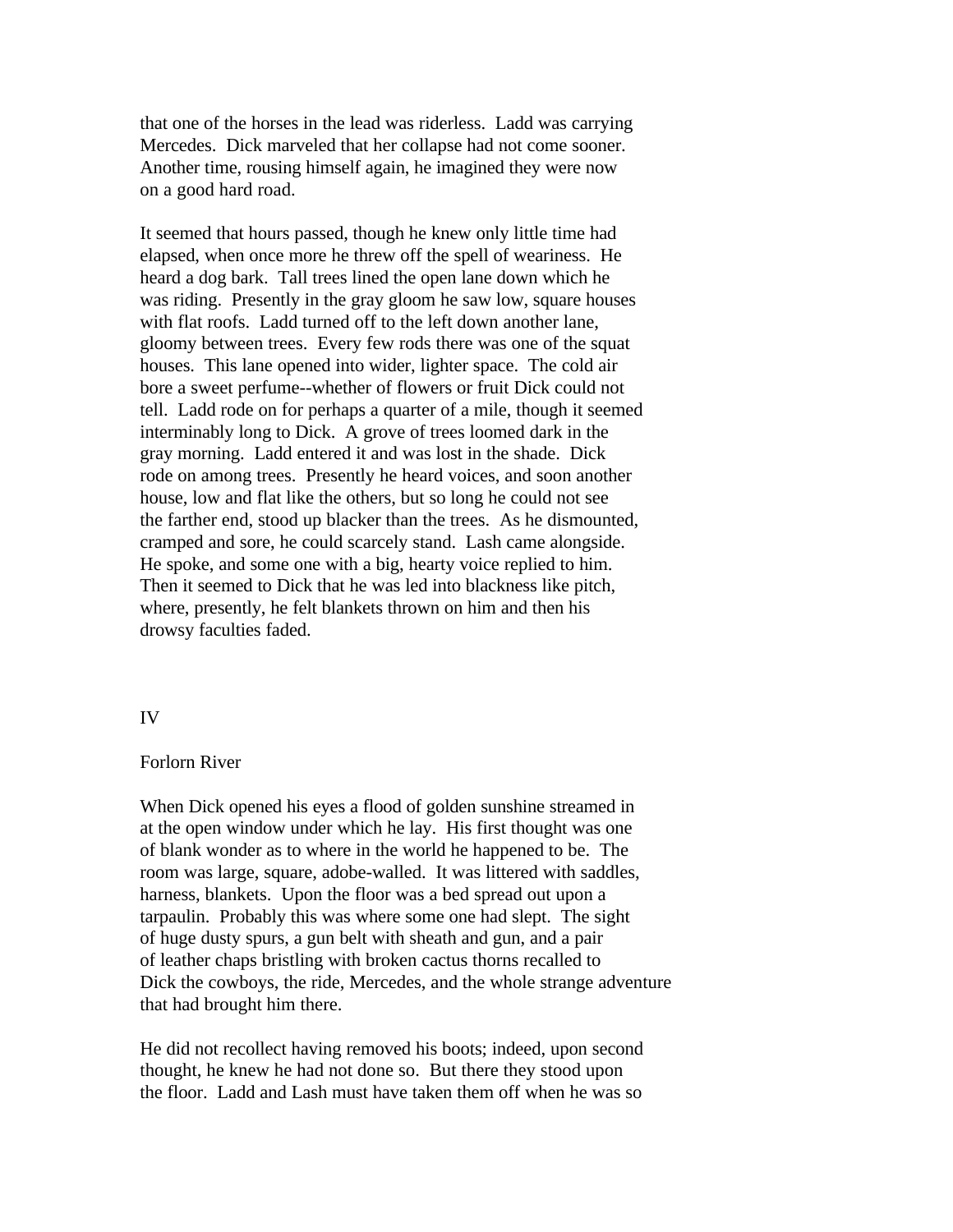exhausted and sleepy that he could not tell what was happening. He felt a dead weight of complete lassitude, and he did not want to move. A sudden pain in his hand caused him to hold it up. It was black and blue, swollen to almost twice its normal size, and stiff as a board. The knuckles were skinned and crusted with dry blood. Dick soliloquized that it was the worst-looking hand he had seen since football days, and that it would inconvenience him for some time.

A warm, dry, fragrant breeze came through the window. Dick caught again the sweet smell of flowers or fruit. He heard the fluttering of leaves, the murmur of running water, the twittering of birds, then the sound of approaching footsteps and voices. The door at the far end of the room was open. Through it he saw poles of peeled wood upholding a porch roof, a bench, rose bushes in bloom, grass, and beyond these bright-green foliage of trees.

"He shore was sleepin' when I looked in an hour ago," said a voice that Kick recognized as Ladd's.

"Let him sleep," came the reply in deep, good-natured tones. "Mrs. b. says the girl's never moved. Must have been a tough ride for them both. Forty miles through cactus!"

"Young Gale hoofed darn near half the way," replied Ladd. "We tried to make him ride one of our hosses. If we had, we'd never got here. A walk like that'd killed me an' Jim."

"Well, Laddy, I'm right down glad to see you boys, and I'll do all I can for the young couple," said the other. "But I'm doing some worry here; don't mistake me."

"About your stock?"

"I've got only a few head of cattle at the oasis now, I'm worrying some, mostly about my horses. The U. S. is doing some worrying, too, don't mistake me. The rebel have worked west and north as far as Casita. There are no cavalrymen along the line beyond Casita, and there can't be. It's practically waterless desert. But these rebels are desert men. They could cross the line beyond the Rio Forlorn and smuggle arms into Mexico. Of course, my job is to keep tab on Chinese and Japs trying to get into the U.S. from Magdalena Bay. But I'm supposed to patrol the border line. I'm going to hire some rangers. Now, I'm not so afraid of being shot up, though out in this lonely place there's danger of it; what I'm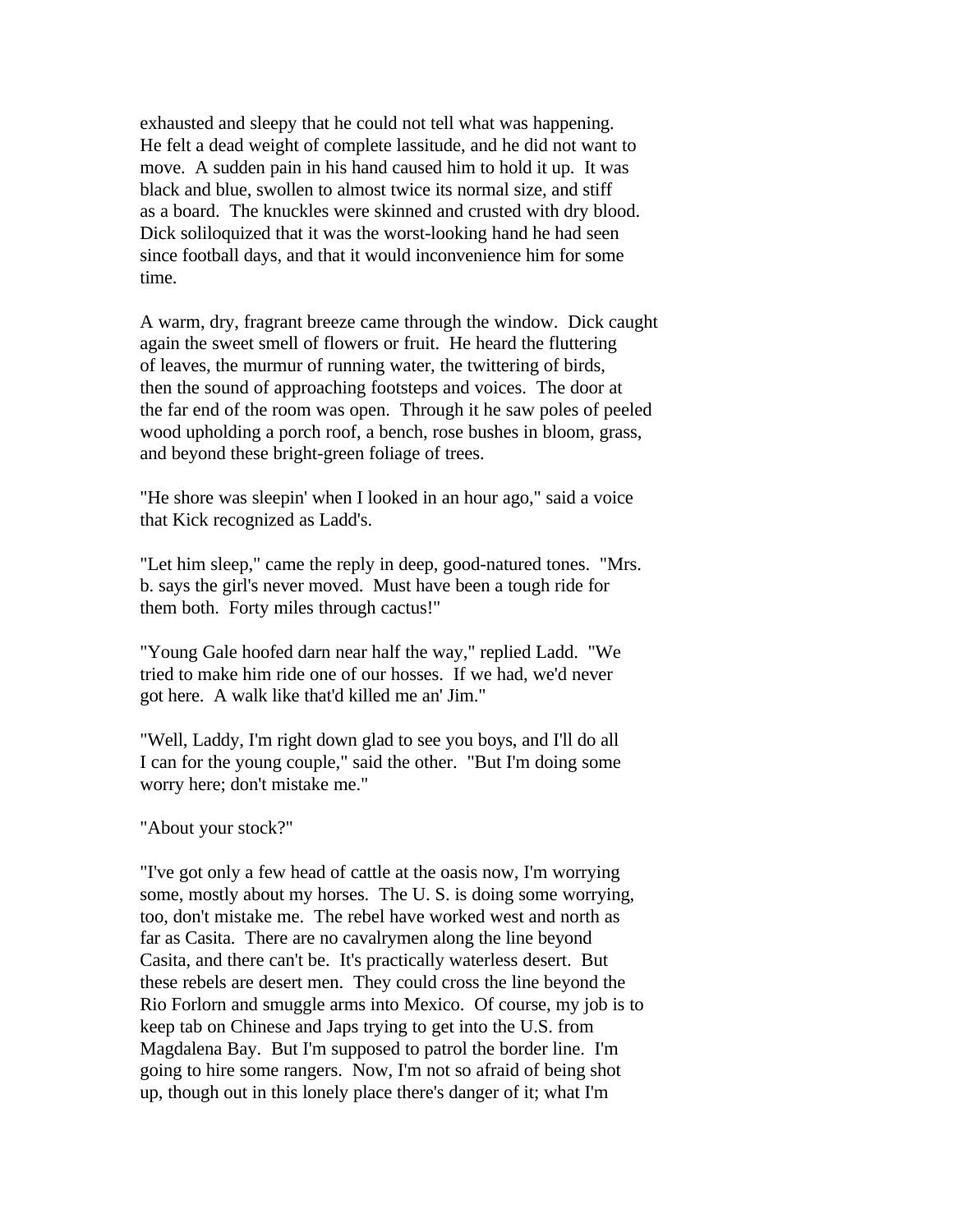afraid of most is losing that bunch of horses. If any rebels come this far, or if they ever hear of my horses, they're going to raid me. You know what those guerrilla Mexicans will do for horses. They're crazy on horse flesh. They know fine horses. They breed the finest in the world. So I don't sleep nights any more."

"Reckon me an' Jim might as well tie up with your for a spell, Beldin'. We've been ridin' up an' down Arizona tryin' to keep out of sight of wire fences."

"Laddy, it's open enough around Forlorn River to satisfy even an old-time cowpuncher like you," laughed Belding. "I'd take your staying on as some favor, don't mistake me. Perhaps I can persuade the young man Gale to take a job with me."

"That's shore likely. He said he had no money, no friends. An' if a scrapper's all you're lookin' for he'll do," replied Ladd, with a dry chuckle.

"Mrs. B. will throw some broncho capers round this ranch when she hears I'm going to hire a stranger."

"Why?"

"Well, there's Nell-- And you said this Gale was a young American. My wife will be scared to death for fear Nell will fall in love with him."

Laddy choked off a laugh, then evidently slapped his knee or Belding's, for there was a resounding smack.

"He's a fine-spoken, good-looking chap, you said?" went on Belding.

"Shore he is," said Laddy, warmly. "What do you say, Jim?"

By this time Dick Gale's ears began to burn and he was trying to make himself deaf when he wanted to hear every little word.

"Husky young fellow, nice voice, steady, clear eyes, kinda proud, I thought, an' some handsome, he was," replied Jim Lash.

"Maybe I ought to think twice before taking a stranger into my family," said Belding, seriously. "Well, I guess he's all right, Laddy, being the cavalryman's friend. No bum or lunger? He must be all right?"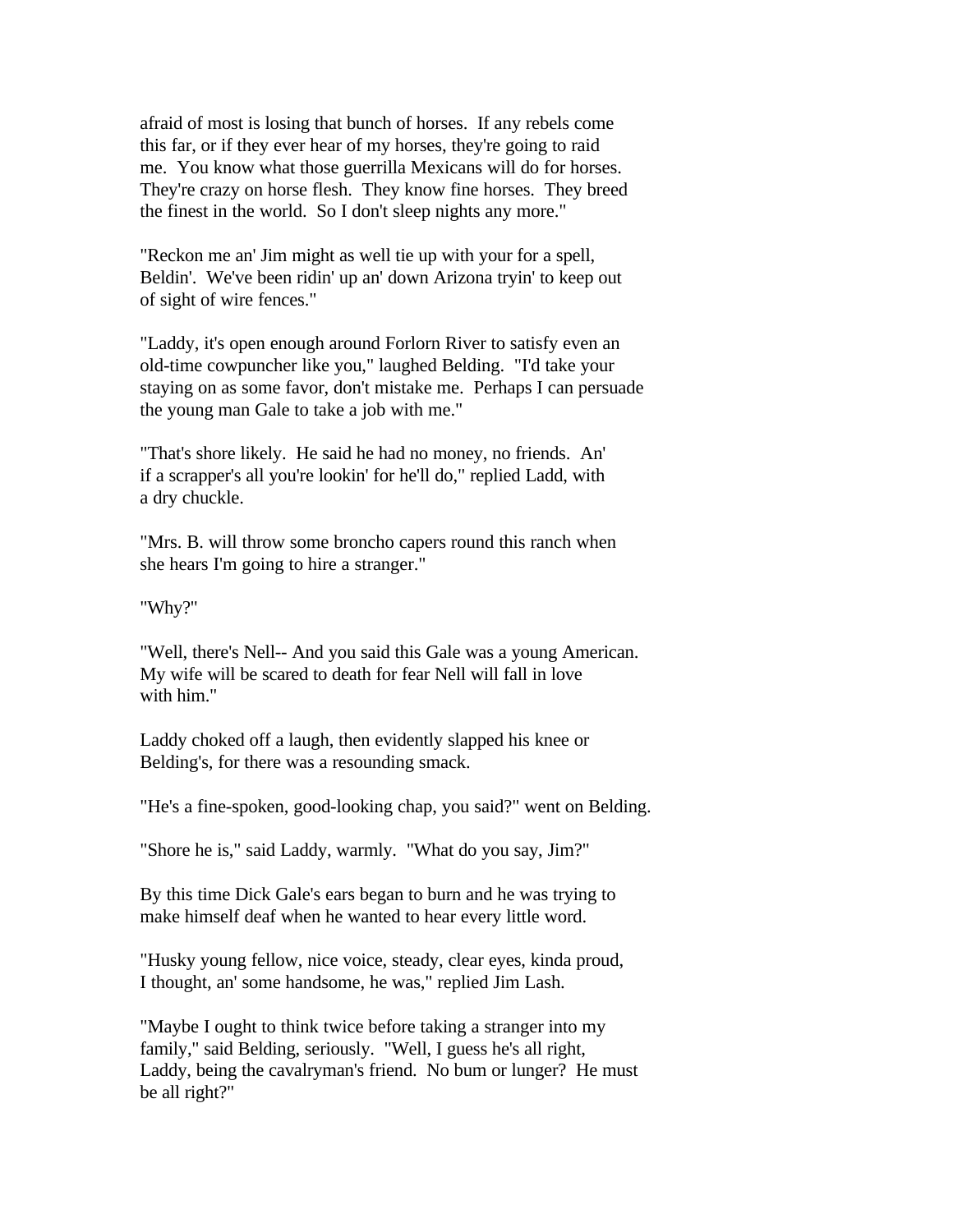"Bum? Lunger? Say, didn't I tell you I shook hands with this boy an' was plumb glad to meet him?" demanded Laddy, with considerable heat. Manifestly he had been affronted. "Tom Beldin', he's a gentleman, an' he could lick you in- in half a second. How about that, Jim?"

"Less time," replied Lash. "Tom, here's my stand. Young Gale can have my hoss, my gun, anythin' of mine."

"Aw, I didn't mean to insult you, boys, don't mistake me," said Belding. "Course he's all right."

The object of this conversation lay quiet upon his bed, thrilling and amazed at being so championed by the cowboys, delighted with Belding's idea of employing him, and much amused with the quaint seriousness of the three.

"How's the young man?" called a woman's voice. It was kind and mellow and earnest.

Gale heard footsteps on flagstones.

"He's asleep yet, wife," replied Belding. "Guess he was pretty much knocked out....I'll close the door there so we won't wake him."

There were slow, soft steps, then the door softly closed. But the fact scarcely made a perceptible difference in the sound of the voices outside.

"Laddy and Jim are going to stay," went on Belding. "It'll be like the old Panhandle days a little. I'm powerful glad to have the boys, Nellie. You know I meant to sent to Casita to ask them. We'll see some trouble before the revolution is ended. I think I'll make this young man Gale an offer."

"He isn't a cowboy?" asked Mrs. Belding, quickly.

"No."

"Shore he'd make a darn good one," put in Laddy.

"What is he? Who is he? Where did he come from? Surely you must be--"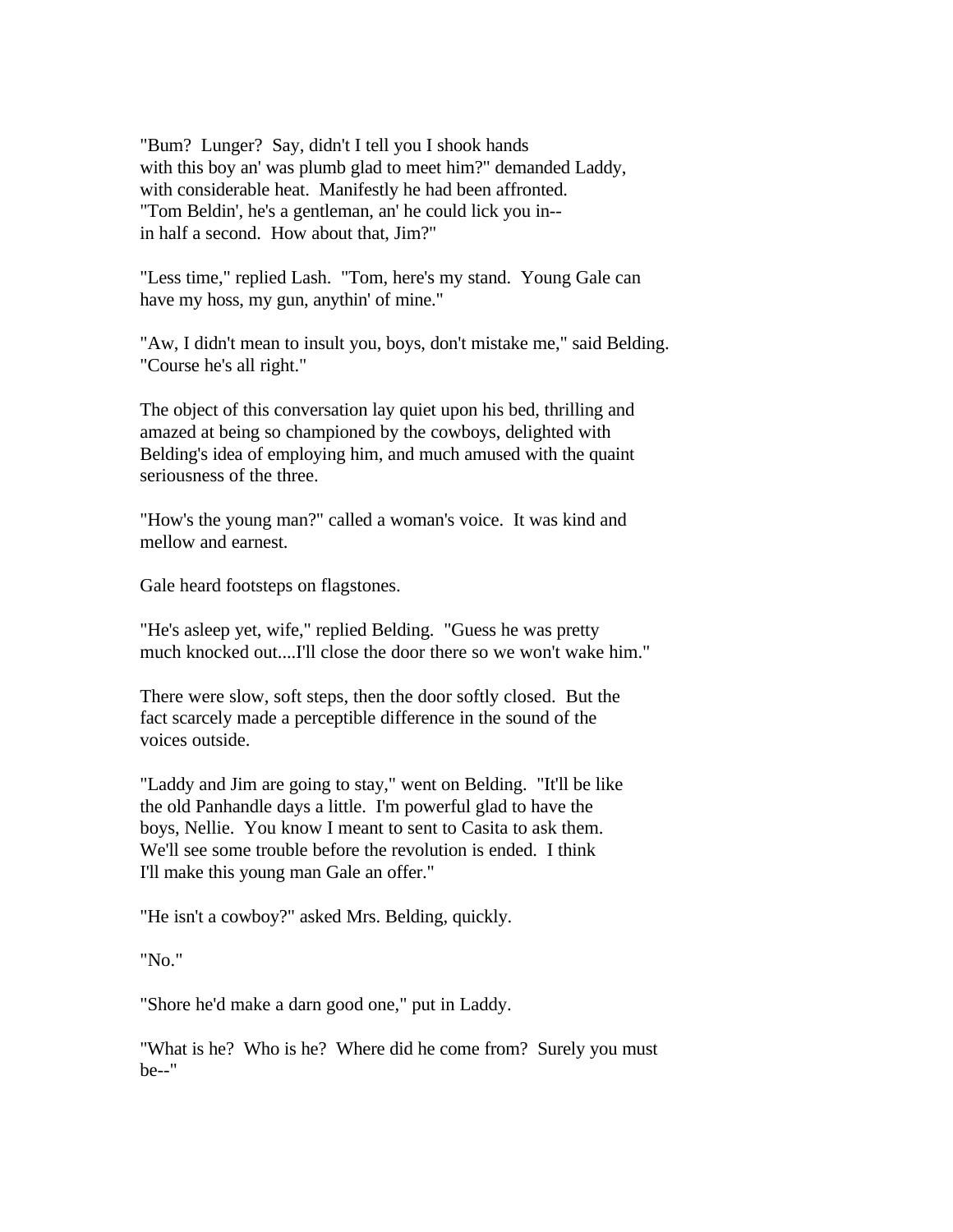"Laddy swears he's all right," interrupted the husband. "That's enough reference for me. Isn't it enough for you?"

"Humph! Laddy knows a lot about young men, now doesn't he, especially strangers from the East?...Tom, you must be careful!"

"Wife, I'm only too glad to have a nervy young chap come along. What sense is there in your objection, if Jim and Laddy stick up for him?"

"But, Tom--he'll fall in love with Nell!" protested Mrs. Belding.

"Well, wouldn't that be regular? Doesn't every man who comes along fall in love with Nell? Hasn't it always happened? When she was a schoolgirl in Kansas didn't it happen? Didn't she have a hundred moon-eyed ninnies after her in Texas? I've had some peace out here in the desert, except when a Greaser or a prospector or a Yaqui would come along. Then same old story-- in love with Nell!"

"But, Tom, Nell might fall in love with this young man!" exclaimed the wife, in distress.

"Laddy, Jim, didn't I tell you?" cried Belding. "I knew she'd say that....My dear wife, I would be simply overcome with joy if Nell did fall in love once. Real good and hard! She's wilder than any antelope out there on the desert. Nell's nearly twenty now, and so far as we know she's never cared a rap for any fellow. And she's just as gay and full of the devil as she was at fourteen. Nell's as good and lovable as she is pretty, but I'm afraid she'll never grow into a woman while we live out in this lonely land. And you've always hated towns where there was a chance for the girl--just because you were afraid she'd fall in love. You've always been strange, even silly, about that. I've done my best for Nell--loved her as if she were my own daughter. I've changed many business plans to suit your whims. There are rough times ahead, maybe. I need men. I'll hire this chap Gale if he'll stay. Let Nell take her chance with him, just as she'll have to take chances with men when we get out of the desert. She'll be all the better for it."

"I hope Laddy's not mistaken in his opinion of this newcomer," replied Mrs. Belding, with a sigh of resignation.

"Shore I never made a mistake in my life figger'n' people," said Laddy, stoutly.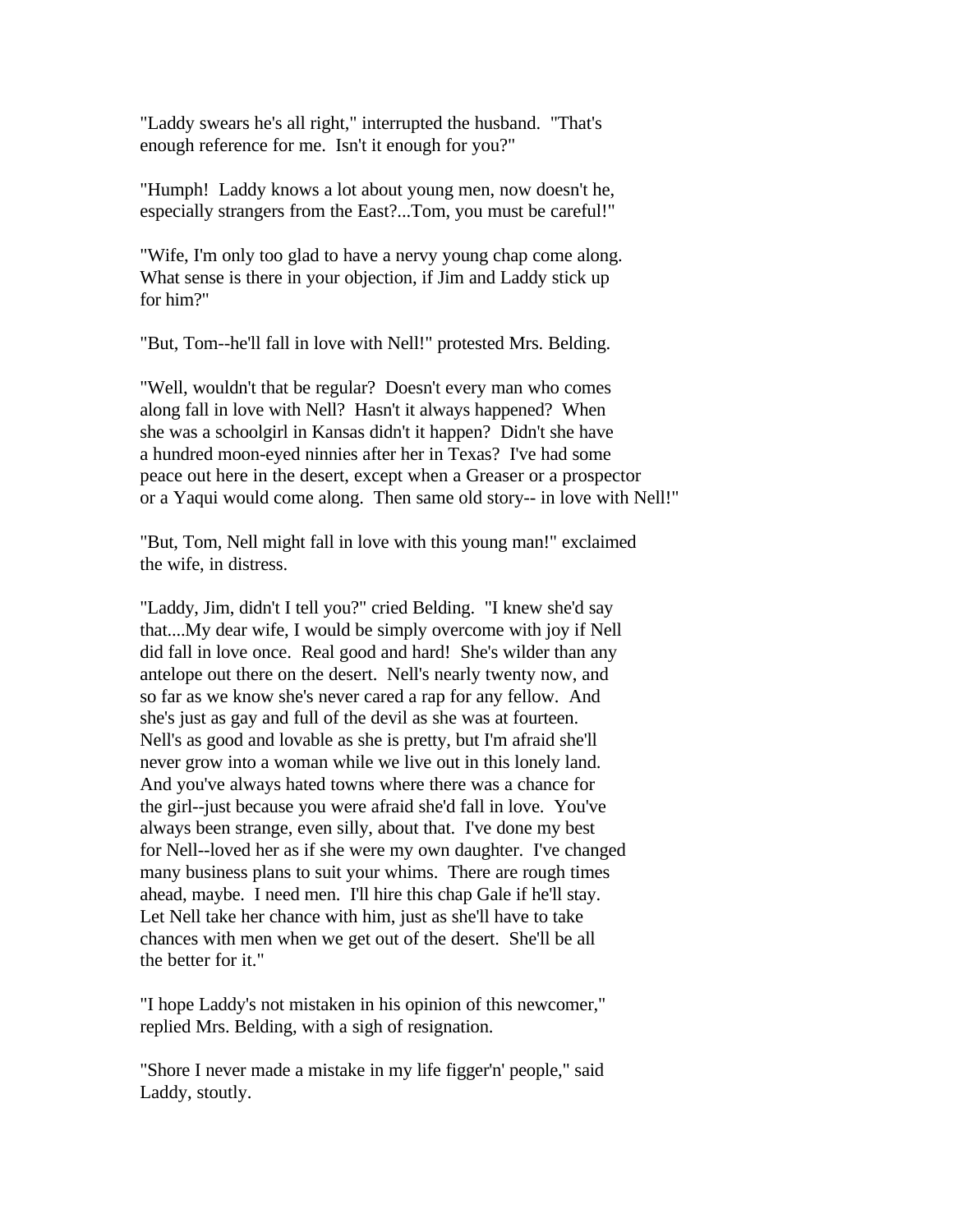"Yes, you have, Laddy," replied Mrs. Belding. "You're wrong about Tom....Well, supper is to be got. That young man and the girl will be starved. I'll go in now. If Nell happens around don't--don't flatter her, Laddy, like you did at dinner. Don't make her think of her looks."

Dick heard Mrs. Belding walk away.

"Shore she's powerful particular about that girl," observed Laddy. "Say, Tom, Nell knows she's pretty, doesn't she?"

"She's liable to find it out unless you shut up, Laddy. When you visited us out here some weeks ago, you kept paying cowboy compliments to her."

"An' it's your idea that cowboy compliments are plumb bad for girls?"

"Downright bad, Laddy, so my wife says."

"I'll be darned if I believe any girl can be hurt by a little sweet talk. It pleases 'em....But say, Beldin', speaking of looks, have you got a peek yet at the Spanish girl?"

"Not in the light."

"Well, neither have I in daytime. I had enough by moonlight. Nell is some on looks, but I'm regretful passin' the ribbon to the lady from Mex. Jim, where are you?"

"My money's on Nell," replied Lash. "Gimme a girl with flesh an' color, an' blue eyes a-laughin'. Miss Castaneda is some peach, I'll not gainsay. But her face seemed too white. An' when she flashed those eyes on me, I thought I was shot! When she stood up there at first, thankin' us, I felt as if a--a princess was round somewhere. Now, Nell is kiddish an' sweet an'--"

"Chop it," interrupted Belding. "Here comes Nell now."

Dick's tingling hears took in the pattering of light footsteps, the rush of some one running.

"Here you are," cried a sweet, happy voice. "Dad, the Senorita is perfectly lovely. I've been peeping at her. She sleeps like--like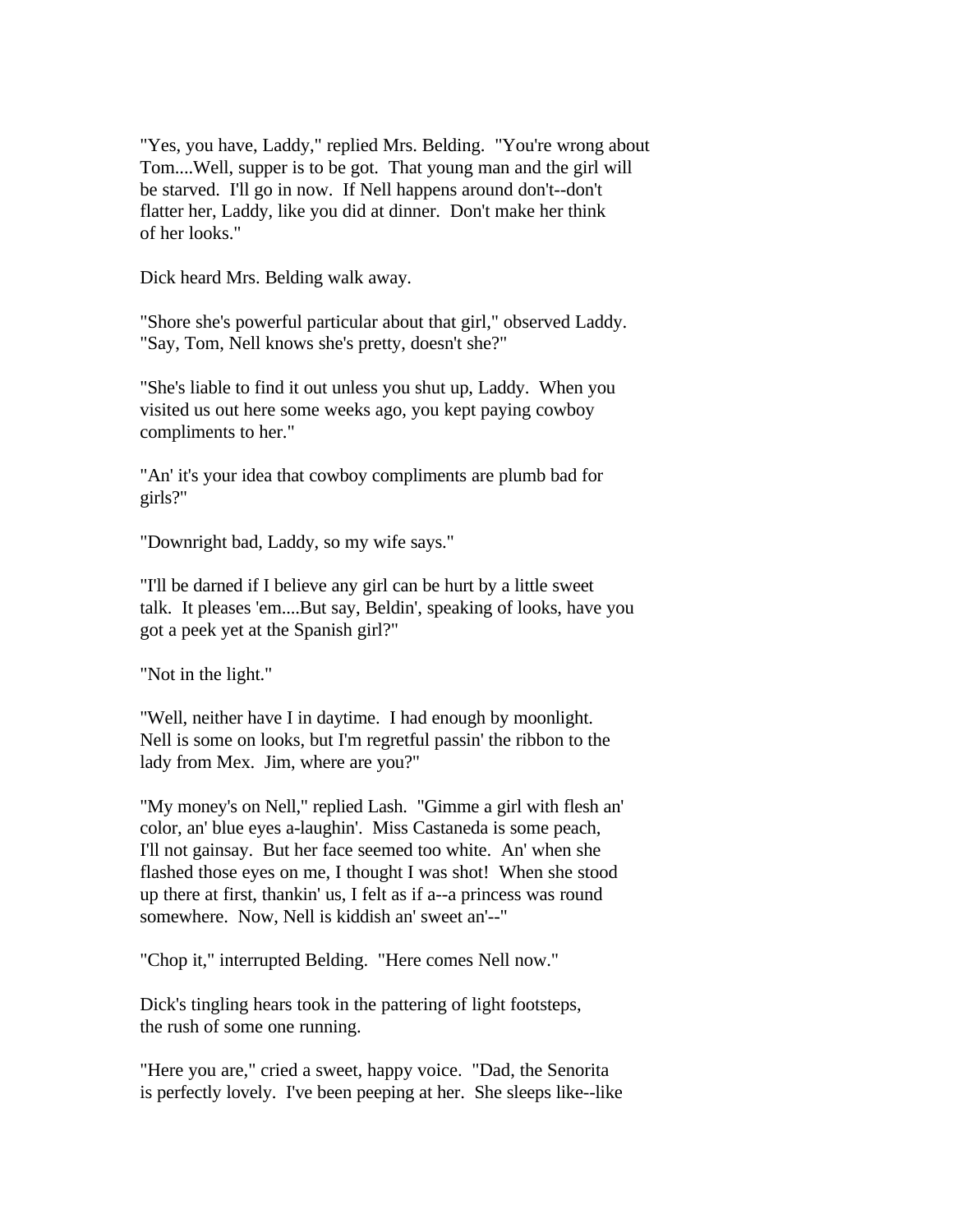death. She's so white. Oh, I hope she won't be ill."

"Shore she's only played out," said Laddy. " But she had spunk while it lasted....I was just arguin' with Jim an' Tom about Miss Castaneda."

"Gracious! Why, she's beautiful. I never saw any one so beautiful....How strange and sad, that about her! Tell me more, Laddy. You promised. I'm dying to know. I never hear anything in this awful place. Didn't you say the Senorita had a sweetheart?"

"Shore I did."

"And he's a cavalryman?"

"Yes."

"Is he the young man who came with you?"

"Nope. That fellow's the one who saved the girl from Rojas."

"Ah! Where is he, Laddy?"

"He's in there asleep."

"Is he hurt?"

"I reckon not. He walked about fifteen miles."

"Is he--nice, Laddy?"

"Shore."

"What is he like?"

"Well, I'm not long acquainted, never say him by day, but I was some tolerable took with him. An' Jim here, Jim says the young man can have his gun an' his hoss."

"Wonderful! Laddy, what on earth did this stranger do to win you cowboys in just one night?"

"I'll shore have to tell you. Me an' Jim were watchin' a game of cards in the Del Sol saloon in Casita. That's across the line. We had acquaintances--four fellows from the Cross Bar outfit,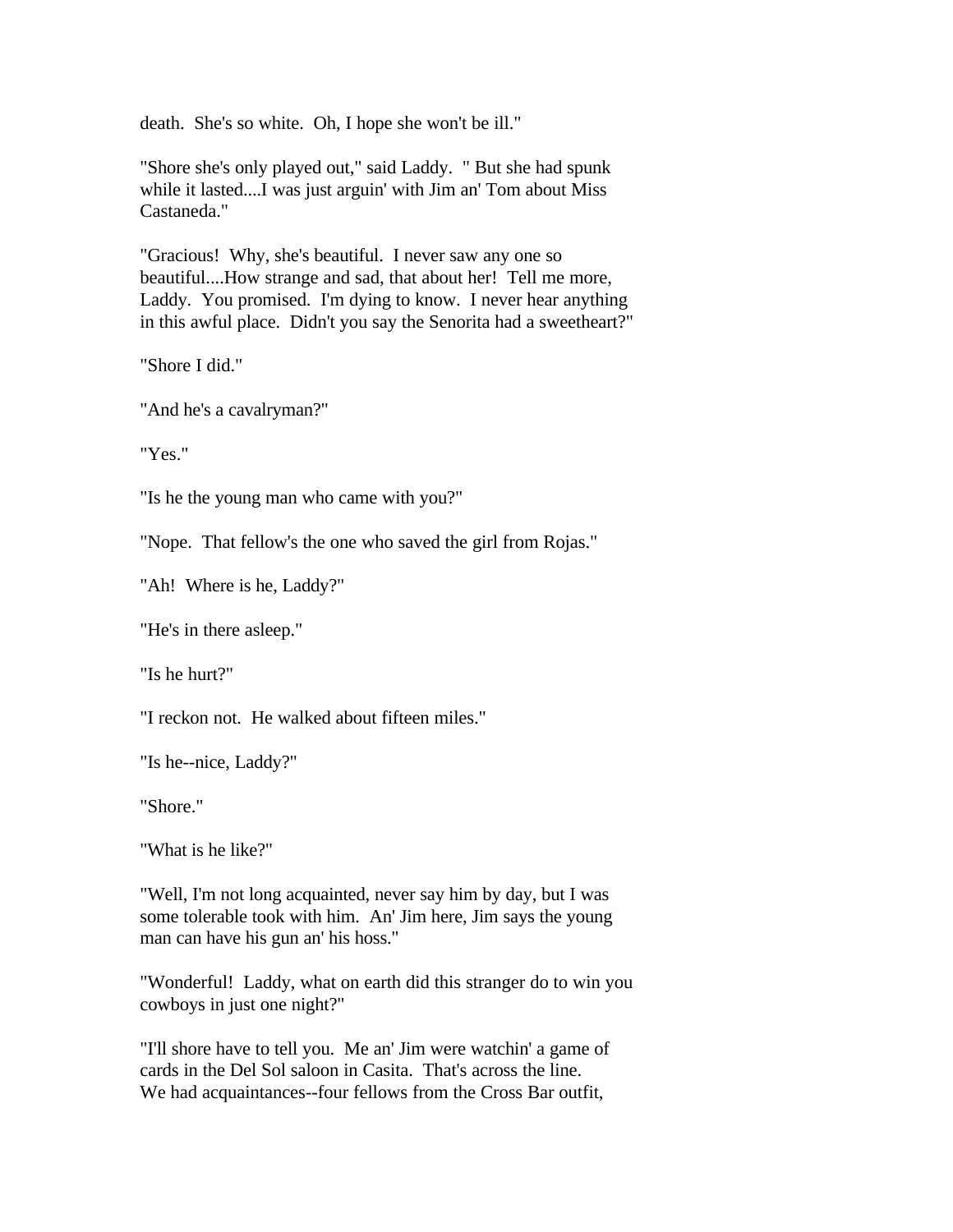where we worked a while back. This Del Sol is a billiard hall, saloon, restaurant, an' the like. An' it was full of Greasers. Some of Camp's rebels were there drinkin' an' playin' games. Then pretty soon in come Rojas with some of his outfit. They were packin' guns an' kept to themselves off to one side. I didn't give them a second look till Jim said he reckoned there was somethin' in the wind. Then, careless-like, I began to peek at Rojas. They call Rojas the 'dandy rebel,' an' he shore looked the part. It made me sick to see him in all that lace an' glitter, knowin' him to be the cutthroat robber he is. It's no oncommon sight to see excited Greasers. They're all crazy. But this bandit was shore some agitated. He kept his men in a tight bunch round a table. He talked an' waved his hands. He was actually shakin'. His eyes had a wild glare. Now I figgered that trouble was brewin', most likely for the little Casita garrison. People seemed to think Campo an' Rojas would join forces to oust the federals. Jim thought Rojas's excitement was at the hatchin' of some plot. Anyway, we didn't join no card games, an' without pretendin' to, we was some watchful.

"A little while afterward I seen a fellow standin' in the restaurant door. He was a young American dressed in corduroys and boots, like a prospector. You know it's no onusual fact to see prospectors in these parts. What made me think twice about this one was how big he seemed, how he filled up that door. He looked round the saloon, an' when he spotted Rojas he sorta jerked up. Then he pulled his slouch hat lopsided an' began to stagger down, down the steps. First off I mad shore he was drunk. But I remembered he didn't seem drunk before. It was some queer. So I watched that young man.

"He reeled around the room like a fellow who was drunker'n a lord. Nobody but me seemed to notice him. Then he began to stumble over pool-players an' get his fact tangled up in chairs an' bump against tables. He got some pretty hard looks. He came round our way, an' all of a sudden he seen us cowboys. He gave another start, like the one when he first seen Rojas, then he made for us. I tipped Jim off that somethin' was doin'.

"When he got close he straightened up, put back his slouch hat, an' looked at us. Then I saw his face. It sorta electrified yours truly. It was white, with veins standin' out an' eyes flamin'--a face of fury. I was plumb amazed, didn't know what to think. Then this queer young man shot some cool, polite words at me an' Jim.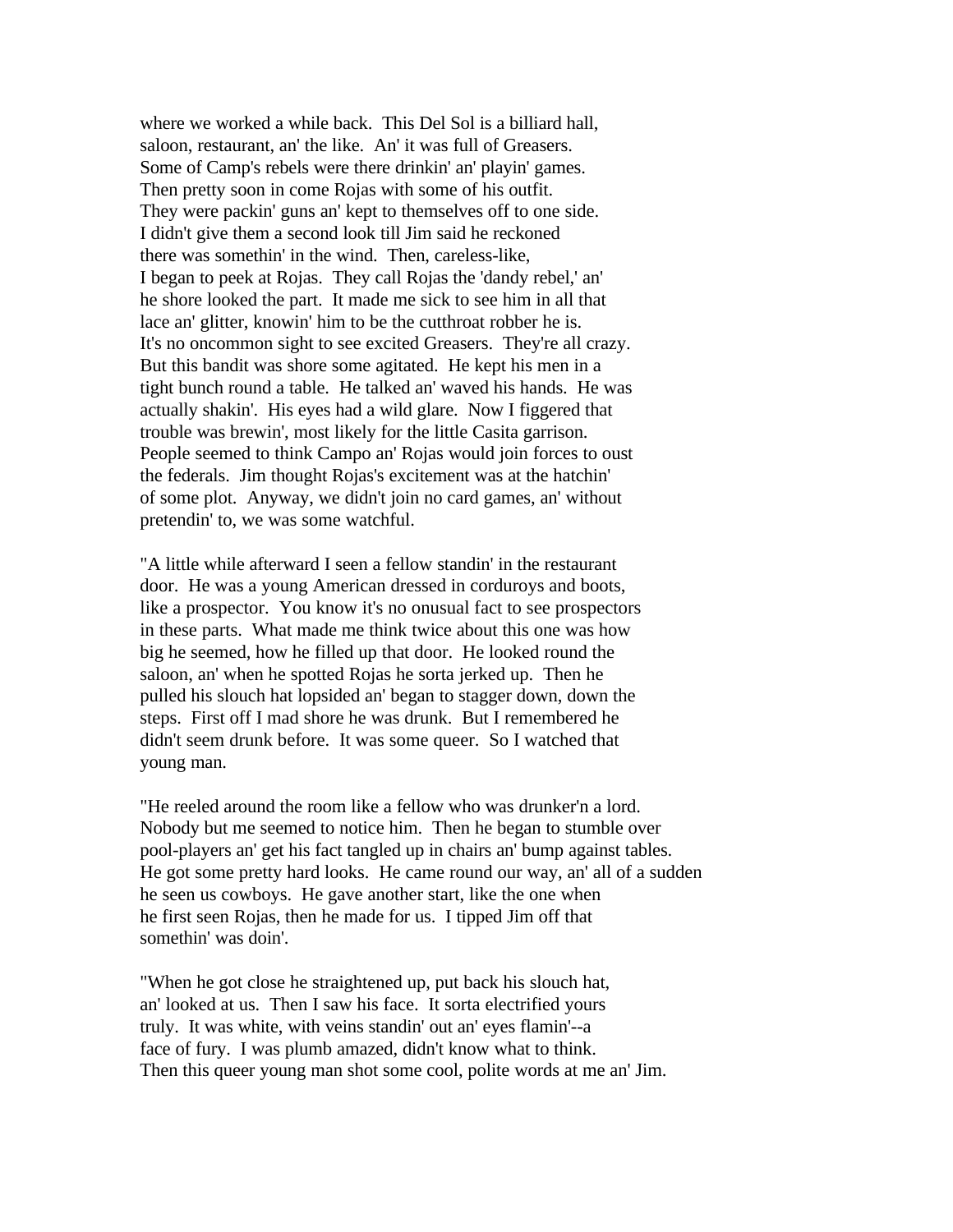"He was only bluffin' at bein' drunk--he meant to rush Rojas, to start a rough house. Then bandit was after a girl. This girl was in the hotel, an' she was the sweetheart of a soldier, the young fellow's friend. The hotel was watched by Rojas's guards, an' the plan was to make a fuss an' get the girl away in the excitement. Well, Jim an' me got a hint of our bein' Americans--that cowboys generally had a name for loyalty to women. Then this amazin' chap--you can't imagine how scornful--said for me an' Jim to watch him.

"Before I could catch my breath an' figger out what he meant by 'rush' an' 'rough house' he had knocked over a table an' crowded some Greaser half off the map. One little funny man leaped up like a wild monkey an' began to screech. An' in another second he was in the air upside down. When he lit, he laid there. Then, quicker'n I can tell you, the young man dove at Rojas. Like a mad steer on the rampage he charged Rojas an' his men. The whole outfit went down--smash! I figgered then what 'rush' meant. The young fellow came up out of the pile with Rojas, an' just like I'd sling an empty sack along the floor he sent the bandit. But swift as that went he was on top of Rojas before the chairs an' tables had stopped rollin'.

"I woke up then, an' made for the center of the room.

Jim with me. I began to shoot out the lamps. Jim throwed his guns on the crazy rebels, an' I was afraid there'd be blood spilled before I could get the room dark. Bein's shore busy, I lost sight of the young fellow for a second or so, an' when I got an eye free for him I seen a Greaser about to knife him. Think I was some considerate of the Greaser by only shootin' his arm off. Then I cracked the last lamp, an' in the hullabaloo me an' Jim vamoosed.

"We made tracks for our hosses an' packs, an' was hittin' the San Felipe road when we run right plumb into the young man. Well, he said his name was Gale--Dick Gale. The girl was with him safe an' well; but her sweetheart, the soldier, bein' away without leave, had to go back sudden. There shore was some trouble, for Jim an' me heard shootin'. Gale said he had no money, no friends, was a stranger in a desert country; an' he was distracted to know how to help the girl. So me an' Jim started off with them for San Felipe, got switched, and' then we headed for the Rio Forlorn."

"Oh, I think he was perfectly splendid!" exclaimed the girl.

"Shore he was. Only, Nell, you can't lay no claim to bein' the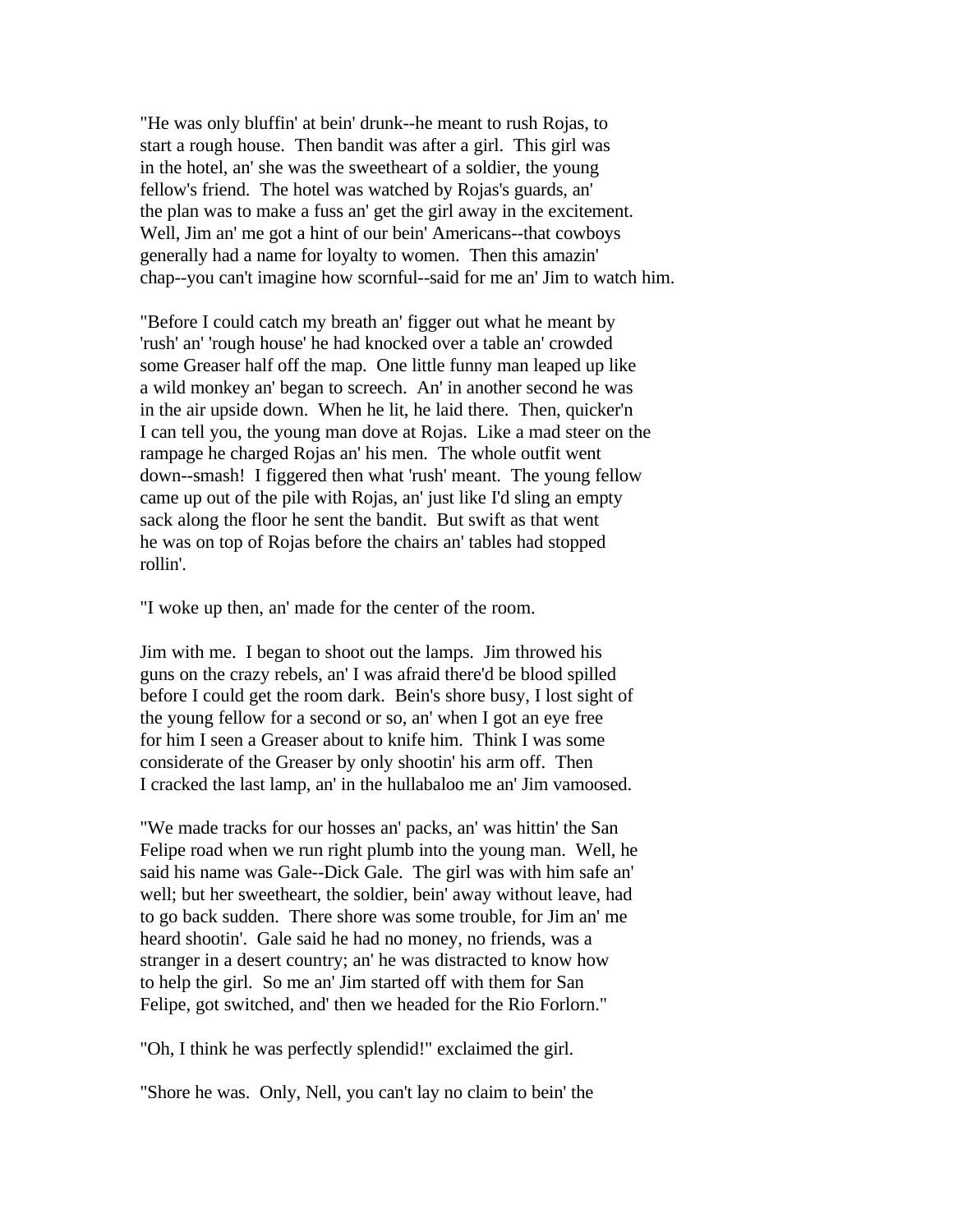original discoverer of that fact."

"But, Laddy, you haven't told me what he looks like."

At this juncture Dick Gale felt is absolutely impossible for him to play the eavesdropper any longer. Quietly he rolled out of bed. The voices still sounded close outside, and it was only by effort that he kept from further listening. Belding's kindly interest, Laddy's blunt and sincere cowboy eulogy, the girl's sweet eagerness and praise--these warmed Gale's heart. He had fallen among simple people, into whose lives the advent of an unknown man was welcome. He found himself in a singularly agitated mood. The excitement, the thrill, the difference felt in himself, experienced the preceding night, had extended on into his present. And the possibilities suggested by the conversation he had unwittingly overheard added sufficiently to the other feelings to put him into a peculiarly receptive state of mind. He was wild to be one of the Beldings rangers. The idea of riding a horse in the open desert, with a dangerous duty to perform, seemed to strike him with an appealing force. Something within him went out to the cowboys, to this blunt and kind Belding. He was afraid to meet the girl. If every man who came along fell in love with this sweet-voiced Nell, then what hope had he to escape--now, when his whole inner awakening betokened a change of spirit, hope, a finding of real worth, real good, real power in himself? He did not understand wholly, yet he felt ready to ride, to fight, to love the desert, to love these outdoor men, to love a woman. That beautiful Spanish girl had spoken to something dead in him and it had quickened to life. The sweet voice of an audacious, unseen girl warned him that presently a still more wonderful thing would happen to him.

Gale imagined he made noise enough as he clumsily pulled on his boots, yet the voices, split by a merry laugh, kept on murmuring outside the door. It was awkward for him, having only one hand available to lace up his boots. He looked out of the window. Evidently this was at the end of the house. There was a flagstone walk, beside which ran a ditch full of swift, muddy water. It made a pleasant sound. There were trees strange of form and color to to him. He heard bees, birds, chickens, saw the red of roses and green of grass. Then he saw, close to the wall, a tub full of water, and a bench upon which lay basin, soap, towel, comb, and brush. The window was also a door, for under it there was a step.

Gale hesitated a moment, then went out. He stepped naturally, hoping and expecting that the cowboys would hear him. But nobody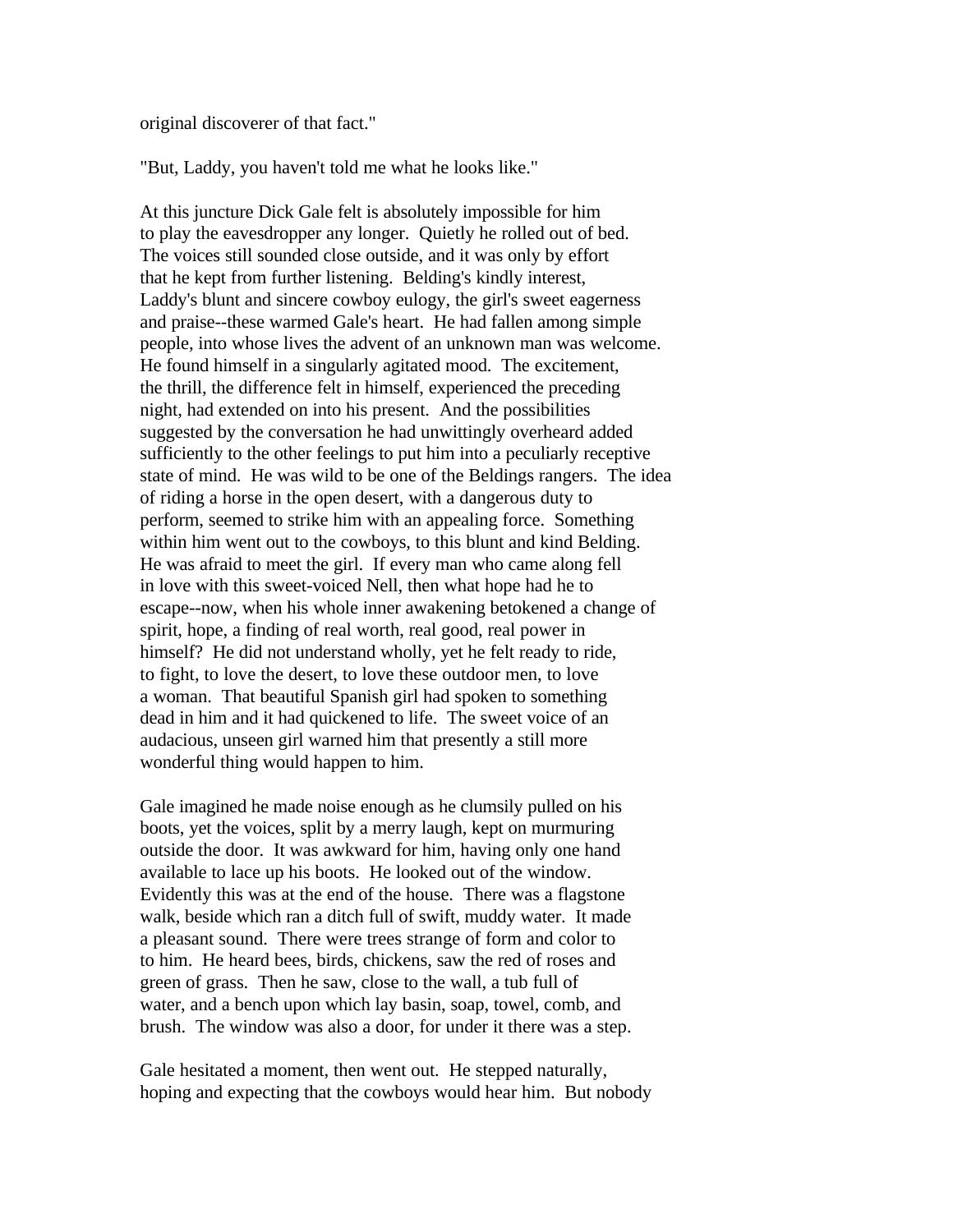came. Awkwardly, with left hand, he washed his face. Upon a nail in the wall hung a little mirror, by the aid of which Dick combed and brushed his hair. He imagined he looked a most haggard wretch. With that he faced forward, meaning to go round the corner of the house to greet the cowboys and these new-found friends.

Dick had taken but one step when he was halted by laugher and the patter of light feet.

From close around the corner pealed out that sweet voice. "Dad, you'll have your wish, and mama will be wild!"

Dick was a little foot sweep into view, a white dress, then the swiftly moving form of a girl. She was looking backward.

"Dad, I shall fall in love with your new ranger. I will--I have--"

Then she plumped squarely into Dick's arms.

She started back violently.

Dick saw a fair face and dark-blue, audaciously flashing eyes. Swift as lightning their expression changed to surprise, fear, wonder. for an instant they were level with Dick's grave questioning. Suddenly, sweetly, she blushed.

"Oh-h!" she faltered.

Then the blush turned to a scarlet fire. She whirled past him, and like a white gleam was gone.

Dick became conscious of the quickened beating of his heart. He experienced a singular exhilaration. That moment had been the one for which he had been ripe, the event upon which strange circumstances had been rushing him.

With a couple of strides he turned the corner. Laddy and Lash were there talking to a man of burly form. Seen by day, both cowboys were gray-haired, red-skinned, and weather-beaten, with lean, sharp features, and gray eyes so much alike that they might have been brothers.

"Hello, there's the young fellow," spoke up the burly man. "Mr. Gale, I'm glad to meet you. My name's Belding."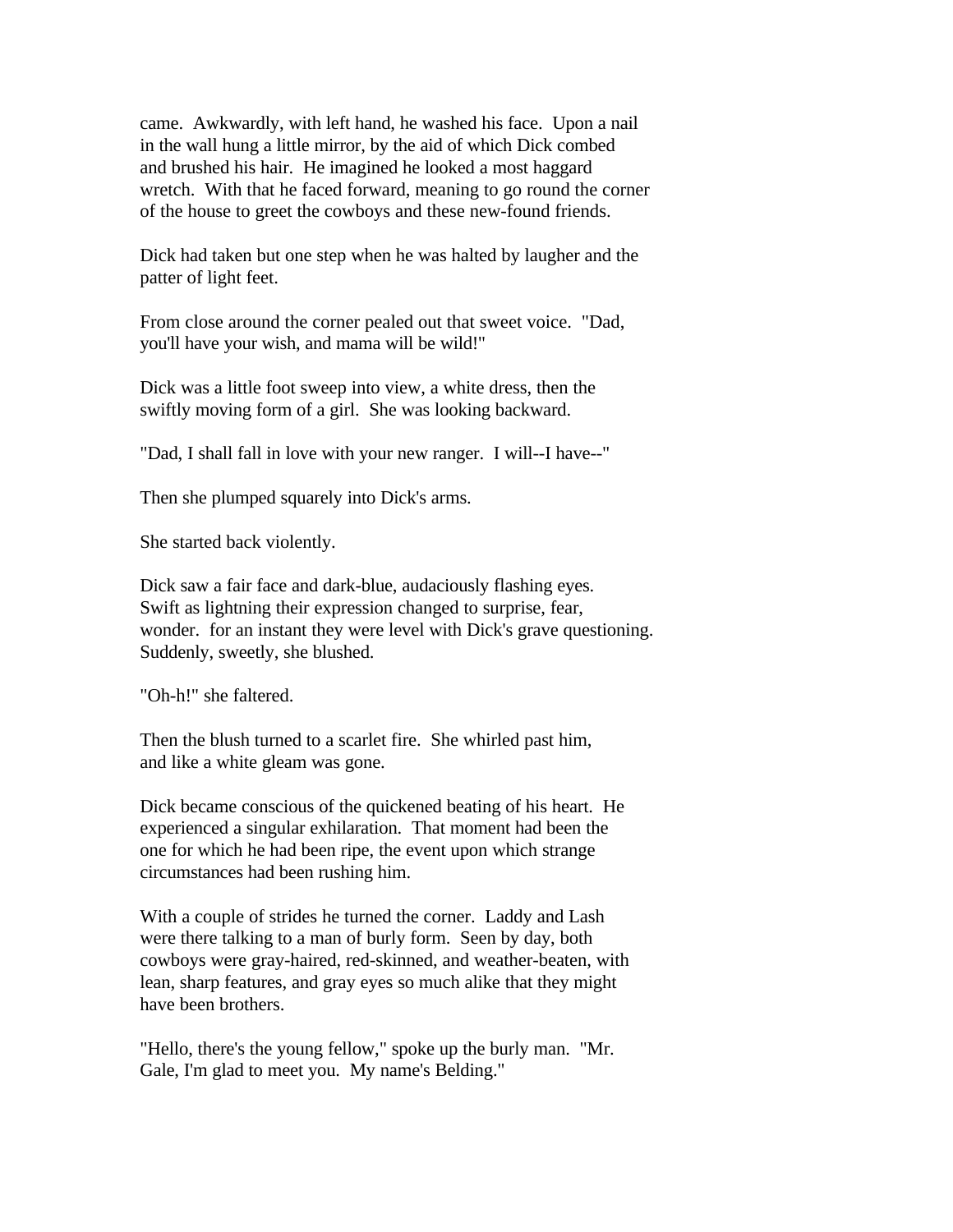His greeting was as warm as his handclasp was long and hard. Gale saw a heavy man of medium height. His head was large and covered with grizzled locks. He wore a short-cropped mustache and chin beard. His skin was brown, and his dark eyes beamed with a genial light.

The cowboys were as cordial as if Dick had been their friend for years.

"Young man, did you run into anything as you cam out?" asked Belding, with twinkling eyes.

"Why, yes' I met something white and swift flying by," replied Dick.

"Did she see you?" asked Laddy.

"I think so; but she didn't wait for me to introduce myself."

"That was Nell Burton, my girl--step-daughter, I should say," said Belding. "She's sure some whirlwind, as Laddy calls her. Come, let's go in and meet the wife."

The house was long, like a barracks, with porch extending all the way, and doors every dozen paces. When Dick was ushered into a sitting-room, he was amazed at the light and comfort. This room had two big windows and a door opening into a patio, where there were luxuriant grass, roses in bloom, and flowering trees. He heard a slow splashing of water.

In Mrs. Belding, Gale found a woman of noble proportions and striking appearance. Her hair was white. She had a strong, serious, well-lined face that bore haunting evidences of past beauty. The gaze she bent upon him was almost piercing in its intensity. Her greeting, which seemed to Dick rather slow in coming, was kind though not cordial. Gale's first thought, after he had thanked these good people for their hospitality, was to inquire about Mercedes. He was informed that the Spanish girl had awakened with a considerable fever and nervousness. When, however, her anxiety had been allayed and her thirst relieved, she had fallen asleep again. Mrs. Belding said the girl had suffered no great hardship, other than mental, and would very soon be rested and well.

"Now, Gale," said Belding, when his wife had excused herself to get supper, "the boys, Jim and Laddy, told me about you and the mix-up at Casita. I'll be glad to take care of the girl till it's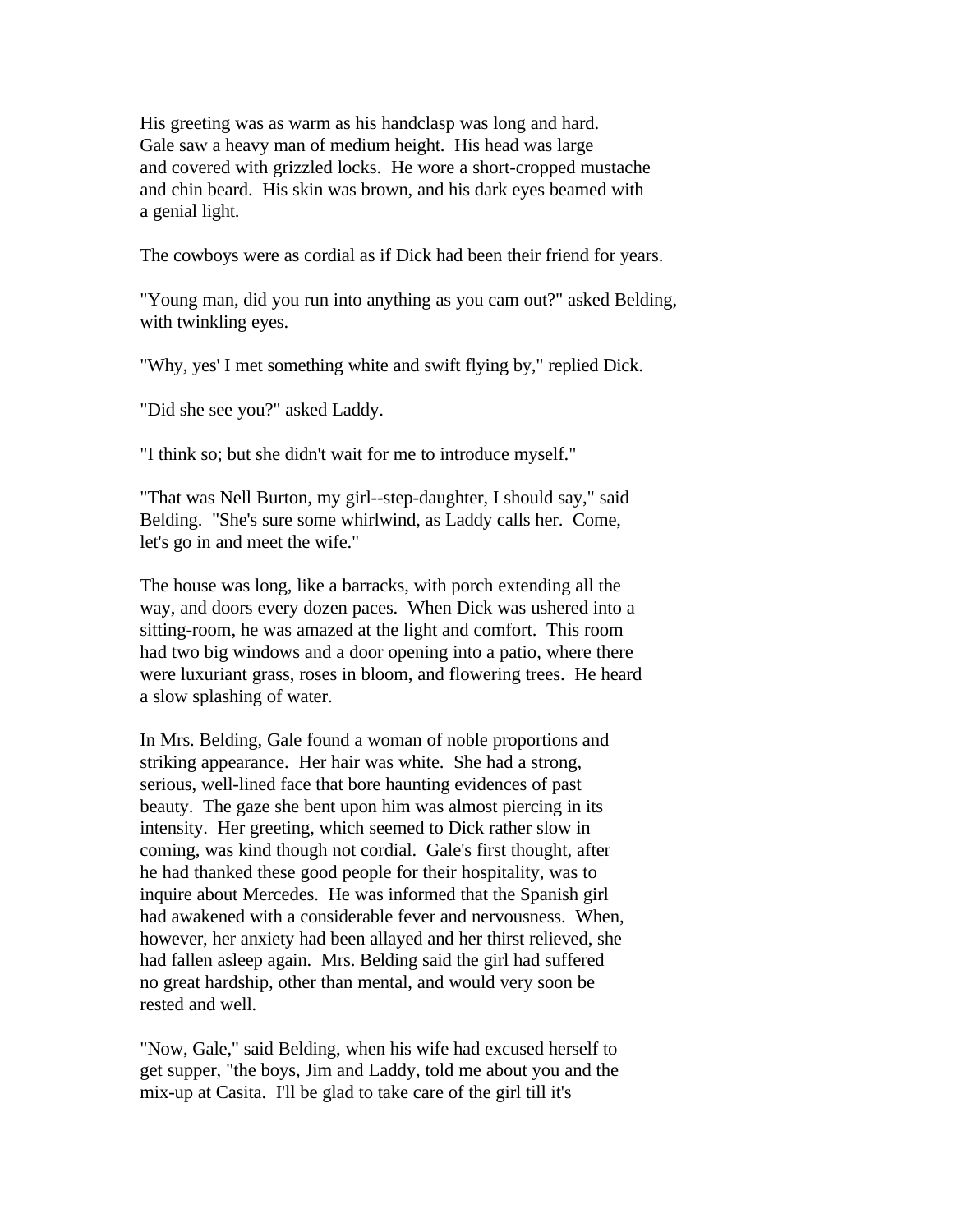safe for your soldier friend to get her out of the country. That won't be very soon, don't mistake me....I don't want to seem over-curious about you--Laddy has interested me in you--and straight out I'd like to know what you propose to do now."

"I haven't any plans," replied Dick; and, taking the moment as propitious, he decided to speak frankly concerning himself. "I just drifted down here. My home is in Chicago. When I left school some years ago--I'm twenty-five now--I went to work for my father. He's--he has business interests there. I tried all kinds of inside jobs. I couldn't please my father. I guess I put no real heart in my work. the fact was I didn't know how to work. The governor and I didn't exactly quarrel; but he hurt my feelings, and I quit. Six months or more ago I came West, and have knocked about from Wyoming southwest to the border. I tried to find congenial work, but nothing came my way. To tell you frankly, Mr. Belding, I suppose I didn't much care. I believe, though, that all the time I didn't know what I wanted. I've learned--well, just lately--"

"What do you want to do?" interposed Belding.

"I want a man's job. I want to do things with my hands. I want action. I want to be outdoors."

Belding nodded his head as if he understood that, and he began to speak again, cut something short, then went on, hesitatingly:

"Gale--you could go home again--to the old man-- it'd be all right?"

"Mr. Belding, there's nothing shady in my past. The governor would be glad to have me home. That's the only consolation I've got. But I'm not going. I'm broke. I won't be a tramp. And it's up to me to do something."

"How'd you like to be a border ranger?" asked Belding, laying a hand on Dick's knee. "Part of my job here is United States Inspector of Immigration. I've got that boundary line to patrol--to keep out Chinks and Japs. This revolution has added complications, and I'm looking for smugglers and raiders here any day. You'll not be hired by the U. S. You'll simply be my ranger, same as Laddy and Jim, who have promised to work for me. I'll pay you well, give you a room here, furnish everything down to guns, and the finest horse you ever saw in your life. Your job won't be safe and healthy, sometimes, but it'll be a man's job--don't mistake me! You can gamble on having things to do outdoors. Now, what do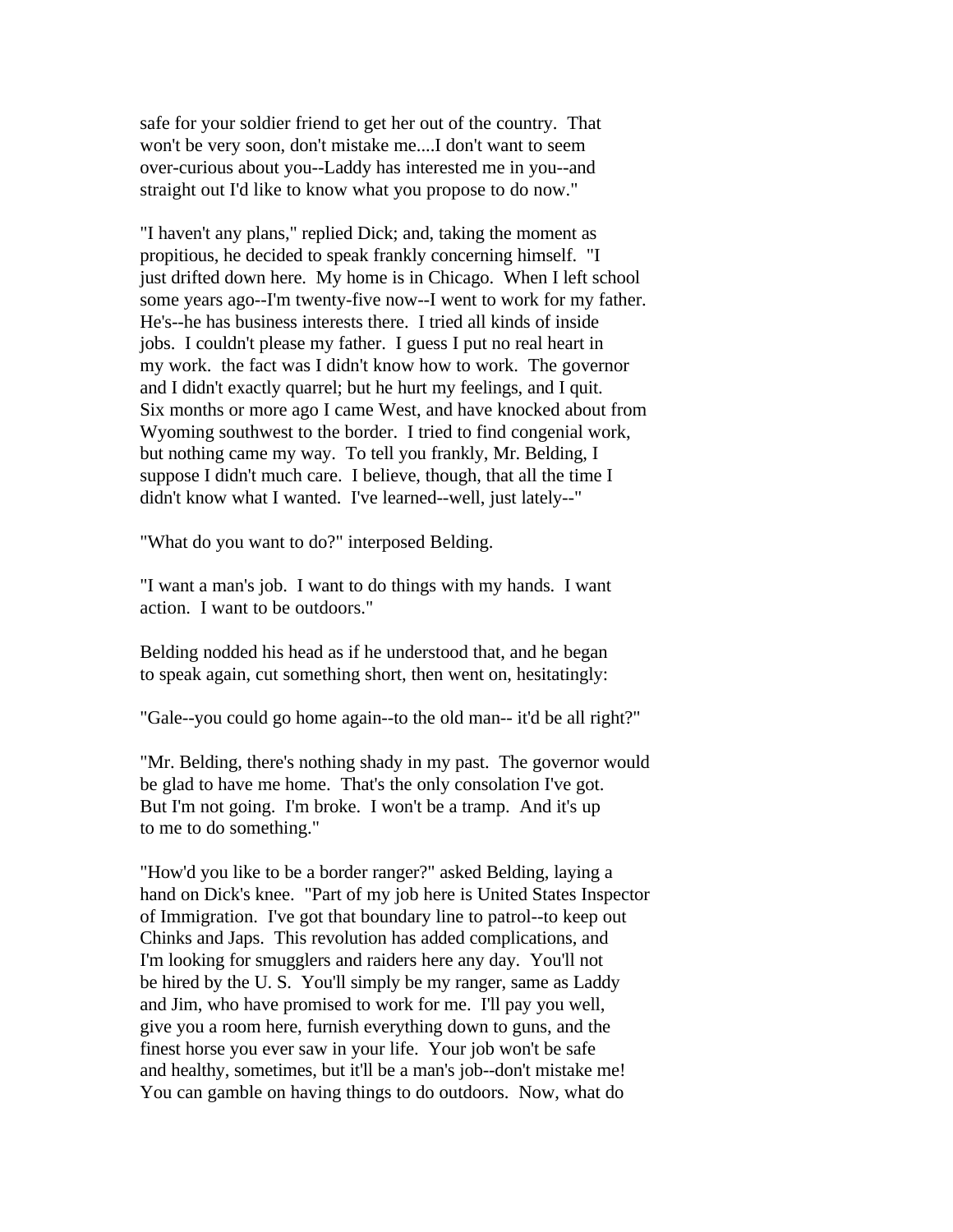you say?"

"I accpet, and I thank you--I can't say how much," replied Gale, earnestly.

"Good! That's settled. Let's go out and tell Laddy and Jim."

Both boys expressed satisfaction at the turn of affairs, and then with Belding they set out to take Gale around the ranch. The house and several outbuildings were constructed of adobe, which, according to Belding, retained the summer heat on into winter, and the winter cold on into summer. These gray-red mud habitations were hideous to look at, and this fact, perhaps, made their really comfortable interiors more vividly a contrast. The wide grounds were covered with luxuriant grass and flowers and different kinds of trees. Gale's interest led him to ask about fig trees and pomegranates, and especially about a beautiful specimen that Belding called palo verde.

Belding explained that the luxuriance of this desert place was owing to a few springs and the dammed-up waters of the Rio Forlorn. Before he had come to the oasis it had been inhabited by a Papago Indian tribe and a few peon families. The oasis lay in an arroyo a mile wide, and sloped southwest for some ten miles or more.

The river went dry most of the year; but enough water was stored in flood season to irrigate the gardens and alfalfa fields.

"I've got one never-failing spring on my place," said Belding. "Fine, sweet water! You know what that means in the desert. I like this oasis. The longer I live here the better I like it. There's not a spot in southern Arizona that'll compare with this valley for water or grass or wood. It's beautiful and healthy. Forlorn and lonely, yes, especially for women like my wife and Nell; but I like it....And between you and me, boys, I've got something up my sleeve. There's gold dust in the arroyos, and there's mineral up in the mountains. If we only had water! This hamlet has steadily grown since I took up a station here. Why, Casita is no place beside Forlorn River. Pretty soon the Southern Pacific will shoot a railroad branch out here. There are possibilities, and I want you boys to stay with me and get in on the ground floor. I wish this rebel war was over....Well, here are the corrals and the fields. Gale, take a look at that bunch of horses!"

Belding's last remark was made as he led his companions out of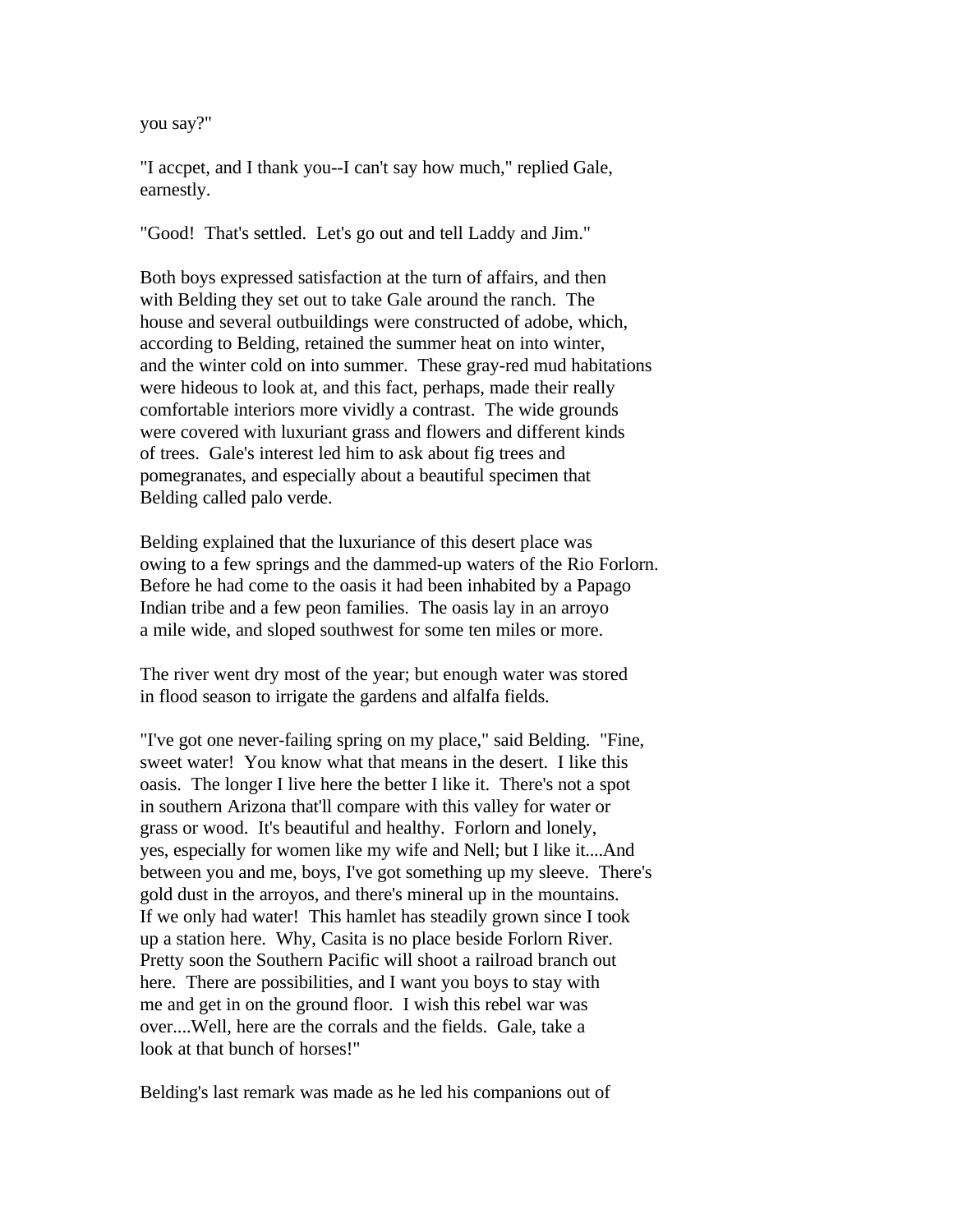shady gardens into the open. Gale saw an adobe shed and a huge pen fenced by strangely twisted and contorted branches or trunks of mesquite, and, beyond these, wide, flat fields, green--a dark, rich green--and dotted with beautiful horses. There were whites and blacks, and bays and grays. In his admiration Gale searched his memory to see if he could remember the like of these magnificent animals, and had to admit that the only ones he could compare with them were the Arabian steeds.

"Every ranch loves his horses," said Belding. "When I was in the Panhandle I had some fine stock. But these are Mexican. They came from Durango, where they were bred. Mexican horses are the finest in the world, bar none."

"Shore I reckon I savvy why you don't sleep nights," drawled Laddy. "I see a Greaser out there--no, it's an Indian."

"That's my Papago herdsman. I keep watch over the horses now day and night. Lord, how I'd hate to have Rojas or Salazar--any of those bandit rebels--find my horses!...Gale, can you ride?"

Dick modestly replied that he could, according to the Eastern idea of horsemanship.

"You don't need to be half horse to ride one of that bunch. But over there in the other field I've iron-jawed broncos I wouldn't want you to tackle--except to see the fun. I've an outlaw I'll gamble even Laddy can't ride."

"So. How much'll you gamble?" asked Laddy, instantly.

The ringing of a bell, which Belding said was a call to supper, turned the men back toward the house. Facing that way, Gale saw dark, beetling ridges rising from the oasis and leading up to bare, black mountains. He had heard Belding call them No Name Mountains, and somehow the appellation suited those lofty, mysterious, frowning peaks.

It was not until they reached the house and were about to go in that Belding chanced to discover Gale's crippled hand.

"What an awful hand!" he exclaimed. "Where the devil did you get that?"

"I stove in my knuckles on Rojas," replied Dick.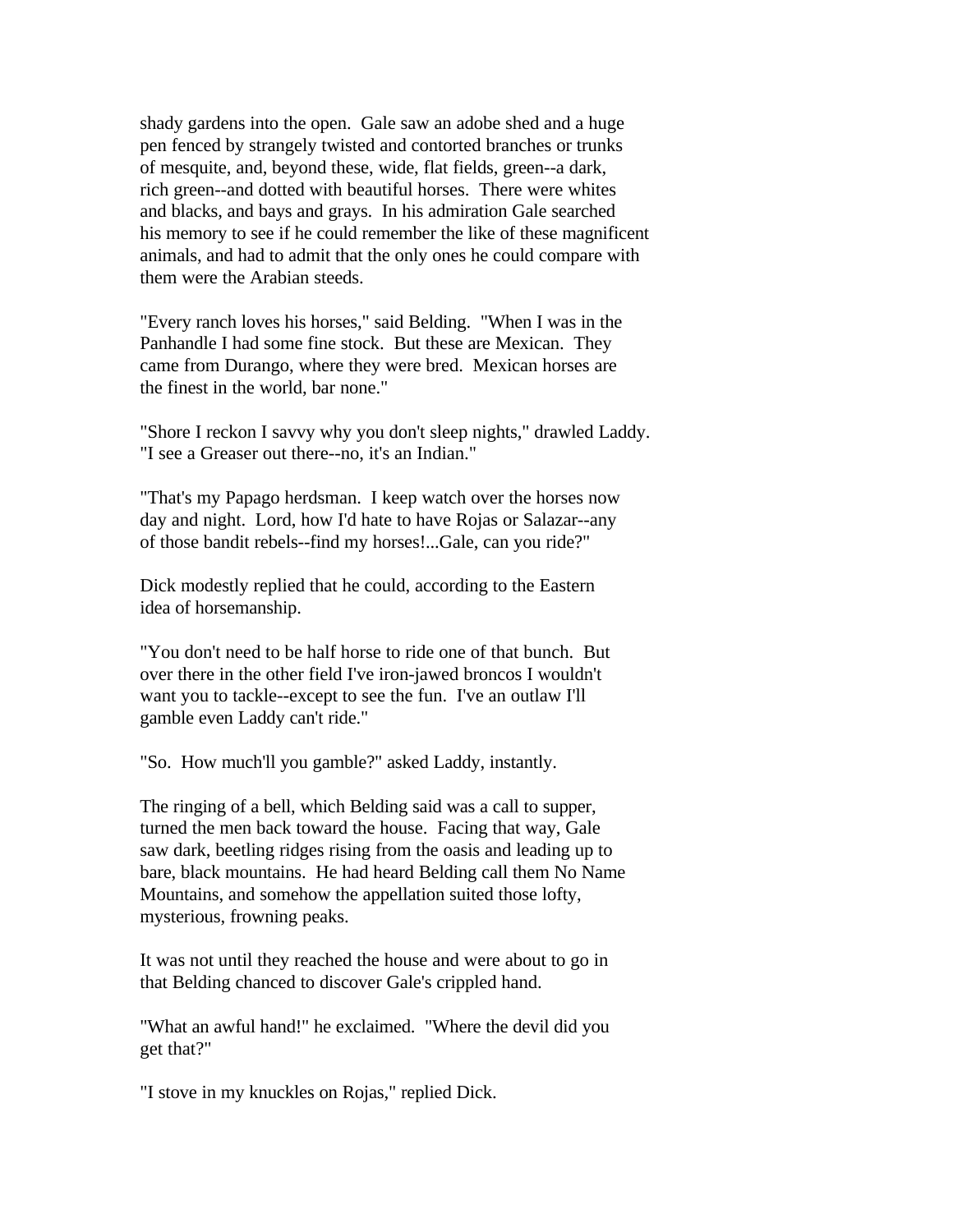"You did that in one punch? Say, I'm glad it wasn't me you hit! Why didn't you tell me? That's a bad hand. Those cuts are full of dirt and sand. Inflammation's setting in. It's got to be dressed. Nell!" he called.

There was no answer. He called again, louder.

"Mother, where's the girl?"

"She's there in the dining-room," replied Mrs. Belding.

"Did she hear me?" he inquired, impatiently.

"Of course."

"Nell!" roared Belding.

This brought results. Dick saw a glimpse of golden hair and a white dress in the door. But they were not visible longer than a second.

"Dad, what's the matter?" asked a voice that was still as sweet as formerly, but now rather small and constrained.

"Bring the antiseptics, cotton, bandages--and things out here. Hurry now."

Belding fetched a pail of water and a basin from the kitchen. His wife followed him out, and, upon seeing Dick's hand, was all solicitude. Then Dick heard light, quick footsteps, but he did not look up.

"Nell, this is Mr. Gall--Dick Gale, who came with the boys last last night," said Belding. "He's got an awful hand. Got it punching that greaser Rojas. I want you to dress it....Gale, this is my step-daughter, Nell Burton, of whom I spoke. She's some good when there's somebody sick or hurt. Shove out your fist, my boy, and let her get at it. Supper's nearly ready."

Dick felt that same strange, quickening heart throb, yet he had never been cooler in his life. More than anything else in the world he wanted to look at Nell Burton; however, divining that the situation might be embarrassing to her, he refrained from looking up. She began to bathe his injured knuckles. He noted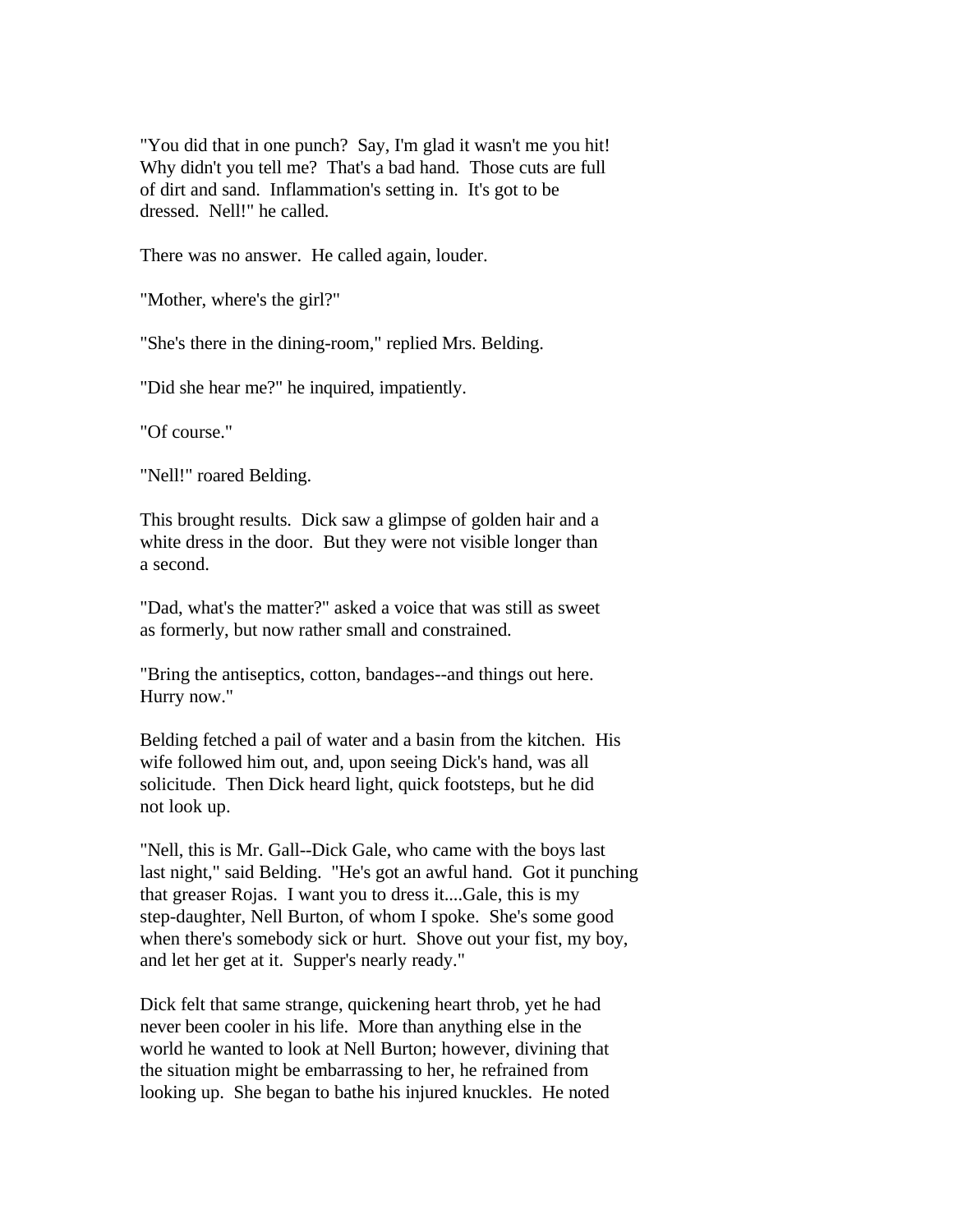the softness, the deftness of her touch, and then it seemed her fingers were not quite as steady as they might have been. Still, in a moment they appeared to become surer in their work. She had beautiful hands, not too large, though certainly not small, and they were strong, brown, supple. He observed next, with stealthy, upward-stealing glance, that she had rolled up her sleeves, exposing fine, round arms graceful in line. Her skin was brown--no, it was more gold than brown. It had a wonderful clear tint. Dick stoically lowered his eyes then, putting off as long as possible the alluring moment when he was to look into her face. That would be a fateful moment. He played with a certain strange joy of anticipation. When, however, she sat down beside him and rested his injured hand in her lap as she cut bandages, she was so thrillingly near that he yielded to an irrepressible desire to look up. She had a sweet, fair face warmly tinted with that same healthy golden-brown sunburn. Her hair was light gold and abundant, a waving mass. Her eyes were shaded by long, downcast lashes, yet through them he caught a gleam of blue.

Despite the stir within him, Gale, seeing she was now absorbed in her task, critically studied her with a second closer gaze. She was a sweet, wholesome, joyous, pretty girl.

"Shore it musta hurt?" replied Laddy, who sat an interested spectator.

"Yes, I confess it did," replied Dick, slowly, with his eyes on Nell's face. "But I didn't mind."

The girl's lashes swept up swiftly in surprise. She had taken his words literally. But the dark-blue eyes met his for only a fleeting second. Then the warm tint in her cheeks turned as red as her lips. Hurriedly she finished tying the bandage and rose to her feet.

"I thank you," said Gale, also rising.

With that Belding appeared in the doorway, and finding the operation concluded, called them in to supper. Dick had the use of only one arm, and he certainly was keenly aware of the shy, silent girl across the table; but in spite of these considerable handicaps he eclipsed both hungry cowboys in the assault upon Mrs. Belding's bounteous supper. Belding talked, the cowboys talked more or less. Mrs. Belding put in a word now and then, and Dick managed to find brief intervals when it was possible for him to say yes or no. He observed gratefully that no one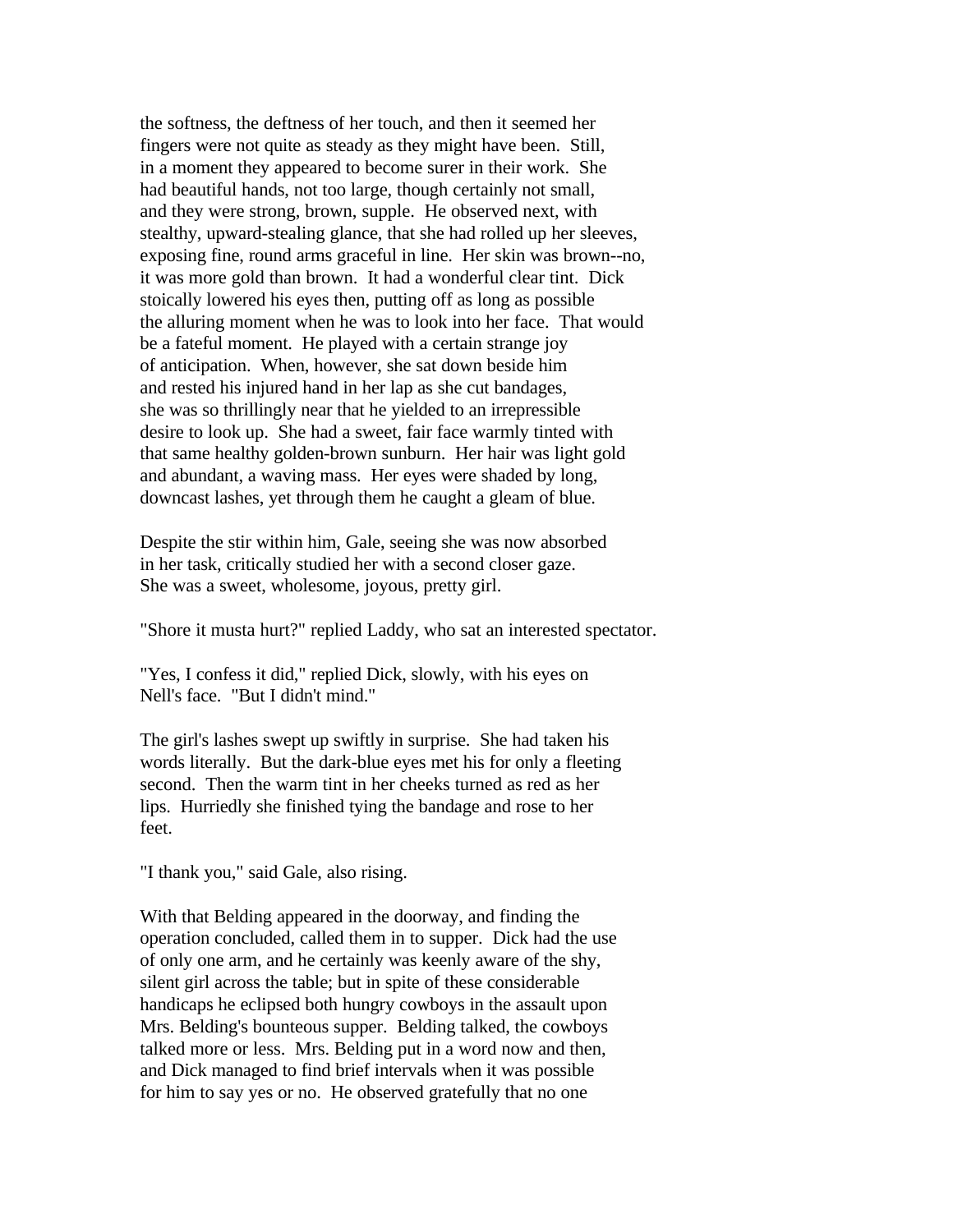round the table seemed to be aware of his enormous appetite.

After supper, having a favorable opportunity when for a moment no one was at hand, Dick went out through the yard, past the gardens and fields, and climbed the first knoll. From that vantage point he looked out over the little hamlet, somewhat to his right, and was surprised at its extent, its considerable number of adobe houses. The overhanging mountains, ragged and darkening, a great heave of splintered rock, rather chilled and affronted him.

Westward the setting sun gilded a spiked, frost-colored, limitless expanse of desert. It awed Gale. Everywhere rose blunt, broken ranges or isolated groups of mountains. Yet the desert stretched away down between and beyond them. When the sun set and Gale could not see so far, he felt a relief.

That grand and austere attraction of distance gone, he saw the desert nearer at hand--the valley at his feet. What a strange gray, somber place! There was a lighter strip of gray winding down between darker hues. This he realized presently was the river bed, and he saw how the pools of water narrowed and diminished in size till they lost themselves in gray sand. This was the rainy season, near its end, and here a little river struggled hopelessly, forlornly to live in the desert. He received a potent impression of the nature of that blasted age-worn waste which he had divined was to give him strength and work and love.

## V

## A Desert Rose

Belding assigned Dick to a little room which had no windows but two doors, one opening into the patio, the other into the yard on the west side of the house. It contained only the barest necessities for comfort. Dick mentioned the baggage he had left in the hotel at Casita, and it was Belding's opinion that to try to recover his property would be rather risky; on the moment Richard Gale was probably not popular with the Mexicans at Casita. So Dick bade good-by to fine suits of clothes and linen with a feeling that, as he had said farewell to an idle and useless past, it was just as well not to have any old luxuries as reminders. As he possessed, however, not a thing save the clothes on his back, and not even a handkerchief, he expressed regret that he had come to Forlorn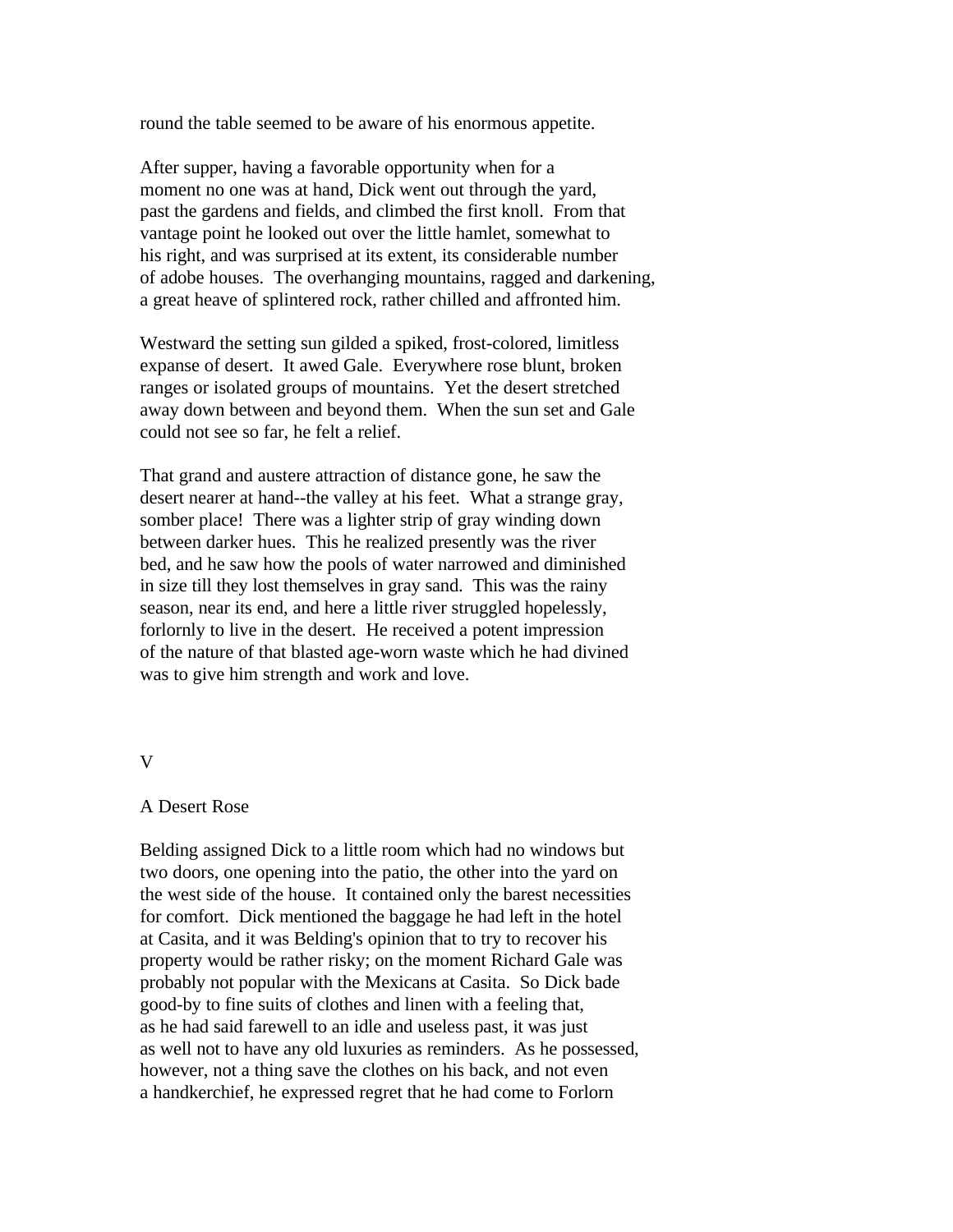River a beggar.

"Beggar hell!" exploded Belding, with his eyes snapping in the lamplight. "Money's the last thing we think of out here. All the same, Gale, if you stick you'll be rich."

"It wouldn't surprise me," replied Dick, thoughtfully. But he was not thinking of material wealth. Then, as he viewed his stained and torn shirt, he laughed and said "Belding, while I'm getting rich I'd like to have some respectable clothes."

"We've a little Mex store in town, and what you can't get there the women folks will make for you."

When Dick lay down he was dully conscious of pain and headache, that he did not feel well. Despite this, and a mind thronging with memories and anticipations, he succumbed to weariness and soon fell asleep.

It was light when he awoke, but a strange brightness seen through what seemed blurred eyes. A moment passed before his mind worked clearly, and then he had to make an effort to think. He was dizzy.

When he essayed to lift his right arm, an excruciating pain made him desist. Then he discovered that his arm was badly swollen, and the hand had burst its bandages. The injured member was red, angry, inflamed, and twice its normal size. He felt hot all over, and a raging headache consumed him.

Belding came stamping into the room.

"Hello, Dick. Do you know it's late? How's the busted fist this morning?"

Dick tried to sit up, but his effort was a failure. He got about half up, then felt himself weakly sliding back.

"I guess--I'm pretty sick," he said.

He saw Belding lean over him, feel his face, and speak, and then everything seemed to drift, not into darkness, but into some region where he had dim perceptions of gray moving things, and of voices that were remote. Then there came an interval when all was blank. He knew not whether it was one of minutes or hours, but after it he had a clearer mind. He slept, awakened during night-time, and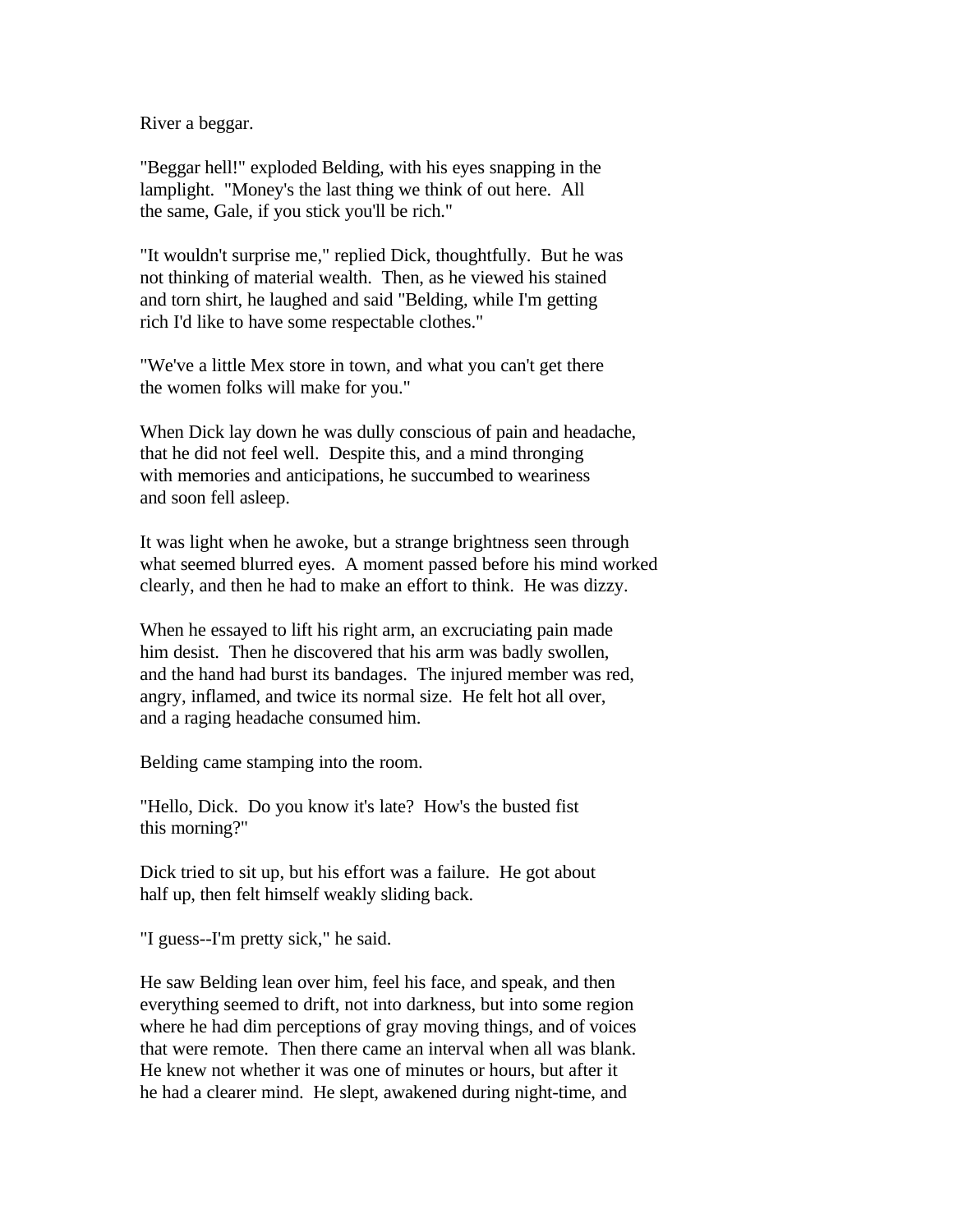slept again. When he again unclosed his eyes the room was sunny, and cool with a fragrant breeze that blew through the open door. Dick felt better; but he had no particular desire to move or talk or eat. He had, however, a burning thirst. Mrs. Belding visited him often; her husband came in several times, and once Nell slipped in noiselessly. Even this last event aroused no interest in Dick.

On the next day he was very much improved.

"We've been afraid of blood poisoning," said Belding. "But my wife thinks the danger's past. You'll have to rest that arm for a while."

Ladd and Jim came peeping in at the door.

"Come in, boys. He can have company--the more the better--if it'll keep him content. He mustn't move, that's all."

The cowboys entered, slow, easy, cool, kind-voiced.

"Shore it's tough," said Ladd, after he had greeted Dick. "You look used up."

Jim Lash wagged his half-bald, sunburned head, "Musta been more'n tough for Rojas."

"Gale, Laddy tells me one of our neighbors, fellow named Carter, is going to Casita," put in Belding. "Here's a chance to get word to your friend the soldier."

"Oh, that will be fine!" exclaimed Dick. "I declare I'd forgotten Thorne....How is Miss Castaneda? I hope--"

"She's all right, Gale. Been up and around the patio for two days. Like all the Spanish--the real thing--she's made of Damascus steel. We've been getting acquainted. She and Nell made friends at once. I'll call them in."

He closed the door leading out into the yard, explaining that he did not want to take chances of Mercedes's presence becoming known to neighbors. Then he went to the patio and called.

Both girls came in, Mercedes leading. Like Nell, she wore white, and she had a red rose in her hand. Dick would scarcely have recognized anything about her except her eyes and the way she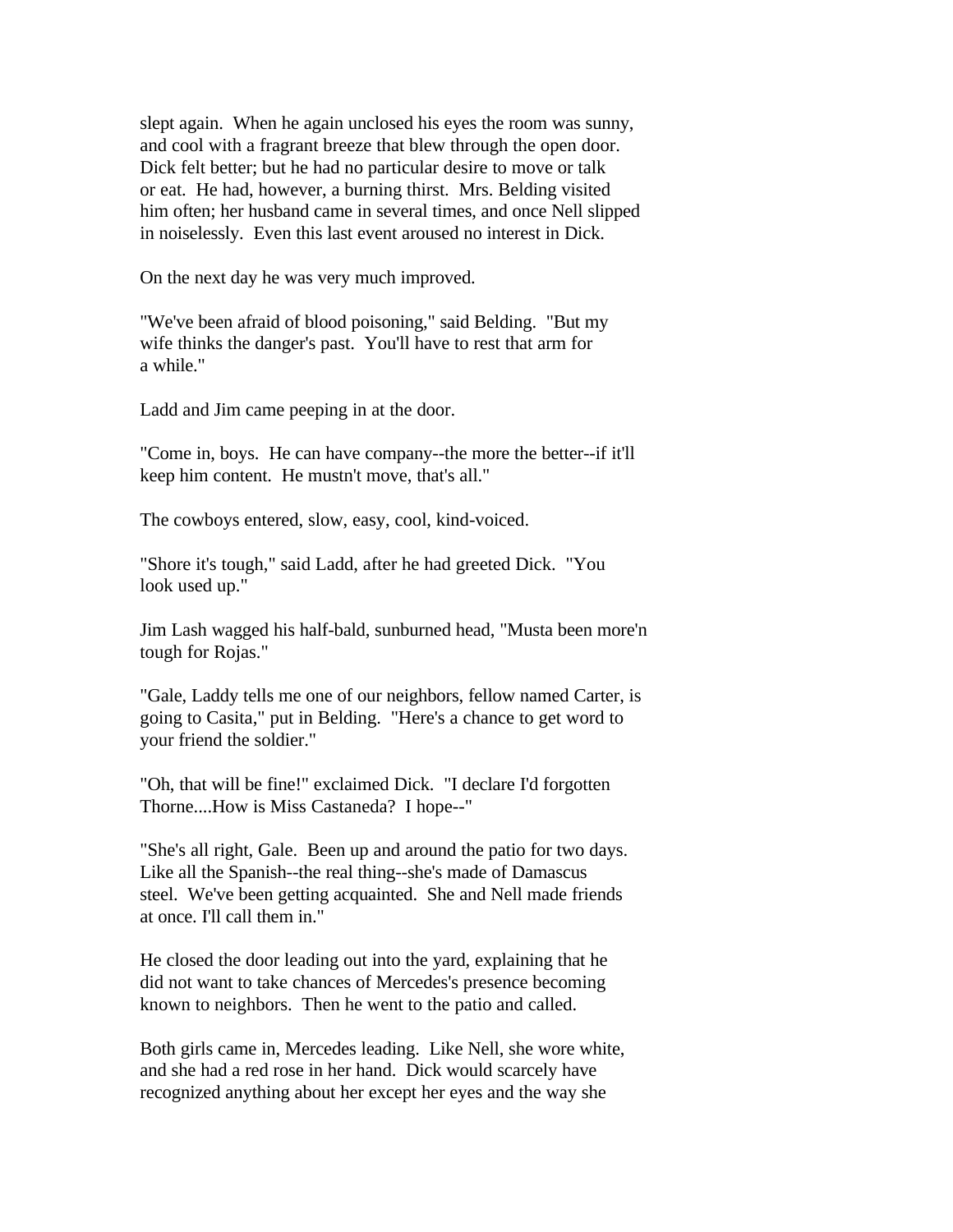carried her little head, and her beauty burst upon him strange and anew. She was swift, impulsive in her movements to reach his side.

"Senor, I am so sorry you were ill--so happy you are better."

Dick greeted her, offering his left hand, gravely apologizing for the fact that, owing to a late infirmity, he could not offer the right. Her smile exquisitely combined sympathy, gratitude, admiration. Then Dick spoke to Nell, likewise offering his hand, which she took shyly. Her reply was a murmured, unintelligible one; but her eyes were glad, and the tine in her cheeks threatened to rival the hue of the rose she carried.

Everybody chatted then, except Nell, who had apparently lost her voice. Presently Dick remembered to speak of the matter of getting news to Thorne.

"Senor, may I write to him? Will some one take a letter?...I shall hear from him!" she said; and her white hands emphasized her words.

"Assuredly. I guess poor Thorne is almost crazy. I'll write to him....No, I can't with this crippled hand."

"That'll be all right, Gale," said Belding. "Nell will write for you. She writes all my letters."

So Belding arranged it; and Mercedes flew away to her room to write, while Nell fetched pen and paper and seated herself beside Gale's bed to take his dictation.

What with watching Nell and trying to catch her glance, and listening to Belding's talk with the cowboys, Dick was hard put to it to dictate any kind of a creditable letter. Nell met his gaze once, then no more. The color came and went in her cheeks, and sometimes, when he told her to write so and so, there was a demure smile on her lips. She was laughing at him. And Belding was talking over the risks involved in a trip to Casita.

"Shore I'll ride in with the letters," Ladd said.

"No you won't," replied Belding. "That bandit outfit will be laying for you."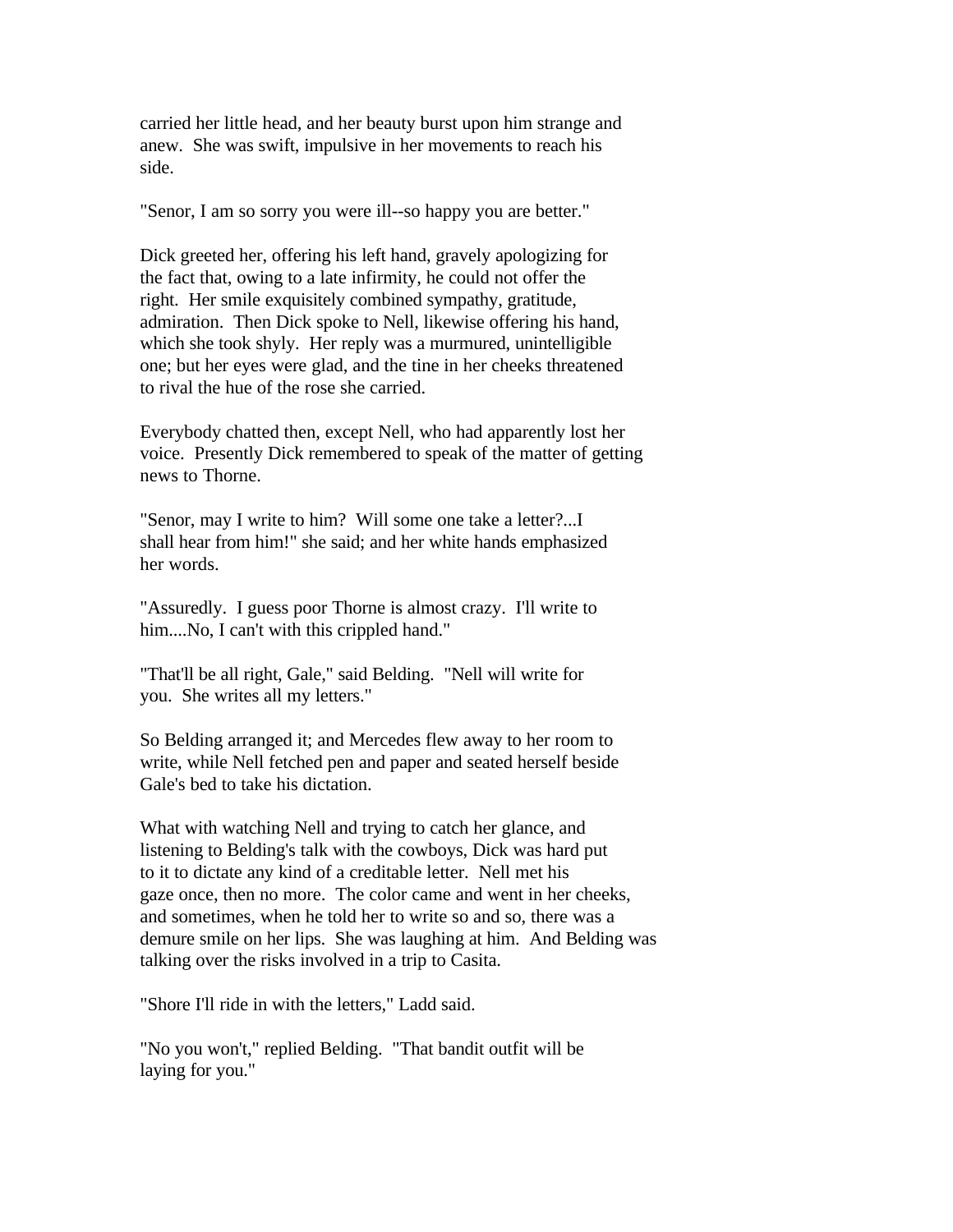"Well, I reckon if they was I wouldn't be oncommon grieved."

"I'll tell you, boys, I'll ride in myself with Carter. There's business I can see to, and I'm curious to know what the rebels are doing. Laddy, keep one eye open while I'm gone. See the horses are locked up....Gale, I'm going to Casita myself. Ought to get back tomorrow some time. I'll be ready to start in an hour. Have your letter ready. And say--if you want to write home it's a chance. Sometimes we don't go to the P. O. in a month.

He tramped out, followed by the tall cowboys, and then Dick was enabled to bring his letter to a close. Mercedes came back, and her eyes were shining. Dick imagined a letter received from her would be something of an event for a fellow. Then, remembering Belding's suggestion, he decided to profit by it.

"May I trouble you to write antoher for me?" asked Dick, as he received the letter from Nell.

"It's no trouble, I'm sure--I'd be pleased," she replied.

That was altogether a wonderful speech of hers, Dick thought, because the words were the first coherent ones she had spoken to him.

"May I stay?" asked Mercedes, smiling.

"By all means," he answered, and then he settled back and began.

Presently Gale paused, partly because of genuine emotion, and stole a look from under his hand at Nell. She wrote swiftly, and her downcast face seemed to be softer in its expression of sweetness. If she had in the very least been drawn to him-- But that was absurd--impossible!

When Dick finished dictating, his eyes were upon Mercedes, who sat smiling curious and sympathetic. How responsive she was! He heard the hasty scratch of Nell's pen. He looked at Nell. Presently she rose, holding out his letter. He was just in time to see a wave of red recede from her face. She gave him one swift gaze, unconscious, searching, then averted it and turned away. She left the room with Mercedes before he could express his thanks.

But that strange, speaking flash of eyes remained to haunt and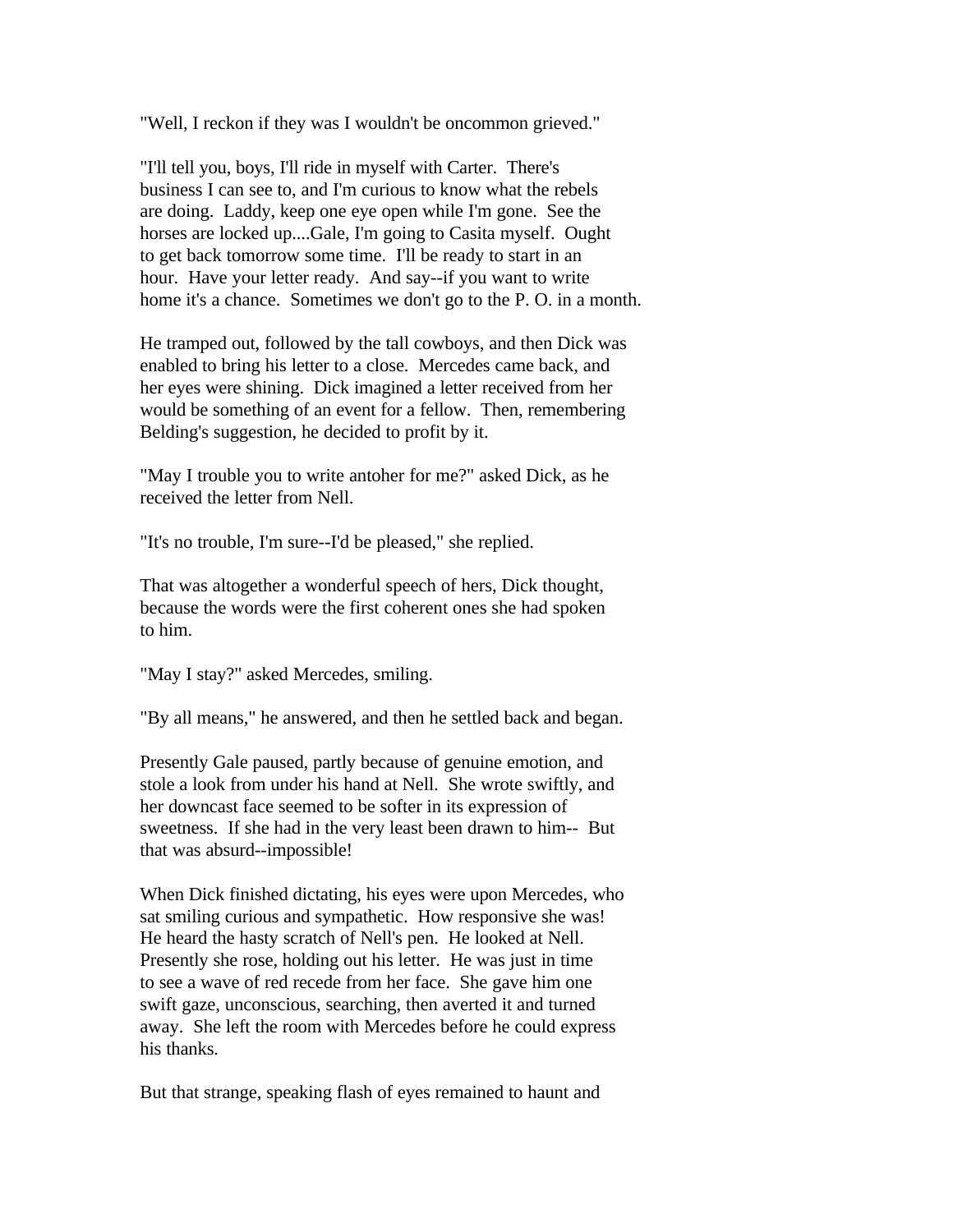torment Gale. It was indescribably sweet, and provocative of thoughts that he believed were wild without warrant. Something within him danced for very joy, and the next instant he was conscious of wistful doubt, a gravity that he could not understand. It dawned upon him that for the brief instant when Nell had met his gaze she had lost her shyness. It was a woman's questioning eyes that had pierced through him.

During the rest of the day Gale was content to lie still on his bed thinking and dreaming, dozing at intervals, and watching the lights change upon the mountain peaks, feeling the warm, fragrant desert wind that blew in upon him. He seemed to have lost the faculty of estimating time. A long while, strong in its effect upon him, appeared to have passed since he had met Thorne. He accepted things as he felt them, and repudiated his intelligence. His old inquisitive habit of mind returned. did he love Nell? Was he only attracted for the moment? What was the use of worrying about her or himself? He refused to answer, and deliberately gave himself up to dreams of her sweet face and of that last dark-blue glance.

Next day he believed he was well enough to leave his room; but Mrs. Belding would not permit him to do so. She was kind, soft-handed, motherly, and she was always coming in to minister to his comfort. This attention was sincere, not in the least forced; yet Gale felt that the friendliness so manifest in the others of the household did not extend to her. He was conscious of something that a little thought persuaded him was antagonism. It surprised and hurt him. He had never been much of a success with girls and young married women, but their mothers and old people had generally been fond of him. Still, though Mrs. Belding's hair was snow-white, she did not impress him as being old. He reflected that there might come a time when it would be desirable, far beyond any ground of every-day friendly kindliness, to have Mrs. Belding be well disposed toward him. So he thought about her, and pondered how to make her like him. It did not take very long for Dick to discover that he liked her. Her face, except when she smiled, was thoughtful and sad. It was a face to make one serious. Like a haunting shadow, like a phantom of happier years, the sweetness of Nell's face was there, and infinitely more of beauty than had been transmitted to the daughter. Dick believed Mrs. Belding's friendship and motherly love were worth striving to win, entirely aside from any more selfish motive. He decided both would be hard to get. Often he felt her deep, penetrating gaze upon him; and, though this in no wise embarrassed him--for he had no shameful secrets of past or present--it showed him how useless it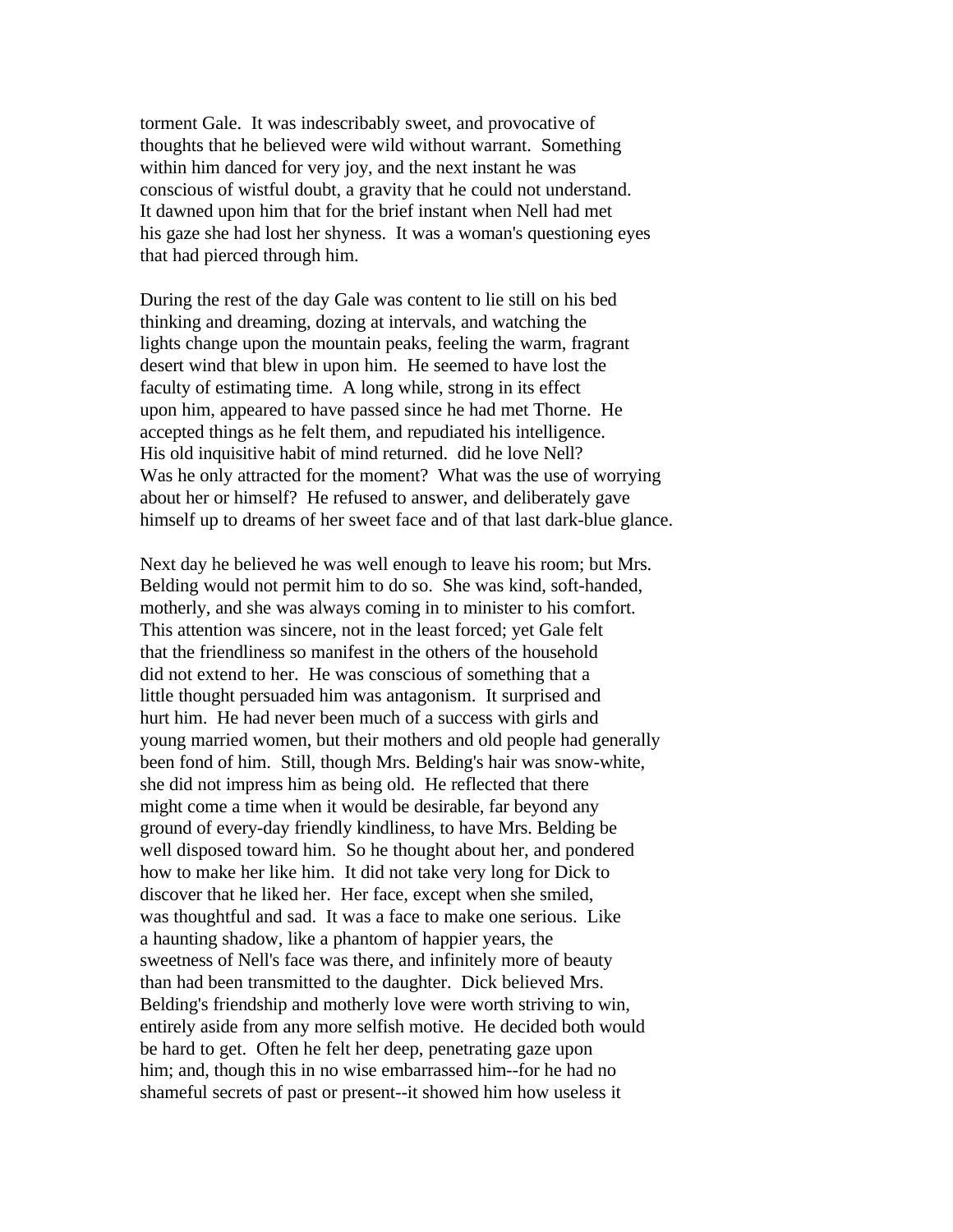would be to try to conceal anything from her. Naturally, on first impulse, he wanted to hide his interest in the daughter; but he resolved to be absolutely frank and true, and through that win or lose. Moreover, if Mrs. Belding asked him any questions about his home, his family, his connections, he would not avoid direct and truthful answers.

Toward evening Gale heard the tramp of horses and Belding's hearty voice. Presently the rancher strode in upon Gale, shaking the gray dust from his broad shoulders and waving a letter.

"Hello, Dick! Good news and bad!" he said, putting the letter in Dick's hand. "Had no trouble finding your friend Thorne. Looked like he'd been drunk for a week! Say, he nearly threw a fit. I never saw a fellow so wild with joy. He made sure you and Mercedes were lost in the desert. He wrote two letters which I brought. Don't mistake me, boy, it was some fun with Mercedes just now. I teased her, wouldn't give her the letter. You ought to have seen her eyes. If ever you see a black-and-white desert hawk swoop down upon a quail, then you'll know how Mercedes pounced upon her letter...Well, Casita is one hell of a place these days. I tried to get your baggage, and I think I made a mistake. We're going to see travel toward Forlorn River. The federal garrison got reinforcements from somewhere, and is holding out. There's been fighting for three days. The rebels have a string of flat railroad cars, all iron, and they ran this up within range of the barricades. They've got some machine guns, and they're going to lick the federals sure. There are dead soldiers in the ditches, Mexican non-combatants lying dead in the streets--and buzzards everywhere! It's reported that Campo, the rebel leader, is on the way up from Sinaloa, and Huerta, a federal general, is coming to relieve the garrison. I don't take much stock in reports. But there's hell in Casita, all right."

"Do you think we'll have trouble out here?" asked Dick, excitedly.

"Sure. Some kind of trouble sooner or later," replied Belding, gloomily. "Why, you can stand on my ranch and step over into Mexico. Laddy says we'll lose horses and other stock in night raids. Jim Lash doesn't look for any worse. But Jim isn't as well acquainted with Greasers as I am. Anyway, my boy, as soon as you can hold a bridle and a gun you'll be on the job, don't mistake me."

"With Laddy and Jim?" asked Dick, trying to be cool.

"Sure. With them and me, and by yourself."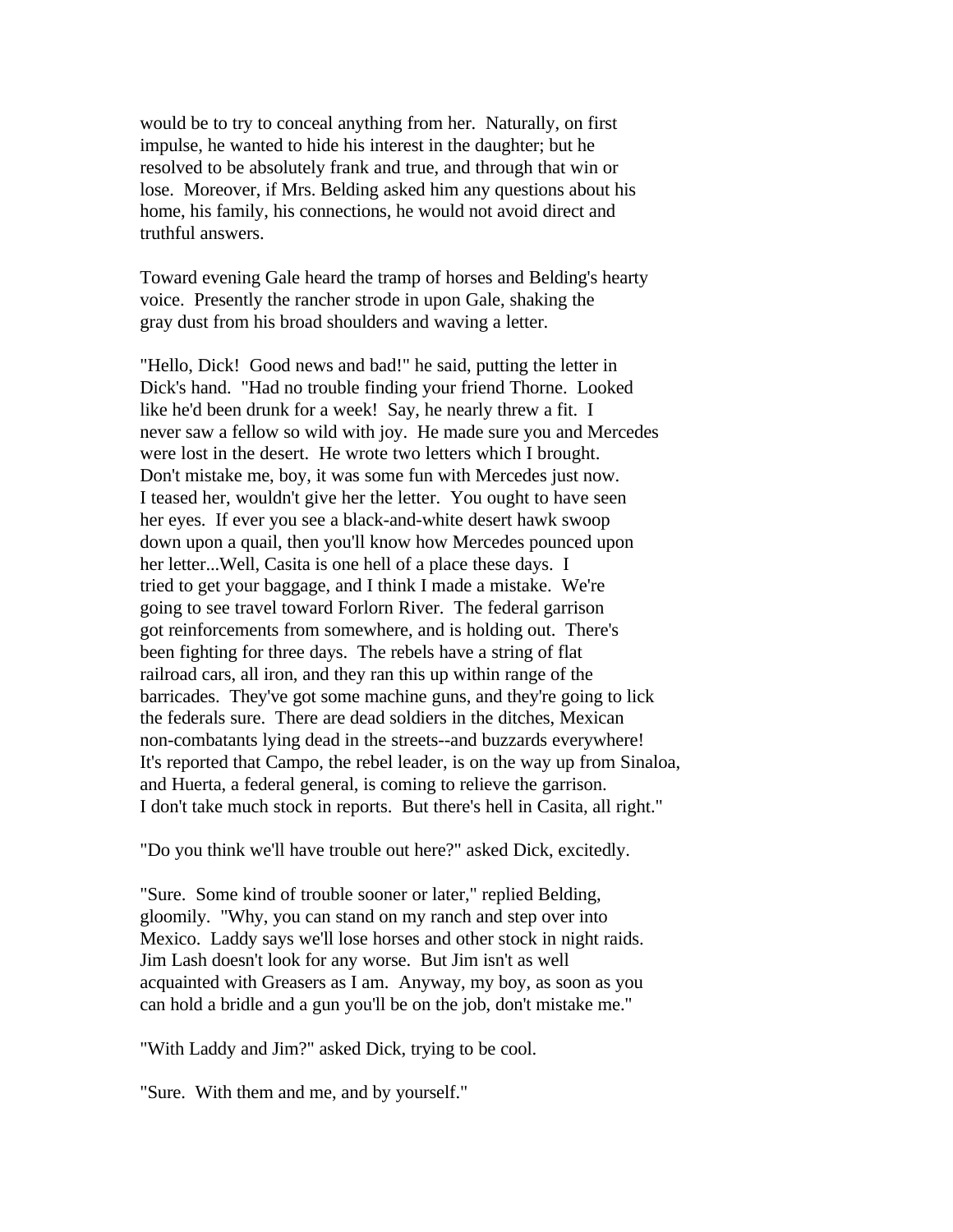Dick drew a deep breath, and even after Belding had departed he forgot for a moment about the letter in his hand. Then he unfolded the paper and read:

Dear Dick,--You've more than saved my life. To the end of my days you'll be the one man to whom I owe everything. Words fail to express my feelings.

This must be a brief note. Belding is waiting, and I used up most of the time writing to Mercedes. I like Belding. He was not unknown to me, though I never met or saw him before. You'll be interested to learn that he's the unadulterated article, the real Western goods. I've heard of some of his stunts, and they made my hair curl. Dick, your luck is staggering. The way Belding spoke of you was great. But you deserve it, old man.

I'm leaving Mercedes in your charge, subject, of course, to advice from Belding. Take care of her, Dick, for my life is wrapped up in her. By all means keep her from being seen by Mexicans. We are sitting tight here--nothing doing. If some action doesn't come soon, it'll be darned strange. Things are centering this way. There's scrapping right along, and people have begun to move. We're still patrolling the line eastward of Casita. It'll be impossible to keep any tab on the line west of Casita, for it's too rough. That cactus desert is awful. Cowboys or rangers with desert-bred horses might keep raiders and smugglers from crossing. But if cavalrymen could stand that waterless wilderness, which I doubt much, their horses would drop under them.

If things do quiet down before my commission expires, I'll get leave of absence, run out to Forlorn River, marry my beautiful Spanish princess, and take her to a civilized country, where, I opine, every son of a gun who sees her will lose his head, and drive me mad. It's my great luck, old pal, that you are a fellow who never seemed to care about pretty girls. So you won't give me the double cross and run off with Mercedes--carry her off, like the villain in the play, I mean.

That reminds me of Rojas. Oh, Dick, it was glorious! You didn't do anything to the Dandy Rebel! Not at all! You merely caressed him--gently moved him to one side. Dick, harken to these glad words: Rojas is in the hospital. I was interested to inquire. He had a smashed finger, a dislocated collar bone, three broken ribs, and a fearful gash on his face. He'll be in the hospital for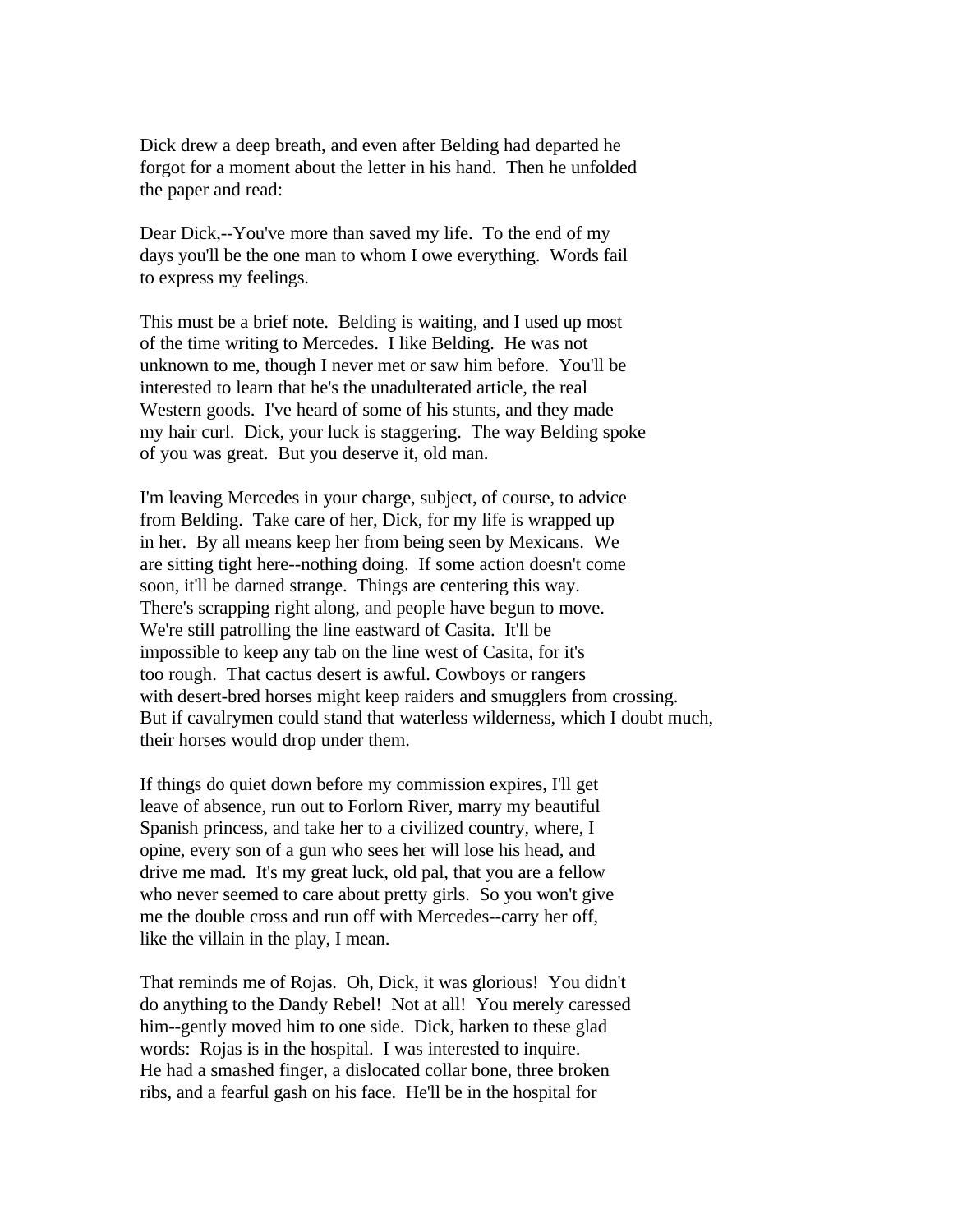a month. Dick, when I meet that pig-headed dad of yours I'm going to give him the surprise of his life.

Send me a line whenever any one comes in from F. R., and inclose Mercedes's letter in yours. Take care of her, Dick, and may the future hold in store for you some of the sweetness I know now!

Faithfully yours, Thorne.

Dick reread the letter, then folded it and placed it under his pillow.

"Never cared for pretty girls, huh?" he soliloquized.

"George, I never saw any till I struck Southern Arizona! Guess I'd better make up for lost time."

While he was eating his supper, with appetite rapidly returning to normal, Ladd and Jim cam in, bowing their tall heads to enter the door. Their friendly advances were singularly welcome to Gale, but he was still backward. He allowed himself to show that he was glad to see them, and he listened. Jim Lash had heard from Belding the result of the mauling given to Rojas by Dick. And Jim talked about what a grand thing that was. Ladd had a good deal to say about Belding's horses. It took no keen judge of human nature to see that horses constituted Ladd's ruling passion.

"I've had wimmen go back on me, but never no hoss!" declared Ladd, and manifestly that was a controlling truth with him.

"Shore it's a cinch Beldin' is agoin' to lose some of them hosses," he said. "you can search me if I don't think there'll be more doin' on the border here than along the Rio Grande. We're just the same as on Greaser soil. Mebbe we don't stand no such chance of bein' shot up as we would across the line. but who's goin' to give up his hosses without a fight? Half the time when Beldin's stock is out of the alfalfa it's grazin' over the line. He thinks he's careful about them hosses, but he ain't."

"Look a-here, Laddy; you cain't believe all you hear," replied Jim, seriously. "I reckon we mightn't have any trouble."

"Back up, Jim. Shore you're standin' on your bridle. I ain't goin' much on reports. Remember that American we met in Casita,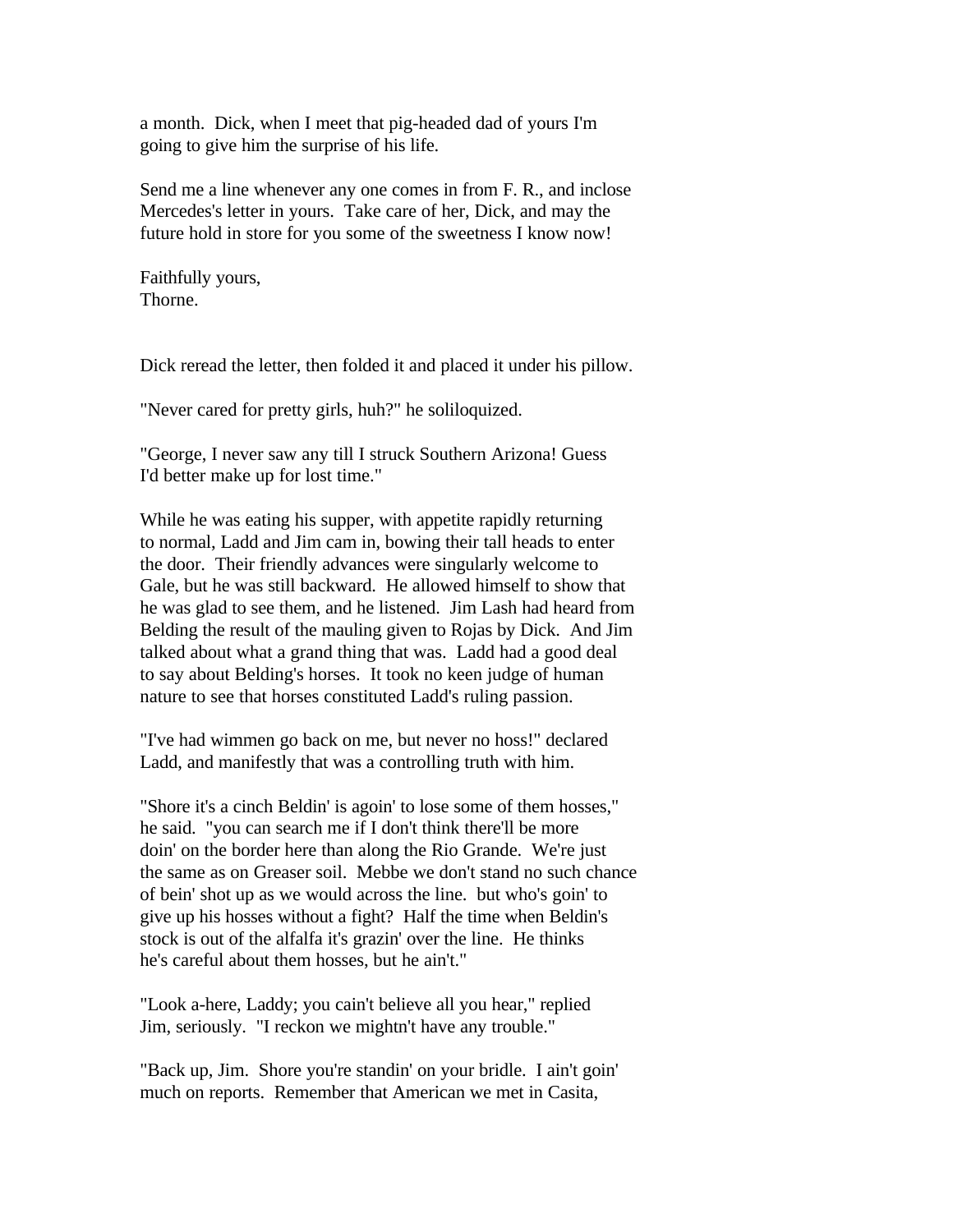the prospector who'd just gotten out of Sonora? He had some story, he had. Swore he'd killed seventeen Greasers breakin' through the rebel line round the mine where he an' other Americans were corralled. The next day when I met him again, he was drunk, an' then he told me he'd shot thirty Greasers. The chances are he did kill some. But reports are exaggerated. There are miners fightin' for life down in Sonora, you can gamble on that. An' the truth is bad enough. Take Rojas's harryin' of the Senorita, for instance. Can you beat that? Shore, Jim, there's more doin' than the raidin' of a few hosses. An' Forlorn River is goin' to get hers!"

Another dawn found Gale so much recovered that he arose and looked after himself, not, however, without considerable difficulty and rather disheartening twinges of pain.

Some time during the morning he heard the girls in the patio and called to ask if he might join them. He received one response, a mellow, "Si, Senor." It was not as much as he wanted, but considering that it was enough, he went out. He had not as yet visited the patio, and surprise and delight were in store for him. He found himself lost in a labyrinth of green and rose-bordered walks. He strolled around, discovering that the patio was a courtyard, open at an end; but he failed to discover the young ladies. So he called again. the answer cam from the center of the square. After stooping to get under shrubs and wading through bushes he entered an open sandy circle, full of magnificent and murderous cactus plants, strange to him. On the other side, in the shade of a beautiful tree, he found the girls. Mercedes sitting in a hammock, Nell upon a blanket.

"What a beautiful tree!" he exclaimed. "I never saw one like that. What is it?"

"Palo verde," replied Nell.

"Senor, palo verde means 'green tree,'" added Mercedes.

This desert tree, which had struck Dick as so new and strange and beautiful, was not striking on account of size, for it was small, scarcely reaching higher than the roof; but rather because of its exquisite color of green, trunk and branch alike, and owing to the odd fact that it seemed not to possess leaves. All the tree from ground to tiny flat twigs was a soft polished green. It bore no thorns.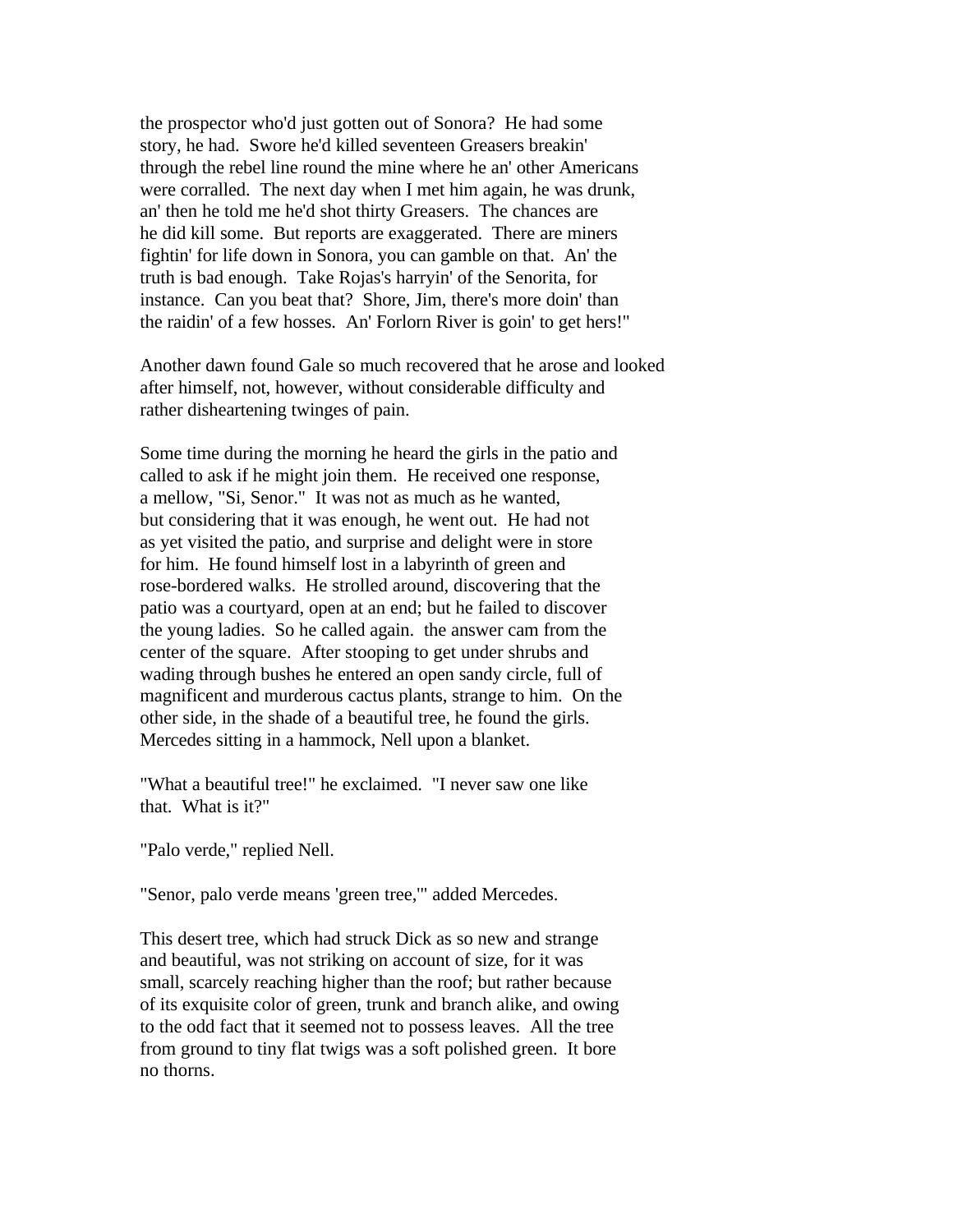Right then and there began Dick's education in desert growths; and he felt that even if he had not had such charming teachers he would still have been absorbed. For the patio was full of desert wonders. A twisting-trunked tree with full foliage of small gray leaves Nell called a mesquite. Then Dick remembered the name, and now he saw where the desert got its pale-gray color. A huge, lofty, fluted column of green was a saguaro, or giant cactus. Another oddshaped cactus, resembling the legs of an inverted devil-fish, bore the name ocatillo. Each branch rose high and symmetrical, furnished with sharp blades that seemed to be at once leaves and thorns. Yet another cactus interested Gale, and it looked like a huge, low barrel covered with green-ribbed cloth and long thorns. This was the bisnaga, or barrel cactus. According to Nell and Mercedes, this plant was a happy exception to its desert neighbors, for it secreted water which had many times saved the lives of men. Last of the cacti to attract Gale, and the one to make him shiver, was a low plant, consisting of stem and many rounded protuberances of a frosty, steely white, and covered with long murderous spikes. From this plant the desert got its frosty glitter. It was as stiff, as unyielding as steel, and bore the name choya.

Dick's enthusiasm was contagious, and his earnest desire to learn was flattering to his teachers. When it came to assimilating Spanish, however, he did not appear to be so apt a pupil. He managed, after many trials, to acquire "buenos dias" and "buenos tardes," and "senorita" and "gracias," and a few other short terms. Dick was indeed eager to get a little smattering of Spanish, and perhaps he was not really quite so stupid as he pretended to be. It was delightful to be taught by a beautiful Spaniard who was so gracious and intense and magnetic of personality, and by a sweet American girl who moment by moment forgot her shyness. Gale wished to prolong the lessons.

So that was the beginning of many afternoons in which he learned desert lore and Spanish verbs, and something else that he dared not name.

Nell Burton had never shown to Gale that daring side of her character which had been so suggestively defined in Belding's terse description and Ladd's encomiums, and in her own audacious speech and merry laugh and flashing eye of that never-to-be-forgotten first meeting. She might have been an entirely different girl. But Gale remembered; and when the ice had been somewhat broken between them, he was always trying to surprise her into her real self.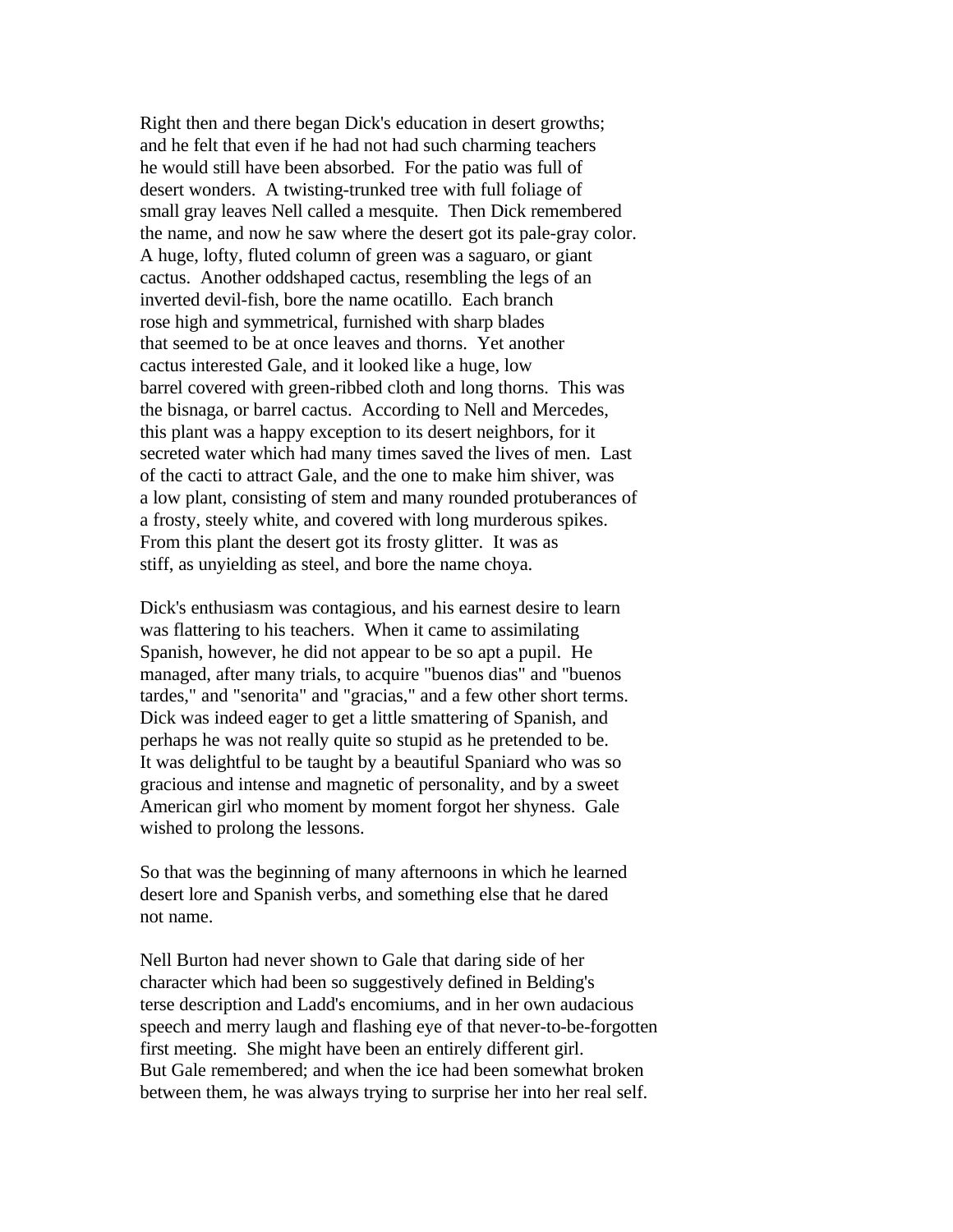There were moments that fairly made him tingle with expectation. Yet he saw little more than a ghost of her vivacity, and never a gleam of that individuality which Belding had called a devil. On the few occasions that Dick had been left alone with her in the patio Nell had grown suddenly unresponsive and restrained, or she had left him on some transparent pretext. On the last occasion Mercedes returned to find Dick staring disconsolately at the rose-bordered path, where Nell had evidently vanished. The Spanish girl was wonderful in her divination.

## "Senor Dick!" she cried.

Dick looked at her, soberly nodded his head, and then he laughed. Mercedes had seen through him in one swift glance. Her white hand touched his in wordless sympathy and thrilled him. This Spanish girl was all fire and passion and love. She understood him, she was his friend, she pledged him what he felt would be the most subtle and powerful influence.

Little by little he learned details of Nell's varied life. She had lived in many places. As a child she remembered moving from town to town, of going to school among schoolmates whom she never had time to know. Lawrence, Kansas, where she studied for several years, was the later exception to this changeful nature of her schooling. Then she moved to Stillwater, Oklahoma, from there to Austin, Texas, and on to Waco, where her mother met and married Belding. They lived in New Mexico awhile, in Tucson, Arizona, in Douglas, and finally had come to lonely Forlorn River.

"Mother could never live in one place any length of time," said Nell. "And since we've been in the Southwest she has never ceased trying to find some trace of her father. He was last heard of in Nogales fourteen years ago. She thinks grandfather was lost in the Sonora Desert....And every place we go is worse. Oh, I love the desert. But I'd like to go back to Lawrence--or to see Chicago or New York--some of the places Mr. Gale speaks of.... I remember the college at Lawrence, though I was only twelve. I saw races--and once real football. Since then I've read magazines and papers about big football games, and I was always fascinated ....Mr. Gale, of course, you've seen games?

"Yes, a few," replied Dick; and he laughed a little. It was on his lips then to tell her about some of the famous games in which he had participated. But he refrained from exploiting himself. There was little, however, of the color and sound and cheer, of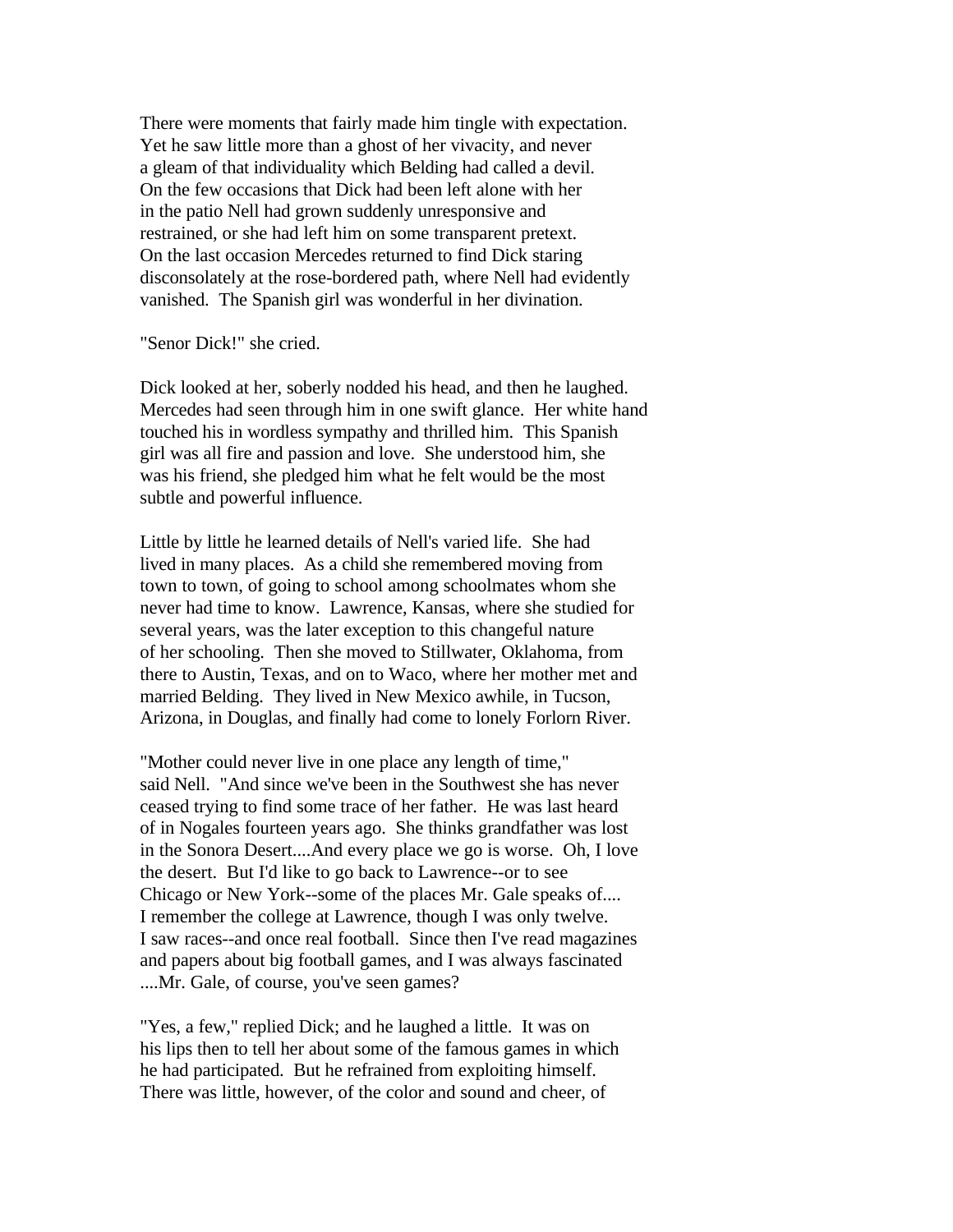the violent action and rush and battle incidental to a big college football game that he did not succeed in making Mercedes and Nell feel just as if they had been there. They hung breathless and wide-eyed upon his words.

Some one else was present at the latter part of Dick's narrative. The moment he became aware of Mrs. Belding's presence he remembered fancying he had heard her call, and now he was certain she had done so. Mercedes and Nell, however, had been and still were oblivious to everything except Dick's recital. He saw Mrs. Belding cast a strange, intent glance upon Nell, then turn and go silently through the patio. Dick concluded his talk, but the brilliant beginning was not sustained.

Dick was haunted by the strange expression he had caught on Mrs. Belding's face, especially the look in her eyes. It had been one of repressed pain liberated in a flash of certainty. The mother had seen just as quickly as Mercedes how far he had gone on the road of love. Perhaps she had seen more--even more than he dared hope. The incident roused Gale. He could not understand Mrs. Belding, nor why that look of hers, that seeming baffled, hopeless look of a woman who saw the inevitable forces of life and could not thwart them, should cause him perplexity and distress. He wanted to go to her and tell her how he felt about Nell, but fear of absolute destruction of his hopes held him back. He would wait.

Nevertheless, an instinct that was perhaps akin to self-preservation prompted him to want to let Nell know the state of his mind. Words crowded his brain seeking utterance. Who and what he was, how he loved her, the work he expected to take up soon, his longings, hopes, and plans--there was all this and more. But something checked him. And the repression made him so thoughtful and quiet, even melancholy, that he went outdoors to try to throw off the mood. The sun was yet high, and a dazzling white light enveloped valleys and peaks. He felt that the wonderful sunshine was the dominant feature of that arid region. It was like white gold. It had burned its color in a face he knew. It was going to warm his blood and brown his skin. A hot, languid breeze, so dry that he felt his lips shrink with its contact, came from the desert; and it seemed to smell of wide-open, untainted places where sand blew and strange, pungent plants gave a bitter-sweet tang to the air.

When he returned to the house, some hours later, his room had been put in order. In the middle of the white coverlet on his table lay a fresh red rose. Nell had dropped it there. Dick picked it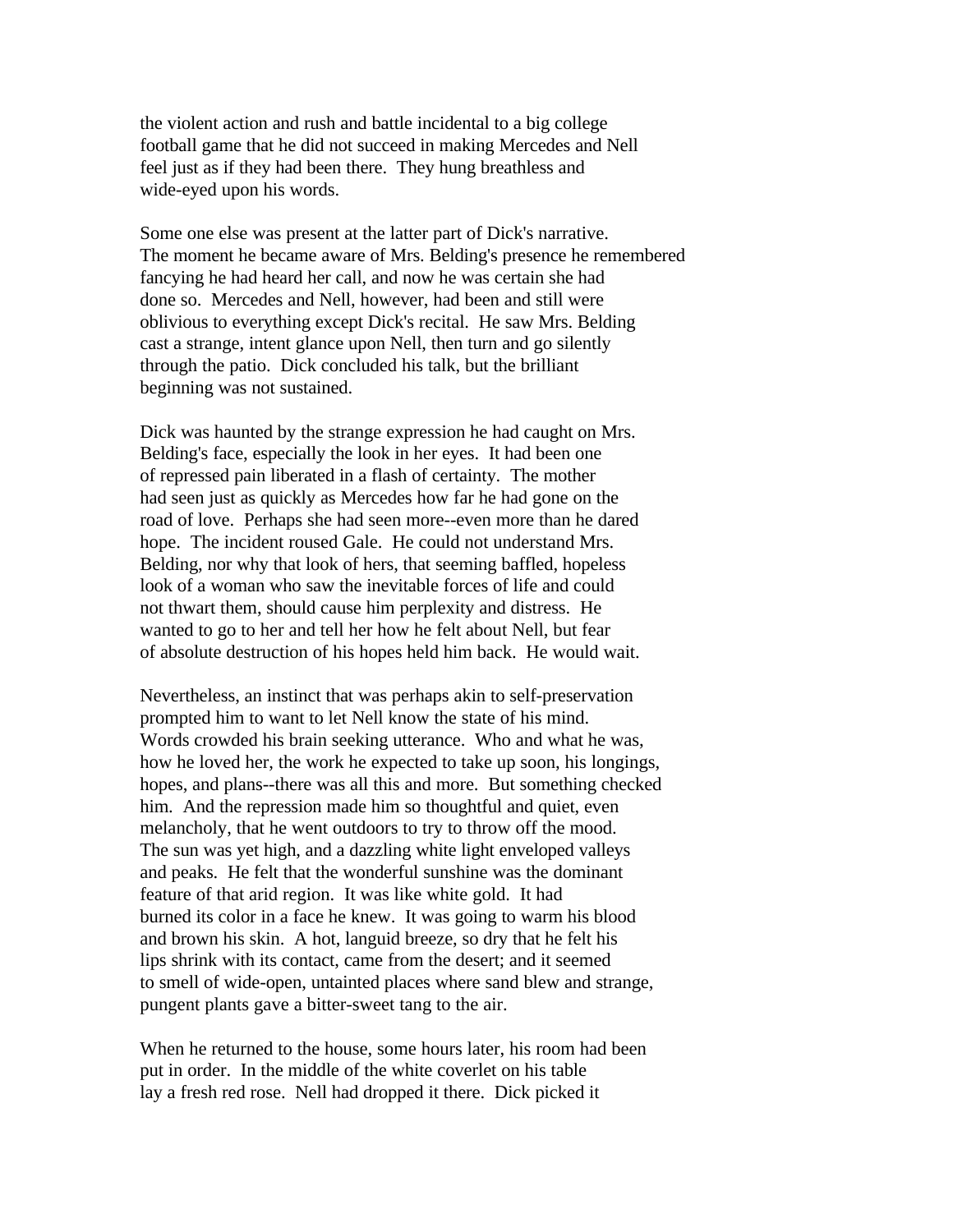up, feeling a throb in his breast. It was a bud just beginning to open, to show between its petals a dark-red, unfolding heart. How fragrant it was, how exquisitely delicate, how beautiful its inner hue of red, deep and dark, the crimson of life blood!

Had Nell left it there by accident or by intent? Was it merely kindness or a girl's subtlety? Was it a message couched elusively, a symbol, a hope in a half-blown desert rose?

## VI

## The Yaqui

Toward evening of a lowering December day, some fifty miles west of Forlorn River, a horseman rode along an old, dimly defined trail. From time to time he halted to study the lay of the land ahead. It was bare, somber, ridgy desert, covered with dun-colored greasewood and stunted prickly pear. Distant mountains hemmed in the valley, raising black spurs above the round lomas and the square-walled mesas.

This lonely horseman bestrode a steed of magnificent build, perfectly white except for a dark bar of color running down the noble head from ears to nose. Sweatcaked dust stained the long flanks. The horse had been running. His mane and tail were laced and knotted to keep their length out of reach of grasping cactus and brush. Clumsy home-made leather shields covered the front of his forelegs and ran up well to his wide breast. What otherwise would have been muscular symmetry of limb was marred by many a scar and many a lump. He was lean, gaunt, worn, a huge machine of muscle and bone, beautiful only in head and mane, a weight-carrier, a horse strong and fierce like the desert that had bred him.

The rider fitted the horse as he fitted the saddle. He was a young man of exceedingly powerful physique, wide-shouldered, long-armed, big-legged. His lean face, where it was not red, blistered and peeling, was the hue of bronze. He had a dark eye, a falcon gaze, roving and keen. His jaw was prominent and set, mastiff-like; his lips were stern. It was youth with its softness not yet quite burned and hardened away that kept the whole cast of his face from being ruthless.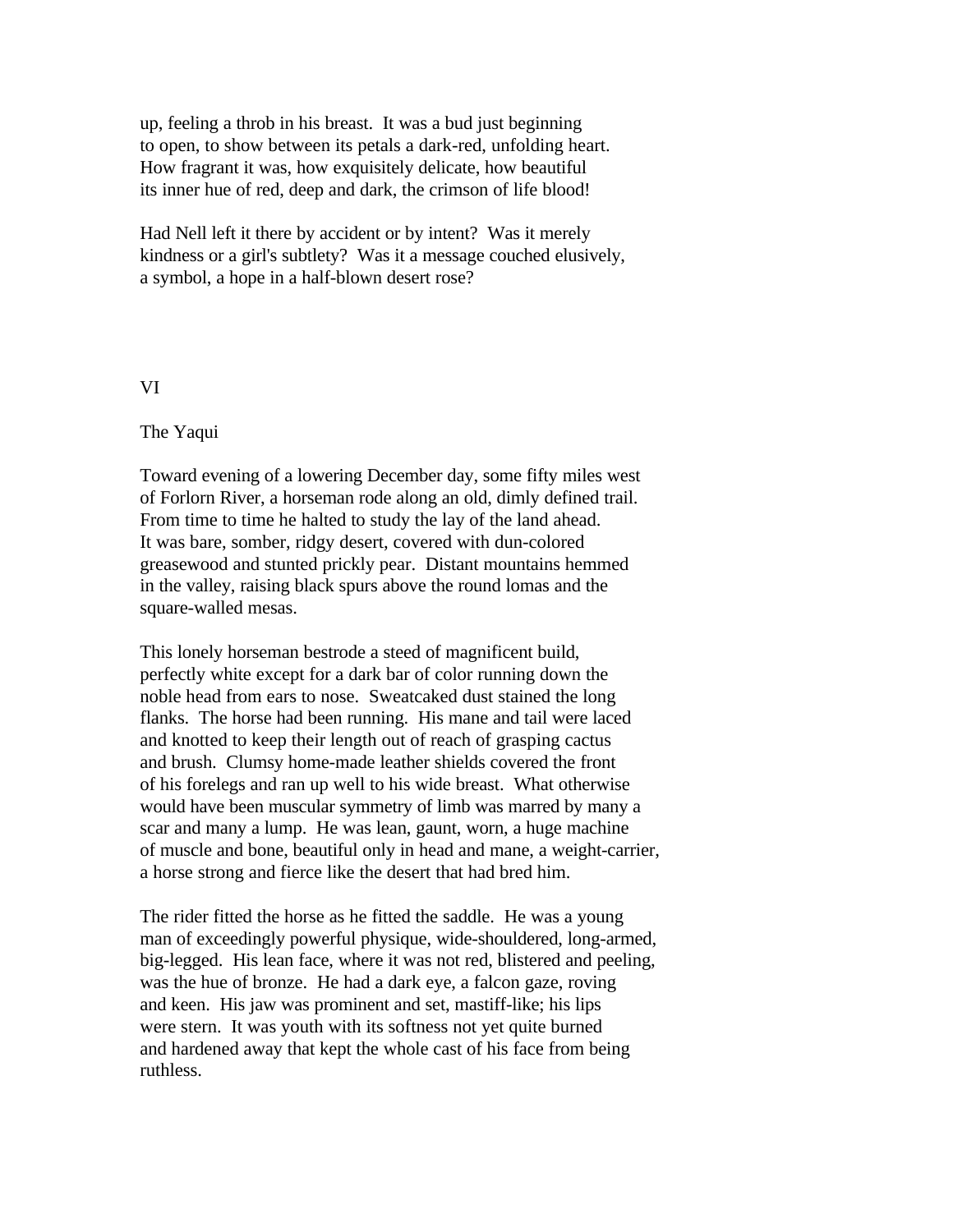This young man was Dick Gale, but not the listless traveler, nor the lounging wanderer who, two months before, had by chance dropped into Casita. Friendship, chivalry, love--the deep-seated, unplumbed emotions that had been stirred into being with all their incalculable power for spiritual change, had rendered different the meaning of life. In the moment almost of their realization the desert had claimed Gale, and had drawn him into its crucible. The desert had multiplied weeks into years. Heat, thirst, hunger, loneliness, toil, fear, ferocity, pain--he knew them all. He had felt them all--the white sun, with its glazed, coalescing, lurid fire; the caked split lips and rasping, dry-puffed tongue; the sickening ache in the pit of his stomach; the insupportable silence, the empty space, the utter desolation, the contempt of life; the weary ride, the long climb, the plod in sand, the search, search, search for water; the sleepless night alone, the watch and wait, the dread of ambush, the swift flight; the fierce pursuit of men wild as Bedouins and as fleet, the willingness to deal sudden death, the pain of poison thorn, the stinging tear of lead through flesh; and that strange paradox of the burning desert, the cold at night, the piercing icy wind, the dew that penetrated to the marrow, the numbing desert cold of the dawn.

Beyond any dream of adventure he had ever had, beyond any wild story he had every read, had been his experience with those hard-riding rangers, Ladd and Lash. Then he had traveled alone the hundred miles of desert between Forlorn River and the Sonoyta Oasis. Ladd's prophecy of trouble on the border had been mild compared to what had become the actuality. With rebel occupancy of the garrison at Casita, outlaws, bandits, raiders in rioting bands had spread westward. Like troops of Arabs, magnificently mounted, they were here, there, everywhere along the line; and if murder and worse were confined to the Mexican side, pillage and raiding were perpetrated across the border. Many a dark-skinned raider bestrode one of Belding's fast horses, and indeed all except his selected white thoroughbreds had been stolen. So the job of the rangers had become more than a patrolling of the boundary line to keep Japanese and Chinese from being smuggled into the United States. Belding kept close at home to protect his family and to hold his property. But the three rangers, in fulfilling their duty had incurred risks on their own side of the line, had been outraged, robbed, pursued, and injured on the other. Some of the few waterholes that had to be reached lay far across the border in Mexican territory. Horses had to drink, men had to drink; and Ladd and Lash were not of the stripe that forsook a task because of danger. Slow to wrath at first, as became men who had long lived peaceful lives,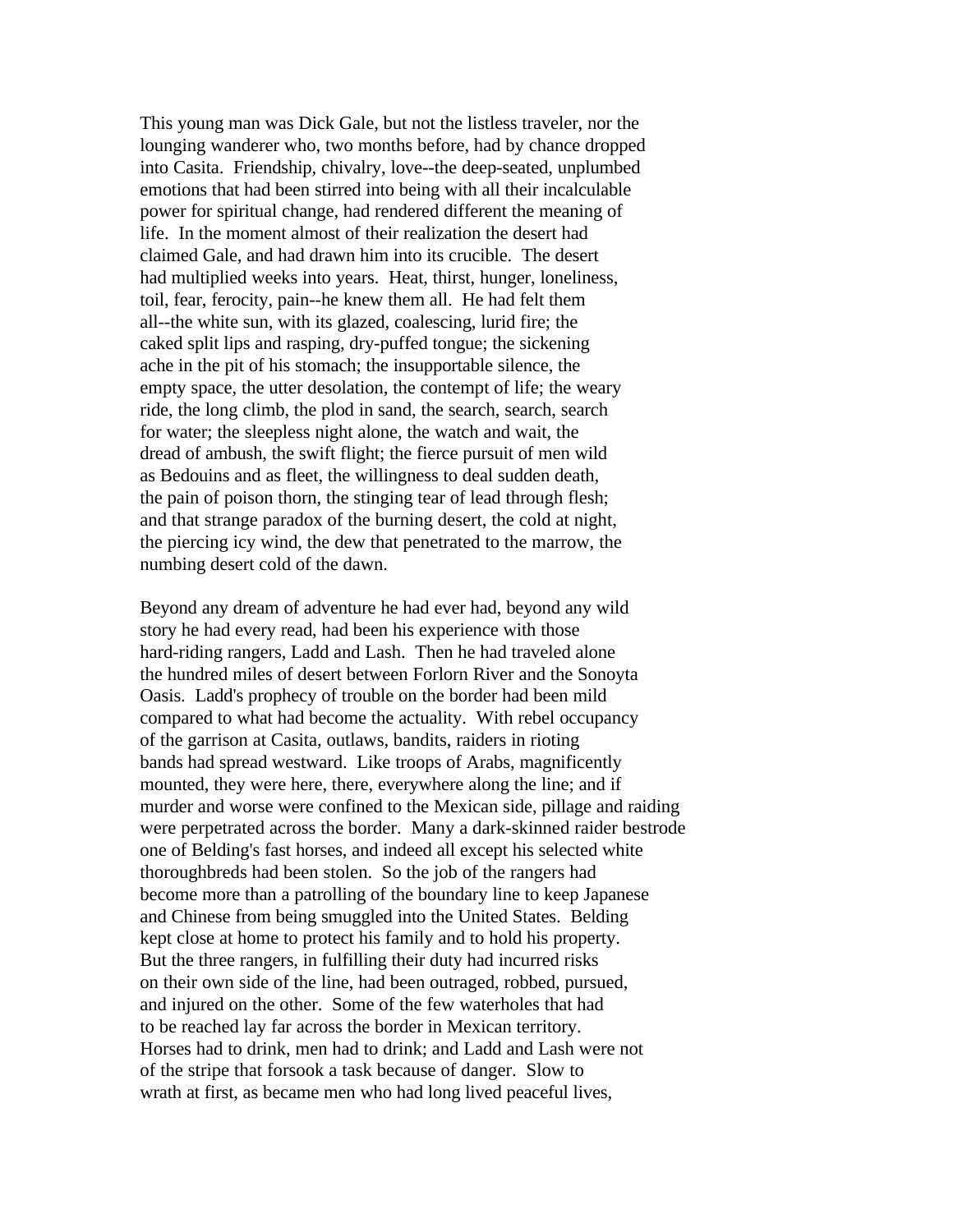they had at length revolted; and desert vultures could have told a gruesome story. Made a comrade and ally of these bordermen, Dick Gale had leaped at the desert action and strife with an intensity of heart and a rare physical ability which accounted for the remarkable fact that he had not yet fallen by the way.

On this December afternoon the three rangers, as often, were separated. Lash was far to the westward of Sonoyta, somewhere along Camino del Diablo, that terrible Devil's Road, where many desert wayfarers had perished. Ladd had long been overdue in a prearranged meeting with Gale. The fact that Ladd had not shown up miles west of the Papago Well was significant.

The sun had hidden behind clouds all the latter part of that day, an unusual occurrence for that region even in winter. And now, as the light waned suddenly, telling of the hidden sunset, a cold dry, penetrating wind sprang up and blew in Gale's face. Not at first, but by imperceptible degrees it chilled him. He untied his coat from the back of the saddle and put it on. A few cold drops of rain touched his cheek.

He halted upon the edge of a low escarpment. Below him the narrowing valley showed bare, black ribs of rock, long, winding gray lines leading down to a central floor where mesquite and cactus dotted the barren landscape. Moving objects, diminutive in size, gray and white in color, arrested Gale's roving sight. They bobbed away for a while, then stopped. They were antelope, and they had seen his horse. When he rode on they started once more, keeping to the lowest level. These wary animals were often desert watchdogs for the ranger, they would betray the proximity of horse or man. With them trotting forward, he made better time for some miles across the valley. When he lost them, caution once more slowed his advance.

The valley sloped up and narrowed, to head into an arroyo where grass began to show gray between the clumps of mesquite. Shadows formed ahead in the hollows, along the walls of the arroyo, under the trees, and they seemed to creep, to rise, to float into a veil cast by the background of bold mountains, at last to claim the skyline. Night was not close at hand, but it was there in the east, lifting upward, drooping downward, encroaching upon the west.

Gale dismounted to lead his horse, to go forward more slowly. He had ridden sixty miles since morning, and he was tired, and a not entirely healed wound in his hip made one leg drag a little. A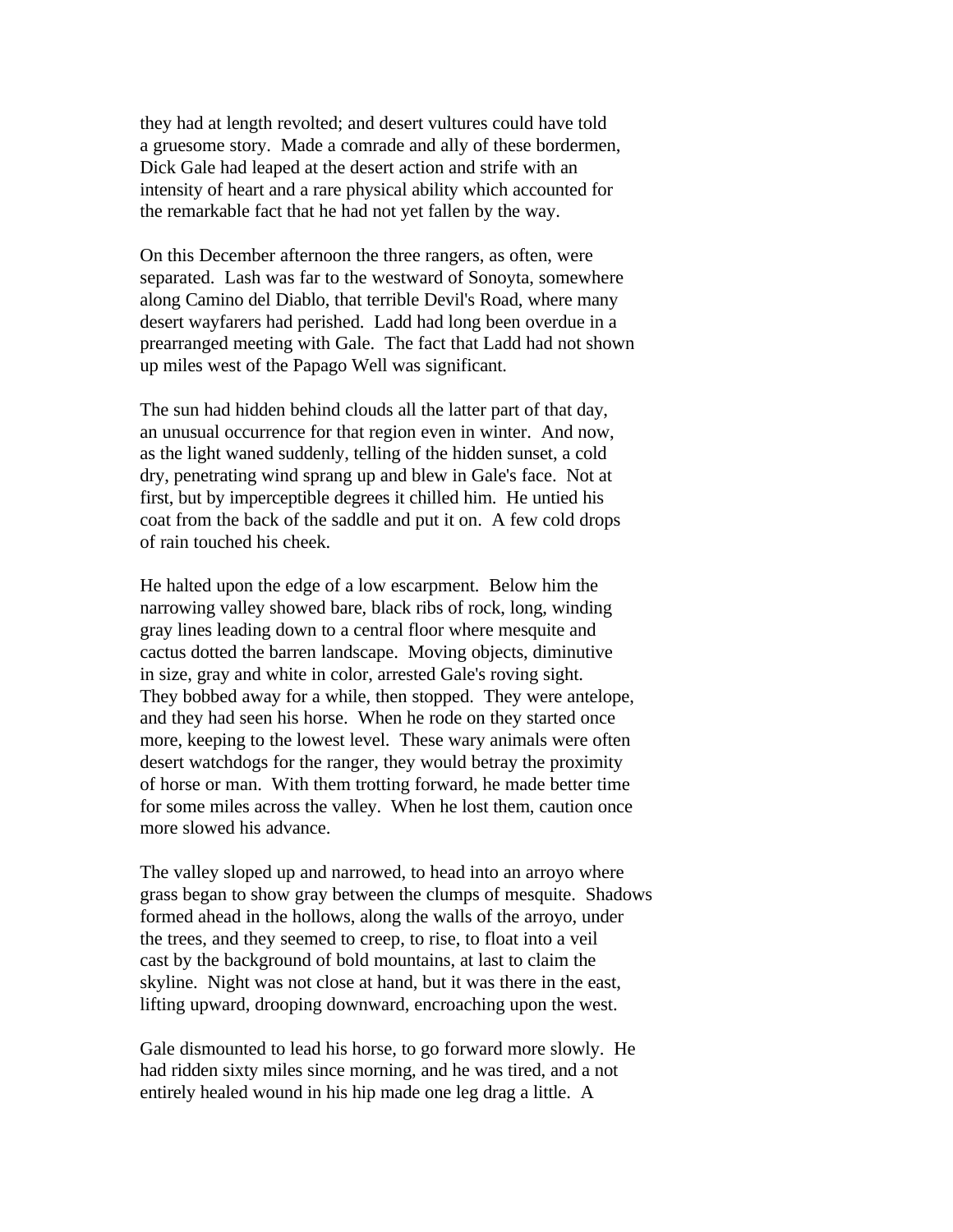mile up the arroyo, near its head, lay the Papago Well. The need of water for his horse entailed a risk that otherwise he could have avoided. The well was on Mexican soil. Gale distinguished a faint light flickering through the thin, sharp foliage. Campers were at the well, and, whoever they were, no doubt they had prevented Ladd from meeting Gale. Ladd had gone back to the next waterhole, or maybe he was hiding in an arroyo to the eastward, awaiting developments.

Gale turned his horse, not without urge of iron arm and persuasive speech, for the desert steed scented water, and plodded back to the edge of the arroyo, where in a secluded circle of mesquite he halted. The horse snorted his relief at the removal of the heavy, burdened saddle and accoutrements, and sagging, bent his knees, lowered himself with slow heave, and plunged down to roll in the sand. Gale poured the contents of his larger canteen into his hat and held it to the horse's nose.

"Drink, Sol," he said.

It was but a drop for a thirsty horse. However, Blanco Sol rubbed a west muzzle against Gale's hand in appreciation. Gale loved the horse, and was loved in return. They had saved each other's lives, and had spent long days and nights of desert solitude together. Sol had known other masters, though none so kind as this new one; but it was certain that Gale had never before known a horse.

The spot of secluded ground was covered with bunches of galleta grass upon which Sol began to graze. Gale made a long halter of his lariat to keep the horse from wandering in search of water. Next Gale kicked off the cumbersome chapparejos, with their flapping, tripping folds of leather over his feet, and drawing a long rifle from its leather sheath, he slipped away into the shadows.

The coyotes were howling, not here and there, but in concerted volume at the head of the arroyo. To Dick this was no more reassuring than had been the flickering light of the campfire. The wild desert dogs, with their characteristic insolent curiosity, were baying men round a campfire. Gale proceeded slowly, halting every few steps, careful not to brush against the stiff greasewood. In the soft sand his steps made no sound. The twinkling light vanished occasionally, like a Jack-o'lantern, and when it did show it seemed still a long way off. Gale was not seeking trouble or inviting danger. Water was the thing that drove him. He must see who these campers were, and then decide how to give Blanco Sol a drink.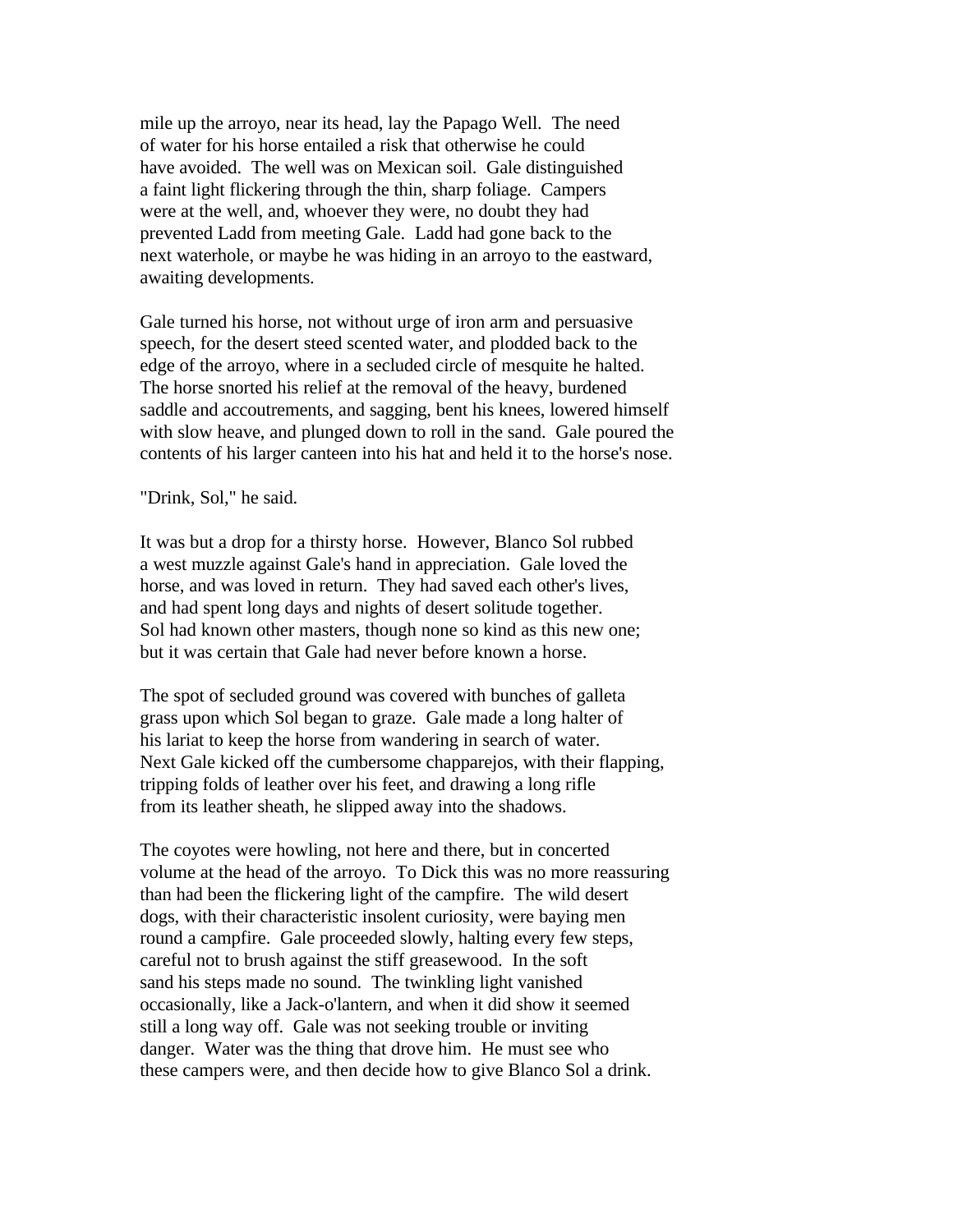A rabbit rustled out of brush at Gale's feet and thumped away over the sand. The wind pattered among dry, broken stalks of dead ocatilla. Every little sound brought Gale to a listening pause. The gloom was thickening fast into darkness. It would be a night without starlight. He moved forward up the pale, zigzag aisles between the mesquite. He lost the light for a while, but the coyotes' chorus told him he was approaching the campfire. Presently the light danced through the black branches, and soon grew into a flame. Stooping low, with bushy mesquites between him and the fire, Gale advanced. The coyotes were in full cry. Gale heard the tramping, stamping thumps of many hoofs. The sound worried him. Foot by foot he advanced, and finally began to crawl. The wind favored his position, so that neither coyotes nor horses could scent him. The nearer he approached the head of the arroyo, where the well was located, the thicker grew the desert vegetation. At length a dead palo verde, with huge black clumps of its parasite mistletoe thick in the branches, marked a distance from the well that Gale considered close enough. Noiselessly he crawled here and there until he secured a favorable position, and then rose to peep from behind his covert.

He saw a bright fire, not a cooking-fire, for that would have been low and red, but a crackling blaze of mesquite. Three men were in sight, all close to the burning sticks. They were Mexicans and of the coarse type of raiders, rebels, bandits that Gale expected to see. One stood up, his back to the fire; another sat with shoulders enveloped in a blanket, and the third lounged in the sand, his feet almost in the blaze. They had cast off belts and weapons. A glint of steel caught Gale's eye. Three short, shiny carbines leaned against a rock. A little to the left, within the circle of light, stood a square house made of adobe bricks. Several untrimmed poles upheld a roof of brush, which was partly fallen in. This house was a Papago Indian habitation, and a month before had been occupied by a family that had been murdered or driven off by a roving band of outlaws. A rude corral showed dimly in the edge of firelight, and from a black mass within came the snort and stamp and whinney of horses.

Gale took in the scene in one quick glance, then sank down at the foot of the mesquite. He had naturally expected to see more men.

but the situation was by no means new. This was one, or part of one, of the raider bands harrying the border. They were stealing horses, or driving a herd already stolen. These bands were more numerous than the waterholes of northern Sonora; they never camped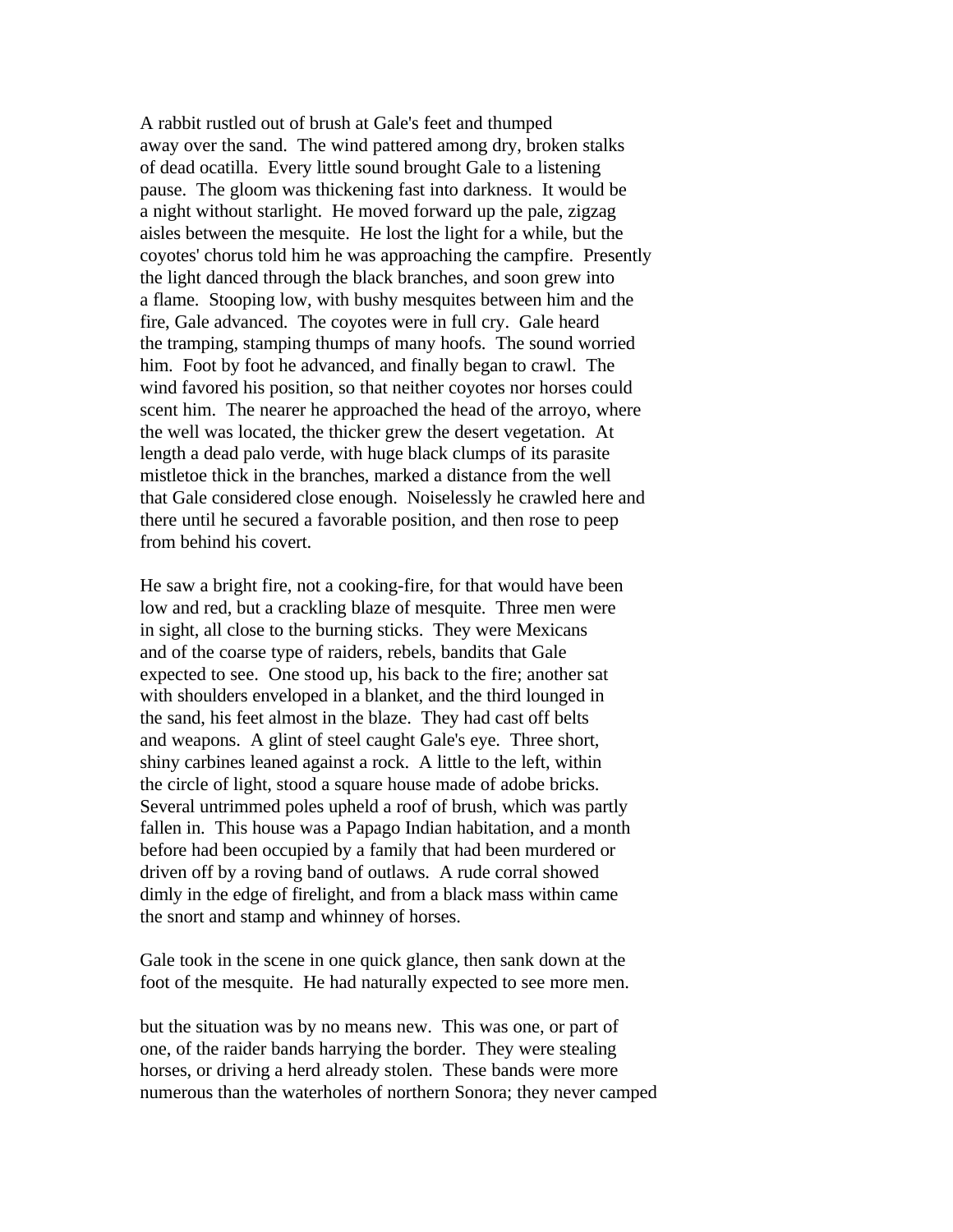long at one place; like Arabs, they roamed over the desert all the way from Nogales to Casita. If Gale had gone peaceably up to this campfire there were a hundred chances that the raiders would kill and rob him to one chance that they might not. If they recognized him as a ranger comrade of Ladd and Lash, if they got a glimpse of Blanco Sol, then Gale would have no chance.

These Mexicans had evidently been at the well some time. Their horses being in the corral meant that grazing had been done by day. Gale revolved questions in mind. Had this trio of outlaws run across Ladd? It was not likely, for in that event they might not have been so comfortable and care-free in camp. Were they waiting for more members of their gang? That was very probable. With Gale, however, the most important consideration was how to get his horse to water. Sol must have a drink if it cost a fight. There was stern reason for Gale to hurry eastward along the trail. He thought it best to go back to where he had left his horse and not make any decisive move until daylight.

With the same noiseless care he had exercised in the advance, Gale retreated until it was safe for him to rise and walk on down the arroyo. He found Blanco Sol contentedly grazing. A heavy dew was falling, and, as the grass was abundant, the horse did not show the usual restlessness and distress after a dry and exhausting day. Gale carried his saddle blankets and bags into the lee of a little greasewood-covered mound, from around which the wind had cut the soil, and here, in a wash, he risked building a small fire. By this time the wind was piercingly cold. Gale's hands were numb and he moved them to and fro in the little blaze. Then he made coffee in a cup cooked some slices of bacon on the end of a stick, and took a couple of hard biscuits from a saddlebag. Of these his meal consisted. After that he removed the halter from Blanco Sol, intending to leave him free to graze for a while.

Then Gale returned to his little fire, replenished it with short sticks of dead greasewood and mesquite, and, wrapping his blanket round his shoulders he sat down to warm himself and to wait till it was time to bring in the horse and tie him up.

The fire was inadequate and Gale was cold and wet with dew. Hunger and thirst were with him. His bones ached, and there was a dull, deep-seated pain throbbing in his unhealed wound. For days unshaven, his beard seemed like a million pricking needles in his blistered skin. He was so tired that once having settled himself, he did not move hand or foot. The night was dark, dismal, cloudy,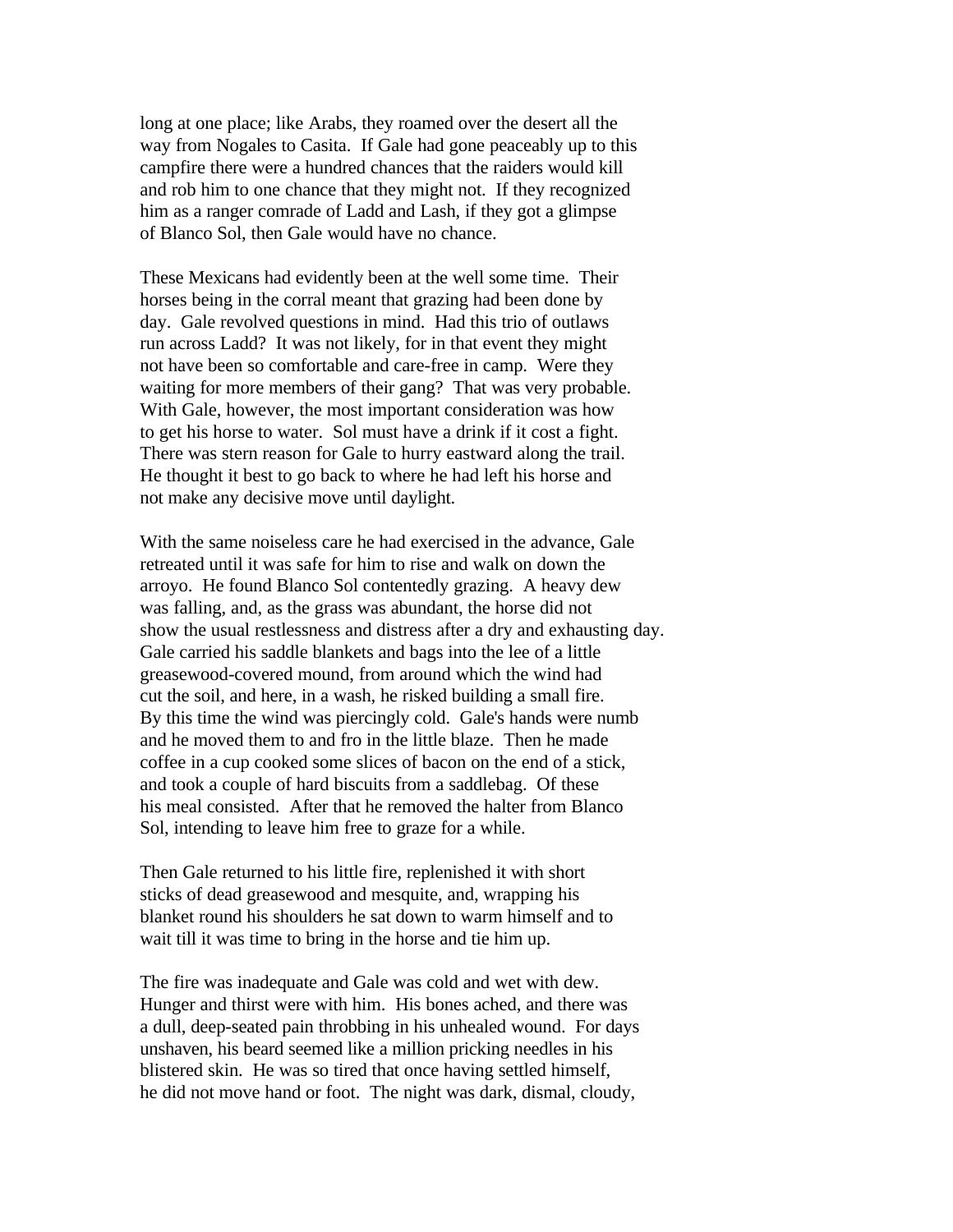windy, growing colder. A moan of wind in the mesquite was occasionally pierced by the high-keyed yelp of a coyote. There were lulls in which the silence seemed to be a thing of stifling. encroaching substance--a thing that enveloped, buried the desert.

Judged by the great average of ideals and conventional standards of life, Dick Gale was a starved, lonely, suffering, miserable wretch. But in his case the judgment would have hit only externals, would have missed the vital inner truth. For Gale was happy with a kind of strange, wild glory in the privations, the pains, the perils, and the silence and solitude to be endured on this desert land. In the past he had not been of any use to himself or others; and he had never know what it meant to be hungry, cold, tired, lonely. He had never worked for anything. The needs of the day had been provided, and to-morrow and the future looked the same. Danger, peril, toil--these had been words read in books and papers.

In the present he used his hands, his senses, and his wits. He had a duty to a man who relied on his services. He was a comrade, a friend, a valuable ally to riding, fighting rangers. He had spend endless days, weeks that seemed years, alone with a horse, trailing over, climbing over, hunting over a desert that was harsh and hostile by nature, and perilous by the invasion of savage men. That horse had become human to Gale. And with him Gale had learned to know the simple needs of existence. Like dead scales the superficialities, the falsities, the habits that had once meant all of life dropped off, useless things in this stern waste of rock and sand.

Gale's happiness, as far as it concerned the toil and strife, was perhaps a grim and stoical one. But love abided with him, and it had engendered and fostered other undeveloped traits--romance and a feeling for beauty, and a keen observation of nature. He felt pain, but he was never miserable. He felt the solitude, but he was never lonely.

As he rode across the desert, even though keen eyes searched for the moving black dots, the rising puffs of white dust that were warnings, he saw Nell's face in every cloud. The clean-cut mesas took on the shape of her straight profile, with its strong chin and lips, its fine nose and forehead. There was always a glint of gold or touch of red or graceful line or gleam of blue to remind him of her. Then at night her face shone warm and glowing, flushing and paling, in the campfire.

To-night, as usual, with a keen ear to the wind, Gale listened as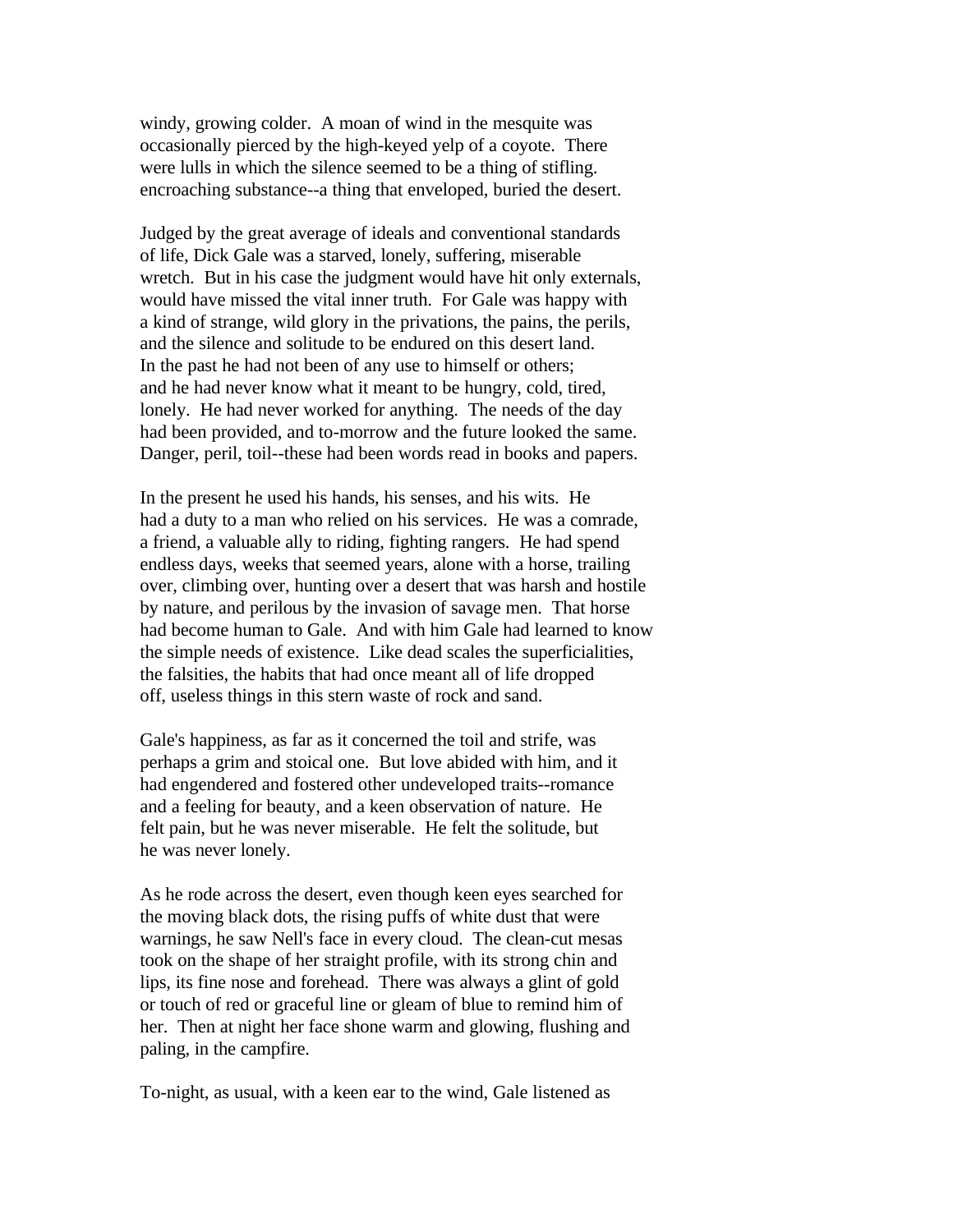one on guard; yet he watched the changing phantom of a sweet face in the embers, and as he watched he thought. The desert developed and multiplied thought. A thousand sweet faces glowed in the pink and white ashes of his campfire, the faces of other sweethearts or wives that had gleamed for other men. Gale was happy in his thought of Nell, for Nell, for something, when he was alone this way in the wilderness, told him she was near him, she thought of him, she loved him. But there were many men alone on that vast southwestern plateau, and when they saw dream faces, surely for some it was a fleeting flash, a gleam soon gone, like the hope and the name and the happiness that had been and was now no more. Often Gale thought of those hundreds of desert travelers, prospectors, wanderers who had ventured down the Camino del Diablo, never to be heard of again. Belding had told him of that most terrible of all desert trails--a trail of shifting sands. Lash had traversed it, and brought back stories of buried waterholes, of bones bleaching white in the sun, of gold mines as lost as were the prospectors who had sought them, of the merciless Yaqui and his hatred for the Mexican. Gale thought of this trail and the men who had camped along it. For many there had been one night, one campfire that had been the last. This idea seemed to creep in out of the darkness, the loneliness, the silence, and to find a place in Gale's mind, so that it had strange fascination for him. He knew now as he had never dreamed before how men drifted into the desert, leaving behind graves, wrecked homes, ruined lives, lost wives and sweethearts. And for every wanderer every campfire had a phantom face. Gale measured the agony of these men at their last campfire by the joy and promise he traced in the ruddy heart of his own.

By and by Gale remembered what he was waiting for; and, getting up, he took the halter and went out to find Blanco Sol. It was pitch-dark now, and Gale could not see a rod ahead. He felt his way, and presently as he rounded a mesquite he saw Sol's white shape outlined against the blackness. The horse jumped and wheeled, ready to run. It was doubtful if any one unknown to Sol could ever have caught him. Gale's low call reassured him, and he went on grazing. Gale haltered him in the likeliest patch of grass and returned to his camp. There he lifted his saddle into a protected spot under a low wall of the mound, and, laying one blanket on the sand, he covered himself with the other and stretched himself for the night.

Here he was out of reach of the wind; but he heard its melancholy moan in the mesquite. There was no other sound. The coyotes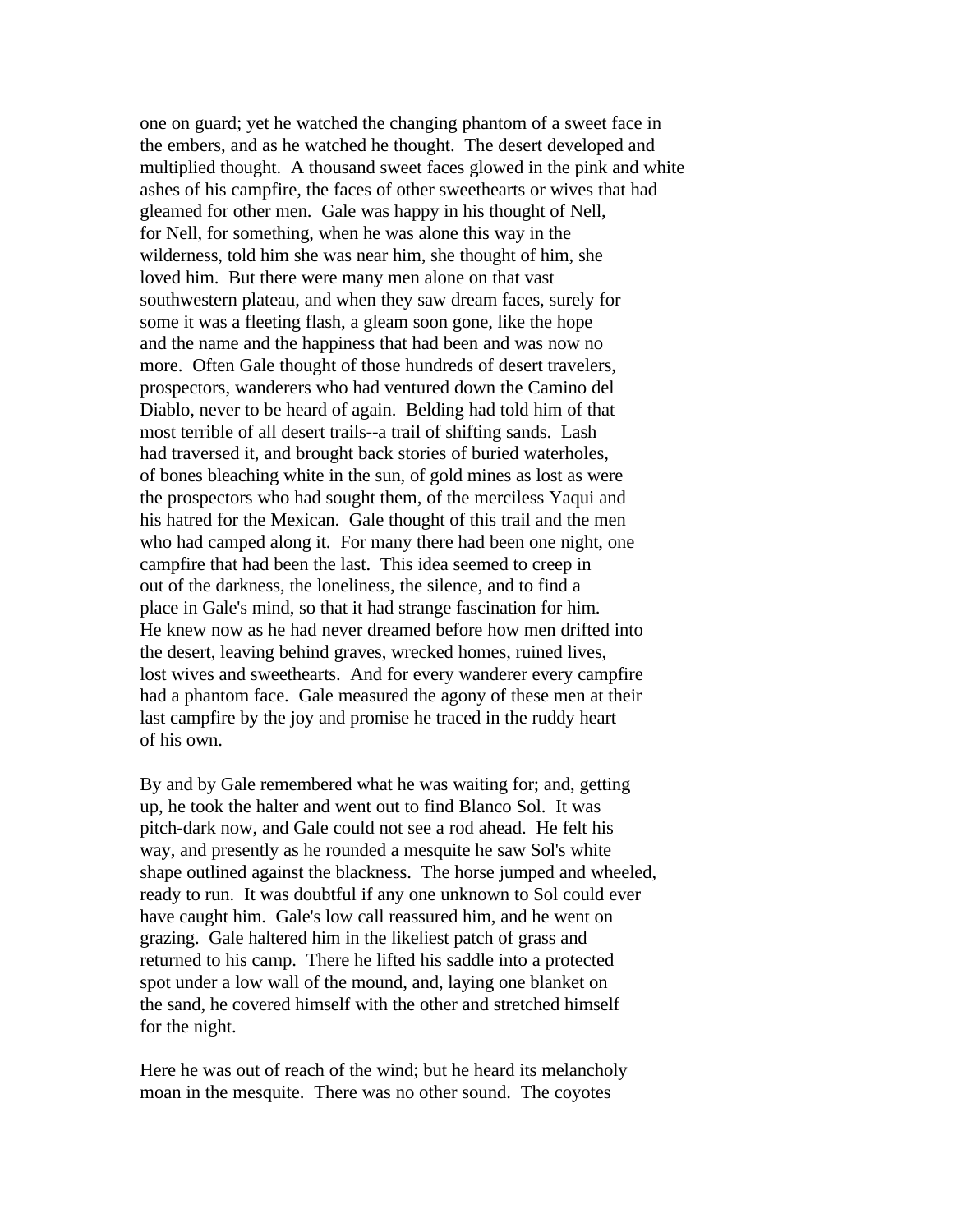had ceased their hungry cries. Gale dropped to sleep, and slept soundly during the first half of the night; and after that he seemed always to be partially awake, aware of increasing cold and damp. The dark mantle turned gray, and then daylight came quickly. The morning was clear and nipping cold. He threw off the wet blanket and got up cramped and half frozen. A little brisk action was all that was necessary to warm his blood and loosen his muscles, and then he was fresh, tingling, eager. The sun rose in a golden blaze, and the descending valley took on wondrous changing hues. Then he fetched up Blanco Sol, saddled him, and tied him to the thickest clump of mesquite.

"Sol, we'll have a drink pretty soon," he said, patting the splendid neck.

Gale meant it. He would not eat till he had watered his horse. Sol had gone nearly forty-eight hours without a sufficient drink, and that was long enough, even for a desert-bred beast. No three raiders could keep Gale away from that well. Taking his rifle in hand, he faced up the arroyo. Rabbits were frisking in the short willows, and some were so tame he could have kicked them. Gale walked swiftly for a goodly part of the distance, and then, when he saw blue smoke curling up above the trees, he proceeded slowly, with alert eye and ear. From the lay of the land and position of trees seen by daylight, he found an easier and safer course that the one he had taken in the dark. And by careful work he was enabled to get closer to the well, and somewhat above it.

The Mexicans were leisurely cooking their morning meal. They had two fires, one for warmth, the other to cook over. Gale had an idea these raiders were familiar to him. It seemed all these border hawks resembled one another--being mostly small of build, wiry, angular, swarthy-faced, and black-haired, and they wore the oddly styled Mexican clothes and sombreros. A slow wrath stirred in Gale as he watched the trio. They showed not the slightest indication of breaking camp. One fellow, evidently the leader, packed a gun at his hip, the only weapon in sight. Gale noted this with speculative eyes. The raiders had slept inside the little adobe house, and had not yet brought out the carbines. Next Gale swept his gaze to the corral, in which he saw more than a dozen horses, some of them fine animals. They were stamping and whistling, fighting one another, and pawing the dirt. This was entirely natural behavior for desert horses penned in when they wanted to get at water and grass.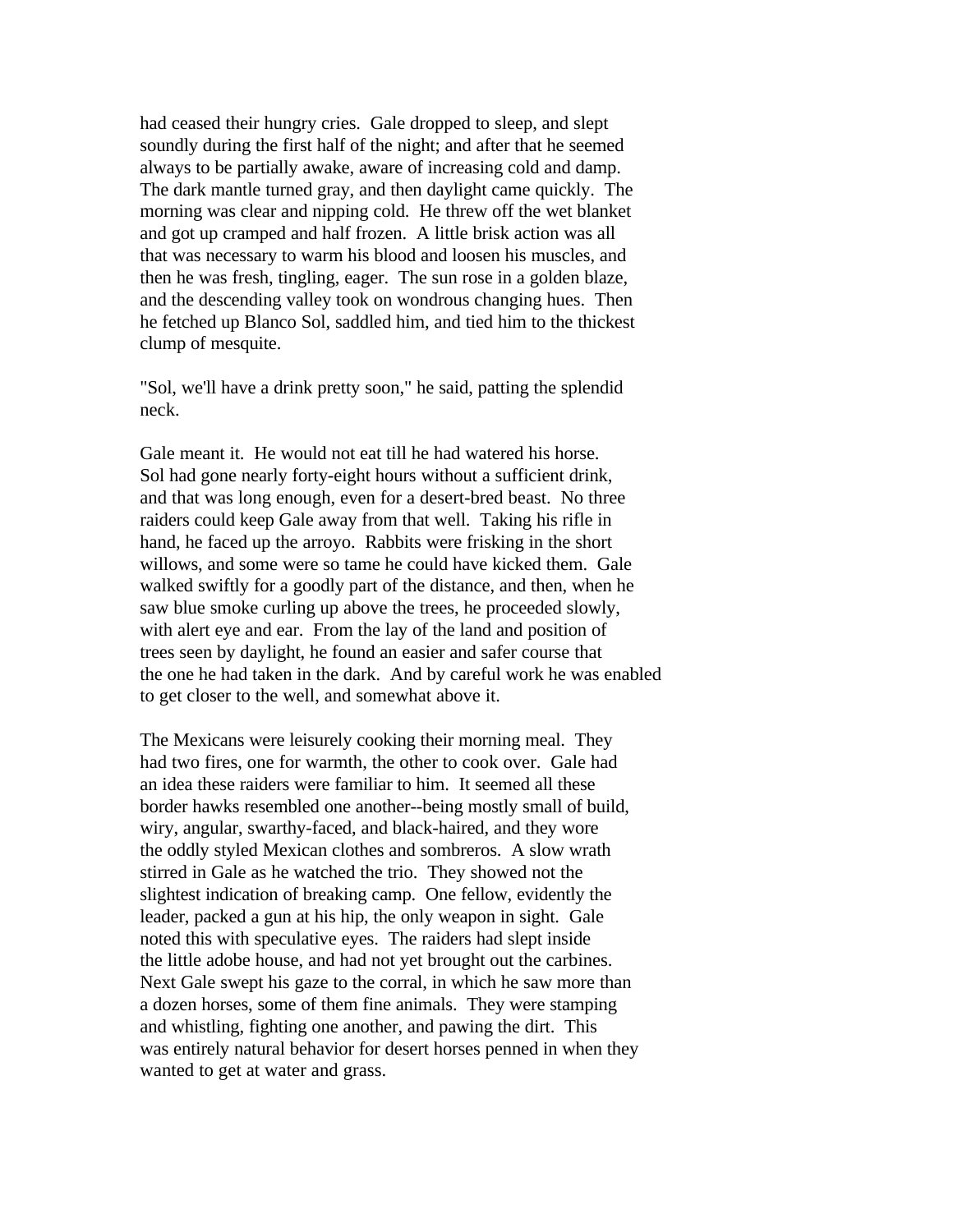But suddenly one of the blacks, a big, shaggy fellow, shot up his ears and pointed his nose over the top of the fence. He whistled. Other horses looked in the same direction, and their ears went up, and they, too, whistled. Gale knew that other horses or men, very likely both, were approaching. But the Mexicans did not hear the alarm, or show any interest if they did. These mescal-drinking raiders were not scouts. It was notorious how easily they could be surprised or ambushed. Mostly they were ignorant, thick-skulled peons. They were wonderful horsemen, and could go long without food or water; but they had not other accomplishments or attributes calculated to help them in desert warfare. They had poor sight, poor hearing, poor judgment, and when excited they resembled crazed ants running wild.

Gale saw two Indians on burros come riding up the other side of the knoll upon which the adobe house stood; and apparently they were not aware of the presence of the Mexicans, for they came on up the path. One Indian was a Papago. The other, striking in appearance for other reasons than that he seemed to be about to fall from the burro, Gale took to be a Yaqui. These travelers had absolutely nothing for an outfit except a blanket and a half-empty bag. They came over the knoll and down the path toward the well, turned a corner of the house, and completely surprised the raiders.

Gale heard a short, shrill cry, strangely high and wild, and this came from one of the Indians. It was answered by hoarse shouts. Then the leader of the trio, the Mexican who packed a gun, pulled it and fired point-blank. He missed once--and again. At the third shot the Papago shrieked and tumbled off his burro to fall in a heap. The other Indian swayed, as if the taking away of the support lent by his comrade had brought collapse, and with the fourth shot he, too, slipped to the ground.

The reports had frightened the horses in the corral; and the vicious black, crowding the rickety bars, broke them down. He came plunging out. Two of the Mexicans ran for him, catching him by nose and mane, and the third ran to block the gateway.

Then, with a splendid vaulting mount, the Mexican with the gun leaped to the back of the horse. He yelled and waved his gun, and urged the black forward. The manner of all three was savagely jocose. They were having sport. The two on the ground began to dance and jabber. The mounted leader shot again, and then stuck like a leech upon the bare back of the rearing black. It was a vain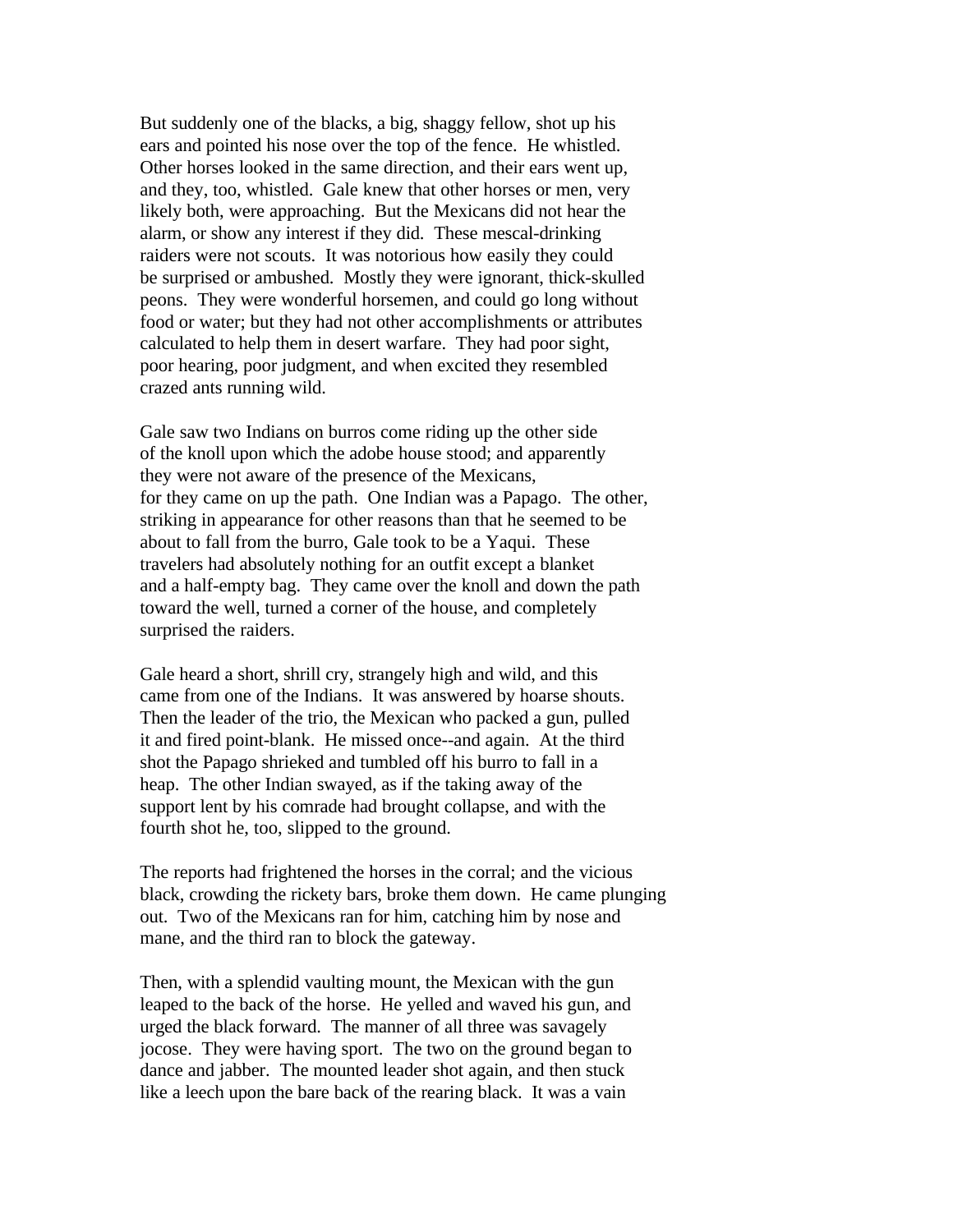show of horsemanship. Then this Mexican, by some strange grip, brought the horse down, plunging almost upon the body of the Indian that had fallen last.

Gale stood aghast with his rifle clutched tight. He could not divine the intention of the raider, but suspected something brutal. The horse answered to that cruel, guiding hand, yet he swerved and bucked. He reared aloft, pawing the air, wildly snorting, then he plunged down upon the prostrate Indian. Even in the act the intelligent animal tried to keep from striking the body with his hoofs. But that was not possible. A yell, hideous in its passion, signaled this feat of horsemanship.

The Mexican made no move to trample the body of the Papago. He turned the black to ride again over the other Indian. That brought into Gale's mind what he had heard of a Mexican's hate for a Yaqui. It recalled the barbarism of these savage peons, and the war of extermination being waged upon the Yaquis.

Suddenly Gale was horrified to see the Yaqui writhe and raise a feeble hand. The action brought renewed and more savage cries from the Mexicans. The horse snorted in terror.

Gale could bear no more. He took a quick shot at the rider. He missed the moving figure, but hit the horse. There was a bound, a horrid scream, a mighty plunge, then the horse went down, giving the Mexican a stunning fall. Both beast and man lay still.

Gale rushed from his cover to intercept the other raiders before they could reach the house and their weapons. One fellow yelled and ran wildly in the opposite direction; the other stood stricken in his tracks. Gale ran in close and picked up the gun that had dropped from the raider leader's hand. This fellow had begun to stir, to come out of his stunned condition. Then the frightened horses burst the corral bars, and in a thundering, dust-mantled stream fled up the arroyo.

The fallen raider sat up, mumbling to his saints in one breath, cursing in his next. The other Mexican kept his stand, intimidated by the threatening rifle.

"Go, Greasers! Run!" yelled Gale. Then he yelled it in Spanish. At the point of his rifle he drove the two raiders out of the camp. His next move was to run into the house and fetch out the carbines. With a heavy stone he dismantled each weapon. That done, he set out on a run for his horse. He took the shortest cut down the arroyo,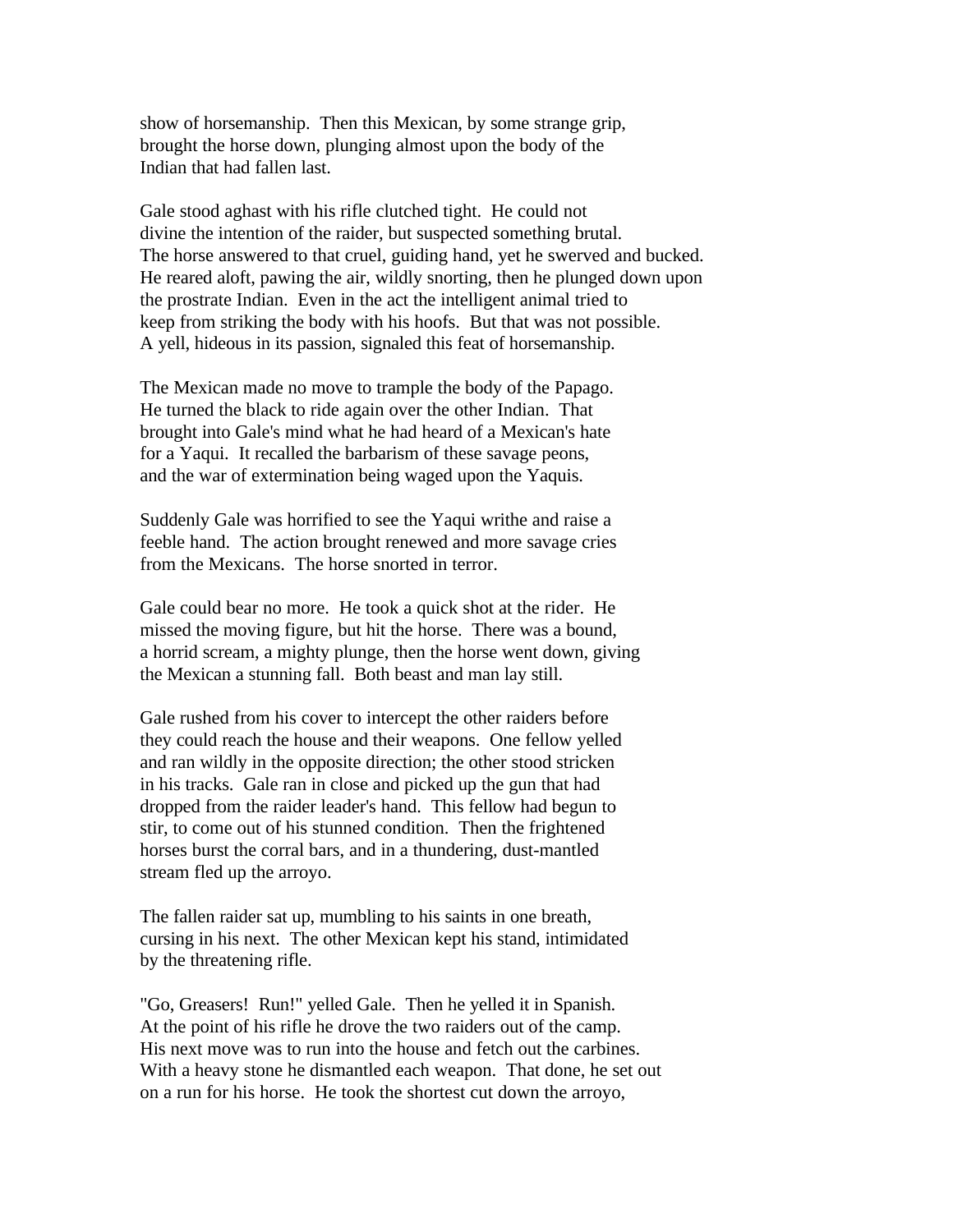with no concern as to whether or not he would encounter the raiders. Probably such a meeting would be all the worse for them, and they knew it. Blanco Sol heard him coming and whistled a welcome, and when Gale ran up the horse was snorting war. Mounting, Gale rode rapidly back to the scene of the action, and his first thought, when he arrived at the well, was to give Sol a drink and to fill his canteens.

Then Gale led his horse up out of the waterhole, and decided before remounting to have a look at the Indians. The Papago had been shot through the heart, but the Yaqui was still alive. Moreover, he was conscious and staring up at Gale with great, strange, somber eyes, black as volcanic slag.

"Gringo good--no kill," he said, in husky whisper.

His speech was not affirmative so much as questioning.

"Yaqui, you're done for," said Gale, and his words were positive. He was simply speaking aloud his mind.

"Yaqui--no hurt--much," replied the Indian, and then he spoke a strange word--repeated it again and again.

An instinct of Gale's, or perhaps some suggestion in the husky, thick whisper or dark face, told Gale to reach for his canteen. He lifted the Indian and gave him a drink, and if ever in all his life he saw gratitude in human eyes he saw it then. Then he examined the injured Yaqui, not forgetting for an instant to send wary, fugitive glances on all sides. Gale was not surprised. The Indian had three wounds--a bullet hole in his shoulder, a crushed arm, and a badly lacerated leg. What had been the matter with him before being set upon by the raider Gale could not be certain.

The ranger thought rapidly. This Yaqui would live unless left there to die or be murdered by the Mexicans when they found courage to sneak back to the well. It never occurred to Gale to abandon the poor fellow. That was where his old training, the higher order of human feeling, made impossible the following of any elemental instinct of self-preservation. All the same, Gale knew he multiplied his perils a hundredfold by burdening himself with a crippled Indian. Swiftly he set to work, and with rifle ever under his hand, and shifting glance spared from his task, he bound up the Yaqui's wounds. At the same time he kept keen watch.

The Indians' burros and the horses of the raiders were all out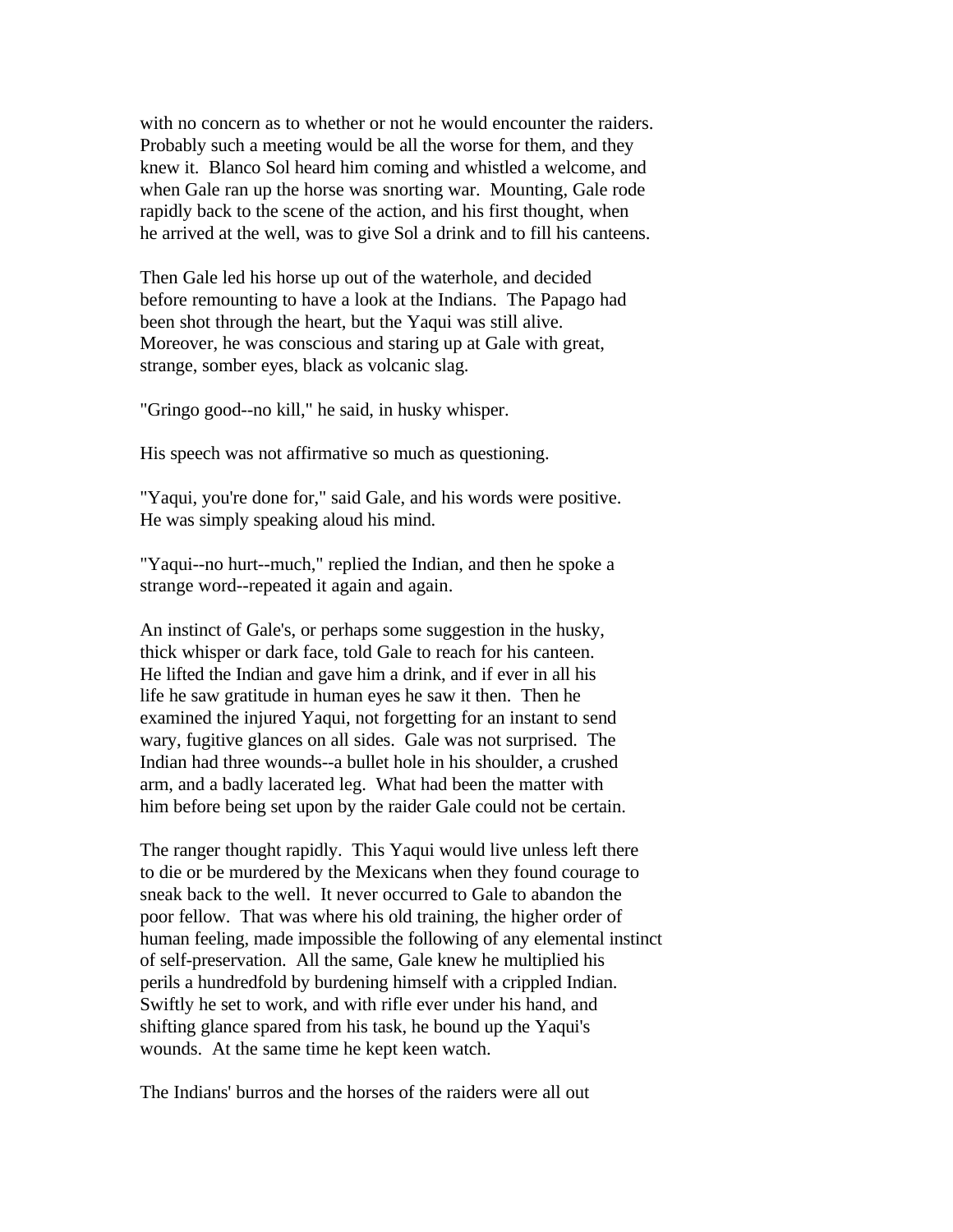of sight. Time was too valuable for Gale to use any in what might be a vain search. Therefore, he lifted the Yaqui upon Sol's broad shoulders and climbed into the saddle. At a word Sol dropped his head and started eastward up the trail, walking swiftly, without resentment for his double burden.

Far ahead, between two huge mesas where the trail mounted over a pass, a long line of dust clouds marked the position of the horses that had escaped from the corral. Those that had been stolen would travel straight and true for home, and perhaps would lead the others with them. The raiders were left on the desert without guns or mounts.

Blanco Sol walked or jog-trotted six miles to the hour. At that gait fifty miles would not have wet or turned a hair of his dazzling white coat. Gale, bearing in mind the ever-present possibility of encountering more raiders and of being pursued, saved the strength of the horse. Once out of sight of Papago Well, Gale dismounted and walked beside the horse, steadying with one firm hand the helpless, dangling Yaqui.

The sun cleared the eastern ramparts, and the coolness of morning fled as if before a magic foe. The whole desert changed. The grays wore bright; the mesquites glistened; the cactus took the silver hue of frost, and the rocks gleamed gold and red. Then, as the heat increased, a wind rushed up out of the valley behind Gale, and the hotter the sun blazed down the swifter rushed the wind. The wonderful transparent haze of distance lost its bluish hue for one with tinge of yellow. Flying sand made the peaks dimly outlined.

Gale kept pace with his horse. He bore the twinge of pain that darted through his injured hip at every stride. His eye roved over the wide, smoky prospect seeking the landmarks he knew. When the wild and bold spurs of No Name Mountains loomed through a rent in flying clouds of sand he felt nearer home. Another hour brought him abreast of a dark, straight shaft rising clear from a beetling escarpment. This was a monument marking the international boundary line. When he had passed it he had his own country under foot. In the heat of midday he halted in the shade of a rock, and, lifting the Yak down, gave him a drink. Then, after a long, sweeping survey of the surrounding desert, he removed Sold's saddle and let him roll, and took for himself a welcome rest and a bite to eat.

The Yak was tenacious of life. He was still holding his own.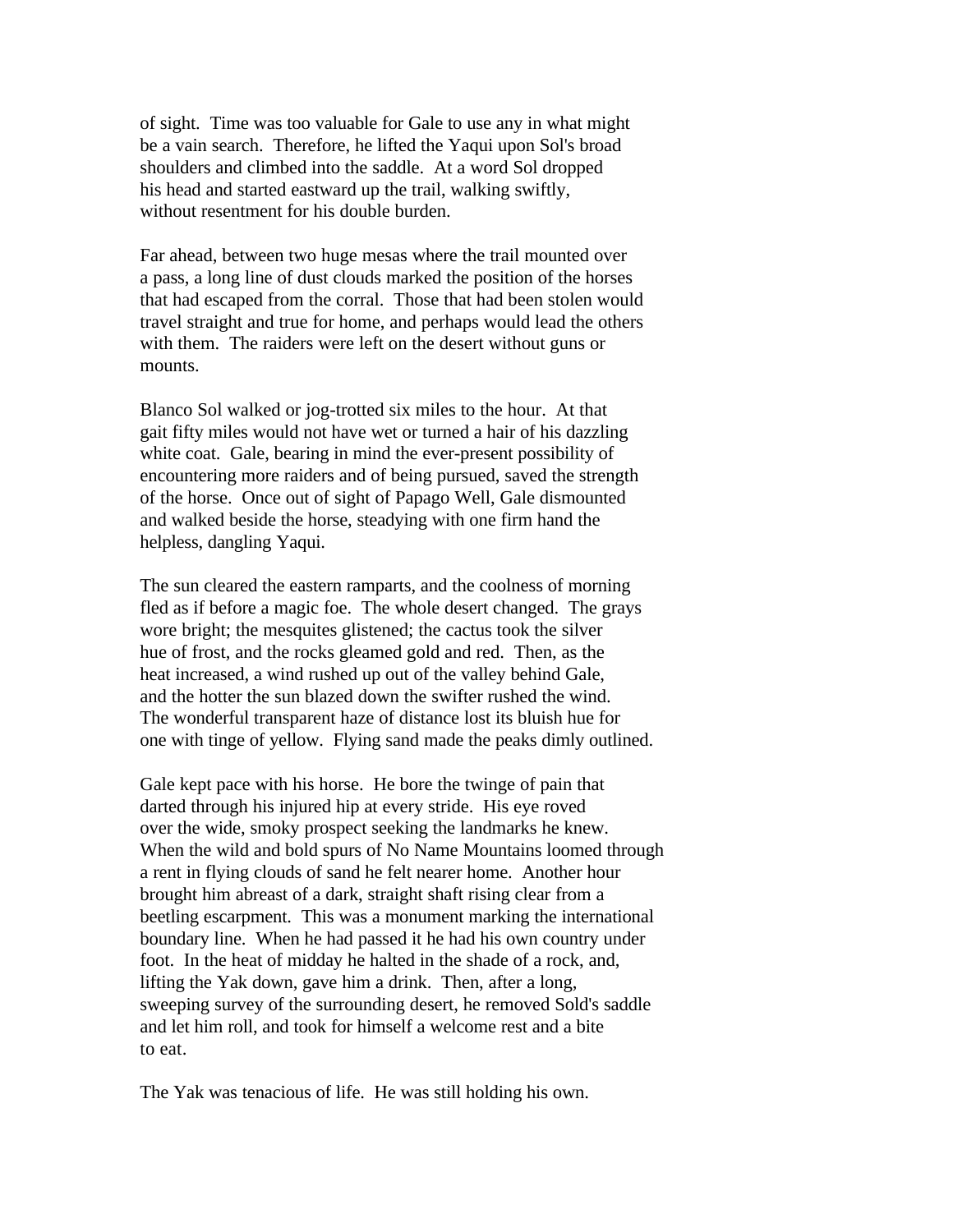For the first time Gale really looked at the Indian to study him. He had a large head nobly cast, and a face that resembled a shrunken mask. It seemed chiseled in the dark-red, volcanic lava of his Sooner wilderness. The Indian's eyes were always black and mystic, but this Yak's encompassed all the tragic desolation of the desert. They were fixed on Gale, moved only when he moved. The Indian was short and broad, and his body showed unusual muscular development, although he seemed greatly emaciated from starvation or illness.

Gale resumed his homeward journey. When he got through the pass he faced a great depression, as rough as if millions of gigantic spikes had been driven by the hammer of Thorn into a seamed and cracked floor. This was Altar Valley. It was a chaos of array's, canyons, rocks, and ridges all mantled with cactus, and at its eastern end it claimed the dry bed of Forlorn River and water when there was any. With a wounded, helpless man across the saddle, this stretch of thorny and contorted desert was practically impassable. Yet Gale headed into it unflinchingly. He would carry the Yaqui as far as possible, or until death made the burden no longer a duty. Blanco Sol plodded on over the dragging sand, up and down the steep, loose banks of washes, out on the rocks, and through the rows of white-toothed choyas.

The sun sloped westward, bending fiercer heat in vengeful, parting reluctance. The wind slackened. The dust settled. And the bold, forbidding front of No Name Mountains changed to red and gold. Gale held grimly by the side of the tireless, implacable horse, holding the Yaqui on the saddle, taking the brunt of the merciless thorns. In the end it became heartrending toil. His heavy chaps dragged him down; but he dared not go on without them, for, thick and stiff as they were, the terrible, steel-bayoneted spikes of the choyas pierced through to sting his legs.

To the last mile Gale held to Blanco Sol's gait and kept ever-watchful gaze ahead on the trail. Then, with the low, flat houses of Forlorn River shining red in the sunset, Gale flagged and rapidly weakened. The Yaqui slipped out of the saddle and dropped limp in the sand. Gale could not mount his horse. He clutched Sol's long tail and twisted his hand in it and staggered on.

Blanco Sol whistled a piercing blast. He scented cool water and sweet alfalfa hay. Twinkling lights ahead meant rest. The melancholy desert twilight rapidly succeeded the sunset. It accentuated the forlorn loneliness of the gray, winding river of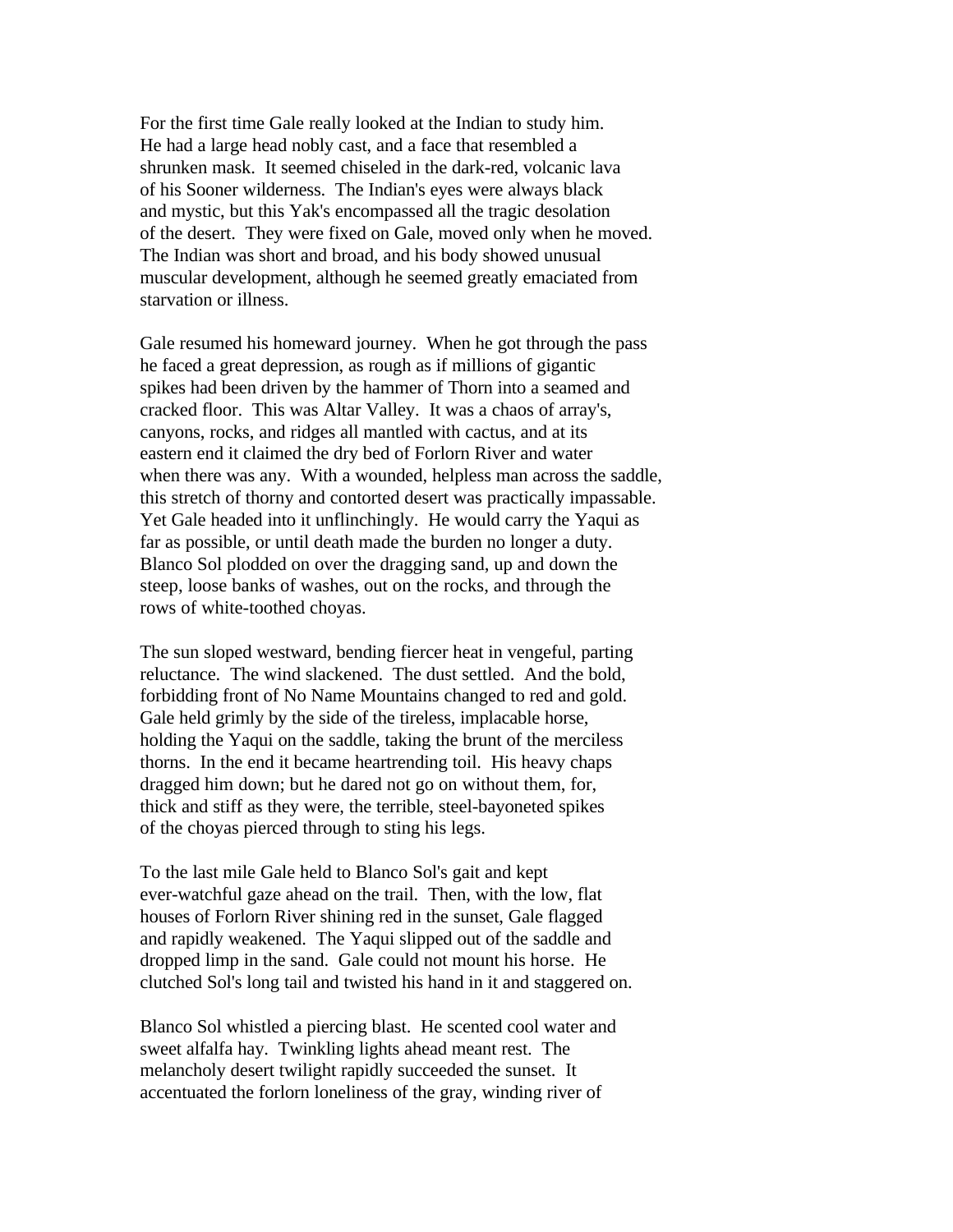sand and its grayer shores. Night shadows trooped down from the black and looming mountains.

## VII

White Horses

"A crippled Yaqui! Why the hell did you saddle yourself with him?" roared Belding, as he laid Gale upon the bed.

Belding had grown hard these late, violent weeks.

"Because I chose," whispered Gale, in reply. "Go after him--he dropped in the trail--across the river--near the first big saguaro."

Belding began to swear as he fumbled with matches and the lamp; but as the light flared up he stopped short in the middle of a word.

"You said you weren't hurt?" he demanded, in sharp anxiety, as he bent over Gale.

"I'm only--all in....Will you go--or send some one--for the Yaqui?"

"Sure, Dick, sure," Belding replied, in softer tones. Then he stalked out; his heels rang on the flagstones; he opened a door and called: "Mother--girls, here's Dick back. He's done up....Now --no, no, he's not hurt or in bad shape. You women!...Do what you can to make him comfortable. I've got a little job on hand."

There were quick replies that Gale's dulling ears did not distinguish. Then it seemed Mrs. Belding was beside his bed, her presence so cool and soothing and helpful, and Mercedes and Nell, wide-eyed and white-faced, were fluttering around him. He drank thirstily, but refused food. He wanted rest. And with their faces drifting away in a kind of haze, with the feeling of gentle hands about him, he lost consciousness.

He slept twenty hours. then he arose, thirsty, hungry, lame, overworn, and presently went in search of Belding and the business of the day.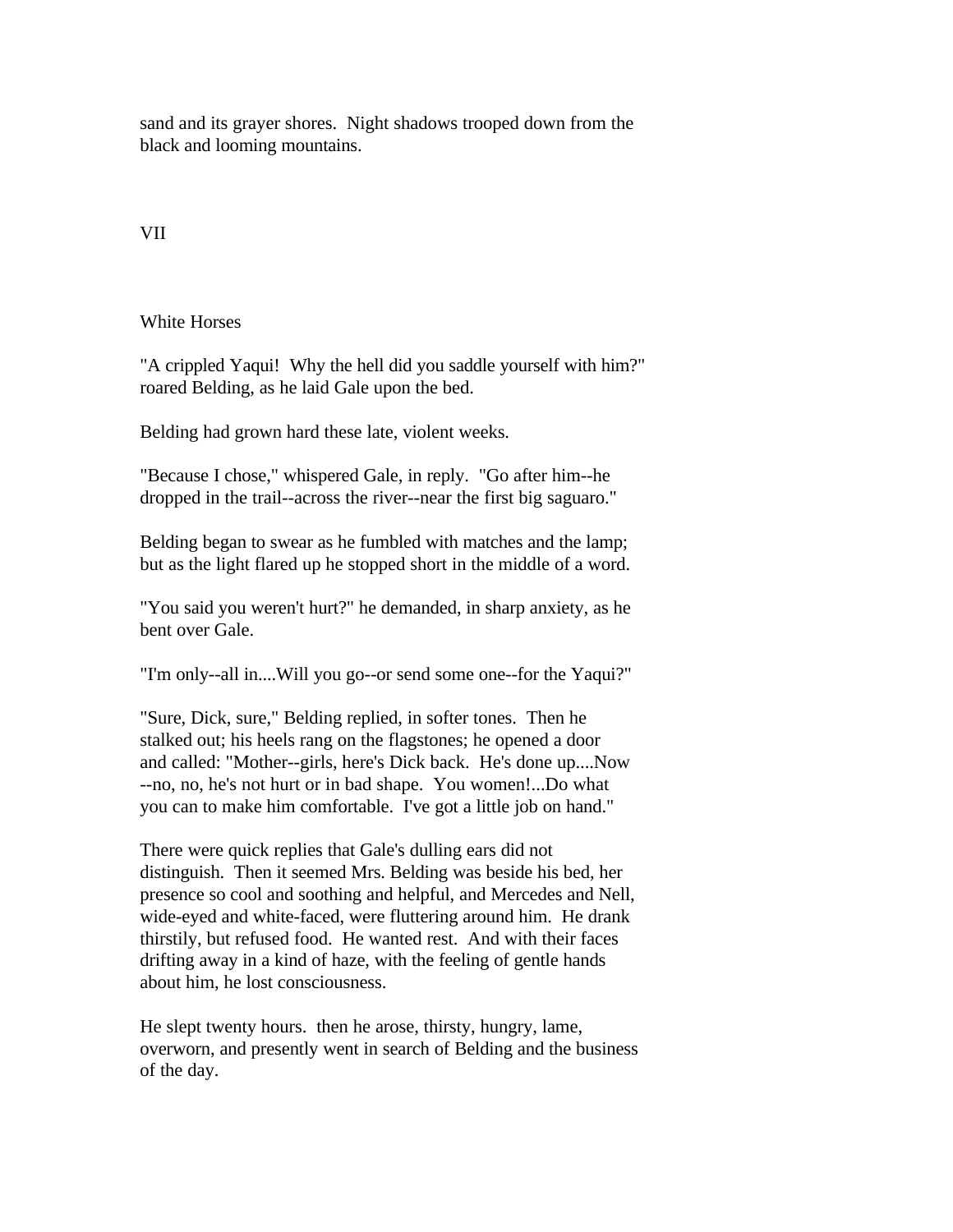"Your Yaqui was near dead, but guess we'll pull him through," said Belding. "Dick, the other day that Indian came here by rail and foot and Lord only knows how else, all the way from New Orleans! He spoke English better than most Indians, and I know a little Yaqui. I got some of his story and guessed the rest. The Mexican government is trying to root out the Yaquis. A year ago his tribe was taken in chains to a Mexican port on the Gulf. The fathers, mothers, children, were separated and put in ships bound for Yucatan. There they were made slaves on the great henequen plantations. They were driven, beaten, starved. Each slave had for a day's rations a hunk of sour dough, no more. Yucatan is low, marshy, damp, hot. The Yaquis were bred on the high, dry Sonoran plateau, where the air is like a knife. They dropped dead in the henequen fields, and their places were taken by more. You see, the Mexicans won't kill outright in their war of extermination of the Yaquis. They get use out of them. It's a horrible thing....Well, this Yaqui you brought in escaped from his captors, got aboard ship, and eventually reached New Orleans. Somehow he traveled way out here. I gave him a bag of food, and he went off with a Papago Indian. He was a sick man then. And he must have fallen foul of some Greasers."

Gale told of his experience at Papago Well.

"That raider who tried to grind the Yaqui under a horse's hoofs--he was a hyena!" concluded Gale, shuddering. "I've seen some blood spilled and some hard sights, but that inhuman devil took my nerve. Why, as I told you, Belding, I missed a shot at him--not twenty paces!"

"Dick, in cases like that the sooner you clean up the bunch the better," said Belding, grimly. "As for hard sights--wait till you've seen a Yaqui do up a Mexican.

Bar none, that is the limit! It's blood lust, a racial hate, deep as life, and terrible. The Spaniards crushed the Aztecs four or five hundred years ago. That hate has had time to grow as deep as a cactus root. The Yaquis are mountain Aztecs. Personally, I think they are noble and intelligent, and if let alone would be peaceable and industrious. I like the few I've known. But they are a doomed race. Have you any idea what ailed this Yaqui before the raider got in his work?"

"No, I haven't. I noticed the Indian seemed in bad shape; but I couldn't tell what was the matter with him."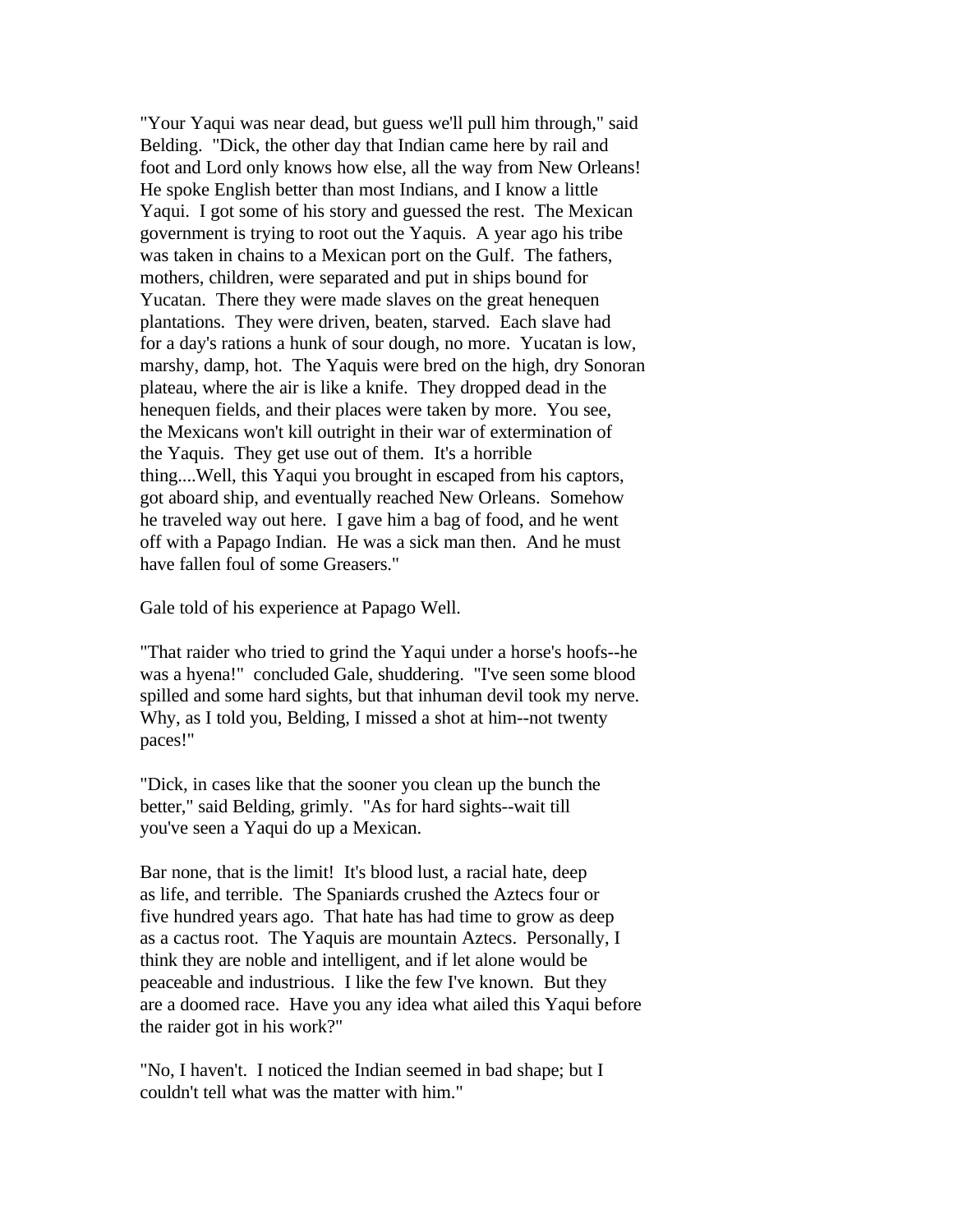"Well, my idea is another personal one. Maybe it's off color. I think that Yaqui was, or is, for that matter, dying of a broken heart. All he wanted was to get back to his mountains and die. There are no Yaquis left in that part of Sonora he was bound for."

"He had a strange look in his eyes," said Gale, thoughtfully.

"Yes, I noticed that. But all Yaquis have a wild look. Dick, if I'm not mistaken, this fellow was a chief. It was a waste of strength, a needless risk for you to save him, pack him back here. but, damn the whole Greaser outfit generally, I'm glad you did!"

Gale remembered then to speak of his concern for Ladd.

"Laddy didn't go out to meet you," replied Belding. "I knew you were due in any day, and, as there's been trouble between here and Casita, I sent him that way. Since you've been out our friend Carter lost a bunch of horses and a few steers. Did you get a good look at the horses those raiders had at Papago Well?"

Dick had learned, since he had become a ranger, to see everything with keen, sure, photographic eye; and, being put to the test so often required of him, he described the horses as a dark-colored drove, mostly bays and blacks, with one spotted sorrel.

"Some of Carter's--sure as you're born!" exclaimed Belding. "His bunch has been split up, divided among several bands of raiders. He has a grass ranch up here in Three Mile Arroyo. It's a good long ride in U. S. territory from the border."

"Those horses I saw will go home, don't you think?" asked Dick.

"Sure. They can't be caught or stopped."

"Well, what shall I do now?"

"Stay here and rest," bluntly replied Belding. "You need it. Let the women fuss over you--doctor you a little. When Jim gets back from Sonoyta I'll know more about what we ought to do. By Lord! it seems our job now isn't keeping Japs and Chinks out of the U. S. It's keeping our property from going into Mexico."

"Are there any letters for me?" asked Gale.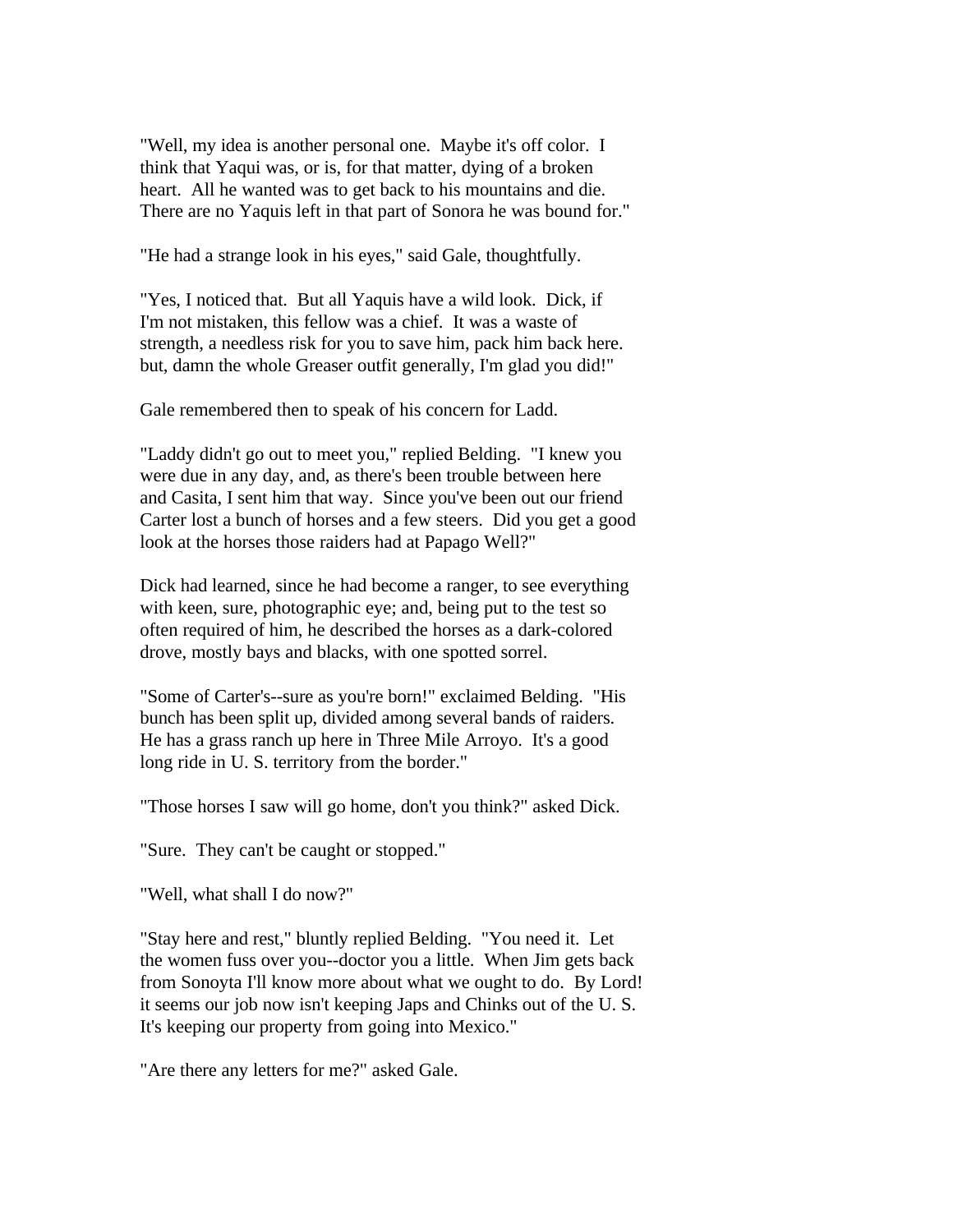"Letters! Say, my boy, it'd take something pretty important to get me or any man here back Casita way. If the town is safe these days the road isn't. It's a month now since any one went to Casita."

Gale had received several letters from his sister Elsie, the last of which he had not answered. There had not been much opportunity for writing on his infrequent returns to Forlorn River; and, besides, Elsie had written that her father had stormed over what he considered Dick's falling into wild and evil ways.

"Time flies," said Dick. "George Thorne will be free before long, and he'll be coming out. I wonder if he'll stay here or try to take Mercedes away?"

"Well, he'll stay right here in Forlorn River, if I have any say," replied Belding. "I'd like to know how he'd ever get that Spanish girl out of the country now, with all the trails overrun by rebels and raiders. It'd be hard to disguise her. Say, Dick, maybe we can get Thorne to stay here. You know, since you've discovered the possibility of a big water supply, I've had dreams of a future for Forlorn River....If only this war was over!

Dick, that's what it is--war--scattered war along the northern border of Mexico from gulf to gulf. What if it isn't our war? We're on the fringe. No, we can't develop Forlorn River until there's peace."

The discovery that Belding alluded to was one that might very well lead to the making of a wonderful and agricultural district of Altar Valley. While in college Dick Gale had studied engineering, but he had not set the scientific world afire with his brilliance. Nor after leaving college had he been able to satisfy his father that he could hold a job. Nevertheless, his smattering of engineering skill bore fruit in the last place on earth where anything might have been expected of it--in the desert. Gale had always wondered about the source of Forlorn River. No white man or Mexican, or, so far as known, no Indian, had climbed those mighty broken steps of rock called No Name Mountains, from which Forlorn River was supposed to come. Gale had discovered a long, narrow, rock-bottomed and rock-walled gulch that could be dammed at the lower end by the dynamiting of leaning cliffs above. An inexhaustible supply of water could be stored there. Furthermore, he had worked out an irrigation plan to bring the water down for mining uses, and to make a paradise out of that part of Altar Valley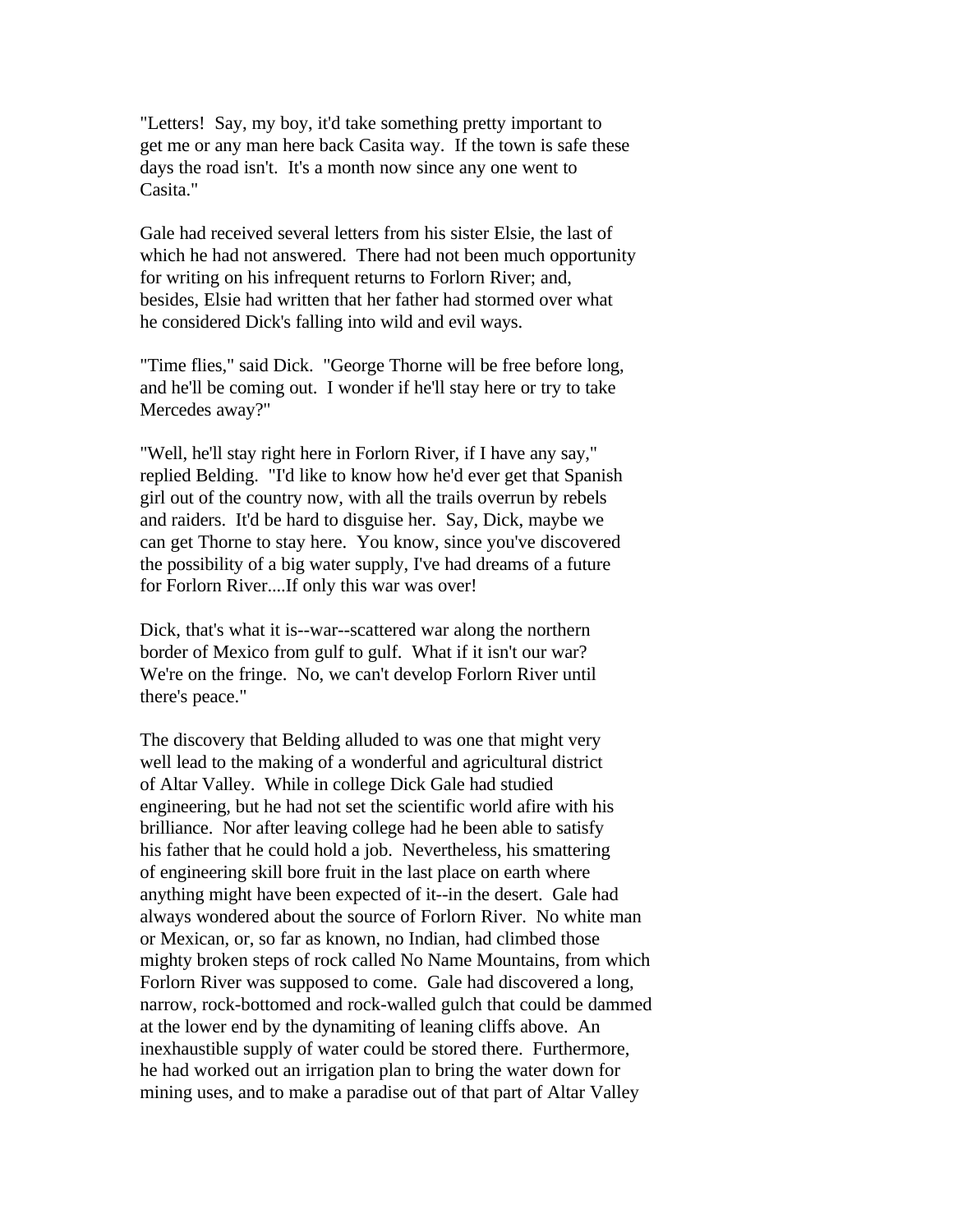which lay in the United States. Belding claimed there was gold in the arroyos, gold in the gulches, not in quantities to make a prospector rejoice, but enough to work for. And the soil on the higher levels of Altar Valley needed only water to make it grow anything the year round. Gale, too, had come to have dreams of a future for Forlorn River.

On the afternoon of the following day Ladd unexpectedly appeared leading a lame and lathered horse into the yard. Belding and Gale, who were at work at the forge, looked up and were surprised out of speech. The legs of the horse were raw and red, and he seemed about to drop. Ladd's sombrero was missing; he wore a bloody scarf round his head; sweat and blood and dust had formed a crust on his face; little streams of powdery dust slid from him; and the lower half of his scarred chaps were full of broken white thorns.

"Howdy, boys," he drawled. "I shore am glad to see you all."

"Where'n hell's your hat?" demanded Belding, furiously. It was a ridiculous greeting. But Belding's words signified little. The dark shade of worry and solicitude crossing his face told more than his black amaze.

The ranger stopped unbuckling the saddle girths, and, looking at Belding, broke into his slow, cool laugh.

"Tom, you recollect that whopper of a saguaro up here where Carter's trail branches off the main trail to Casita? Well, I climbed it an' left my hat on top for a woodpecker's nest."

"You've been running--fighting?" queried Belding, as if Ladd had not spoken at all.

"I reckon it'll dawn on you after a while," replied Ladd, slipping the saddle.

"Laddy, go in the house to the women," said Belding. "I'll tend to your horse."

"Shore, Tom, in a minute. I've been down the road. An' I found hoss tracks an' steer tracks goin' across the line. But I seen no sign of raiders till this mornin'. Slept at Carter's last night. That raid the other day cleaned him out. He's shootin' mad. Well, this mornin' I rode plumb into a bunch of Carter's hosses, runnin' wild for home. Some Greasers were tryin' to head them round an'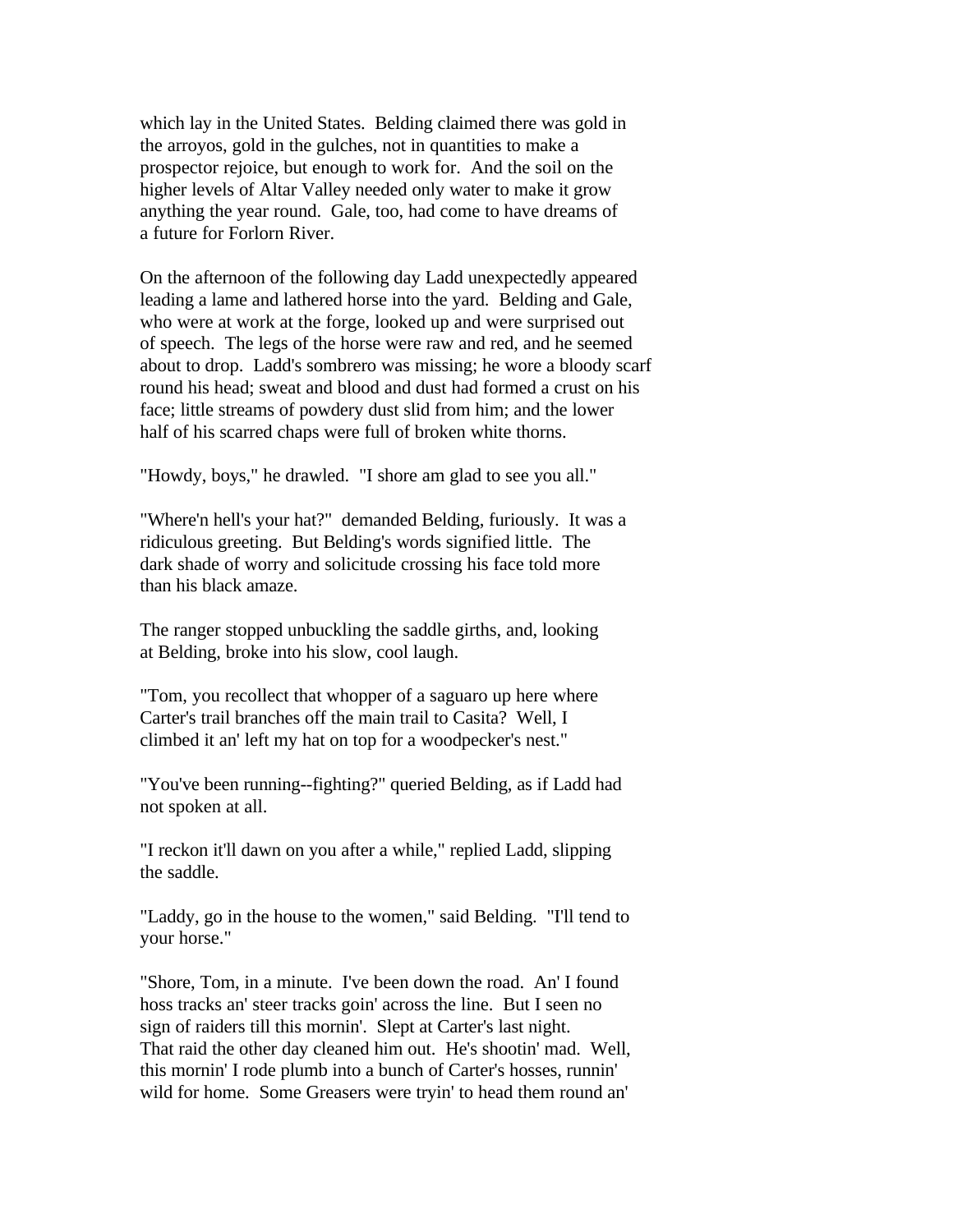chase them back across the line. I rode in between an' made matters embarrassin'. Carter's hosses got away. Then me an' the Greasers had a little game of hide an' seek in the cactus. I was on the wrong side, an' had to break through their line to head toward home. We run some. But I had a closer call than I'm stuck on havin'."

"Laddy, you wouldn't have any such close calls if you'd ride one of my horses," expostulated Belding. "This broncho of yours can run, and Lord knows he's game. But you want a big, strong horse, Mexican bred, with cactus in his blood. Take one of the bunch--Bull, White Woman, Blanco Jose."

"I had a big, fast horse a while back, but I lost him," said Ladd. "This bronch ain't so bad. Shore Bull an' that white devil with his Greaser name--they could run down my bronch, kill him in a mile of cactus. But, somehow, Tom, I can't make up my mind to take one of them grand white hosses. Shore I reckon I'm kinda soft. An' mebbe I'd better take one before the raiders clean up Forlorn River."

Belding cursed low and deep in his throat, and the sound resembled muttering thunder. The shade of anxiety on his face changed to one of dark gloom and passion. Next to his wife and daughter there was nothing so dear to him as those white horses. His father and grandfather--all his progenitors of whom he had trace--had been lovers of horses. It was in Belding's blood.

"Laddy, before it's too late can't I get the whites away from the border?"

"Mebbe it ain't too late; but where can we take them??

"To San Felipe?"

"No. We've more chance to hold them here.?

"To Casita and the railroad?"

"Afraid to risk gettin' there. An' the town's full of rebels who need hosses."

"Then straight north?"

"Shore man, you're crazy. Ther's no water, no grass for a hundred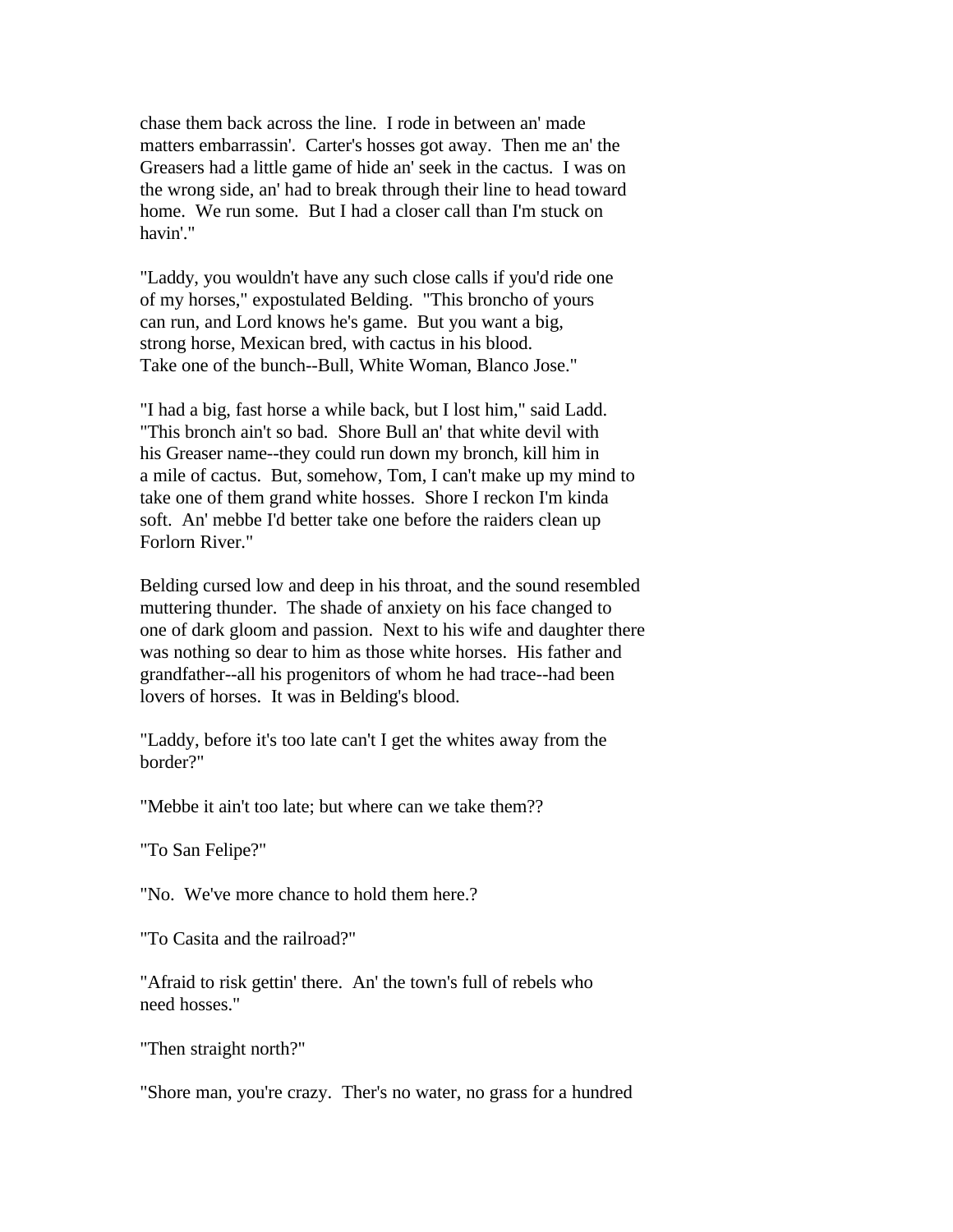miles. I'll tell you, Tom, the safest plan would be to take the white bunch south into Sonora, into some wild mountain valley. Keep them there till the raiders have traveled on back east. Pretty soon there won't be any rich pickin' left for these Greasers. An' then they'll ride on to new ranges."

"Laddy, I don't know the trails into Sonora. An' I can't trust a Mexican or a Papago. Between you and me, I'm afraid of this Indian who herds for me."

"I reckon we'd better stick here, Tom....Dick, it's some good to see you again. But you seem kinda quiet. Shore you get quieter all the time. Did you see any sign of Jim out Sonoyta way?"

Then Belding led the lame horse toward the watering-trough, while the two rangers went toward the house, Dick was telling Ladd about the affair at Papago Well when they turned the corner under the porch. Nell was sitting in the door. She rose with a little scream and came flying toward them.

"Now I'll get it," whispered Ladd. "The women'll make a baby of me. An' shore I can't help myself."

"Oh, Laddy, you've been hurt!" cried Nell, as with white cheeks and dilating eyes she ran to him and caught his arm.

"Nell, I only run a thorn in my ear."

"Oh, Laddy, don't lie! You've lied before. I know you're hurt. Come in to mother."

"Shore, Nell, it's only a scratch. My bronch throwed me."

"Laddy, no horse every threw you." The girl's words and accusing eyes only hurried the ranger on to further duplicity.

"Mebbe I got it when I was ridin' hard under a mesquite, an' a sharp snag--"

"You've been shot!...Mama, here's Laddy, and he's been shot!....Oh, these dreadful days we're having! I can't bear them! Forlorn River used to be so safe and quiet. Nothing happened. But now! Jim comes home with a bloody hole in him--then Dick--then Laddy!....Oh, I'm afraid some day they'll never come home."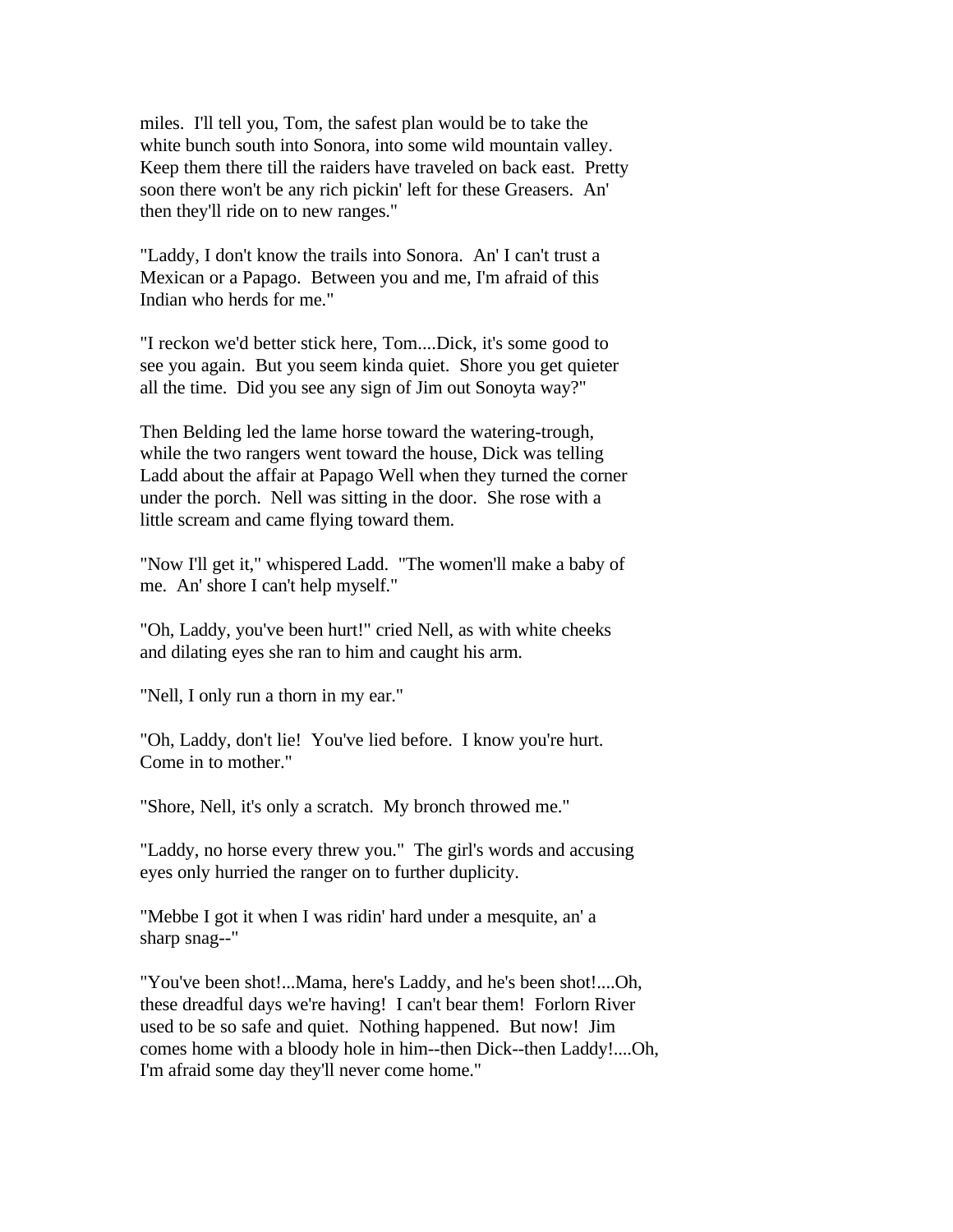The morning was bright, still, and clear as crystal. The heat waves had not yet begun to rise from the desert.

A soft gray, white, and green tint perfectly blended lay like a mantle over mesquite and sand and cactus. The canyons of distant mountain showed deep and full of lilac haze.

Nell sat perched high upon the topmost bar of the corral gate. Dick leaned beside her, now with his eyes on her face, now gazing out into the alfalfa field where Belding's thoroughbreds grazed and pranced and romped and whistled. Nell watched the horses. She loved them, never tired of watching them. But her gaze was too consciously averted from the yearning eyes that tried to meet hers to be altogether natural.

A great fenced field of dark velvety green alfalfa furnished a rich background for the drove of about twenty white horses. Even without the horses the field would have presented a striking contrast to the surrounding hot, glaring blaze of rock and sand. Belding had bred a hundred or more horses from the original stock he had brought up from Durango. His particular interest was in the almost unblemished whites, and these he had given especial care. He made a good deal of money selling this strain to friends among the ranchers back in Texas. No mercenary consideration, however, could have made him part with the great, rangy white horses he had gotten from the Durango breeder. He called them Blanco Diablo (White Devil), Blanco Sol (White Sun), Blanca Reina (White Queen), Blanca Mujer (White Woman), and El Gran Toro Blanco (The Big White Bull). Belding had been laughed at by ranchers for preserving the sentimental Durango names, and he had been unmercifully ridiculed by cowboys. The the names had never been changed.

Blanco Diablo was the only horse in the field that was not free to roam and graze where he listed. A stake and a halter held him to one corner, where he was severely let alone by the other horses. He did not like this isolation. Blanco Diablo was not happy unless he was running, or fighting a rival. Of the two he would rather fight. If anything white could resemble a devil, this horse surely did. He had nothing beautiful about him, yet he drew the gaze and held it. The look of him suggested discontent, anger, revolt, viciousness. When he was not grazing or prancing, he held his long, lean head level, pointing his nose and showing his teeth. Belding's favorite was almost all the world to him, and he swore Diablo could stand more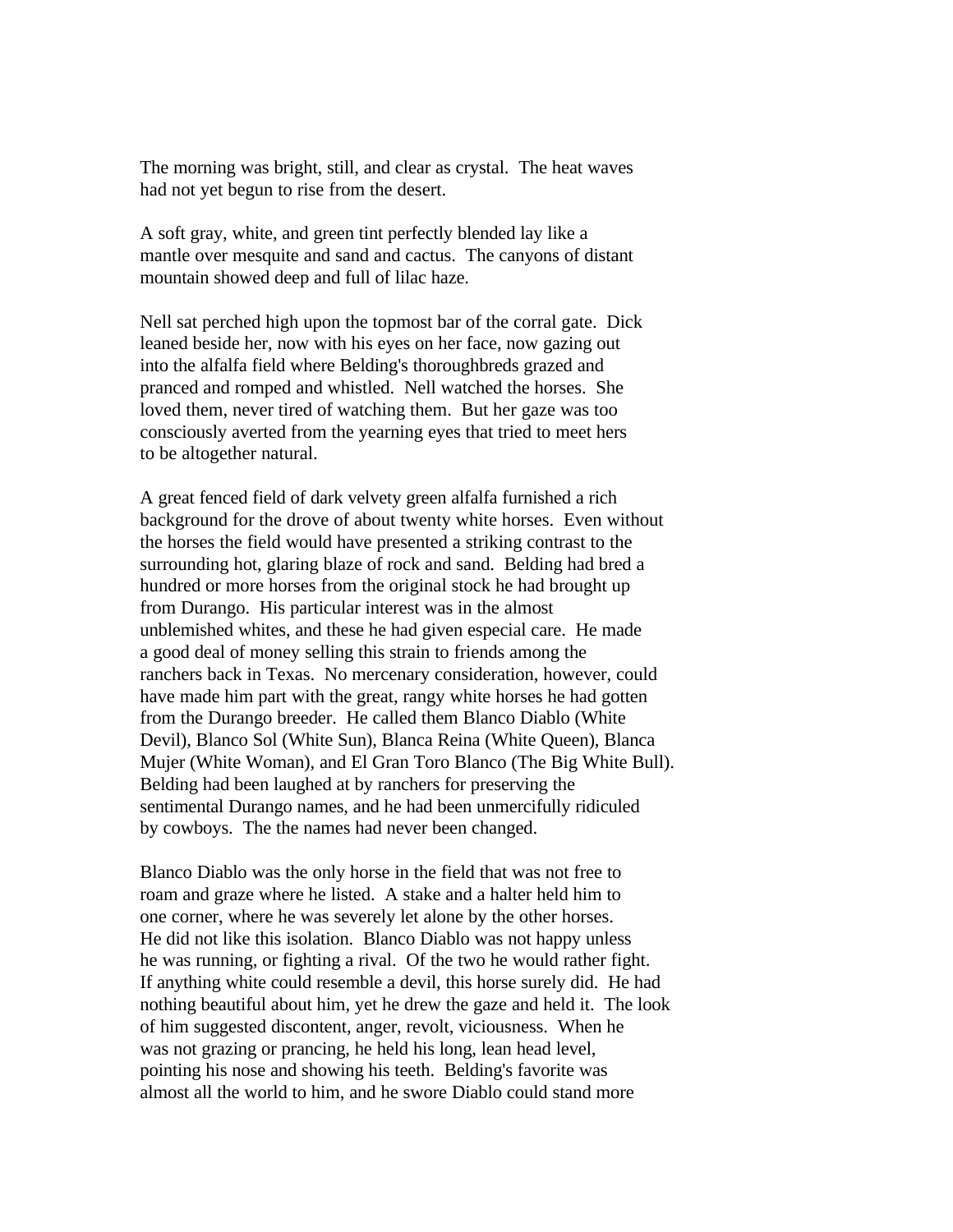heat and thirst and cactus than any other horse he owned, and could run down and kill any horse in the Southwest. The fact that Ladd did not agree with Belding on these salient points was a great disappointment, and also a perpetual source for argument. Ladd and Lash both hated Diablo; and Dick Gale, after one or two narrow escapes from being brained, had inclined to the cowboys' side of the question.

El Gran Toro Blanco upheld his name. He was a huge, massive, thick-flanked stallion, a kingly mate for his full-bodied, glossy consort, Blanca Reina. The other mare, Blanca Mujer, was dazzling white, without a spot, perfectly pointed, racy, graceful, elegant, yet carrying weight and brawn and range that suggested her relation to her forebears.

The cowboys admitted some of Belding's claims for Diablo, but they gave loyal and unshakable allegiance to Blanco Sol. As for Dick, he had to fight himself to keep out of arguments, for he sometimes imagined he was unreasonable about the horse. Though he could not understand himself, he knew he loved Sol as a man loved a friend, a brother. Free of heavy saddle and the clumsy leg shields, Blanco Sol was somehow all-satisfying to the eyes of the rangers. As long and big as Diablo was, Sol was longer and bigger. Also, he was higher, more powerful. He looked more a thing for action--speedier.

At a distance the honorable scars and lumps that marred his muscular legs were not visible. He grazed aloof from the others, and did not cavort nor prance; but when he lifted his head to whistle, how wild he appeared, and proud and splendid! The dazzling whiteness of the desert sun shone from his coat; he had the fire and spirit of the desert in his noble head, its strength and power in his gigantic frame.

"Belding swears Sol never beat Diablo," Dick was saying.

"He believes it," replied Nell. "Dad is queer about that horse."

"But Laddy rode Sol once--made him beat Diablo. Jim saw the race."

Nell laughed. "I saw it, too. For that matter, even I have made Sol put his nose before Dad's favorite."

"I'd like to have seen that. Nell, aren't you ever going to ride with me?"

"Some day--when it's safe."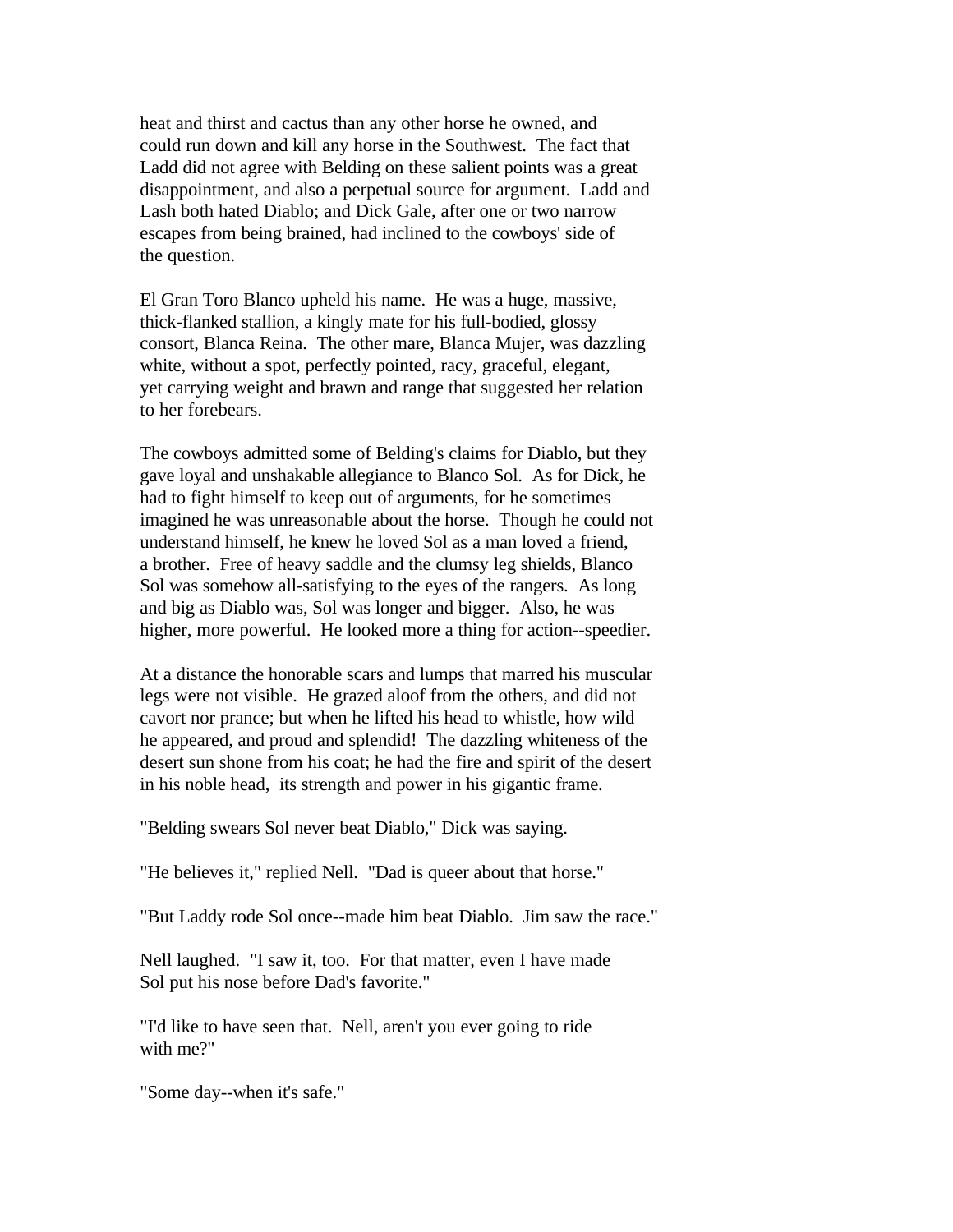"Safe!"

"I--I mean when the raiders have left the border."

"Oh, I'm glad you mean that," said Dick, laughing.

"Well, I've often wondered how Belding ever came to give Blanco Sol to me."

"He was jealous. I think he wanted to get rid of Sol."

"No? Why, Nell, he'd give Laddy or Jim one of the whites any day."

"Would he? Not Devil or Queen or White Woman. Never in this world! But Dad has lots of fast horses the boys could pick from. Dick, I tell you Dad wants Blanco Sol to run himself out--lose his speed on the desert. Dad is just jealous for Diablo."

"Maybe. He surely has strange passion for horses. I think I understand better than I used to. I owned a couple of racers once. They were just animals to me, I guess. But Blanco Sol!"

"Do you love him?" asked Nell; and now a warm, blue flash of eyes swept his face.

"Do I? Well, rather."

"I'm glad. Sol has been finer, a better horse since you owned him. He loves you, Dick. He's always watching for you. See him raise his head. That's for you. I know as much about horses as Dad or Laddy any day. Sol always hated Diablo, and he never had much use for Dad."

Dick looked up at her.

"It'll be--be pretty hard to leave Sol--when I go away."

Nell sat perfectly still.

"Go away?" she asked, presently, with just the faintest tremor in her voice.

"Yes. Sometimes when I get blue--as I am to-day--I think I'll go. But, in sober truth, Nell, it's not likely that I'll spend all my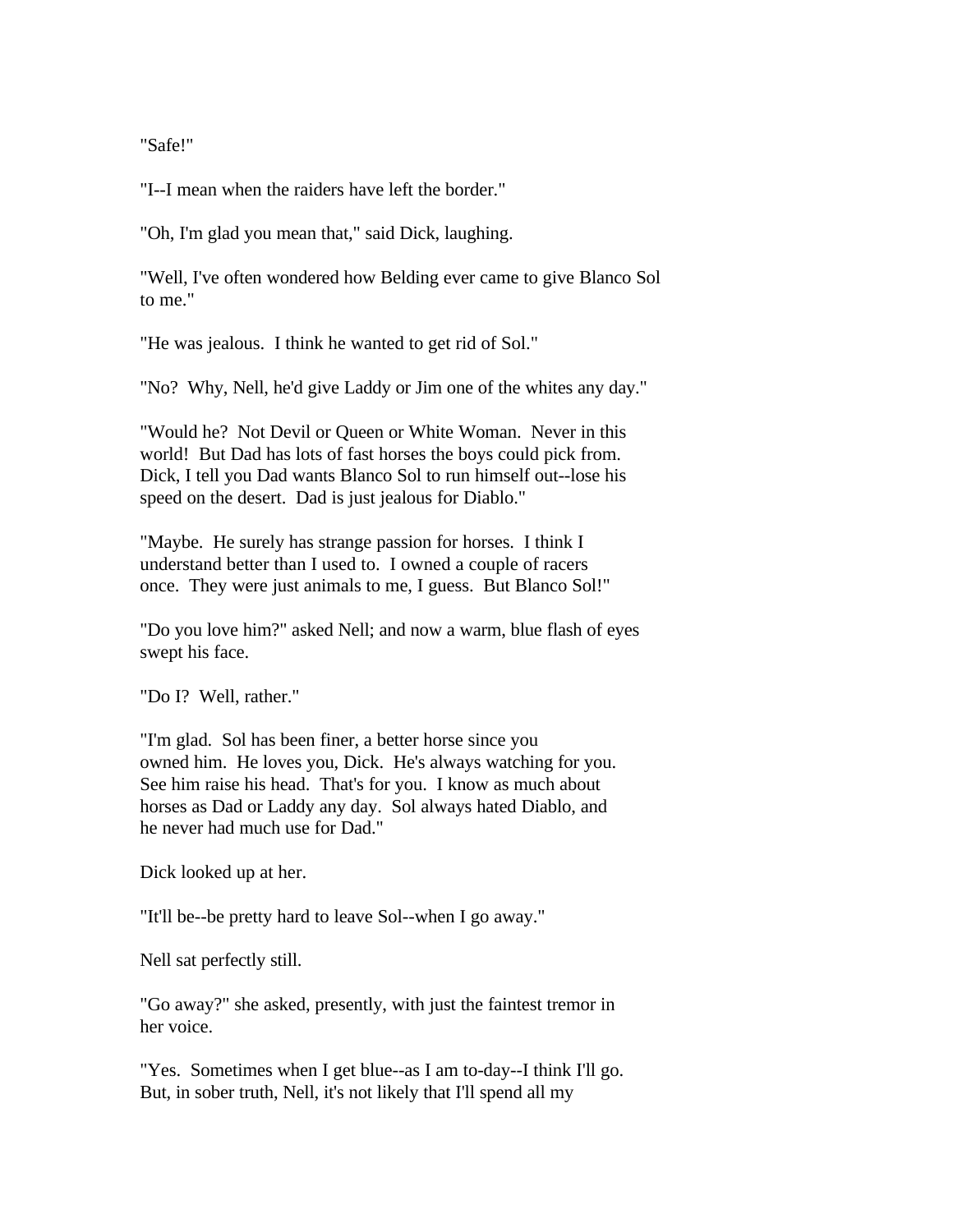life here."

There was no answer to this. Dick put his hand softly over hers; and, despite her half-hearted struggle to free it, he held on.

"Nell!"

Her color fled. He saw her lips part. Then a heavy step on the gravel, a cheerful, complaining voice interrupted him, and made him release Nell and draw back. Belding strode into view round the adobe shed.

"Hey, Dick, that darned Yaqui Indian can't be driven or hired or coaxed to leave Forlorn River. He's well enough to travel. I offered him horse, gun, blanket, grub. But no go."

"That's funny," replied Gale, with a smile. "Let him stay--put him to work"

"It doesn't strike me funny. But I'll tell you what I think. That poor, homeles, heartbroken Indian has taken a liking to you, Dick. These desert Yaquis are strange folk. I've heard strange stories about them. I'd believe 'most anything. And that's how I figure his case. You saved his life. That sort of thing counts big with any Indian, even with an Apache. With a Yaqui maybe it's of deep significance. I've heard a Yaqui say that with his tribe no debt to friend or foe ever went unpaid. Perhaps that's what ails this fellow."

"Dick, don't laugh," said Nell. "I've noticed the Yaqui. It's pathetic the way his great gloomy eyes follow you."

"You've made a friend," continued Belding. "A Yaqui could be a real friend on this desert. If he gets his strength back he'll be of service to you, don't mistake me. He's welcome here. But you're responsible for him, and you'll have trouble keeping him from massacring all the Greasers in Forlorn River."

The probability of a visit from the raiders, and a dash bolder than usual on the outskirts of a ranch, led Belding to build a new corral. It was not sightly to the eye, but it was high and exceedingly strong. The gate was a massive affair, swinging on huge hinges and fastening with heavy chains and padlocks. On the outside it had been completely covered with barb wire, which would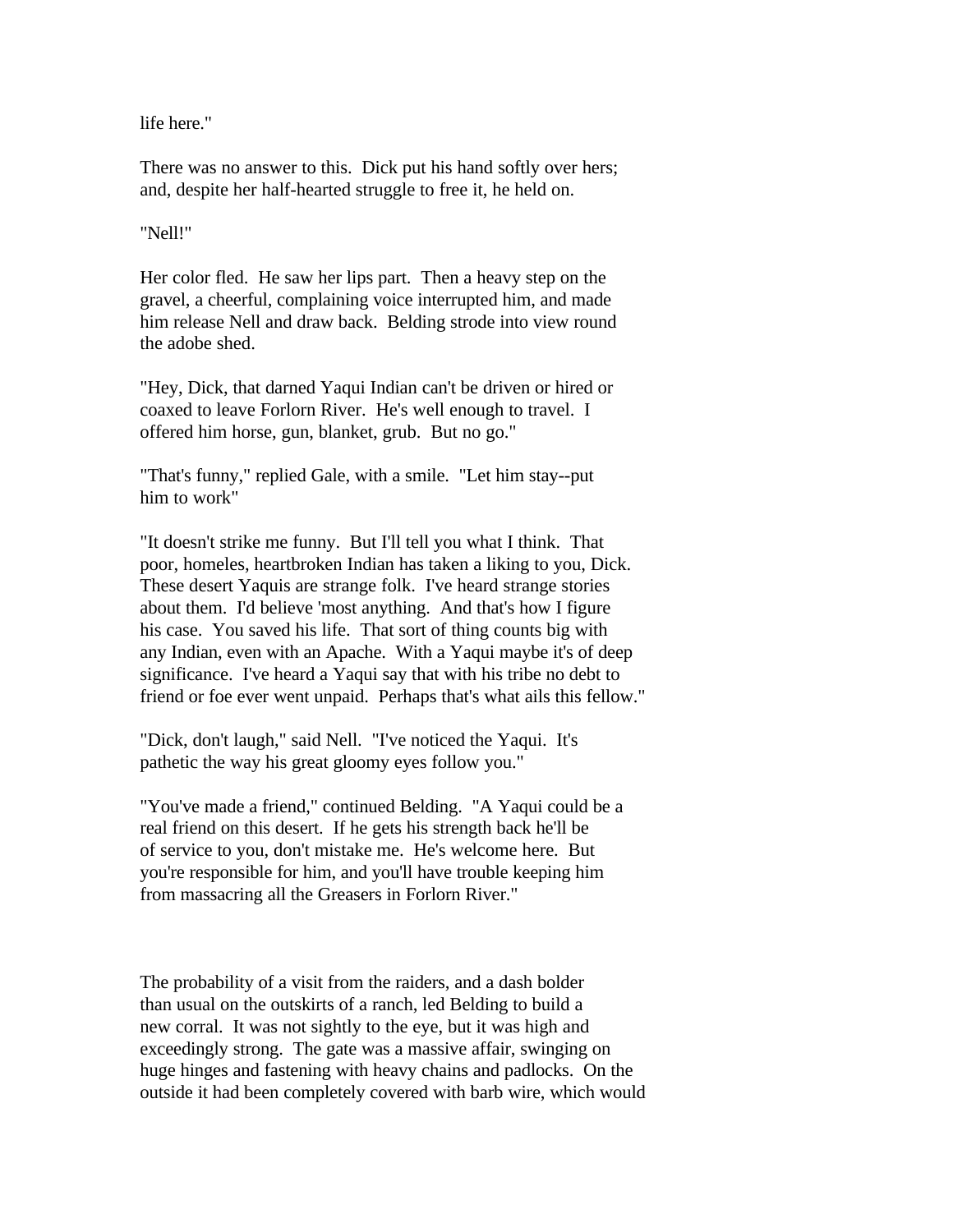make it a troublesome thing to work on in the dark.

At night Belding locked his white horses in this corral. The Papago hersman slept in the adobe shed adjoining. Belding did not imagine that any wooden fence, however substantially built, could keep determined raiders from breaking it down. They would have to take time, however, and make considerable noise; and Belding relied on these facts. Belding did not believe a band of night raiders would hold out against a hot rifle fire. So he began to make up some of the sleep he had lost. It was noteworthy, however, that Ladd did not share Belding's sanguine hopes.

Jim Lash rode in, reporting that all was well out along the line toward the Sonoyta Oasis. Days passed, and Belding kept his rangers home. Nothing was heard of raiders at hand. Many of the newcomers, both American and Mexican, who came with wagons and pack trains from Casita stated that property and life were cheap back in that rebel-infested town.

One January morning Dick Gale was awakened by a shrill, menacing cry. He leaped up bewildered and frightened. He heard Belding's booming voice answering shouts, and rapid steps on flagstones. But these had not awakened him. Heavy breaths, almost sobs, seemed at his very door. In the cold and gray dawn Dick saw something white. Gun in hand, he bounded across the room. Just ouside his door stood Blanco Sol.

It was not unusual for Sol to come poking his head in at Dick's door during daylight. But now in the early dawn, when he had been locked in the corral, it meant raiders--no less. Dick called softly to the snorting horse; and, hurriedly getting into clothes and boots, he went out with a gun in each hand. Sol was quivering in every muscle. Like a dog he followed Dick around the house. Hearing shouts in the direction of the corrals, Gale bent swift steps that way.

He caught up with Jim Lash, who was also leading a white horse.

"Hello, Jim! Guess it's all over but the fireworks," said Dick.

"I cain't say just what has come off," replied Lash. "I've got the Bull. Found him runnin' in the yard."

They reached the corral to find Belding shaking, roaring like a madman. The gate was open, the corral was empty. Ladd stooped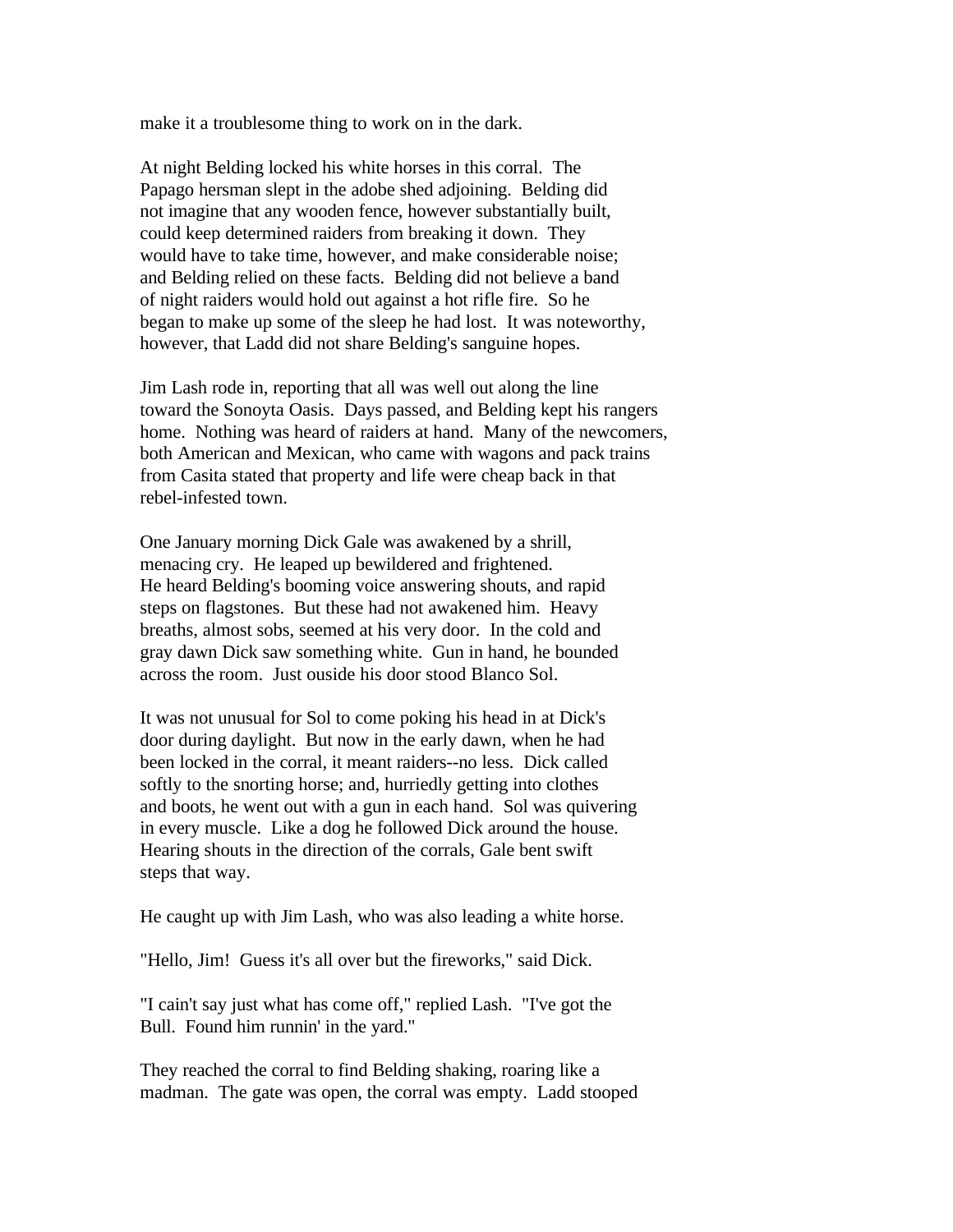over the ground, evidently trying to find tracks.

"I reckon we might jest as well cool off an' wait for daylight," suggested Jim.

"Shore. They've flown the coop, you can gamble on that. Tom, where's the Papago?" said Ladd.

"He's gone, Laddy--gone!"

"Double-crossed us, eh? I see here's a crowbar lyin' by the gatepost. That Indian fetched it from the forge. It was used to pry out the bolts an' steeples. Tom, I reckon there wasn't much time lost forcin' that gate."

Belding, in shirt sleeves and barefooted, roared with rage. He said he had heard the horses running as he leaped out of bed.

"What woke you?" asked Laddy.

"Sol. He came whistling for Dick. Didn't you hear him before I called you?"

"Hear him! He came thunderin' right under my window. I jumped up in bed, an' when he let out that blast Jim lit square in the middle of the floor, an' I was scared stiff. Dick, seein' it was your room he blew into, what did you think?"

"I couldn't think. I'm shaking yet, Laddy."

"Boys, I'll bet Sol spilled a few raiders if any got hands on him," said Jim. "Now, let's sit down an' wait for daylight. It's my idea we'll find some of the hosses runnin' loose. Tom, you go an' get some clothes on. It's freezin' cold. An' don't forget to tell the women folks we're all right."

Daylight made clear some details of the raid. The cowboys found tracks of eight raiders coming up from the river bed where their horses had been left. Evidently the Papago had been false to his trust. He few personal belongings were gone. Lash was correct in his idea of finding more horses loose in the fields. The men soon rounded up eleven of the whites, all more or less frightened, and among the number were Queen and Blanca Mujer. The raiders had been unable to handle more than one horse for each man. It was bitter irony of fate that Belding should lose his favorite, the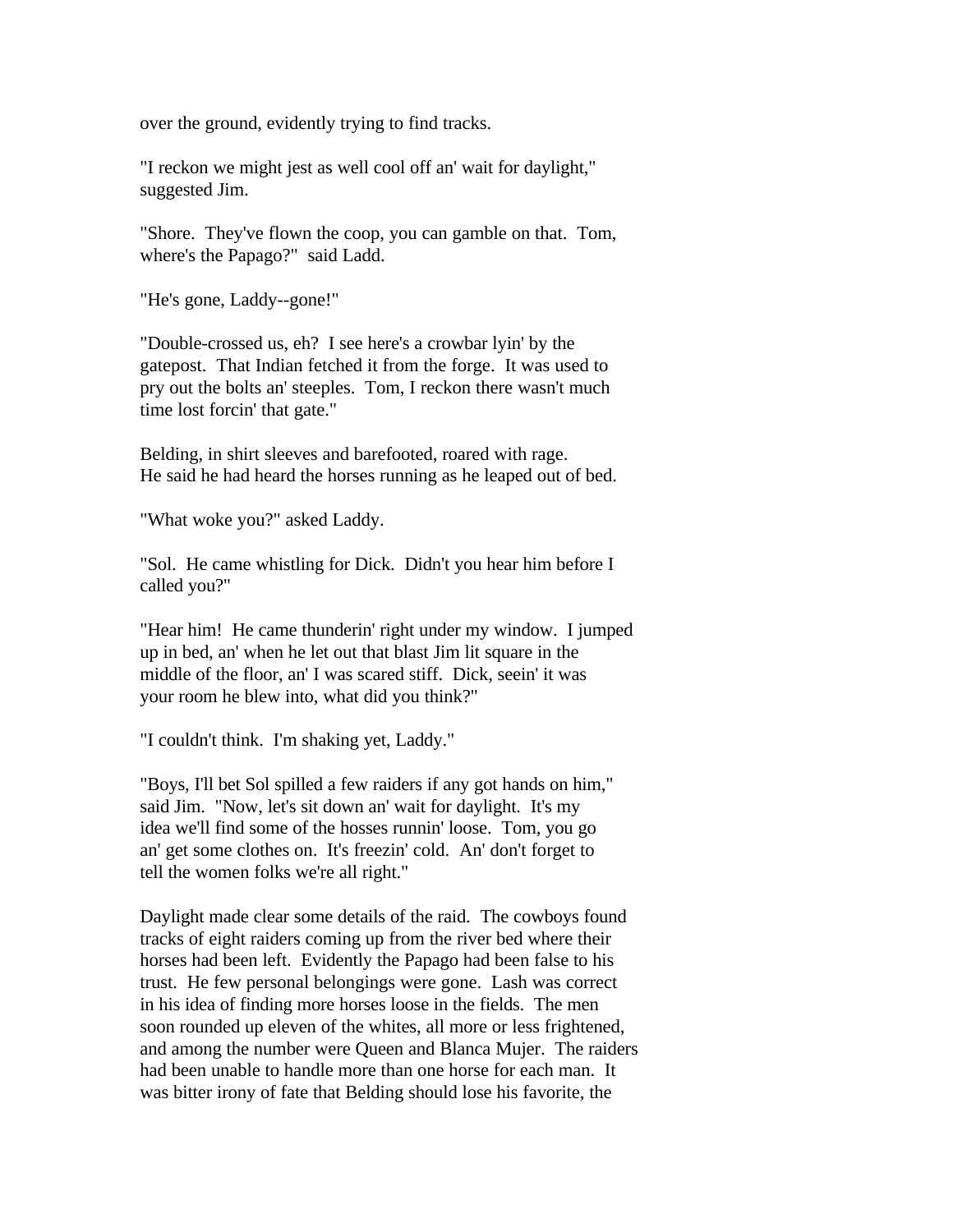one horse more dear to him than all the others. Somewhere out on the trail a raider was fighting the iron-jawed savage Blanco Diablo.

"I reckon we're some lucky," observed Jim Lash.

"Lucky ain't enough word," replied Ladd. "You see, it was this way. Some of the raiders piled over the fence while the others worked on the gate. Mebbe the Papago went inside to pick out the best hosses. But it didn't work except with Diablo, an' how they ever got him I don't know. I'd have gambled it'd take all of eight men to steal him. But Greasers have got us skinned on handlin' hosses."

Belding was unconsolable. He cursed and railed, and finally declared he was going to trail the raiders.

"Tom, you just ain't agoin' to do nothin' of the kind," said Ladd coolly.

Belding groaned and bowed his head.

"Laddy, you're right," he replied, presently. "I've got to stand it. I can't leave the women and my property. But it's sure tough. I'm sore way down deep, and nothin' but blood would ever satisfy me."

"Leave that to me an' Jim," said Ladd.

"What do you mean to do?" demanded Belding, starting up.

"Shore I don't know yet....Give me a light for my pipe. An' Dick, go fetch out your Yaqui."

VIII

The Running of Blanco Sol

The Yaqui's strange dark glance roved over the corral, the swinging gate with its broken fastenings, the tracks in the road, and then rested upon Belding.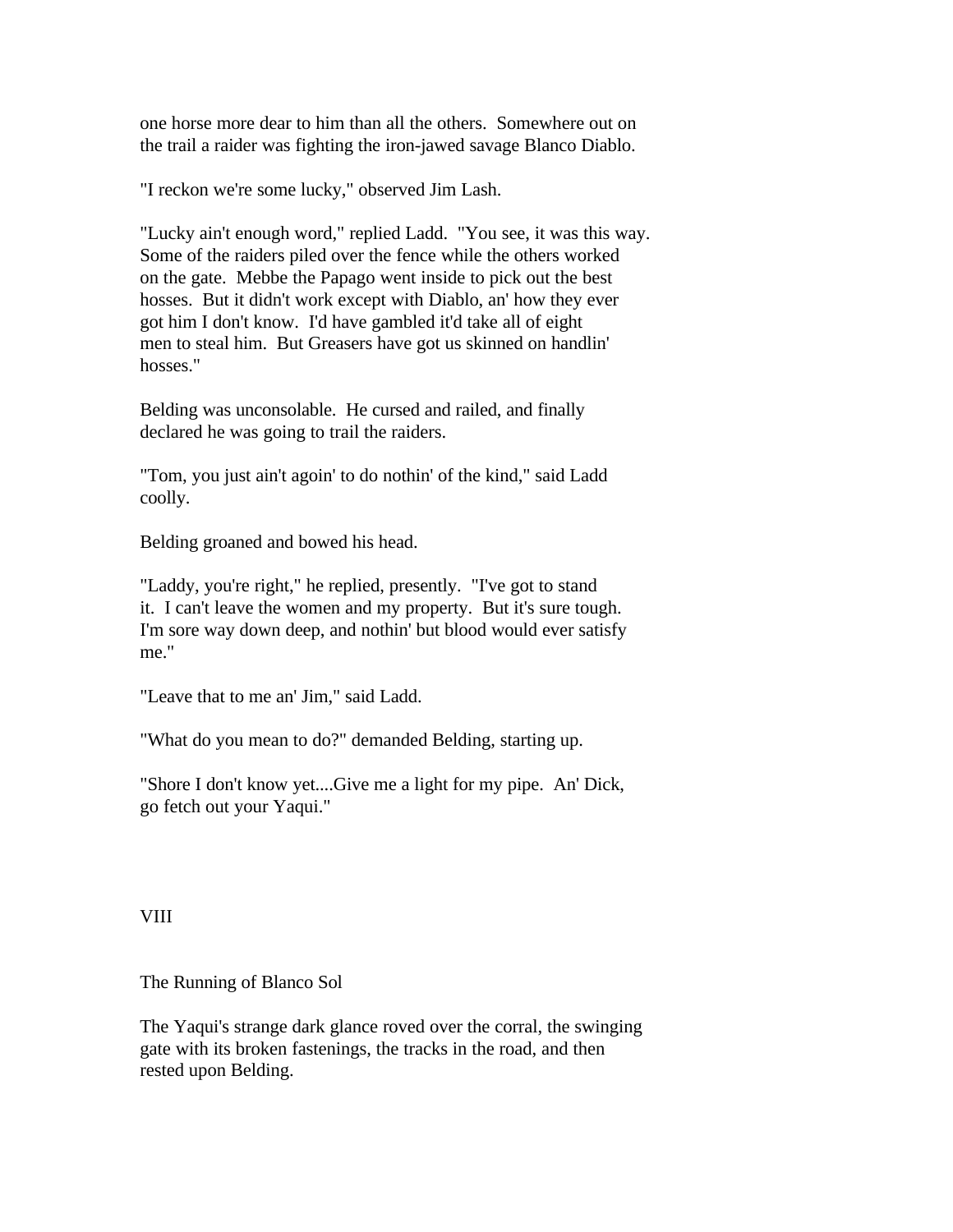"Malo," he said, and his Spanish was clear.

"Shore Yaqui, about eight bad men, an' a traitor Indian," said Ladd.

"I think he means my herder," added Belding. "If he does, that settles any doubt it might be decent to have--Yaqui--malo Papago--Si?"

The Yaqui spread wide his hands. Then he bent over the tracks in the road. They led everywhither, but gradually he worked out of the thick net to take the trail that the cowboys had followed down to the river. Belding and the rangers kept close at his heels. Occasionally Dick lent a helping hand to the still feeble Indian. He found a trampled spot where the raiders had left their horses. From this point a deeply defined narrow trail led across the dry river bed.

Belding asked the Yaqui where the raiders would head for in the Sonora Desert. For answer the Indian followed the trail across the streem of sand, through willows and mesquite, up to the level of rock and cactus. At this point he halted. A sand-filled, almost obliterated trail led off to the left, and evidently went round to the east of No Name Mountains. To the right stretched the road toward Papago Well and the Sonoyta Oasis. The trail of the raiders took a southeasterly course over untrodden desert. The Yaqui spoke in his own tongue, then in Spanish.

"Think he means slow march," said Belding. "Laddy, from the looks of that trail the Greasers are having trouble with the horses."

"Tom, shore a boy could see that," replied Laddy "Ask Yaqui to tell us where the raiders are headin', an' if there's water."

It was wonderful to see the Yaqui point. His dark hand stretched, he sighted over his stretched finger at a low white escarpment in the distance. Then with a stick he traced a line in the sand, and then at the end of that another line at right angles. He made crosses and marks and holes, and as he drew the rude map he talked in Yaqui, in Spanish; with a word here and there in English. Belding translated as best he could. The raiders were heading southeast toward the railroad that ran from Nogales down into Sonora. It was four days' travel, bad trail, good sure waterhole one day out; then water not sure for two days. Raiders traveling slow; bothered by too many horses, not looking for pursuit; were never pursued, could be headed and ambushed that night at the first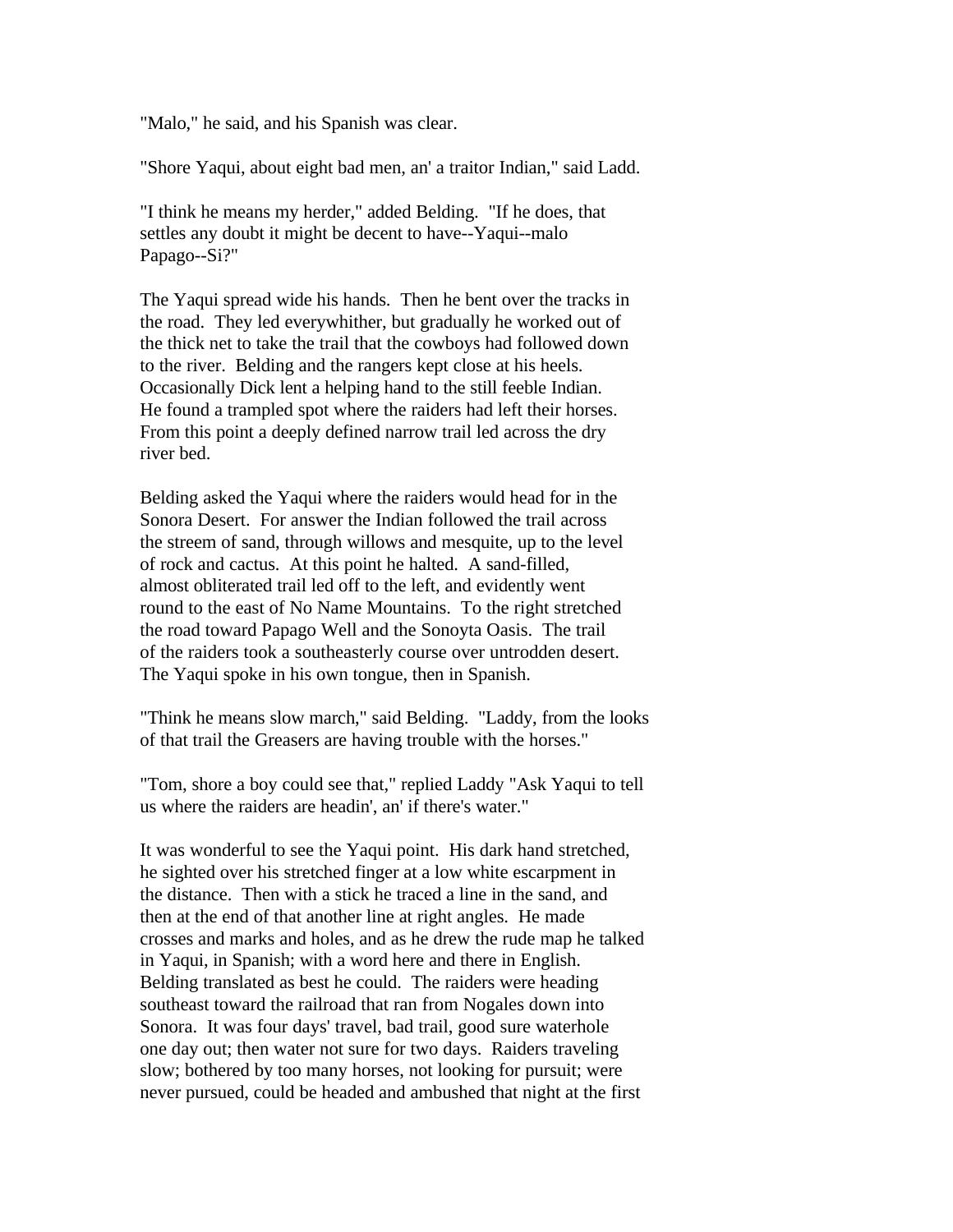waterhole, a natural trap in a valley.

The men returned to the ranch. The rangers ate and drank while making hurried preparations for travel. Blanco Sol and the cowboys' horses were fed, watered, and saddled. Ladd again refused to ride one of Belding's whites. He was quick and cold.

"Get me a long-range rifle an' lots of shells. Rustle now," he said.

"Laddy, you don't want to be weighted down?" protested Belding.

"Shore I want a gun that'll outshoot the dinky little carbines an' muskets used by the rebels. Trot one out an' be quick."

"I've got a .405, a long-barreled heavy rifle that'll shoot a mile. I use it for mountain sheep. But Laddy, it'll break that bronch's back."

"His back won't break so easy....Dick, take plenty of shells for your Remington. An' don't forget your field glass."

In less than an hour after the time of the raid the three rangers, heavily armed and superbly mounted on fresh horses, rode out on the trail. As Gale turned to look back from the far bank of Forlorn River, he saw Nell waving a white scarf. He stood high in his stirrups and waved his sombrero. Then the mesquites hid the girl's slight figure, and Gale wheeled grim-faced to follow the rangers.

They rode in single file with Ladd in the lead. He did not keep to the trail of the raiders all the time. He made short cuts. The raiders were traveling leisurely, and they evinced a liking for the most level and least cactus-covered stretches of ground. But the cowboy took a bee-line course for the white escarpment pointed out by the Yaqui; and nothing save deep washes and impassable patches of cactus or rocks made him swerve from it. He kept the broncho at a steady walk over the rougher places and at a swinging Indian canter over the hard and level ground. The sun grew hot and the wind began to blow. Dust clouds rolled along the blue horizon. Whirling columns of sand, like water spouts at sea, circled up out of white arid basins, and swept away and spread aloft before the wind. The escarpment began to rise, to change color, to show breaks upon it rocky face.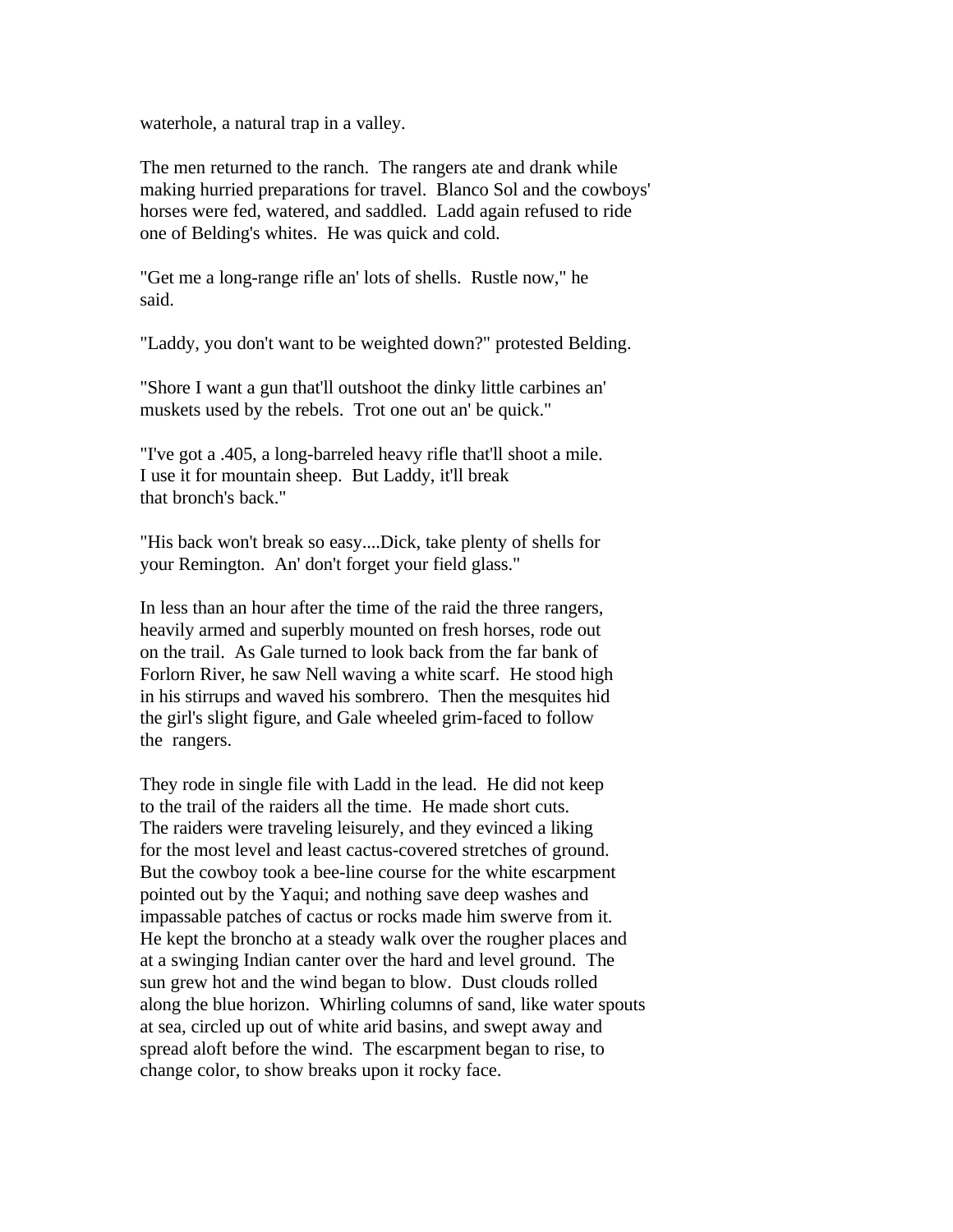Whenever the rangers rode out on the brow of a knoll or ridge or an eminence, before starting to descend, Ladd required of Gale a long, careful, sweeping survey of the desert ahead through the field glass. There were streams of white dust to be seen, streaks of yellow dust, trailing low clouds of sand over the glistening dunes, but no steadily rising, uniformly shaped puffs that would tell a tale of moving horses on the desert. At noon the rangers got out of the thick cactus. Moreover, the gravel-bottomed washes, the low weathering, rotting ledges of yellow rock gave place to hard sandy rolls and bare clay knolls. The desert resembled a rounded hummocky sea of color. All light shades of blue and pink and yellow and mauve were there dominated by the glaring white sun. Mirages glistened, wavered, faded in the shimmering waves of heat. Dust as fine as power whiffed up from under the tireless hoofs.

The rangers rode on and the escarpment began to loom. The desert floor inclined perceptibly upward. When Gale got an unobstructed view of the slope of the escarpment he located the raiders and horses. In another hour's travel the rangers could see with naked eyes a long, faint moving streak of black and white dots.

"They're headin' for that yellow pass," said Ladd, pointing to a break in the eastern end of the escarpment. "When they get out of sight we'll rustle. I'm thinkin' that waterhole the Yaqui spoke of lays in the pass."

The rangers traveled swiftly over the remaining miles of level desert leading to the ascent of the escarpment. When they achieved the gateway of the pass the sun was low in the west. Dwarfed mesquite and greasewood appeared among the rocks. Ladd gave the word to tie up horses and go forward on foot.

The narrow neck of the pass opened and descended into a valley half a mile wide, perhaps twice that in length. It had apparently unscalable slopes of weathered rock leading up to beetling walls. With floor bare and hard and white, except for a patch of green mesquite near the far end it was a lurid and desolate spot, the barren bottom of a desert bowl.

"Keep down, boys" said Ladd. "There's the waterhole an' hosses have sharp eyes. Shore the Yaqui figgered this place. I never seen its like for a trap."

Both white and black horses showed against the green,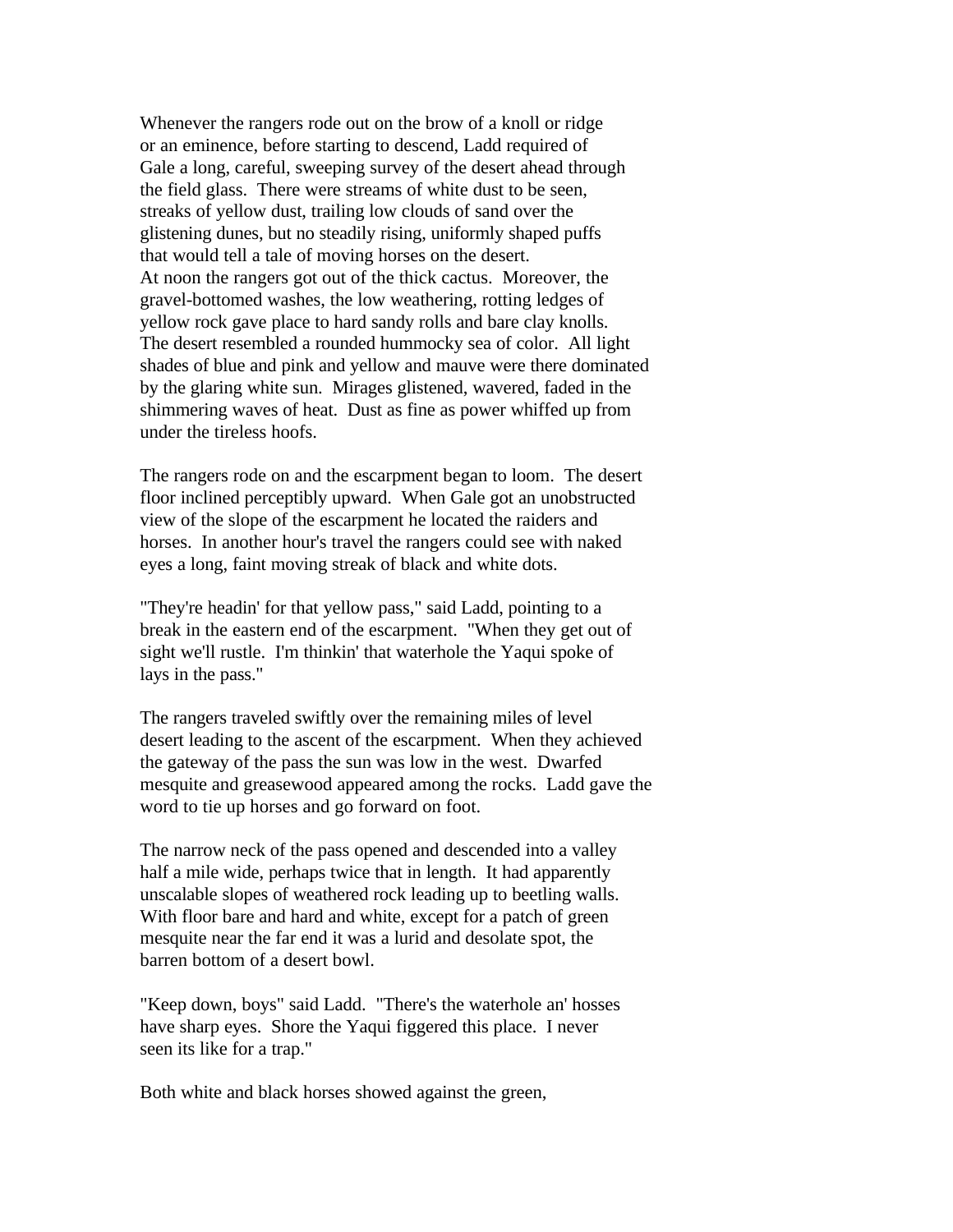and a thin curling column of blue smoke rose lazily from amid the mesquites.

"I reckon we'd better wait till dark, or mebbe daylight," said Jim Lash.

"Let me figger some. Dick, what do you make of the outlet to this hole? Looks rough to me."

With his glass Gale studied the narrow construction of walls and roughened rising floor.

"Laddy, it's harder to get out at that end than here," he replied.

"Shore that's hard enough. Let me have a look....Well, boys, it don't take no figgerin' for this job. Jim, I'll want you at the other end blockin' the pass when we're ready to start."

"When'll that be?" inquired Jim.

"Soon as it's light enough in the mornin'. That Greaser outfit will hang till to-morrow. There's no sure water ahead for two days, you remember."

"I reckon I can slip through to the other end after dark," said Lash, thoughtfully. "It might get me in bad to go round."

The rangers stole back from the vantage point and returned to their horses, which they untied and left farther round among broken sections of cliff. For the horses it was a dry, hungry camp, but the rangers built a fire and had their short though strengthening meal.

The location was high, and through a break in the jumble of rocks the great colored void of desert could be seen rolling away endlessly to the west. The sun set, and after it had gone down the golden tips of mountains dulled, their lower shadows creeping upward.

Jim Lash rolled in his saddle blanket, his feet near the fire, and went to sleep. Ladd told Gale to do likewise while he kept the fire up and waited until it was late enough for Jim to undertake circling round the raiders. When Gale awakened the night was dark, cold, windy. The stars shone with white brilliance. Jim was up saddling his horse, and Ladd was talking low.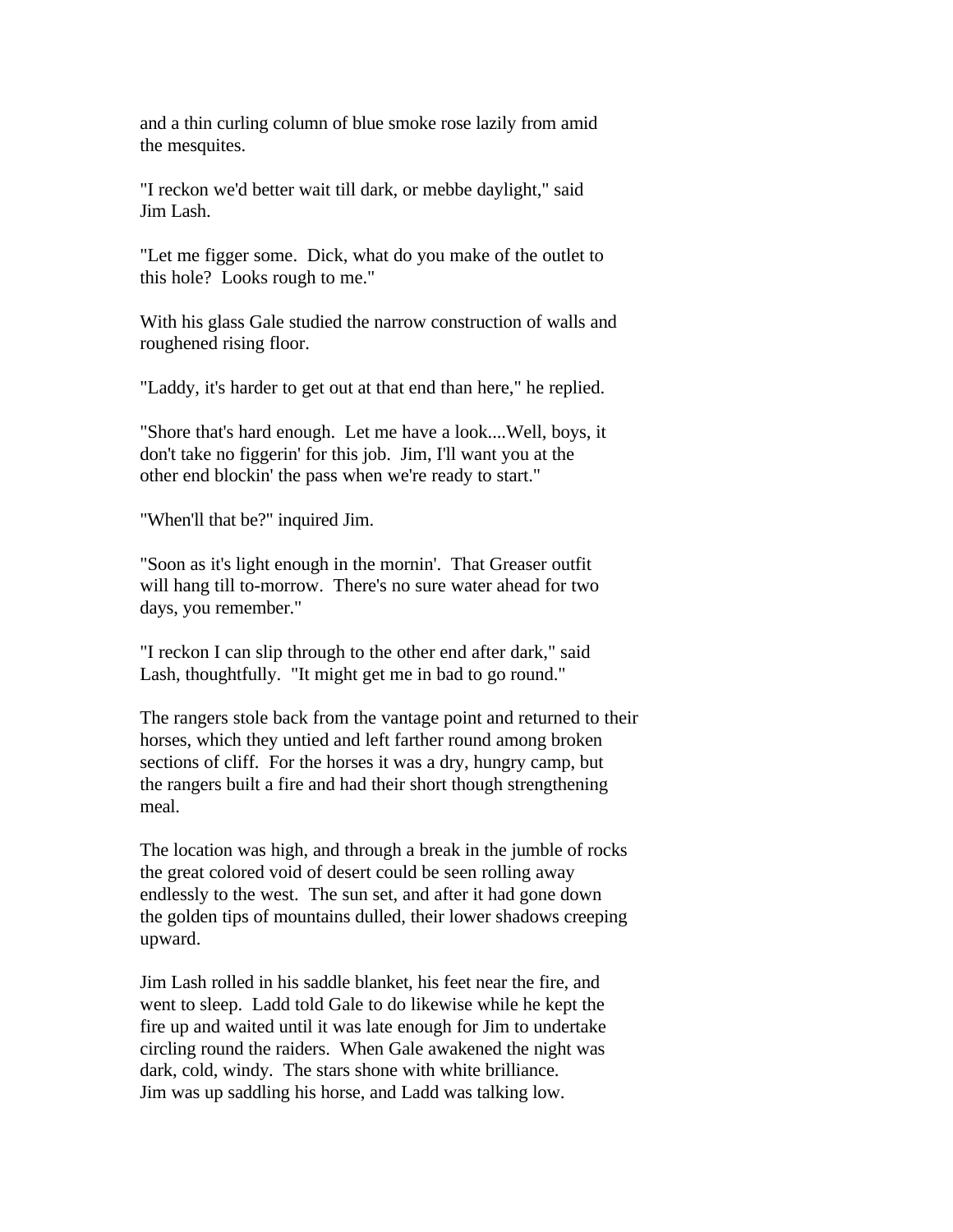When Gale rose to accompany them both rangers said he need not go. But Gale wanted to go because that was the thing Ladd or Jim would have done.

With Ladd leading, they moved away into the gloom. Advance was exceedingly slow, careful, silent. Under the walls the blackness seemed impenetrable. The horse was as cautious as his master. Ladd did not lose his way, nevertheless he wound between blocks of stone and clumps of mesquite, and often tried a passage to abandon it. Finally the trail showed pale in the gloom, and eastern stars twinkled between the lofty ramparts of the pass.

The advance here was still as stealthily made as before, but not so difficult or slow. When the dense gloom of the pass lightened, and there was a wide space of sky and stars overhead, Ladd halted and stood silent a moment.

"Luck again!" he whispered. "The wind's in your face, Jim. The horses won't scent you. Go slow. Don't crack a stone. Keep close under the wall. Try to get up as high as this at the other end. Wait till daylight before riskin' a loose slope. I'll be ridin' the job early. That's all."

Ladd's cool, easy speech was scarcely significant of the perilous undertaking. Lash moved very slowly away, leading his horse. The soft pads of hoofs ceased to sound about the time the gray shape merged into the black shadows. Then Ladd touched Dick's arm, and turned back up the trail.

But Dick tarried a moment. He wanted a fuller sense of that ebony-bottomed abyss, with its pale encircling walls reaching up to the dusky blue sky and the brilliant stars. There was absolutely no sound.

He retraced his steps down, soon coming up with Ladd; and together they picked a way back through the winding recesses of cliff. The campfire was smoldering. Ladd replenished it and lay down to get a few hours' sleep, while Gale kept watch. The after part of the night wore on till the paling of stars, the thickening of gloom indicated the dark hour before dawn. The spot was secluded from wind, but the air grew cold as ice. Gale spent the time stripping wood from a dead mesquite, in pacing to and fro, in listening. Blanco Sol stamped occasionally, which sound was all that broke the stilliness. Ladd awoke before the faintest gray appeared. The rangers ate and drank. When the black did lighten to gray they saddled the horses and led them out to the pass and down to the point where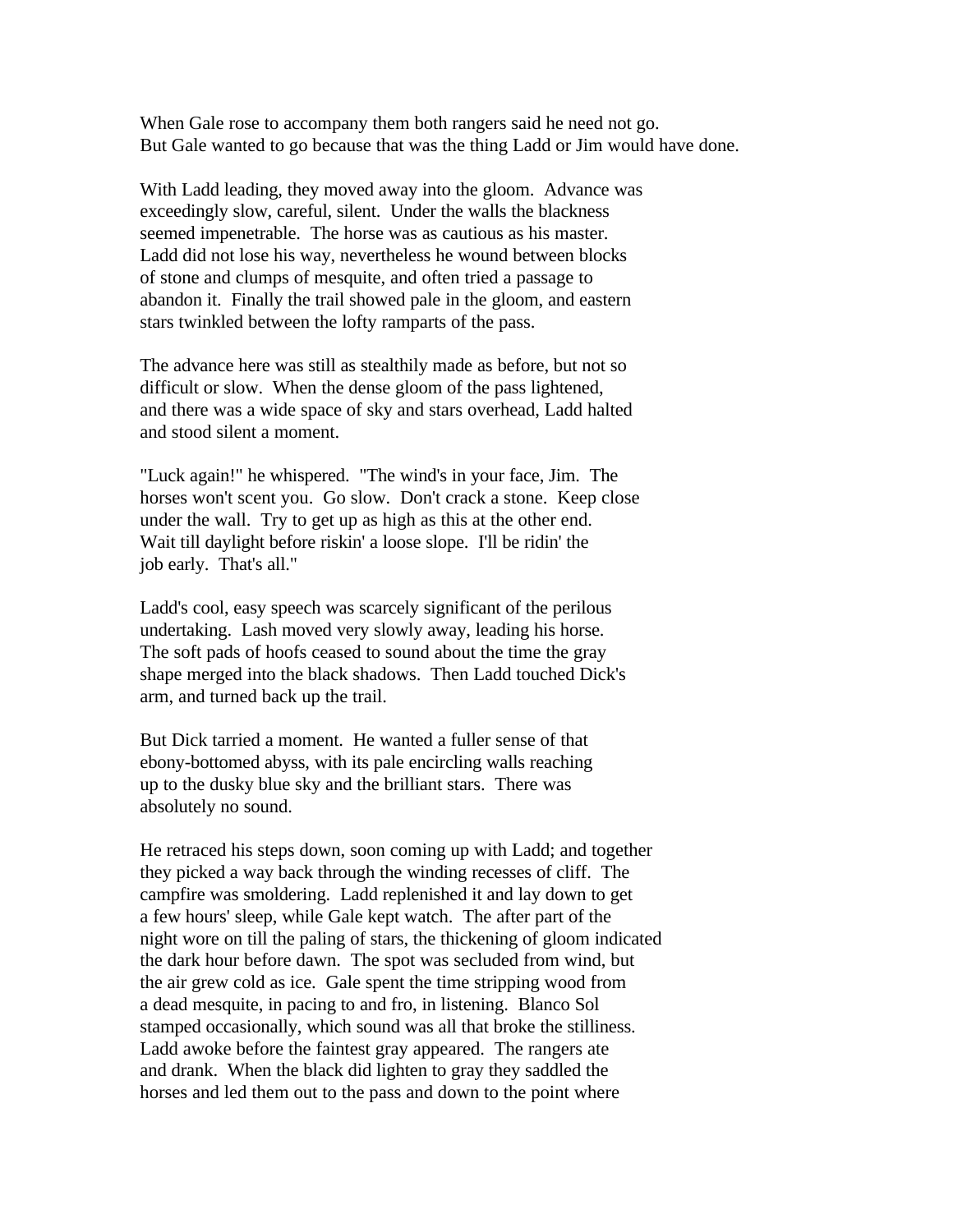they had parted with Lash. Here they awaited daylight.

To Gale it seemed long in coming. Such a delay always aggravated the slow fire within him. He had nothing of Ladd's patience. He wanted action. The gray shadow below thinned out, and the patch of mesquite made a blot upon the pale valley. The day dawned.

Still Ladd waited. He grew more silent, grimmer as the time of action approached. Gale wondered what the plan of attack would be. Yet he did not ask. He waited ready for orders.

The valley grew clear of gray shadow except under leaning walls on the eastern side. Then a straight column of smoke rose from among the mesquites. Manifestly this was what Ladd had been awaiting. He took the long .405 from its sheath and tried the lever. Then he lifted a cartridge belt from the pommel of his saddle. Every ring held a shell and these shells were four inches long. He buckled the belt round him.

"Come on, Dick."

Ladd led the way down the slope until he reached a position that commanded the rising of the trail from a level. It was the only place a man or horse could leave the valley for the pass.

"Dick, here's your stand. If any raider rides in range take a crack at him....Now I want the lend of your hoss."

"Blanco Sol!" exclaimed Gale, more in amazement that Ladd should ask for the horse than in reluctance to lend him.

"Will you let me have him?" Ladd repeated, almost curtly.

"Certainly, Laddy."

A smile momentarily chased the dark cold gloom that had set upon the ranger's lean face.

"Shore I appreciate it, Dick. I know how you care for that hoss. I guess mebbe Charlie Ladd has loved a hoss! An' one not so good as Sol. I was only tryin' your nerve, Dick, askin' you without tellin' my plan. Sol won't get a scratch, you can gamble on that! I'll ride him down into the valley an' pull the greasers out in the open. They've got short-ranged carbines. They can't keep out of range of the .405, an' I'll be takin' the dust of their lead. Sabe,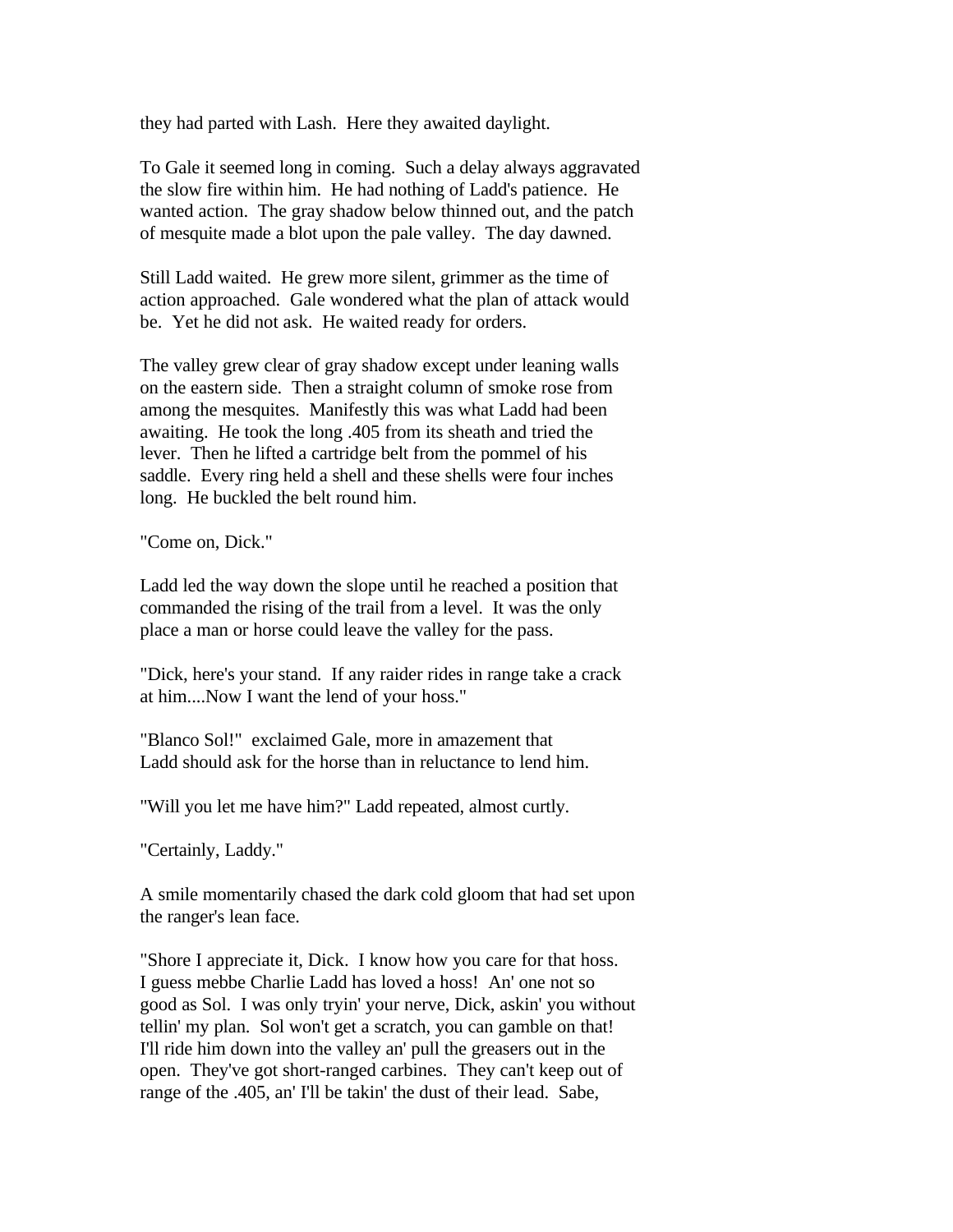senor?"

"Laddy! You'll run Sol away from the raiders when they chase you? Run him after them when they try to get away?"

"Shore. I'll run all the time. They can't gain on Sol, an' he'll run them down when I want. Can you beat it?"

"No. It's great!...But suppose a raider comes out on Blanco Diablo?"

"I reckon that's the one weak place in my plan. I'm figgerin' they'll never think of that till it's too late. But if they do, well, Sol can outrun Diablo. An' I can always kill the white devil!"

Ladd's strange hate of the horse showed in the passion of his last words, in his hardening jaw and grim set lips.

Gale's hand went swiftly to the ranger's shoulder.

"Laddy. Don't kill Diablo unless it's to save your life."

"All right. But, by God, if I get a chance I'll make Blanco Sol run him off his legs!"

He spoke no more and set about changing the length of Sol's stirrups. When he had them adjusted to suit he mounted and rode down the trail and out upon the level. He rode leisurely as if merely going to water his horse. The long black rifle lying across his saddle, however, was ominous.

Gale securely tied the other horse to a mesquite at hand, and took a position behind a low rock over which he could easily see and shoot when necessary. He imagined Jim Lash in a similar position at the far end of the valley blocking the outlet. Gale had grown accustomed to danger and the hard and fierce feelings peculiar to it. But the coming drama was so peculiarly different in promise from all he had experienced, that he waited the moment of action with thrilling intensity. In him stirred long, brooding wrath at these border raiders--affection for Belding, and keen desire to avenge the outrages he had suffered--warm admiration for the cold, implacable Ladd and his absolute fearlessness, and a curious throbbing interest in the old, much-discussed and never-decided argument as to whether Blanco Sol was fleeter, stronger horse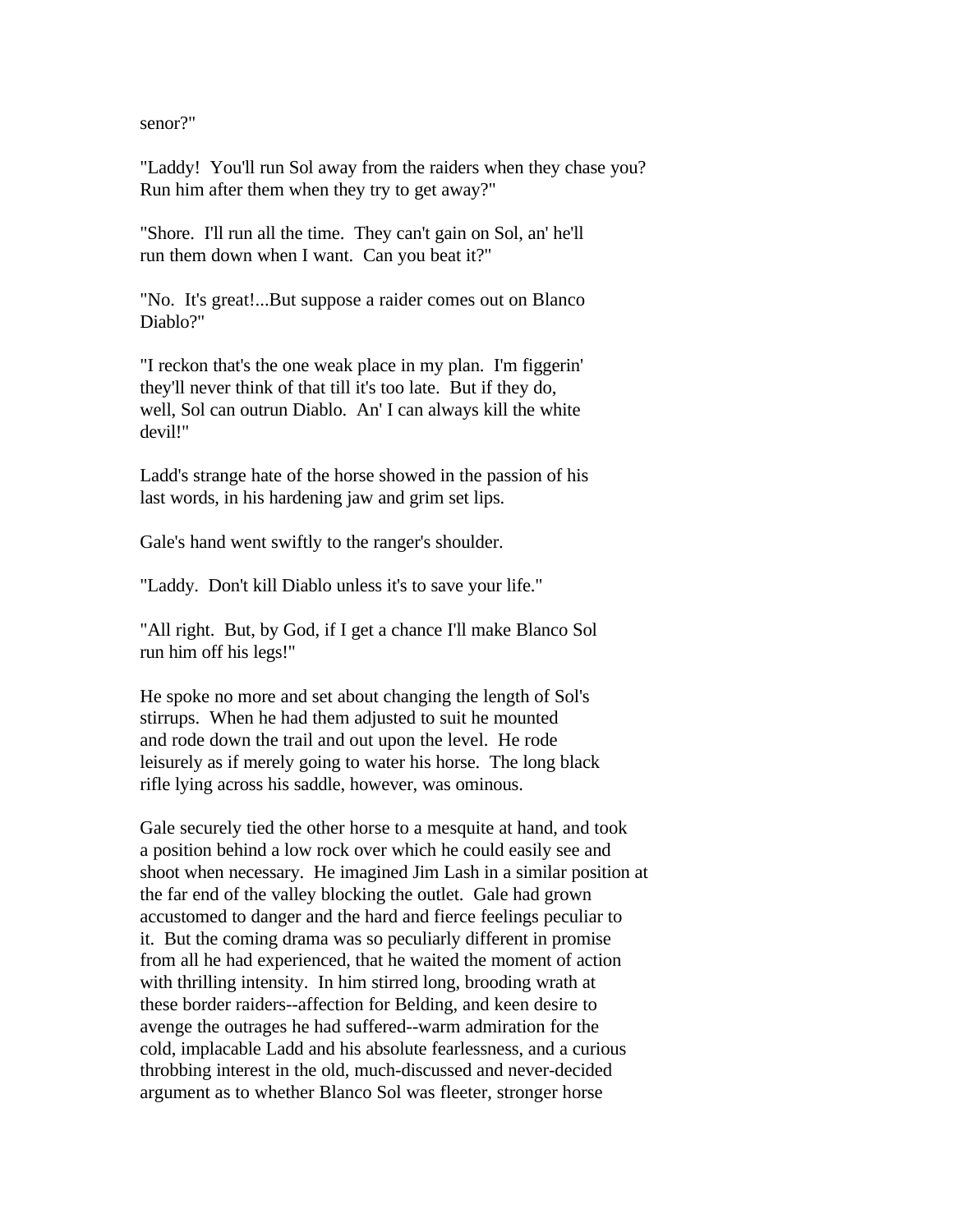than Blanco Diablo. Gale felt that he was to see a race between these great rivals--the kind of race that made men and horses terrible.

Ladd rode a quarter of a mile out upon the flat before anything happened. Then a whistle rent the still, cold air. A horse had seen or scented Blanco Sol. The whistle was prolonged, faint, but clear. It made the boood thrum in Gale's ears. Sol halted. His head shot up with the old, wild, spirited sweep. Gale leveled his glass at the patch of mesquites. He saw the raiders running to an open place, pointing, gesticulating. The glass brought them so close that he saw the dark faces. Suddenly they broke and fled back among the trees. Then he got only white and dark gleams of moving bodies. Evidently that moment was one of boots, guns, and saddles for the raiders.

Lowering the glass, Gale saw that Blanco Sol had started forward again. His gait was now a canter, and he had covered another quarter of a mile before horses and raiders appeared upon the outskirts of the mesquites. Then Blanco Sol stopped. His shrill, ringing whistle came distinctly to Gale's ears. The raiders were mounted on dark horses, and they stood abreast in a motionless line. Gale chuckled as he appreciated what a puzzle the situation presented for them. A lone horseman in the middle of the valley did not perhaps seem so menacing himself as the possibilities his presence suggested.

Then Gale saw a raider gallop swiftly from the group toward the farther outlet of the valley. This might have been owing to characteristic cowardice; but it was more likely a move of the raiders to make sure of retreat. Undoubtedly Ladd saw this galloping horseman. A few waiting moments ensued. The galloping horseman reached the slope, began to climb. With naked eyes Gale saw a puff of white smoke spring out of the rocks. Then the raider wheeled his plunging horse back to the level, and went racing wildly down the valley.

The compact bunch of bays and blacks seemed to break apart and spread rapidly from the edge of the mesquites. Puffs of white smoke indicated firing, and showed the nature of the raiders' excitement. They were far out of ordinary range, but they spurred toward Ladd, shooting as they rode. Ladd held his ground; the big white horse stood like a rock in his tracks. Gale saw little spouts of dust rise in front of Blanco Sol and spread swift as sight to his rear. The raiders' bullets, striking low, were skipping along the hard,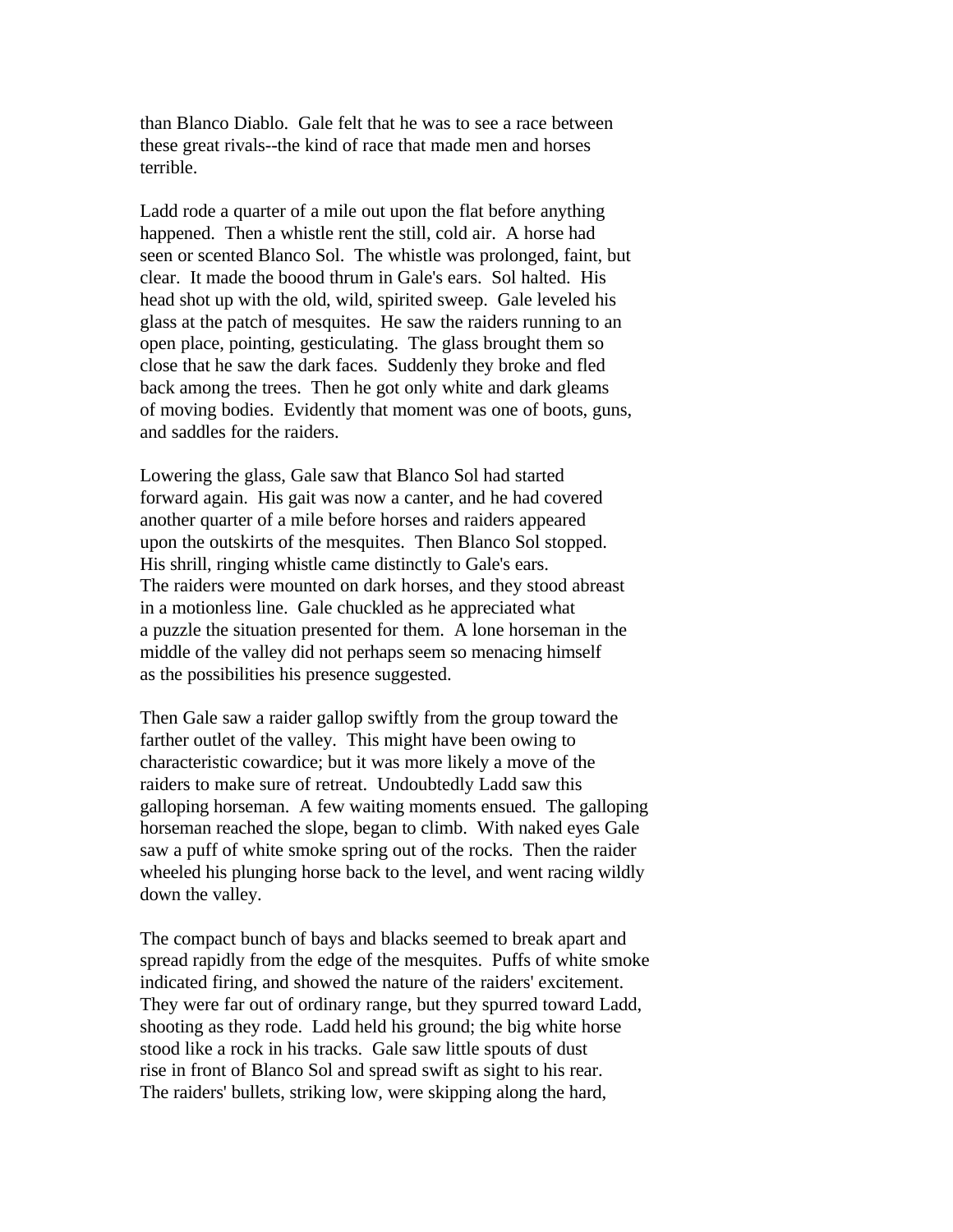bare floor of the valley. Then Ladd raised the long rifle. There was no smoke, but three high, spanging reports rang out. A gap opened in the dark line of advancing horsemen; then a riderless steed sheered off to the right. Blanco Sol seemed to turn as on a pivot and charged back toward the lower end of the valley. He circled over to Gale's right and stretched out into his run. There were now five raiders in pursuit, and they came sweeping down, yelling and shooting, evidently sure of their quarry. Ladd reserved his fire. He kept turning from back to front in his saddle.

Gale saw how the space widened between pursuers and pursued, saw distinctly when Ladd eased up Sol's running. Manifestly Ladd intended to try to lead the raiders round in front of Gale's position, and, presently, Gale saw he was going to succeed. The raiders, riding like vaqueros, swept on in a curve, cutting off what distance they could. One fellow, a small, wiry rider, high on his mount's neck like a jockey, led his companions by many yards. He seemed to be getting the range of Ladd, or else he shot high, for his bullets did not strike up the dust behind Sol. Gale was ready to shoot. Blanco Sol pounded by, his rapid, rhythmic hoofbeats plainly to be heard. He was running easily.

Gale tried to still the jump of heart and pulse, and turned his eye again on the nearest pursuer. This raider was crossing in, his carbine held muzzle up in his right hand, and he was coming swiftly. It was a long shot, upward of five hundred yards. Gale had not time to adjust the sights of the Remington, but he knew the gun and, holding coarsely upon the swiftly moving blot, he began to shoot. The first bullet sent up a great splash of dust beneath the horse's nose, making him leap as if to hurdle a fence. The rifle was automatic; Gale needed only to pull the trigger. He saw now that the raiders behind were in line. Swiftly he worked the trigger. Suddenly the leading horse leaped convulsively, not up nor aside, but straight ahead, and then he crashed to the ground throwing his rider like a catapult, and then slid and rolled. He half got up, fell back, and kicked; but his rider never moved.

The other rangers sawed the reins of plunging steeds and whirled to escape the unseen battery. Gale slipped a fresh clip into the magazine of his rifle. He restrained himself from useless firing and gave eager eye to the duel below. Ladd began to shoot while Sol was running.

The .405 rang out sharply--then again. The heavy bullets streaked the dust all the way across the valley. Ladd aimed deliberately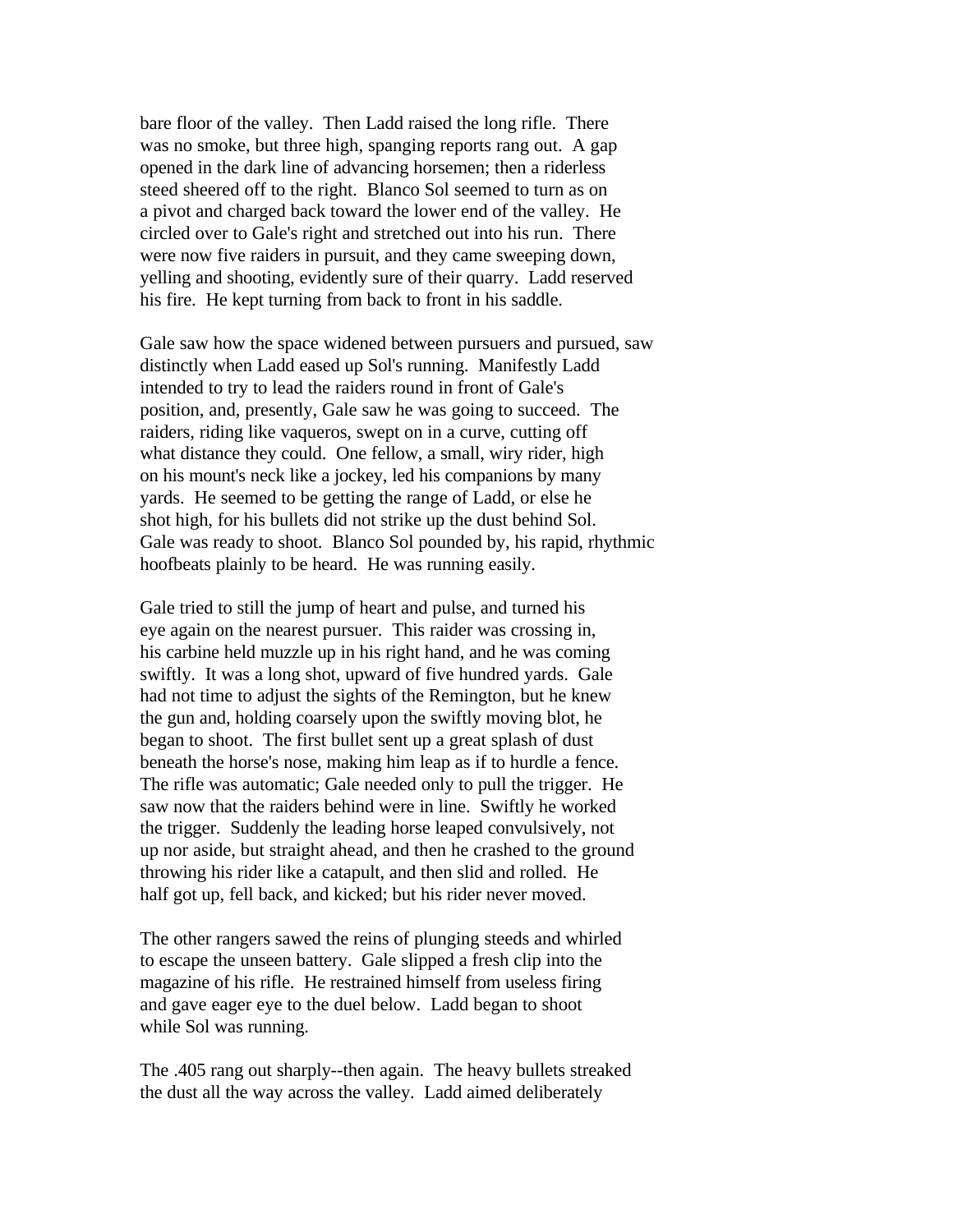and pulled slowly, unmindful of the kicking dust-puffs behind Sol, and to the side. The raiders spurred madly in pursuit, loading and firing. They shot ten times while Ladd shot once, and all in vain; and on Ladd's sixth shot a raider topped backward, threw his carbine and fell with his foot catching in a stirrup. The frightened horse plunged away, dragging him in a path of dust.

Gale had set himself to miss nothing of that fighting race, yet the action passed too swiftly for clear sight of all. Ladd had emptied a magazine, and now Blanco Sol quickened and lengthened his running stride. He ran away from his pursuers. Then it was that the ranger's ruse was divined by the raiders. They hauled sharply up and seemed to be conferring. But that was a fatal mistake. Blanco Sol was seen to break his gait and slow down in several jumps, then square away and stand stockstill. Ladd fired at the closely grouped raiders. An instant passed. Then Gale heard the spat of a bullet out in front, saw a puff of dust, then heard the lead strike the rocks and go whining away. And it was after this that one of the raiders fell prone from his saddle. The steel-jacketed .405 had gone through him on its uninterrupted way to hum past Gale's positon.

The remaining two raiders frantically spurred their horses and fled up the valley. Ladd sent Sol after them. It seemed to Gale, even though he realized his excitement, that Blanco Sol made those horses seem like snails. The raiders split, one making for the eastern outlet, the other circling back of the mesquites. Ladd kept on after the latter. Then puffs of white smoke and rifle shots faintly crackling told Jim Lash's hand in the game. However, he succeeded only in driving the raider back into the valley. But Ladd had turned the other horseman, and now it appeared the two raiders were between Lash above on the stony slope and Ladd below on the level. There was desperate riding on part of the raiders to keep from being hemmed in closer. Only one of them got away, and he came riding for life down under the eastern wall. Blanco Sol settled into his graceful, beautiful swing. He gained steadily, though he was far from extending himself. By Gale's actual count the raider fired eight times in that race down the valley, and all his bullets went low and wide. He pitched the carbine away and lost all control in headlong flight.

Some few hundred rods to the left of Gale the raider put his horse to the weathered slope. He began to climb. The horse was superb, infinitely more courageous than his rider. Zigzag they went up and up, and when Ladd reached the edge of the slope they were high long the cracked and guttered rampart. Once--twice Ladd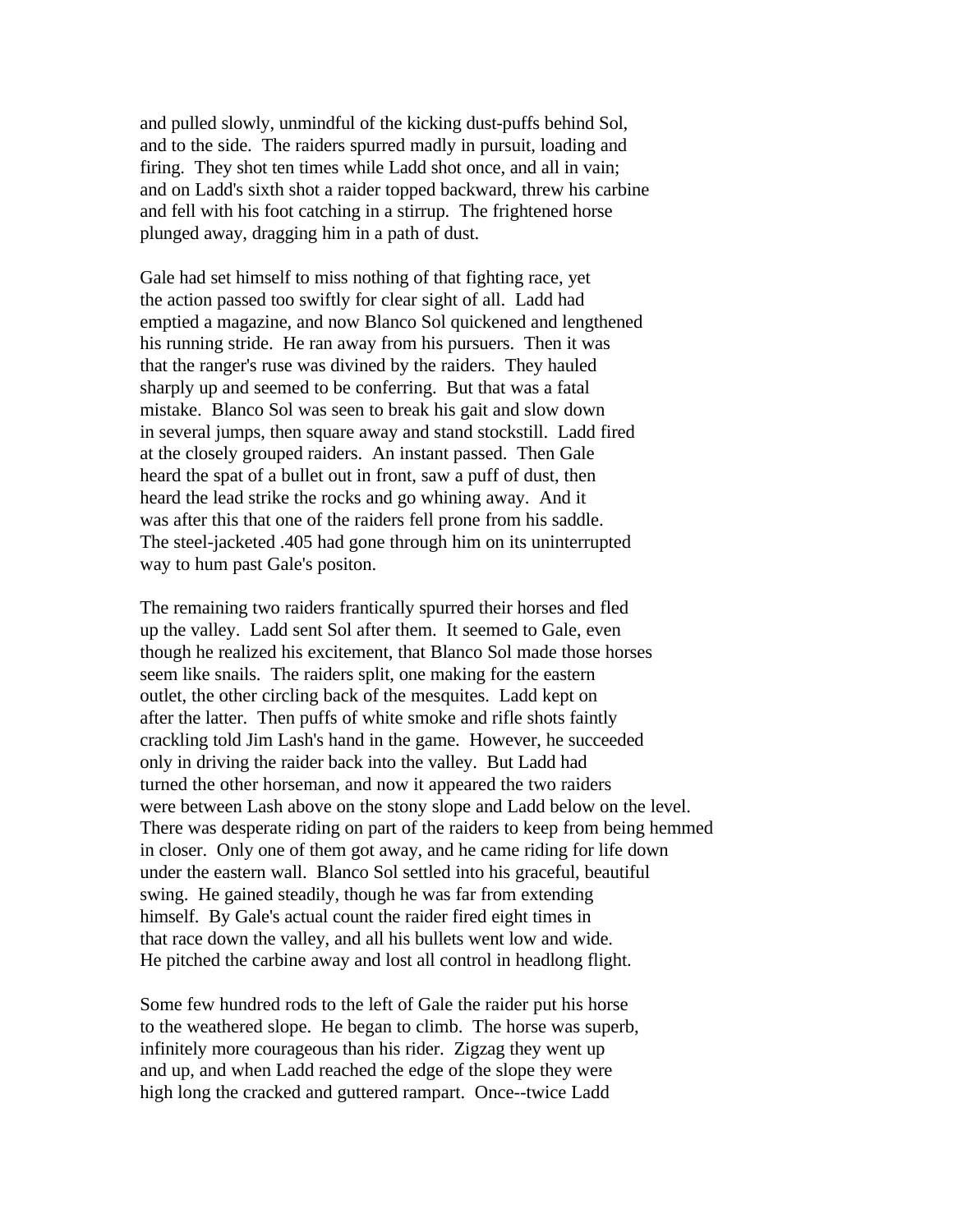raised the long rifle, but each time he lowered it. Gale divined that the ranger's restraint was not on account of the Mexican, but for that valiant and faithful horse. Up and up he went, and the yellow dust clouds rose, and an avalanche rolled rattling and cracking down the slope. It was beyond belief that a horse, burdened or unburdened, could find footing and hold it upon that wall of narrow ledges and inverted, slanting gullies. But he climbed on, sure-footed as a mountain goat, and, surmounting the last rough steps, he stood a moment silhouetted against the white sky. Then he disappeared. Ladd sat astride Blanco Sol gazing upward. How the cowboy must have honored that raider's brave steed!

Gale, who had been too dumb to shout the admiration he felt, suddenly leaped up, and his voice came with a shriek:

## "LOOK OUT, LADDY!"

A big horse, like a white streak, was bearing down to the right of the ranger. Blanco Diablo! A matchless rider swung with the horse's motion. Gale was stunned. Then he remembered the first raider, the one Lash had shot at and driven away from the outlet. This fellow had made for the mesquite and had put a saddle on Belding's favorite. In the heat of the excitement, while Ladd had been intent upon the climbing horse, this last raider had come down with the speed of the wind straight for the western outlet. Perhaps, very probably, he did not know Gale was there to block it; and certainly he hoped to pass Ladd and Blanco Sol.

A touch of the spur made Sol lunge forward to head off the raider. Diable was in his stride, but the distance and angle favored Sol. The raider had no carbine. He held aloft a gun ready to level it and fire. He sat the saddle as if it were a stationary seat. Gale saw Ladd lean down and drop the .405 in the sand. He would take no chances of wounding Belding's best-loved horse.

Then Gale sat transfixed with suspended breath watching the horses thundering toward him. Blanco Diablo was speeding low, fleet as an antelope, fierce and terrible in his devilish action, a horse for war and blood and death. He seemed unbeatable. Yet to see the magnificently running Blanco Sol was but to court a doubt. Gale stood spellbound. He might have shot the raider; but he never thought of such a thing. The distance swiftly lessened. Plain it was the raider could not make the opening ahead of Ladd. He saw it and swerved to the left, emptying his six-shooter as he turned.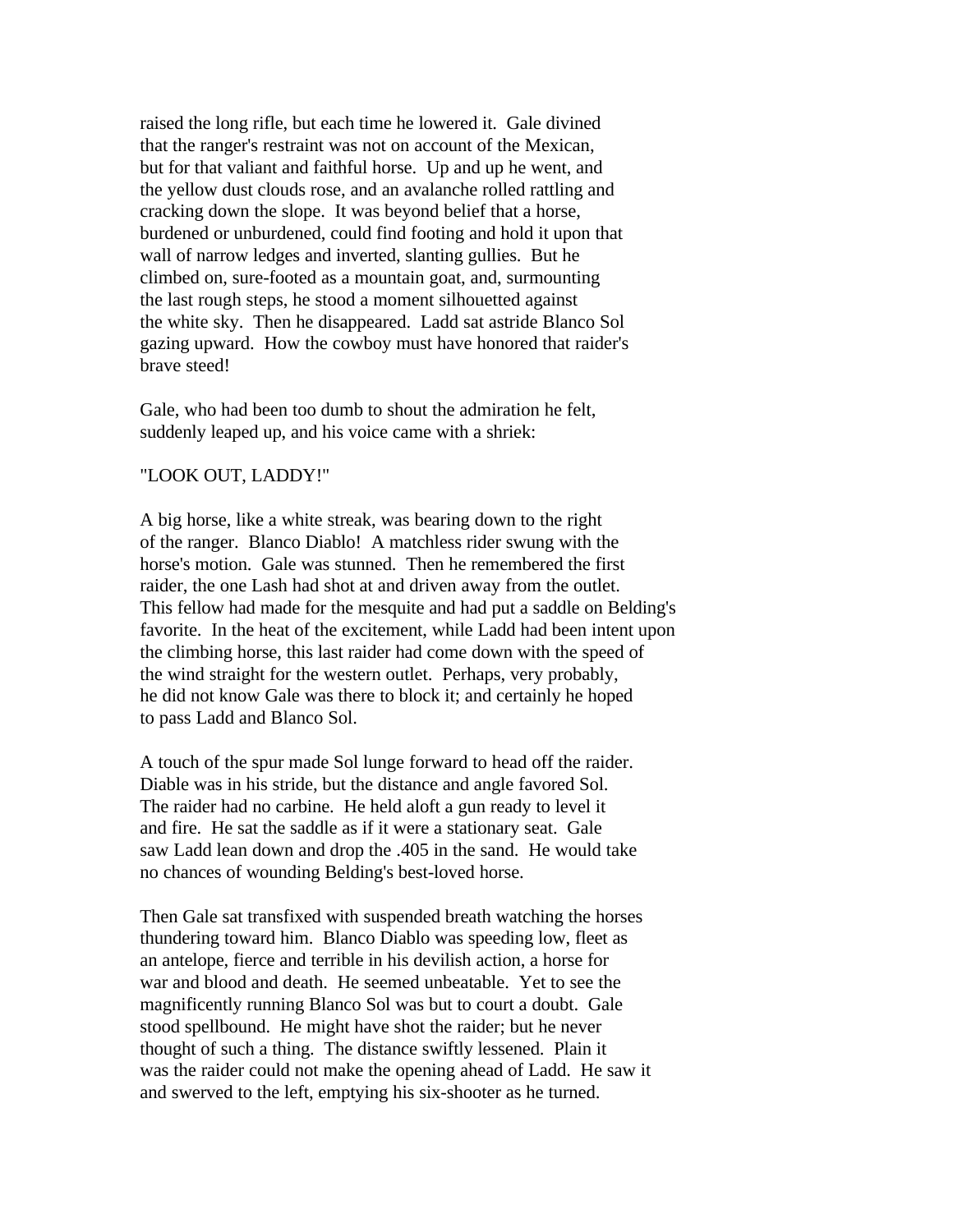His dark face gleamed as he flashed by Gale.

Blanco Sol thundered across. Then the race became straight away up the valley. Diablo was cold and Sol was hot; therein lay the only handicap and vantage. It was a fleet, beautiful, magnificent race. Gale thrilled and exulted and yelled as his horse settled into a steadily swifter run and began to gain. The dust rolled in a funnel-shaped cloud from the flying hoofs. The raider wheeled with gun puffing white, and Ladd ducked low over the neck of his horse.

The gap between Diablo and Sol narrowed yard by yard. At first it had been a wide one. The raider beat his mount and spurred, beat and spurred, wheeled round to shoot, then bent forward again. In his circle at the upper end of the valley he turned far short of the jumble of rocks.

All the devil that was in Blanco Diablo had its running on the downward stretch. The strange, cruel urge of bit and spur, the crazed rider who stuck like a burr upon him, the shots and smoke added terror to his natural violent temper. He ran himself off his feet. But he could not elude that relentless horse behind him. The running of Blanco Sol was that of a sure, remorseless driving power--steadier--stronger--swifter with every long and wonderful stride.

The raider tried to sheer Diablo off closer under the wall, to make the slope where his companion had escaped. But Diablo was uncontrollable. He was running wild, with breaking gait. Closer and closer crept that white, smoothly gliding, beautiful machine of speed.

Then, like one white flash following another, the two horses gleamed down the bank of a wash and disappeared in clouds of dust.

Gale watched with strained and smarting eyes. The thick throb in his ears was pierced by faint sounds of gunshots. Then he waited in almost unendurable suspense.

Suddenly something whiter than the background of dust appeared above the low roll of valley floor. Gale leveled his glass. In the clear circle shone Blanco Sol's noble head with its long black bar from ears to nose. Sol's head was drooping now. Another second showed Ladd still in the saddle.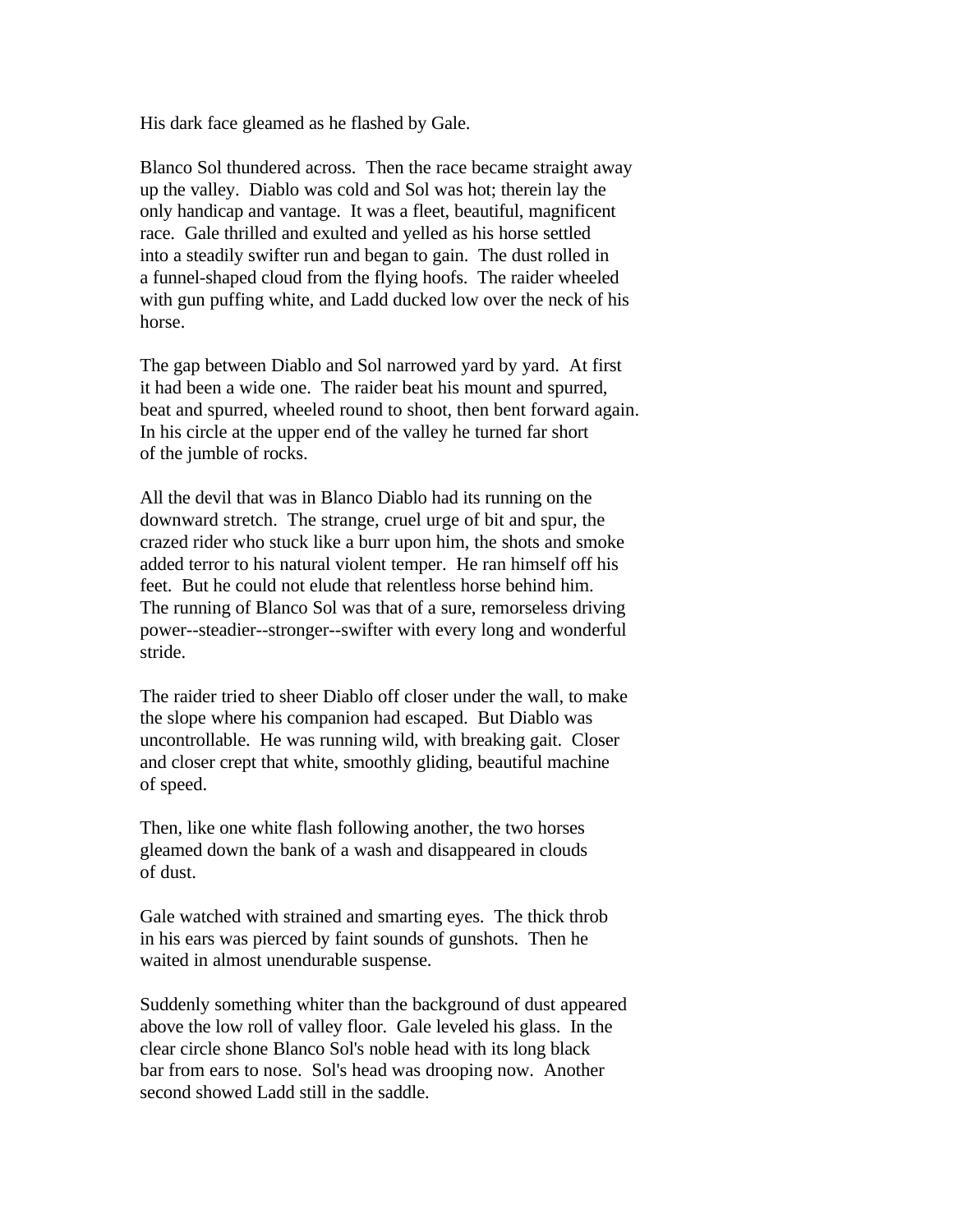The ranger was leading Blanco Diable--spent--broken--dragging --riderless.

## IX

## An Interrupted Siesta

No man ever had a more eloquent and beautiful pleader for his cause than had Dick Gale in Mercedes Castaneda. He peeped through the green, shining twigs of the palo verde that shaded his door. The hour was high noon, and the patio was sultry. The only sounds were the hum of bees in the flowers and the low murmur of the Spanish girl's melodious voice. Nell lay in the hammock, her hands behind her head, with rosy cheeks and arch eyes. Indeed, she looked rebellious. Certain it was, Dick reflected, that the young lady had fully recovered the wilful personality which had lain dormant for a while. Equally certain it seemed that Mercedes's earnestness was not apparently having the effect it should have had.

Dick was inclined to be rebellious himself. Belding had kept the rangers in off the line, and therefore Dick had been idle most of the time, and, though he tried hard, he had been unable to stay far from Nell's vicinity. He believed she cared for him; but he could not catch her alone long enough to verify his tormenting hope. When alone she was as illusive as a shadow, as quick as a flash, as mysterious as a Yaqui. When he tried to catch her in the garden or fields, or corner her in the patio, she eluded him, and left behind a memory of dark-blue, haunting eyes. It was that look in her eyes which lent him hope. At other times, when it might have been possible for Dick to speak, Nell clung closely to Mercedes. He had long before enlisted the loyal Mercedes in his cause; but in spite of this Nell had been more than a match for them both.

Gale pondered over an idea he had long revolved in mind, and which now suddenly gave place to a decision that made his heart swell and his cheek burn. He peeped again through the green branches to see Nell laughing at the fiery Mercedes.

"Qui'en sabe," he called, mockingly, and was delighted with Nell's quick, amazed start.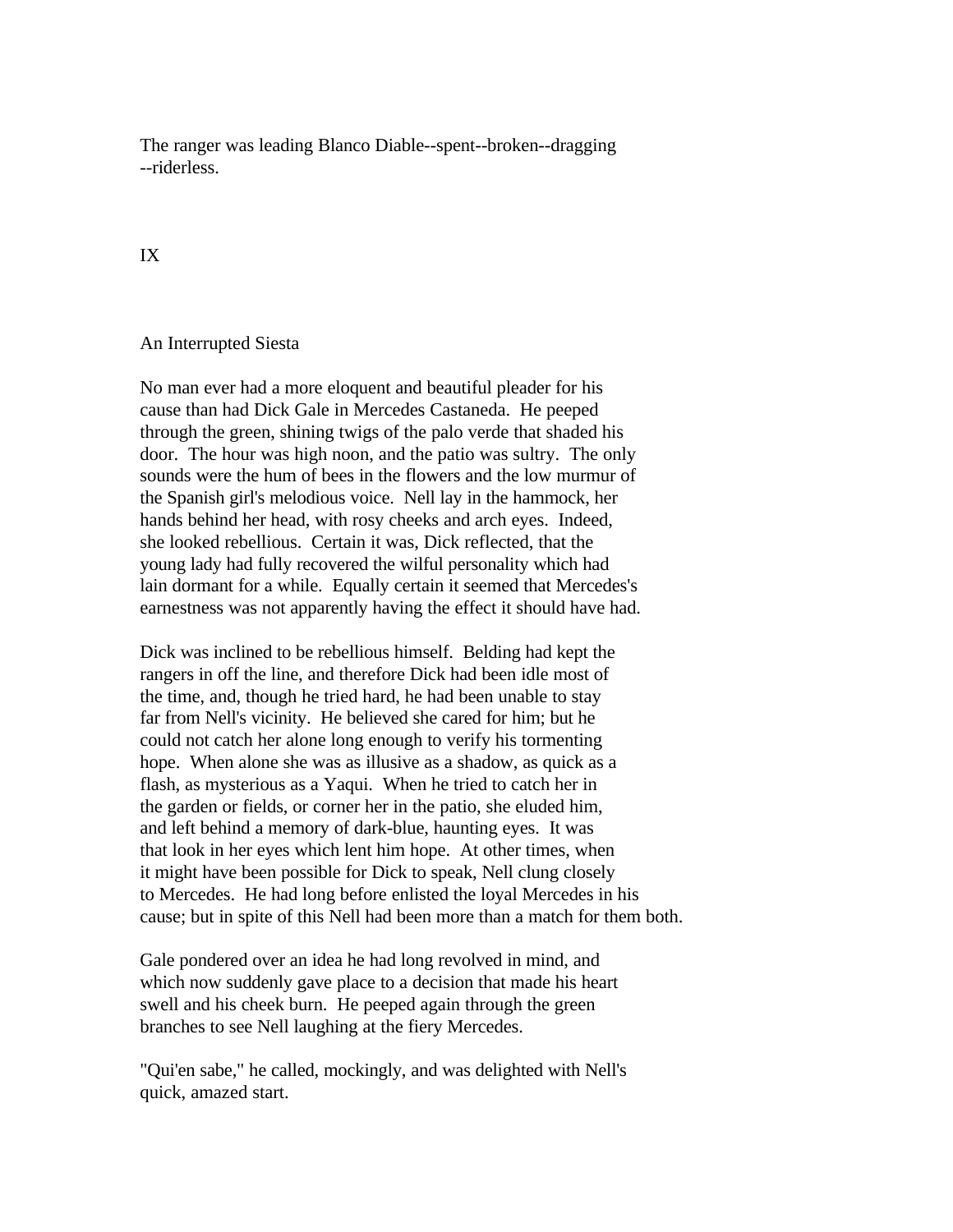Then he went in search of Mrs. Belding, and found her busy in the kitchen.

The relation between Gale and Mrs. Belding had subtly and incomprehensively changed. He understood her less than when at first he divined an antagonism in her. If such a thing were possible she had retained the antagonism while seeming to yield to some influence that must have been fondness for him. Gale was in no wise sure of her affection, and he had long imagined she was afraid of him, or of something that he represented. He had gone on, openly and fairly, though discreetly, with his rather one-sided love affair; and as time passed he had grown less conscious of what had seemed her unspoken opposition. Gale had come to care greatly for Nell's mother. Not only was she the comfort and strength of her home, but also of the inhabitants of Forlorn River. Indian, Mexican, American were all the same to her in trouble or illness; and then she was nurse, doctor, peacemaker, helper. She was good and noble, and there was not a child or grownup in Forlorn River who did not love and bless her. But Mrs. Belding did not seem happy. She was brooding, intense, deep, strong, eager for the happiness and welfare of others; and she was dominated by a worship of her daughter that was as strange as it was pathetic. Mrs. Belding seldom smiled, and never laughed. There was always a soft, sad, hurt look in her eyes. Gale often wondered if there had been other tragedy in her life than the supposed loss of her father in the desert. Perhaps it was the very unsolved nature of that loss which made it haunting.

Mrs. Belding heard Dick's step as he entered the kitchen, and, looking up, greeted him.

"Mother," began Dick, earnestly. Belding called her that, and so did Ladd and Lash, but it was the first time for Dick. "Mother --I want to speak to you."

The only indication Mrs. Belding gave of being started was in her eyes, which darkened, shadowed with multiplying thought.

"I love Nell," went on Dick, simply, "and I want you to let me ask her to be my wife."

Mrs. Belding's face blanched to a deathly white. Gale, thinking with surprise and concern that she was going to faint, moved quickly toward her, took her arm.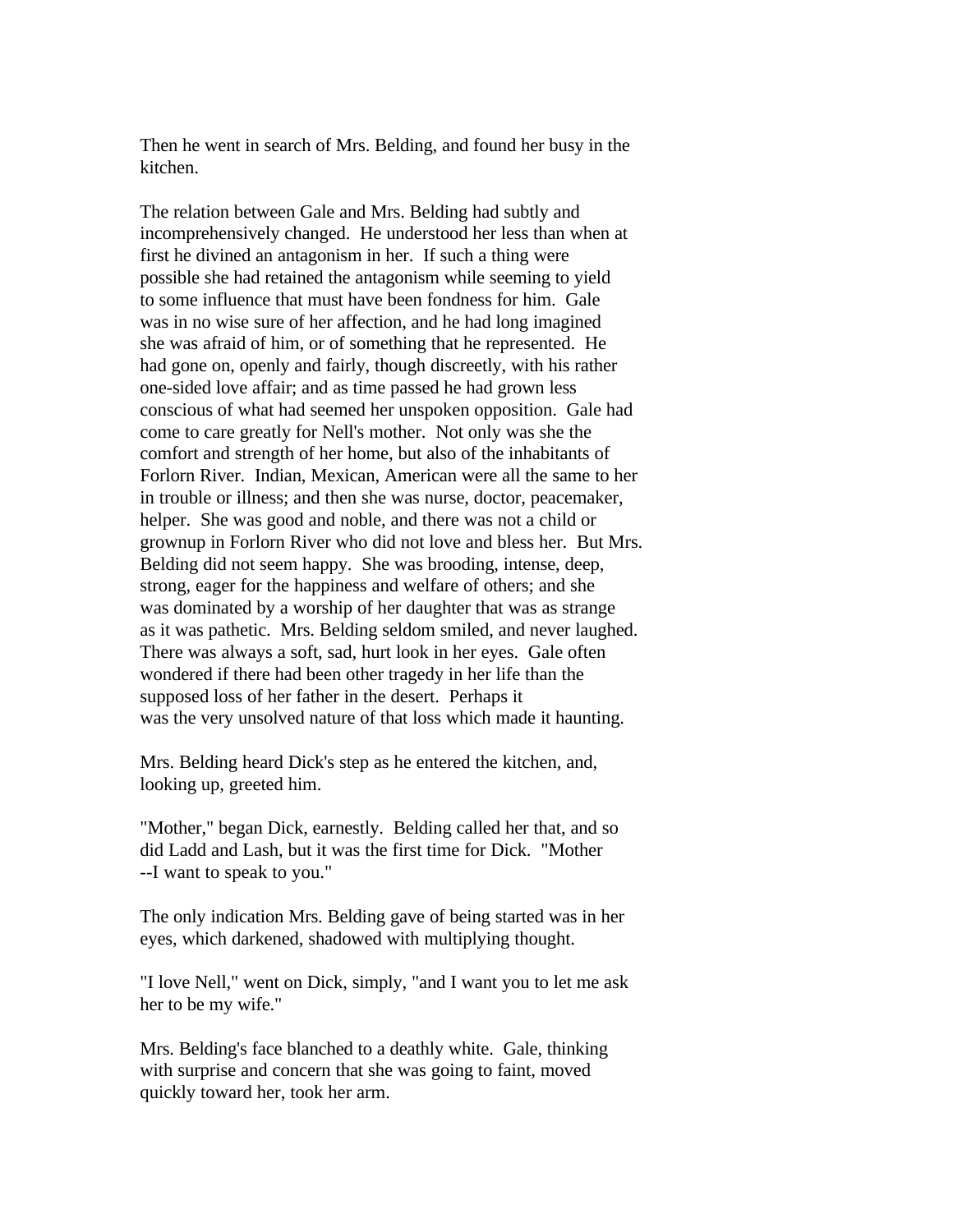"Forgive me. I was blunt....But I thought you knew."

"I've known for a long time," replied Mrs. Belding. Her voice was steady, and there was no evidence of agitation except in her pallor. "Then you--you haven't spoken to Nell?"

Dick laughed. "I've been trying to get a chance to tell her. I haven't had it yet. But she knows. There are other ways besides speech. And Mercedes has told her. I hope, I almost believe Nell cares a little for me."

"I've known that, too, for a long time," said Mrs. Belding, low almost as a whisper.

"You know!" cried Dick, with a glow and rush of feeling.

"Dick, you must be very blind not to see what has been plain to all of us....I guess--it couldn't have been helped. You're a splendid fellow. No wonder she loves you."

"Mother! You'll give her to me?"

She drew him to the light and looked with strange, piercing intentness into his face. Gale had never dreamed a woman's eyes could hold such a world of thought and feeling. It seemed all the sweetness of life was there, and all the pain.

"Do you love her?" she asked.

"With all my heart."

"You want to marry her?"

"Ah, I want to! As much as I want to live and work for her."

"When would you marry her?"

"Why!...Just as soon as she will do it. To-morrow!" Dick gave a wild, exultant little laugh.

"Dick Gale, you want my Nell? You love her just as she is--her sweetness--her goodness? Just herself, body and soul?...There's nothing could change you--nothing?"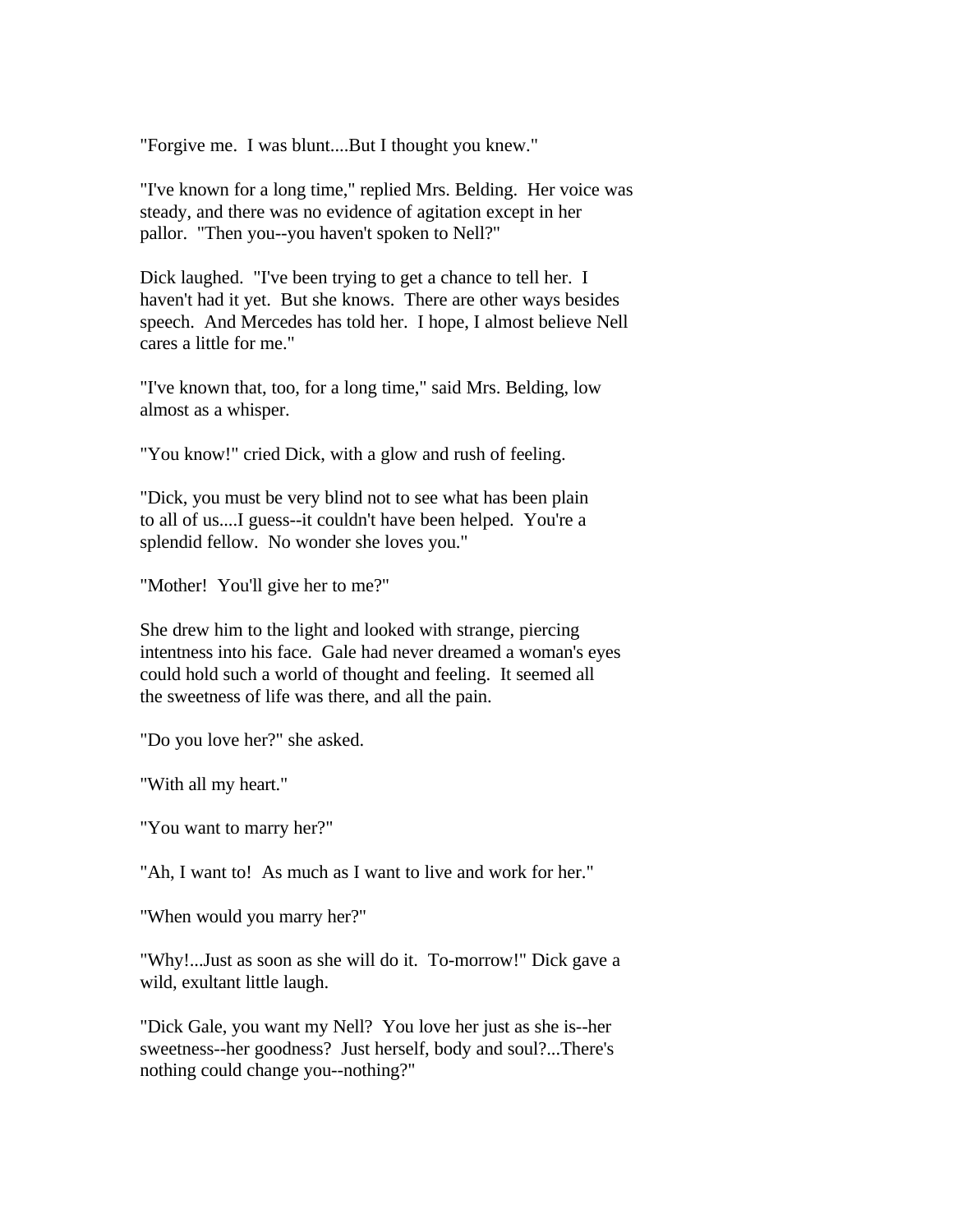"Dear Mrs. Belding, I love Nell for herself. If she loves me I'll be the happiest of men. There's absolutely nothing that could make any difference in me."

"But your people? Oh, Dick, you come of a proud family. I can tell. I--I once knew a young man like you. A few months can't change pride--blood. Years can't change them. You've become a ranger. You love the adventure--the wild life. That won't last. Perhaps you'll settle down to ranching. I know you love the West. But, Dick, there's your family--"

"If you want to know anything about my family, I'll tell you," interrupted Dick, with strong feeling. "I've not secrets about them or myself. My future and happiness are Nell's to make. No one else shall count with me."

"Then, Dick--you may have her. God--bless--you--both."

Mrs. Belding's strained face underwent a swift and mobile relaxation, and suddenly she was weeping in strangely mingled happiness and bitterness.

"Why, mother!" Gale could say no more. He did not comprehend a mood seemingly so utterly at variance with Mrs. Belding's habitual temperament. But he put his arm around her. In another moment she had gained command over herself, and, kissing him, she pushed him out of the door.

"There! Go tell her, Dick...And have some spunk about it!"

Gale went thoughtfully back to his room. He vowed that he would answer for Nell's happiness, if he had the wonderful good fortune to win her. Then remembering the hope Mrs. Belding had given him, Dick lost his gravity in a flash, and something began to dance and ring within him. He simply could not keep his steps turned from the patio. Every path led there. His blood was throbbing, his hopes mounting, his spirit soaring. He knew he had never before entered the patio with that inspirited presence.

"Now for some spunk!" he said, under his breath.

Plainly he meant his merry whistle and his buoyant step to interrupt this first languorous stage of the siesta which the girls always took during the hot hours. Nell had acquired the habit long before Mercedes came to show how fixed a thing it was in the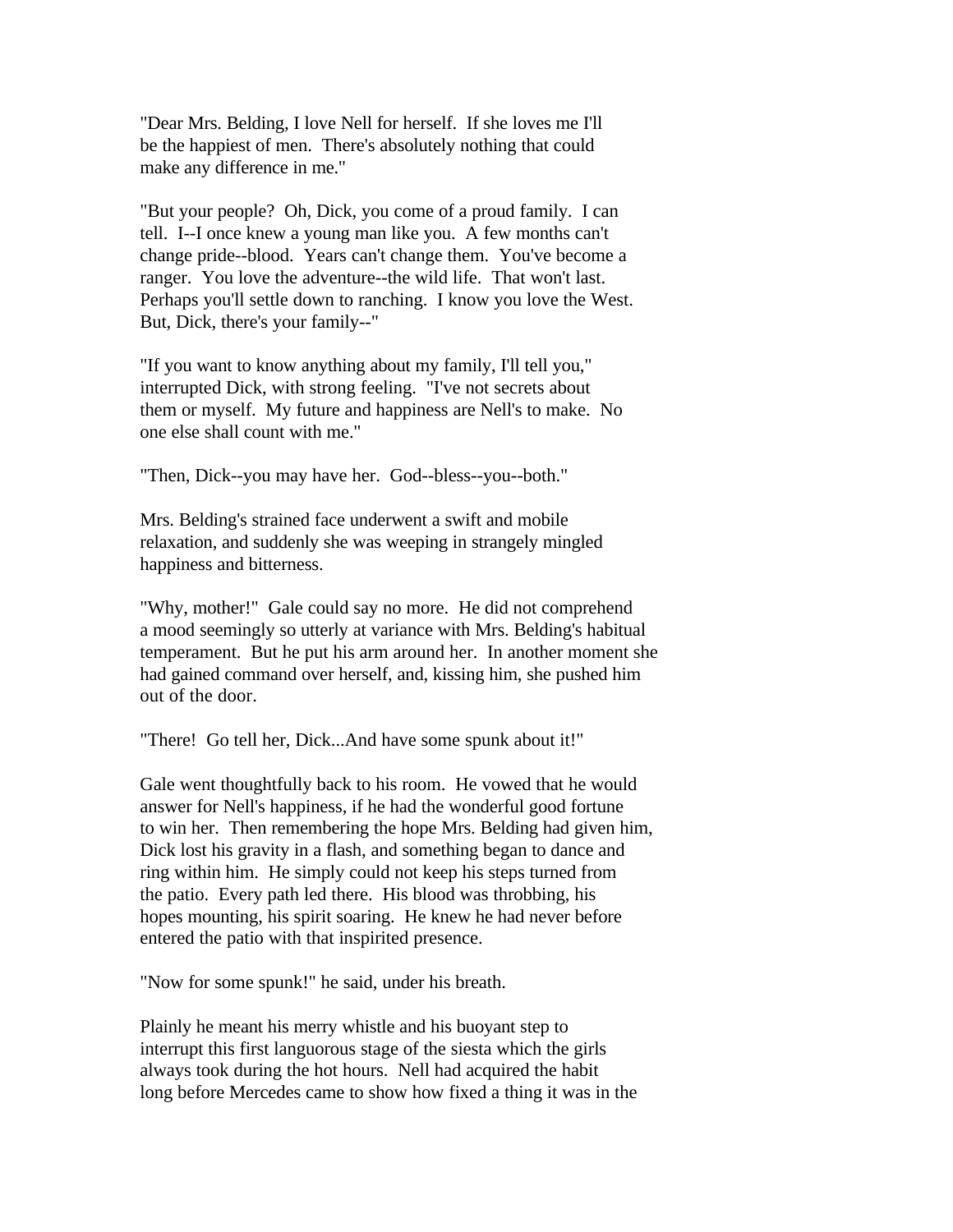life of the tropics. But neither girl heard him. Mercedes lay under the palo verde, her beautiful head dark and still upon a cushion. Nell was asleep in the hammock. There was an abandonment in her deep repose, and a faint smile upon her face. Her sweet, red lips, with the soft, perfect curve, had always fascinated Dick, and now drew him irresistibly. He had always been consumed with a desire to kiss her, and now he was overwhelmed with his opportunity. It would be a terrible thing to do, but if she did not awaken at once-- No, he would fight the temptation. That would be more than spunk. It would-- Suddenly an ugly green fly sailed low over Nell, appeared about to alight on her. Noiselessly Dick stepped close to the hammock bent under the tree, and with a sweep of his hand chased the intruding fly away. But he found himself powerless to straighten up. He was close to her--bending over her face--near the sweet lips. The insolent, dreaming smile just parted them. Then he thought he was lost. But she stirred--he feared she would awaken.

He had stepped back erect when she opened her eyes. They were sleepy, yet surprised until she saw him. Then she was wide awake in a second, bewildered, uncertain.

"Why--you here?" she asked, slowly.

"Large as life!" replied Dick, with unusual gayety.

"How long have you been here?"

"Just got here this fraction of a second," he replied, lying shamelessly.

It was evident that she did not know whether or not to believe him, and as she studied him a slow blush dyed her cheek.

"You are absolutely truthful when you say you just stepped there?"

"Why, of course," answered Dick, right glad he did not have to lie about that.

"I thought--I was--dreaming," she said, and evidently the sound of her voice reassured her.

"Yes, you looked as if you were having pleasant dreams," replied Dick. "So sorry to wake you. I can't see how I came to do it, I was so quiet. Mercedes didn't wake. Well, I'll go and let you have your siesta and dreams."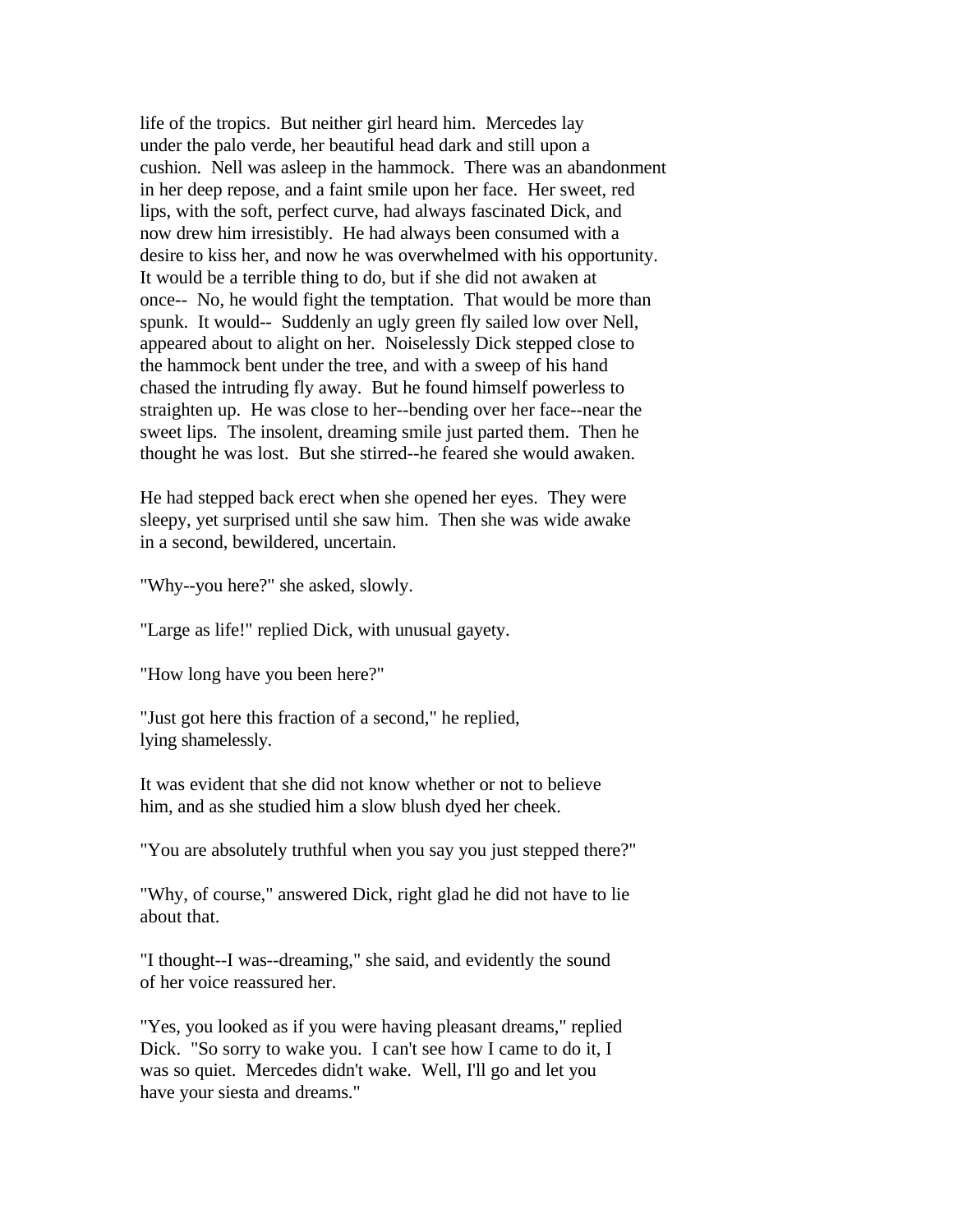But he did not move to go. Nell regarded him with curious, speculative eyes.

"Isn't it a lovely day?" queried Dick.

"I think it's hot."

"Only ninety in the shade. And you've told me the mercury goes to one hundred and thirty in midsummer. This is just a glorious golden day."

"Yesterday was finer, but you didn't notice it."

"Oh, yesterday was somewhere back in the past--the inconsequential past."

Nell's sleepy blue eyes opened a little wider. She did not know what to make of this changed young man. Dick felt gleeful and tried hard to keep the fact from becoming manifest.

"What's the inconsequential past? You seem remarkably happy to-day."

"I certainly am happy. Adios. Pleasant dreams."

Dick turned away then and left the patio by the opening into the yard. Nell was really sleepy, and when she had fallen asleep again he would return. He walked around for a while. Belding and the rangers were shoeing a broncho. Yaqui was in the field with the horses. Blanco Sol grazed contently, and now and then lifted his head to watch. His long ears went up at sight of his master, and he whistled. Presently Dick, as if magnet-drawn, retraced his steps to the patio and entered noiselessly.

Nell was now deep in her siesta. She was inert, relaxed, untroubled by dreams. Her hair was damp on her brow.

Again Nell stirred, and gradually awakened. Her eyes unclosed, humid, shadowy, unconscious. They rested upon Dick for a moment before they became clear and comprehensive. He stood back fully ten feet from her, and to all outside appearances regarded her calmly.

"I've interrupted your siesta again," he said. "Please forgive me.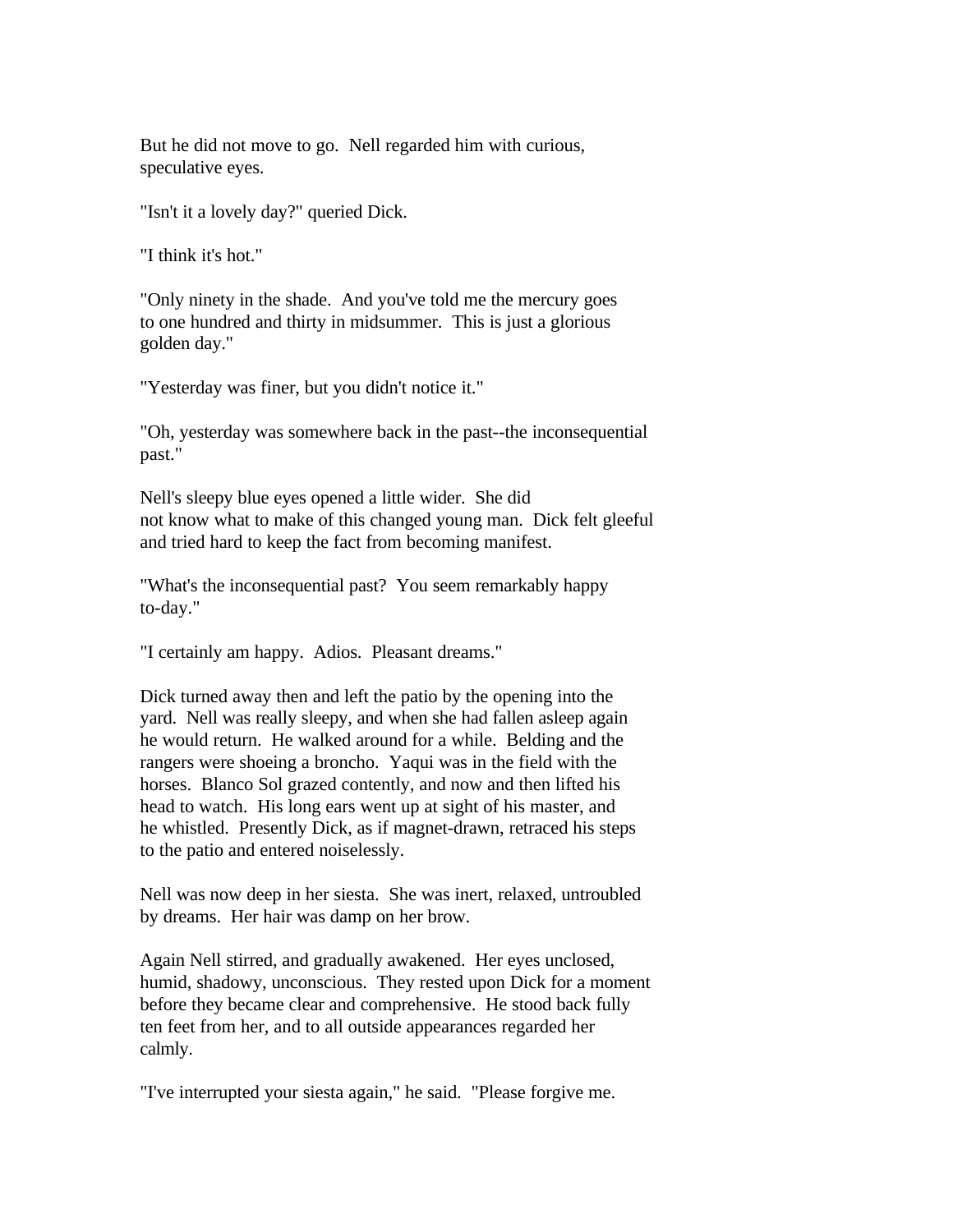I'll take myself off."

He wandered away, and when it became impossible for him to stay away any longer he returned to the patio.

The instant his glance rested upon Nell's face he divined she was feigning sleep. The faint rose-blush had paled. The warm, rich, golden tint of her skin had fled. Dick dropped upon his knees and bent over her. Though his blood was churning in his veins, his breast laboring, his mind whirling with the wonder of that moment and its promise, he made himself deliberate. He wanted more than anything he had ever wanted in his life to see if she would keep up that pretense of sleep and let him kiss her. She must have felt his breath, for her hair waved off her brow. Her cheeks were now white. Her breast swelled and sank. He bent down closer--closer. But he must have been maddeningly slow, for as he bent still closer Nell's eyes opened, and he caught a swift purple gaze of eyes as she whirled her head. Then, with a little cry, she rose and fled.

## Rojas

No word from George Thorne had come to Forlorn River in weeks. Gale grew concerned over the fact, and began to wonder if anything serious could have happened to him. Mercedes showed a slow, wearing strain.

Thorne's commission expired the end of January, and if he could not get his discharge immediately, he surely could obtain leave of absence. Therefore, Gale waited, not without growing anxiety, and did his best to cheer Mercedes. The first of February came bringing news of rebel activities and bandit operations in and around Casita, but not a word from the cavalryman.

Mercedes became silent, mournful. Her eyes were great black windows of tragedy. Nell devoted herself entirely to the unfortunate girl; Dick exerted himself to persuade her that all would yet come well; in fact, the whole household could not have been kinder to a sister or a daughter. But their united efforts were unavailing. Mercedes seemed to accept with fatalistic hopelessness a last and crowning misfortune.

A dozen times Gale declared he would ride in to Casita and find out why they did not hear from Thorne; however, older and wiser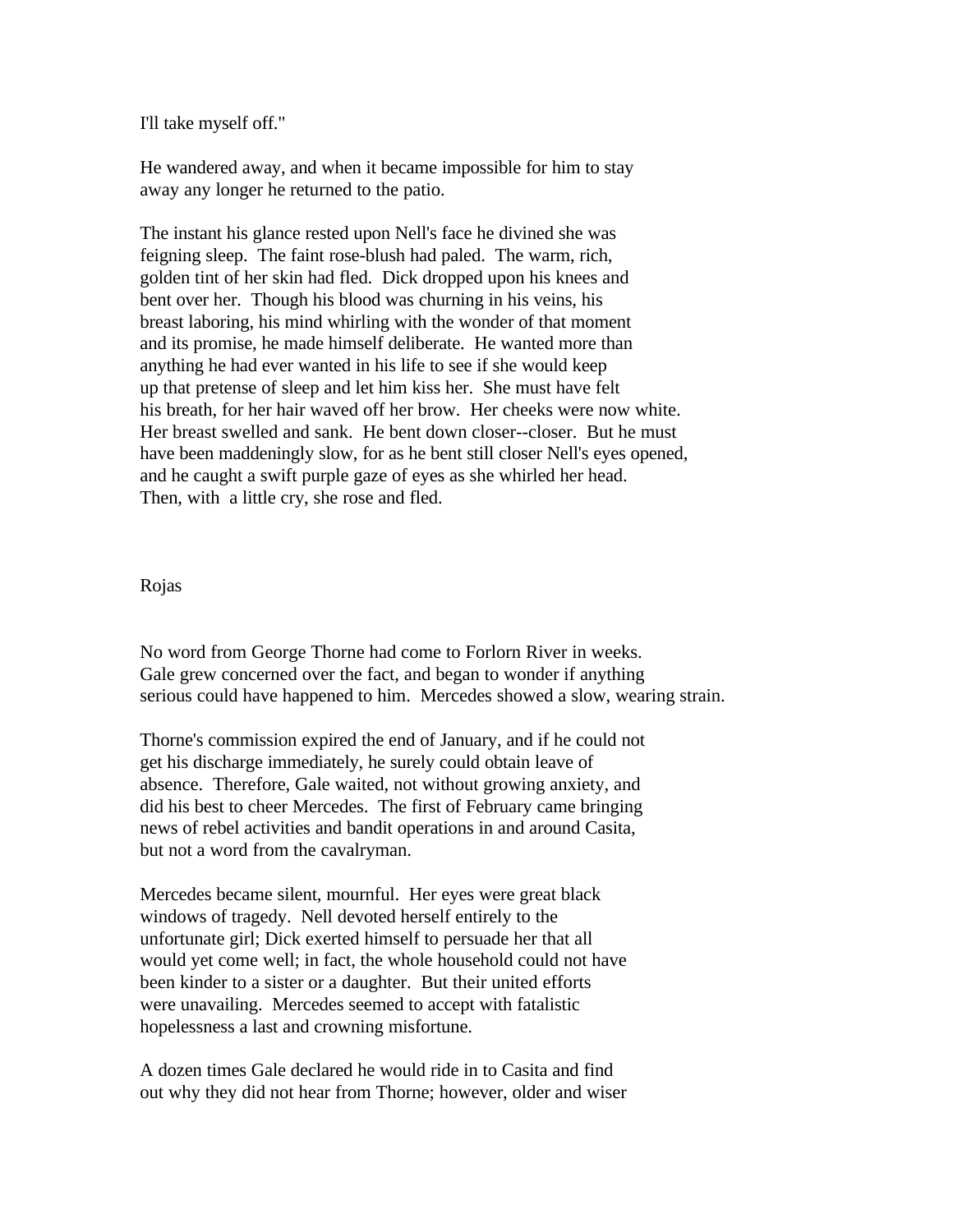heads prevailed over his impetuosity. Belding was not sanguine over the safety of the Casita trail. Refugees from there arrived every day in Forlorn River, and if tales they told were true, real war would have been preferable to what was going on along the border. Belding and the rangers and the Yaqui held a consultation. Not only had the Indian become a faithful servant to Gale, but he was also of value to Belding. Yaqui had all the craft of his class, and superior intelligence. His knowledge of Mexicans was second only to his hate of them. And Yaqui, who had been scouting on all the trails, gave information that made Belding decide to wait some days before sending any one to Casita. He required promises from his rangers, particularly Gale, not to leave without his consent.

It was upon Gale's coming from this conference that he encountered Nell. Since the interrupted siesta episode she had been more than ordinarily elusive, and about all he had received from her was a tantalizing smile from a distance. He got the impression now, however, that she had awaited him. When he drew close to her he was certain of it, and he experienced more than surprise.

"Dick," she began, hurriedly. "Dad's not going to send any one to see about Thorne?"

"No, not yet. He thinks it best not to. We all think so. I'm sorry. Poor Mercedes!"

"I knew it. I tried to coax him to send Laddy or even Yaqui. He wouldn't listen to me. Dick, Mercedes is dying by inches. Can't you see what ails her? It's more than love or fear. It's uncertainty--suspense. Oh, can't we find out for her?"

"Nell, I feel as badly as you about her. I wanted to ride in to Casita. Belding shut me up quick, the last time."

Nell came close to Gale, clasped his arm. There was no color in her face. Her eyes held a dark, eager excitement.

"Dick, will you slip off without Dad's consent? Risk it! Go to Casita and find out what's happened to Thorne--at least if he ever started for Forlorn River?"

"No, Nell, I won't do that."

She drew away from him with passionate suddenness.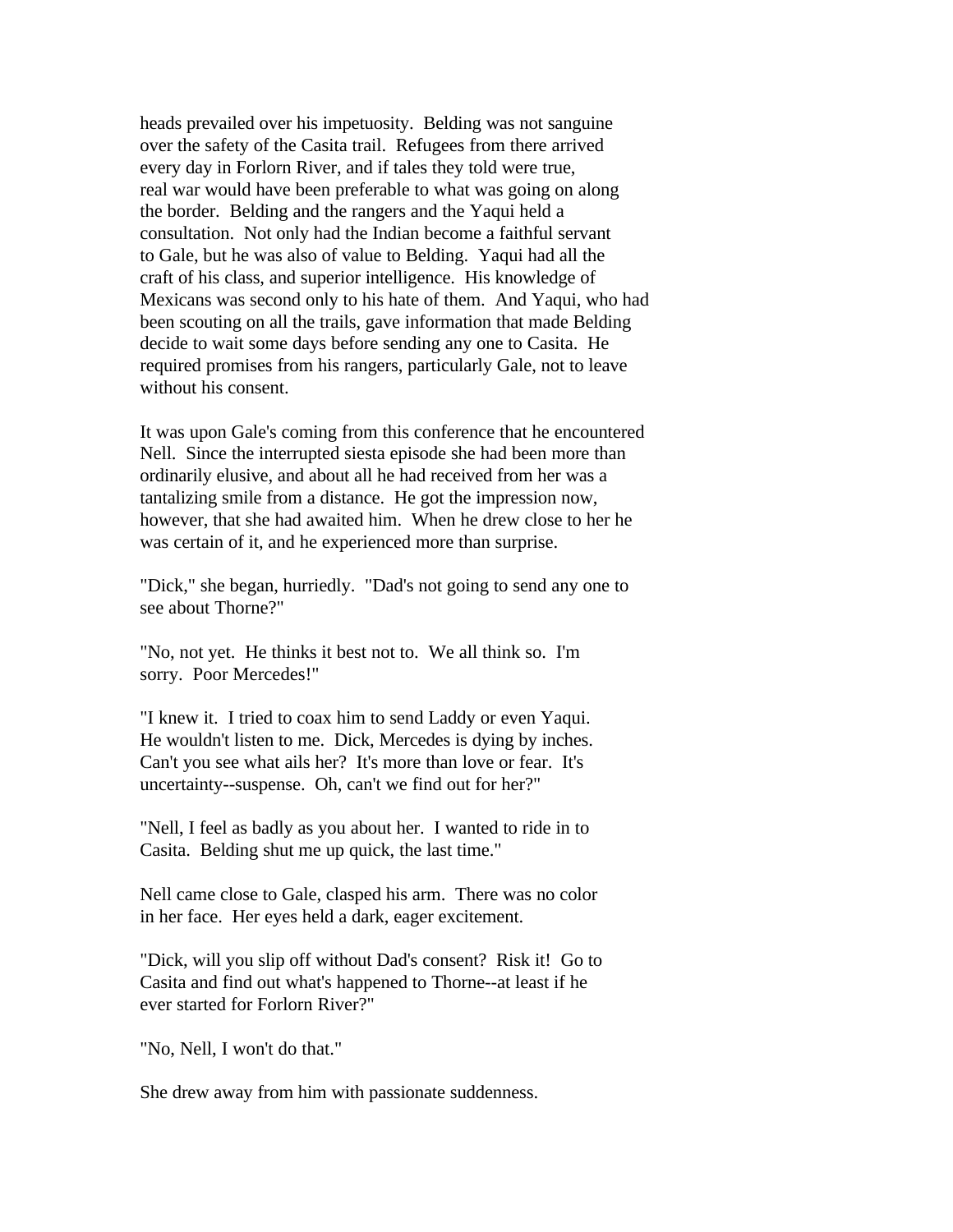"Are you afraid?"

This certainly was not the Nell Burton that Gale knew.

"No, I'm not afraid," Gale replied, a little nettled.

"Will you go--for my sake?" Like lightning her mood changed and she was close to him again, hands on his, her face white, her whole presence sweetly alluring.

"Nell, I won't disobey Belding," protested Gale. "I won't break my word."

"Dick, it'll not be so bad as that. But--what if it is?...Go, Dick, if not for poor Mercedes's sake, then for mine--to please me. I'll--I'll...you won't lose anything by going. I think I know how Mercedes feels. Just a word from Thorne or about him would save her. Take Blanco Sol and go, Dick. What rebel outfit could ever ride you down on that horse? Why, Dick, if I was up on Sol I wouldn't be afraid of the whole rebel army."

"My dear girl, it's not a question of being afraid. It's my word--my duty to Belding."

"You said you loved me. If you love me you will go...You don't love me!"

Gale could only stare at this transformed girl.

"Dick, listen!...If you go--if you fetch some word of Thorne to comfort Mercedes, you--well, you will have your reward."

"Nell!"

Her dangerous sweetness was as amazing as this newly revealed character.

"Dick, will you go?"

"No-no!" cried Gale, in violence, struggling with himself. "Nell Burton, I'll tell you this. To have the reward I want would mean pretty hear heaven for me. But not even for that will I break my word to your father."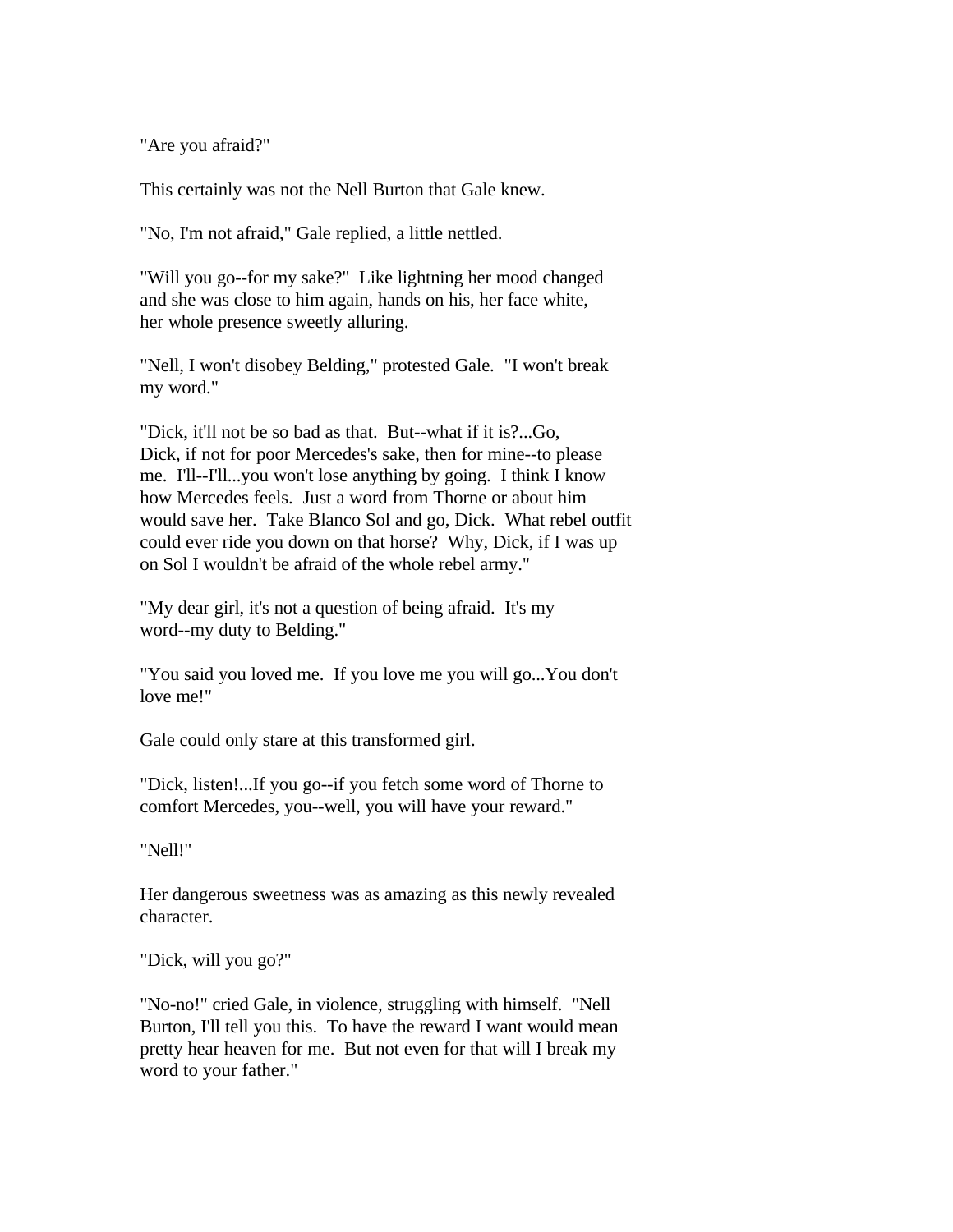She seemed the incarnation of girlish scorn and wilful passion.

"Gracias, senor," she replied, mockingly. "Adios." Then she flashed out of his sight.

Gale went to his room at once, disturbed and thrilling, and did not soon recover from that encounter.

The following morning at the breakfast table Nell was not present. Mrs. Belding evidently considered the fact somewhat unusual, for she called out into the patio and then into the yard. Then she went to Mercedes's room. But Nell was not there, either.

"She's in one of her tantrums lately," said Belding. "Wouldn't speak to me this morning. Let her alone, mother. She's spoiled enough, without running after her. She's always hungry. She'll be on hand presently, don't mistake me."

Notwithstanding Belding's conviction, which Gale shared, Nell did not appear at all during the hour. When Belding and the rangers went outside, Yaqui was eating his meal on the bench where he always sat.

"Yaqui--Lluvia d' oro, si?" asked Belding, waving his hand toward the corrals. The Indian's beautiful name for Nell meant "shower of gold," and Belding used it in asking Yaqui if he had seen her. He received a negative reply.

Perhaps half an hour afterward, as Gale was leaving his room, he saw the Yaqui running up the path from the fields. It was markedly out of the ordinary to see the Indian run. Gale wondered what was the matter. Yaqui ran straight to Belding, who was at work at his bench under the wagon shed. In less than a moment Belding was bellowing for his rangers. Gale got to him first, but Ladd and Lash were not far behind.

"Blanco Sol gone!" yelled Belding, in a rage.

"Gone? In broad daylight, with the Indian a-watch-in?" queried Ladd.

"It happened while Yaqui was at breakfast. That's sure. He'd just watered Sol."

"Raiders!" exclaimed Jim Lash.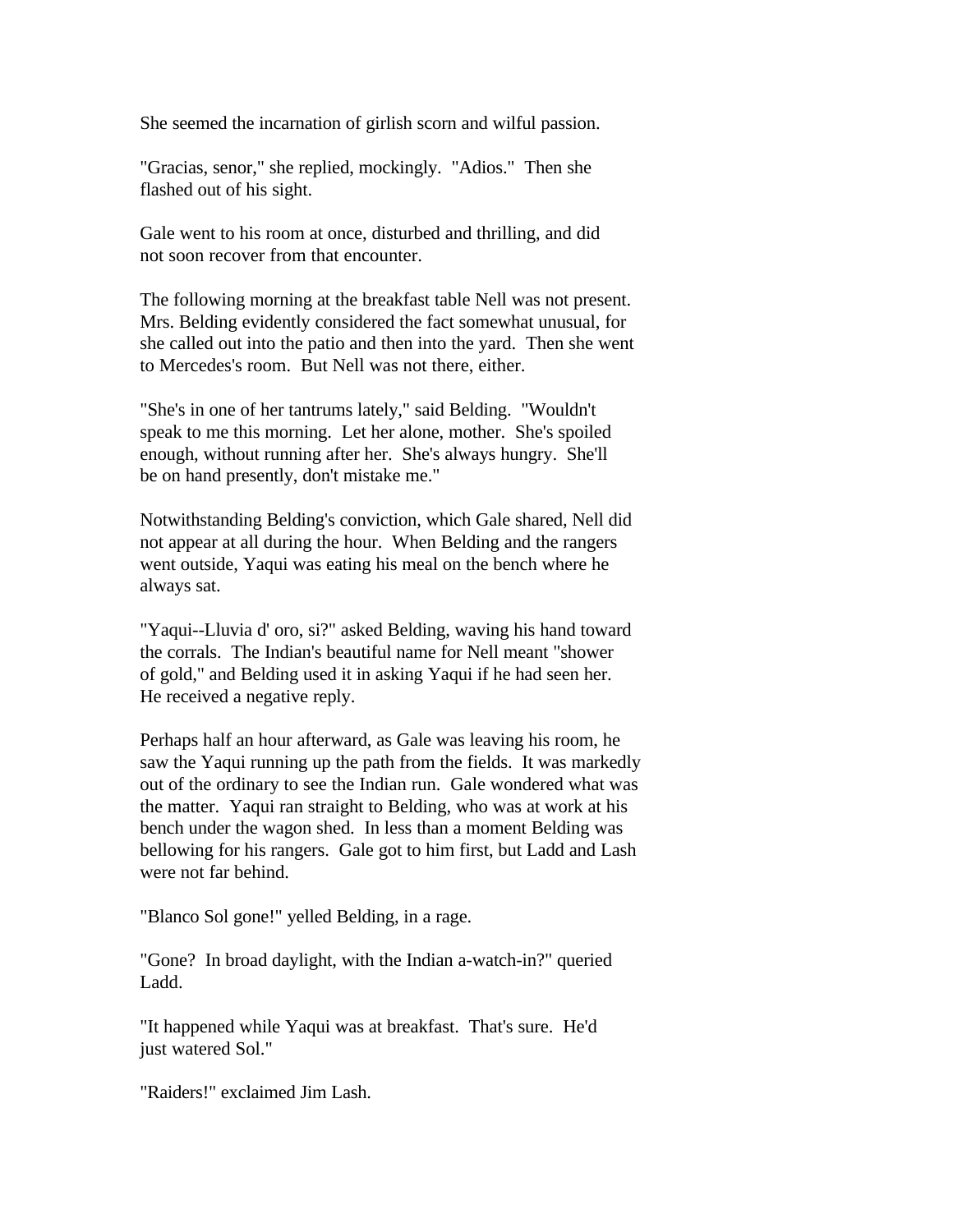"Lord only knows. Yaqui says it wasn't raiders."

"Mebbe Sol's just walked off somewheres."

"He was haltered in the corral."

"Send Yaqui to find the hoss's trail, an' let's figger," said Ladd. "Shore this 's no raider job."

In the swift search that ensued Gale did not have anything to say; but his mind was forming a conclusion. When he found his old saddle and bridle missing from the peg in the barn his conclusion became a positive conviction, and it made him, for the moment, cold and sick and speechless.

"Hey, Dick, don't take it so much to heart," said Belding. "We'll likely find Sol, and if we don't, there's other good horses."

"I'm not thinking of Sol," replied Gale.

Ladd cast a sharp glance at Gale, snapped his fingers, and said:

"Damn me if I ain't guessed it, too!"

"What's wrong with you locoed gents?" bluntly demanded Belding.

"Nell has slipped away on Sol," answered Dick.

There was a blank pause, which presently Belding broke.

"Well, that's all right, if Nell's on him. I was afraid we'd lost the horse."

"Belding, you're trackin' bad," said Ladd, wagging his head.

"Nell has started for Casita," burst out Gale. "She has gone to fetch Mercedes some word about Thorne. Oh, Belding, you needn't shake your head. I know she's gone. She tried to persuade me to go, and was furious when I wouldn't."

"I don't believe it," replied Belding, hoarsely. "Nell may have her temper. She's a little devil at times, but she always had good sense."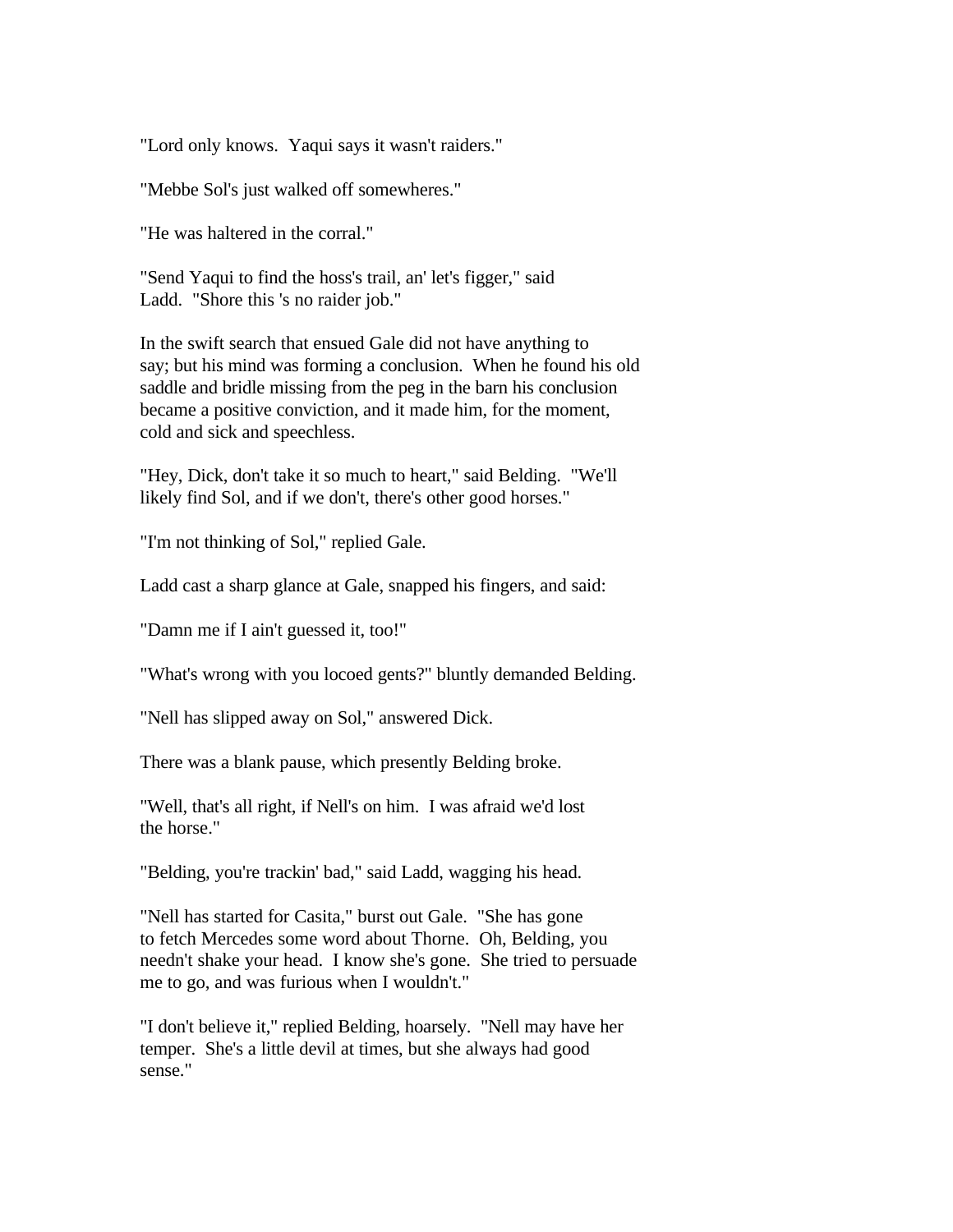"Tom, you can gamble she's gone," said Ladd.

"Aw, hell, no! Jim, what do you think?" implored Belding.

"I reckon Sol's white head is pointed level an' straight down the Casita trail. An' Nell can ride. We're losing' time."

That roused Belding to action.

"I say you're all wrong," he yelled, starting for the corrals. "She's only taking a little ride, same as she's done often. But rustle now. Find out. Dick, you ride cross the valley. Jim, you hunt up and down the river. I'll head up San Felipe way. And you, Laddy, take Diablo and hit the Casita trail. If she really has gone after Thorne you can catch her in an hour or so."

"Shore I'll go," replied Ladd. "but, Beldin', if you're not plumb crazy you're close to it. That big white devil can't catch Sol. Not in an hour or a day or a week! What's more, at the end of any runnin' time, with an even start, Sol will be farther in the lead. An' now Sol's got an hour's start."

"Laddy, you mean to say Sol is a faster horse than Diablo?" thundered Belding, his face purple.

"Shore. I mean to tell you just that there," replied the ranger.

"I'll--I'll bet a--"

"We're wastin' time," curtly interrupted Ladd. "You can gamble on this if you want to. I'll ride your Blanco Devil as he never was rid before, 'cept once when a damn sight better hossman than I am couldn't make him outrun Sol."

Without more words the men saddled and were off, not waiting for the Yaqui to come in with possible information as to what trail Blanco Sol had taken. It certainly did not show in the clear sand of the level valley where Gale rode to and fro. When Gale returned to the house he found Belding and Lash awaiting him. They did not mention their own search, but stated that Yaqui had found Blanco Sol's tracks in the Casita trail. After some consultation Belding decided to send Lash along after Ladd.

The interminable time that followed contained for Gale about as much suspense as he could well bear.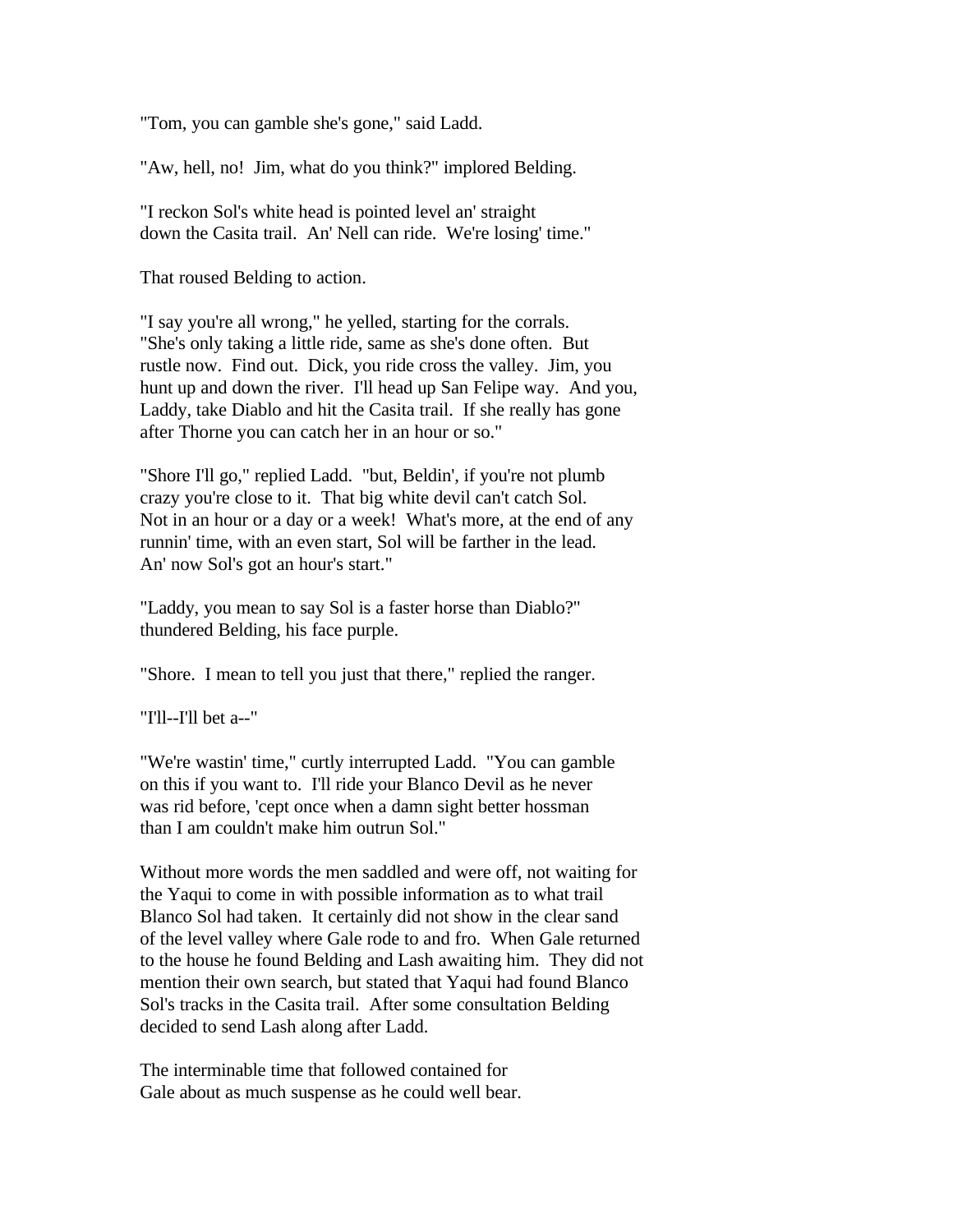What astonished him and helped him greatly to fight off actual distress was the endurance of Nell's mother.

Early on the morning of the second day, Gale, who had acquired an unbreakable habit of watching, saw three white horses and a bay come wearily stepping down the road. He heard Blanco Sol's familiar whistle, and he leaped up wild with joy. The horse was riderless. Gale's sudden joy received a violent check, then resurged when he saw a limp white form in Jim Lash's arms. Ladd was supporting a horseman who wore a military uniform.

Gale shouted with joy and ran into the house to tell the good news. It was the ever-thoughtful Mrs. Belding who prevented him from rushing in to tell Mercedes. Then he hurried out into the yard, closely followed by the Beldings.

Lash handed down a ragged, travel-stained, wan girl into Belding's arms.

"Dad! Mama!"

It was indeed a repentant Nell, but there was spirit yet in the tired blue eyes. Then she caught sight of Gale and gave him a faint smile.

"Hello--Dick."

"Nell!" Gale reached for her hand, held it tightly, and found speech difficult.

"You needn't worry--about your old horse," she said, as Belding carried her toward the door. "Oh, Dick! Blanco Sol is--glorious!"

Gale turned to greet his friend. Indeed, it was but a haggard ghost of the cavalryman. Thorne looked ill or wounded. Gale's greeting was also a question full of fear.

Thorne's answer was a faint smile. He seemed ready to drop from the saddle. Gale helped Ladd hold Thorne upon the horse until they reached the house. Belding came out again. His welcome was checked as he saw the condition of the cavalryman. Thorne reeled into Dick's arms. But he was able to stand and walk.

"I'm not--hurt. Only weak--starved," he said. "Is Mercedes-- Take me to her."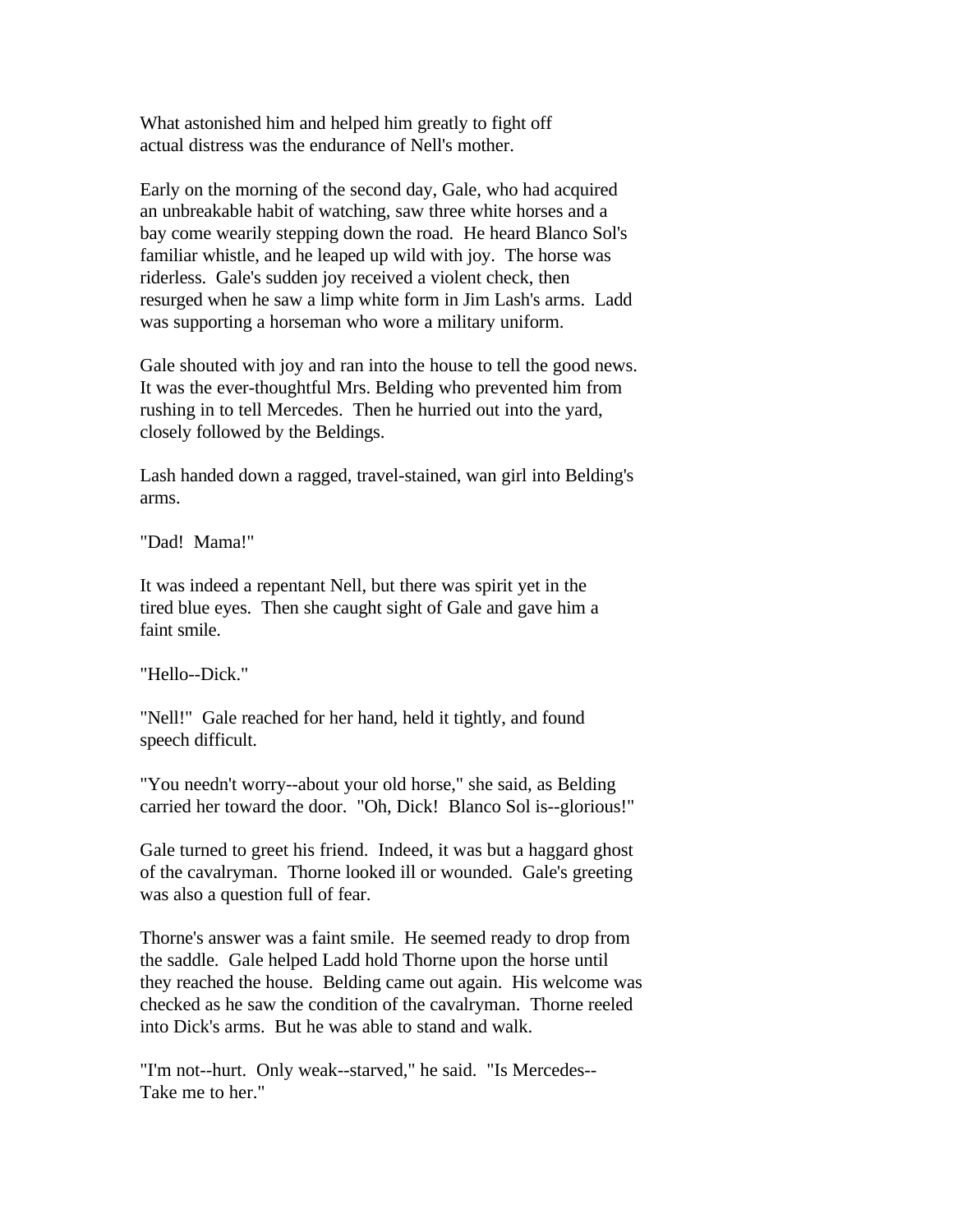"She'll be well the minute she sees him," averred Belding, as he and Gale led the cavalryman to Mercedes's room. There they left him; and Gale, at least, felt his ears ringing with the girl's broken cry of joy.

When Belding and Gale hurried forth again the rangers were tending the tired horses. Upon returning to the house Jim Lash calmly lit his pipe, and Ladd declared that, hungry as he was, he had to tell his story.

"Shore, Beldin'," began Ladd, "that was funny about Diablo catchin' Blanco Sol. Funny ain't the word. I nearly laughed myself to death. Well, I rode in Sol's tracks all the way to Casita. Never seen a rebel or a raider till I got to town. Figgered Nell made the trip in five hours. I went straight to the camp of the cavalrymen, an' found them just coolin' off an' dressin' down their hosses after what looked to me like a big ride. I got there too late for the fireworks.

"Some soldier took me to an officer's tent. Nell was there, some white an' all in. She just said, 'Laddy!' Thorne was there, too, an' he was bein' worked over by the camp doctor. I didn't ask no questions, because I seen quiet was needed round that tent. After satisfying myself that Nell was all right, an' Thorne in no danger, I went out.

"Shore there was so darn many fellers who wanted to an' tried to tell me what'd come off, I thought I'd never find out. But I got the story piece by piece. An' here's what happened.

"Nell rode Blanco Sol a-tearin' into camp, an' had a crowd round her in a jiffy. She told who she was, where she'd come from, an' what she wanted. Well, it seemed a day or so before Nell got there the cavalrymen had heard word of Thorne. You see, Thorne had left camp on leave of absence some time before. He was shore mysterious, they said, an' told nobody where he was goin'.

A week or so after he left camp some Greaser give it away that Rojas had a prisoner in a dobe shack near his camp. Nobody paid much attention to what the Greaser said. He wanted money for mescal. An' it was usual for Rojas to have prisoners. But in a few more days it turned out pretty sure that for some reason Rojas was holdin' Thorne.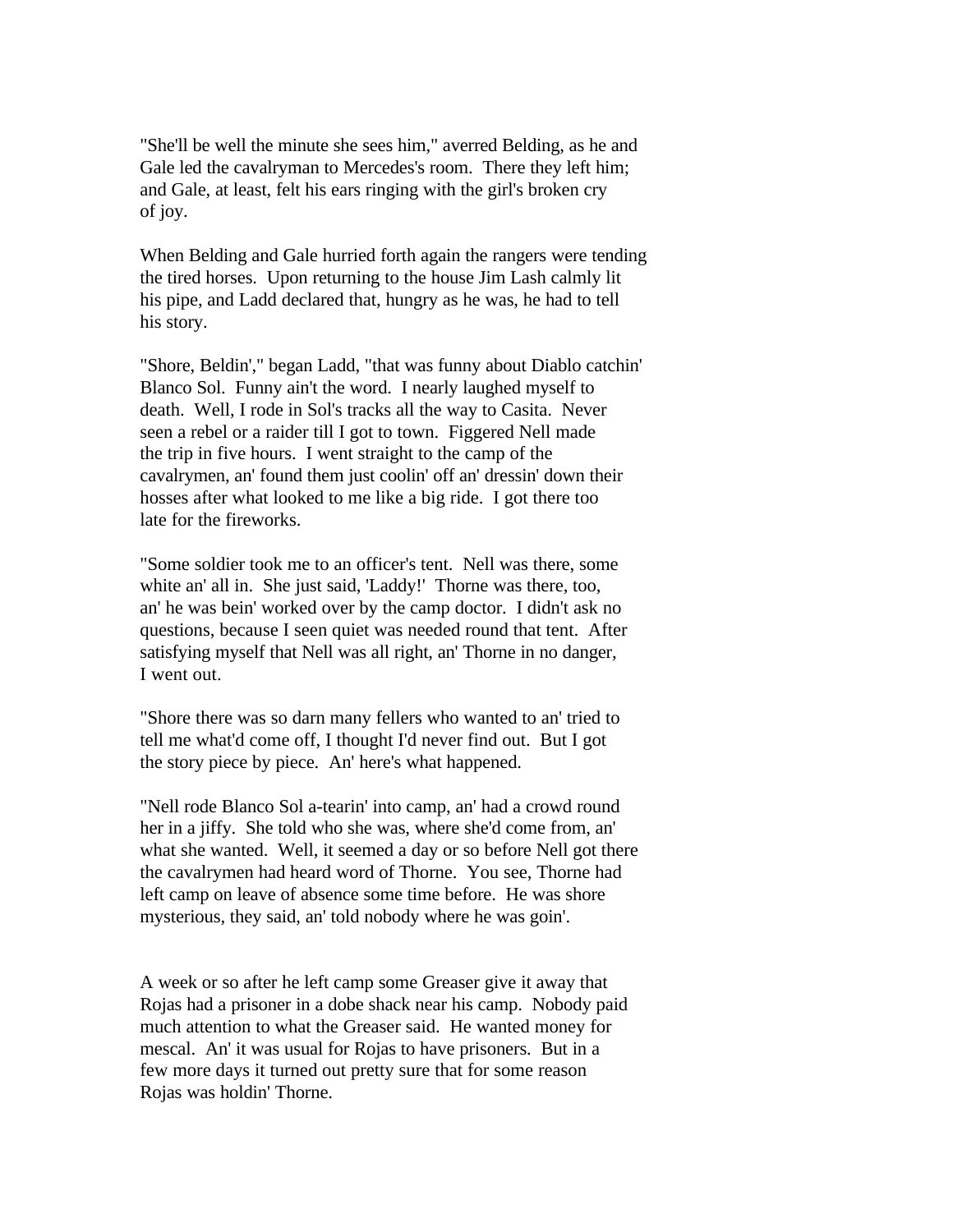"Now it happened when this news came Colonel Weede was in Nogales with his staff, an' the officer left in charge didn't know how to proceed. Rojas's camp was across the line in Mexico, an' ridin' over there was serious business. It meant a whole lot more than just scatterin' one Greaser camp. It was what had been botherin' more'n one colonel along the line. Thorne's feller soldiers was anxious to get him out of a bad fix, but they had to wait for orders.

"When Nell found out Thorne was bein' starved an' beat in a dobe shack no more'n two mile across the line, she shore stirred up that cavalry camp. Shore! She told them soldiers Rojas was holdin' Thorne--torturin' him to make him tell where Mercedes was. She told about Mercedes--how sweet an' beautiful she was--how her father had been murdered by Rojas--how she had been hounded by the bandit--how ill an' miserable she was, waitin' for her lover. An' she begged the cavalrymen to rescue Thorne.

"From the way it was told to me I reckon them cavalrymen went up in the air. Fine, fiery lot of young bloods, I thought, achin' for a scrap. But the officer in charge, bein' in a ticklish place, still held out for higher orders.

"Then Nell broke loose. You-all know Nell's tongue is sometimes like a choya thorn. I'd have give somethin' to see her work up that soldier outfit. Nell's never so pretty as when she's mad. An' this last stunt of hers was no girly tantrum, as Beldin' calls it. She musta been ragin' with all the hell there's in a woman....Can't you fellers see her on Blanco Sol with her eyes turnin' black?"

Ladd mopped his sweaty face with his dusty scarf. He was beaming. He was growing excited, hurried in his narrative.

"Right out then Nell swore she'd go after Thorne. If them cavalrymen couldn't ride with a Western girl to save a brother American--let them hang back! One feller, under orders, tried to stop Blanco Sol. An' that feller invited himself to the hospital. Then the cavalrymen went flyin' for their hosses. Mebbe Nell's move was just foxy--woman's cunnin'. But I'm thinkin' as she felt then she'd have sent Blanco Sol straight into Rojas's camp, which, I'd forgot to say, was in plain sight.

"It didn't take long for every cavalryman in that camp to get wind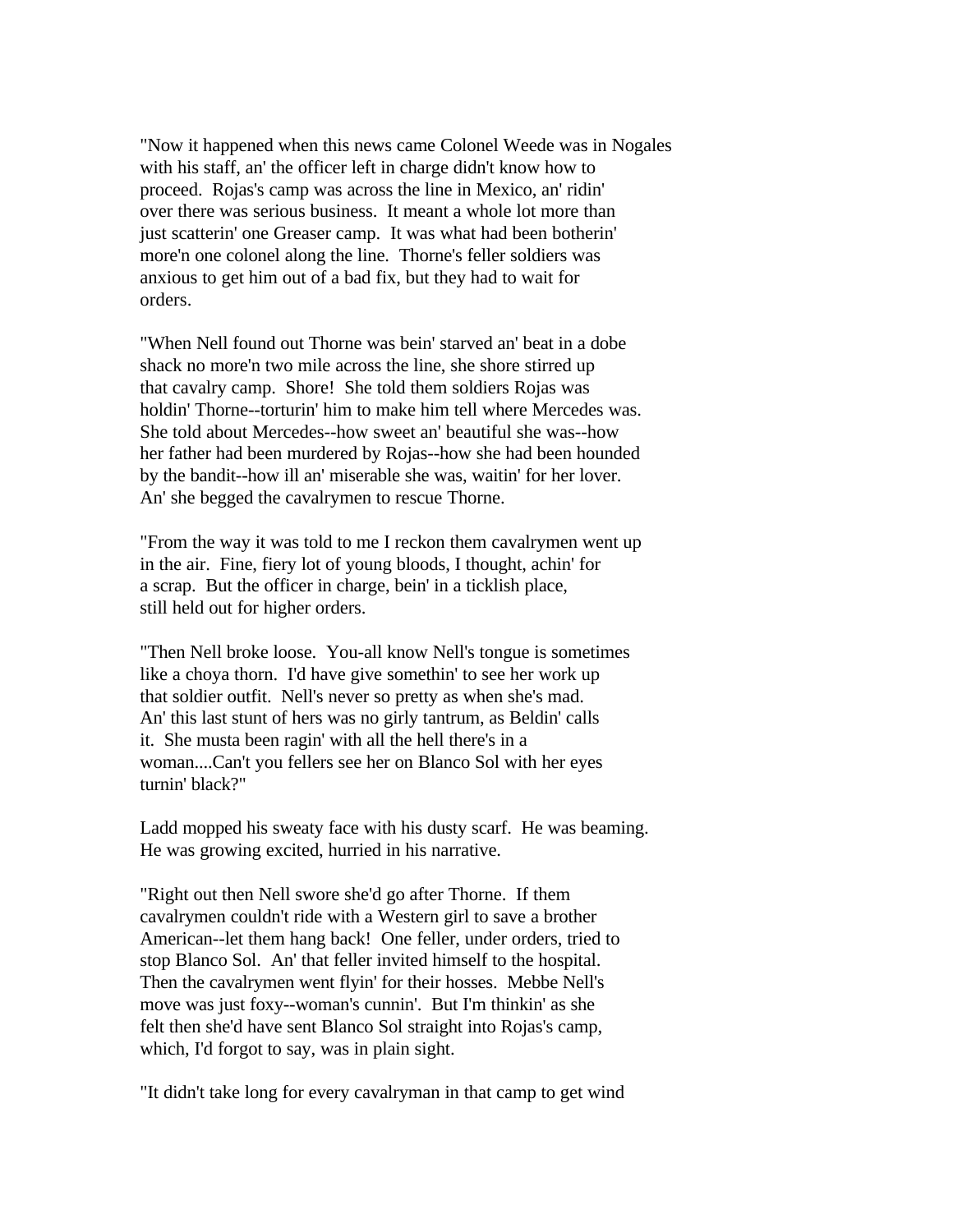of what was comin' off. Shore they musta been wild. They strung out after Nell in a thunderin' troop.

"Say, I wish you fellers could see the lane that bunch of hosses left in the greasewood an' cactus. Looks like there'd been a cattle stampede on the desert....Blanco Sol stayed out in front, you can gamble on that. Right into Rojas's camp! Sabe, you senors? Gawd Almighty! I never had grief that 'd hold a candle to this one of bein' too late to see Nell an' Sol in their one best race.

"Rojas an' his men vamoosed without a shot. That ain't surprisin'. There wasn't a shot fired by anybody. The cavalrymen soon found Thorne an' hurried with him back on Uncle Sam's land. Thorne was half naked, black an' blue all over, thin as a rail. He looked mighty sick when I seen him first. That was a little after midday. He was given food an' drink. Shore he seemed a starved man. But he picked up wonderful, an' by the time Jim came along he was wantin' to start for Forlorn River. So was Nell. By main strength as much as persuasion we kept the two of them quiet till next evenin' at dark.

"Well, we made as sneaky a start in the dark as Jim an' me could manage, an' never hit the trail till we was miles from town. Thorne's nerve held him up for a while. Then all at once he tumbled out of his saddle. We got him back, an' Lash held him on. Nell didn't give out till daybreak."

As Ladd paused in his story Belding began to stutter, and finally he exploded. His mighty utterances were incoherent. But plainly the wrath he had felt toward the wilful girl was forgotten. Gale remained gripped by silence.

"I reckon you'll all be some surprised when you see Casita," went on Ladd. "It's half burned an' half tore down. An' the rebels are livin' fat. There was rumors of another federal force on the road from Case Grandes. I seen a good many Americans from interior Mexico, an' the stories they told would make your hair stand up. They all packed guns, was fightin' mad at Greasers, an' sore on the good old U. S. But shore glad to get over the line! Some were waitin' for trains, which don't run reg'lar no more, an' others were ready to hit the trails north."

"Laddy, what knocks me is Rojas holding Thorne prisoner, trying to make him tell where Mercedes had been hidden," said Belding.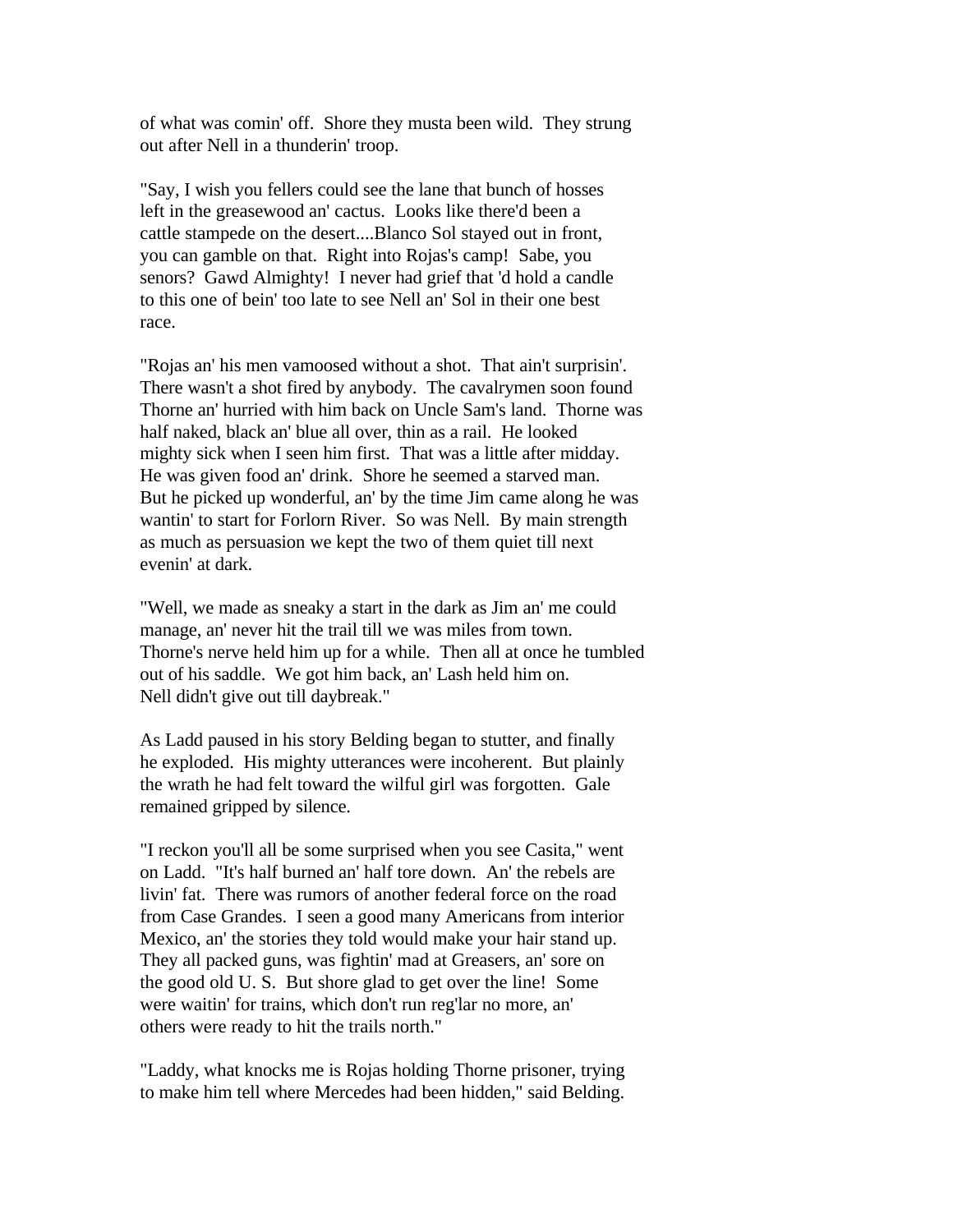"Shore. It 'd knock anybody."

"The bandit's crazy over her. That's the Spanish of it," replied Belding, his voice rolling. "Rojas is a peon. He's been a slave to the proud Castilian. He loves Mercedes as he hates her. When I was down in Durango I saw something of these peons' insane passions. Rojas wants this girl only to have her, then kill her. It's damn strange, boys, and even with Thorne here our troubles have just begun."

"Tom, you spoke correct," said Jim Ladd, in his cool drawl.

"Shore I'm not sayin' what I think," added Ladd. But the look of him was not indicative of a tranquil optimism.

Thorne was put to bed in Gale's room. He was very weak, yet he would keep Mercedes's hand and gaze at her with unbelieving eyes. Mercedes's failing hold on hope and strength seemed to have been a fantasy; she was again vivid, magnetic, beautiful, shot through and through with intense and throbbing life. She induced him to take food and drink. Then, fighting sleep with what little strength he had left, at last he succumbed.

For all Dick could ascertain his friend never stirred an eyelash nor a finger for twenty-seven hours. When he awoke he was pale, weak, but the old Thorne.

"Hello, Dick; I didn't dream it then," he said. "There you are, and my darling with the proud, dark eyes--she's here?"

"Why, yes, you locoed cavalryman."

"Say, what's happened to you? It can't be those clothes and a little bronze on your face....Dick, you're older--you've changed. You're not so thickly built. By Gad, if you don't look fine!"

"Thanks. I'm sorry I can't return the compliment. You're about the seediest, hungriest-looking fellow I ever saw....Say, old man, you must have had a tough time."

A dark and somber fire burned out the happiness in Thorne's eyes.

"Dick, don't make me--don't let me think of that fiend Rojas!....I'm here now. I'll be well in a day or two. Then!..."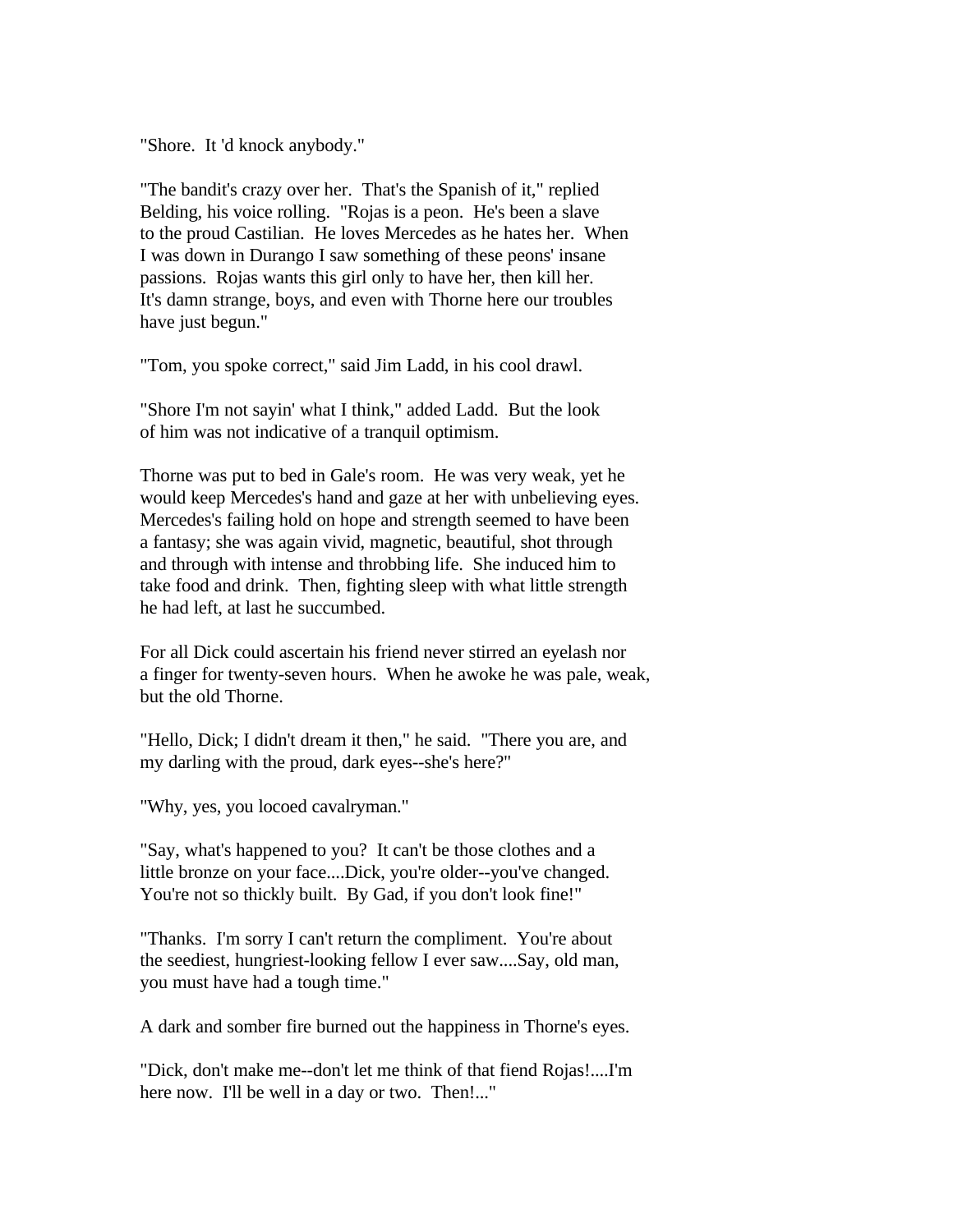Mercedes came in, radiant and soft-voiced. She fell upon her knees beside Thorne's bed, and neither of them appeared to see Nell enter with a tray. Then Gale and Nell made a good deal of unnecessary bustle in moving a small table close to the bed. Mercedes had forgotten for the moment that her lover had been a starving man. If Thorne remembered it he did not care. They held hands and looked at each other without speaking.

"Nell, I thought I had it bad," whispered Dick. "But I'm not--"

"Hush. It's beautiful," replied Nell, softly; and she tried to coax Dick from the room.

Dick, however, thought he ought to remain at least long enough to tell Thorne that a man in his condition could not exist solely upon love.

Mercedes sprang up blushing with pretty, penitent manner and moving white hands eloquent of her condition.

"Oh, Mercedes--don't go!" cried Thorne, as she stepped to the door.

"Senor Dick will stay. He is not mucha malo for you--as I am."

Then she smiled and went out.

"Good Lord!" exclaimed Thorne. "How I love her. Dick, isn't she the most beautiful, the loveliest, the finest--"

"George, I share your enthusiasm," said Dick, dryly, "but Mercedes isn't the only girl on earth."

Manifestly this was a startling piece of information, and struck Thorne in more than one way.

"George," went on Dick, "did you happen to observe the girl who saved your life--who incidentally just fetched in your breakfast?"

"Nell Burton! Why, of course. She's brave, a wonderful girl, and really nice-looking."

"You long, lean, hungry beggar! That was the young lady who might answer the raving eulogy you just got out of your system....I--well, you haven't cornered the love market!"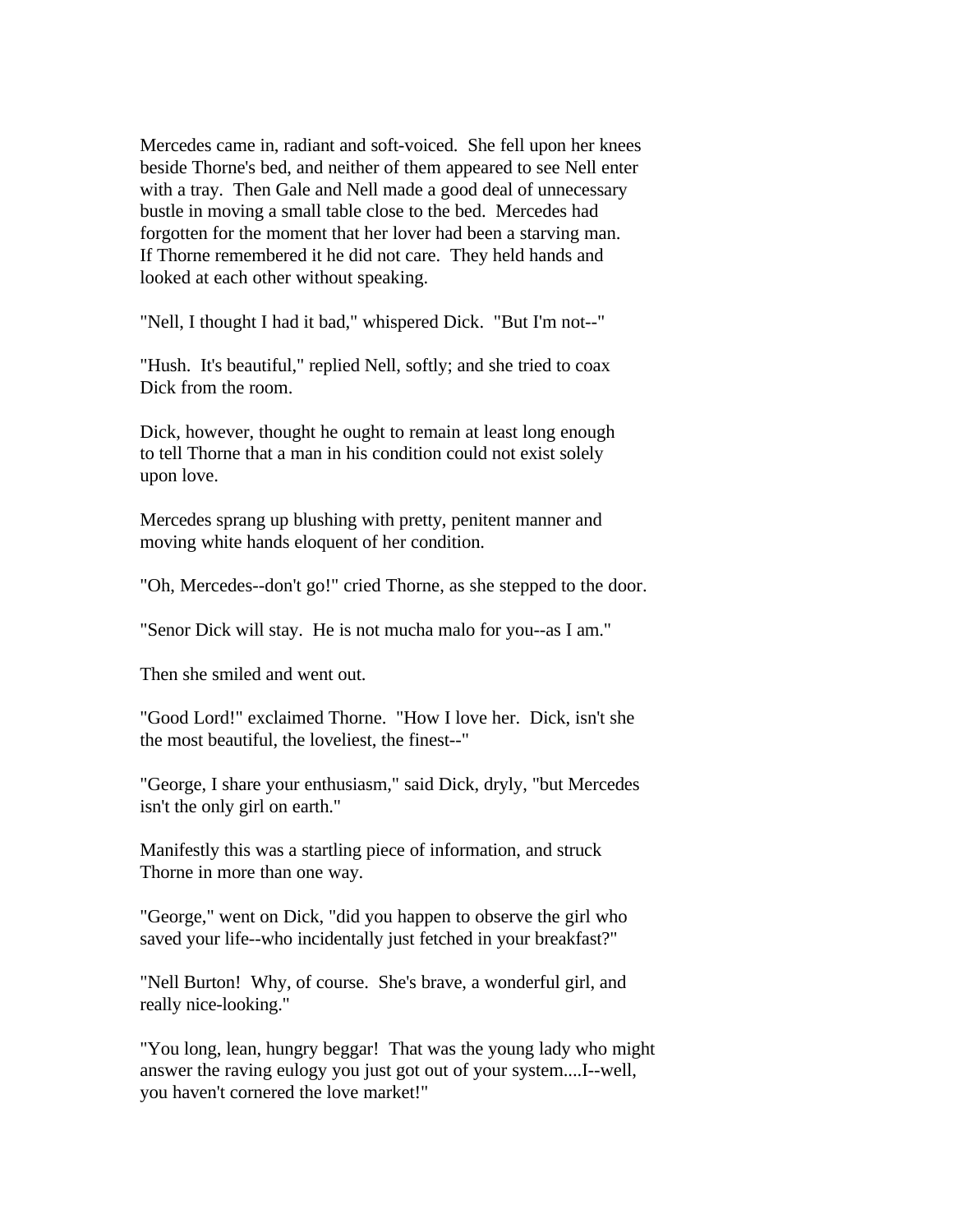Thorne uttered some kind of a sound that his weakened condition would not allow to be a whoop.

"Dick! Do you mean it?"

"I shore do, as Laddy says."

"I'm glad, Dick, with all my heart. I wondered at the changed look you wear. Why, boy, you've got a different front....Call the lady in, and you bet I'll look her over right. I can see better now."

"Eat your breakfast. There's plenty of time to dazzle you afterward."

Thorne fell to upon his breakfast and made it vanish with magic speed. Meanwhile Dick told him something of a ranger's life along the border.

"You needn't waste your breath," said Thorne. "I guess I can see. Belding and those rangers have made you the real thing--the real Western goods....What I want to know is all about the girl."

"Well, Laddy swears she's got your girl roped in the corral for looks."

"That's not possible. I'll have to talk to Laddy....But she must be a wonder, or Dick Gale would never have fallen for her....Isn't it great, Dick? I'm here! Mercedes is well--safe! You've got a girl! Oh!....But say, I haven't a dollar to my name. I had a lot of money, Dick, and those robbers stole it, my watch--everything. Damn that little black Greaser! He got Mercedes's letters. I wish you could have seen him trying to read them. He's simply nutty over her, Dick. I could have borne the loss of money and valuables--but those beautiful, wonderful letters--they're gone!"

"Cheer up. You have the girl. Belding will make you a proposition presently. The future smiles, old friend. If this rebel business was only ended!"

"Dick, you're going to be my savior twice over....Well, now, listen to me." His gay excitement changed to earnet gravity. "I want to marry Mercedes at once. Is there a padre here?"

"Yes. But are you wise in letting any Mexican, even a priest, know Mercedes is hidden in Forlorn River?"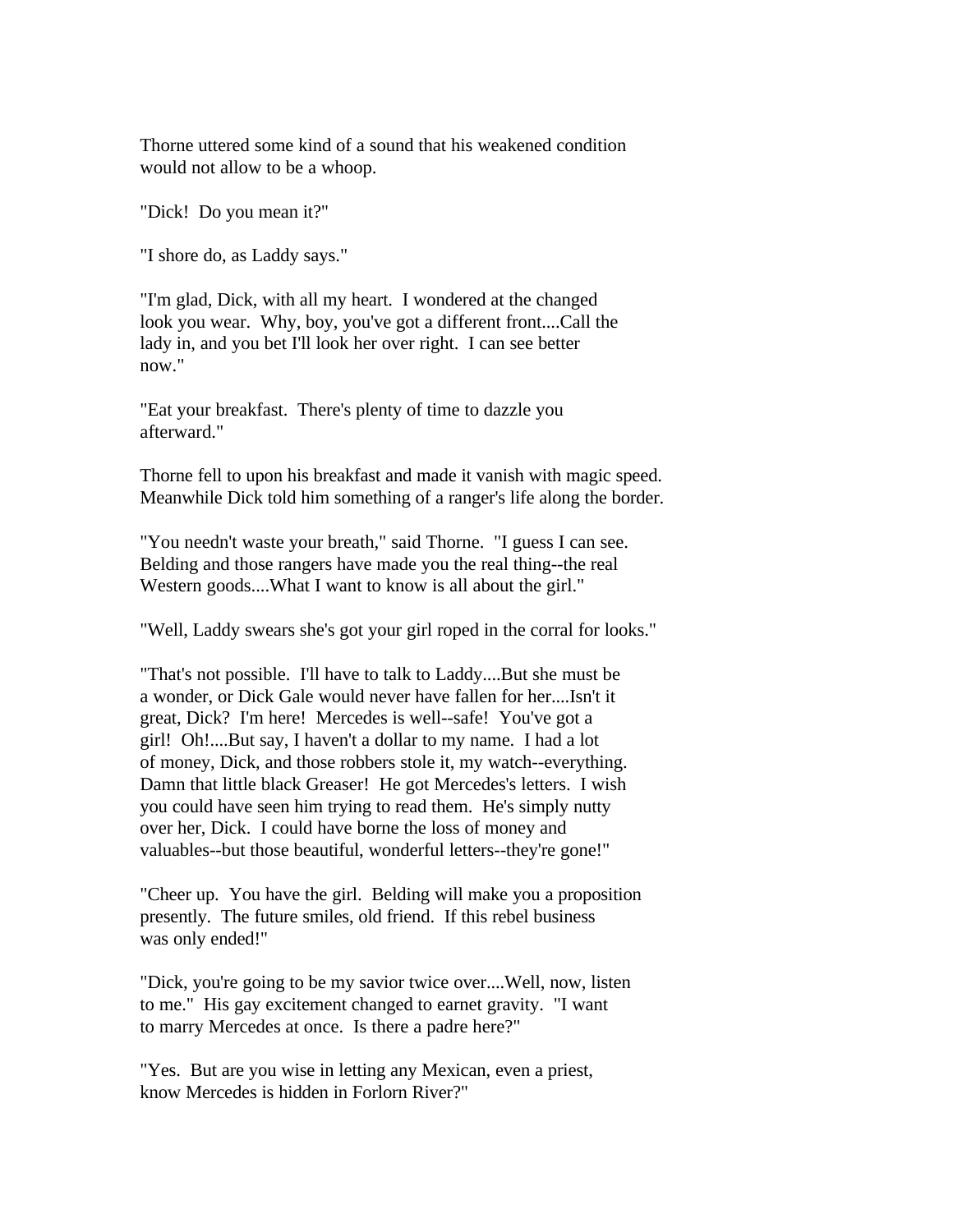"It couldn't be kept much longer."

Gale was compelled to acknowledge the truth of this statement.

"I'll marry her first, then I'll face my problem. Fetch the padre, Dick. And ask our kind friends to be witnesses at the ceremony."

Much to Gale's surprise neither Belding nor Ladd objected to the idea of bringing a padre into the household, and thereby making known to at least one Mexican the whereabouts of Mercedes Castaneda. Belding's caution was wearing out in wrath at the persistent unsettled condition of the border, and Ladd grew only the cooler and more silent as possibilities of trouble multiplied.

Gale fetched the padre, a little, weazened, timid man who was old and without interest or penetration. Apparently he married Mercedes and Thorne as he told his beads or mumbled a prayer. It was Mrs. Belding who kept the occasion from being a merry one, and she insisted on not exciting Thorne. Gale marked her unusual pallor and the singular depth and sweetness of her voice.

"Mother, what's the use of making a funeral out of a marriage?" protested Belding. "A chance for some fun doesn't often come to Forlorn River. You're a fine doctor. Can't you see the girl is what Thorne needed? He'll be well to-morrow, don't mistake me."

"George, when you're all right again we'll add something to present congratulations," said Gale.

"We shore will," put in Ladd.

So with parting jests and smiles they left the couple to themselves.

Belding enjoyed a laugh at his good wife's expense, for Thorne could not be kept in bed, and all in a day, it seemed, he grew so well and so hungry that his friends were delighted, and Mercedes was radiant. In a few days his weakness disappeared and he was going the round of the fields and looking over the ground marked out in Gale's plan of water development. Thorne was highly enthusiastic, and at once staked out his claim for one hundred and sixty acres of land adjoining that of Belding and the rangers. These five tracts took in all the ground necessary for their operations, but in case of the success of the irrigation project the idea was to increase their squatter holdings by purchase of more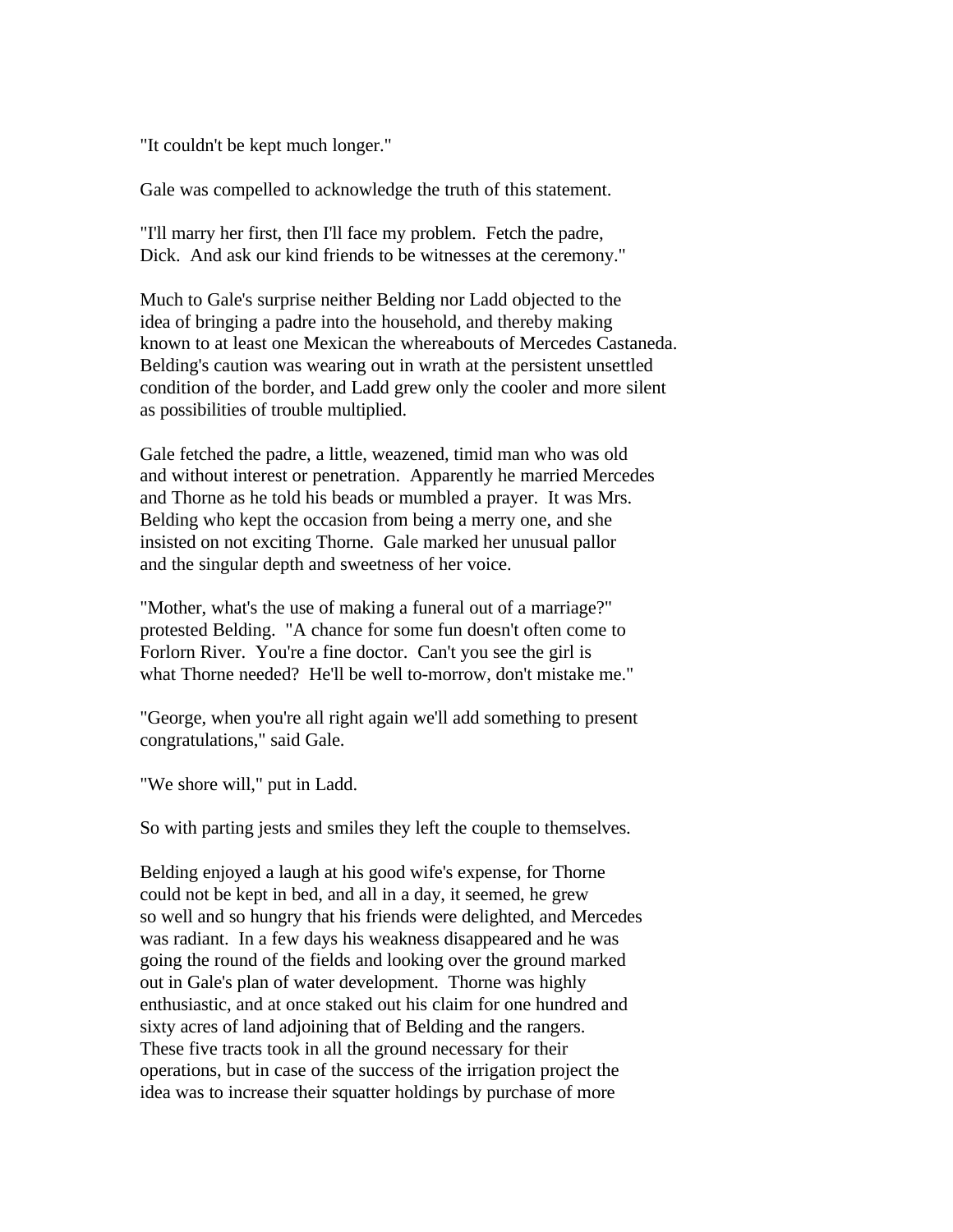land down the valley. A hundred families had lately moved to Forlorn River; more were coming all the time; and Belding vowed he could see a vision of the whole Altar Valley green with farms.

Meanwhile everybody in Belding's household, except the quiet Ladd and the watchful Yaqui, in the absence of disturbance of any kind along the border, grew freer and more unrestrained, as if anxiety was slowly fading in the peace of the present. Jim Lash made a trip to the Sonoyta Oasis, and Ladd patrolled fifty miles of the line eastward without incident or sight of raiders. Evidently all the border hawks were in at the picking of Casita.

The February nights were cold, with a dry, icy, penetrating coldness that made a warm fire most comfortable. Belding's household usually congregated in the sitting-room, where burning mesquite logs crackled in the open fireplace. Belding's one passion besides horses was the game of checkers, and he was always wanting to play. On this night he sat playing with Ladd, who never won a game and never could give up trying. Mrs. Belding worked with her needle, stopping from time to time to gaze with thoughtful eyes into the fire. Jim Lash smoked his pipe by the hearth and played with the cat on his knee. Thorne and Mercedes were at the table with pencil and paper; and he was trying his best to keep his attention from his wife's beautiful, animated face long enough to read and write a little Spanish. Gale and Nell sat in a corner watching the bright fire.

There came a low knock on the door. It may have been an ordinary knock, for it did not disturb the women; but to Belding and his rangers it had a subtle meaning.

"Who's that?" asked Belding, as he slowly pushed back his chair and looked at Ladd.

"Yaqui," replied the ranger.

"Come in," called Belding.

The door opened, and the short, square, powerfully built Indian entered. He had a magnificent head, strangely staring, somber black eyes, and very darkly bronzed face. He carried a rifle and strode with impressive dignity.

"Yaqui, what do you want?" asked Belding, and repeated his question in Spanish.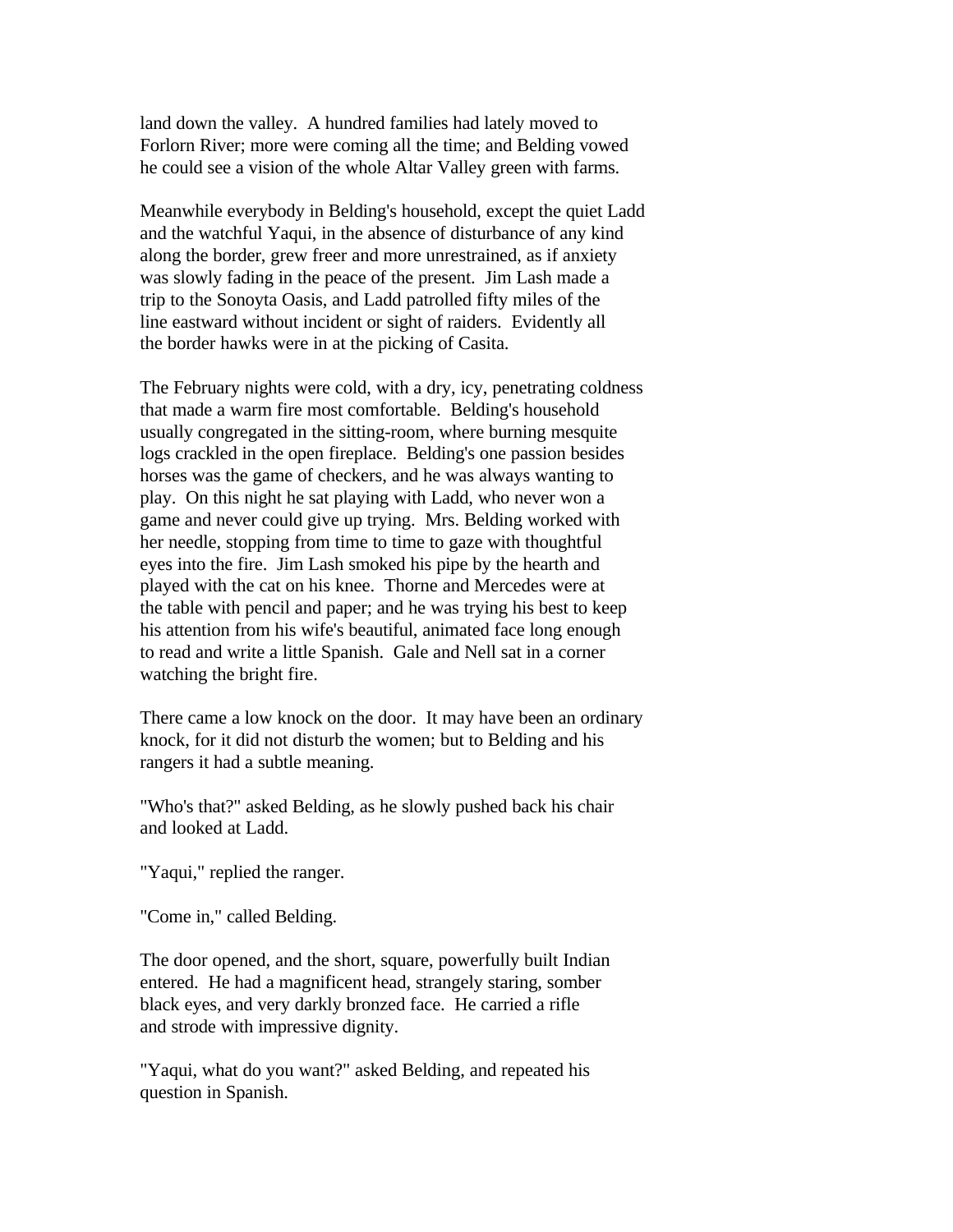"Senor Dick," replied the Indian.

Gale jumped up, stifling an exclamation, and he went outdoors with Yaqui. He felt his arm gripped, and allowed himself to be led away without asking a question. Yaqui's presence was always one of gloom, and now his stern action boded catastrophe. Once clear of trees he pointed to the level desert across the river, where a row of campfires shone bright out of the darkness.

"Raiders!" ejaculated Gale.

Then he cautioned Yaqui to keep sharp lookout, and, hurriedly returning to the house, he called the men out and told them there were rebels or raiders camping just across the line.

Ladd did not say a word. Belding, with an oath, slammed down his cigar.

"I knew it was too good to last....Dick, you and Jim stay here while Laddy and I look around."

Dick returned to the sitting-room. The women were nervous and not to be deceived. So Dick merely said Yaqui had sighted some lights off in the desert, and they probably were campfires. Belding did not soon return, and when he did he was alone, and, saying he wanted to consult with the men, he sent Mrs. Belding and the girls to their rooms. His gloomy anxiety had returned.

"Laddy's gone over to scout around and try to find out who the outfit belongs to and how many are in it," said Belding.

"I reckon if they're raiders with bad intentions we wouldn't see no fires," remarked Jim, calmly.

"It 'd be useless, I suppose, to send for the cavalry," said Gale. "Whatever's coming off would be over before the soldiers could be notified, let alone reach here."

"Hell, fellows! I don't look for an attack on Forlorn River," burst out Belding. "I can't believe that possible. These rebel-raiders have a little sense. They wouldn't spoil their game by pulling U. S. soldiers across the line from Yuma to El Paso. But, as Jim says, if they wanted to steal a few horses or cattle they wouldn't build fires. I'm afraid it's--"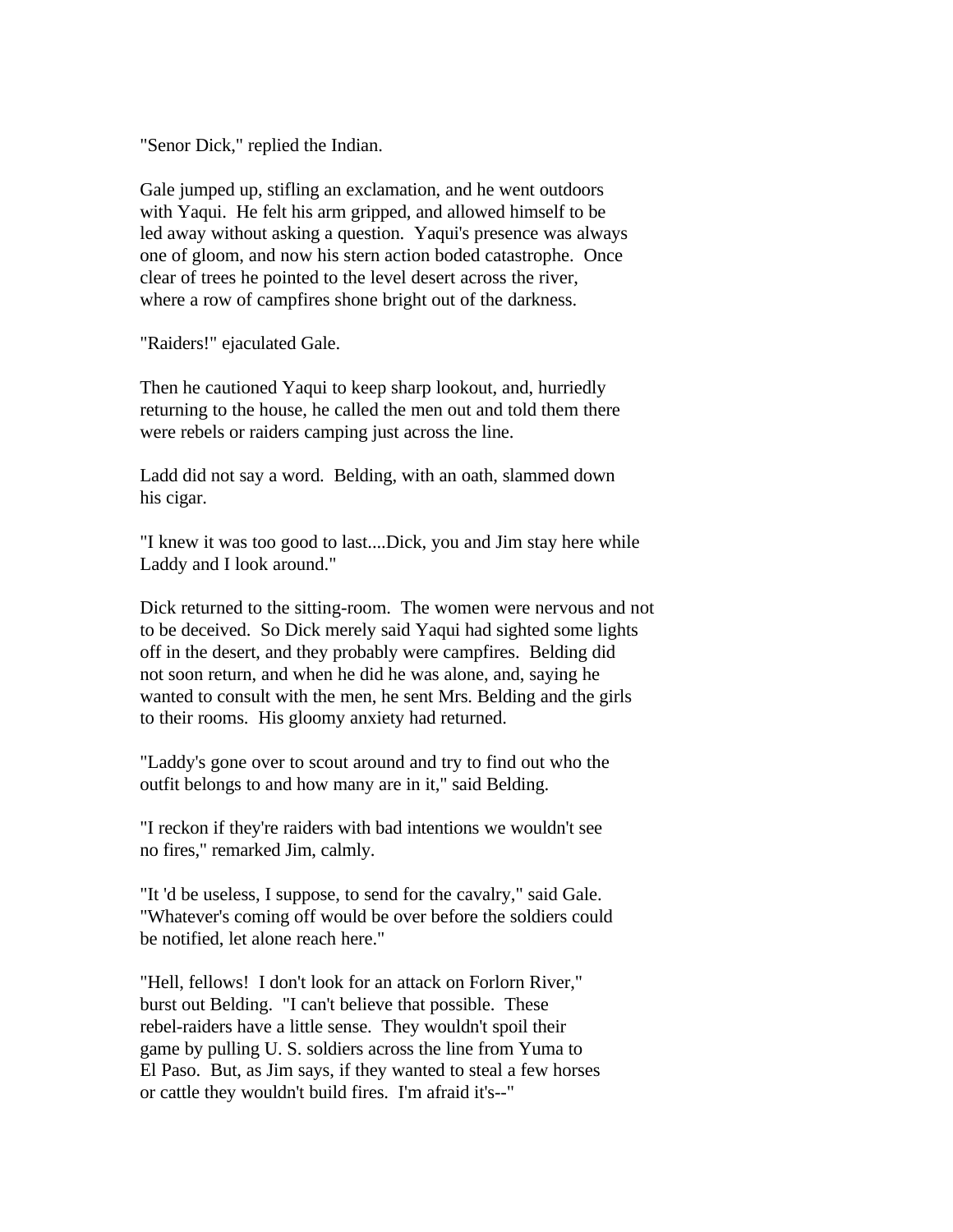Belding hesitated and looked with grim concern at the cavalryman.

"What?" queried Thorne.

"I'm afraid it's Rojas."

Thorne turned pale but did not lose his nerve.

"I thought of that at once. If true, it'll be terrible for Mercedes and me. But Rojas will never get his hands on my wife. If I can't kill him, I'll kill her!...Belding, this is tough on you--this risk we put upon your family. I regret--"

"Cut that kind of talk," replied Belding, bluntly. "Well, if it is Rojas he's acting damn strange for a raider. That's what worries me. We can't do anything but wait. With Laddy and Yaqui out there we won't be surprised. Let's take the best possible view of the situation until we know more. That'll not likely be before to-morrow."

The women of the house might have gotten some sleep that night, but it was certain the men did not get any. Morning broke cold and gray, the 19th of February. Breakfast was prepared earlier than usual, and an air of suppressed waiting excitement pervaded the place. Otherwise the ordinary details of the morning's work continued as on any other day. Ladd came in hungry and cold, and said the Mexicans were not breaking camp. He reported a good-sized force of rebels, and was taciturn as to his idea of forthcoming events.

About an hour after sunrise Yaqui ran in with the information that part of the rebels were crossing the river.

"That can't mean a fight yet," declared Belding. "But get in the house, boys, and make ready anyway. I'll meet them."

"Drive them off the place same as if you had a company of soldiers backin' you," said Ladd. "Don't give them an inch. We're in bad, and the bigger bluff we put up the more likely our chance."

"Belding, you're an officer of the United States. Mexicans are much impressed by show of authority. I've seen that often in camp," said Thorne.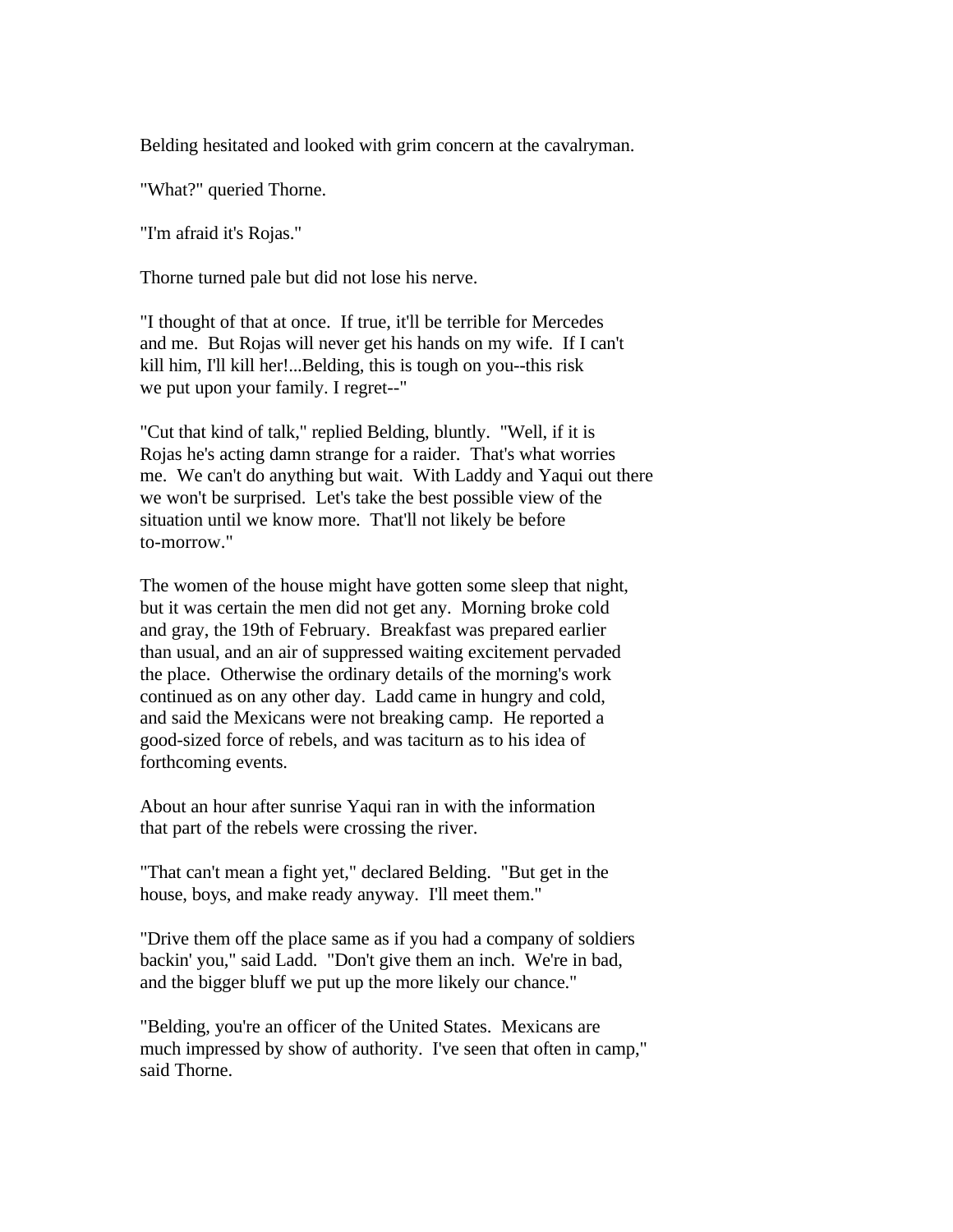"Oh, I know the white-livered Greasers better than any of you, don't mistake me," replied Belding. He was pale with rage, but kept command over himself.

The rangers, with Yaqui and Thorne, stationed themselves at the several windows of the sitting-room. Rifles and smaller arms and boxes of shells littered the tables and window seats. No small force of besiegers could overcome a resistance such as Belding and his men were capable of making.

"Here they come, boys," called Gale, from his window.

"Rebel-raiders I should say, Laddy."

"Shore. An' a fine outfit of buzzards!"

"Reckon there's about a dozen in the bunch," observed the calm Lash. "Some hosses they're ridin'. Where 'n the hell do they get such hosses, anyhow?"

"Shore, Jim, they work hard an' buy 'em with real silver pesos," replied Ladd, sarcastically.

"Do any of you see Rojas?" whispered Thorne.

"Nix. No dandy bandit in that outfit."

"It's too far to see," said Gale.

The horsemen halted at the corrals. They were orderly and showed no evidence of hostility. They were, however, fully armed. Belding stalked out to meet them. Apparently a leader wanted to parley with him, but Belding would hear nothing. He shook his head, waved his arms, stamped to and fro, and his loud, angry voice could be heard clear back at the house. Whereupon the detachment of rebels retired to the bank of the river, beyond the white post that marked the boundary line, and there they once more drew rein. Belding remained by the corrals watching them, evidently still in threatening mood. Presently a single rider left the troop and trotted his horse back down the road. When he reached the corrals he was seen to halt and pass something to Belding. Then he galloped away to join his comrades.

Belding looked at whatever it was he held in his hand, shook his burley head, and started swiftly for the house. He came striding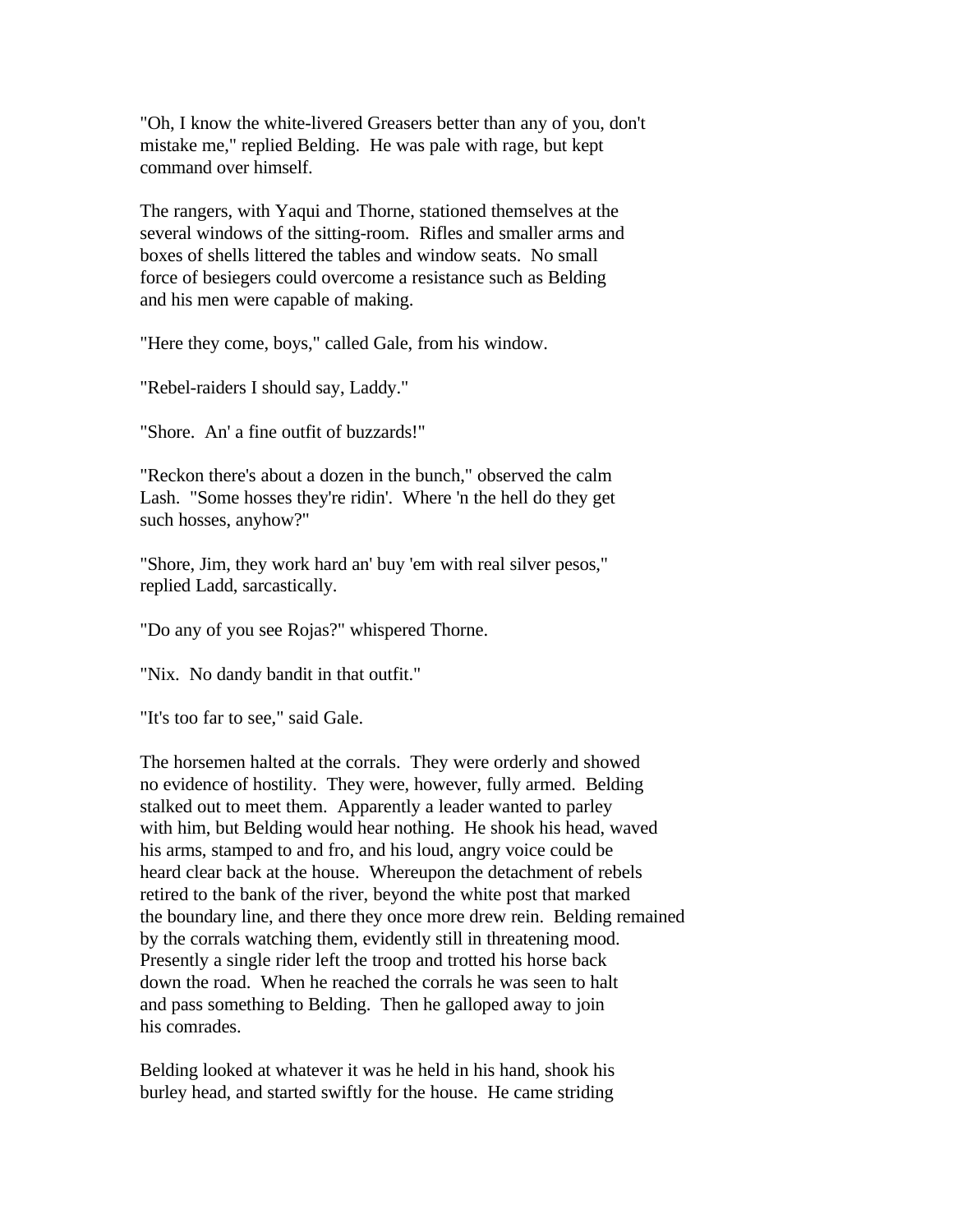into the room holding a piece of soiled paper.

"Can't read it and don't know as I want to," he said, savagely.

"Beldin', shore we'd better read it," replied Ladd. "What we want is a line on them Greasers. Whether they're Campo's men or Salazar's, or just a wanderin' bunch of rebels--or Rojas's bandits. Sabe, senor?"

Not one of the men was able to translate the garbled scrawl.

"Shore Mercedes can read it," said Ladd.

Thorne opened a door and called her. She came into the room followed by Nell and Mrs. Belding. Evidently all three divined a critical situation.

"My dear, we want you to read what's written on this paper," said Thorne, as he led her to the table. "It was sent in by rebels, and--and we fear contains bad news for us."

Mercedes gave the writing one swift glance, then fainted in Thorne's arms. He carried her to a couch, and with Nell and Mrs. Belding began to work over her.

Belding looked at his rangers. It was characteristic of the man that, now when catastrophe appeared inevitable, all the gloom and care and angry agitation passed from him.

"Laddy, it's Rojas all right. How many men has he out there?"

"Mebbe twenty. Not more."

"We can lick twice that many Greasers."

"Shore."

Jim Lash removed his pipe long enough to speak.

"I reckon. But it ain't sense to start a fight when mebbe we can avoid it."

"What's your idea?"

"Let's stave the Greaser off till dark. Then Laddy an' me an'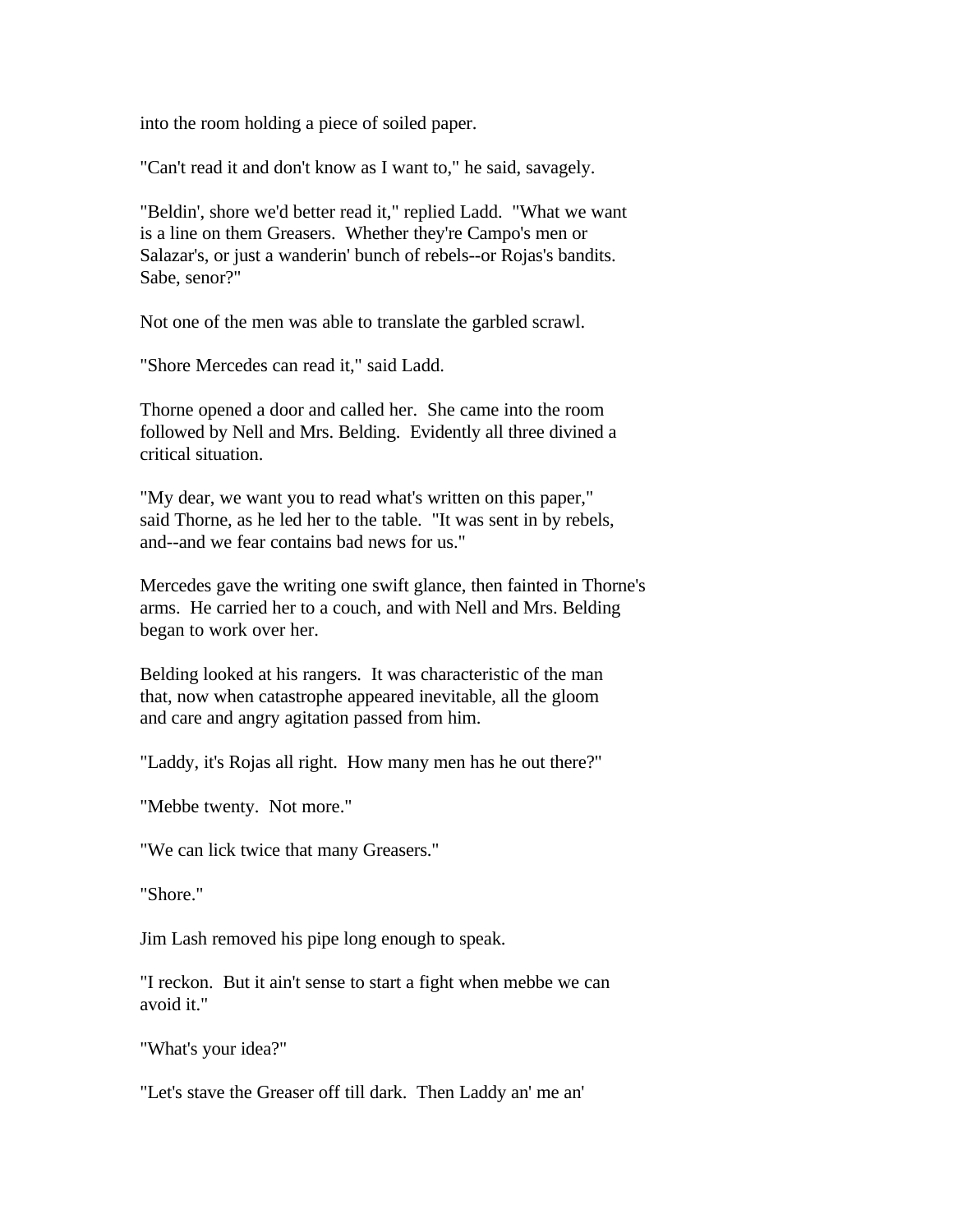Thorne will take Mercedes an' hit the trail for Yuma."

"Camino del Diablo! That awful trail with a woman! Jim, do you forget how many hundreds of men have perished on the Devil's Road?"

"I reckon I ain't forgettin' nothin'," replied Jim. "The waterholes are full now. There's grass, an' we can do the job in six days."

"It's three hundred miles to Yuma."

"Beldin', Jim's idea hits me pretty reasonable," interposed Ladd. "Lord knows that's about the only chance we've got except fightin'."

"But suppose we do stave Rojas off, and you get safely away with Mercedes. Isn't Rojas going to find it out quick? Then what'll he try to do to us who're left here?"

"I reckon he'd find out by daylight," replied Jim. "But, Tom, he ain't agoin' to start a scrap then. He'd want time an' hosses an' men to chase us out on the trail. You see, I'm figgerin' on the crazy Greaser wantin' the girl. I reckon he'll try to clean up here to get her. But he's too smart to fight you for nothin'. Rojas may be nutty about women, but he's afraid of the U. S. Take my word for it he'd discover the trail in the mornin' an' light out on it. I reckon with ten hours' start we could travel comfortable."

Belding paced up and down the room. Jim and Ladd whispered together. Gale walked to the window and looked out at the distant group of bandits, and then turned his gaze to rest upon Mercedes. She was conscious now, and her eyes seemed all the larger and blacker for the whiteness of her face. Thorne held her hands, and the other women were trying to still her tremblings.

No one but Gale saw the Yaqui in the background looking down upon the Spanish girl. All of Yaqui's looks were strange; but this singularly so. Gale marked it, and felt he would never forget. Mercedes's beauty had never before struck him as being so exquisite, so alluring as now when she lay stricken. Gale wondered if the Indian was affected by her loveliness, her helplessness, or her terror. Yaqui had seen Mercedes only a few times, and upon each of these he had appeared to be fascinated. Could the strange Indian, because his hate for Mexicans was so great, be gloating over her misery? Something about Yaqui--a noble austerity of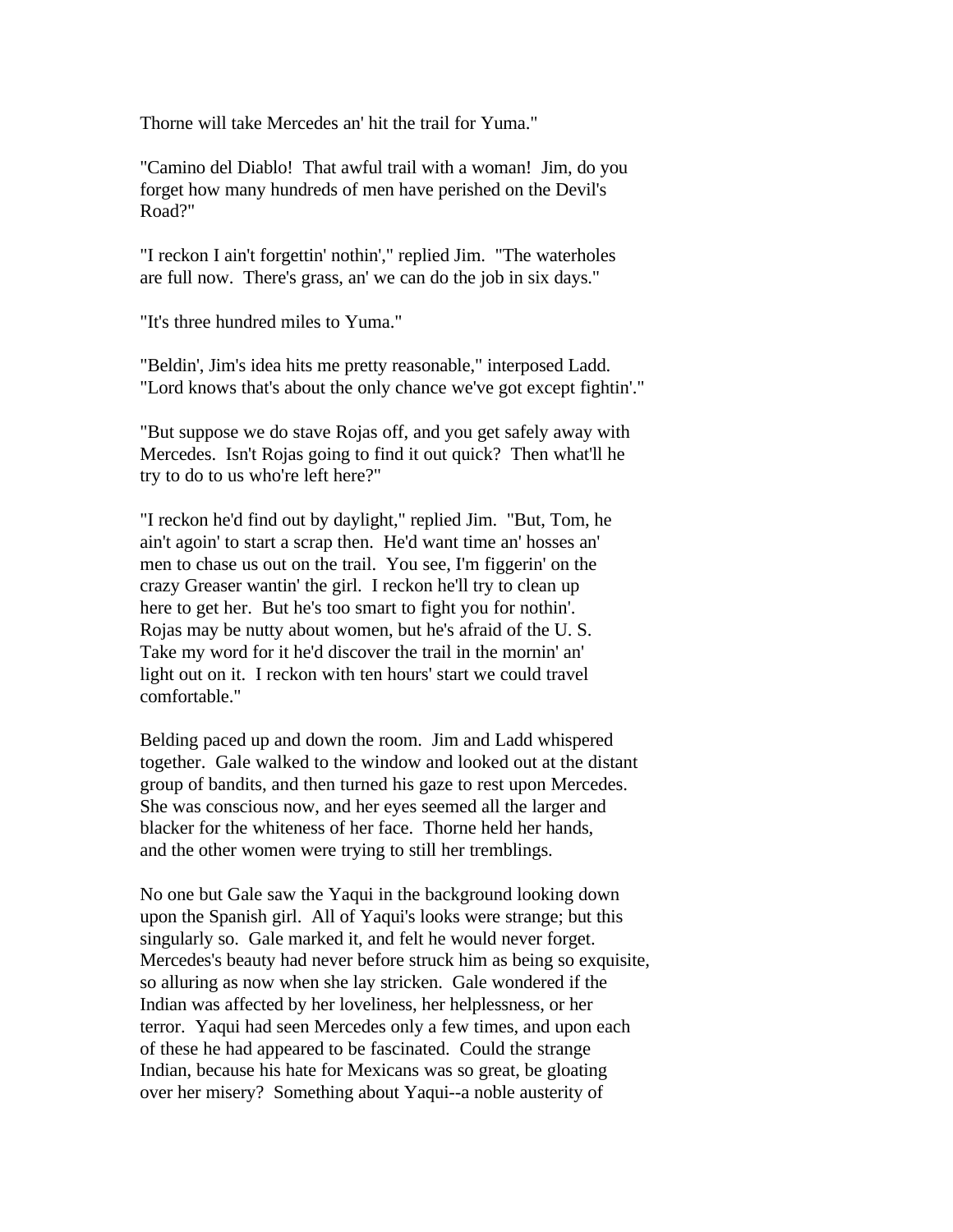countenance--made Gale feel his suspicion unjust.

Presently Belding called his rangers to him, and then Thorne.

"Listen to this," he said, earnestly. "I'll go out and have a talk with Rojas. I'll try to reason with him; tell him to think a long time before he sheds blood on Uncle Sam's soil. That he's now after an American's wife! I'll not commit myself, nor will I refuse outright to consider his demands, nor will I show the least fear of him. I'll play for time. If my bluff goes through...well and good....After dark the four of you, Laddy, Jim, Dick, and Thorne, will take Mercedes and my best white horses, and, with Yaqui as guide, circle round through Altar Valley to the trail, and head for Yuma....Wait now, Laddy. Let me finish. I want you to take the white horses for two reasons--to save them and to save you. Savvy? If Rojas should follow on my horses he'd be likely to catch you. Also, you can pack a great deal more than on the bronchs. Also, the big horses can travel faster and farther on little grass and water. I want you to take the Indian, because in a case of this kind he'll be a godsend. If you get headed or lost or have to circle off the trail, think what it 'd mean to have Yaqui with you. He knows Sonora as no Greaser knows it. He could hide you, find water and grass, when you would absolutely believe it impossible. The Indian is loyal. He has his debt to pay, and he'll pay it, don't mistake me. When you're gone I'll hide Nell so Rojas won't see her if he searches the place. Then I think I could sit down and wait without any particular worry."

The rangers approved of Belding's plan, and Thorne choked in his effort to express his gratitude.

"All right, we'll chance it," concluded Belding. "I'll go out now and call Rojas and his outfit over...Say, it might be as well for me to know just what he said in that paper."

Thorne went to the side of his wife.

"Mercedes, we've planned to outwit Rojas. Will you tell us just what he wrote?"

The girl sat up, her eyes dilating, and with her hands clasping Thorne's. She said:

"Rojas swore--by his saints and his virgin--that if I wasn't given--to him--in twenty-four hours--he would set fire to the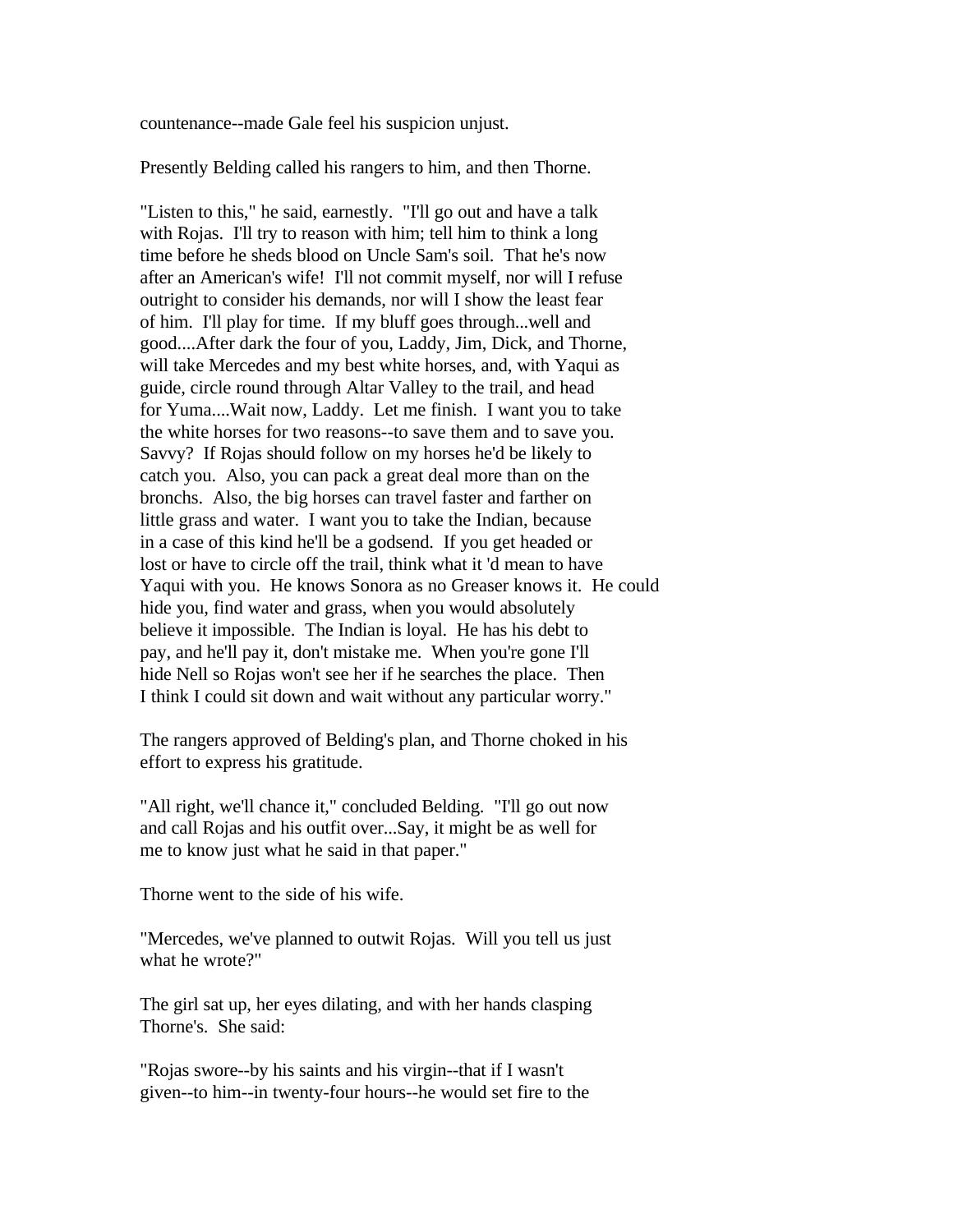village--kill the men--carry off the women--hang the children on cactus thorns!"

A moment's silence followed her last halting whisper.

"By his saints an' his virgin!" echoed Ladd. He laughed--a cold, cutting, deadly laugh--significant and terrible.

Then the Yaqui uttered a singular cry. Gale had heard this once before, and now he remembered it was at the Papago Well.

"Look at the Indian," whispered Belding, hoarsely. "Damn if I don't believe he understood every word Mercedes said. And, gentlemen, don't mistake me, if he ever gets near Senor Rojas there'll be some gory Aztec knife work."

Yaqui had moved close to Mercedes, and stood beside her as she leaned against her husband. She seemed impelled to meet the Indian's gaze, and evidently it was so powerful or hypnotic that it wrought irresistibly upon her. But she must have seen or divined what was beyond the others, for she offered him her trembling hand. Yaqui took it and laid it against his body in a strange motion, and bowed his head. Then he stepped back into the shadow of the room.

Belding went outdoors while the rangers took up their former position at the west window. Each had his own somber thoughts, Gale imagined, and knew his own were dark enough. A slow fire crept along his veins. He saw Belding halt at the corrals and wave his hand. Then the rebels mounted and came briskly up the road, this time to rein in abreast.

Wherever Rojas had kept himself upon the former advance was not clear; but he certainly was prominently in sight now. He made a gaudy, almost a dashing figure. Gale did not recognize the white sombrero, the crimson scarf, the velvet jacket, nor any feature of the dandy's costume; but their general effect, the whole ensemble, recalled vividly to mind his first sight of the bandit. Rojas dismounted and seemed to be listening. He betrayed none of the excitement Gale had seen in him that night at the Del Sol. Evidently this composure struck Ladd and Lash as unusual in a Mexican supposed to be laboring under stress of feeling. Belding made gestures, vehemently bobbed his big head, appeared to talk with his body as much as with his tongue. Then Rojas was seen to reply, and after that it was clear that the talk became painful and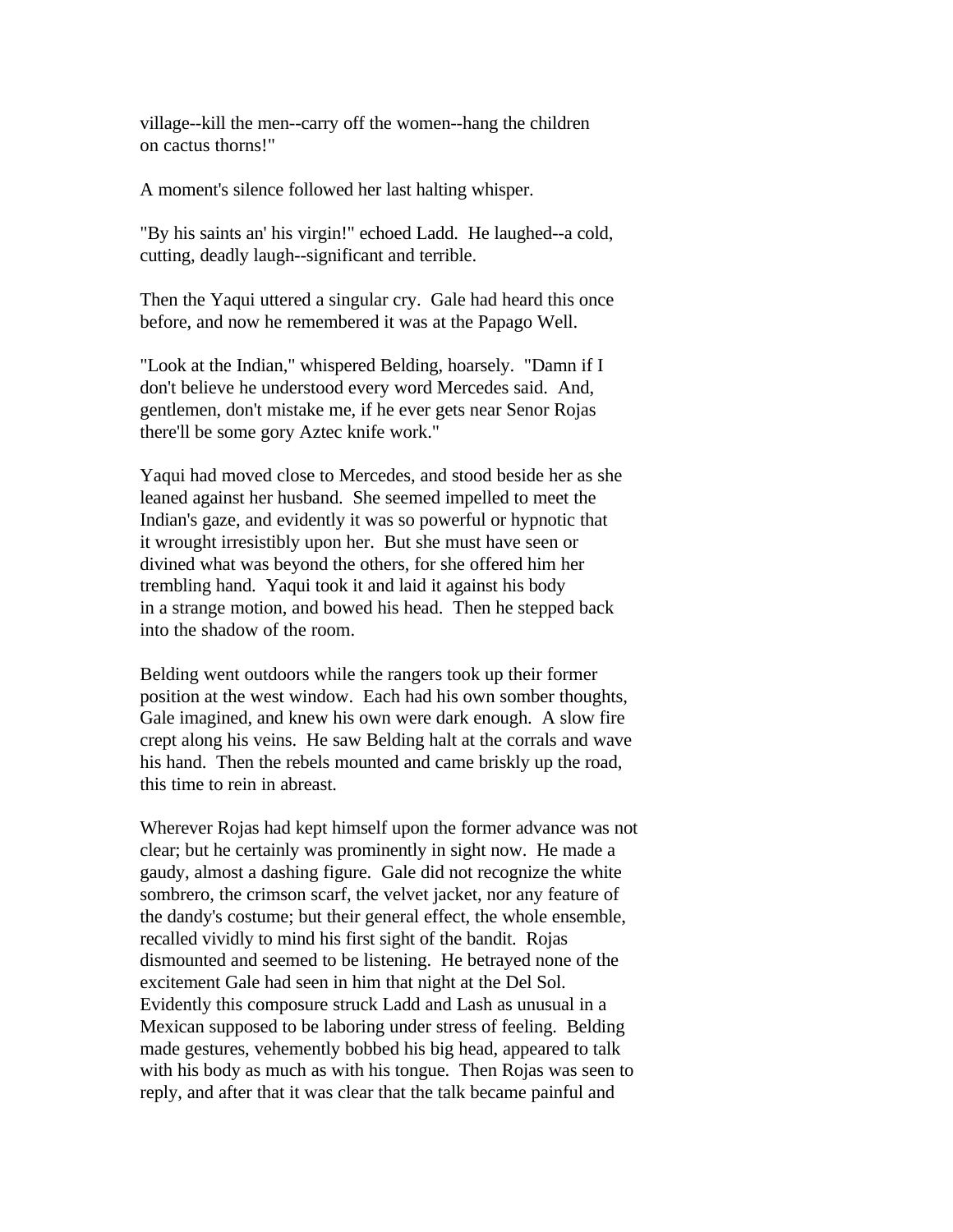difficult. It ended finally in what appeared to be mutual understanding. Rojas mounted and rode away with his men, while Belding came tramping back to the house.

As he entered the door his eyes were shining, his big hands were clenched, and he was breathing audibly.

"You can rope me if I'm not locoed!" he burst out. "I went out to conciliate a red-handed little murderer, and damn me if I didn't meet a--a--well, I've not suitable name handy. I started my bluff and got along pretty well, but I forgot to mention that Mercedes was Thorne's wife. And what do you think? Rojas swore he loved Mercedes- swore he'd marry her right here in Forlorn River--swore he would give up robbing and killing people, and take her away from Mexico. He has gold--jewels. He swore if he didn't get her nothing mattered. He'd die anyway without her....And here's the strange thing. I believe him! He was cold as ice, and all hell inside. Never saw a Greaser like him. Well, I pretended to be greatly impressed. We got to talking friendly, I suppose, though I didn't understand half he said, and I imagine he gathered less what I said. Anyway, without my asking he said for me to think it over for a day and then we'd talk again."

"Shore we're born lucky!" ejaculated Ladd.

"I reckon Rojas'll be smart enough to string his outfit across the few trails leadin' out of Forlorn River," remarked Jim.

"That needn't worry us. All we want is dark to come," replied Belding. "Yaqui will slip through. If we thank any lucky stars let it be for the Indian....Now, boys, put on your thinking caps. You'll take eight horses, the pick of my bunch. You must pack all that's needed for a possible long trip. Mind, Yaqui may lead you down into some wild Sonora valley and give Rojas the slip. You may get to Yuma in six days, and maybe in six weeks. Yet you've got to pack light--a small pack in saddles--larger ones on the two free horses. You may have a big fight. Laddy, take the .405. Dick will pack his Remington. All of you go gunned heavy. But the main thing is a pack that 'll be light enough for swift travel, yet one that 'll keep you from starving on the desert."

The rest of that day passed swiftly. Dick had scarcely a word with Nell, and all the time, as he chose and deliberated and worked over his little pack, there was a dull pain in his heart.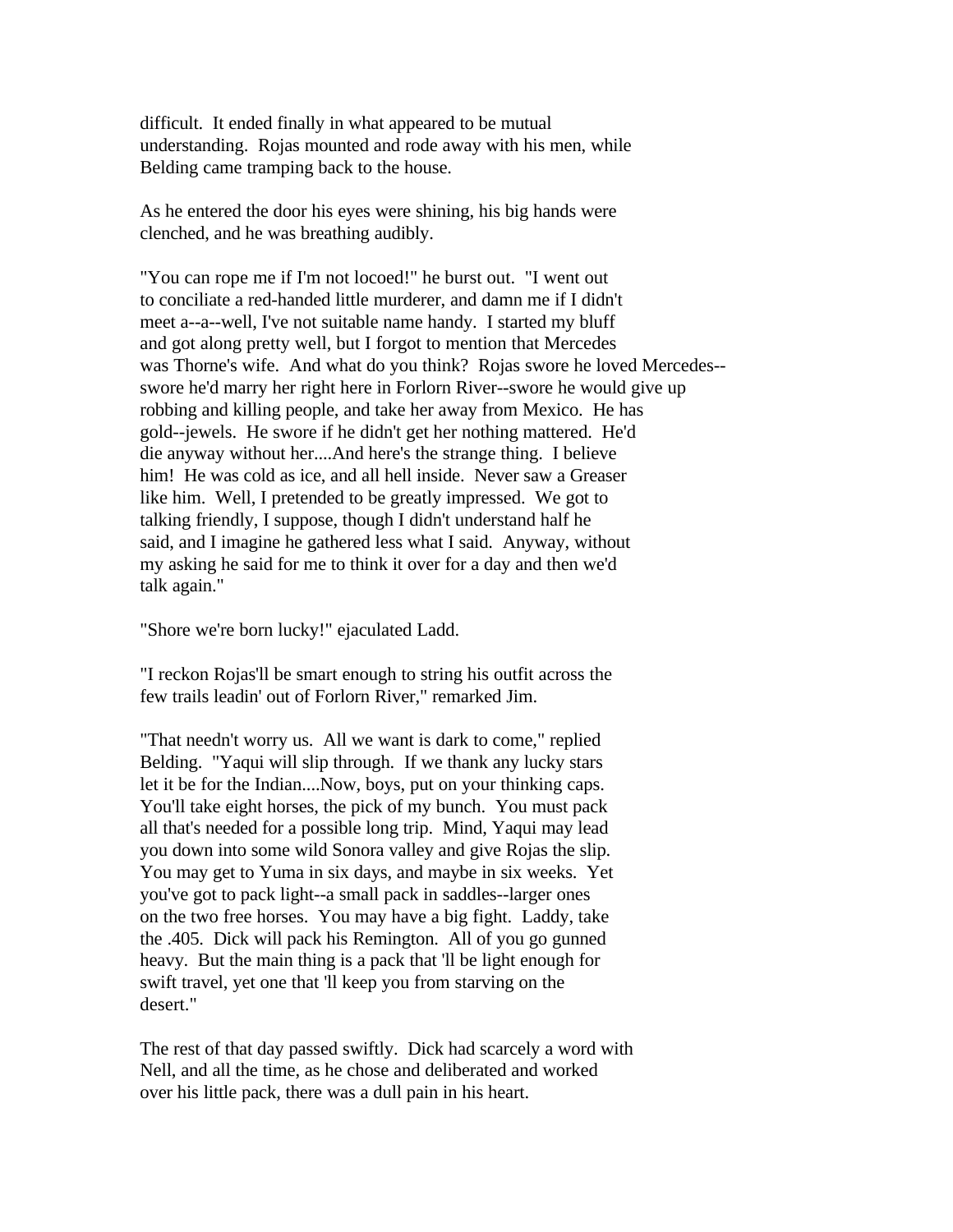The sun set, twilight fell, then night closed down fortunately a night slightly overcast. Gale saw the white horses pass his door like silent ghosts. Even Blanco Diablo made no sound, and that fact was indeed a tribute to the Yaqui. Gale went out to put his saddle on Blanco Sol. The horse rubbed a soft nose against his shoulder. Then Gale returned to the sitting-room. There was nothing more to do but wait and say good-by. Mercedes came clad in leather chaps and coat, a slim stripling of a cowboy, her dark eyes flashing. Her beauty could not be hidden, and now hope and courage had fired her blood.

Gale drew Nell off into the shadow of the room. She was trembling, and as she leaned toward him she was very different from the coy girl who had so long held him aloof. He took her into his arms.

"Dearest, I'm going--sonn....And maybe I'll never--"

"Dick, do--don't say it," sobbed Nell, with her head on his breast.

"I might never come back," he went on, steadily. "I love you--I've loved you ever since the first moment I saw you. Do you care for me--a little?"

"Dear Dick--de-dear Dick, my heart is breaking," faltered Nell, as she clung to him.

"It might be breaking for Mercedes--for Laddy and Jim. I want to hear something for myself. Something to have on long marches--round lonely campfires. Something to keep my spirit alive. Oh, Nell, you can't imagine that silence out there--that terrible world of sand and stone!...Do you love me?"

"Yes, yes. Oh, I love you so! I never knew it till now. I love you so. Dick, I'll be safe and I'll wait--and hope and pray for your return."

"If I come back--no--when I come back, will you marry me?"

"I--I--oh yes!" she whispered, and returned his kiss.

Belding was in the room speaking softly.

"Nell, darling, I must go," said Dick.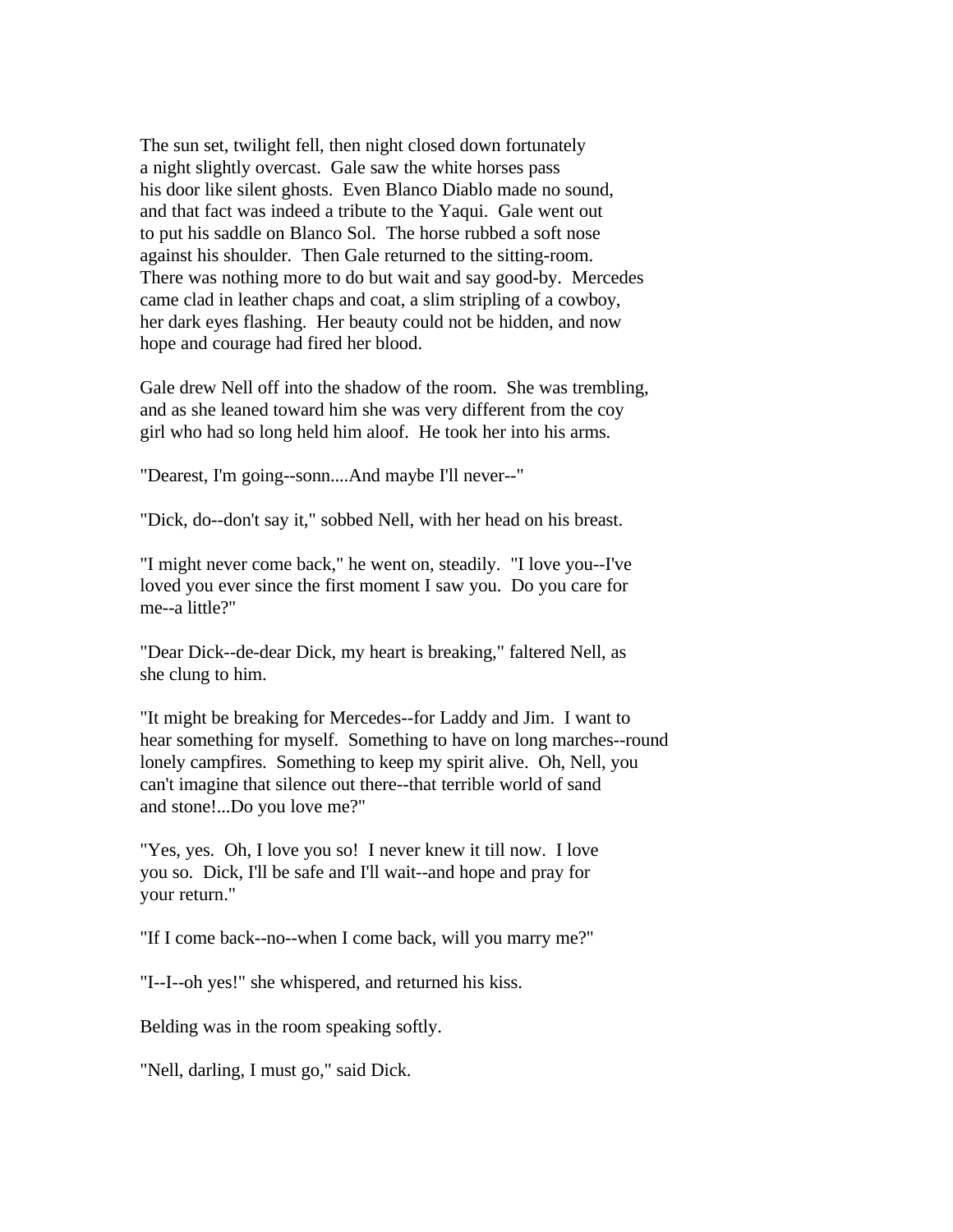"I'm a selfish little coward," cried Nell. "It's so splendid of you all. I ought to glory in it, but I can't. ...Fight if you must, Dick. Fight for that lovely persecuted girl. I'll love you--the more....Oh! Good-by! Good-by!"

With a wrench that shook him Gale let her go. He heard Belding's soft voice.

"Yaqui says the early hour's best. Trust him, Laddy. Remember what I say--Yaqui's a godsend."

Then they were all outside in the pale gloom under the trees. Yaqui mounted Blanco Diablo; Mercedes was lifted upon White Woman; Thorne climbed astride Queen; Jim Lash was already upon his horse, which was as white as the others but bore no name; Ladd mounted the stallion Blanco Torres, and gathered up the long halters of the two pack horses; Gale came last with Blanco Sol.

As he toed the stirrup, hand on mane and pommel, Gale took one more look in at the door. Nell stood in the gleam of light, her hair shining, face like ashes, her eyes dark, her lips parted, her arms outstretched. That sweet and tragic picture etched its cruel outlines into Gale's heart. He waved his hand and then fiercely leaped into the saddle.

Blanco Sol stepped out.

Before Gale stretched a line of moving horses, white against dark shadows. He could not see the head of that column; he scarcely heard a soft hoofbeat. A single star shone out of a rift in thin clouds. There was no wind. The air was cold. The dark space of desert seemed to yawn. To the left across the river flickered a few campfires. The chill night, silent and mystical, seemed to close in upon Gale; and he faced the wide, quivering, black level with keen eyes and grim intent, and an awakening of that wild rapture which came like a spell to him in the open desert.

XI

Across Cactus and Lava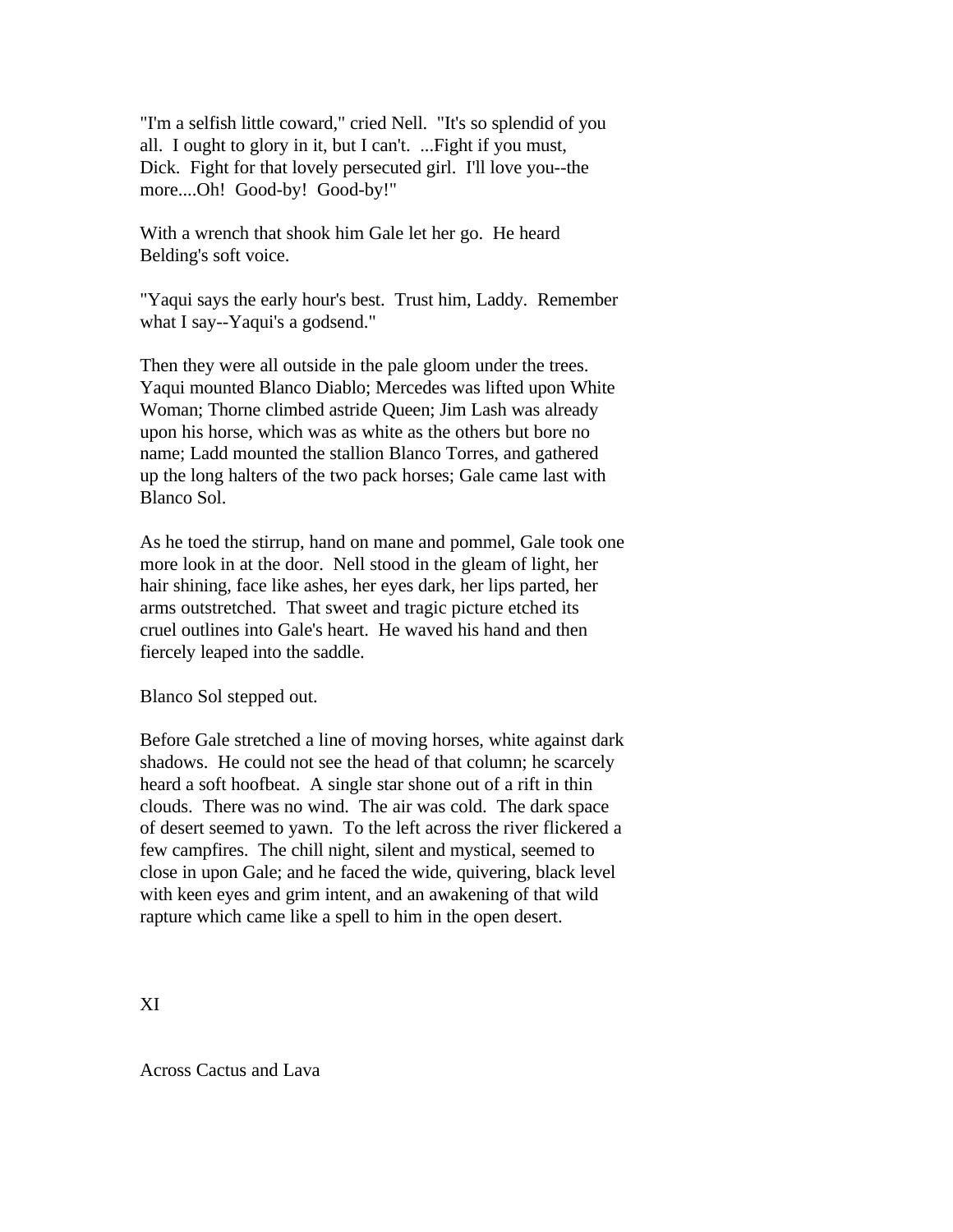Blanco Sol showed no inclination to bend his head to the alfalfa which swished softly about his legs. Gale felt the horse's sensitive, almost human alertness. Sol knew as well as his master the nature of that flight.

At the far corner of the field Yaqui halted, and slowly the line of white horses merged into a compact mass. There was a trail here leading down to the river. the campfires were so close that the bright blazes could be seen in movement, and dark forms crossed in front of them. Yaqui slipped out of his saddle. He ran his hand over Diablo's nose and spoke low, and repeated this action for each of the other horses. Gale had long ceased to question the strange Indian's behavior. There was no explaining or understanding many of his manoeuvers. But the results of them were always thought-provoking. Gale had never seen horse stand so silently as in this instance; no stamp--no champ of bit--no toss of head--no shake of saddle or pack--no heave or snort! It seemed they had become imbued with the spirit of the Indian.

Yaqui moved away into the shadows as noiselessly as if he were one of them. The darkness swallowed him. He had taken a parallel with the trail. Gale wondered if Yaqui meant to try to lead his string of horses by the rebel sentinels. Ladd had his head bent low, his ear toward the trail. Jim's long neck had the arch of a listening deer. Gale listened, too, and as the slow, silent moments went by his faculty of hearing grew more acute from strain. He heard Blanco Sol breathe; he heard the pound of his own heart; he heard the silken rustle of the alfalfa; he heard a faint, far-off sound of voice, like a lost echo. Then his ear seemed to register a movement of air, a disturbance so soft as to be nameless. Then followed long, silent moments.

Yaqui appeared as he had vanished. He might have been part of the shadows. But he was there. He started off down the trail leading Diablo. Again the white line stretched slowly out. Gale fell in behind. A bench of ground, covered with sparse greasewood, sloped gently down to the deep, wide arroyo of Forlorn River. Blanco Sol shied a few feet out of the trail. Peering low with keen eyes, Gale made out three objects--a white sombrero, a blanket, and a Mexican lying face down. The Yaqui had stolen upon this sentinel like a silent wind of death. Just then a desert coyote wailed, and the wild cry fitted the darkness and the Yaqui's deed.

Once under the dark lee of the river bank Yaqui caused another halt, and he disappeared as before. It seemed to Gale that the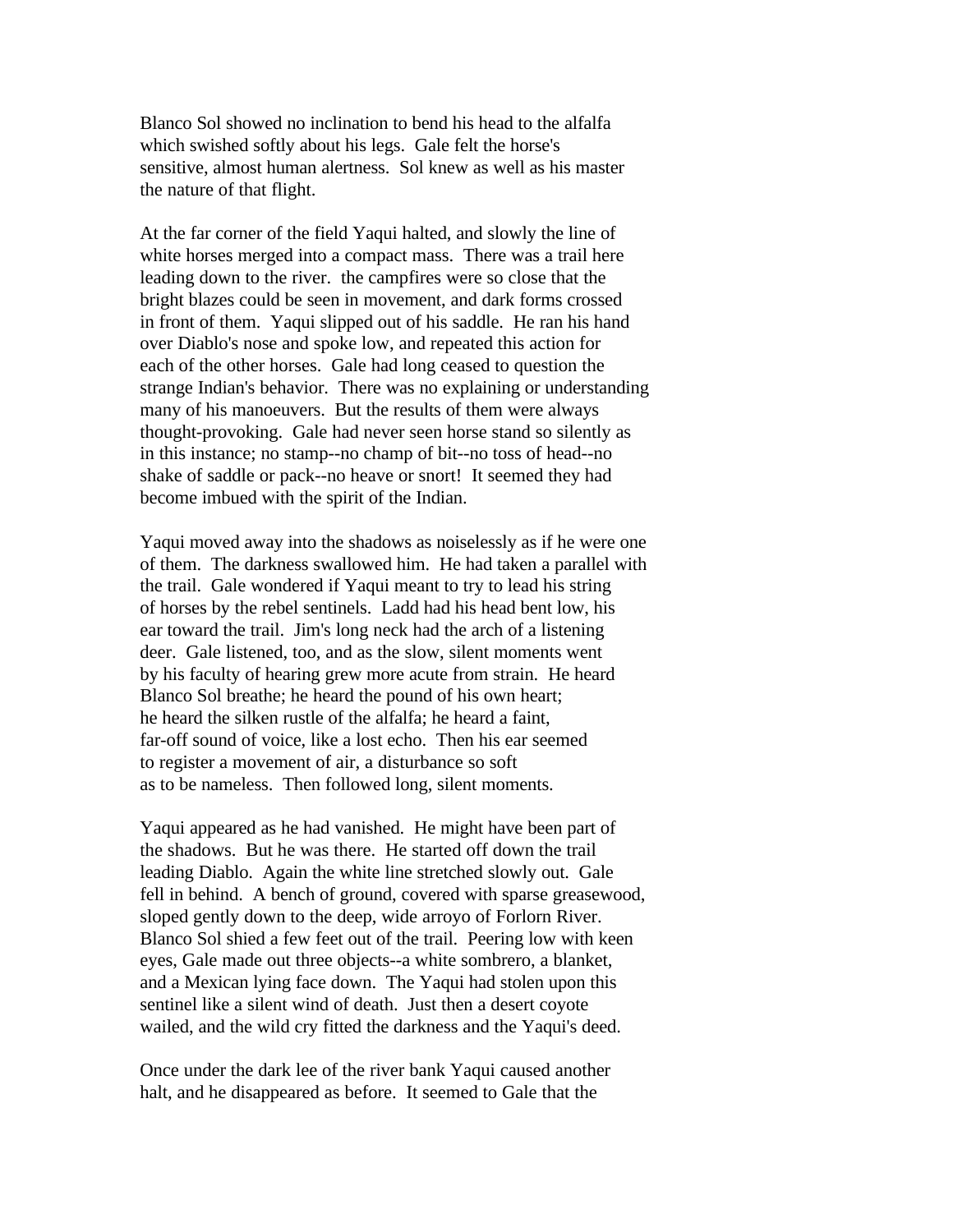Indian started to cross the pale level sandbed of the river, where stones stood out gray, and the darker line of opposite shore was visible. But he vanished, and it was impossible to tell whether he went one way or another. Moments passed. The horses held heads up, looked toward the glimmering campfires and listened. Gale thrilled with the meaning of it all--the night--the silence --the flight--and the wonderful Indian stealing with the slow inevitableness of doom upon another sentinel. An hour passed and Gale seemed to have become deadened to all sense of hearing. There were no more sounds in the world. The desert was as silent as it was black. Yet again came that strange change in the tensity of Gale's ear-strain, a check, a break, a vibration--and this time the sound did not go nameless. It might have been moan of wind or wail of far-distant wolf, but Gale imagined it was the strangling death-cry of another guard, or that strange, involuntary utterance of the Yaqui. Blanco Sol trembled in all his great frame, and then Gale was certain the sound was not imagination.

That certainty, once for all, fixed in Gale's mind the mood of his flight. The Yaqui dominated the horses and the rangers. Thorne and Mercedes were as persons under a spell. The Indian's strange silence, the feeling of mystery and power he seemed to create, all that was incomprehensible about him were emphasized in the light of his slow, sure, and ruthless action. If he dominated the others, surely he did more for Gale--colored his thoughts--presage the wild and terrible future of that flight. If Rojas embodied all the hatred and passion of the peon--scourged slave for a thousand years--then Yaqui embodied all the darkness, the cruelty, the white, sun-heated blood, the ferocity, the tragedy of the desert.

Suddenly the Indian stalked out of the gloom. He mounted Diablo and headed across the river. Once more the line of moving white shadows stretched out. The soft sand gave forth no sound at all. The glimmering campfires sank behind the western bank. Yaqui led the way into the willows, and there was faint swishing of leaves; then into the mesquite, and there was faint rustling of branches. The glimmering lights appeared again, and grotesque forms of saguaros loomed darkly. Gale peered sharply along the trail, and, presently, on the pale sand under a cactus, there lay a blanketed form, prone, outstretched, a carbine clutched in one hand, a cigarette, still burning, in the other.

The cavalcade of white horses passed within five hundred yards of campfires, around which dark forms moved in plain sight. Soft pads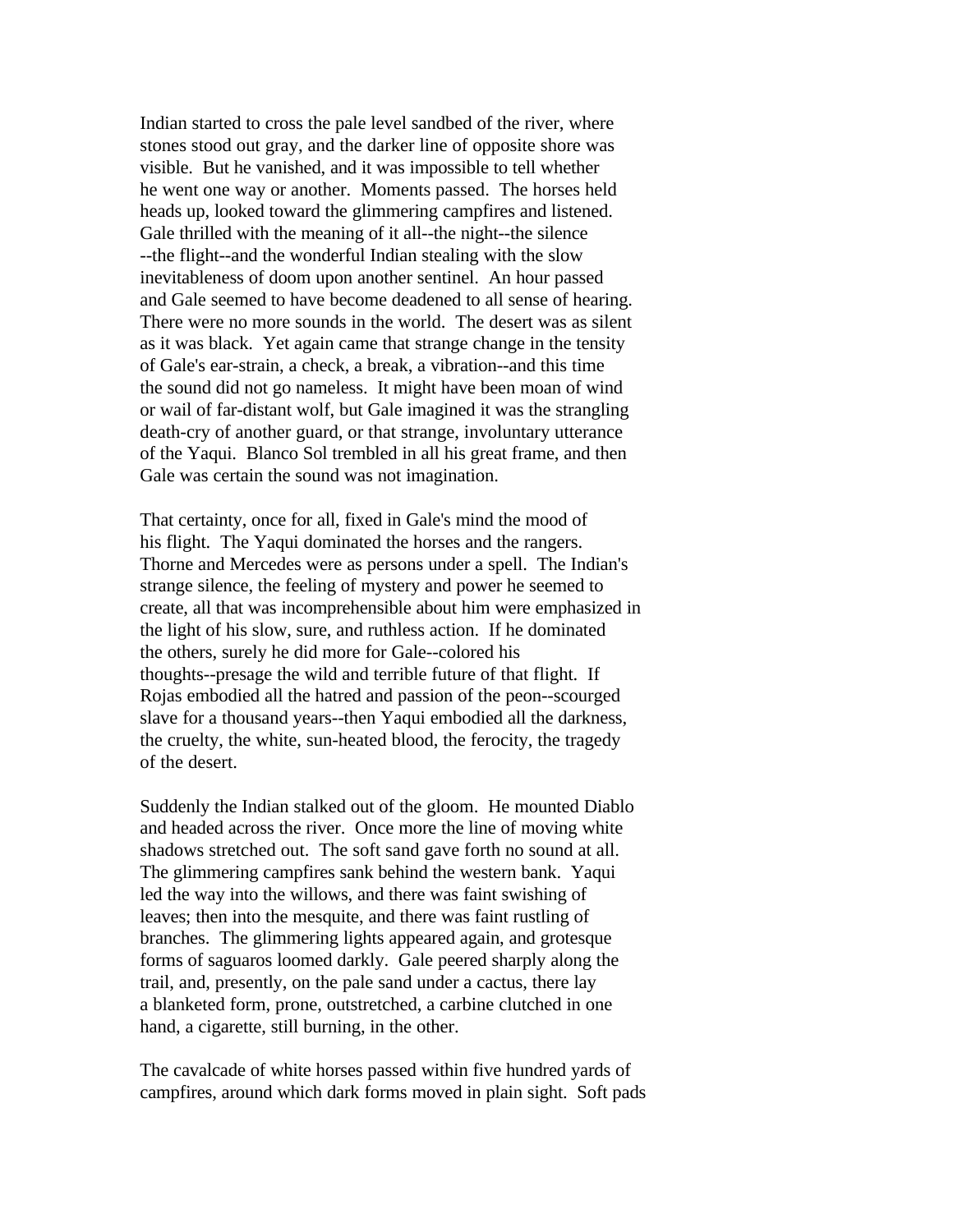in sand, faint metallic tickings of steel on thorns, low, regular breathing of horses--these were all the sounds the fugitives made, and they could not have been heard at one-fifth the distance. The lights disappeared from time to time, grew dimmer, more flickering, and at last they vanished altogether. Belding's fleet and tireless steeds were out in front; the desert opened ahead wide, dark, vast. Rojas and his rebels were behind, eating, drinking, careless. The somber shadow lifted from Gale's heart. He held now an unquenchable faith in the Yaqui. Belding would be listening back there along the river. He would know of the escape. He would tell Nell, and then hide her safely. As Gale accepted a strange and fatalistic foreshadowing of toil, blood, and agony in this desert journey, so he believed in Mercedes's ultimate freedom and happiness, and his own return to the girl who had grown dearer than life.

A cold, gray dawn was fleeing before a rosy sun when Yaqui halted the march at Papago Well. The horses were taken to water, then led down the arroyo into the grass. Here packs were slipped, saddles removed. Mercedes was cold, lame, tired, but happy. It warmed Gale's blood to look at her. The shadow of fear still lay in her eyes, but it was passing. Hope and courage shone there, and affection for her ranger protectors and the Yaqui, and unutterable love for the cavalryman. Jim Lash remarked how cleverly they had fooled the rebels.

"Shore they'll be comin' along," replied Ladd.

They built a fire, cooked and ate. The Yaqui spoke only one word: "Sleep." Blankets were spread. Mercedes dropped into a deep slumber, her head on Thorne's shoulder. Excitement kept Throne awake. The two rangers dozed beside the fire. Gale shared the Yaqui's watch. The sun began to climb and the icy edge of dawn to wear away. Rabbits bobbed their cotton tails under the mesquite. Gale climbed a rocky wall above the arroyo bank, and there, with command over the miles of the back-trail, he watched.

It was a sweeping, rolling, wrinkled, and streaked range of desert that he saw, ruddy in the morning sunlight, with patches of cactus and mesquite rough-etched in shimmering gloom. No Name Mountains split the eastern sky, towering high, gloomy, grand, with purple veils upon their slopes. They were forty miles away and looked five. Gale thought of the girl who was there under their shadow.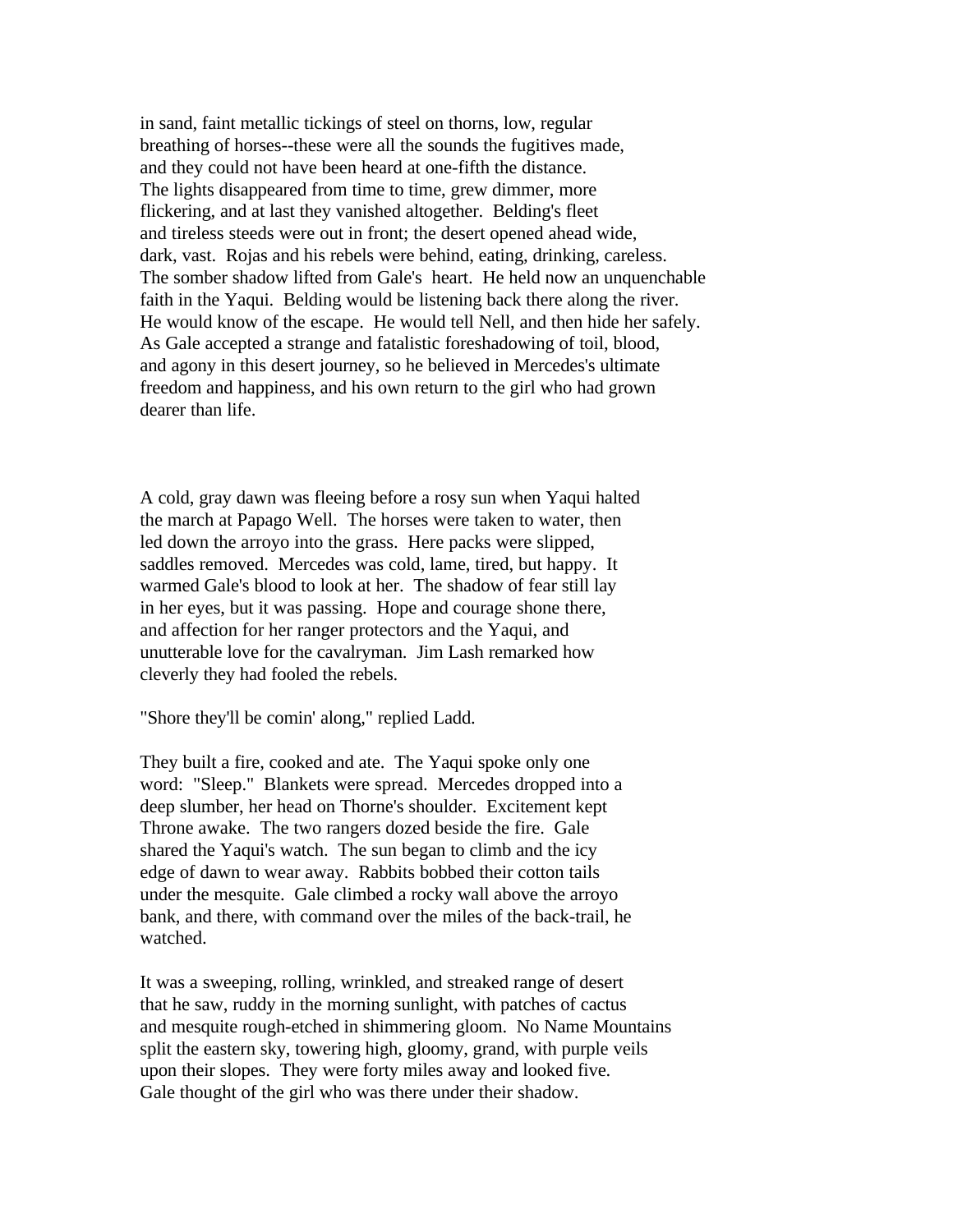Yaqui kept the horses bunched, and he led them from one little park of galleta grass to another. At the end of three hours he took them to water. Upon his return Gale clambered down from his outlook, the rangers grew active. Mercedes was awakened; and soon the party faced westward, their long shadows moving before them. Yaqui led with Blanco Diablo in a long, easy lope. The arroyo washed itself out into flat desert, and the greens began to shade into gray, and then the gray into red. Only sparse cactus and weathered ledges dotted the great low roll of a rising escarpment.

Yaqui suited the gait of his horse to the lay of the land, and his followers accepted his pace. There were canter and trot, and swift walk and slow climb, and long swing--miles up and down and forward. The sun soared hot. The heated air lifted, and incoming currents from the west swept low and hard over the barren earth. In the distance, all around the horizon, accumulations of dust seemed like ranging, mushrooming yellow clouds.

Yaqui was the only one of the fugitives who never looked back. Mercedes did it the most. Gale felt what compelled her, he could not resist it himself. But it was a vain search. For a thousand puffs of white and yellow dust rose from that backward sweep of desert, and any one of them might have been blown from under horses' hoofs. Gale had a conviction that when Yaqui gazed back toward the well and the shining plain beyond, there would be reason for it. But when the sun lost its heat and the wind died down Yaqui took long and careful surveys westward from the high points on the trail. Sunset was not far off, and there in a bare, spotted valley lay Coyote Tanks, the only waterhole between Papago Well and the Sonoyta Oasis. Gale used his glass, told Yaqui there was no smoke, no sign of life; still the Indian fixed his falcon eyes on distant spots looked long. It was as if his vision could not detect what reason or cunning or intuition, perhaps an instinct, told him was there. Presently in a sheltered spot, where blown sand had not obliterated the trail, Yaqui found the tracks of horses. The curve of the iron shoes pointed westward. An intersecting trail from the north came in here. Gale thought the tracks either one or two days old. Ladd said they were one day. The Indian shook his head.

No farther advance was undertaken. The Yaqui headed south and traveled slowly, climbing to the brow of a bold height of weathered mesa. There he sat his horse and waited. No one questioned him.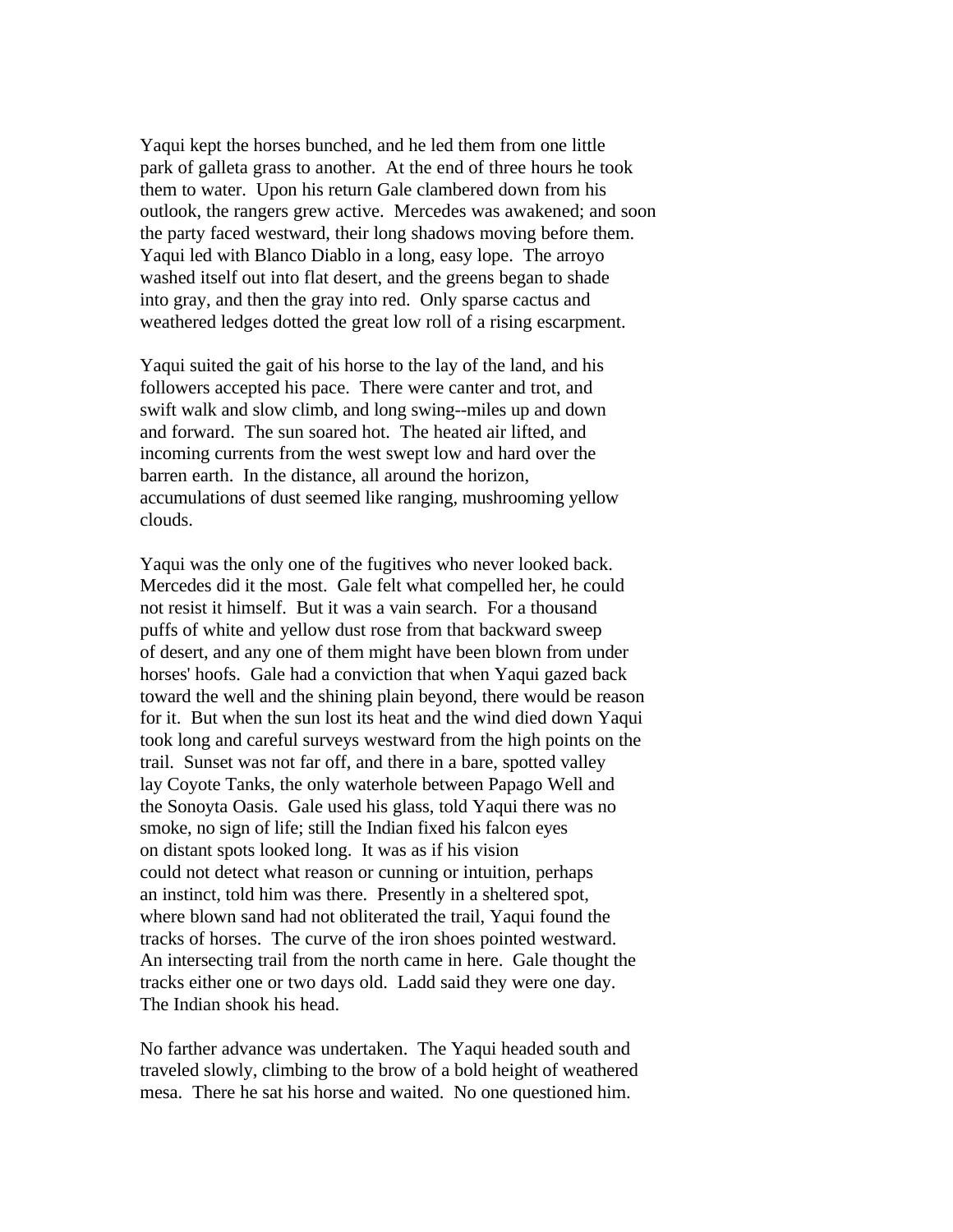The rangers dismounted to stretch their legs, and Mercedes was lifted to a rock, where she rested. Thorne had gradually yielded to the desert's influence for silence. He spoke once or twice to Gale, and occasionally whispered to Mercedes. Gale fancied his friend would soon learn that necessary speech in desert travel meant a few greetings, a few words to make real the fact of human companionship, a few short, terse terms for the business of day or night, and perhaps a stern order or a soft call to a horse.

The sun went down, and the golden, rosy veils turned to blue and shaded darker till twilight was there in the valley. Only the spurs of mountains, spiring the near and far horizon, retained their clear outline. Darkness approached, and the clear peaks faded. The horses stamped to be on the move.

"Malo!" exclaimed the Yaqui.

He did not point with arm, but his falcon head was outstretched, and his piercing eyes gazed at the blurring spot which marked the location of Coyote Tanks.

"Jim, can you see anything?" asked Ladd.

"Nope, but I reckon he can."

Darkness increased momentarily till night shaded the deepest part of the valley.

Then Ladd suddenly straightened up, turned to his horse, and muttered low under his breath.

"I reckon so," said Lash, and for once his easy, good-natured tone was not in evidence. His voice was harsh.

Gale's eyes, keen as they were, were last of the rangers to see tiny, needle-points of light just faintly perceptible in the blackness.

"Laddy! Campfires?" he asked, quickly.

"Shore's you're born, my boy."

"How many?"

Ladd did not reply; but Yaqui held up his hand, his fingers wide.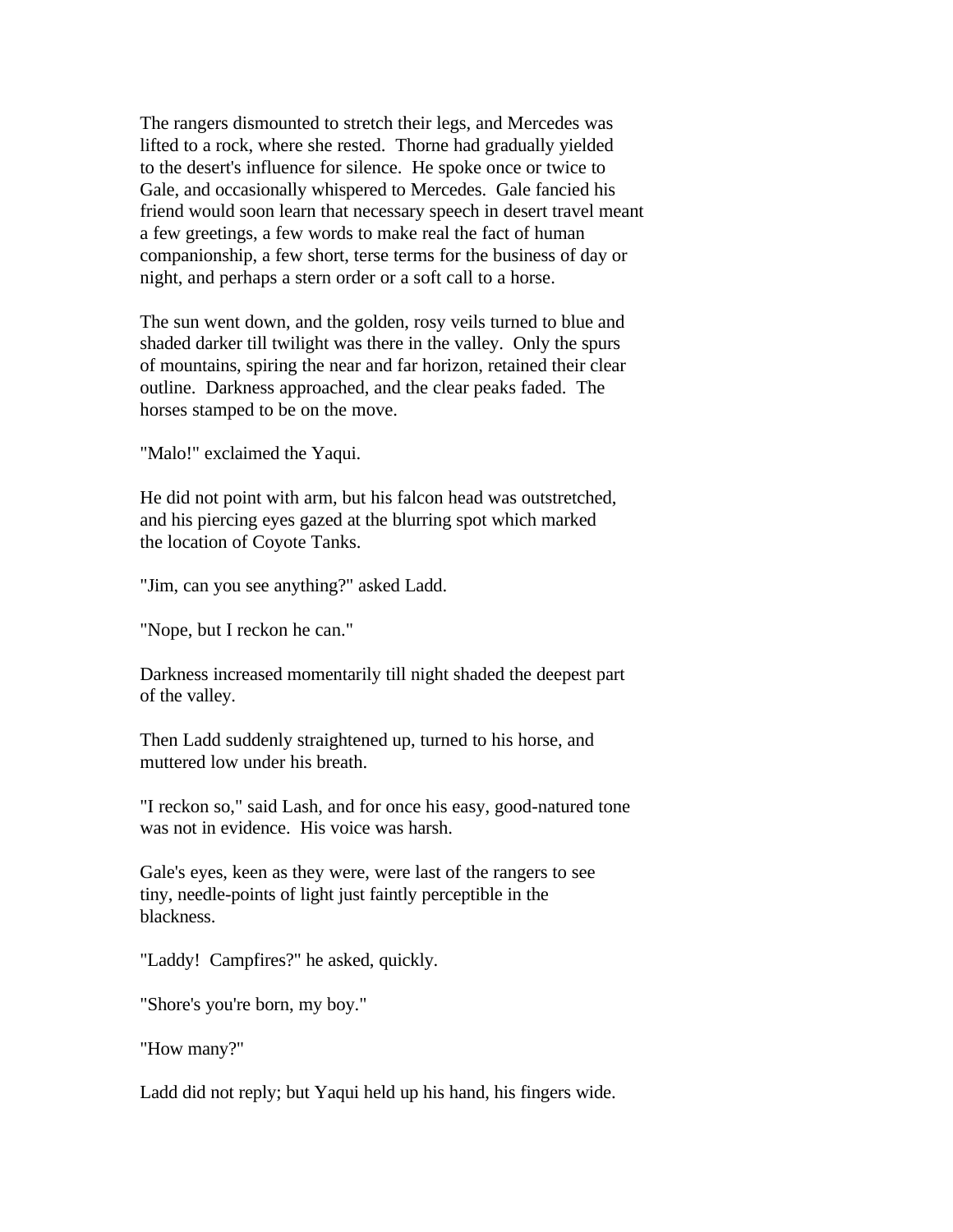Five campfires! A strong force of rebels or raiders or some other desert troop was camping at Coyote Tanks.

Yaqui sat his horse for a moment, motionless as stone, his dark face immutable and impassive. Then he stretched wide his right arm in the direction of No Name Mountains, now losing their last faint traces of the afterglow, and he shook his head. He made the same impressive gesture toward the Sonoyta Oasis with the same somber negation.

Thereupon he turned Diablo's head to the south and started down the slope. His manner had been decisive, even stern. Lash did not question it, nor did Ladd. Both rangers hesitated, however, and showed a strange, almost sullen reluctance which Gale had never seen in them before. Raiders were one thing, Rojas was another; Camino del Diablo still another; but that vast and desolate and unwatered waste of cactus and lava, the Sonora Desert, might appal the stoutest heart. Gale felt his own sink--felt himself flinch.

"Oh, where is he going?" cried Mercedes. Her poignant voice seemed to break a spell.

"Shore, lady, Yaqui's goin' home," replied Ladd, gently. "An' considerin' our troubles I reckon we ought to thank God he knows the way."

They mounted and rode down the slope toward the darkening south.

Not until night travel was obstructed by a wall of cactus did the Indian halt to make a dry camp. Water and grass for the horses and fire to cook by were not to be had. Mercedes bore up surprisingly; but she fell asleep almost the instant her thirst had been allayed. Thorne laid her upon a blanket and covered her. The men ate and drank. Diablo was the only horse that showed impatience; but he was angry, and not in distress. Blanco Sol licked Gale's hand and stood patiently. Many a time had he taken his rest at night without a drink. Yaqui again bade the men sleep. Ladd said he would take the early watch; but from the way the Indian shook his head and settled himself against a stone, it appeared if Ladd remained awake he would have company. Gale lay down weary of limb and eye. He heard the soft thump of hoofs, the sough of wind in the cactus--then no more.

When he awoke there was bustle and stir about him. Day had not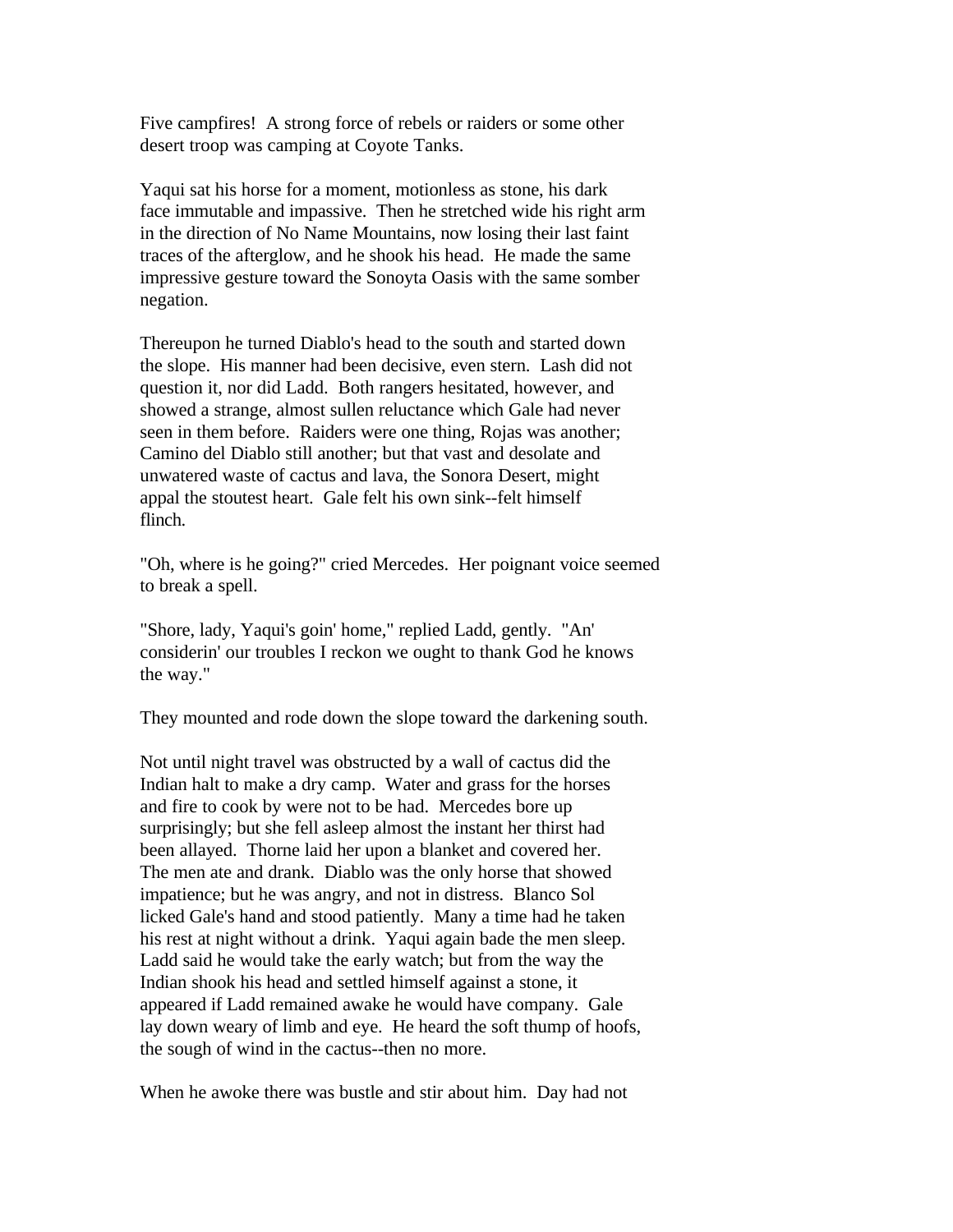yet dawned, and the air was freezing cold. Yaqui had found a scant bundle of greasewood which served to warm them and to cook breakfast. Mercedes was not aroused till the last moment.

Day dawned with the fugitives in the saddle. A picketed wall of cactus hedged them in, yet the Yaqui made a tortuous path, that, zigzag as it might, in the main always headed south. It was wonderful how he slipped Diablo through the narrow aisles of thorns, saving the horse and saving himself. The others were torn and clutched and held and stung. The way was a flat, sandy pass between low mountain ranges. There were open spots and aisles and squares of sand; and hedging rows of prickly pear and the huge spider-legged ocatillo and hummocky masses of clustered bisnagi. The day grew dry and hot. A fragrant wind blew through the pass. Cactus flowers bloomed, red and yellow and magenta. The sweet, pale Ajo lily gleamed in shady corners.

Ten miles of travel covered the length of the pass. It opened wide upon a wonderful scene, an arboreal desert, dominated by its pure light green, yet lined by many merging colors. And it rose slowly to a low dim and dark-red zone of lava, spurred, peaked, domed by volcano cones, a wild and ragged region, illimitable as the horizon.

The Yaqui, if not at fault, was yet uncertain. His falcon eyes searched and roved, and became fixed at length at the southwest, and toward this he turned his horse. The great, fluted saguaros, fifty, sixty feet high, raised columnal forms, and their branching limbs and curving lines added a grace to the desert. It was the low-bushed cactus that made the toil and pain of travel. Yet these thorny forms were beautiful.

In the basins between the ridges, to right and left along the floor of low plains the mirage glistened, wavered, faded, vanished--lakes and trees and clouds. Inverted mountains hung suspended in the lilac air and faint tracery of white-walled cities.

At noon Yaqui halted the cavalcade. He had selected a field of bisnagi cactus for the place of rest. Presently his reason became obvious. With long, heavy knife he cut off the tops of these barrel-shaped plants. He scooped out soft pulp, and with stone and hand then began to pound the deeper pulp into a juicy mass. When he threw this out there was a little water left, sweet, cool water which man and horse shared eagerly. Thus he made even the desert's fiercest growths minister to their needs.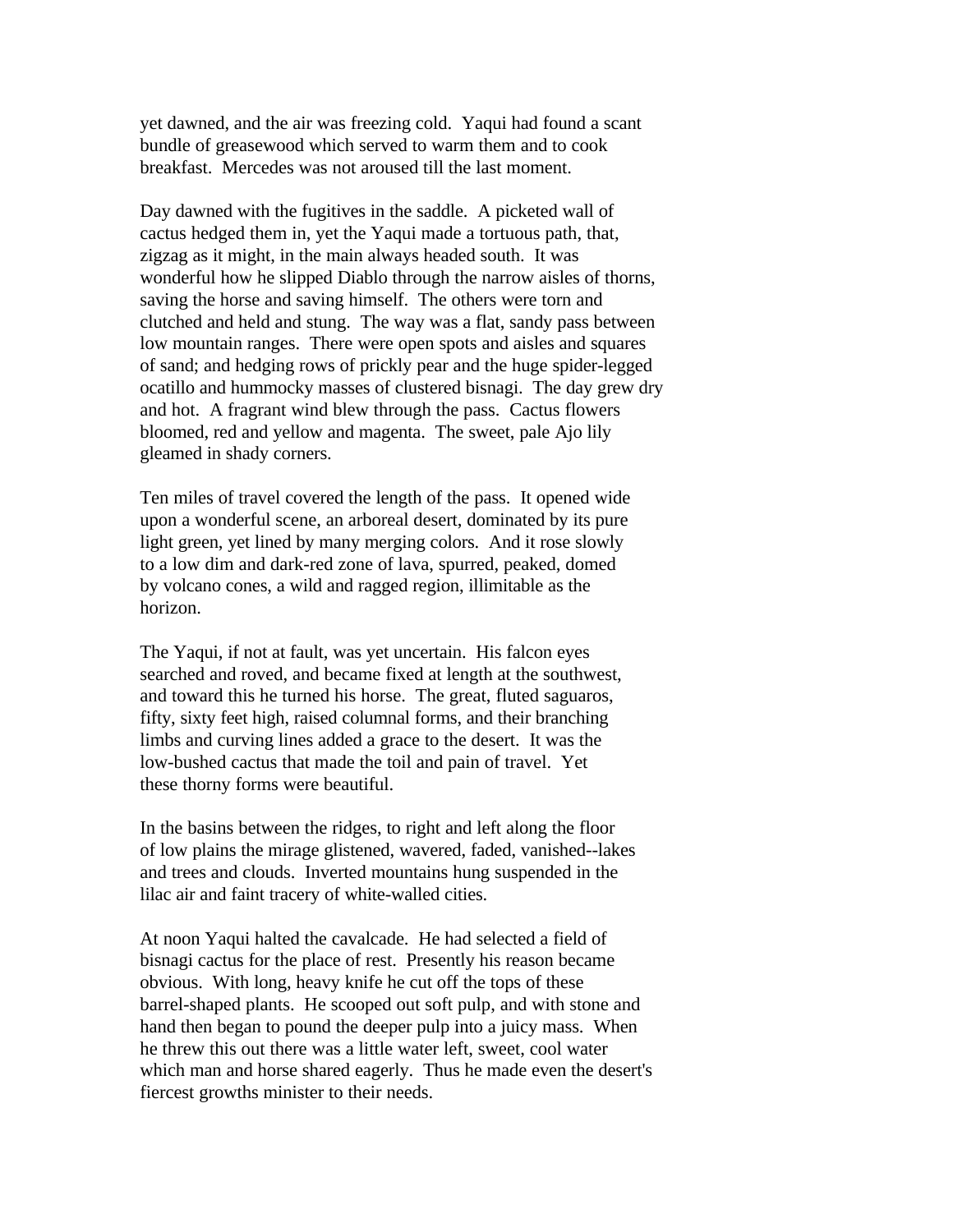But he did not halt long. Miles of gray-green spiked walls lay between him and that line of ragged, red lava which manifestly he must reach before dark. The travel became faster, straighter. And the glistening thorns clutched and clung to leather and cloth and flesh. The horses reared, snorted, balked, leaped--but they were sent on. Only Blanco Sol, the patient, the plodding, the indomitable, needed no goad or spur. Waves and scarfs and wreaths of heat smoked up from the sand. Mercedes reeled in her saddle. Thorne bade her drink, bathed her face, supported her, and then gave way to Ladd, who took the girl with him on Torre's broad back. Yaqui's unflagging purpose and iron arm were bitter and hateful to the proud and haughty spirit of Blanco Diablo. For once Belding's great white devil had met his master. He fought rider, bit, bridle, cactus, sand--and yet he went on and on, zigzagging, turning, winding, crashing through the barbed growths. The middle of the afternoon saw Thorne reeling in his saddle, and then, wherever possible, Gale's powerful arm lent him strength to hold his seat.

The giant cactus came to be only so in name. These saguaros were thinning out, growing stunted, and most of them were single columns. Gradually other cactus forms showed a harder struggle for existence, and the spaces of sand between were wider. But now the dreaded, glistening choya began to show pale and gray and white upon the rising slope. Round-topped hills, sunset-colored above, blue-black below, intervened to hide the distant spurs and peaks. Mile and mile long tongues of red lava streamed out between the hills and wound down to stop abruptly upon the slope.

The fugitives were entering a desolate, burned-out world. It rose above them in limitless, gradual ascent and spread wide to east and west. Then the waste of sand began to yield to cinders. The horses sank to their fetlocks as they toiled on. A fine, choking dust blew back from the leaders, and men coughed and horses snorted. The huge, round hills rose smooth, symmetrical, colored as if the setting sun was shining on bare, blue-black surfaces. But the sun was now behind the hills. In between ran the streams of lava. The horsemen skirted the edge between slope of hill and perpendicular ragged wall. This red lava seemed to have flowed and hardened there only yesterday. It was broken sharp, dull rust color, full of cracks and caves and crevices, and everywhere upon its jagged surface gew the white-thorned choya.

Again twilight encompassed the travelers. But there was still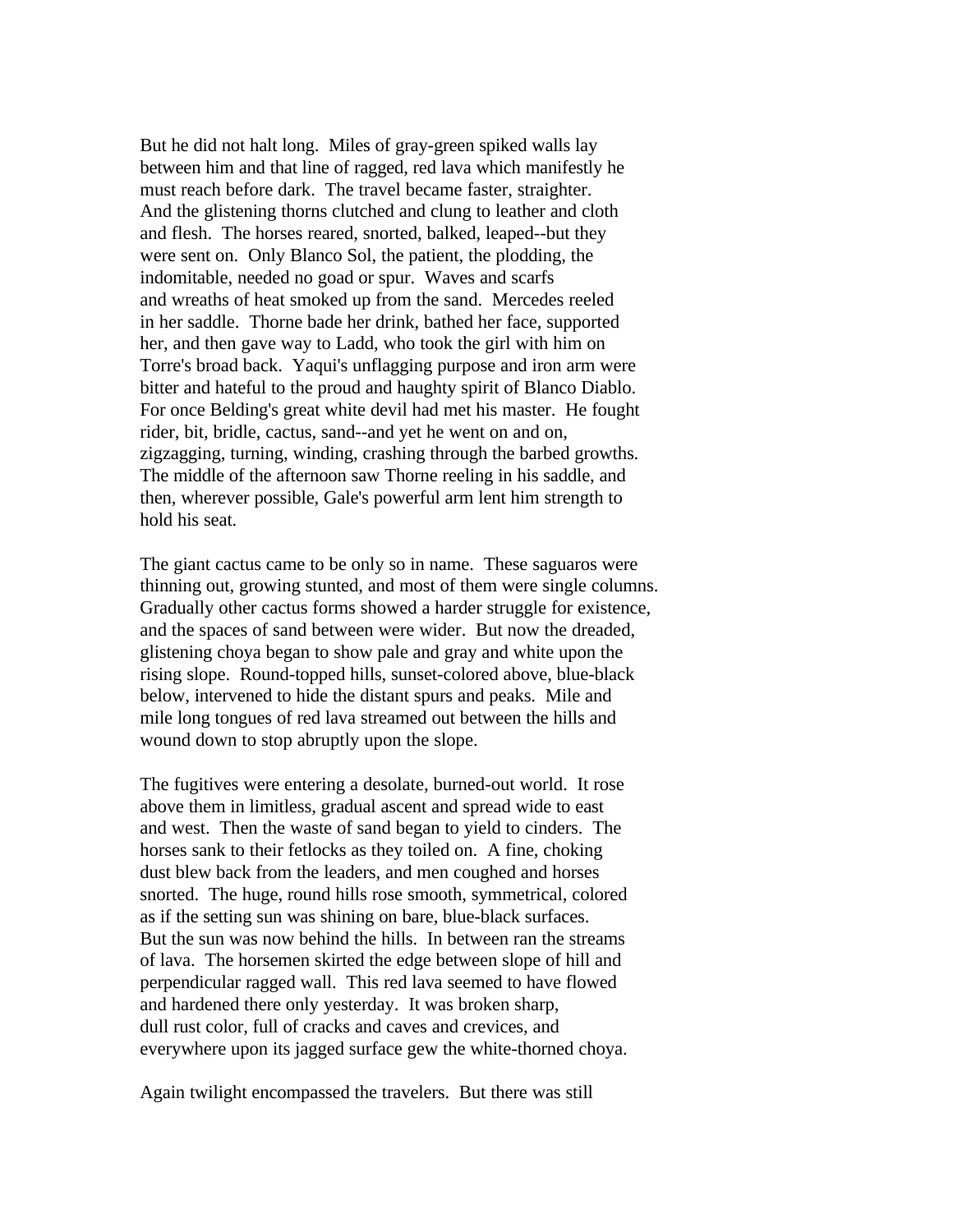light enough for Gale to see the constricted passage open into a wide, deep space where the dull color was relieved by the gray of gnarled and dwarfed mesquite. Blanco Sol, keenest of scent, whistled his welcome herald of water. The other horses answered, quickened their gait. Gale smelled it, too, sweet, cool, damp on the dry air.

Yaqui turned the corner of a pocket in the lava wall. The file of white horses rounded the corner after him. And Gale, coming last, saw the pale, glancing gleam of a pool of water beautiful in the twilight.

Next day the Yaqui's relentless driving demand on the horses was no longer in evidence. He lost no time, but he did not hasten. His course wound between low cinder dunes which limited their view of the surrounding country. These dunes finally sank down to a black floor as hard as flint with tongues of lava to the left, and to the right the slow descent into the cactus plain. Yaqui was now traveling due west. It was Gale's idea that the Indian was skirting the first sharp-toothed slope of a vast volcanic plateau which formed the western half of the Sonora Desert and extended to the Gulf of California. Travel was slow, but not exhausting for rider or beast. A little sand and meager grass gave a grayish tinge to the strip of black ground between lava and plain.

That day, as the manner rather than the purpose of the Yaqui changed, so there seemed to be subtle differences in the others of the party. Gale himself lost a certain sickening dread, which had not been for himself, but for Mercedes and Nell, and Thorne and the rangers. Jim, good-natured again, might have been patrolling the boundary line. Ladd lost his taciturnity and his gloom changed to a cool, careless air. A mood that was almost defiance began to be manifested in Thorne. It was in Mercedes, however, that Gale marked the most significant change. Her collapse the preceding day might never have been. She was lame and sore; she rode her saddle sidewise, and often she had to be rested and helped; but she had found a reserve fund of strength, and her mental condition was not the same that it had been. Her burden of fear had been lifted. Gale saw in her the difference he always felt in himself after a few days in the desert. Already Mercedes and he, and all of them, had begun to respond to the desert spirit. Moreover, Yaqui's strange influence must have been a call to the primitive.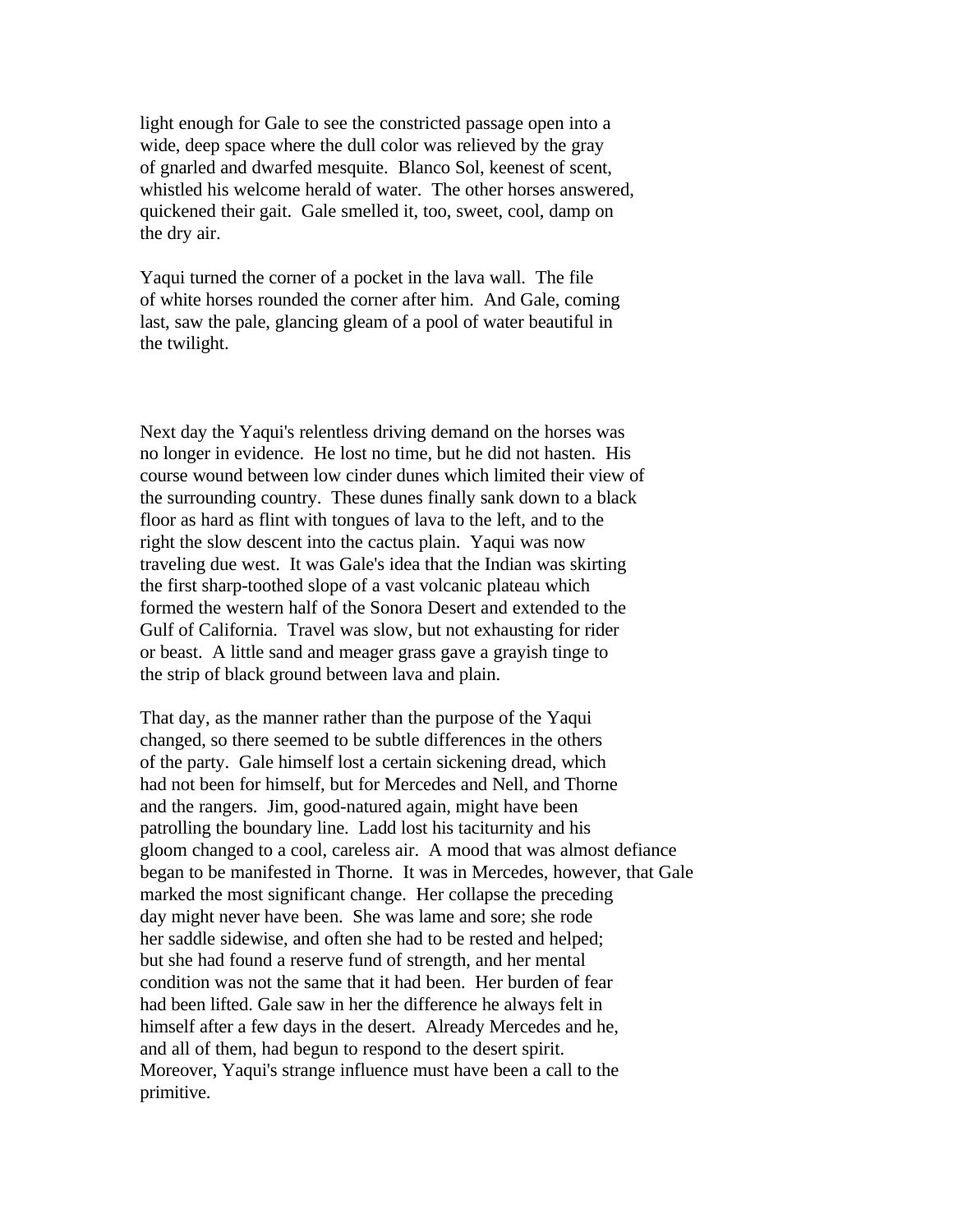Thirty miles of easy stages brought the fugitives to another waterhold, a little round pocket under the heaved-up edge of lava. There was spare, short, bleached grass for the horses, but no wood for a fire. This night there was question and reply, conjecture, doubt, opinion, and conviction expressed by the men of the party. But the Indian, who alone could have told where they were, where they were going, what chance they had to escape, maintained his stoical silence. Gale took the early watch, Ladd the midnight one, and Lash that of the morning.

They day broke rosy, glorious, cold as ice. Action was necessary to make useful benumbed hands and feet. Mercedes was fed while yet wrapped in blankets. Then, while the packs were being put on and horses saddled, she walked up and down, slapping her hands, warming her ears. The rose color of the dawn was in her cheeks, and the wonderful clearness of desert light in her eyes. Thorne's eyes sought her constantly. The rangers watched her. The Yaqui bent his glance upon her only seldom; but when he did look it seemed that his strange, fixed, and inscrutable face was about to break into a smile. Yet that never happened. Gale himself was surprised to find how often his own glance found the slender, dark, beautiful Spaniard. Was this because of her beauty? he wondered. He thought not altogether. Mercedes was a woman. She represented something in life that men of all races for thousands of years had loved to see and own, to revere and debase, to fight and die for.

It was a significant index to the day's travel that Yaqui should keep a blanket from the pack and tear it into strips to bind the legs of the horses. It meant the dreaded choya and the knife-edged lava. That Yaqui did not mount Diablo was still more significant. Mercedes must ride; but the others must walk.

The Indian led off into one of the gray notches between the tumbled streams of lava. These streams were about thirty feet high, a rotting mass of splintered lava, rougher than any other kind of roughness in the world. At the apex of the notch, where two streams met, a narrow gully wound and ascended. Gale caught sight of the dim, pale shadow of a one-time trail. Near at hand it was invisible; he had to look far ahead to catch the faint tracery. Yaqui led Diablo into it, and then began the most laborious and vexatious and painful of all slow travel.

Once up on top of that lava bed, Gale saw stretching away, breaking into millions of crests and ruts, a vast, red-black field sweeping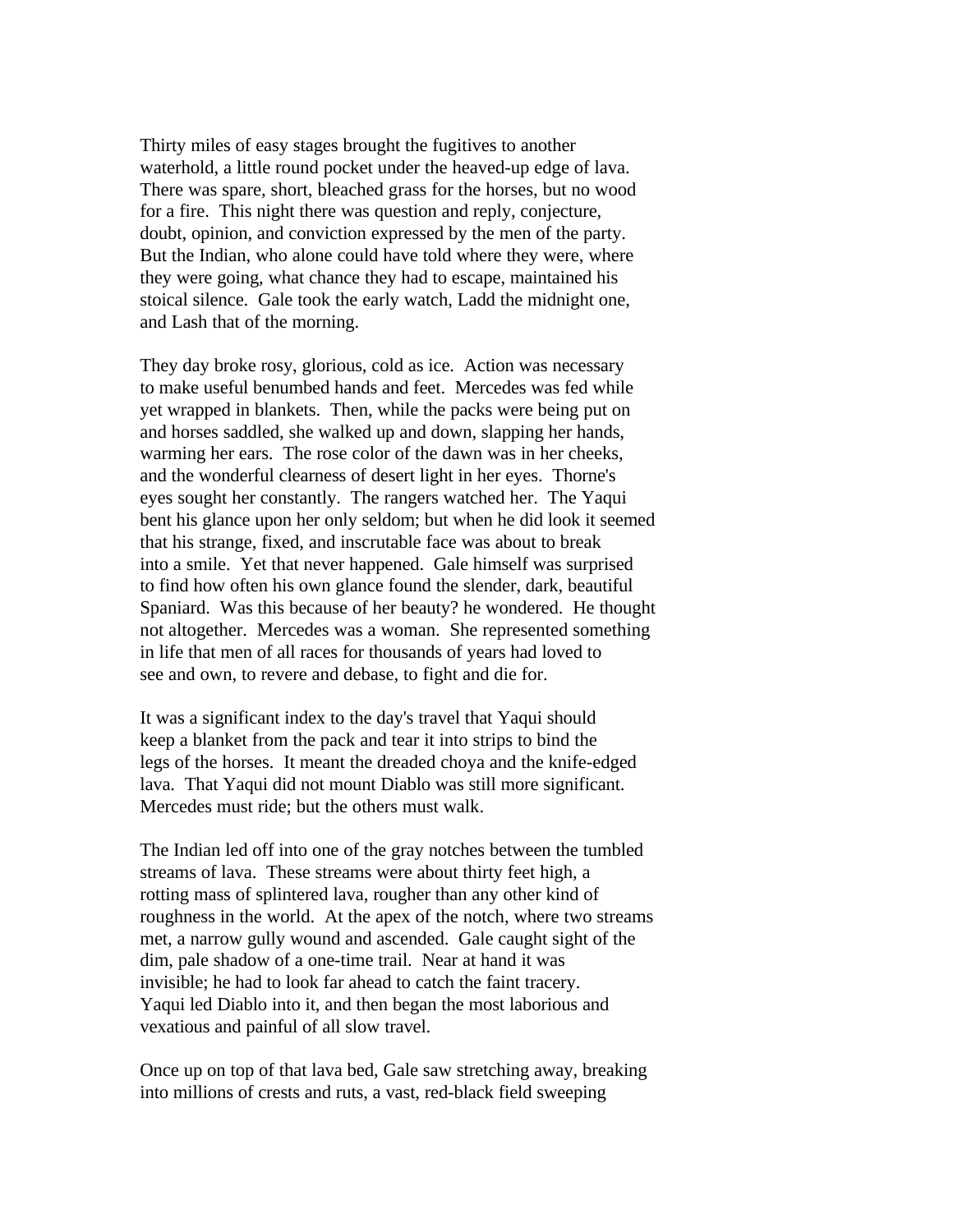onward and upward, with ragged, low ridges and mounds and spurs leading higher and higher to a great, split escarpment wall, above which dim peaks shone hazily blue in the distance.

He looked no more in that direction. To keep his foothold, to save his horse, cost him all energy and attention. The course was marked out for him in the tracks of the other horses. He had only to follow. But nothing could have been more difficult. The disintegrating surface of a lava bed was at once the roughest, the hardest, the meanest, the cruelest, the most deceitful kind of ground to travel.

It was rotten, yet it had corners as hard and sharp as pikes. It was rough, yet as slippery as ice. If there was a foot of level surface, that space would be one to break through under a horse's hoofs. It was seamed, lined, cracked, ridged, knotted iron. This lava bed resembled a tremendously magnified clinker. It had been a running sea of molten flint, boiling, bubbling, spouting, and it had burst its surface into a million sharp facets as it hardened. The color was dull, dark, angry red, like no other red, inflaming to the eye. The millions of minute crevices were dominated by deep fissures and holes, ragged and rough beyond all comparison.

The fugitives made slow progress. They picked a cautious, winding way to and fro in little steps here and there along the many twists of the trail, up and down the unavoidable depressions, round and round the holes. At noon, so winding back upon itself had been their course, they appeared to have come only a short distance up the lava slope.

It was rough work for them; it was terrible work for the horses. Blanco Diablo refused to answer to the power of the Yaqui. He balked, he plunged, he bit and kicked. He had to be pulled and beaten over many places. Mercedes's horse almost threw her, and she was put upon Blanco Sol. The white charger snorted a protest, then, obedient to Gale's stern call, patiently lowered his noble head and pawed the lava for a footing that would hold.

The lava caused Gale toil and worry and pain, but he hated the choyas. As the travel progressed this species of cactus increased in number of plants and in size. Everywhere the red lava was spotted with little round patches of glistening frosty white. And under every bunch of choya, along and in the trail, were the discarded joints, like little frosty pine cones covered with spines.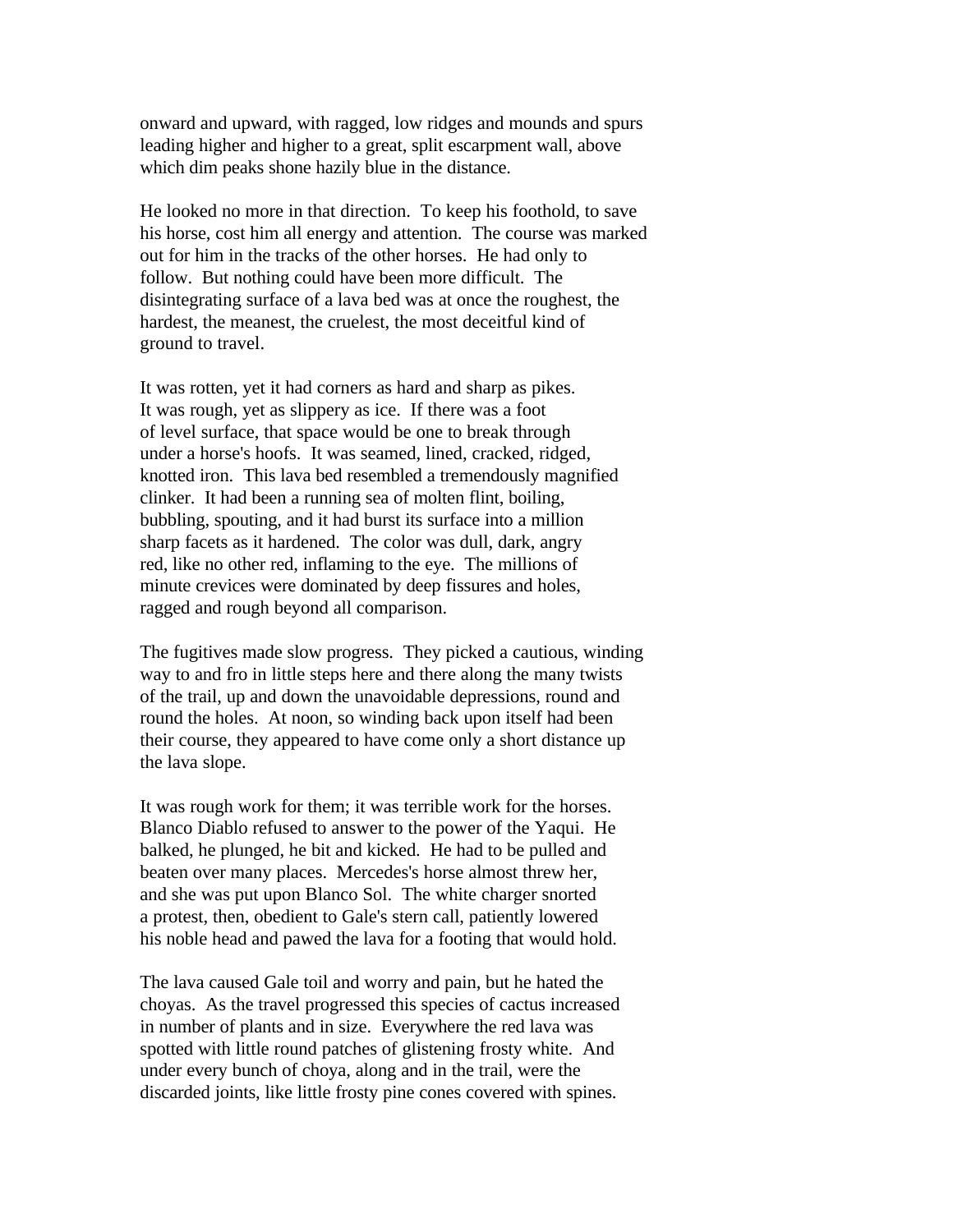It was utterly impossible always to be on the lookout for these, and when Gale stepped on one, often as not the steel-like thorns pierced leather and flesh. Gale came almost to believe what he had heard claimed by desert travelers--that the choya was alive and leaped at man or beast. Certain it was when Gale passed one, if he did not put all attention to avoiding it, he was hooked through his chaps and held by barbed thorns. The pain was almost unendurable. It was like no other. It burned, stung, beat--almost seemed to freeze. It made useless arm or leg. It made him bite his tongue to keep from crying out. It made the sweat roll off him. It made him sick.

Moreover, bad as the choya was for man, it was infinitely worse for beast. A jagged stab from this poisoned cactus was the only thing Blanco Sol could not stand. Many times that day, before he carried Mercedes, he had wildly snorted, and then stood trembling while Gale picked broken thorns from the muscular legs. But after Mercedes had been put upon Sol Gale made sure no choya touched him.

The afternoon passed like the morning, in ceaseless winding and twisting and climbing along this abandoned trail. Gale saw many waterholes, mostly dry, some containing water, all of them catch-basins, full only after rainy season. Little ugly bunched bushes, that Gale scarcely recognized as mesquites, grew near these holes; also stunted greasewood and prickly pear. There was no grass, and the choya alone flourished in that hard soil.

Darkness overtook the party as they unpacked beside a pool of water deep under an overhanging shelf of lava. It had been a hard day. The horses drank their fill, and then stood patiently with drooping heads. Hunger and thirst appeased, and a warm fire cheered the weary and foot-sore fugitives. Yaqui said, "Sleep." And so another night passed.

Upon the following morning, ten miles or more up the slow-ascending lava slope, Gale's attention was called from his somber search for the less rough places in the trail.

"Dick, why does Yaqui look back?" asked Mercedes.

Gale was startled.

"Does he?"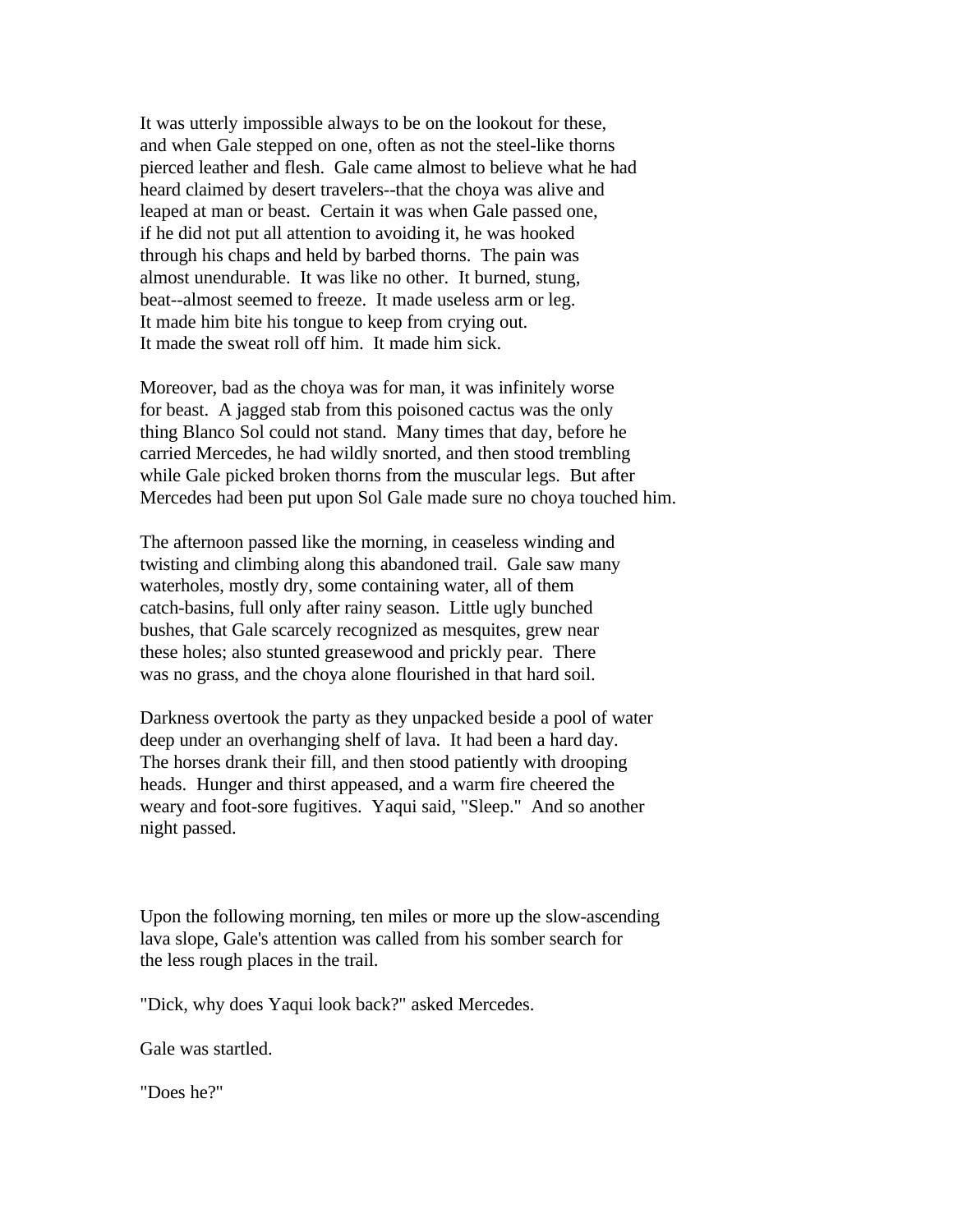"Every little while," replied Mercedes.

Gale was in the rear of all the other horses, so as to take, for Mercedes's sake, the advantage of the broken trail. Yaqui was leading Diablo, winding around a break. His head was bent as he stepped slowly and unevenly upon the lava. Gale turned to look back, the first time in several days. The mighty hollow of the desert below seemed wide strip of red--wide strip of green--wide strip of gray--streaking to purple peaks. It was all too vast, too mighty to grasp any little details. He thought, of course, of Rojas in certain pursuit; but it seemed absurded to look for him.

Yaqui led on, and Gale often glanced up from his task to watch the Indian. Presently he saw him stop, turn, and look back. Ladd did likewise, and then Jim and Thorne. Gale found the desire irresistible. Thereafter he often rested Blanco Sol, and looked back the while. He had his field-glass, but did not choose to use it.

"Rojas will follow," said Mercedes.

Gale regarded her in amaze. The tone of her voice had been indefinable. If there were fear then he failed to detect it. She was gazing back down the colored slope, and something about her, perhaps the steady, falcon gaze of her magnificent eyes, reminded him of Yaqui.

Many times during the ensuing hour the Indian faced about, and always his followers did likewise. It was high noon, with the sun beating hot and the lava radiating heat, when Yaqui halted for a rest. The place selected was a ridge of lava, almost a promontory, considering its outlook. The horses bunched here and drooped their heads. The rangers were about to slip the packs and remove saddles when Yaqui restrained them.

He fixed a changeless, gleaming gaze on the slow descent; but did not seem to look afar.

Suddenly he uttered his strange cry--the one Gale considered involuntary, or else significant of some tribal trait or feeling. It was incomprehensible, but no one could have doubted its potency. Yaqui pointed down the lava slope, pointed with finger and arm and neck and head--his whole body was instinct with direction. His whole being seemed to have been animated and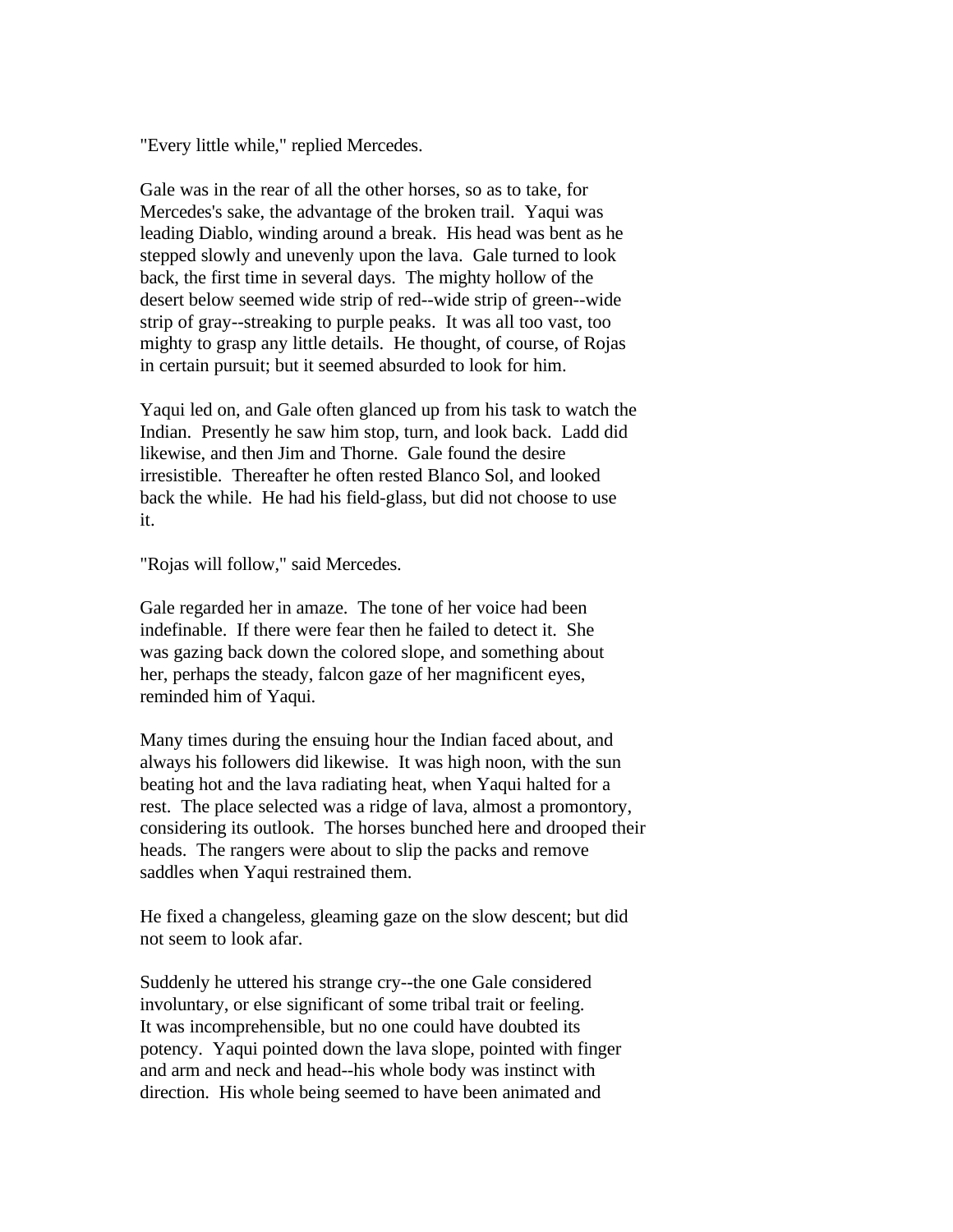then frozen. His posture could not have been misunderstood, yet his expression had not altered. Gale had never seen the Indian's face change its hard, red-bronze calm. It was the color and the flintiness and the character of the lava at his feet.

"Shore he sees somethin'," said Ladd. "But my eyes are not good."

"I reckon I ain't sure of mine," replied Jim. "I'm bothered by a dim movin' streak down there."

Thorne gazed eagerly down as he stood beside Mercedes, who sat motionless facing the slope. Gale looked and looked till he hurt his eyes. Then he took his glass out of its case on Sol's saddle.

There appeared to be nothing upon the lava but the innumerable dots of choya shining in the sun. Gale swept his glass slowly forward and back. Then into a nearer field of vision crept a long white-and-black line of horses and men. Without a word he handed the glass to Ladd. The ranger used it, muttering to himself.

"They're on the lava fifteen miles down in an air line," he said, presently. "Jim, shore they're twice that an' more accordin' to the trail."

Jim had his look and replied: "I reckon we're a day an' a night in the lead."

"Is it Rojas?" burst out Thorne, with set jaw.

"Yes, Thorne. It's Rojas and a dozen men or more," replied Gale, and he looked up at Mercedes.

She was transformed. She might have been a medieval princess embodying all the Spanish power and passion of that time, breathing revenge, hate, unquenchable spirit of fire. If her beauty had been wonderful in her helpless and appealing moments, now, when she looked back white-faced and flame-eyed, it was transcendant.

Gale drew a long, deep breath. The mood which had presaged pursuit, strife, blood on this somber desert, returned to him tenfold. He saw Thorne's face corded by black veins, and his teeth exposed like those of a snarling wolf. These rangers, who had coolly risked death many times, and had dealt it often, were white as no fear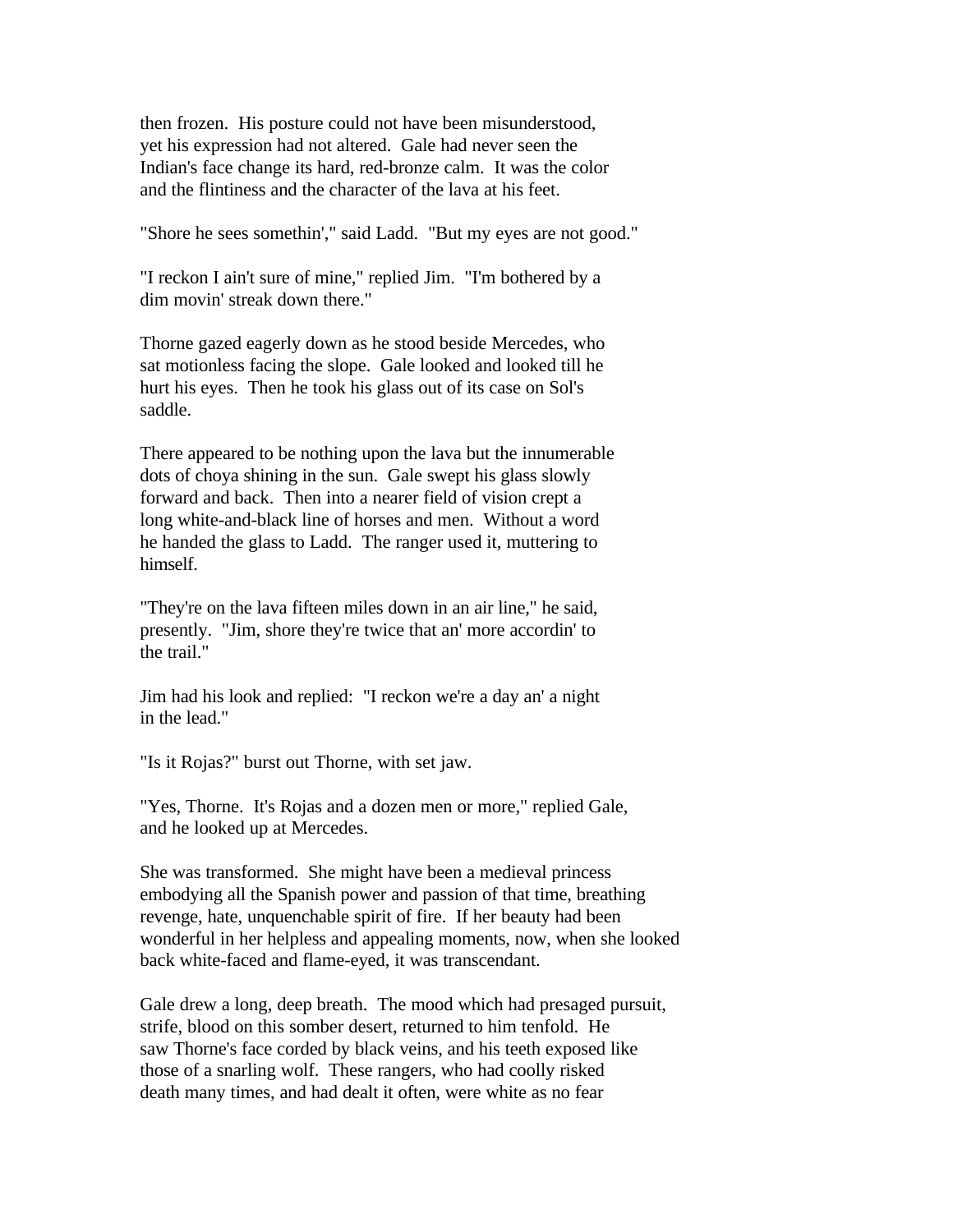or pain could have made them. Then, on the moment, Yaqui raised his hand, not clenched or doubled tight, but curled rigid like an eagle's claw; and he shook it in a strange, slow gesture which was menacing and terrible.

It was the woman that called to the depths of these men. And their passion to kill and to save was surpassed only by the wild hate which was yet love, the unfathomable emotion of a peon slave. Gale marveled at it, while he felt his whole being cold and tense, as he turned once more to follow in the tracks of his leaders. The fight predicted by Belding was at hand. What a fight that must be! Rojas was traveling light and fast. He was gaining. He had bought his men with gold, with extravagant promises, perhaps with offers of the body and blood of an aristocrat hateful to their kind. Lastly, there was the wild, desolate environment, a tortured wilderness of jagged lava and poisoned choya, a lonely, fierce, and repellant world, a red stage most somberly and fittingly colored for a supreme struggle between men.

Yaqui looked back no more. Mercedes looked back no more. But the others looked, and the time came when Gale saw the creeping line of pursuers with naked eyes.

A level line above marked the rim of the plateau. Sand began to show in the little lava pits. On and upward toiled the cavalcade, still very slowly advancing. At last Yaqui reached the rim. He stood with his hand on Blanco Diablo; and both were silhouetted against the sky. That was the outlook for a Yaqui. And his great horse, dazzlingly white in the sunlight, with head wildly and proudly erect, mane and tail flying in the wind, made a magnificent picture. The others toiled on and upward, and at last Gale led Blanco Sol over the rim. Then all looked down the red slope.

But shadows were gathering there and no moving line could be seen.

Yaqui mounted and wheeled Diablo away. The others followed. Gale saw that the plateau was no more than a vast field of low, ragged circles, levels, mounds, cones, and whirls of lava. The lava was of a darker red than that down upon the slope, and it was harder than flint. In places fine sand and cinders covered the uneven floor. Strange varieties of cactus vied with the omnipresent choya. Yaqui, however, found ground that his horse covered at a swift walk.

But there was only an hour, perhaps, of this comparatively easy going. Then the Yaqui led them into a zone of craters. The top of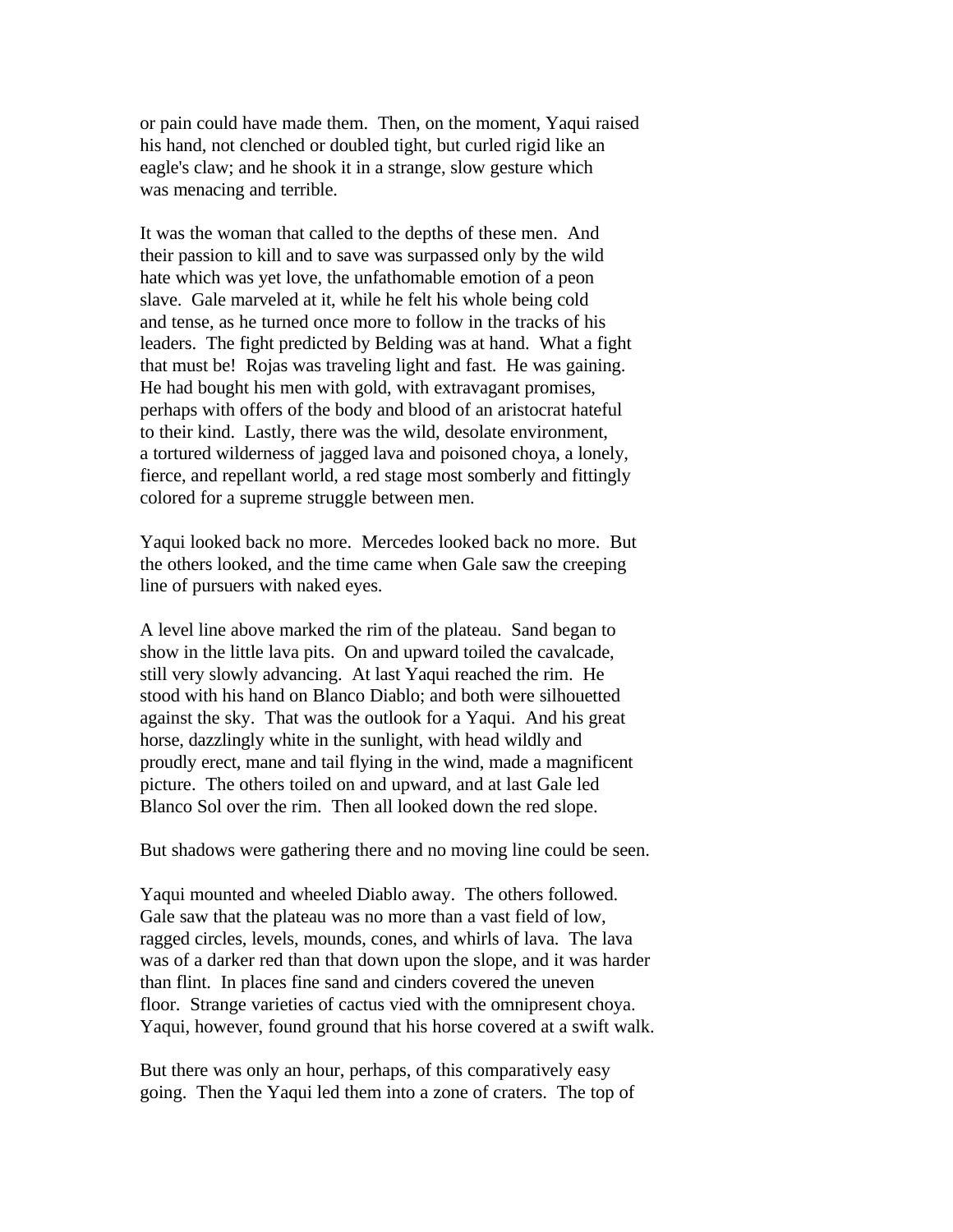the earth seemed to have been blown out in holes from a few rods in width to large craters, some shallow, others deep, and all red as fire. Yaqui circled close to abysses which yawned sheer from a level surface, and he appeared always to be turning upon his course to avoid them.

The plateau had now a considerable dip to the west. Gale marked the slow heave and ripple of the ocean of lava to the south, where high, rounded peaks marked the center of this volcanic region. The uneven nature of the slope westward prevented any extended view, until suddenly the fugitives emerged from a rugged break to come upon a sublime and awe-inspiring spectacle.

They were upon a high point of the western slope of the plateau. It was a slope, but so many leagues long in its descent that only from a height could any slant have been perceptible. Yaqui and his white horse stood upon the brink of a crater miles in circumference, a thousand feet deep, with its red walls patched in frost-colored spots by the silvery choya. The giant tracery of lava streams waved down the slope to disappear in undulating sand dunes. And these bordered a seemingly endless arm of blue sea. This was the Gulf of California. Beyond the Gulf rose dim, bold mountains, and above them hung the setting sun, dusky red, flooding all that barren empire with a sinister light.

It was strange to Gale then, and perhaps to the others, to see their guide lead Diablo into a smooth and well-worn trail along the rim of the awful crater. Gale looked down into that red chasm. It resembled an inferno. The dark cliffs upon the opposite side were veiled in blue haze that seemed like smoke. Here Yaqui was at home. He moved and looked about him as a man coming at last into his own. Gale saw him stop and gaze out over that red-ribbed void to the Gulf.

Gale devined that somewhere along this crater of hell the Yaqui would make his final stand; and one look into his strange, inscrutable eyes made imagination picture a fitting doom for the pursuing Rojas.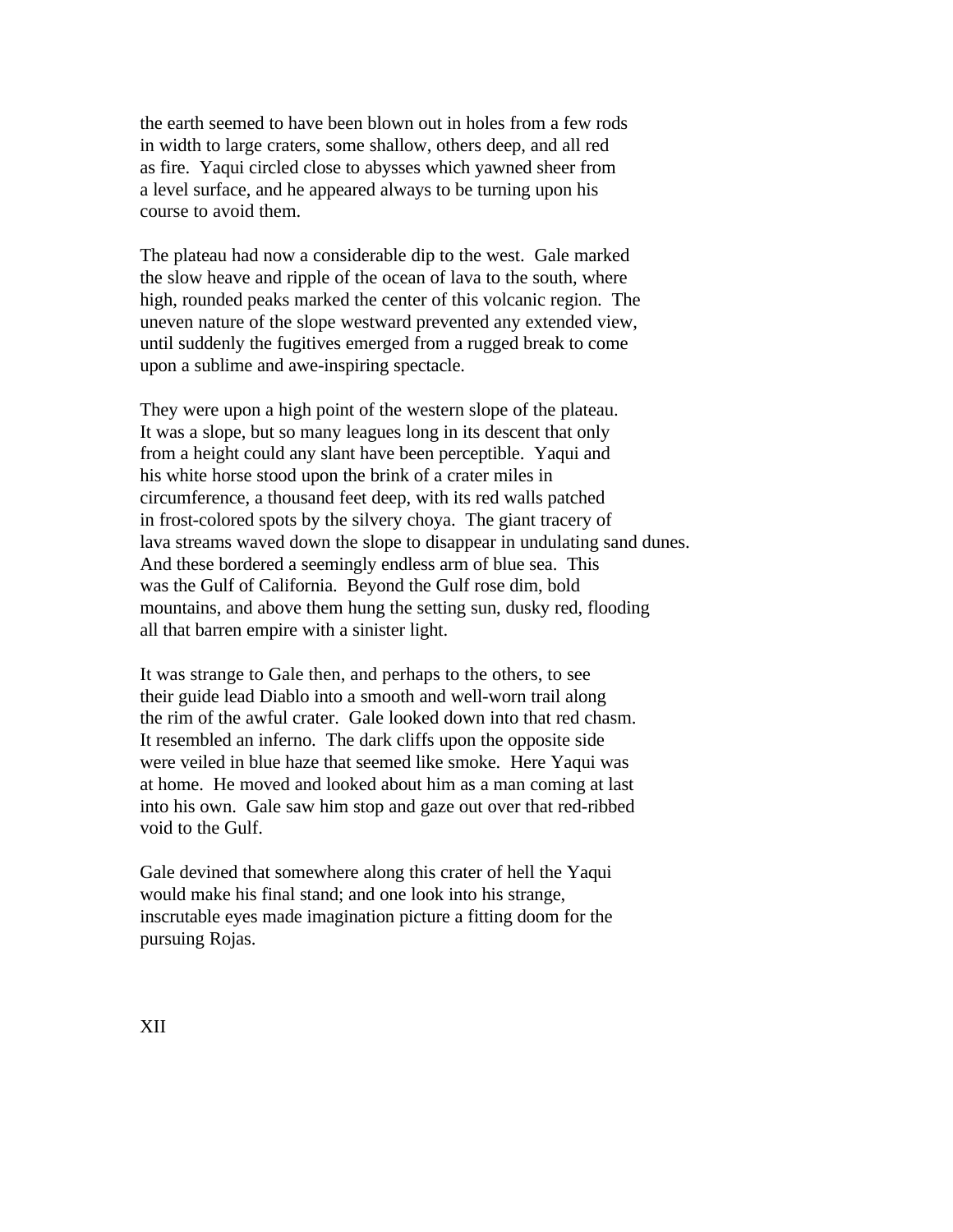The Crater of Hell

The trail led along a gigantic fissure in the side of the crater, and then down and down into a red-walled, blue hazed labyrinth.

Presently Gale, upon turning a sharp corner, was utterly amazed to see that the split in the lava sloped out and widened into an arroyo. It was so green and soft and beautiful in all the angry, contorted red surrounding that Gale could scarcely credit his sight. Blanco Sol whistled his welcome to the scent of water. Then Gale saw a great hole, a pit in the shiny lava, a dark, cool, shady well. There was evidence of the fact that at flood seasons the water had an outlet into the arroyo. The soil appeared to be a fine sand, in which a reddish tinge predominated; and it was abundantly covered with a long grass, still partly green. Mesquites and palo verdes dotted the arroyo and gradually closed in thickets that obstructed the view.

"Shore it all beats me," exclaimed Ladd. "What a place to hole-up in! We could have hid here for a long time. Boys, I saw mountain sheep, the real old genuine Rocky Mountain bighorn. What do you think of that?"

"I reckon it's a Yaqui hunting-ground," replied Lash. "That trail we hit must be hundreds of years old. It's worn deep and smooth in iron lava."

"Well, all I got to say is--Beldin' was shore right about the Indian. An' I can see Rojas's finish somewhere up along that awful hell-hole."

Camp was made on a level spot. Yaqui took the horses to water, and then turned them loose in the arroyo. It was a tired and somber group that sat down to eat. The strain of suspense equaled the wearing effects of the long ride. Mercedes was calm, but her great dark eyes burned in her white face. Yaqui watched her. The others looked at her with unspoken pride. Presently Thorne wrapped her in his blankets, and she seemed to fall asleep at once. Twilight deepened. The campfire blazed brighter. A cool wind played with Mercedes's black hair, waving strands across her brow.

Little of Yaqui's purpose or plan could be elicited from him. But the look of him was enough to satisfy even Thorne. He leaned against a pile of wood, which he had collected, and his gloomy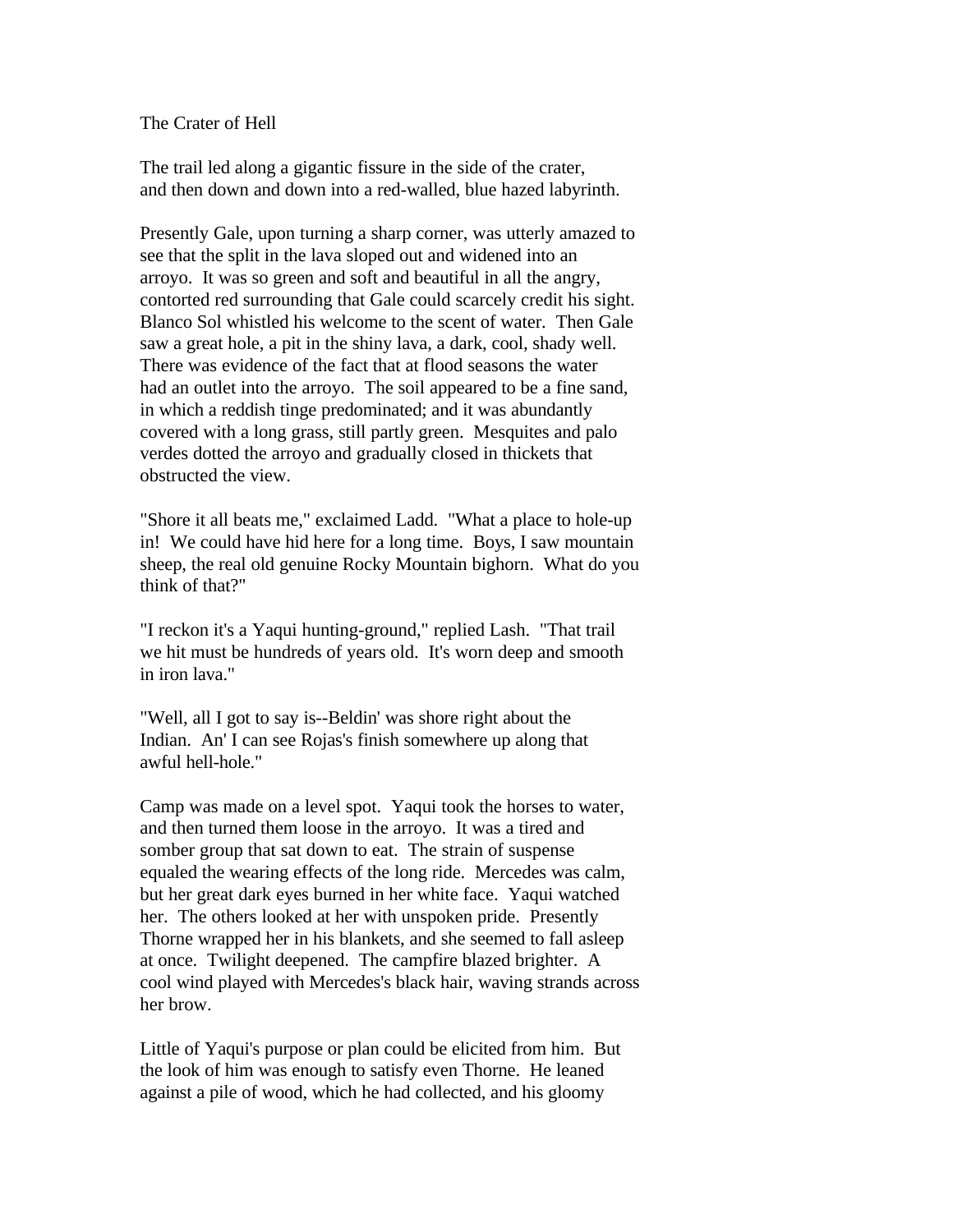gaze pierced the campfire, and at long intervals strayed over the motionless form of the Spanish girl.

The rangers and Thorne, however, talked in low tones. It was absolutely impossible for Rojas and his men to reach the waterhole before noon of the next day. And long before that time the fugitives would have decided on a plan of defense. What that defense would be, and where it would be made, were matters over which the men considered gravely. Ladd averred the Yaqui would put them into an impregnable position, that at the same time would prove a death-trap for their pursuers. They exhausted every possibility, and then, tired as they were, still kept on talking.

"What stuns me is that Rojas stuck to our trail," said Thorne, his lined and haggard face expressive of dark passion. "He has followed us into this fearful desert. He'll lose men, horses, perhaps his life. He's only a bandit, and he stands to win no gold. If he ever gets out of here it 'll be by herculean labor and by terrible hardship. All for a poor little helpless woman--just a woman! My God, I can't understand it."

"Shore--just a woman," replied Ladd, solemnly nodding his head.

Then there was a long silence during which the men gazed into the fire. Each, perhaps, had some vague conception of the enormity of Rojas's love or hate--some faint and amazing glimpse of the gulf of human passion. Those were cold, hard, grim faces upon which the light flickered.

"Sleep," said the Yaqui.

Thorne rolled in his blanket close beside Mercedes. Then one by one the rangers stretched out, feet to the fire. Gale found that he could not sleep. His eyes were weary, but they would not stay shut; his body ached for rest, yet he could not lie still. The night was so somber, so gloomy, and the lava-encompassed arroyo full of shadows. The dark velvet sky, fretted with white fire, seemed to be close. There was an absolute silence, as of death. Nothing moved--nothing outside of Gale's body appeared to live. The Yaqui sat like an image carved out of lava. The others lay prone and quiet. Would another night see any of them lie that way, quiet forever? Gale felt a ripple pass over him that was at once a shudder and a contraction of muscles. Used as he was to the desert and its oppression, why should he feel to-night as if the weight of its lava and the burden of its mystery were bearing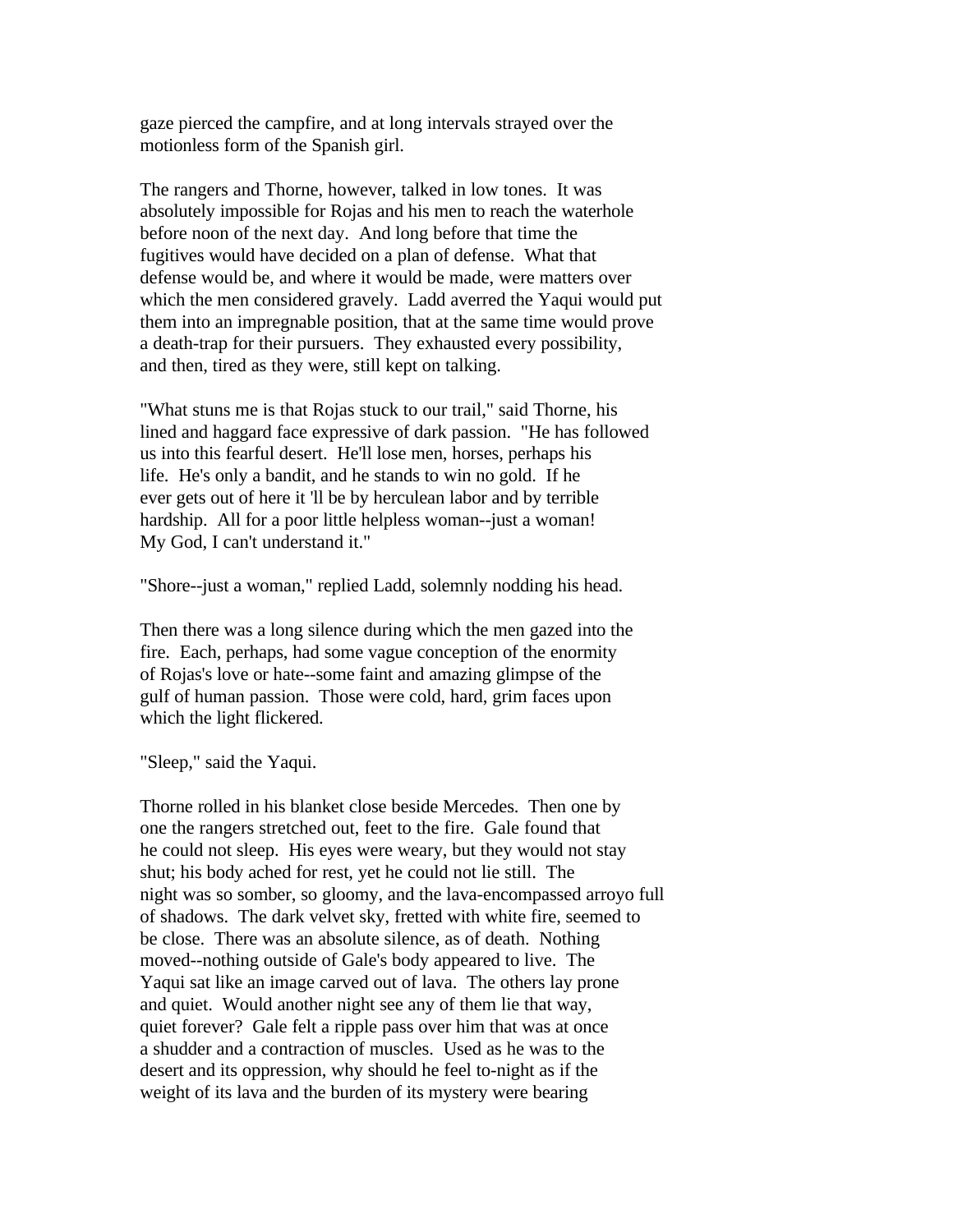## him down?

He sat up after a while and again watched the fire. Nell's sweet face floated like a wraith in the pale smoke--glowed and flushed and smiled in the embers. Other faces shone there--his sister's --that of his mother. Gale shook off the tender memories. This desolate wilderness with its forbidding silence and its dark promise of hell on the morrow--this was not the place to unnerve oneself with thoughts of love and home. But the torturing paradox of the thing was that this was just the place and just the night for a man to be haunted.

By and by Gale rose and walked down a shadowy aisle between the mesquites. On his way back the Yaqui joined him. Gale was not surprised. He had become used to the Indian's strange guardianship. But now, perhaps because of Gale's poignancy of thought, the contending tides of love and regret, the deep, burning premonition of deadly strife, he was moved to keener scrutiny of the Yaqui. That, of course, was futile. The Indian was impenetrable, silent, strange. But suddenly, inexplicably, Gale felt Yaqui's human quality. It was aloof, as was everything about this Indian; but it was there. This savage walked silently beside him, without glance or touch or word. His thought was as inscrutable as if mind had never awakened in his race. Yet Gale was conscious of greatness, and, somehow, he was reminded of the Indian's story. His home had been desolated, his people carried off to slavery, his wife and children separated from him to die. What had life meant to the Yaqui? What had been in his heart? What was now in his mind? Gale could not answer these questions. But the difference between himself and Yaqui, which he had vaguely felt as that between savage and civilized men, faded out of his mind forever. Yaqui might have considered he owed Gale a debt, and, with a Yaqui's austere and noble fidelity to honor, he meant to pay it. Nevertheless, this was not the thing Gale found in the Indian's silent presence. Accepting the desert with its subtle and inconceivable influence, Gale felt that the savage and the white man had been bound in a tie which was no less brotherly because it could not be comprehended.

Toward dawn Gale managed to get some sleep. Then the morning broke with the sun hidden back of the uplift of the plateau. The horses trooped up the arroyo and snorted for water. After a hurried breakfast the packs were hidden in holes in the lava. The saddles were left where they were, and the horses allowed to graze and wander at will. Canteens were filled, a small bag of food was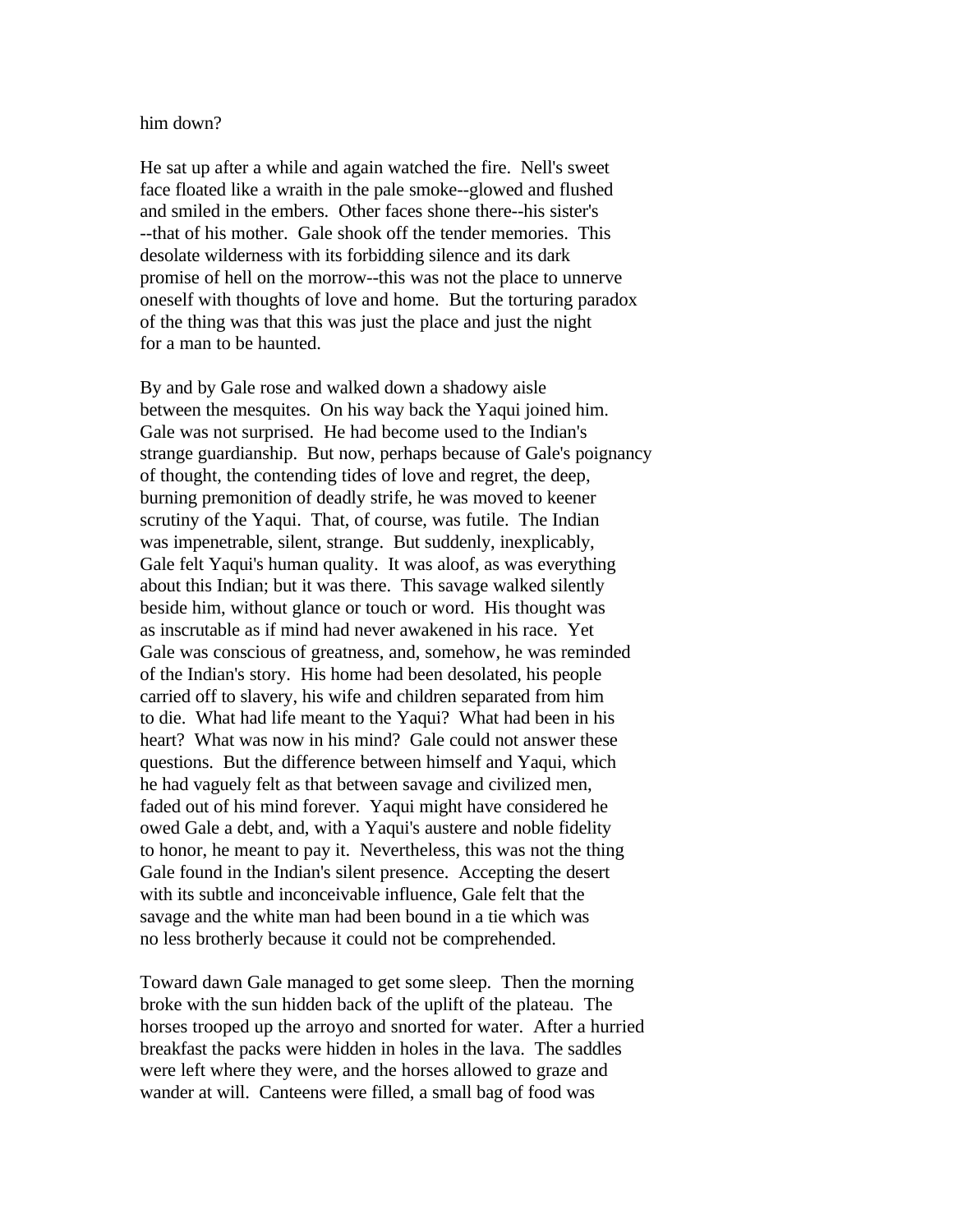packed, and blankets made into a bundle.

Then Yaqui faced the steep ascent of the lava slope.

The trail he followed led up on the right side of the fissure, opposite to the one he had come down. It was a steep climb, and encumbered as the men were they made but slow progress. Mercedes had to be lifted up smooth steps and across crevices. They passed places where the rims of the fissure were but a few yards apart. At length the rims widened out and the red, smoky crater yawned beneath. Yaqui left the trail and began clambering down over the rough and twisted convolutions of lava which formed the rim. Sometimes he hung sheer over the precipice. It was with extreme difficulty that the party followed him. Mercedes had to be held on narrow, foot-wide ledges. The choya was there to hinder passage. Finally the Indian halted upon a narrow bench of flat, smooth lava, and his followers worked with exceeding care and effort down to his position.

At the back of this bench, between bunches of choya, was a niche, a shallow cave with floor lined apparently with mold. Ladd said the place was a refuge which had been inhabited by mountain sheep for many years. Yaqui spread blankets inside, left the canteen and the sack of food, and with a gesture at once humble, yet that of a chief, he invited Mercedes to enter. A few more gestures and fewer words disclosed his plan. In this inaccessible nook Mercedes was to be hidden. The men were to go around upon the opposite rim, and block the trail leading down to the waterhole.

Gale marked the nature of this eyrie. It was the wildest and most rugged place he had ever stepped upon. Only a sheep could have climbed up the wall above or along the slanting shelf of lava beyond. Below glistened a whole bank of choya, frosty in the sunlight, and it overhung an apparently bottomless abyss.

Ladd chose the smallest gun in the party and gave it to Mercedes.

"Shore it's best to go the limit on bein' ready," he said, simply. "The chances are you'll never need it. But if you do--"

He left off there, and his break was significant. Mercedes answered him with a fearless and indomitable flash of eyes. Thorne was the only one who showed any shaken nerve. His leave-taking of his wife was affecting and hurried. Then he and the rangers carefully stepped in the tracks of the Yaqui.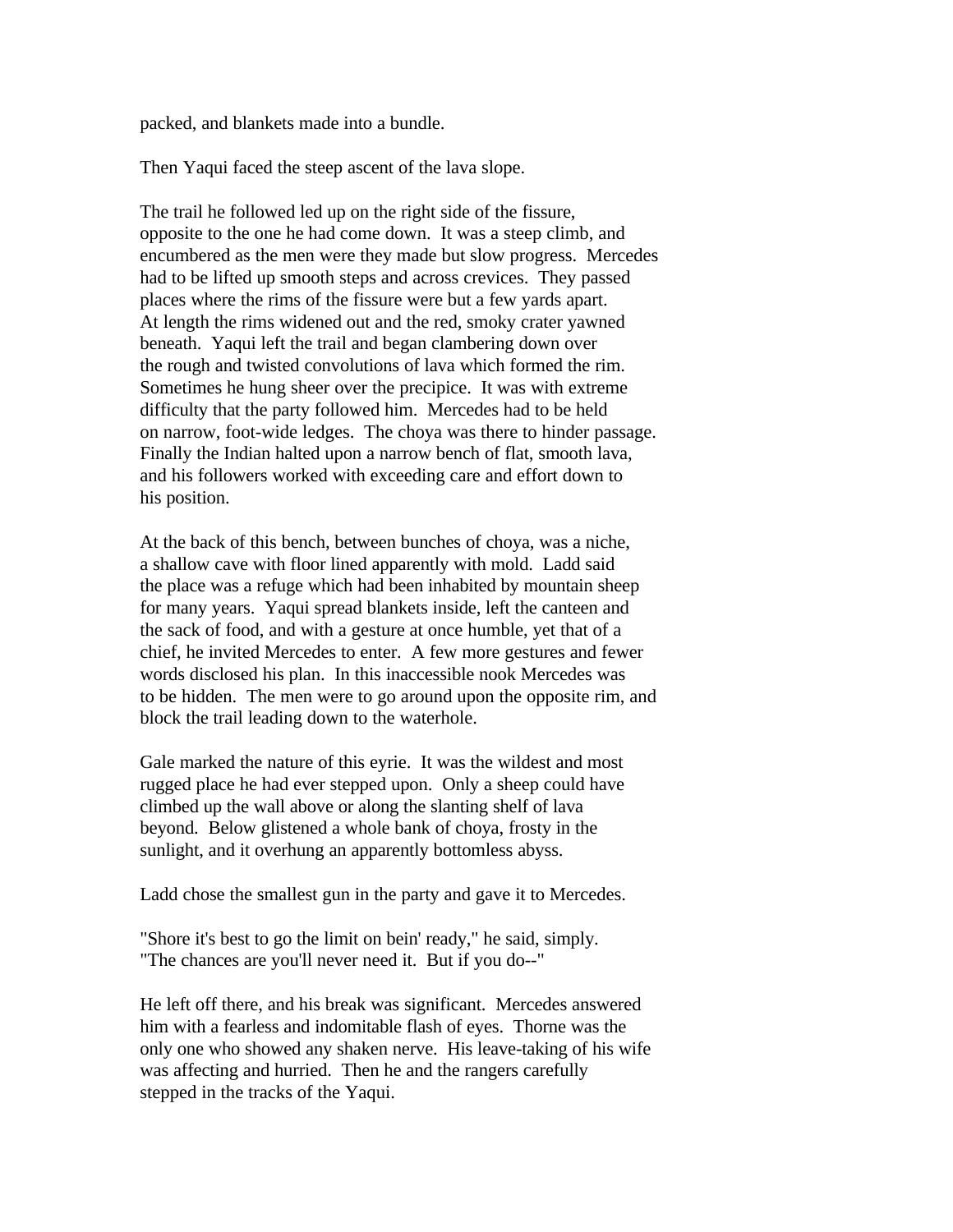They climbed up to the level of the rim and went along the edge. When they reached the fissure and came upon its narrowest point, Yaqui showed in his actions that he meant to leap it. Ladd restrained the Indian. They then continued along the rim till they reached several bridges of lava which crossed it. The fissures was deep in some parts, choked in others. Evidently the crater had no direct outlet into the arroyo below. Its bottom, however, must have been far beneath the level of the waterhole.

After the fissure was crossed the trail was soon found. Here it ran back from the rim. Yaqui waved his hand to the right, where along the corrugated slope of the crater there were holes and crevices and coverts for a hundred men. Yaqui strode on up the trail toward a higher point, where presently his dark figure stood motionless against the sky. The rangers and Thorne selected a deep depression, out of which led several ruts deep enough for cover. According to Ladd it was as good a place as any, perhaps not so hidden as others, but freer from the dreaded choya. Here the men laid down rifles and guns, and, removing their heavy cartridge belts, settled down to wait.

Their location was close to the rim wall and probably five hundred yards from the opposite rim, which was now seen to be considerably below them. The glaring red cliff presented a deceitful and baffling appearance. It had a thousand ledges and holes in its surfaces, and one moment it looked perpendicular and the next there seemed to be a long slant. Thorne pointed out where he thought Mercedes was hidden; Ladd selected another place, and Lash still another. Gale searched for the bank of choya he had seen under the bench where Mercedes's retreat lay, and when he found it the others disputed his opinion. Then Gale brought his field glass into requisition, proving that he was right. Once located and fixed in sight, the white patch of choya, the bench, and the sheep eyrie stood out from the other features of that rugged wall. But all the men were agreed that Yaqui had hidden Mercedes where only the eyes of a vulture could have found her.

Jim Lash crawled into a little strip of shade and bided the time tranquilly. Ladd was restless and impatient and watchful, every little while rising to look up the far-reaching slope, and then to the right, where Yaqui's dark figure stood out from a high point of the rim. Thorne grew silent, and seemed consumed by a slow, sullen rage. Gale was neither calm nor free of a gnawing suspense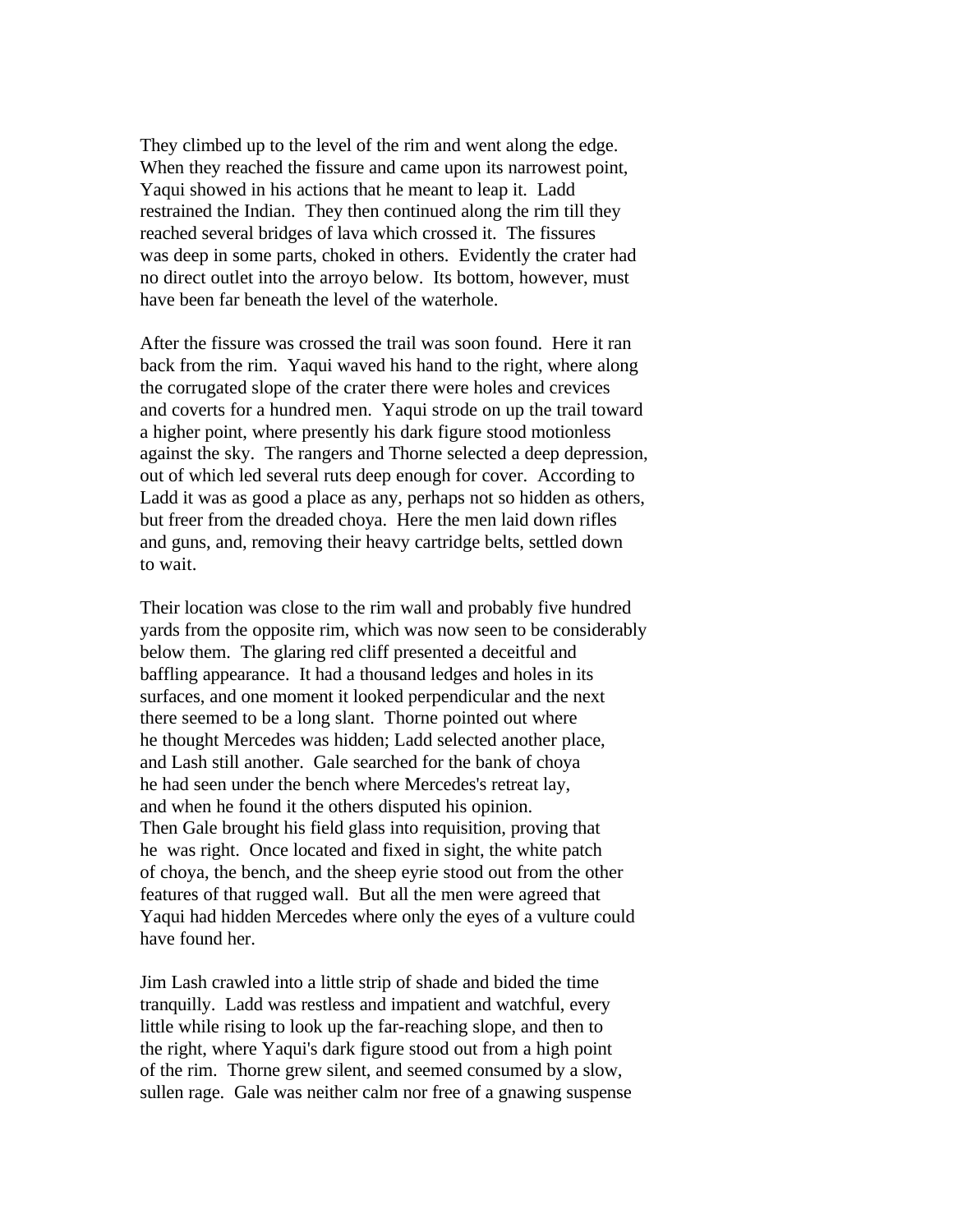nor of a waiting wrath. But as best he could he put the pending action out of mind.

It came over him all of a sudden that he had not grasped the stupendous nature of this desert setting. There was the measureless red slope, its lower ridges finally sinking into white sand dunes toward the blue sea. The cold, sparkling light, the white sun, the deep azure of sky, the feeling of boundless expanse all around him--these meant high altitude. Southward the barren red simply merged into distance. The field of craters rose in high, dark wheels toward the dominating peaks. When Gale withdrew his gaze from the magnitude of these spaces and heights the crater beneath him seemed dwarfed. Yet while he gazed it spread and deepened and multiplied its ragged lines. No, he could not grasp the meaning of size or distance here. There was too much to stun the sight. But the mood in which nature had created this convulsed world of lava seized hold upon him.

Meanwhile the hours passed. As the sun climbed the clear, steely lights vanished, the blue hazes deepened, and slowly the glistening surfaces of lava turned redder. Ladd was concerned to discover that Yaqui was missing from his outlook upon the high point. Jim Lash came out of the shady crevice, and stood up to buckle on his cartridge belt. His narrow, gray glance slowly roved from the height of lava down along the slope, paused in doubt, and then swept on to resurvey the whole vast eastern dip of the plateau.

"I reckon my eyes are pore," he said. "Mebbe it's this damn red glare. Anyway, what's them creepin' spots up there?"

"Shore I seen them. Mountain sheep," replied Ladd.

"Guess again, Laddy. Dick, I reckon you'd better flash the glass up the slope."

Gale adjusted the field glass and began to search the lava, beginning close at hand and working away from him. Presently the glass became stationary.

"I see half a dozen small animals, brown in color. They look like sheep. But I couldn't distinguish mountain sheep from antelope."

"Shore they're bighorn," said Laddy.

"I reckon if you'll pull around to the east an' search under that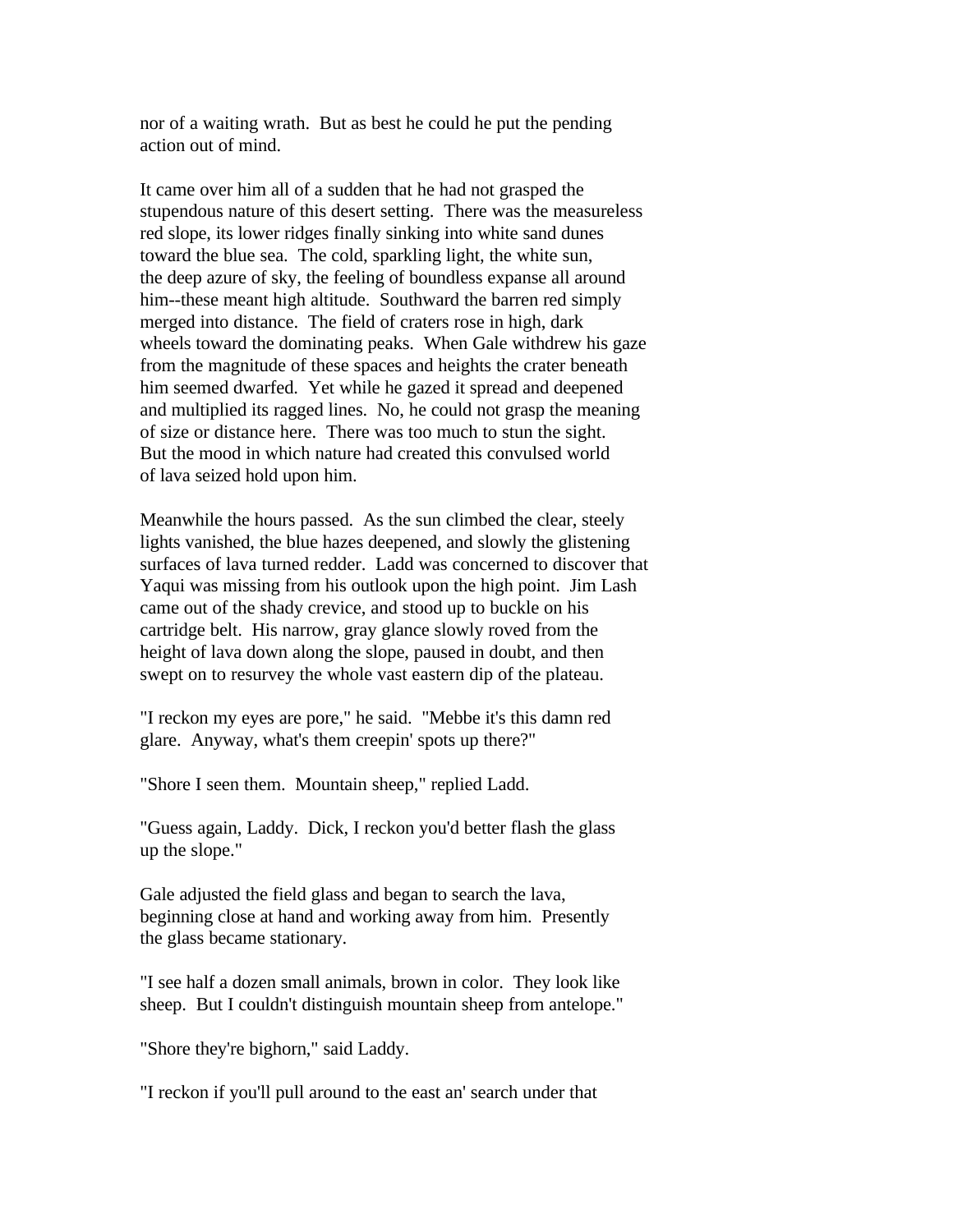long wall of lava--there--you'll see what I see," added Jim.

The glass climbed and circled, wavered an instant, then fixed steady as a rock. There was a breathless silence.

"Fourteen horses--two packed--some mounted--others without riders, and lame," said Gale, slowly.

Yaqui appeared far up the trail, coming swiftly. Presently he saw the rangers and halted to wave his arms and point. Then he vanished as if the lava had opened beneath him.

"Lemme that glass," suddenly said Jim Lash. "I'm seein' red, I tell you....Well, pore as my eyes are they had it right. Rojas an' his outfit have left the trail."

"Jim, you ain't meanin' they've taken to that awful slope?" queried Ladd.

"I sure do. There they are--still comin', but goin' down, too."

"Mebbe Rojas is crazy, but it begins to look like he--"

"Laddy, I'll be danged if the Greaser bunch hasn't vamoosed. Gone out of sight! Right there not a half mile away, the whole caboodle--gone!"

"Shore they're behind a crust or have gone down into a rut," suggested Ladd. "They'll show again in a minute. Look sharp, boys, for I'm figgerin' Rojas 'll spread his men."

Minutes passed, but nothing moved upon the slope. Each man crawled up to a vantage point along the crest of rotting lava. The watchers were careful to peer through little notches or from behind a spur, and the constricted nature of their hiding-place kept them close together. Ladd's muttering grew into a growl, then lapsed into the silence that marked his companions. From time to time the rangers looked inquiringly at Gale. The field glass, however, like the naked sight, could not catch the slightest moving object out there upon the lava. A long hour of slow, mounting suspense wore on.

"Shore it's all goin' to be as queer as the Yaqui," said Ladd.

Indeed, the strange mien, the silent action, the somber character of the Indian had not been without effect upon the minds of the men. Then the weird, desolate, tragic scene added to the vague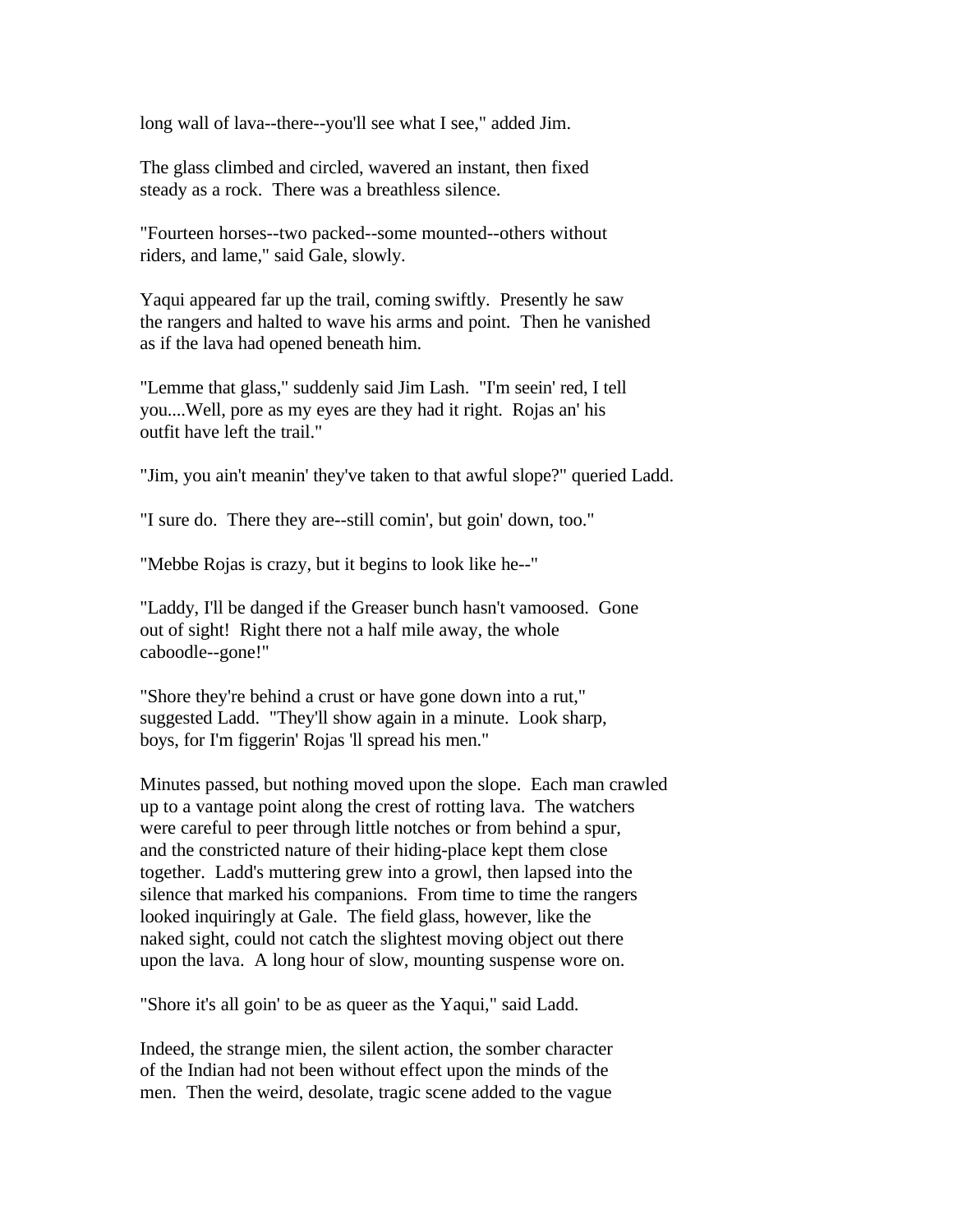sense of mystery. And now the disappearance of Rojas's band, the long wait in the silence, the boding certainty of invisible foes crawling, circling closer and closer, lent to the situation a final touch that made it unreal.

"I'm reckonin' there's a mind behind them Greasers," replied Jim. "Or mebbe we ain't done Rojas credit...If somethin' would only come off!"

That Lash, the coolest, most provokingly nonchalant of men in times of peril, should begin to show a nervous strain was all the more indicative of a suble pervading unreality.

"Boys, look sharp!" suddenly called Lash. "Low down to the left --mebbe three hundred yards. See, along by them seams of lava --behind the choyas. First off I thought it was a sheep. But it's the Yaqui!...Crawlin' swift as a lizard! Can't you see him?"

It was a full moment before Jim's companions could locate the Indian. Flat as a snake Yaqui wound himself along with incredible rapidity. His advance was all the more remarkable for the fact that he appeared to pass directly under the dreaded choyas. Sometimes he paused to lift his head and look. He was directly in line with a huge whorl of lava that rose higher than any point on the slope. This spur was a quarter of a mile from the position of the rangers.

"Shore he's headin' for that high place," said Ladd. "He's goin' slow now. There, he's stopped behind some choyas. He's gettin' up--no, he's kneelin'....Now what the hell!"

"Laddy, take a peek at the side of that lava ridge," sharply called Jim. "I guess mebbe somethin' ain't comin' off. See! There's Rojas an' his outfit climbin'. Don't make out no hosses....Dick, use your glass an' tell us what's doin'. I'll watch Yaqui an' tell you what his move means."

Clearly and distinctly, almost as if he could have touched them, Gale had Rojas and his followers in sight. They were toiling up the rough lava on foot. They were heavily armed. Spurs, chaps, jackets, scarfs were not in evidence. Gale saw the lean, swarthy faces, the black, straggly hair, the ragged, soiled garments which had once been white.

"They're almost up now," Gale was saying. "There! They halt on top. I see Rojas. He looks wild. By----! fellows, an Indian!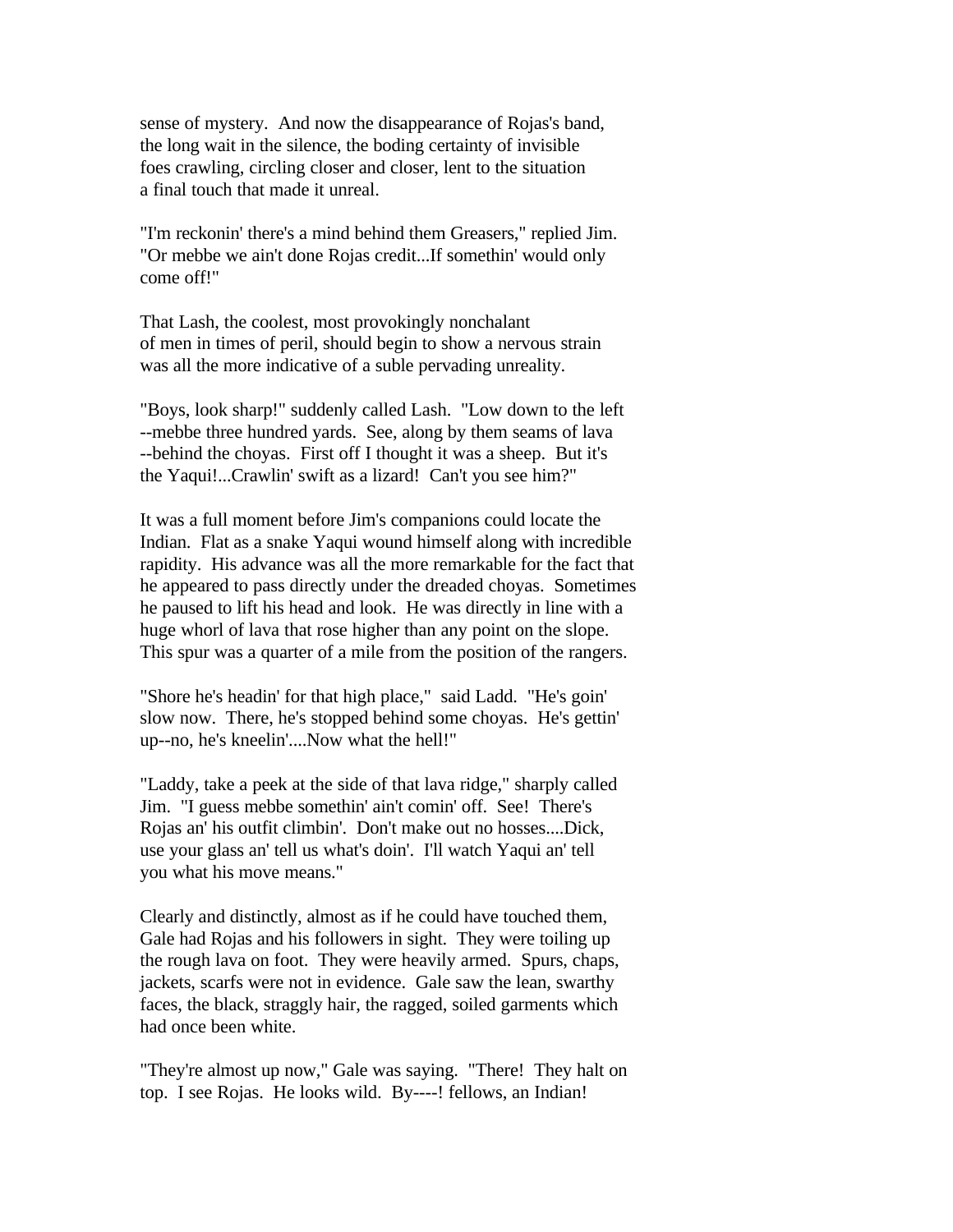...It's a Papago. Belding's old herder!...The Indian points- this way--then down. He's showing Rojas the lay of the trail."

"Boys, Yaqui's in range of that bunch," said Jim, swiftly. "He's raisin' his rifle slow--Lord, how slow he is!...He's covered some one. Which one I can't say. But I think he'll pick Rojas."

"The Yaqui can shoot. He'll pick Rojas," added Gale, grimly.

"Rojas--yes--yes!" cried Thorne, in passion of suspense.

"Not on your life!" Ladd's voice cut in with scorn. "Gentlemen, you can gamble Yaqui 'll kill the Papago. That traitor Indian knows these sheep haunts. He's tellin' Rojas--"

A sharp rifle shot rang out.

"Laddy's right," called Gale. "The Papago's hit--his arm falls--There, he tumbles!"

More shots rang out. Yaqui was seen standing erect firing rapidly at the darting Mexicans. For all Gale could make out no second bullet took effect. Rojas and his men vanished behind the bulge of lava. Then Yaqui deliberately backed away from his postion. He made no effort to run or hide. Evidently he watched cautiously for signs of pursuers in the ruts and behind the choyas. Presently he turned and came straight toward the position of the rangers, sheered off perhaps a hundred paces below it, and disappeared in a crevice. Plainly his intention was to draw pursuers within rifle shot.

"Shore, Jim, you had your wish. Somethin' come off," said Ladd. "An' I'm sayin' thank God for the Yaqui! That Papago 'd have ruined us. Even so, mebbe he's told Rojas more'n enough to make us sweat blood."

"He had a chance to kill Rojas," cried out the drawn-faced, passionate Thorne. "He didn't take it!...He didn't take it!"

Only Ladd appeared to be able to answer the cavalryman's poignant cry.

"Listen, son," he said, and his voice rang. "We-all know how you feel. An' if I'd had that one shot never in the world could I have picked the Papago guide. I'd have had to kill Rojas. That's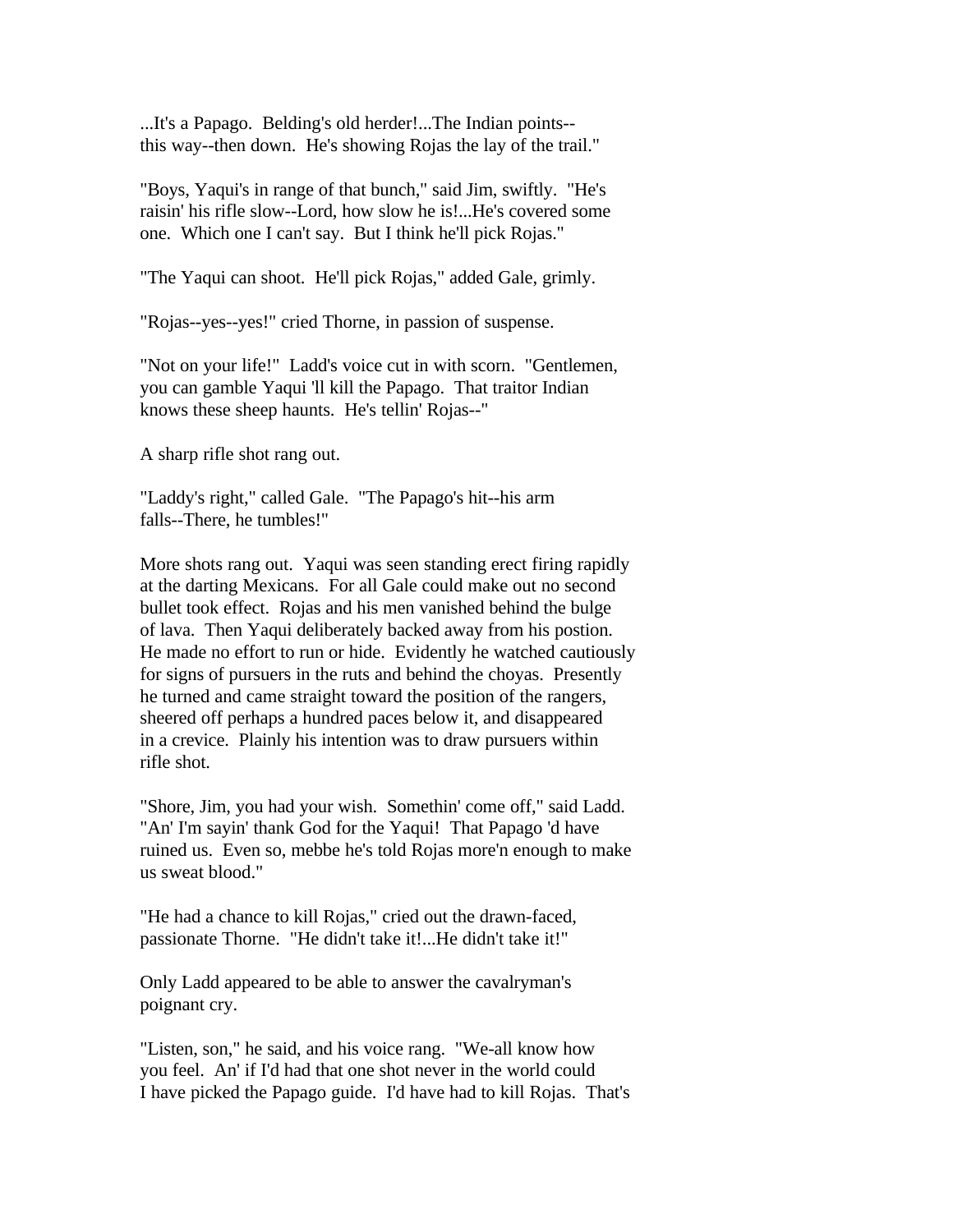the white man of it. But Yaqui was right. Only an Indian could have done it. You can gamble the Papago alive meant slim chance for us. Because he'd led straight to where Mercedes is hidden, an' then we'd have left cover to fight it out...When you come to think of the Yaqui's hate for Greasers, when you just seen him pass up a shot at one--well, I don't know how to say what I mean, but damn me, my som-brer-ro is off to the Indian!"

"I reckon so, an' I reckon the ball's opened," rejoined Lash, and now that former nervous impatience so unnatural to him was as if it had never been. He was smilingly cool, and his voice had almost a caressing note. He tapped the breech of his Winchester with a sinewy brown hand, and he did not appear to be addressing any one in particular. "Yaqui's opened the ball. Look up your pardners there, gents, an' get ready to dance."

Another wait set in them, and judging by the more direct rays of the sun and a receding of the little shadows cast by the choyas, Gale was of the opinion that it was a long wait. But it seemed short. The four men were lying under the bank of a half circular hole in the lava. It was notched and cracked, and its rim was fringed by choyas. It sloped down and opened to an unobstructed view of the crater. Gale had the upper position, fartherest to the right, and therefore was best shielded from possible fire from the higher ridges of the rim, some three hundred yards distant. Jim came next, well hidden in a crack. The positions of Thorne and Ladd were most exposed. They kept sharp lookout over the uneven rampart of their hiding-place.

The sun passed the zenith, began to slope westward, and to grow hotter as it sloped. The men waited and waited. Gale saw no impatience even in Thorne. The sultry air seemed to be laden with some burden or quality that was at once composed of heat, menace, color, and silence. Even the light glancing up from the lava seemed red and the silence had substance. Sometimes Gale felt that it was unbearable. Yet he made no effort to break it.

Suddenly this dead stillness was rent by a shot, clear and stinging, close at hand. It was from a rifle, not a carbine. With startling quickness a cry followed--a cry that pierced Gale--it was so thin, so high-keyed, so different from all other cries. It was the involuntary human shriek at death.

"Yaqui's called out another pardner," said Jim Lash, laconically.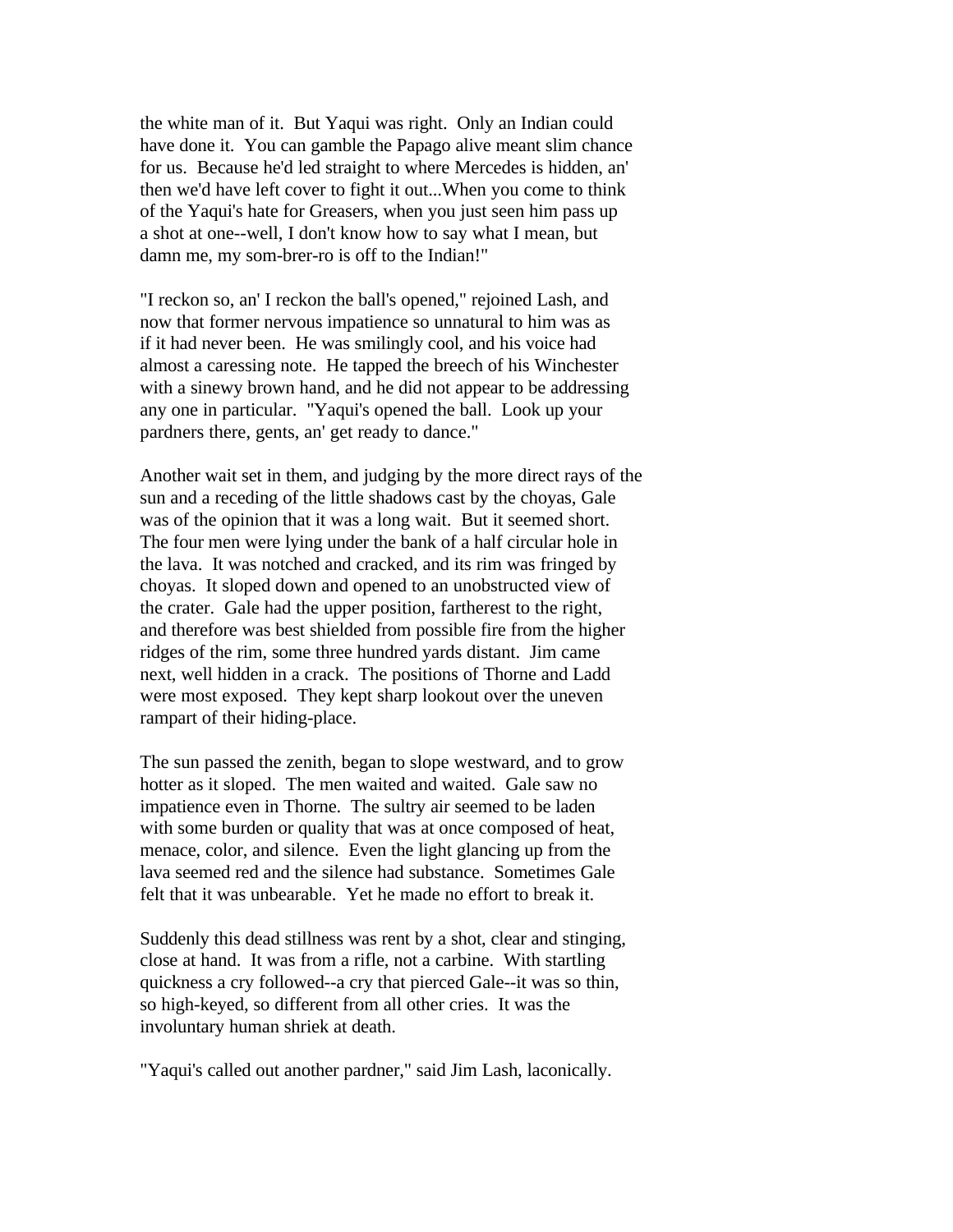Carbines began to crack. The reports were quick, light, like sharp spats without any ring. Gale peered from behind the edge of his covert. Above the ragged wave of lava floated faint whitish clouds, all that was visible of smokeless powder. Then Gale made out round spots, dark against the background of red, and in front of them leaped out small tongues of fire. Ladd's .405 began to "spang" with its beautiful sound of power. Thorne was firing, somewhat wildly Gale thought. Then Jim Lash pushed his Winchester over the rim under a choya, and between shots Gale could hear him singing: "Turn the lady, turn--turn the lady, turn!...Alaman left!...Swing your pardners!...Forward an' back!...Turn the lady, turn!" Gale got into the fight himself, not so sure that he hit any of the round, bobbing objects he aimed at, but growing sure of himself as action liberated something forced and congested within his breast.

Then over the position of the rangers came a hail of steel bullets. Those that struck the lava hissed away into the crater; those that came biting through the choyas made a sound which resembled a sharp ripping of silk. Bits of cactus stung Gale's face, and he dreaded the flying thorns more than he did the flying bullets.

"Hold on, boys," called Ladd, as he crouched down to reload his rifle. "Save your shells. The greasers are spreadin' on us, some goin' down below Yaqui, others movin' up for that high ridge. When they get up there I'm damned if it won't be hot for us. There ain't room for all of us to hide here."

Ladd raised himself to peep over the rim. Shots were now scattering, and all appeared to come from below. Emboldened by this he rose higher. A shot from in front, a rip of bullet through the choya, a spat of something hitting Ladd's face, a steel missle hissing onward--these inseparably blended sounds were all registered by Gale's sensitive ear.

With a curse Ladd tumbled down into the hole. His face showed a great gray blotch, and starting blood. Gale felt a sickening assurance of desperate injury to the ranger. He ran to him calling: "Laddy! Laddy!"

"Shore I an't plugged. It's a damn choya burr. The bullet knocked it in my face. Pull it out!"

The oval, long-spiked cone was firmly imbedded in Ladd's cheek. Blood streamed down his face and neck. Carefully, yet with no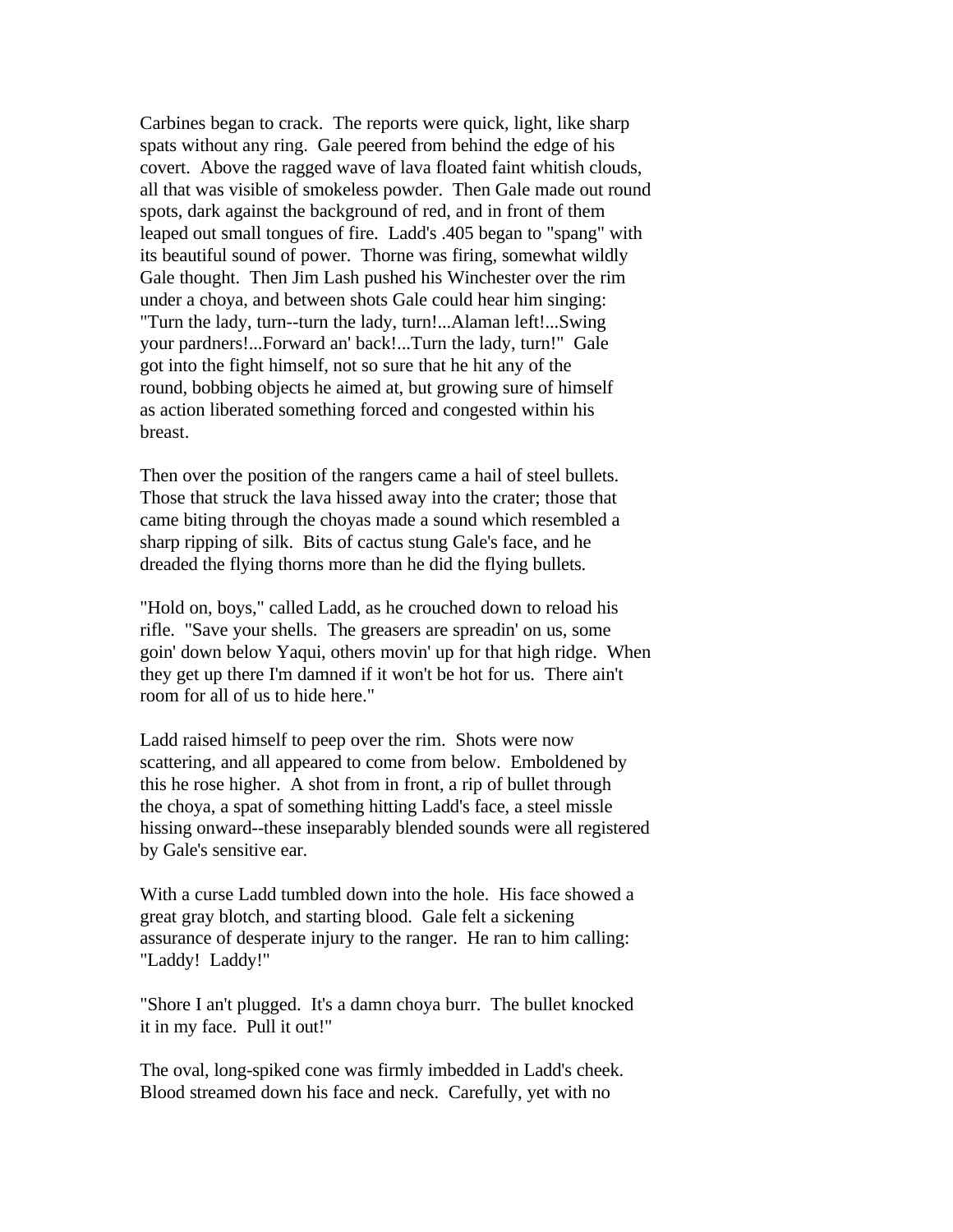thought of pain to himself, Gale Tried to pull the cactus joint away. It was as firm as if it had been nailed there. That was the damnable feature of the barbed thorns: once set, they held on as that strange plant held to its desert life. Ladd began to writhe, and sweat mingled with the blood on his face. He cursed and raved, and his movements made it almost impossible for Gale to do anything.

"Put your knife-blade under an' tear it out!" shouted Ladd, hoarsely.

Thus ordered, Gale slipped a long blade in between the imbedded thorns, and with a powerful jerk literally tore the choya out of Ladd's quivering flesh. Then, where the ranger's face was not red and raw, it certainly was white.

A volley of shots from a different angle was followed by the quick ring of steel bullets striking the lava all around Gale. His first idea, as he heard the projectiles sing and hum and whine away into the air, was that they were coming from above him. He looked up to see a number of low, white and dark knobs upon the high point of lava. They had not been there before. Then he saw little, pale, leaping tongues of fire. As he dodged down he distinctly heard a bullet strike Ladd. At the same instant he seemed to hear Thorne cry out and fall, and Lash's boots scrape rapidly away. Ladd fell backward still holding the .405. Gale dragged him into the shelter of his own positoin, and dreading to look at him, took up the heavy weapon. It was with a kind of savage strength that he gripped the rifle; and it was with a cold and deadly intent that he aimed and fired. The first Greaser huddled low, let his carbine go clattering down, and then crawled behind the rim. The second and third jerked back. The fourth seemed to flop up over the crest of lava. A dark arm reached for him, clutched his leg, tried to drag him up. It was in vain. Wildly grasping at the air the bandit fell, slid down a steep shelf, rolled over the rim, to go hurtling down out of sight.

Fingering the hot rifle with close-pressed hands, Gale watched the sky line along the high point of lava. It remained unbroken. As his passion left him he feared to look back at his companions, and the cold chill returned to his breast.

"Shore--I'm damn glad--them Greasers ain't usin' soft-nose bullets," drawled a calm voice.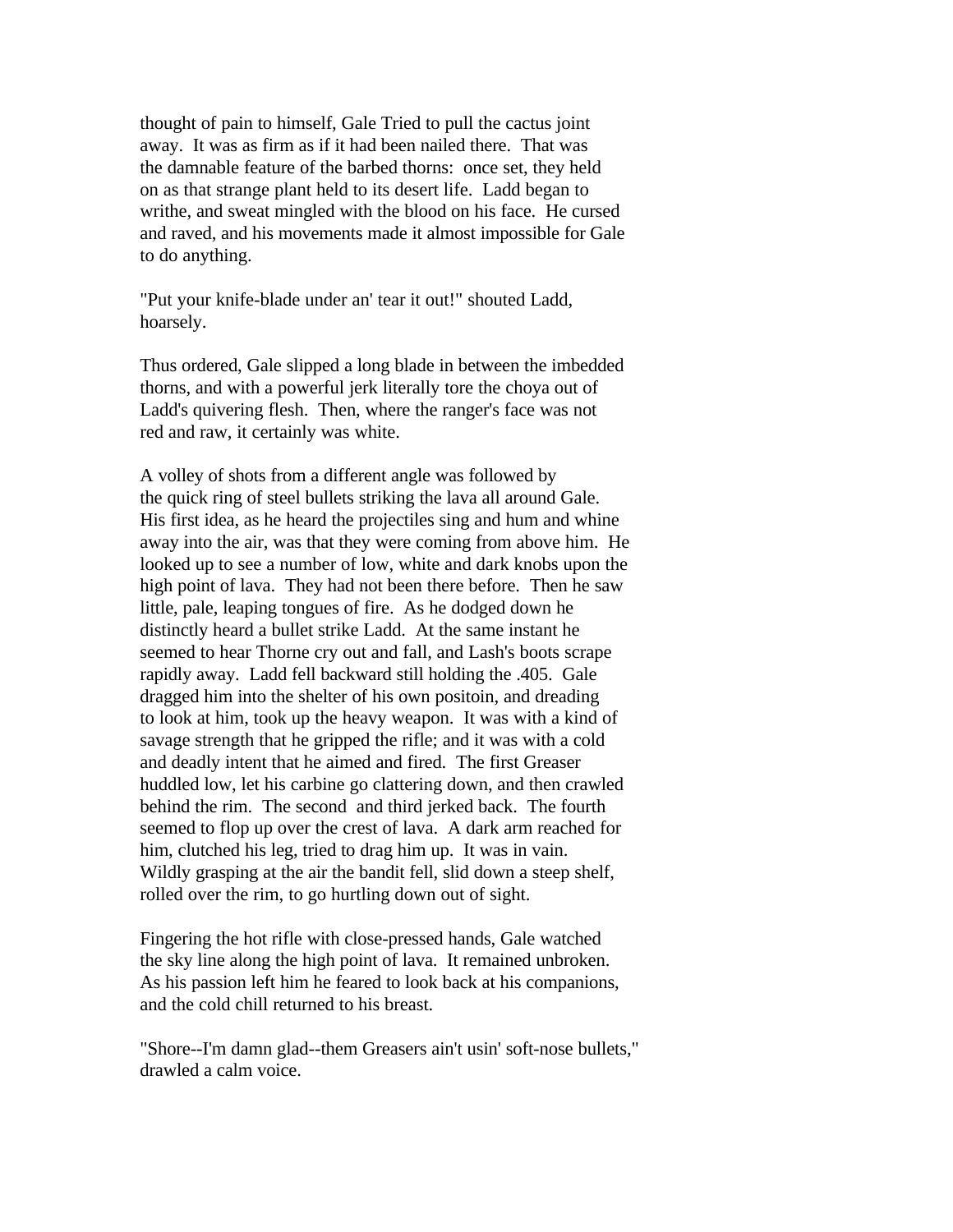Swift as lightning Gale whirled.

"Laddy! I thought you were done for," cried Gale, with a break in his voice.

"I ain't a-mindin' the bullet much. But that choya joint took my nerve, an' you can gamble on it. Dick, this hole's pretty high up, ain't it?"

The ranger's blouse was open at the neck, and on his right shoulder under the collar bone was a small hole just beginning to bleed.

"Sure it's high, Laddy," replied Gale, gladly. "Went clear through, clean as a whistle!"

He tore a handkerchief into two parts, made wads, and pressing them close over the wounds he bound them there with Ladd's scarf.

"Shore it's funny how a bullet can floor a man an' then not do any damage," said Ladd. "I felt a zip of wind an' somethin' like a pat on my chest an' down I went. Well, so much for the small caliber with their steel bullets. Supposin' I'd connected with a .405!"

"Laddy, I--I'm afraid Thorne's done for," whispered Gale. "He's lying over there in that crack. I can see part of him. He doesn't move."

"I was wonderin' if I'd have to tell you that. Dick, he went down hard hit, fallin', you know, limp an' soggy. It was a moral cinch one of us would get it in this fight; but God! I'm sorry Thorne had to be the man."

"Laddy, maybe he's not dead," replied Gale. He called aloud to his friend. There was no answer.

Ladd got up, and, after peering keenly at the height of lava, he strode swiftly across the space. It was only a dozen steps to the crack in the lava whereThorne had fallen head first. Ladd bent over, went to his knees, so that Gale saw only his head. Then he appeared rising with arms round the cavalryman. He dragged him across the hole to the sheltered corner that alone afforded protection. He had scarcely reached it when a carbine cracked and a bullet struck the flinty lava, striking sparks, then singing away into the air.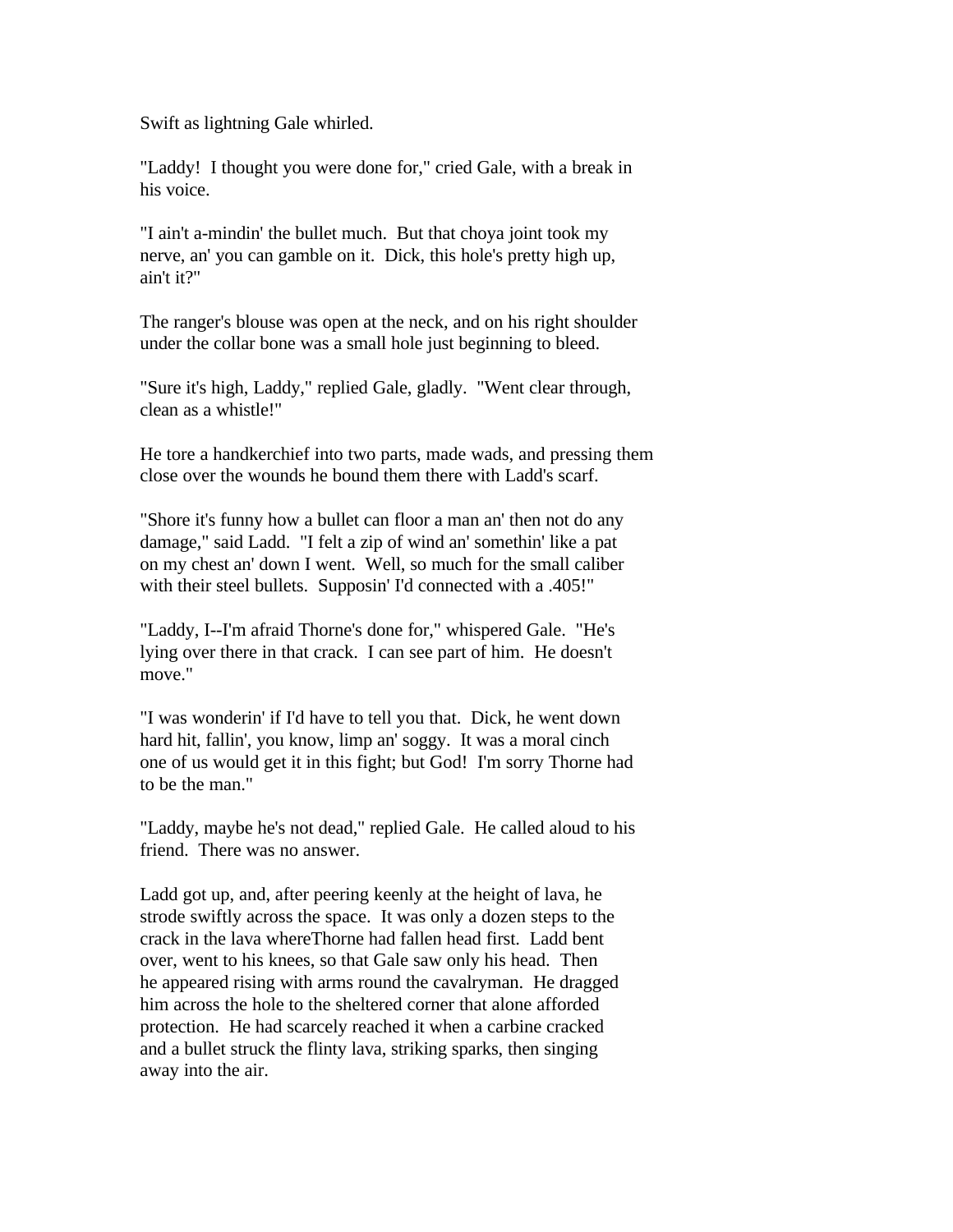Thorne was either dead or unconscious, and Gale, with a contracting throat and numb heart, decided for the former. Not so Ladd, who probed the bloody gash on Thorne's temple, and then felt his breast.

"He's alive an' not bad hurt. That bullet hit him glancin'. Shore them steel bullets are some lucky for us. Dick, you needn't look so glum. I tell you he ain't bad hurt. I felt his skull with my finger. There's no hole in it. Wash him off an' tie-- Wow! did you get the wind of that one? An' mebbe it didn't sing off the lava!... Dick, look after Thorne now while I--"

The completion of his speech was the stirring ring of the .405, and then he uttered a laugh that was unpleasant.

"Shore, greaser, there's a man's size bullet for you. No slim, sharp-pointed, steel-jacket nail! I'm takin' it on me to believe you're appreciatin' of the .405, seein' as you don't make no fuss."

It was indeed a joy to Gale to find that Thorne had not received a wound necessarily fatal, though it was serious enough. Gale bathed and bound it, and laid the cavalryman against the slant of the bank, his head high to lessen the probability of bleeding.

As Gale straightened up Ladd muttered low and deep, and swung the heavy rifle around to the left. Far along the slope a figure moved. Ladd began to work the lever of the Winchester and to shoot. At every shot the heavy firearm sprang up, and the recoil made Ladd's shoulder give back. Gale saw the bullets strike the lava behind, beside, before the fleeing Mexican, sending up dull puffs of dust. On the sixth shot he plunged down out of sight, either hit or frightened into seeking cover.

"Dick, mebbe there's one or two left above; but we needn't figure much on it," said Ladd, as, loading the rifle, he jerked his fingers quickly from the hot breech. "Listen! Jim an' Yaqui are hittin' it up lively down below. I'll sneak down there. You stay here an' keep about half an eye peeled up yonder, an' keep the rest my way."

Ladd crossed the hole, climbed down into the deep crack where Thorne had fallen, and then went stooping along with only his head above the level. Presently he disappeared. Gale, having little to fear from the high ridge, directed most of his attention toward the point beyond which Ladd had gone. The firing had become desultory, and the light carbine shots outnumbered the sharp rifle shots five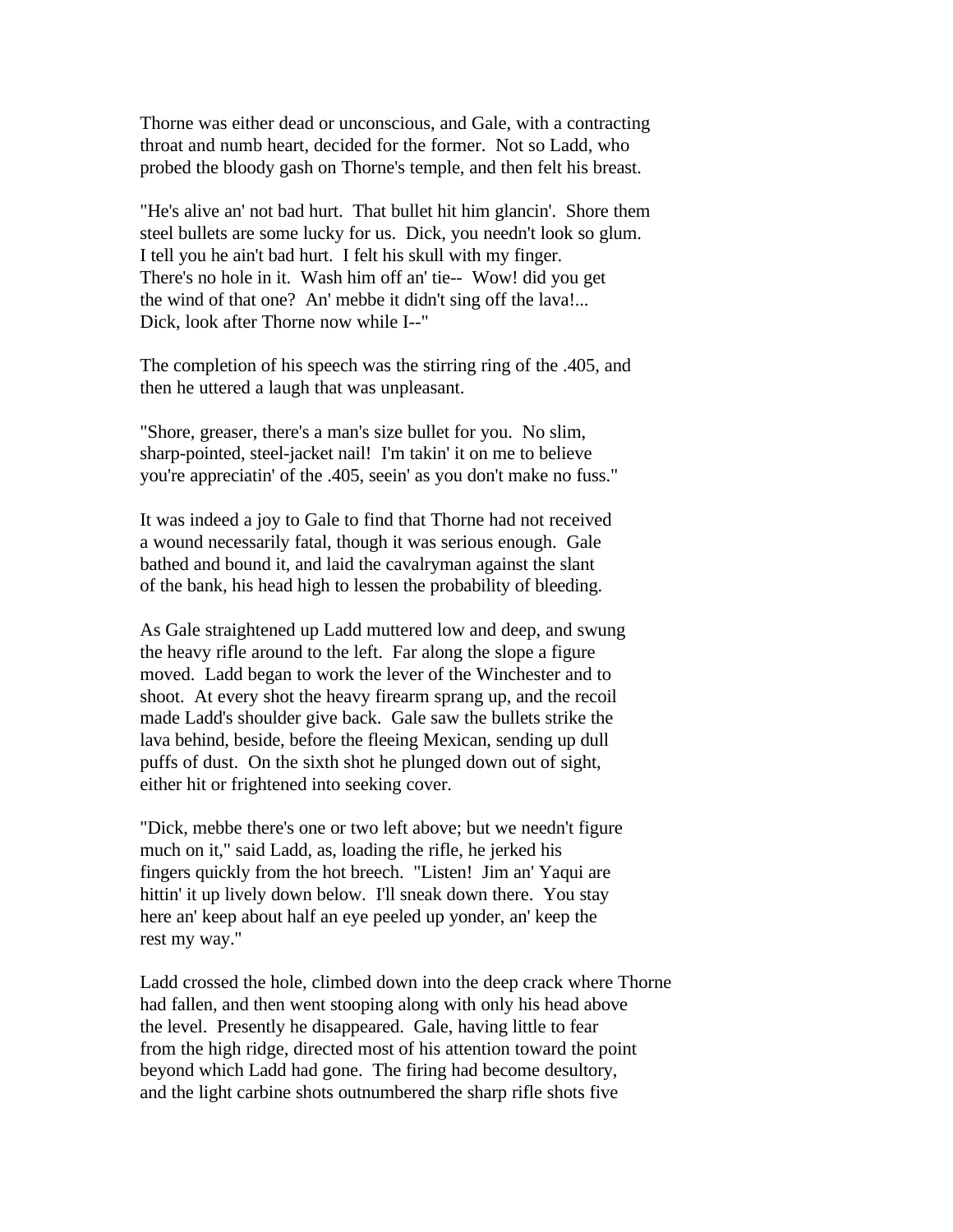to one. Gale made a note of the fact that for some little time he had not heard the unmistakable report of Jim Lash's automatic. Then ensued a long interval in which the desert silence seemed to recover its grip. The .405 ripped it asunder--spang--spang --spang. Gale fancied he heard yells. There were a few pattering shots still farther down the trail. Gale had an uneasy conviction that Rojas and some of his band might go straight to the waterhole. It would be hard to dislodge even a few men from that retreat.

There seemed a lull in the battle. Gale ventured to stand high, and screened behind choyas, he swept the three-quarter circle of lava with his glass. In the distance he saw horses, but no riders. Below him, down the slope along the crater rim and the trail, the lava was bare of all except tufts of choya. Gale gathered assurance. It looked as if the day was favoring his side. Then Thorne, coming partly to consciousness, engaged Gale's care. The cavalryman stirred and moaned, called for water, and then for Mercedes. Gale held him back with a strong hand, and presently he was once more quiet.

For the first time in hours, as it seemed, Gale took note of the physical aspect of his surroundings. He began to look upon them without keen gaze strained for crouching form, or bobbing head, or spouting carbine. Either Gale's sense of color and proportion had become deranged during the fight, or the encompassing air and the desert had changed. Even the sun had changed. It seemed lowering, oval in shape, magenta in hue, and it had a surface that gleamed like oil on water. Its red rays shone through red haze. Distances that had formerly ben clearly outlined were now dim, obscured. The yawning chasm was not the same. It circled wider, redder, deeper. It was a weird, ghastly mouth of hell. Gale stood fascinated, unable to tell how much he saw was real, how much exaggeration of overwrought emotions. There was no beauty here, but an unparalleled grandeur, a sublime scene of devastation and desolation which might have had its counterpart upon the burned-out moon. The mood that gripped Gale now added to its somber portent an unshakable foreboding of calamity.

He wrestled with the spell as if it were a physical foe. Reason and intelligence had their voices in his mind; but the moment was not one wherein these things could wholly control. He felt life strong withing his breast, yet there, a step away, was death, yawning, glaring, smoky, red. It was a moment--an hour for a savage, born, bred, developed in this scarred and blasted place of jagged depths and red distances and silences never meant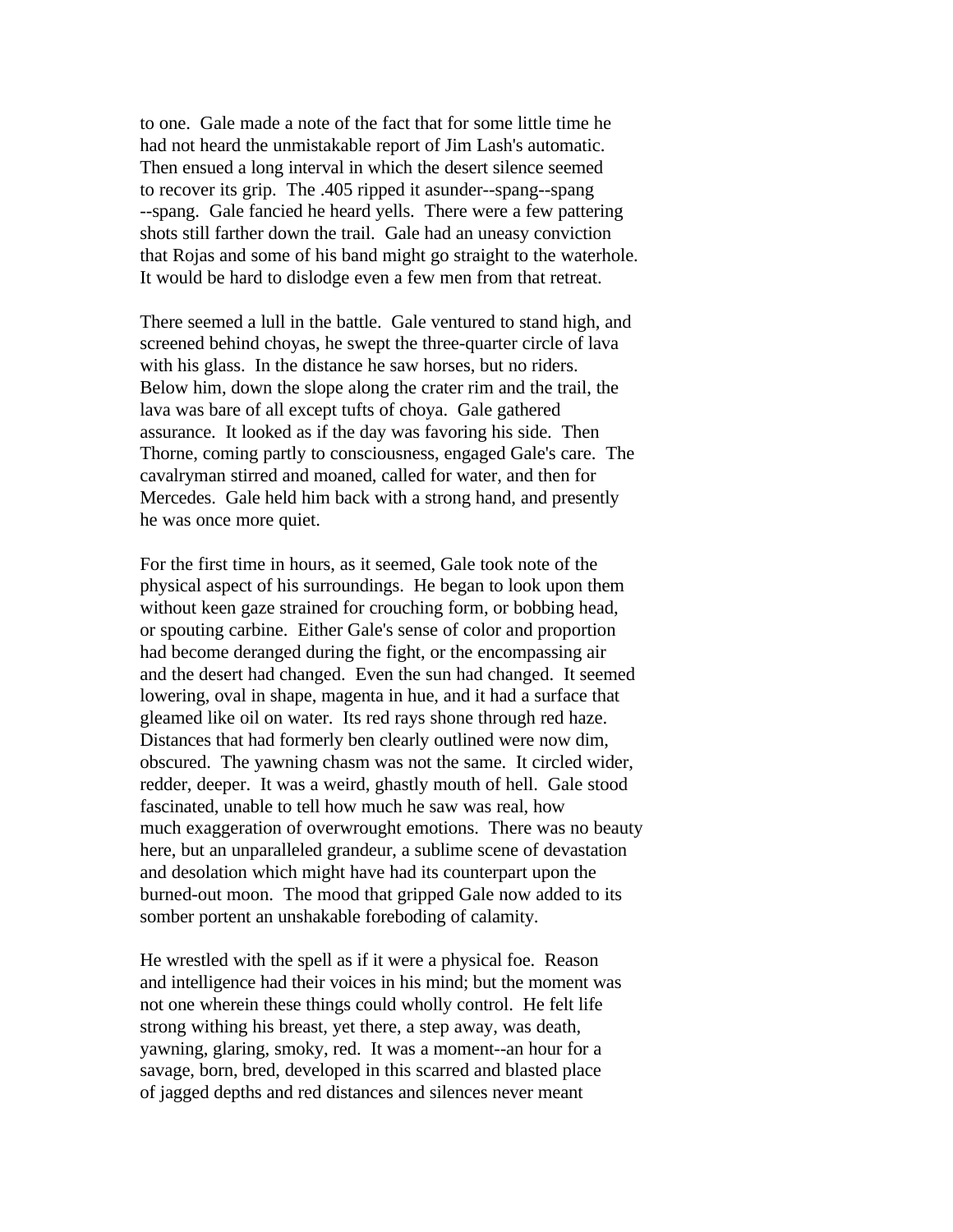to be broken. Since Gale was not a savage he fought that call of the red gods which sent him back down the long ages toward his primitive day. His mind combated his sense of sight and the hearing that seemed useless; and his mind did not win all the victory. Something fatal was here, hanging in the balance, as the red haze hung along the vast walls of that crater of hell.

Suddenly harsh, prolonged yells brought him to his feet, and the unrealities vanished. Far down the trails where the crater rims closed in the deep fissure he saw moving forms. They were three in number. Two of them ran nimbly across the lava bridge. The third staggered far behind. It was Ladd. He appeared hard hit. He dragged at the heavy rifle which he seemed unable to raise. The yells came from him. He was calling the Yaqui.

Gale's heart stood still momentarily. Here, then, was the catastrophe! He hardly dared sweep that fissure with his glass. The two fleeing figures halted--turned to fire at Ladd. Gale recognized the foremost one--small, compact, gaudy. Rojas! The bandit's arm was outstretched. Puffs of white smoke rose, and shots rapped out. When Ladd went down Rojas threw his gun aside and with a wild yell bounded over the lava. His companion followed.

A tide of passion, first hot as fire, then cold as ice, rushed over Gale when he saw Rojas take the trail toward Mercedes's hiding-place. The little bandit appeared to have the sure-footedness of a mountain sheep. The Mexican following was not so sure or fast. He turned back. Gale heard the trenchant bark of the .405. Ladd was kneeling. He shot again--again. The retreating bandit seemed to run full into an invisible obstacle, then fell lax, inert, lifeless. Rojas sped on unmindful of the spurts of dust about him. Yaqui, high above Ladd, was also firing at the bandit. Then both rifles were emptied. Rojas turned at a high break in the trail. He shook a defiant hand, and his exulting yell pealed faintly to Gale's ears. About him there was something desperate, magnificent. Then he clambered down the trail.

Ladd dropped the .405, and rising, gun in hand, he staggered toward the bridge of lava. Before he had crossed it Yaqui came bounding down the slope, and in one splendid leap he cleared the fissure. He ran beyond the trail and disappeared on the lava above. Rojas had not seen this sudden, darting move of the Indian.

Gale felt himself bitterly powerless to aid in that pursuit. He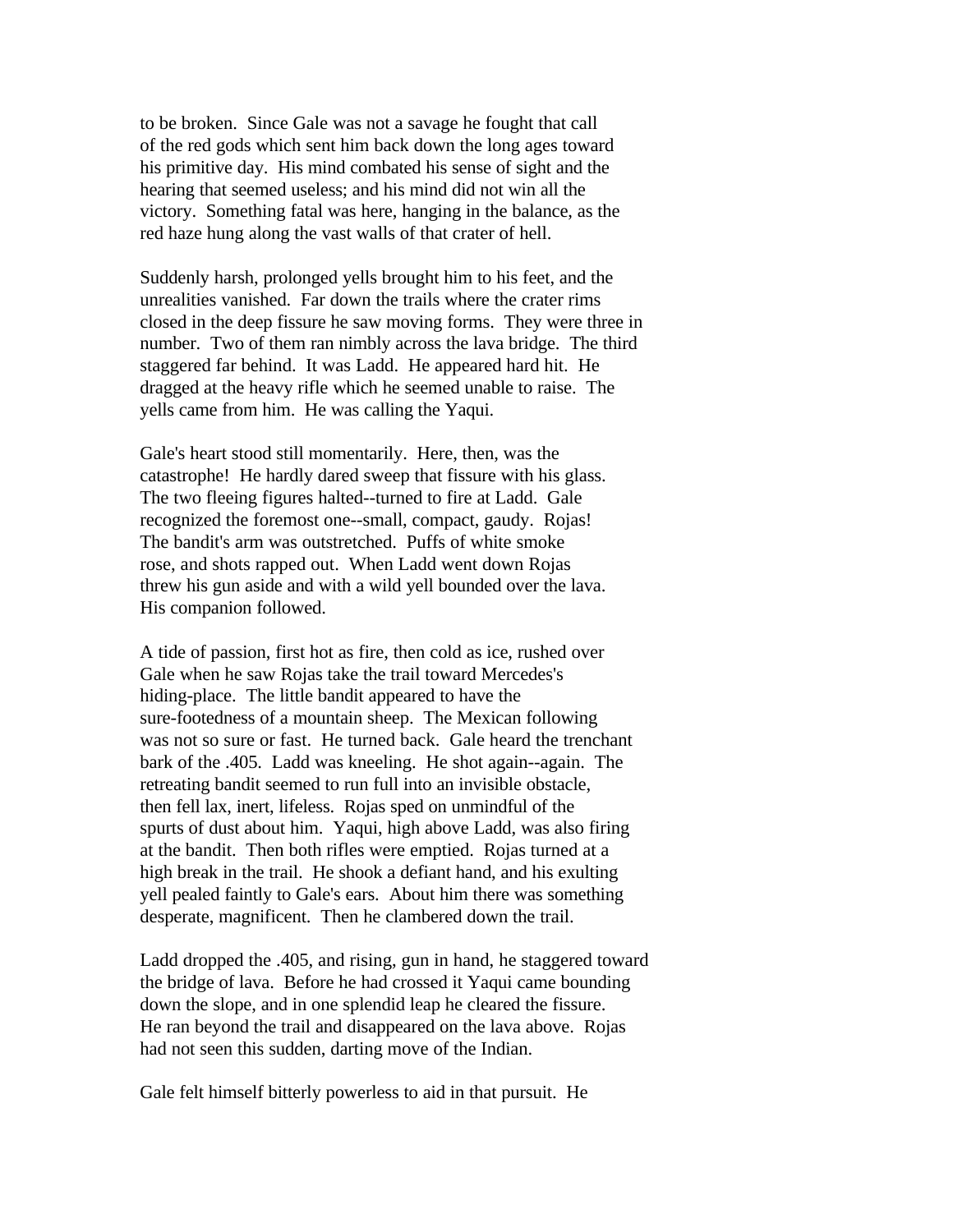could only watch. He wondered, fearfully, what had become of Lash. Presently, when Rojas came out of the cracks and ruts of lava there might be a chance of disabling him by a long shot. His progress was now slow. But he was making straight for Mercedes's hiding-place. What was it leading him there--an eagle eye, or hate, or instinct? Why did he go on when there could be no turning back for him on that trail? Ladd was slow, heavy, staggering on the trail; but he was relentless. Only death could stop the ranger now. Surely Rojas must have known that when he chose the trail. From time to time Gale caught glimpses of Yaqui's dark figure stealing along the higher rim of the crater. He was making for a point above the bandit.

Moments--endless moments dragged by. The lowering sun colored only the upper half of the crater walls. Far down the depths were murky blue. Again Gale felt the insupportable silence. The red haze became a transparent veil before his eyes. Sinister, evil, brooding, waiting, seemed that yawning abyss. Ladd staggered along the trail, at times he crawled. The Yaqui gained; he might have had wings; he leaped from jagged crust to jagged crust; his sure-footedness was a wonderful thing.

But for Gale the marvel of that endless period of watching was the purpose of the bandit Rojas. He had now no weapon. Gale's glass made this fact plain. There was death behind him, death below him, death before him, and though he could not have known it, death above him. He never faltered--never made a misstep upon the narrow, flinty trail. When he reached the lower end of the level ledge Gale's poignant doubt became a certainty. Rojas had seen Mercedes. It was incredible, yet Gale believed it. Then, his heart clamped as in an icy vise, Gale threw forward the Remington, and sinking on one knee, began to shoot. He emptied the magazine. Puffs of dust near Rojas did not even make him turn.

As Gale began to reload he was horror-stricken by a low cry from Thorne. The cavalryman had recovered consciousness. He was half raised, pointing with shaking hand at the opposite ledge. His distended eyes were riveted upon Rojas. He was trying to utter speech that would not come.

Gale wheeled, rigid now, steeling himself to one last forlorn hope --that Mercedes could defend herself. She had a gun. He doubted not at all that she would use it. But, remembering her terror of this savage, he feared for her.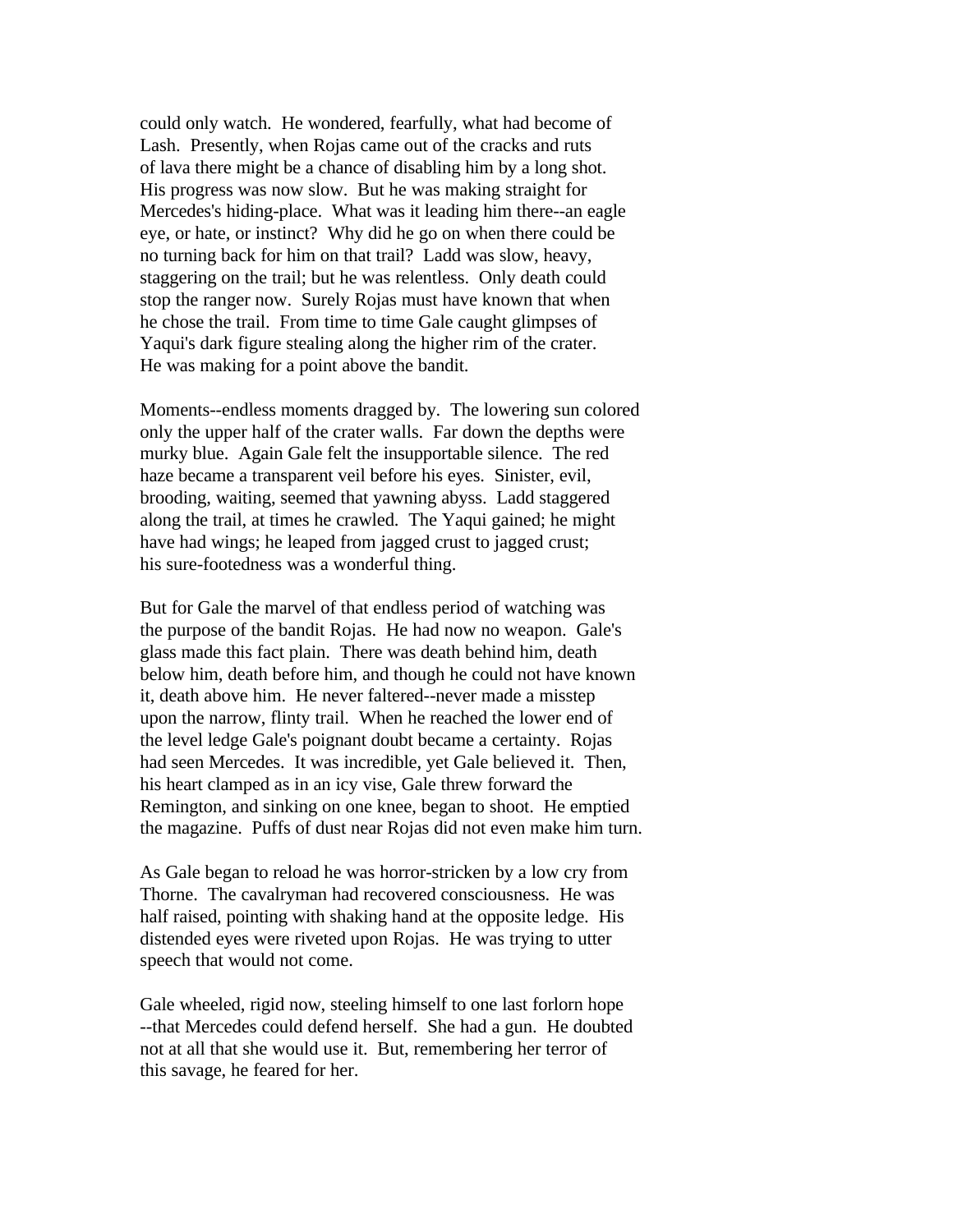Rojas reached the level of the ledge. He halted. He crouched. It was the act of a panther. Manifestly he saw Mercedes within the cave. Then faint shots patted the air, broke in quick echo. Rojas went down as if struck a heavy blow. He was hit. But even as Gale yelled in sheer madness the bandit leaped erect. He seemed too quick, too supple to be badly wounded. A slight, dark figure flashed out of the cave. Mercedes! She backed against the wall. Gale saw a puff of white--heard a report. But the bandit lunged at her. Mercedes ran, not to try to pass him, but straight for the precipice. Her intention was plain. But Rojas oustripped her, even as she reached the verge. Then a piercing scream pealed across the crater--a scream of despair.

Gale closed his eyes. He could not bear to see more.

Thorne echoed Mercedes's scream. Gale looked round just in time to leap and catch the cavalryman as he staggered, apparently for the steep slope. And then, as Gale dragged him back, both fell. Gale saved his friend, but he plunged into a choya. He drew his hands away full of the great glistening cones of thorns.

"For God's sake, Gale, shoot! Shoot! Kill her! Kill her!...Can't --you--see-Rojas--"

Thorne fainted.

Gale, stunned for the instant, stood with uplifted hands, and gazed from Thorne across the crater. Rojas had not killed Mercedes. He was overpowering her. His actions seemed slow, wearing, purposeful. Hers were violent. Like a trapped she-wolf, Mercedes was fighting. She tore, struggled, flung herself.

Rojas's intention was terribly plain.

In agony now, both mental and physical, cold and sick and weak, Gale gripped his rifle and aimed at the struggling forms on the ledge. He pulled the trigger. The bullet struck up a cloud of red dust close to the struggling couple. Again Gale fired, hoping to hit Rojas, praying to kill Mercedes. The bullet struck high. A third--fourth--fifth time the Remington spoke--in vain! The rifle fell from Gale's racked hands.

How horribly plain that fiend's intention! Gale tried to close his eyes, but could not. He prayed wildly for a sudden blindness --to faint as Thorne had fainted. But he was transfixed to the spot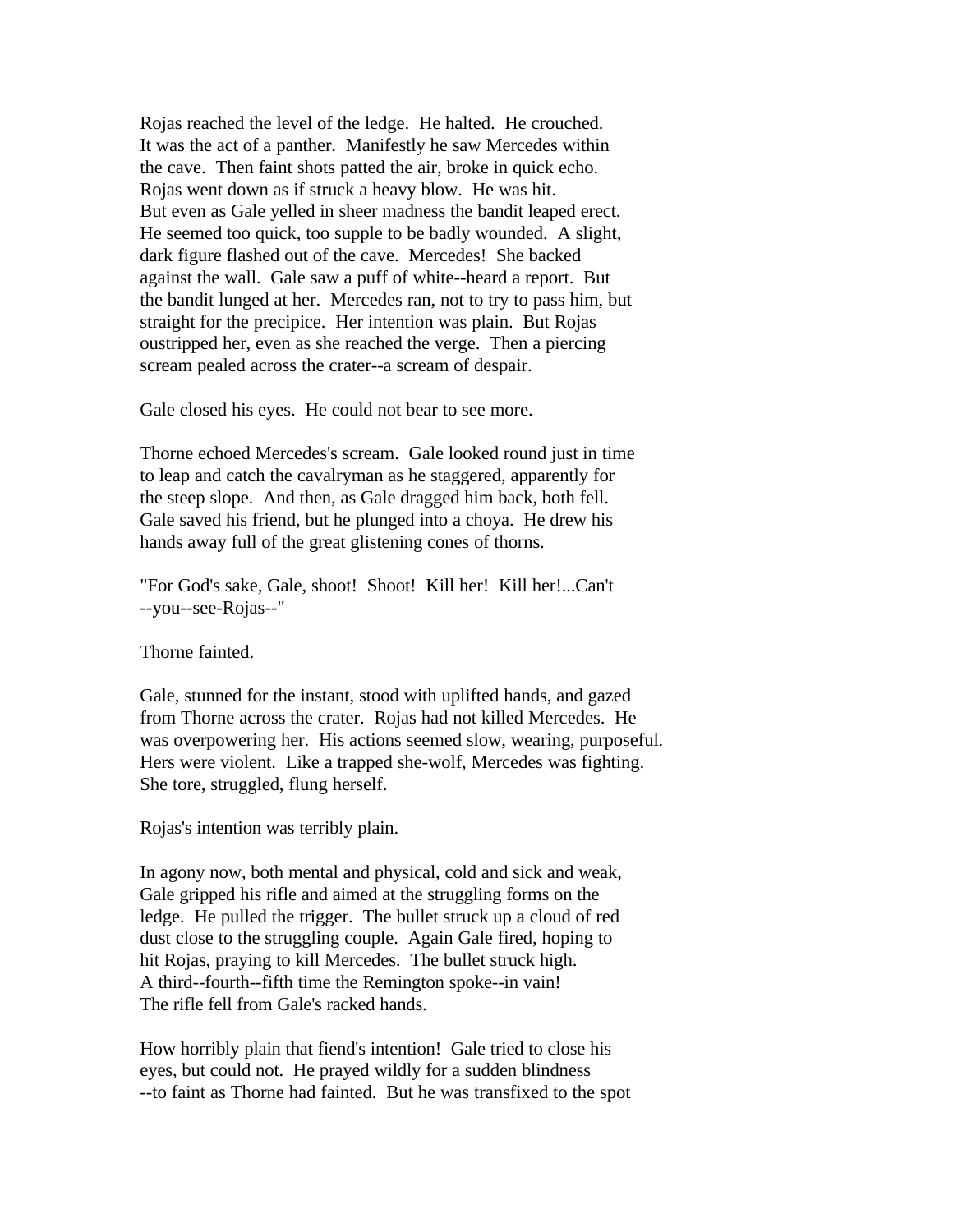with eyes that pierced the red light.

Mercedes was growing weaker, seemed about to collapse.

"Oh, Jim Lash, are you dead?" cried Gale. "Oh, Laddy!...Oh, Yaqui!

Suddenly a dark form literally fell down the wall behind the ledge where Rojas fought the girl. It sank in a heap, then bounded erect.

"Yaqui!" screamed Gale, and he waved his bleeding hands till the blood bespattered his face. Then he choked. Utterance became impossible.

The Indian bent over Rojas and flung him against the wall. Mercedes, sinking back, lay still. When Rojas got up the Indian stood between him and escape from the ledge. Rojas backed the other way along the narrowing shelf of lava. His manner was abject, stupefied. Slowly he stepped backward.

It was then that Gale caught the white gleam of a knife in Yaqui's hand. Rojas turned and ran. He rounded a corner of wall where the footing was precarious. Yaqui followed slowly. His figure was dark and menacing. But he was not in a hurry. When he passed off the ledge Rojas was edging farther and farther along the wall. He was clinging now to the lava, creeping inch by inch. Perhaps he had thought to work around the buttress or climb over it. Evidently he went as far as possible, and there he clung, an unscalable wall above, the abyss beneath.

The approach of the Yaqui was like a slow dark shadow of gloom. If it seemed so to the stricken Gale what must it have been to Rojas? He appeared to sink against the wall. The Yaqui stole closer and closer. He was the savage now, and for him the moment must have been glorified. Gale saw him gaze up at the great circling walls of the crater, then down into the depths. Perhaps the red haze hanging above him, or the purple haze below, or the deep caverns in the lava, held for Yaqui spirits of the desert, his gods to whom he called. Perhaps he invoked shadows of his loved ones and his race, calling them in this moment of vengeance.

Gale heard--or imagined he heard--that wild, strange Yaqui cry.

Then the Indian stepped close to Rojas, and bent low, keeping out of reach. How slow were his motions! Would Yaqui never--never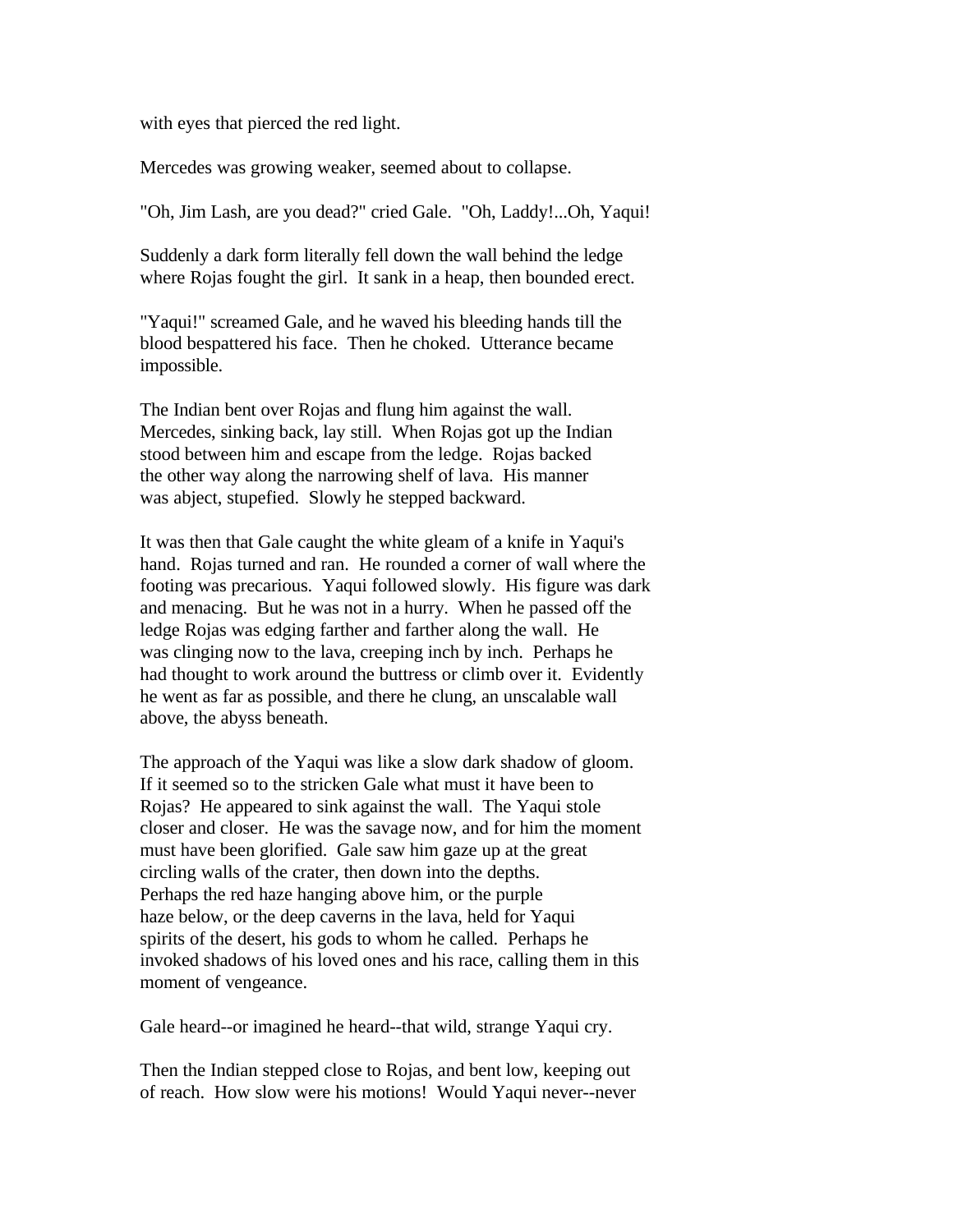end it?...A wail drifted across the crater to Gale's ears.

Rojas fell backward and plunged sheer. The bank of white choyas caught him, held him upon their steel spikes. How long did the dazed Gale sit there watching Rojas wrestling and writhing in convulsive frenzy? The bandit now seemed mad to win the delayed death.

When he broke free he was a white patched object no longer human, a ball of choya burrs, and he slipped off the bank to shoot down and down into the purple depths of the crater.

## XIII

## Changes At Forlorn River

The first of March saw the federal occupation of the garrison at Casita. After a short, decisive engagement the rebels were dispersed into small bands and driven eastward along the boundary line toward Nogales.

It was the destiny of Forlorn River, however, never to return to the slow, sleepy tenor of its former existence. Belding's predictions came true. That straggling line of home-seekers was but a forerunner of the real invasion of Altar Valley. Refugees from Mexico and from Casita spread the word that water and wood and grass and land were to be had at Forlorn River; and as if by magic the white tents and red adobe houses sprang up to glisten in the sun.

Belding was happier than he had been for a long time. He believed that evil days for Forlorn River, along with the apathy and lack of enterprise, were in the past. He hired a couple of trustworthy Mexicans to ride the boundary line, and he settled down to think of ranching and irrigation and mining projects. Every morning he expected to receive some word form Sonoyta or Yuma, telling him that Yaqui had guided his party safely across the desert.

Belding was simple-minded, a man more inclined to action than reflection. When the complexities of life hemmed him in, he groped his way out, never quite understanding. His wife had always been a mystery to him. Nell was sunshine most of the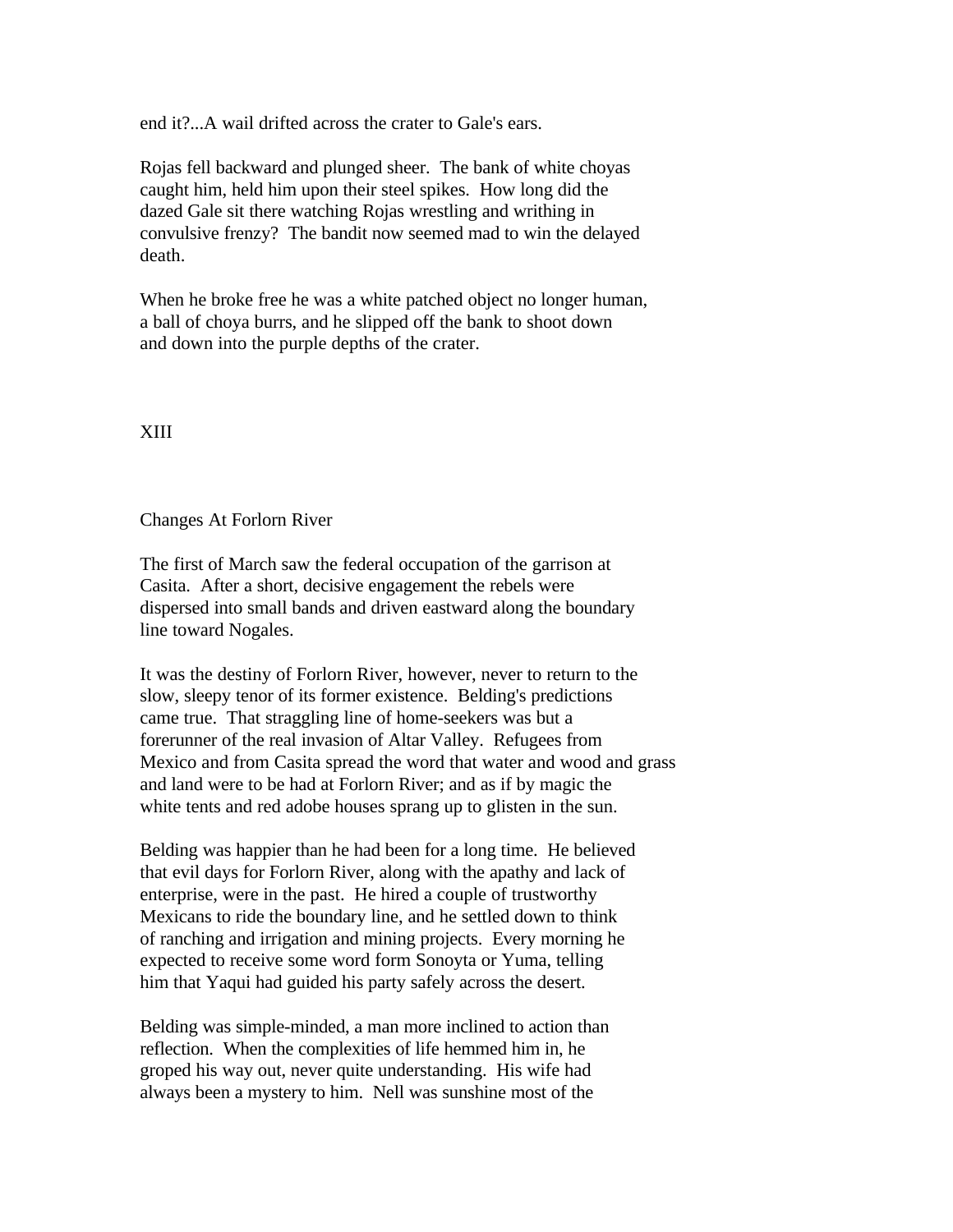time, but, like the sun-dominated desert, she was subject to strange changes, wilful, stormy, sudden. It was enough for Belding now to find his wife in a lighter, happier mood, and to see Nell dreamily turning a ring round and round the third finger of her left hand and watching the west. Every day both mother and daughter appeared farther removed from the past darkly threatening days. Belding was hearty in his affections, but undemonstrative. If there was any sentiment in his make-up it had an outlet in his memory of Blanco Diablo and a longing to see him. Often Belding stopped his work to gaze out over the desert toward the west. When he thought of his rangers and Thorne and Mercedes he certainly never forgot his horse. He wondered if Diablo was running, walking, resting; if Yaqui was finding water and grass.

In March, with the short desert winter over, the days began to grow warm. The noon hours were hot, and seemed to give promise of the white summer blaze and blasting furnace wind soon to come. No word was received from the rangers. But this caused Belding no concern, and it seemed to him that his women folk considered no news good news.

Among the many changes coming to pass in Forlorn River were the installing of post-office service and the building of a mescal drinking-house. Belding had worked hard for the post office, but he did not like the idea of a saloon for Forlorn River. Still, that was an inevitable evil. The Mexicans would have mescal. Belding had kept the little border hamlet free of an establishment for distillation of the fiery cactus drink. A good many Americans drifted into Forlorn River--miners, cowboys, prospectors, outlaws, and others of nondescript character; and these men, of course, made the saloon, which was also an inn, their headquarters. Belding, with Carter and other old residents, saw the need of a sheriff for Forlorn River.

One morning early in this spring month, while Belding was on his way from the house to the corrals, he saw Nell running Blanco Jose' down the road at a gait that amazed him. She did not take the turn of the road to come in by the gate. She put Jose' at a four-foot wire fence, and came clattering into the yard.

"Nell must have another tantrum," said Belding. "She's long past due."

Blanco Jose, like the other white horses, was big of frame and heavy, and thunder rolled from under his great hoofs. Nell pulled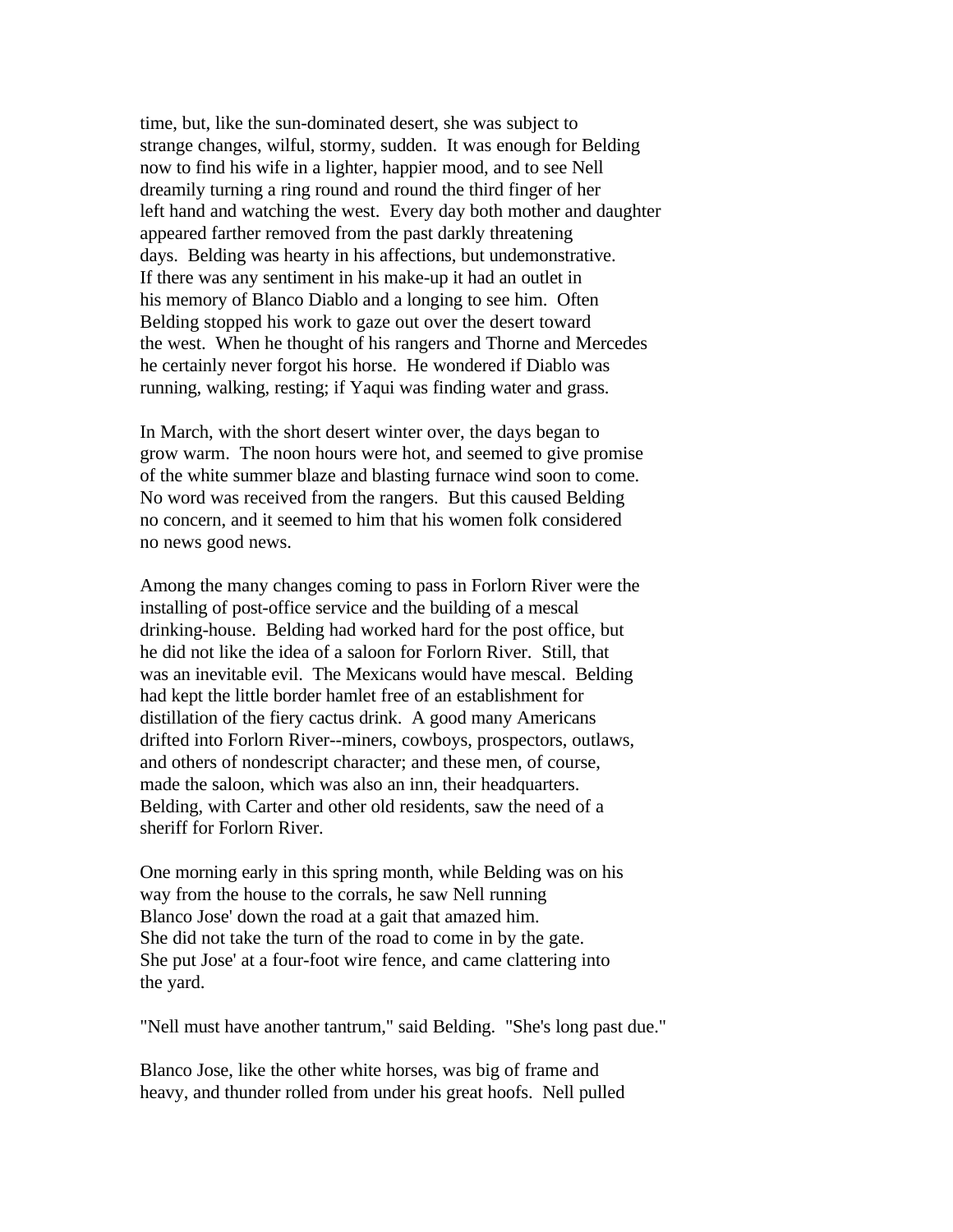him up, and as he pounded and slid to a halt in a cloud of dust she swung lightly down.

It did not take more than half an eye for Belding to see that she was furious.

"Nell, what's come off now?" asked Belding.

"I'm not going to tell you," she replied, and started away, leading Jose toward the corral.

Belding leisurely followed. She went into the corral, removed Jose's bridle, and led him to the watering-trough. Belding came up, and without saying anything began to unbuckle Jose's saddle girths. But he ventured a look at Nell. The red had gone from her face, and he was surprised to see her eyes brimming with tears. Most assuredly this was not one of Nell's tantrums. While taking off Jose's saddle and hanging it in the shed Belding pondered in his slow way. When he came back to the corral Nell had her face against the bars, and she was crying. He slipped a big arm around her and waited. Although it was not often expressed, there was a strong attachment between them.

"Dad, I don't want you to think me a--a baby any more," she said. "I've been insulted."

With a specific fact to make clear thought in Belding's mind he was never slow.

"I knew something unusual had come off. I guess you'd better tell me."

"Dad, I will, if you promise."

"What?"

"Not to mention it to mother, not to pack a gun down there, and never, never tell Dick."

Belding was silent. Seldom did he make promises readily.

"Nell, sure something must have come off, for you to ask all that."

"If you don't promise I'll never tell, that's all," she declared, firmly.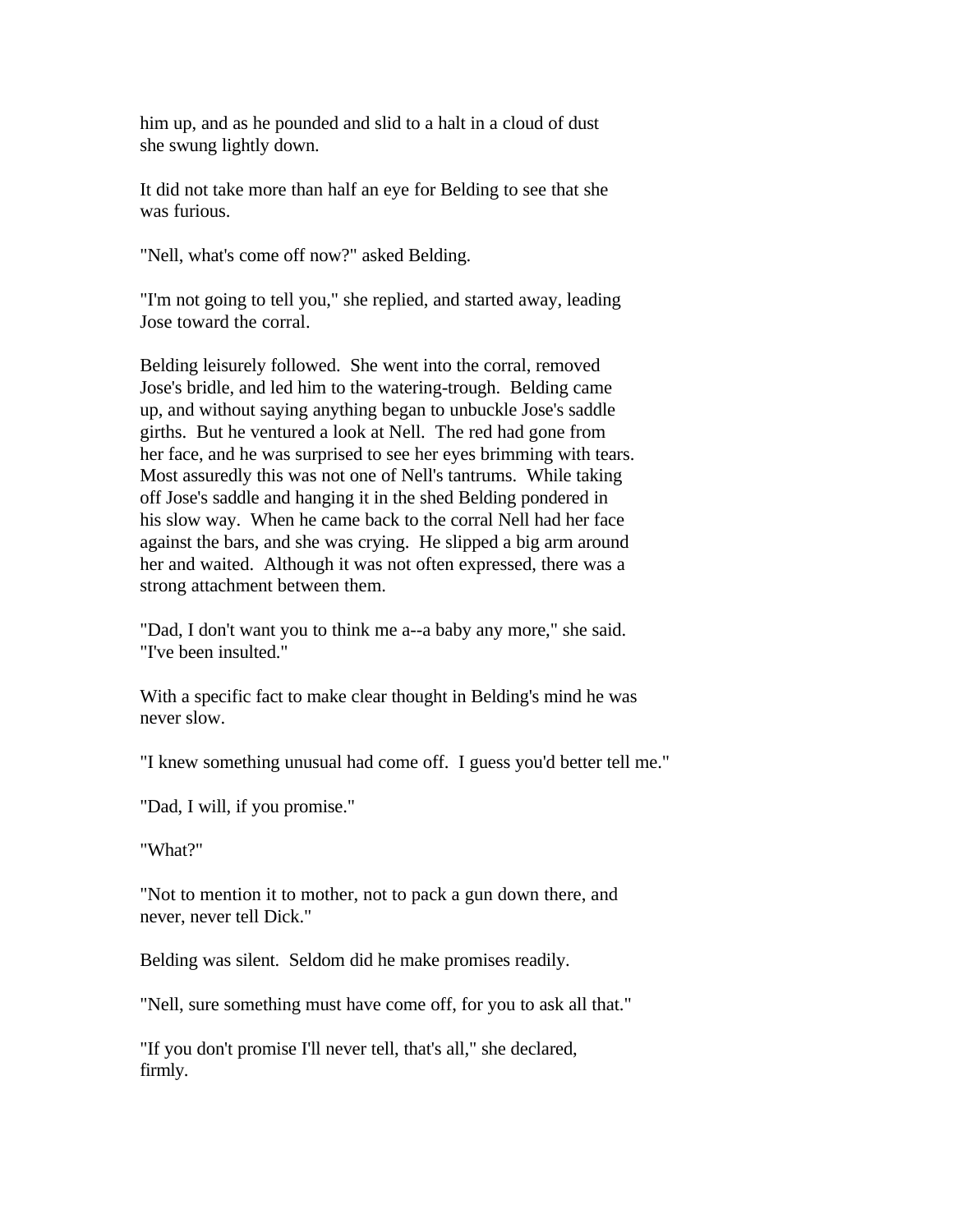Belding deliberated a little longer. He knew the girl.

"Well, I promise not to tell mother," he said, presently; "and seeing you're here safe and well, I guess I won't go packing a gun down there, wherever that is. But I won't promise to keep anything from Dick that perhaps he ought to know."

"Dad, what would Dick do if--if he were here and I were to tell him I'd--I'd been horribly insulted?"

"I guess that 'd depend. Mostly, you know, Dick does what you want. But you couldn't stop him--nobody could--if there was reason, a man's reason, to get started. Remember what he did to Rojas!...Nell, tell me what's happened."

Nell, regaining her composure, wiped her eyes and smoothed back her hair.

"The other day, Wednesday," she began, "I was coming home, and in front of that mescal drinking-place there was a crowd. It was a noisy crowd. I didn't want to walk out into the street or seem afraid. But I had to do both. There were several young men, and if they weren't drunk they certainly were rude. I never saw them before, but I think they must belong to the mining company that was run out of Sonora by rebels. Mrs. Carter was telling me. Anyway, these young fellows were Americans. They stretched themselves across the walk and smiled at me. I had to go out in the road. One of them, the rudest, followed me. He was a big fellow, red-faced, with prominent eyes and a bold look. He came up beside me and spoke to me. I ran home. And as I ran I heard his companions jeering.

"Well, to-day, just now, when I was riding up the valley road I came upon the same fellows. They had instruments and were surveying. Remembering Dick, and how he always wished for an instrument to help work out his plan for irrigation, I was certainly surprised to see these strangers surveying--and surveying upon Laddy's plot of land. It was a sandy road there, and Jose happened to be walking. So I reined in and asked these engineers what they were doing. The leader, who was that same bold fellow who had followed me, seemed much pleased at being addressed. He was swaggering--too friendly; not my idea of a gentleman at all. He said he was glad to tell me he was going to run water all over Altar Valley. Dad, you can bet that made me wild. That was Dick's plan, his discovery, and here were surveyors on Laddy's claim.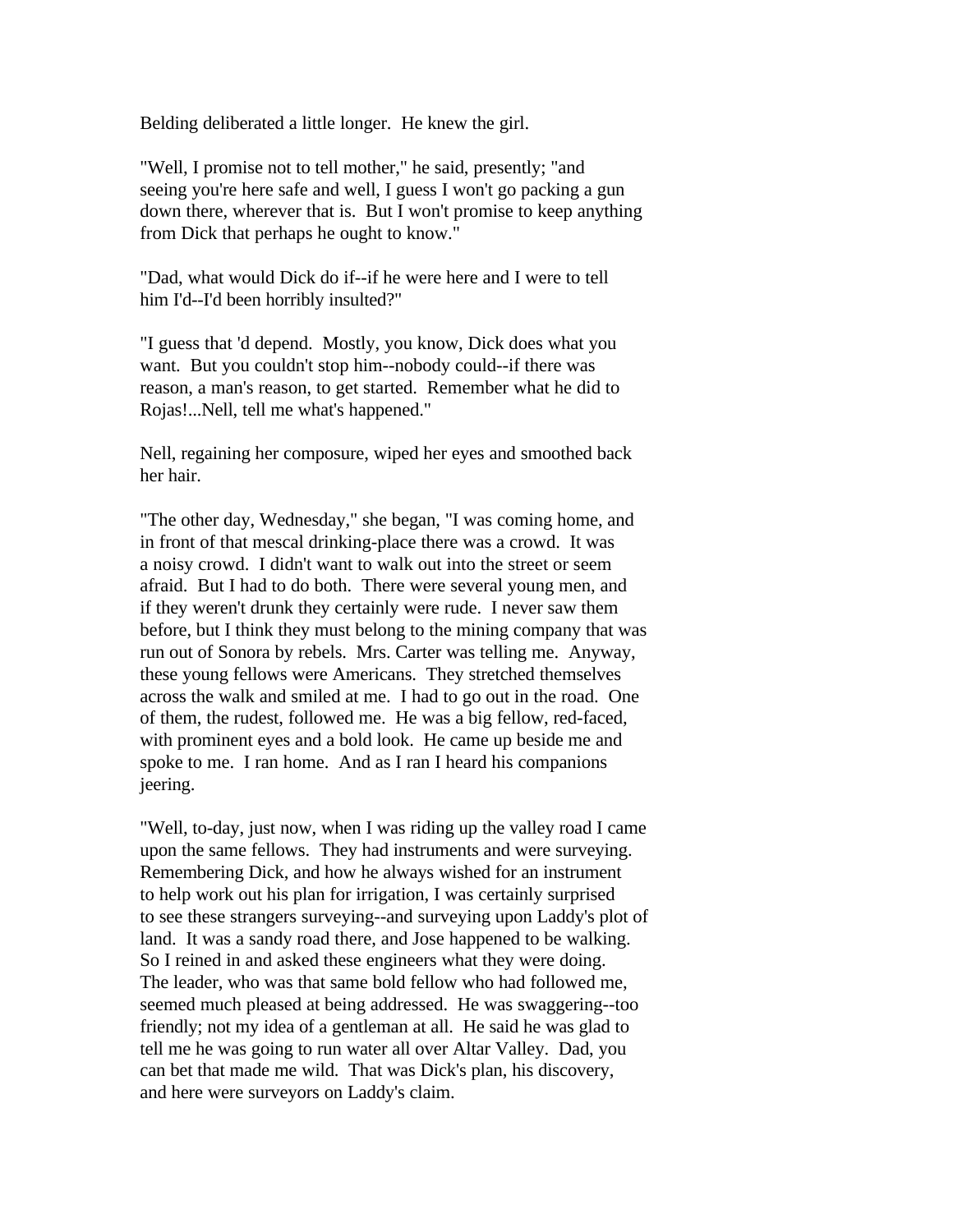"Then I told him that he was working on private land and he'd better get off. He seemed to forget his flirty proclivities in amazement. Then he looked cunning. I read his mind. It was news to him that all the land along the valley had been taken up.

"He said something about not seeing any squatters on the land, and then he shut up tight on that score. But he began to be flirty again. He got hold of Jose's bridle, and before I could catch my breath he said I was a peach, and that he wanted to make a date with me, that his name was Chase, that he owned a gold mine in Mexico. He said a lot more I didn't gather, but when he called me Dearie' I--well, I lost my temper.

"I jerked on the bridle and told him to let go. He held on and rolled his eyes at me. I dare say he imagined he was a gentlemen to be infatuated with. He seemed sure of conquest. One thing certain, he didn't know the least bit about horses. It scared me the way he got in front of Jose. I thanked my stars I wasn't up on Blanco Diablo. Well, Dad, I'm a little ashamed now, but I was mad. I slashed him across the face with my quirt.

Jose jumped and knocked Mr. Chase into the sand. I didn't get the horse under control till I was out of sight of those surveyors, and then I let him run home."

"Nell, I guess you punished the fellow enough. Maybe he's only a conceited softy. But I don't like that sort of thing. It isn't Western. I guess he won't be so smart next time. Any fellow would remember being hit by Blanco Jose. If you'd been up on Diablo we'd have to bury Mr. Chase."

"Thank goodness I wasn't! I'm sorry now, Dad. Perhaps the fellow was hurt. but what could I do? Let's forget all about it, and I'll be careful where I ride in the future....Dad, what does it mean, this surveying around Forlorn River?"

"I don't know, Nell," replied Belding, thoughtfully. "It worries me. It looks good for Forlorn River, but bad for Dick's plan to irrigate the valley. Lord, I'd hate to have some one forestall Dick on that!"

"No, no, we won't let anybody have Dick's rights," declared Nell.

"Where have I been keeping myself not to know about these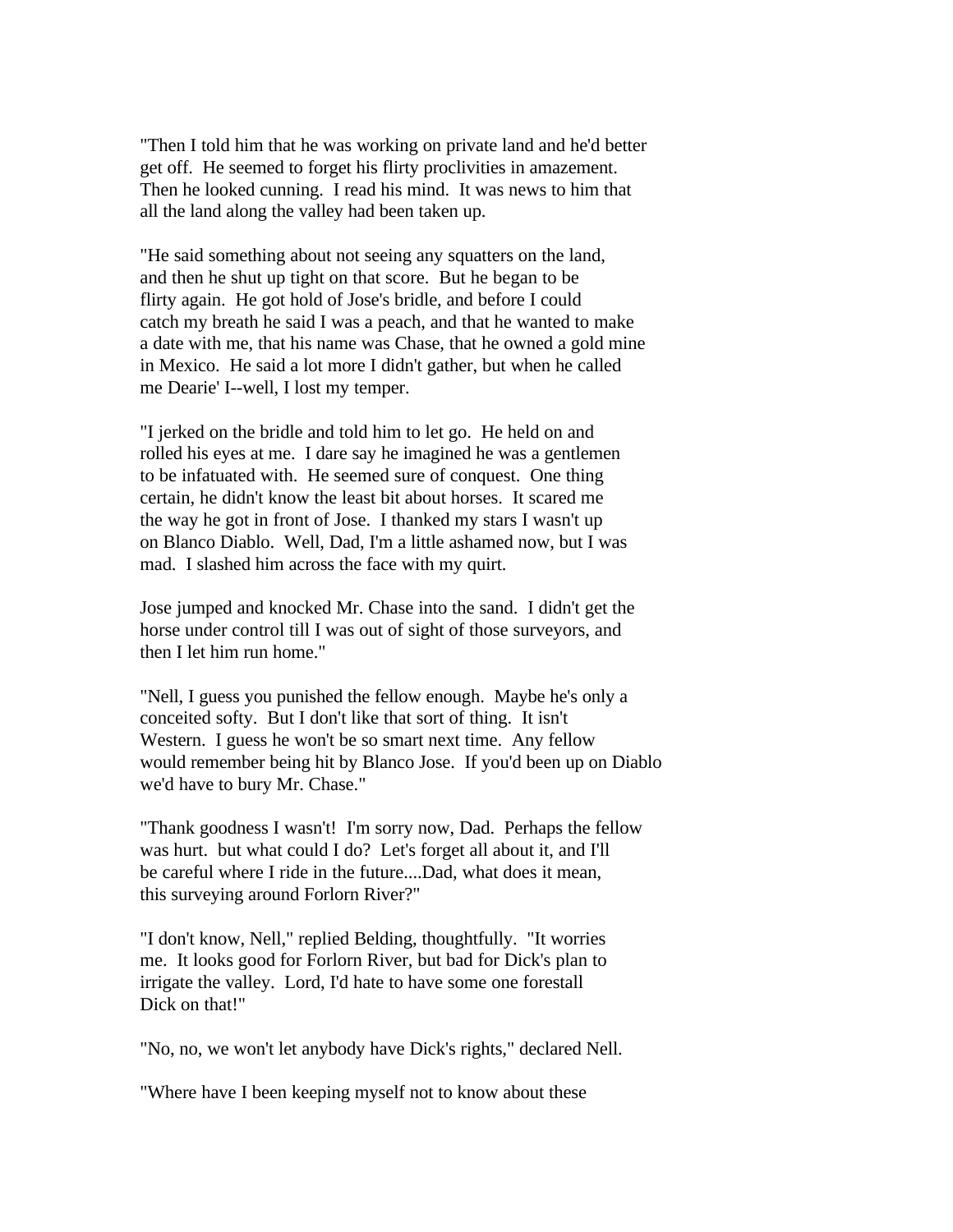surveyors?" muttered Belding. "They must have just come."

"Go see Mrs. Cater. She told me there were strangers in town, Americans, who had mining interests in Sonora, and were run out by Orozco. Find out what they're doing, Dad."

Belding discovered that he was, indeed, the last man of consequence in Forlorn River to learn of the arrival of Ben Chase and son, mineowners and operators in Sonora. They, with a force of miners, had been besieged by rebels and finally driven off their property. This property was not destroyed, but held for ransom. And the Chases, pending developments, had packed outfits and struck for the border. Casita had been their objective point, but, for some reason which Belding did not learn, they had arrived instead at Forlorn River. It had taken Ben Chase just one day to see the possibilities of Altar Valley, and in three days he had men at work.

Belding returned home without going to see the Chases and their operations. He wanted to think over the situation. Next morning he went out to the valley to see for himself. Mexicans were hastily erecting adobe houses upon Ladd's one hundred and sixty acres, upon Dick Gale's, upon Jim Lash's and Thorne's. There were men staking the valley floor and the river bed. That was sufficient for Belding. He turned back toward town and headed for the camp of these intruders.

In fact, the surroundings of Forlorn River, except on the river side, reminded Belding of the mushroom growth of a newly discovered mining camp. Tents were everywhere; adobe shacks were in all stages of construction; rough clapboard houses were going up. the latest of this work was new and surprising to Belding, all because he was a busy man, with no chance to hear village gossip. When he was directed to the headquarters of the Chase Mining Company he went thither in slow-growing wrath.

He came to a big tent with a huge canvas fly stretched in front, under which sat several men in their shirt sleeves. They were talking and smoking.

"My name's Belding. I want to see this Mr. Chase," said Belding, gruffly.

Slow-witted as Belding was, and absorbed in his own feelings, he yet saw plainly that his advent was disturbing to these men. They looked alarmed, exchanged glances, and then quickly turned to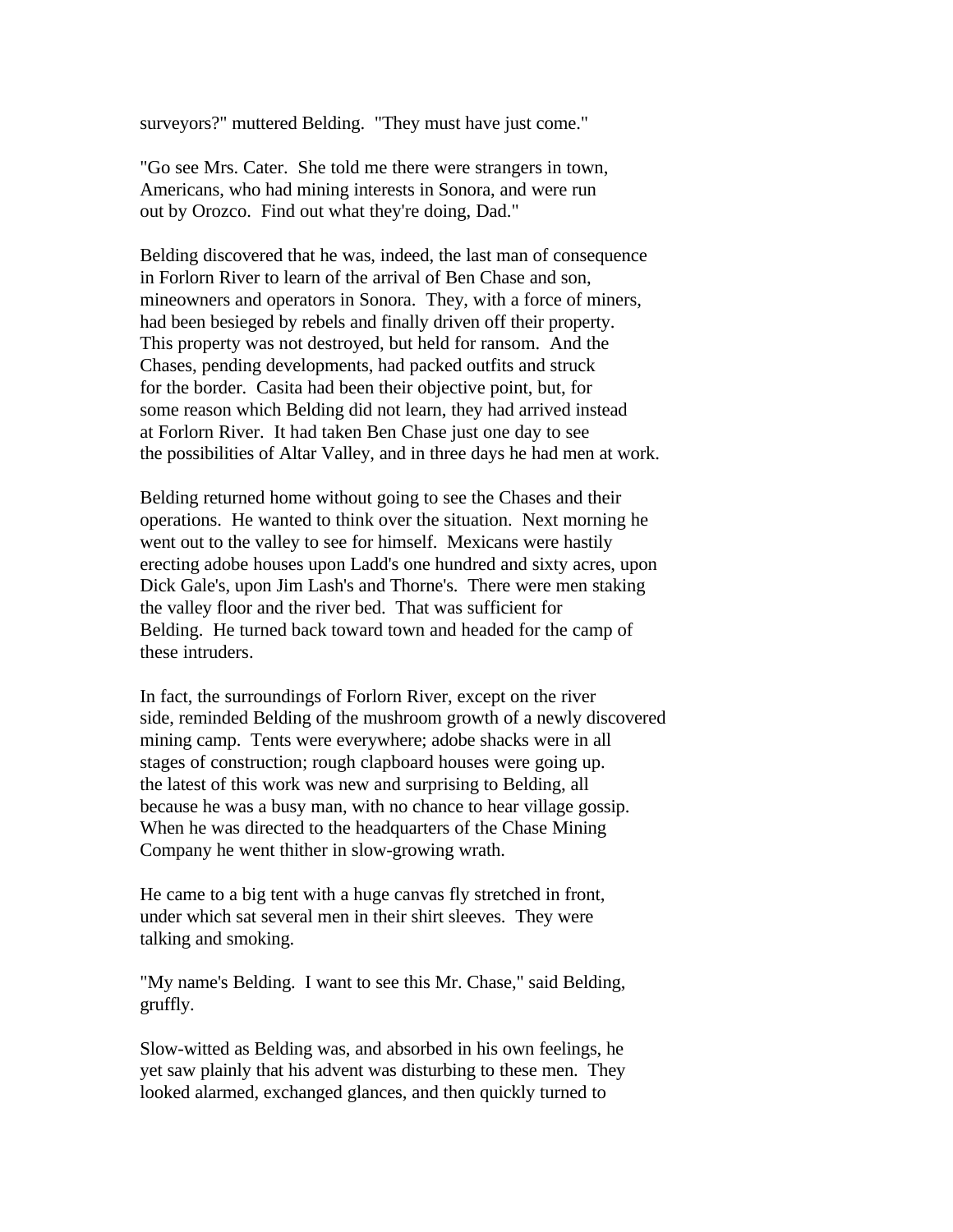him. One of them, a tall, rugged man with sharp face and shrewd eyes and white hair, got up and offered his hand.

"I'm Chase, senior," he said. "My son Radford Chase is here somewhere. You're Belding, the line inspector, I take it? I meant to call on you.

He seemed a rough-and-ready, loud-spoken man, withal cordial enough.

"Yes, I'm the inspector," replied Belding, ignoring the proffered hand, "and I'd like to know what in the hell you mean by taking up land claims--staked ground that belongs to my rangers?"

"Land claims?" slowly echoed Chase, studying his man. "We're taking up only unclaimed land."

"That's a lie. You couldn't miss the stakes."

"Well, Mr. Belding, as to that, I think my men did run across some staked ground. But we recognize only squatters. If your rangers think they've got property just because they drove a few stakes in the ground they're much mistaken. A squatter has to build a house and live on his land so long, according to law, before he owns it.

This argument was unanswerable, and Belding knew it.

"According to law!" exclaimed Belding. "Then you own up; you've jumped our claims."

"Mr. Belding, I'm a plain business man. I come along. I see a good opening. Nobody seems to have tenable grants. I stake out claims, locate squatters, start to build. It seems to me your rangers have overlooked certain precautions. That's unfortunate for them. I'm prepared to hold my claim and to back all the squatters who work for me. If you don't like it you can carry the matter to Tucson. The law will uphold me."

"The law? Say, on this southwest border we haven't any law except a man's word and a gun."

"Then you'll find United States law has come along with Ben Chase," replied the other, snapping his fingers. He was still smooth, outspoken, but his mask had fallen.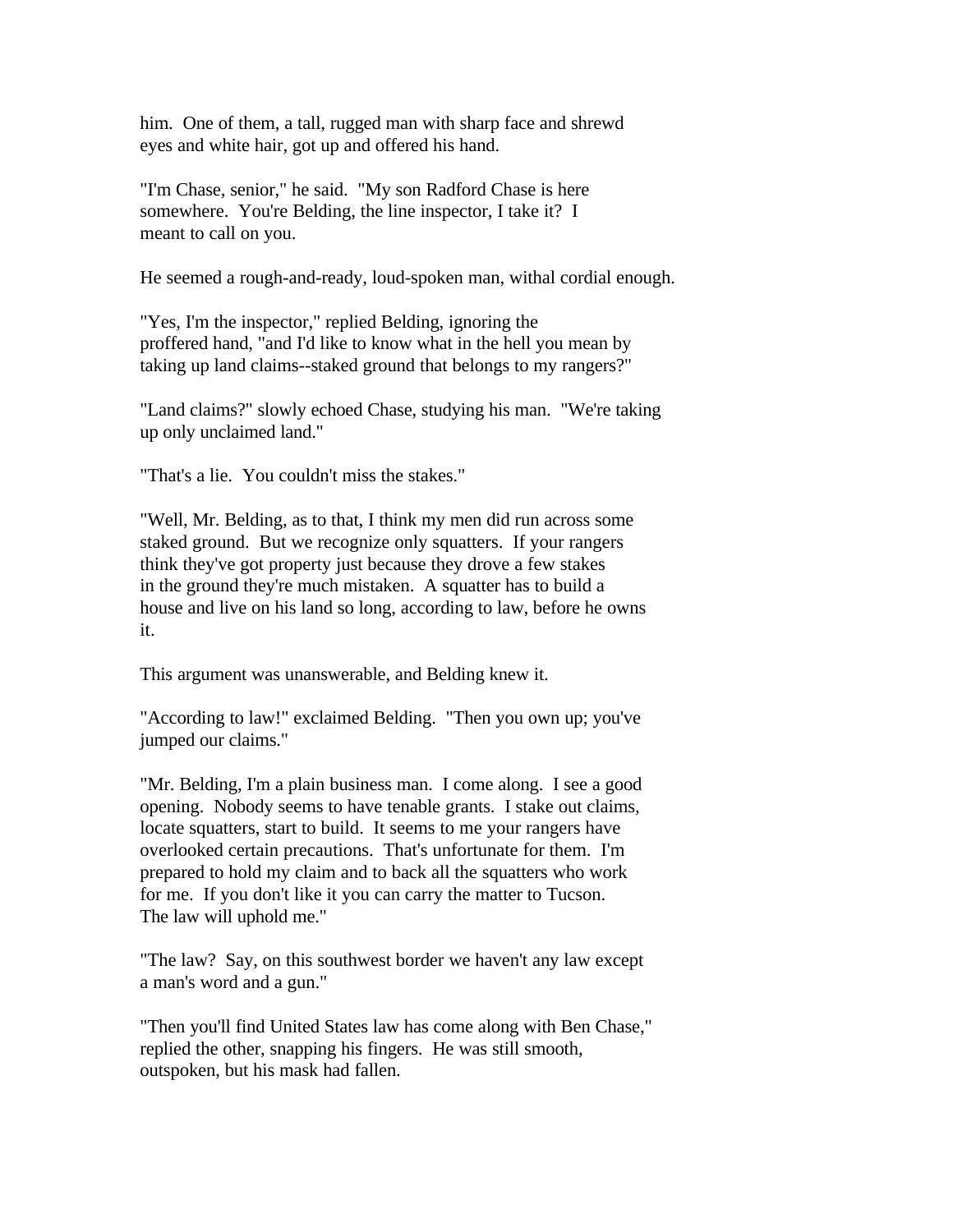"You're not a Westerner?" queried Belding.

"No, I'm from Illinois."

I thought the West hadn't bred you. I know your kind. You'd last a long time on the Texas border; now, wouldn't you? You're one of the land and water hogs that has come to root in the West. You're like the timber sharks--take it all and leave none for those who follow. Mr. Chase, the West would fare better and last longer if men like you were driven out."

"You can't drive me out."

"I'm not so sure of that. Wait till my rangers come back. I wouldn't be in your boots. Don't mistake me. I don't suppose you could be accused of stealing another man's ideas or plan, but sure you've stolen these four claims. Maybe the law might uphold you. But the spirit, not the letter, counts with us bordermen."

"See here, Belding, I think you're taking the wrong view of the matter. I'm going to develop this valley. You'd do better to get in with me. I've a proposition to make you about that strip of land of yours facing the river."

"You can't make any deals with me. I won't have anything to do with you."

Belding abruptly left the camp and went home. Nell met him, probably intended to question him, but one look into his face confirmed her fears. She silently turned away. Belding realized he was powerless to stop Chase, and he was sick with disappointment for the ruin of Dick's hopes and his own.

XIV

## A Lost Son

Time passed. The population of Forlorn River grew apace. Belding, who had once bee the head of the community, found himself a person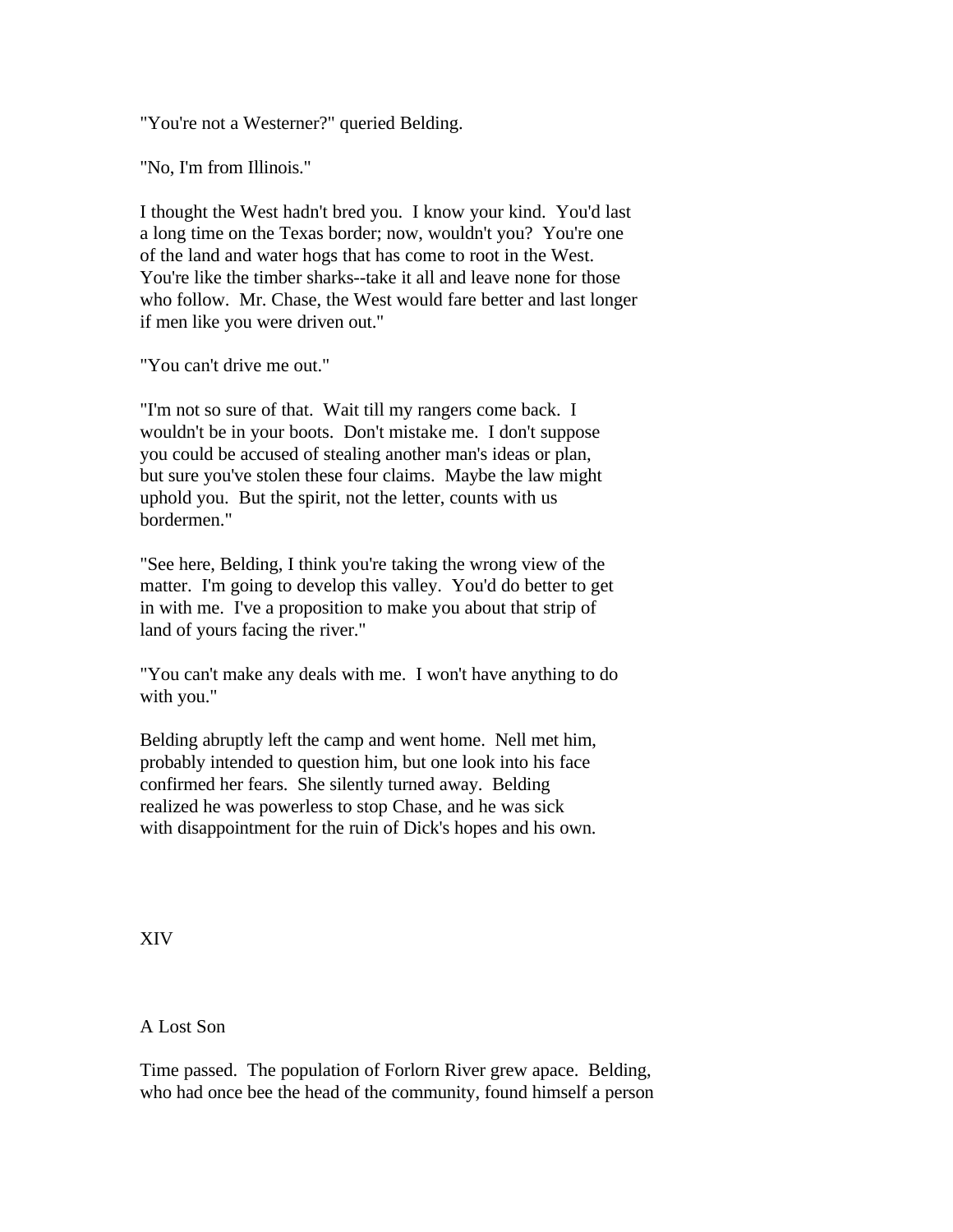of little consequence. Even had he desired it he would not have had any voice in the selection of postmaster, sheriff, and a few other officials. The Chases divided their labors between Forlorn River and their Mexican gold mine, which had been restored to them. The desert trips between these two places were taken in automobiles. A month's time made the motor cars almost as familiar a sight in Forlorn River as they had been in Casita before the revolution.

Belding was not so busy as he had been formerly. As he lost ambition he began to find less work to do. His wrath at the usurping Chases increased as he slowly realized his powerlessness to cope with such men. They were promoters, men of big interests and wide influence in the Southwest. The more they did for Forlorn River the less reason there seemed to be for his own grievance. He had to admit that it was personal; that he and Gale and the rangers would never have been able to develop the resources of the valley as these men were doing it.

All day long he heard the heavy booming blasts and the rumble of avalanches up in the gorge. Chase's men were dynamiting the cliffs in the narrow box canyon. They were making the dam just as Gale had planned to make it. When this work of blasting was over Belding experienced a relief. He would not now be continually reminded of his and Gale's loss.

Resignation finally came to him. But he could not reconcile himself to misfortune for Gale.

Moreover, Belding had other worry and strain. April arrived with no news of the rangers. From Casita came vague reports of raiders in the Sonoyta country--reports impossible to verify until his Mexican rangers returned. When these men rode in, one of them, Gonzales, an intelligent and reliable halfbreed, said he had met prospectors at the oasis. They had just come in on the Camino del Diablo, reported a terrible trip of heat and drought, and not a trace of the Yaqui's party.

"That settles it," declared Belding. "Yaqui never went to Sonoyta. He's circled round to the Devil's Road, and the rangers, Mercedes, Thorne, the horses--they--I'm afraid they have been lost in the desert. It's an old story on Camino del Diablo.

He had to tell Nell that, and it was an ordeal which left him weak.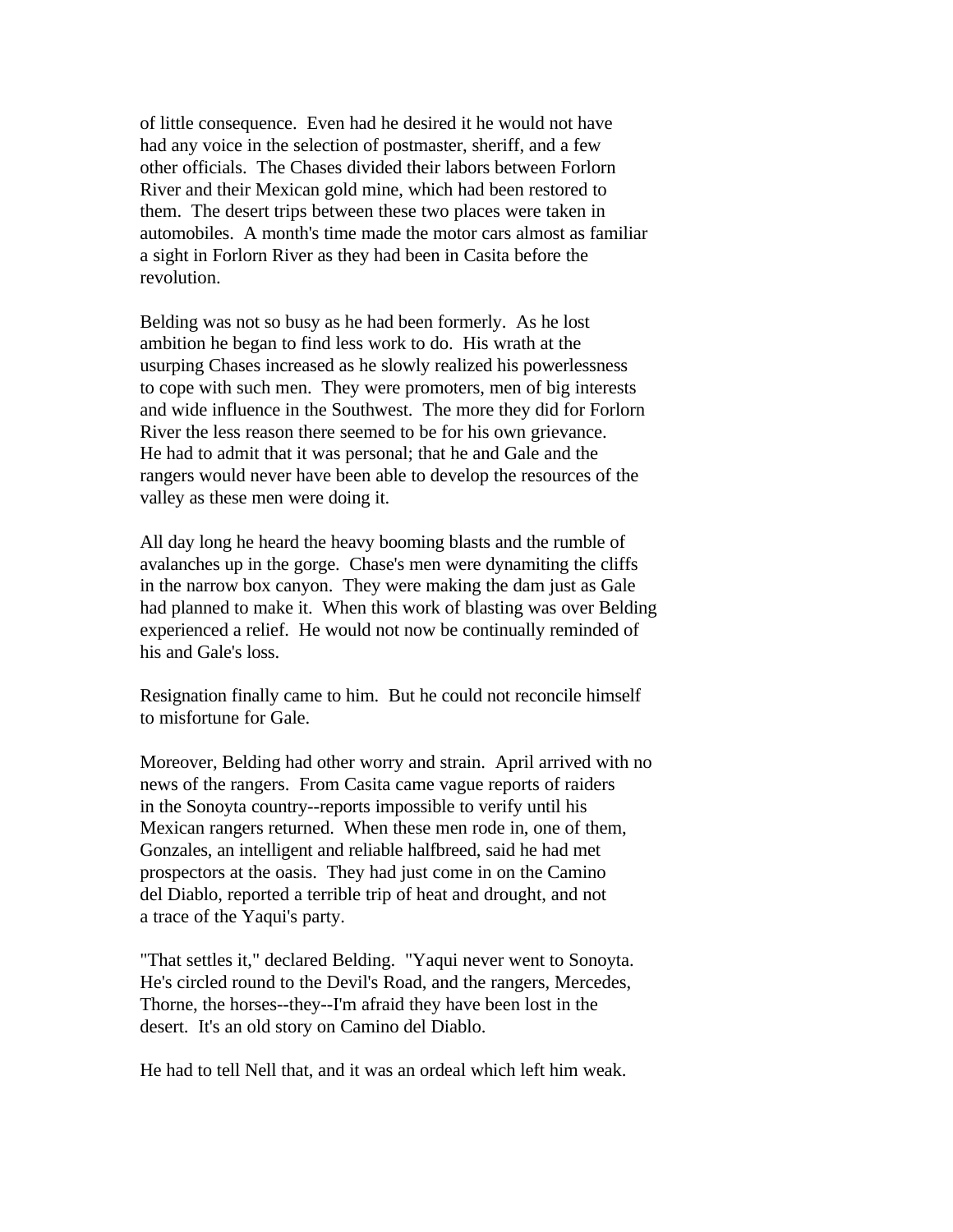Mrs. Belding listened to him, and was silent for a long time while she held the stricken Nell to her breast. Then she opposed his convictions with that quiet strength so characteristic of her arguments.

"Well, then," decided Belding, "Rojas headed the rangers at Papago Well or the Tanks."

"Tom, when you are down in the mouth you use poor judgment," she went on. "You know only by a miracle could Rojas or anybody have headed those white horses. Where's your old stubborn confidence? Yaqui was up on Diablo. Dick was up on Sol. And there were the other horses. They could not have been headed or caught. Miracles don't happen."

"All right, mother, it's sure good to hear you," said Belding. She always cheered him, and now he grasped at straws. "I'm not myself these days, don't mistake that. Tell us what you think. You always say you feel things when you really don't know them."

"I can say little more than what you said yourself the night Mercedes was taken away. You told Laddy to trust Yaqui, that he was a godsend. He might go south into some wild Sonora valley. He might lead Rojas into a trap. He would find water and grass where no Mexican or American could."

"But mother, they're gone seven weeks. Seven weeks! At the most I gave them six weeks. Seven weeks in the desert!"

"How do the Yaquis live?" she asked.

Belding could not reply to that, but hope revived in him. He had faith in his wife, though he could not in the least understand what he imagined was something mystic in her.

"Years ago when I was searching for my father I learned many things about this country," said Mrs. Belding. "You can never tell how long a man may live in the desert. The fiercest, most terrible and inaccessible places often have their hidden oasis. In his later years my father became a prospector. That was strange to me, for he never cared for gold or money. I learned that he was often gone in the desert for weeks, once for months. Then the time came when he never came back. That was years before I reached the southwest border and heard of him. Even then I did not for long give up hope of his coming back, I know now--something tells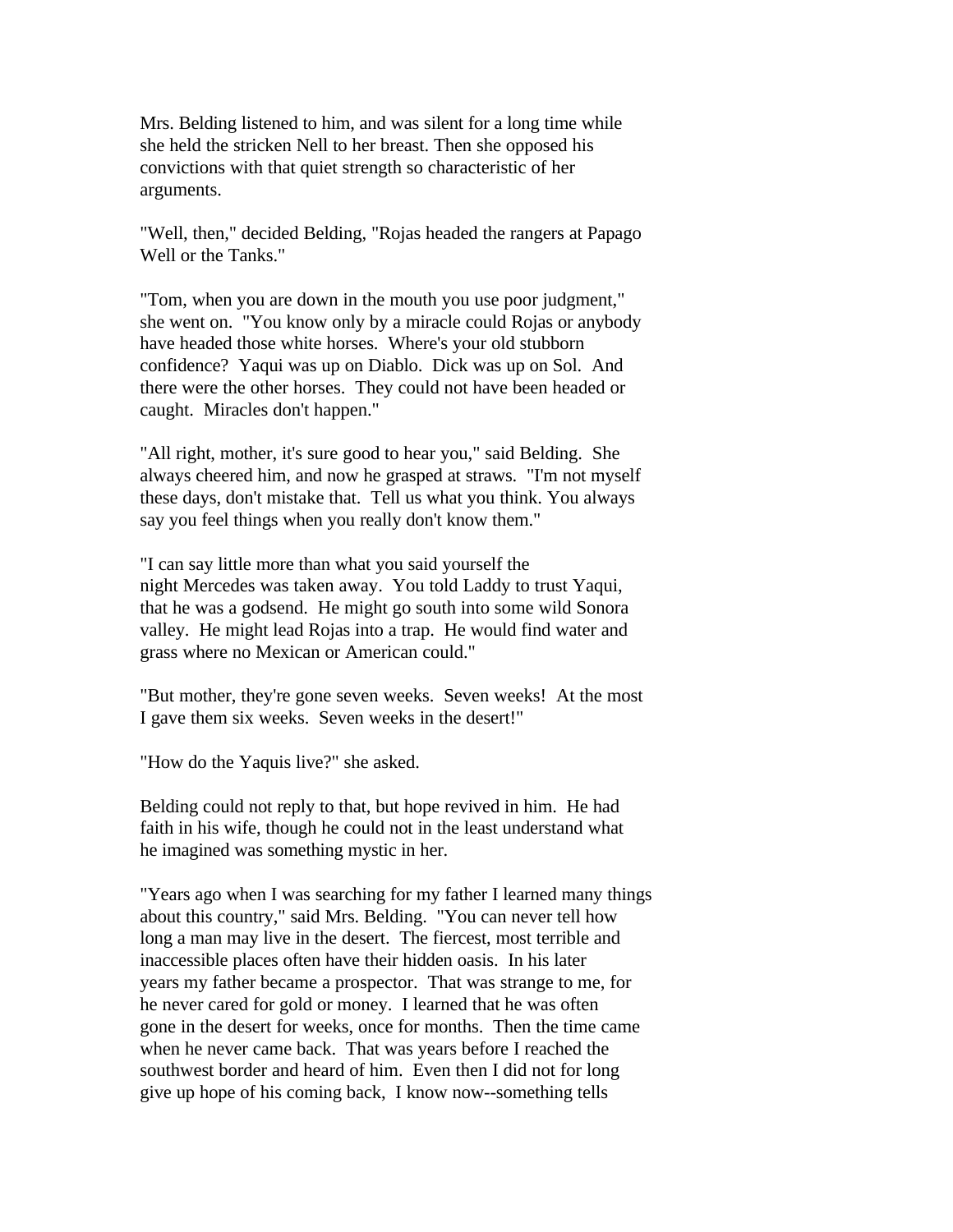me--indeed, it seems his spirit tells me--he was lost. But I don't have that feeling for Yaqui and his party. Yaqui has given Rojas the slip or has ambushed him in some trap. Probably that took time and a long journey into Sonora. The Indian is too wise to start back now over dry trails. He'll curb the rangers; he'll wait. I seem to know this, dear Nell, so be brave, patient. Dick Gale will come back to you."

"Oh, mother!" cried Nell. "I can't give up hope while I have you."

That talk with the strong mother worked a change in Nell and Belding. Nell, who had done little but brood and watch the west and take violent rides, seemed to settle into a waiting patience that was sad, yet serene. She helped her mother more than ever; she was a comfort to Belding; she began to take active interest in the affairs of the growing village. Belding, who had been breaking under the strain of worry, recovered himself so that to outward appearance he was his old self. He alone knew, however, that his humor was forced, and that the slow burning wrath he felt for the Chases was flaming into hate.

Belding argued with himself that if Ben Chase and his son, Radford, had turned out to be big men in other ways than in the power to carry on great enterprises he might have become reconciled to them. But the father was greedy, grasping, hard, cold; the son added to those traits an overbearing disposition to rule, and he showed a fondness for drink and cards. These men were developing the valley, to be sure, and a horde of poor Mexicans and many Americans were benefiting from that development; nevertheless, these Chases were operating in a way which proved they cared only for themselves.

Belding shook off a lethargic spell and decided he had better set about several by no means small tasks, if he wanted to get them finished before the hot months. He made a trip to the Sonoyta Oasis. He satisfied himself that matters along the line were favorable, and that there was absolutely no trace of his rangers. Upon completing this trip he went to Casita with a number of his white thoroughbreds and shipped them to ranchers and horse-breeders in Texas. Then, being near the railroad, and having time, he went up to Tucson. There he learned some interesting particulars about the Chases. They had an office in the city; influential friends in the Capitol. They were powerful men in the rapidly growing finance of the West. They had interested the Southern Pacific Railroad, and in the near future a branch line was to be constructed from San Felipe to Forlorn River. These details of the Chase development were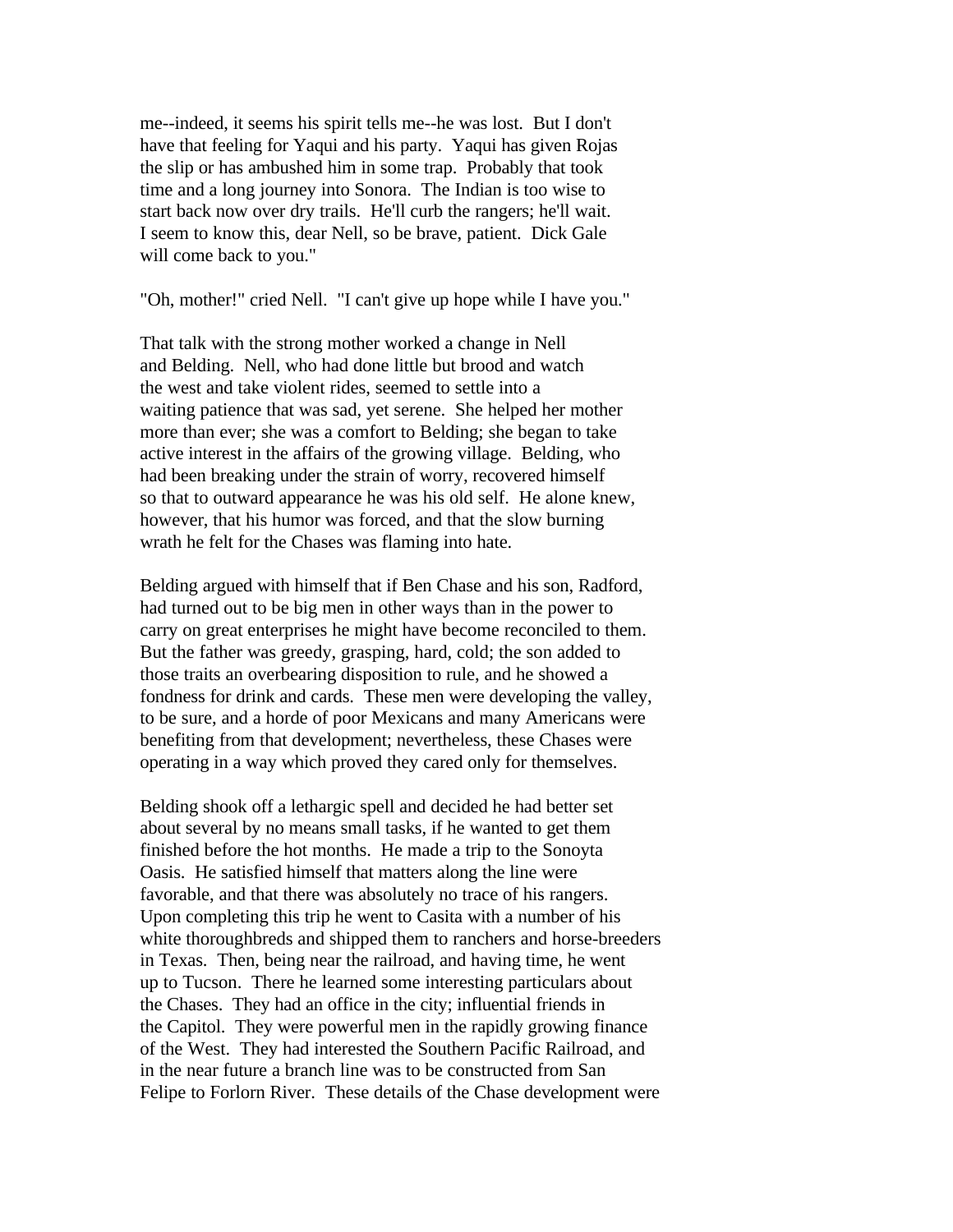insignificant when compared to a matter striking close home to Belding. His responsibility had been subtly attacked. A doubt had been cast upon his capability of executing the duties of immigration inspector to the best advantage of the state. Belding divined that this was only an entering wedge. The Chases were bent upon driving him out of Forlorn River; but perhaps to serve better their own ends, they were proceeding at leisure. Belding returned home consumed by rage. But he controlled it. For the first time in his life he was afraid of himself. He had his wife and Nell to think of; and the old law of the West had gone forever.

"Dad, there's another Rojas round these diggings," was Nell's remark, after the greetings were over and the usual questions and answers passed.

Belding's exclamation was cut short by Nell's laugh. She was serious with a kind of amused contempt.

"Mr. Radford Chase!"

"Now Nell, what the--" roared Belding.

"Hush, Dad! Don't swear," interrupted Nell. "I only meant to tease you."

"Humph! Say, my girl, that name Chase makes me see red. If you must tease me hit on some other way. Sabe, senorita?"

"Si, si, Dad."

"Nell, you may as well tell him and have it over," said Mrs. Belding, quietly.

"You promised me once, Dad, that you'd not go packing a gun off down there, didn't you?"

"Yes, I remember," replied Belding; but he did not answer her smile.

"Will you promise again?" she asked, lightly. Here was Nell with arch eyes, yet not the old arch eyes, so full of fun and mischief. Her lips were tremulous; her cheeks seemed less round.

"Yes," rejoined Belding; and he knew why his voice was a little thick.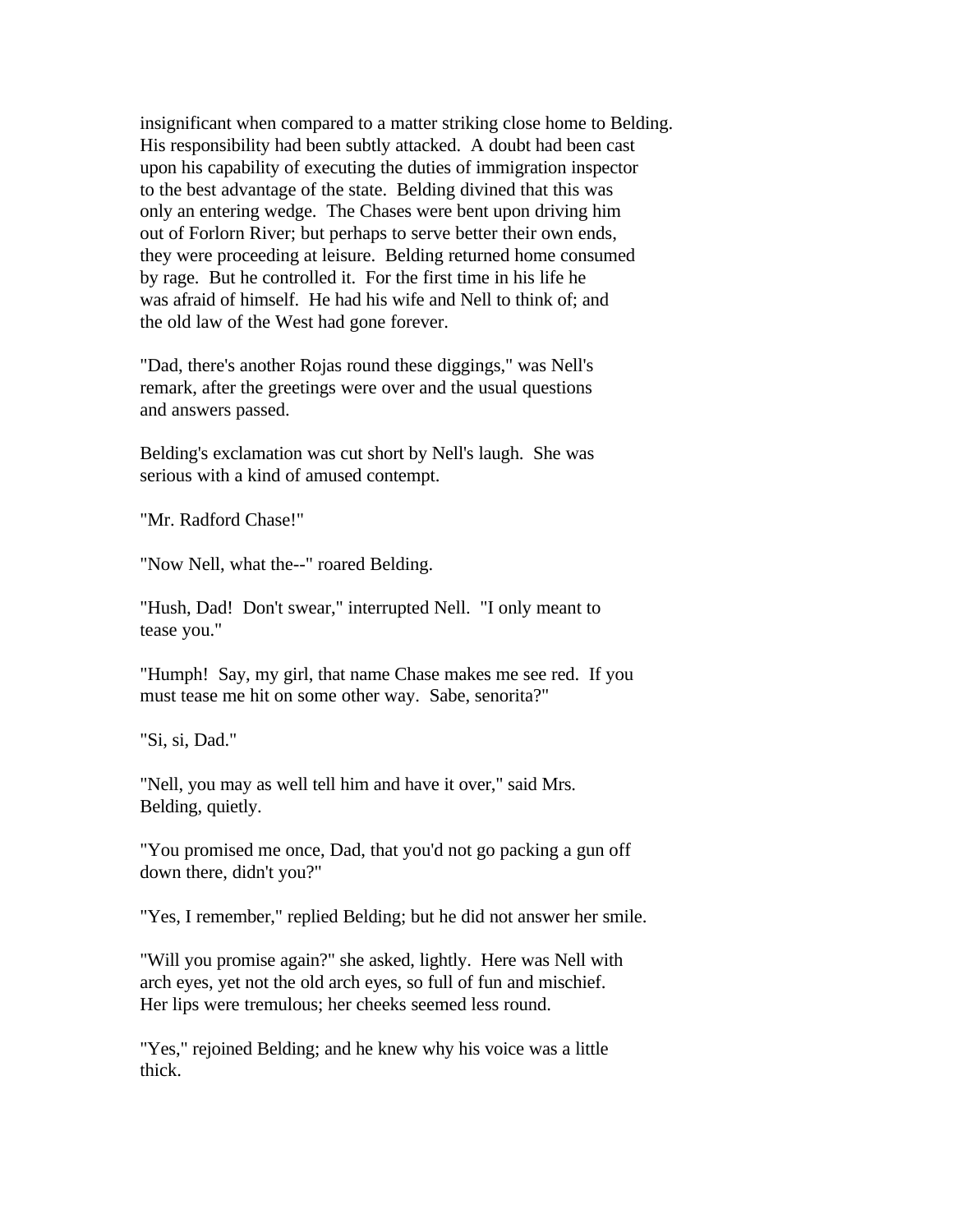"Well, if you weren't such a good old blind Dad you'd have seen long ago the way Mr. Radford Chase ran round after me. At first it was only annoying, and I did not want to add to your worries. But these two weeks you've been gone I've been more than annoyed. After that time I struck Mr. Chase with my quirt he made all possible efforts to meet me. He did meet me wherever I went. He sent me letters till I got tired of sending them back.

"When you left home on your trips I don't know that he grew bolder, but he had more opportunity. I couldn't stay in the house all the time. There were mama's errands and sick people and my Sunday school, and what not. Mr. Chase waylaid me every time I went out. If he works any more I don't know when, unless it's when I'm asleep. He followed me until it was less embarassing for me to let him walk with me and talk his head off. He made love to me. He begged me to marry him. I told him I was already in love and engaged to be married. He said that didn't make any difference. Then I called him a fool.

Next time he saw me he said he must explain. He meant I was being true to a man who, everybody on the border knew, had been lost in the desert. That--that hurt. Maybe--maybe it's true. Sometimes it seems terribly true. Since then, of course, I have stayed in the house to avoid being hurt again.

"But, Dad, a little thing like a girl sticking close to her mother and room doesn't stop Mr. Chase. I think he's crazy. Anyway, he's a most persistent fool. I want to be charitable, because the man swears he loves me, and maybe he does, but he is making me nervous. I don't sleep. I'm afraid to be in my room at night. I've gone to mother's room. He's always hanging round. Bold! Why, that isn't the thing to call Mr. Chase. He's absolutely without a sense of decency. He bribes our servants. He comes into our patio. Think of that! He makes the most ridiculous excuses. He bothers mother to death. I feel like a poor little rabbit holed by a hound. And I daren't peep out."

Somehow the thing struck Belding as funny, and he laughed. He had not had a laugh for so long that it made him feel good. He stopped only at sight of Nell's surprise and pain. Then he put his arms round her.

"Never mind, dear. I'm an old bear. But it tickled me, I guess. I sure hope Mr. Radford Chase has got it bad...Nell, it's only the old story. The fellows fall in love with you. It's your good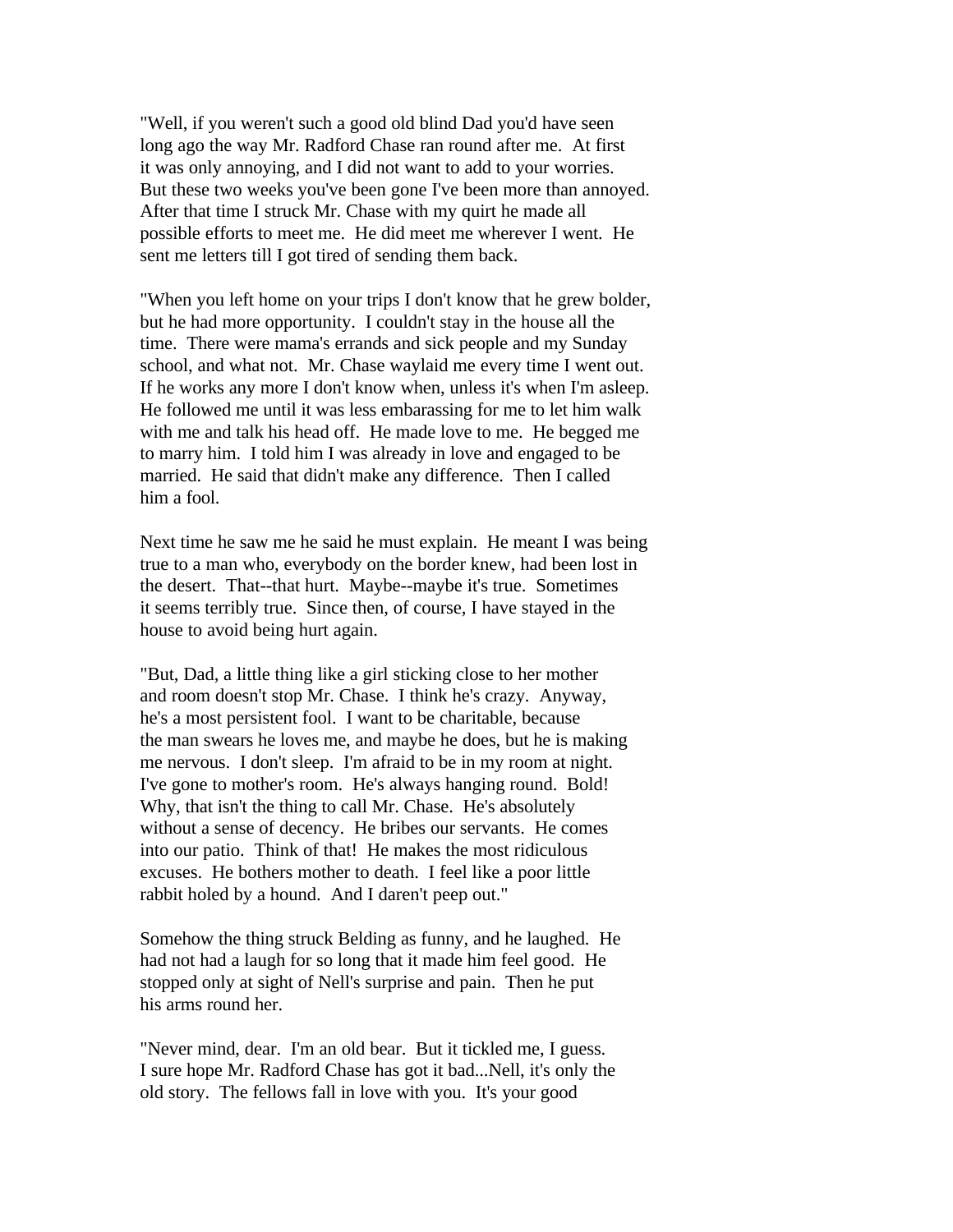looks, Nell. What a price women like you and Mercedes have to pay for beauty! I'd a d-- a good deal rather be ugly as a mud fence."

"So would I, Dad, if--if Dick would still love me."

"He wouldn't, you can gamble on that, as Laddy says. ...Well, the first time I catch this locoed Romeo sneaking round here I'll--I'll--"

"Dad, you promised."

"Confound it, Nell, I promised not to pack a gun. That's all. I'll only shoo this fellow off the place, gently, mind you, gently. I'll leave the rest for Dick Gale!"

"Oh, Dad!" cried Nell; and she clung to him wistful, frightened, yet something more.

"Don't mistake me, Nell. You have your own way, generally. You pull the wool over mother's eyes, and you wind me round your little finger. But you can't do either with Dick Gale. You're tender-hearted; you overlook the doings of this hound, Chase. But when Dick comes back, you just make up your mind to a little hell in the Chase camp. Oh, he'll find it out. And I sure want to be round when Dick hands Mr. Radford the same as he handed Rojas!"

Belding kept a sharp lookout for young Chase, and then, a few days later, learned that both son and father had gone off upon one of their frequent trips to Casa Grandes, near where their mines were situated.

April grew apace, and soon gave way to May. One morning Belding was called from some garden work by the whirring of an automobile and a "Holla!" He went forward to the front yard and there saw a car he thought resembled one he had seen in Casita. It contained a familiar-looking driver, but the three figures in gray coats and veils were strange to him. By the time he had gotten to the road he decided two were women and the other a man. At the moment their faces were emerging from dusty veils. Belding saw an elderly, sallow-faced, rather frail-appearing man who was an entire stranger to him; a handsome dark-eyed woman whose hair showed white through her veil; and a superbly built girl, whose face made Belding at once think of Dick Gale.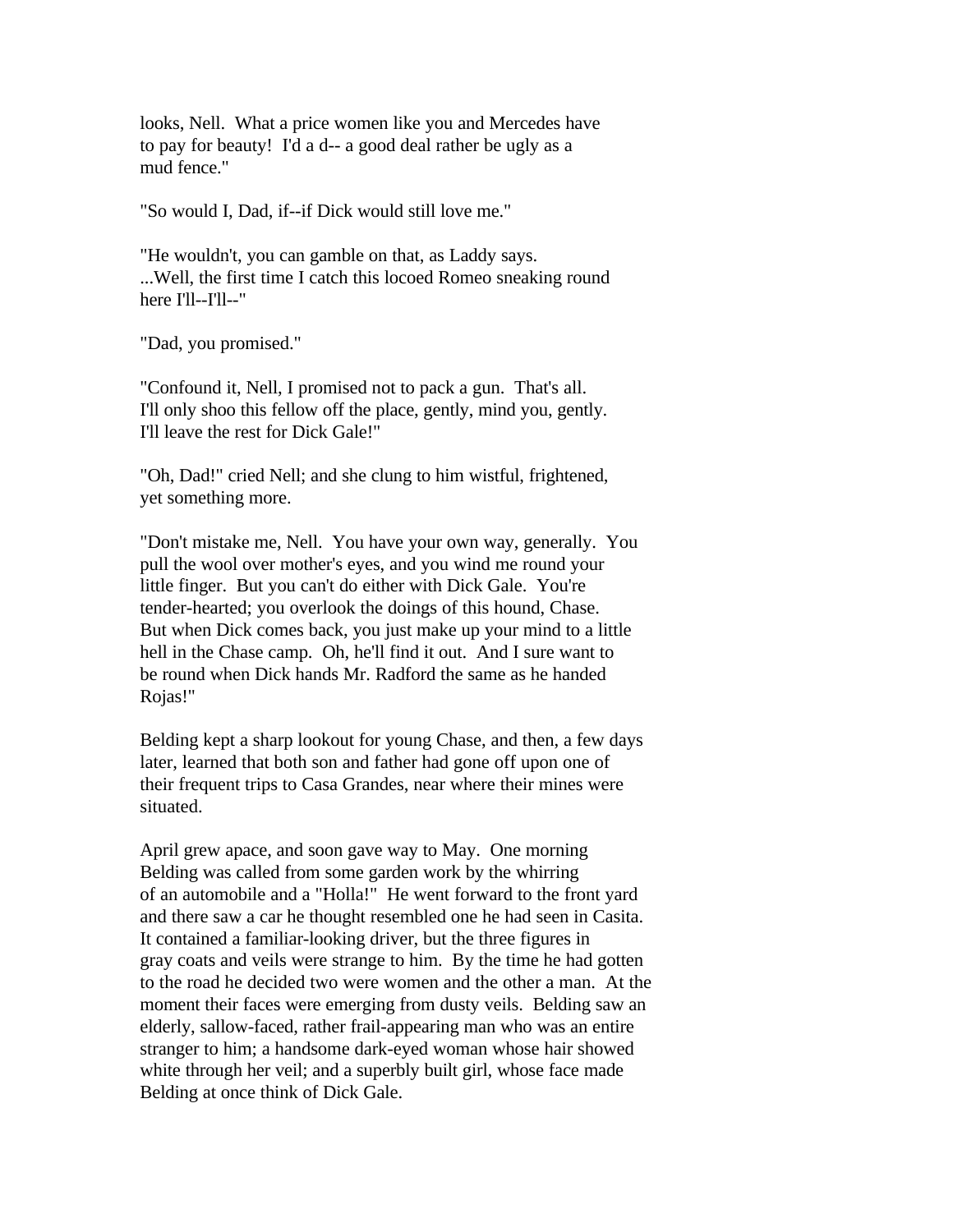"Is this Mr. Tom Belding, inspector of immigration?" inquired the gentleman, courteously.

"I'm Belding, and I know who you are," replied Belding in hearty amaze, as he stretched forth his big hand. "You're Dick Gale's Dad--the Governor, Dick used to say. I'm sure glad to meet you."

"Thank you. Yes, I'm Dick's governor, and here, Mr. Belding--Dick's mother and his sister Elsie."

Beaming his pleasure, Belding shook hands with the ladies, who showed their agitation clearly.

"Mr. Belding, I've come west to look up my lost son," said Mr. Gale. "His sister's letters were unanswered. We haven't heard from him in months. Is he still here with you?"

"Well, now, sure I'm awful sorry," began Belding, his slow mind at work. "Dick's away just now--been away for a considerable spell. I'm expecting him back any day....Won't you come in? You're all dusty and hot and tired. Come in, and let mother and Nell make you comfortable. Of course you'll stay. We've a big house. You must stay till Dick comes back. Maybe that 'll be-- Aw, I guess it won't be long....Let me handle the baggage, Mr. Gale....Come in. I sure am glad to meet you all."

Eager, excited, delighted, Belding went on talking as he ushered the Gales into the sitting-room, presenting them in his hearty way to the astounded Mrs. Belding and Nell. For the space of a few moments his wife and daughter were bewildered. Belding did not recollect any other occasion when a few callers had thrown them off their balance. But of course this was different. He was a little flustered himself--a circumstance that dawned upon him with surprise. When the Gales had been shown to rooms, Mrs. Belding gained the poise momentarily lost; but Nell came rushing back, wilder than a deer, in a state of excitement strange even for her.

"Oh! Dick's mother, his sister!" whispered Nell.

Belding observed the omission of the father in Nell's exclamation of mingled delight and alarm.

"His mother!" went on Nell. "Oh, I knew it! I always guessed it!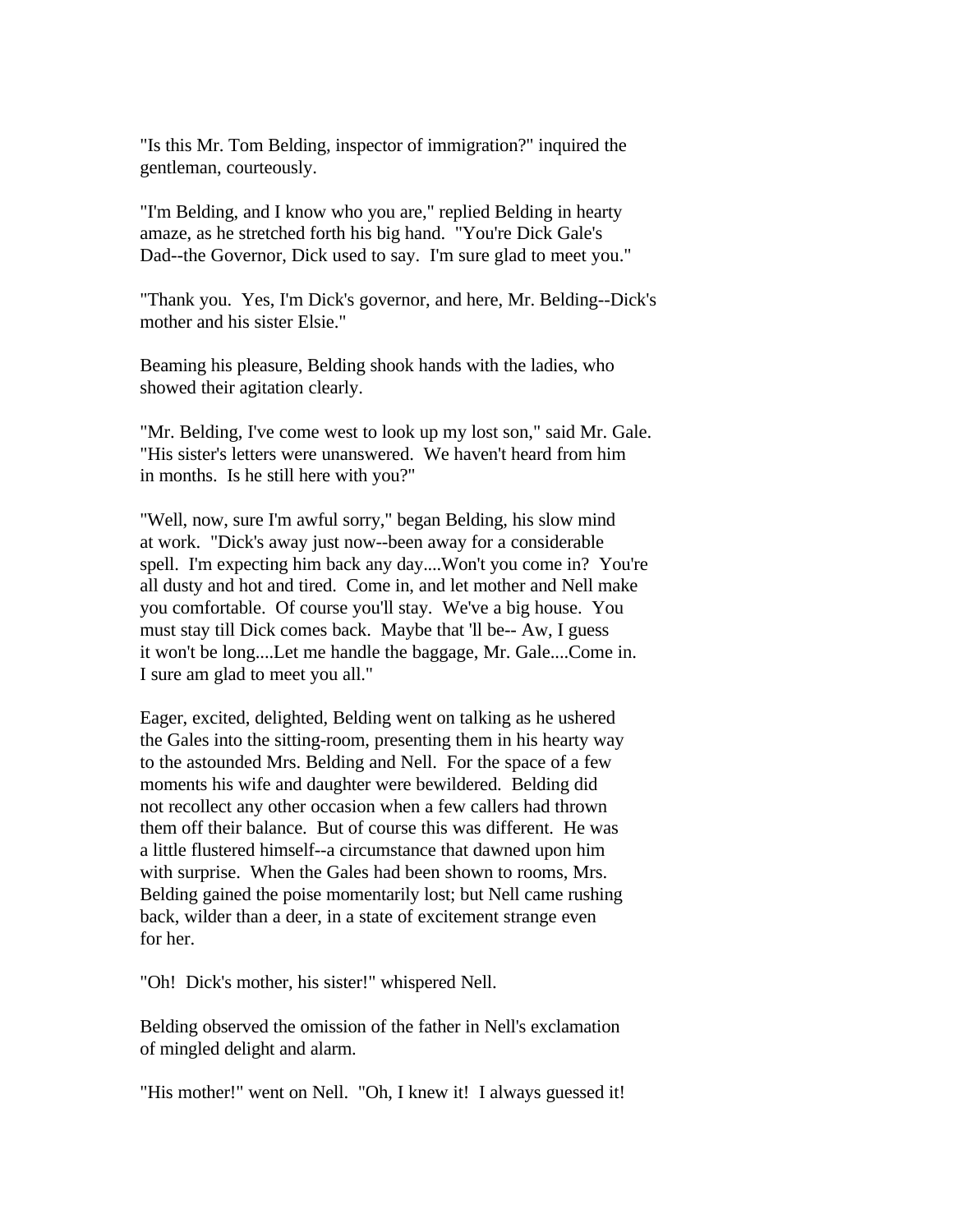Dick's people are proud, rich; they're somebody. I thought I'd faint when she looked at me. She was just curious--curious, but so cold and proud. She was wondering about me. I'm wearing his ring. It was his mother's, he said. I won't--I can't take it off. And I'm scared....But the sister--oh, she's lovely and sweet --proud, too. I felt warm all over when she looked at me. I--I wanted to kiss her. She looks like Dick when he first came to us. But he's changed. They'll hardly recognize him....To think they've come! And I had to be looking a fright, when of all times on earth I'd want to look my best."

Nell, out of breath, ran away evidently to make herself presentable, according to her idea of the exigency of the case. Belding caught a glimpse of his wife's face as she went out, and it wore a sad, strange, anxious expression. Then Belding sat alone, pondering the contracting emotions of his wife and daughter. It was beyond his understanding. Women were creatures of feeling. Belding saw reason to be delighted to entertain Dick's family; and for the time being no disturbing thought entered his mind.

Presently the Gales came back into the sitting-room, looking very different without the long gray cloaks and veils. Belding saw distinction and elegance. Mr. Gale seemed a grave, troubled, kindly person, ill in body and mind. Belding received the same impression of power that Ben Chase had given him, only here it was minus any harshness or hard quality. He gathered that Mr. Gale was a man of authority. Mrs. Gale rather frightened Belding, but he could not have told why. The girl was just like Dick as he used to be.

Their manner of speaking also reminded Belding of Dick. They talked of the ride from Ash Fork down to the border, of the ugly and torn-up Casita, of the heat and dust and cactus along the trail. Presently Nell came in, now cool and sweet in white, with a red rose at her breast. Belding had never been so proud of her. He saw that she meant to appear well in the eyes of Dick's people, and began to have a faint perception of what the ordeal was for her. Belding imagined the sooner the Gales were told that Dick was to marry Nell the better for all concerned, and especially for Nell. In the general conversation that ensued he sought for an opening in which to tell this important news, but he was kept so busy answering questions about his position on the border, the kind of place Forlorn River was, the reason for so many tents, etc., that he was unable to find opportunity.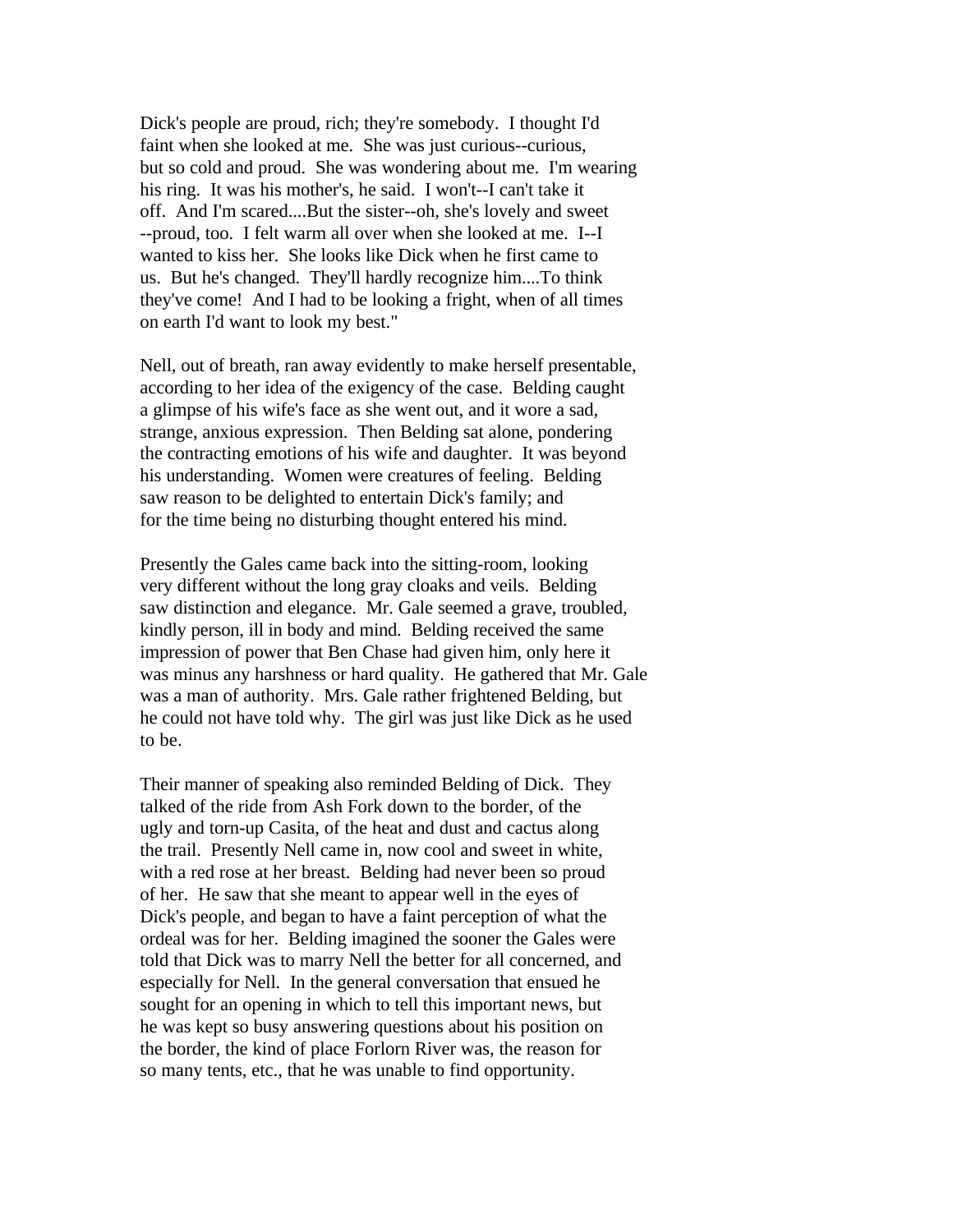"It's very interesting, very interesting," said Mr. Gale. "At another time I want to learn all you'll tell me about the West. It's new to me. I'm surprised, amazed, sir, I may say....But, Mr. Belding, what I want to know most is about my son. I'm broken in health. I've worried myself ill over him. I don't mind telling you, sir, that we quarreled. I laughed at his threats. He went away. And I've come to see that I didn't know Richard. I was wrong to upbraid him. For a year we've known nothing of his doings, and now for almost six months we've not heard from him at all. Frankly, Mr. Belding, I weakened first, and I've come to hunt him up. My fear is that I didn't start soon enough. The boy will have a great position some day--God knows, perhaps soon! I should not have allowed him to run over this wild country for so long. But I hoped, though I hardly believed, that he might find himself. Now I'm afraid he's--"

Mr. Gale paused and the white hand he raised expressively shook a little.

Belding was not so thick-witted where men were concerned. He saw how the matter lay between Dick Gale and his father.

"Well, Mr. Gale, sure most young bucks from the East go to the bad out here," he said, bluntly.

"I've been told that," replied Mr. Gale; and a shade overspread his worn face.

"They blow their money, then go punching cows, take to whiskey."

"Yes," rejoined Mr. Gale, feebly nodding.

"Then they get to gambling, lose their jobs," went on Belding.

Mr. Gale lifted haggard eyes.

"Then it's bumming around, regular tramps, and to the bad generally." Belding spread wide his big arms, and when one of them dropped round Nell, who sat beside him, she squeezed his hand tight. "Sure, it's the regular thing," he concluded, cheerfully.

He rather felt a little glee at Mr. Gale's distress, and Mrs. Gale's crushed I-told-you-so woe in no wise bothered him; but the look in the big, dark eyes of Dick's sister was too much for Belding.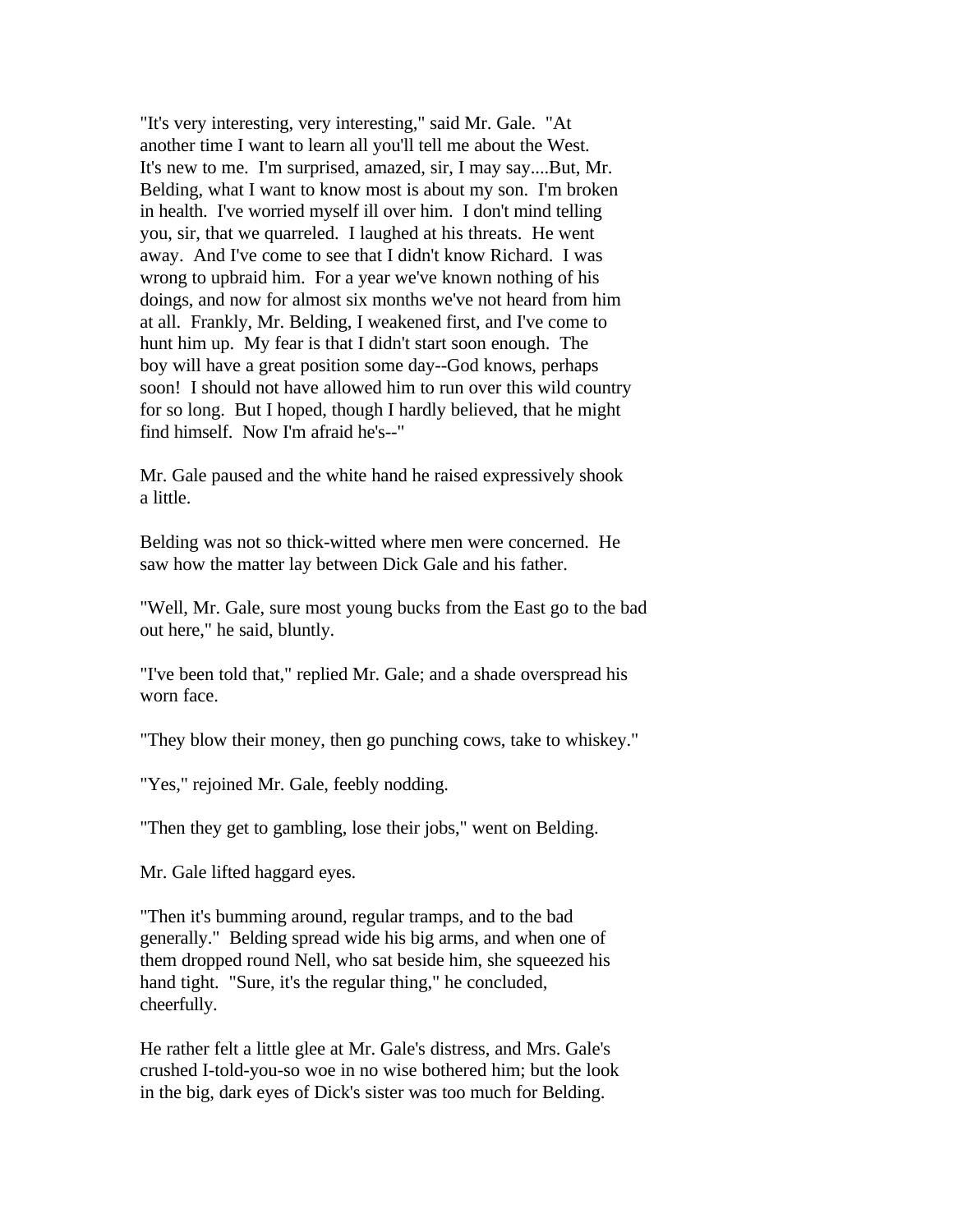He choked off his characteristic oath when excited and blurted out, "Say, but Dick Gale never went to the bad!...Listen!"

Belding had scarcely started Dick Gale's story when he perceived that never in his life had he such an absorbed and breathless audience. Presently they were awed, and at the conclusion of that story they sat white-faced, still, amazed beyond speech. Dick Gale's advent in Casita, his rescue of Mercedes, his life as a border ranger certainly lost no picturesque or daring or even noble detail in Belding's telling. He kept back nothing but the present doubt of Dick's safety.

Dick's sister was the first of the three to recover herself.

"Oh, father!" she cried; and there was a glorious light in her eyes. "Deep down in my heart I knew Dick was a man!"

Mr. Gale rose unsteadily from his chair. His frailty was now painfully manifest.

"Mr. Belding, do you mean my son--Richard Gale--has done all that you told us?" he asked, incredulously.

"I sure do," replied Belding, with hearty good will.

"Martha, do you hear?" Mr. Gale turned to question his wife. She could not answer. Her face had not yet regained its natural color.

"He faced that bandit and his gang alone--he fought them?" demanded Mr. Gale, his voice stronger.

"Dick mopped up the floor with the whole outfit!"

"He rescued a Spanish girl, went into the desert without food, weapons, anything but his hands? Richard Gale, whose hands were always useless?"

Belding nodded with a grin.

"He's a ranger now--riding, fighting, sleeping on the sand, preparing his own food?"

"Well, I should smile," rejoined Belding.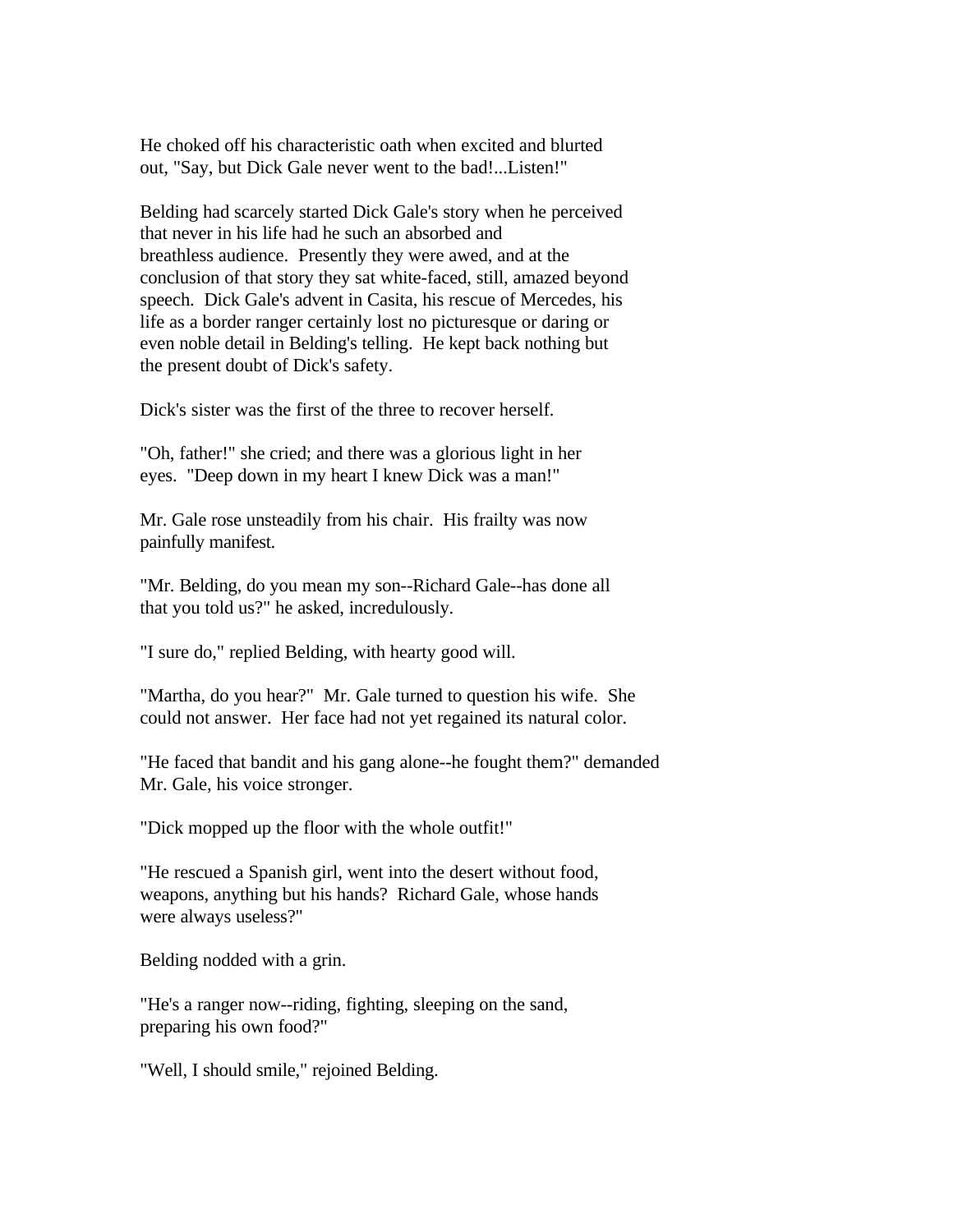"He cares for his horse, with his own hands?" This query seemed to be the climax of Mr. Gale's strange hunger for truth. He had raised his head a little higher, and his eye was brighter.

Mention of a horse fired Belding's blood.

"Does Dick Gale care for his horse? Say, there are not many men as well loved as that white horse of Dick's. Blanco Sol he is, Mr. Gale. That's Mex for White Sun.

Wait till you see Blanco Sol! Bar one, the whitest, biggest, strongest, fastest, grandest horse in the Southwest!"

"So he loves a horse! I shall not know my own son....Mr. Belding, you say Richard works for you. May I ask, at what salary?"

"He gets forty dollars, board and outfit," replied Belding, proudly.

"Forty dollars?" echoed the father. "By the day or week?"

"The month, of course," said Belding, somewhat taken aback.

"Forty dollars a month for a young man who spent five hundred in the same time when he was at college, and who ran it into thousands when he got out!"

Mr. Gale laughed for the first time, and it was the laugh of a man who wanted to believe what he heard yet scarcely dared to do it.

"What does he do with so much money--money earned by peril, toil, sweat, and blood? Forty dollars a month!"

"He saves it," replied Belding.

Evidently this was too much for Dick Gale's father, and he gazed at his wife in sheer speechless astonishment. Dick's sister clapped her hands like a little child.

Belding saw that the moment was propitious.

"Sure he saves it. Dick's engaged to marry Nell here. My stepdaughter, Nell Burton."

"Oh-h, Dad!" faltered Nell; and she rose, white as her dress.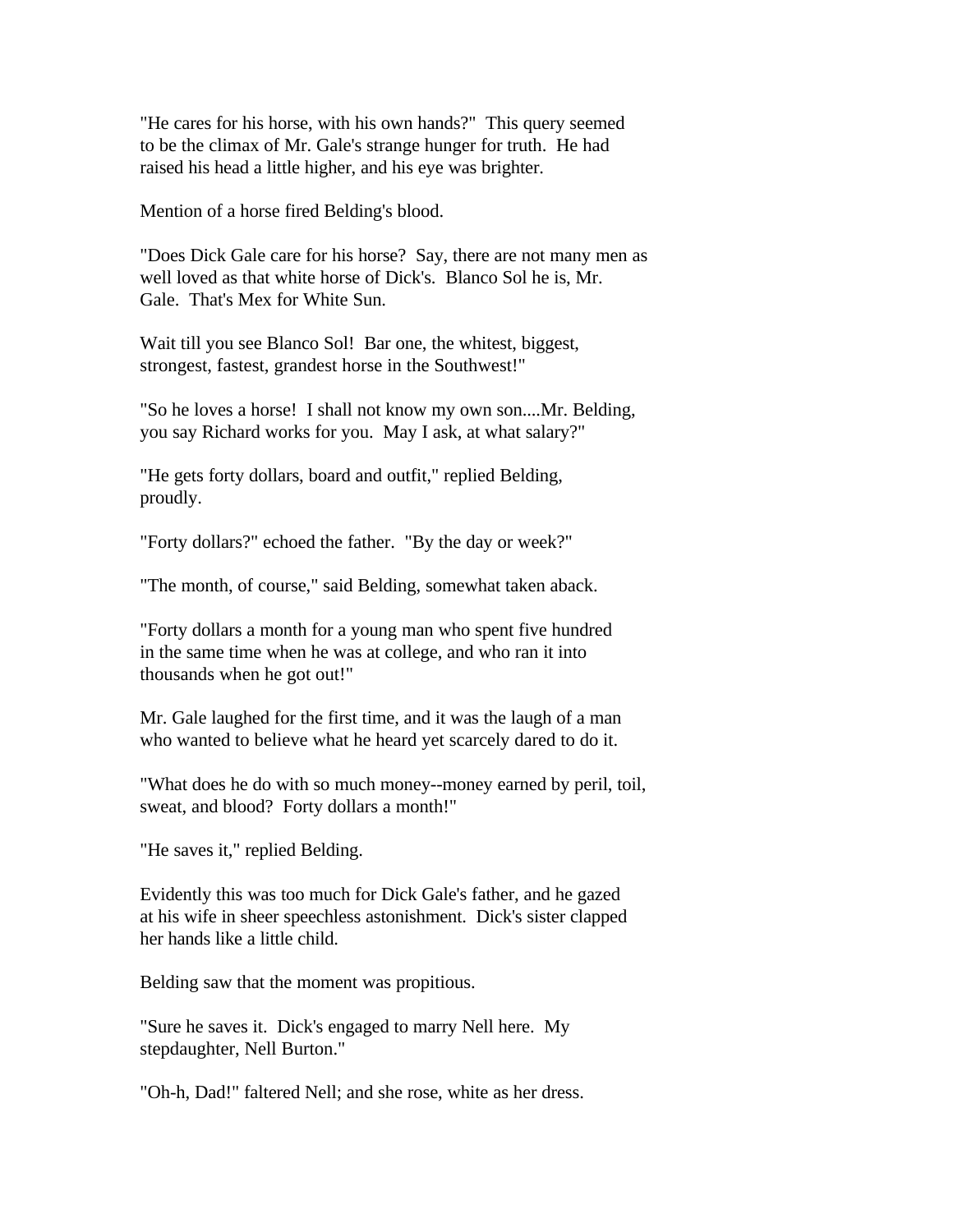How strange it was to see Dick's mother and sister rise, also, and turn to Nell with dark, proud, searching eyes. Belding vaguely realized some blunder he had made. Nell's white, appealing face gave him a pang. What had he done? Surely this family of Dick's ought to know his relation to Nell. There was a silence that positively made Belding nervous.

Then Elsie Gale stepped close to Nell.

"Miss Burton, are you really Richard's betrothed?"

Nell's tremulous lips framed an affirmative, but never uttered it. She held out her hand, showing the ring Dick had given her. Miss Gale's recognition was instant, and her response was warm, sweet, gracious.

"I think I am going to be very, very glad," she said, and kissed Nell.

"Miss Burton, we are learning wonderful things about Richard," added Mr. Gale, in an earnest though shaken voice. "If you have had to do with making a man of him--and now I begin to see, to believe so--may God bless you!...My dear girl, I have not really looked at you. Richard's fiancee!...Mother, we have not found him yet, but I think we've found his secret. We believed him a lost son. But here is his sweetheart!"

It was only then that the pride and hauteur of Mrs. Gale's face broke into an expression of mingled pain and joy. She opened her arms. Nell, uttering a strange little stifled cry, flew into them.

Belding suddenly discovered an unaccountable blur in his sight. He could not see perfectly, and that was why, when Mrs. Belding entered the sitting-room, he was not certain that her face was as sad and white as it seemed.

XV

Bound In The Desert

Far away from Forlorn River Dick Gale sat stunned, gazing down into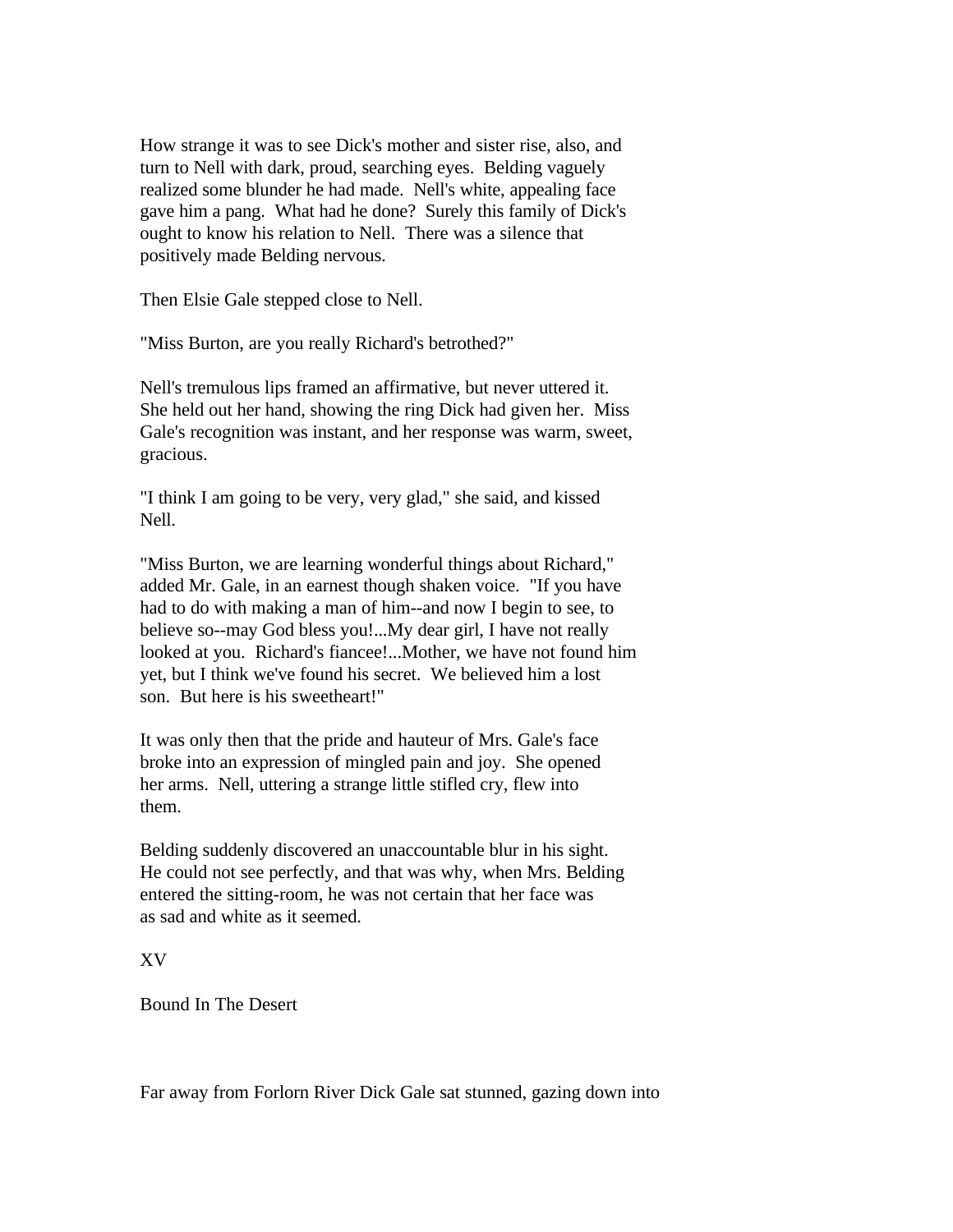the purple depths where Rojas had plunged to his death. The Yaqui stood motionless upon the steep red wall of lava from which he had cut the bandit's hold. Mercedes lay quietly where she had fallen. From across the depths there came to Gale's ear the Indian's strange, wild cry.

Then silence, hollow, breathless, stony silence enveloped the great abyss and its upheaved lava walls. The sun was setting. Every instant the haze reddened and thickened.

Action on the part of the Yaqui loosened the spell which held Gale as motionless as his surroundings. The Indian was edging back toward the ledge. He did not move with his former lithe and sure freedom. He crawled, slipped, dragged himself, rested often, and went on again. He had been wounded. When at last he reached the ledge where Mercedes lay Gale jumped to his feet, strong and thrilling, spurred to meet the responsibility that now rested upon him.

Swiftly he turned to where Thorne lay. The cavalryman was just returning to consciousness. Gale ran for a canteen, bathed his face, made him drink. The look in Thorne's eyes was hard to bear.

"Thorne! Thorne! it's all right, it's all right!" cried Gale, in piercing tones. "Mercedes is safe! Yaqui saved her! Rojas is done for! Yaqui jumped down the wall and drove the bandit off the ledge. Cut him loose

from the wall, foot by foot, hand by hand! We've won the fight, Thorne."

For Thorne these were marvelous strength - giving words. The dark horror left his eyes, and they began to dilate, to shine. He stood up, dizzily but unaided, and he gazed across the crater. Yaqui had reached the side of Mercedes, was bending over her. She stirred. Yaqui lifted her to her feet. She appeared weak, unable to stand alone. But she faced across the crater and waved her hand. She was unharmed. Thorne lifted both arms above head, and from his lips issued a cry. It was neither call nor holloa nor welcome nor answer. Like the Yaqui's, it could scarcely be named.

But it was deep, husky, prolonged, terribly human in its intensity. It made Gale shudder and made his heart beat like a trip hammer. Mercedes again waved a white hand. The Yaqui waved, too, and Gale saw in the action an urgent signal.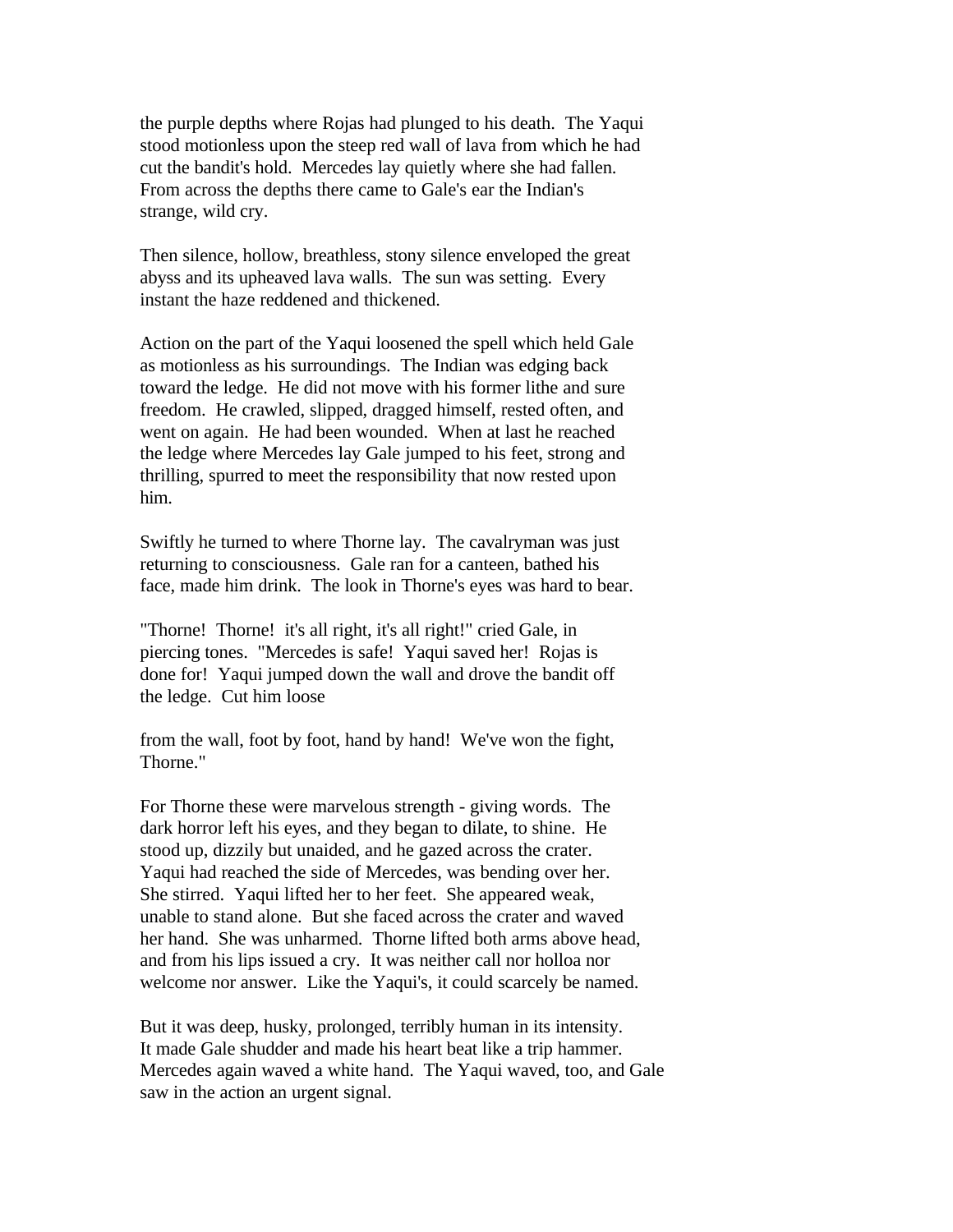Hastily taking up canteen and rifles, Gale put a supporting arm around Thorne.

"Come, old man. Can you walk? Sure you can walk! Lean on me, and we'll soon get out of this. Don't look across. Look where you step. We've not much time before dark. Oh, Thorne, I'm afraid Jim has cashed in! And the last I saw of Laddy he was badly hurt."

Gale was keyed up to a high pitch of excitement and alertness. He seemed to be able to do many things. But once off the ragged notched lava into the trail he had not such difficulty with Thorne, and could keep his keen gaze shifting everywhere for sight of enemies.

"Listen, Thorne! What's that?" asked Gale, halting as they came to a place where the trail led down through rough breaks in the lava. The silence was broken by a strange sound, almost unbelieveable considering the time and place. A voice was droning: "Turn the lady, turn! Turn the lady, turn! Alamon left. All swing; turn the lady, turn!"

"Hello, Jim," called Gale, dragging Thorne round the corner of lava. "Where are you? Oh, you son of a gun! I thought you were dead. Oh, I'm glad to see you! Jim, are you hurt?"

Jim Lash stood in the trail leaning over the butt of his rifle, which evidently he was utilizing as a crutch. He was pale but smiling. His hands were bloody. A scarf had been bound tightly round his left leg just above the knee. The leg hung limp, and the foot dragged.

"I reckon I ain't injured much," replied Him. "But my leg hurts like hell, if you want to know."

"Laddy! Oh, where's Laddy?"

"He's just across the crack there. I was trying to get to him. We had it hot an' heavy down here. Laddy was pretty bad shot up before he tried to head Rojas off the trail....Dick, did you see the Yaqui go after Rojas?"

"Did I!" exclaimed Gale, grimly.

"The finish was all that saved me from runnin' loco plumb over the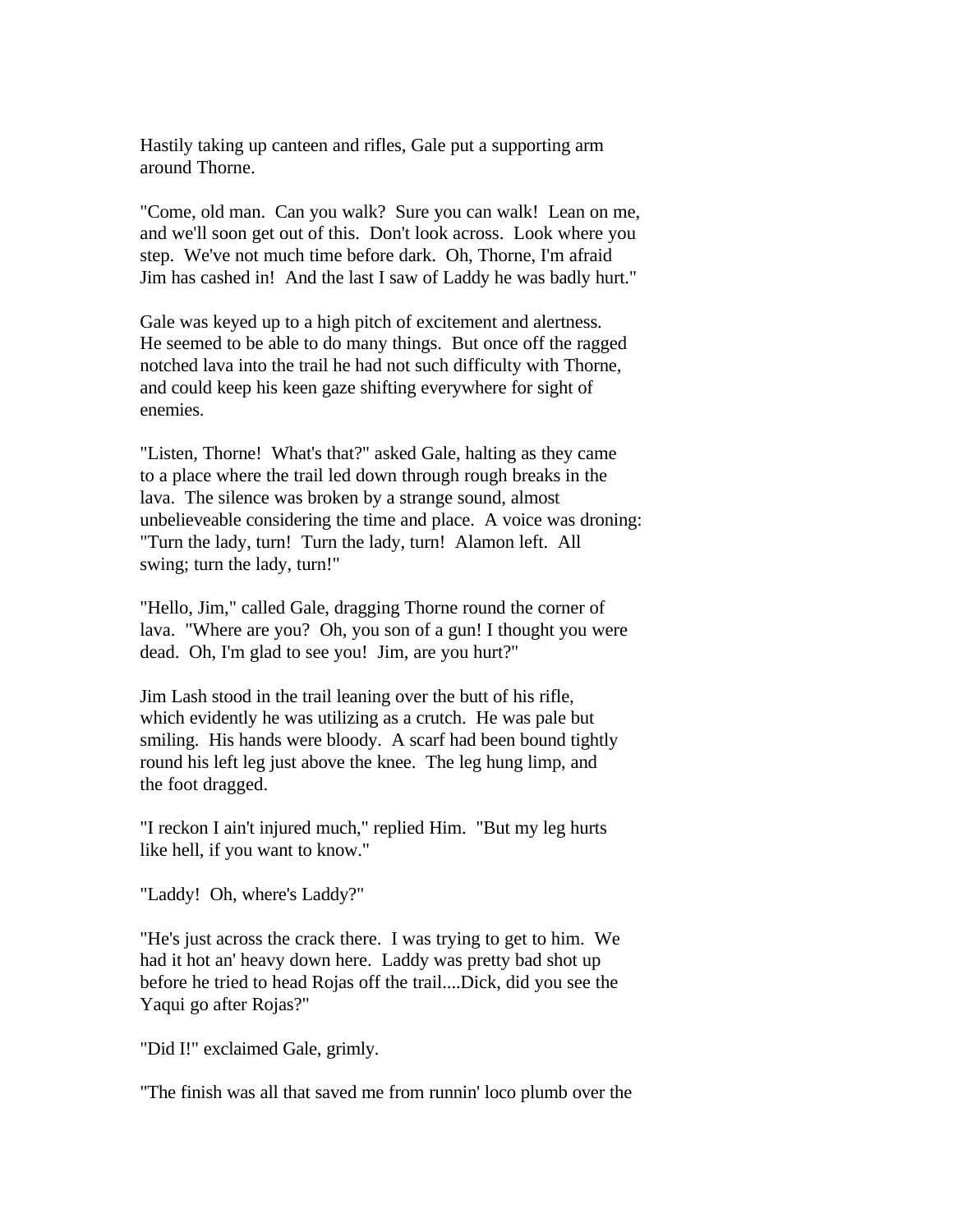rim. You see I was closer'n you to where Mercedes was hid. When Rojas an' his last Greaser started across, Laddy went after them, but I couldn't. Laddy did for Rojas's man, then went down himself. But he got up an' fell, got up, went on, an' fell again. Laddy kept doin' that till he dropped for good. I reckon our chances are against findin' him alive....I tell you, boys, Rojas was hell-bent. An' Mercedes was game. I saw her shoot him. But mebbe bullets couldn't stop him then. If I didn't sweat blood when Mercedes was fightin' him on the cliff! Then the finish! Only a Yaqui could have done that....Thorne, you didn't miss it?"

"Yes, I was down and out," replied the cavalryman.

"It's a shame. Greatest stunt I ever seen! Thorne, you're standin' up pretty fair. How about you? Dick, is he bad hurt?"

"No, he's not. A hard knock on the skull and a scalp wound, " replied Dick. "Here, Jim, let me help you over this place."

Step by step Gale got the two injured men down the uneven declivity and then across the narrow lava bridge over the fissure. Here he bade them rest while he went along the trail on that side to search for Laddy. Gale found the ranger stretched out, face downward, a reddened hand clutching a gun. Gale thought he was dead. Upon examination, however, it was found that Ladd still lived, though he had many wounds. Gale lifted him and carried him back to the others.

"He's alive, but that's all," said Dick, as he laid the ranger down. "Do what you can. Stop the blood. Laddy's tough as cactus, you know. I'll hurry back for Mercedes and Yaqui."

Gale, like a fleet, sure-footed mountain sheep, ran along the trail. When he came across the Mexican, Rojas's last ally, Gale had evidence of the terrible execution of the .405. He did not pause. On the first part of that descent he made faster time than had Rojas. But he exercised care along the hard, slippery, ragged slope leading to the ledge. Presently he came upon Mercedes and the Yaqui. She ran right into Dick's arms, and there her strength, if not her courage, broke, and she grew lax.

"Mercedes, you're safe! Thorne's safe. It's all right now."

"Rojas!" she whispered.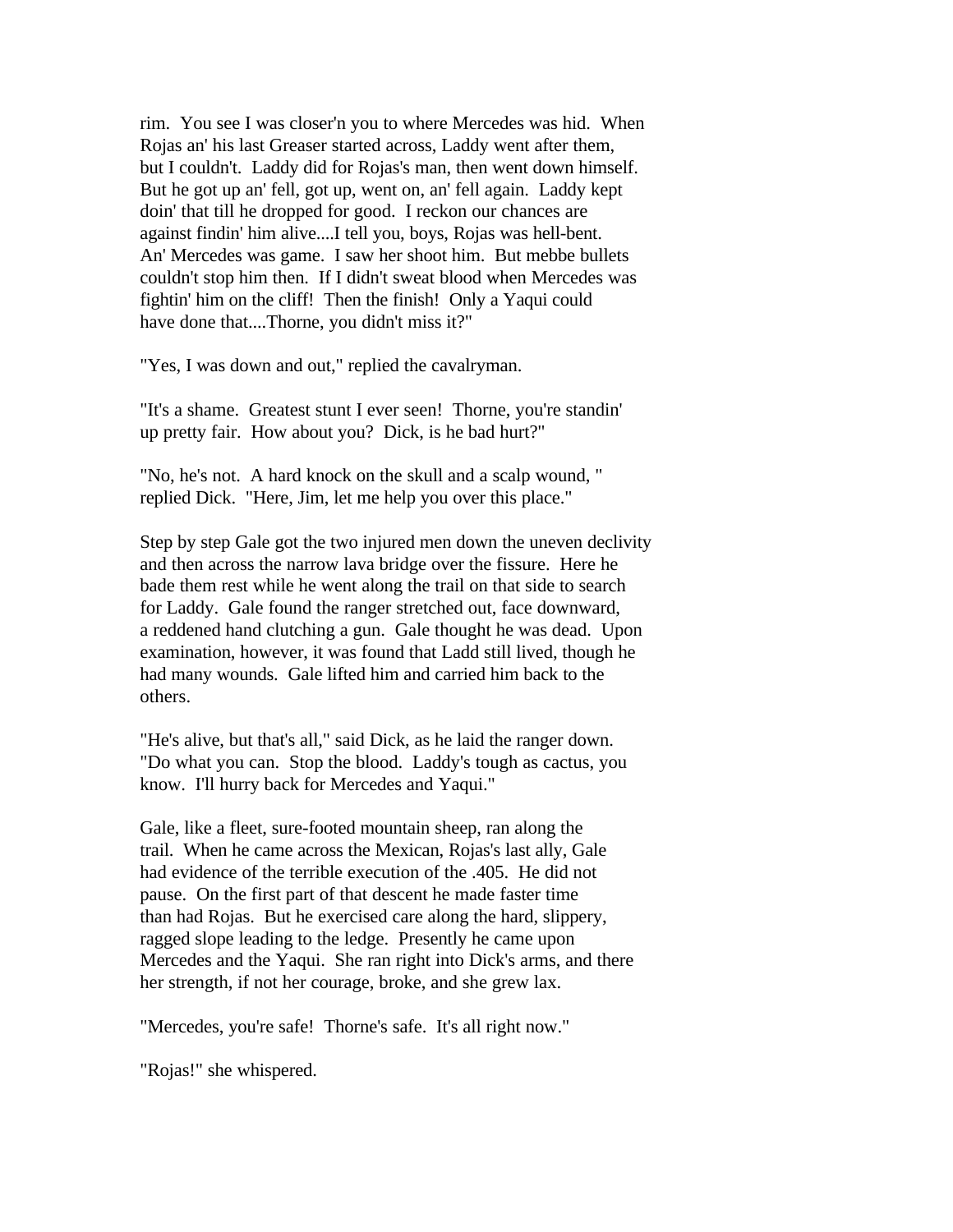"Gone! To the bottom of the crater! A Yaqui's vengeance, Mercedes."

He heard the girl whisper the name of the Virgin. Then he gathered her up in his arms.

"Come, Yaqui."

The Indian grunted. He had one hand pressed close over a bloody place in his shoulder. Gale looked keenly at him. Yaqui was inscrutable, as of old, yet Gale somehow knew that wound meant little to him. The Indian followed him.

Without pausing, moving slowly in some places, very carefully in others, and swiftly on the smooth part of the trail, Gale carried Mercedes up to the rim and along to the the others. Jim Lash worked awkardly over Ladd. Thorne was trying to assist. Ladd, himself, was conscious, but he was a pallid, apparently a death-stricken man. The greeting between Mercedes and Thorne was calm--strangely so, it seemed to Gale. But he was calm himself. Ladd smiled at him, and evidently would have spoken had he the power. Yaqui then joined the group, and his piercing eyes roved from one to the other, lingering longest over Ladd.

"Dick, I'm figger'n hard," said Jim, faintly. "In a minute it 'll be up to you an' Mercedes. I've about shot my bolt....Reckon you'll do-- best by bringin' up blankets--water--salt--firewood. Laddy's got--one chance--in a hundred. Fix him up--first. Use hot salt water. If my leg's broke--set it best you can. That hole in Yaqui--only 'll bother him a day. Thorne's bad hurt...Now rustle--Dick, old--boy."

Lash's voice died away in a husky whisper, and he quietly lay back, stretching out all but the crippled leg. Gale examined it, assured himself the bones had not been broken, and then rose ready to go down the trail.

"Mercedes, hold Thorne's head up, in your lap--so. Now I'll go."

On the moment Yaqui appeared to have completed the binding of his wounded shoulder, and he started to follow Gale. He paid no attention to Gale's order for him to stay back. But he was slow, and gradually Gale forged ahead. The lingering brightness of the sunset lightened the trail, and the descent to the arroyo was swift and easy. Some of the white horses had come in for water. Blanco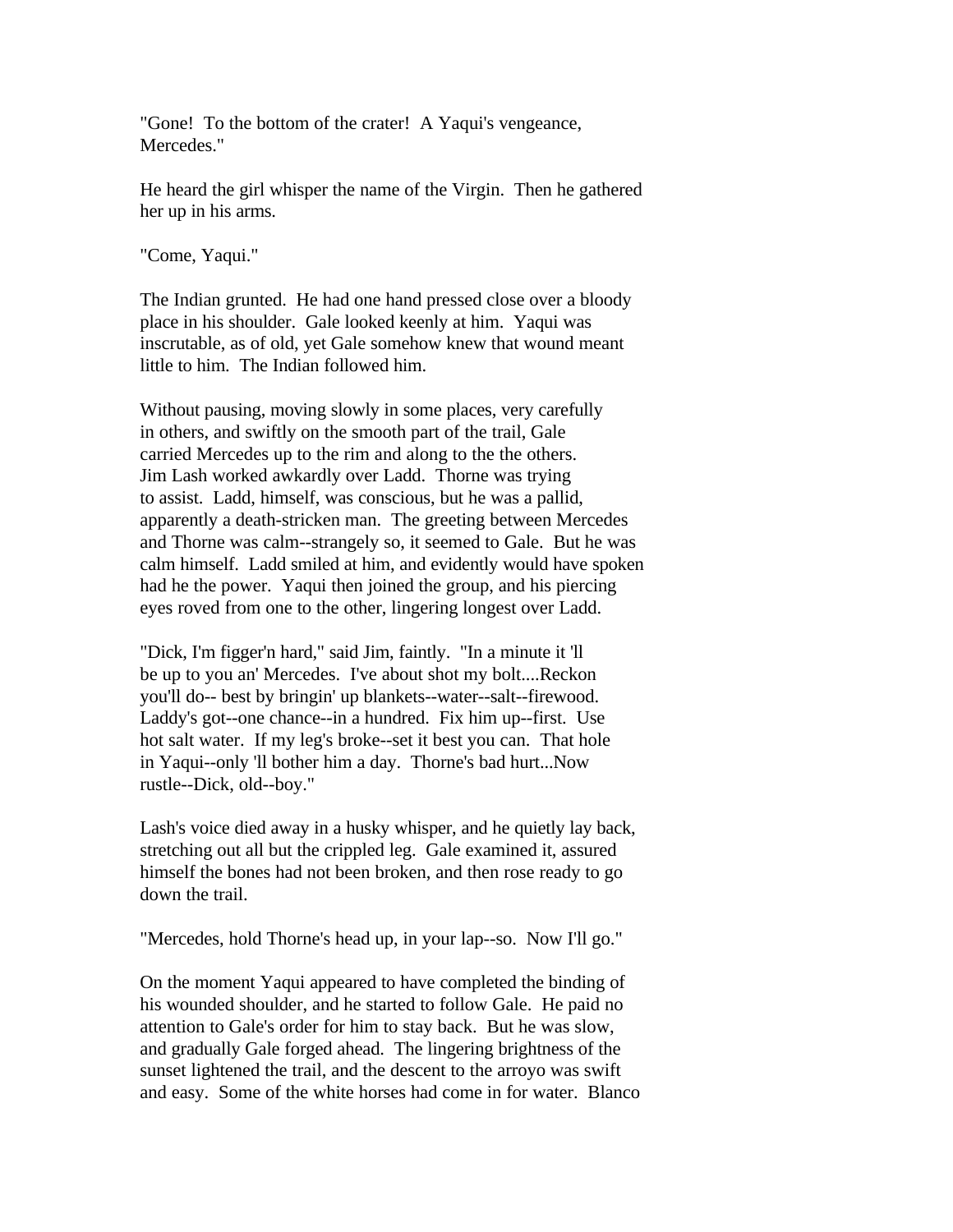Sol spied Gale and whistled and came pounding toward him. It was twilight down in the arroyo. Yaqui appeared and began collecting a bundle of mesquite sticks. Gale hastily put together the things he needed; and, packing them all in a tarpaulin, he turned to retrace his steps up the trail.

Darkness was setting in. The trail was narrow, exceedingly steep, and in some places fronted on precipices. Gale's burden was not very heavy, but its bulk made it unwieldy, and it was always overbalancing him or knocking against the wall side of the trail. Gale found it necessary to wait for Yaqui to take the lead. The Indian's eyes must have seen as well at night as by day. Gale toiled upward, shouldering, swinging, dragging the big pack; and, though the ascent of the slope was not really long, it seemed endless. At last they reached a level, and were soon on the spot with Mercedes and the injured men.

Gale then set to work. Yaqui's part was to keep the fire blazing and the water hot, Mercedes's to help Gale in what way she could. Gale found Ladd had many wounds, yet not one of them was directly in a vital place. Evidently, the ranger had almost bled to death. He remained unconcious through Gale's operations. According to Jim Lash, Ladd had one chance in a hundred, but Gale considered it one in a thousand. Having done all that was possible for the ranger, Gale slipped blankets under and around him, and then turned his attention to Lash.

Jim came out of his stupor. A mushrooming bullet had torn a great hole in his leg. Gale, upon examination, could not be sure the bones had been missed, but there was no bad break. The application of hot salt water made Jim groan. When he had been bandaged and laid beside Ladd, Gale went on to the cavalryman. Thorne was very weak and scarcely conscious. A furrow had been plowed through his scalp down to the bone. When it had been dressed, Mercedes collapsed. Gale laid her with the three in a row and covered them with blankets and the tarpaulin.

Then Yaqui submitted to examination. A bullet had gone through the Indian's shoulder. To Gale it appeared serious. Yaqui said it was a flea bite. But he allowed

Gale to bandage it, and obeyed when he was told to lie quiet in his blanket beside the fire.

Gale stood guard. He seemed still calm, and wondered at what he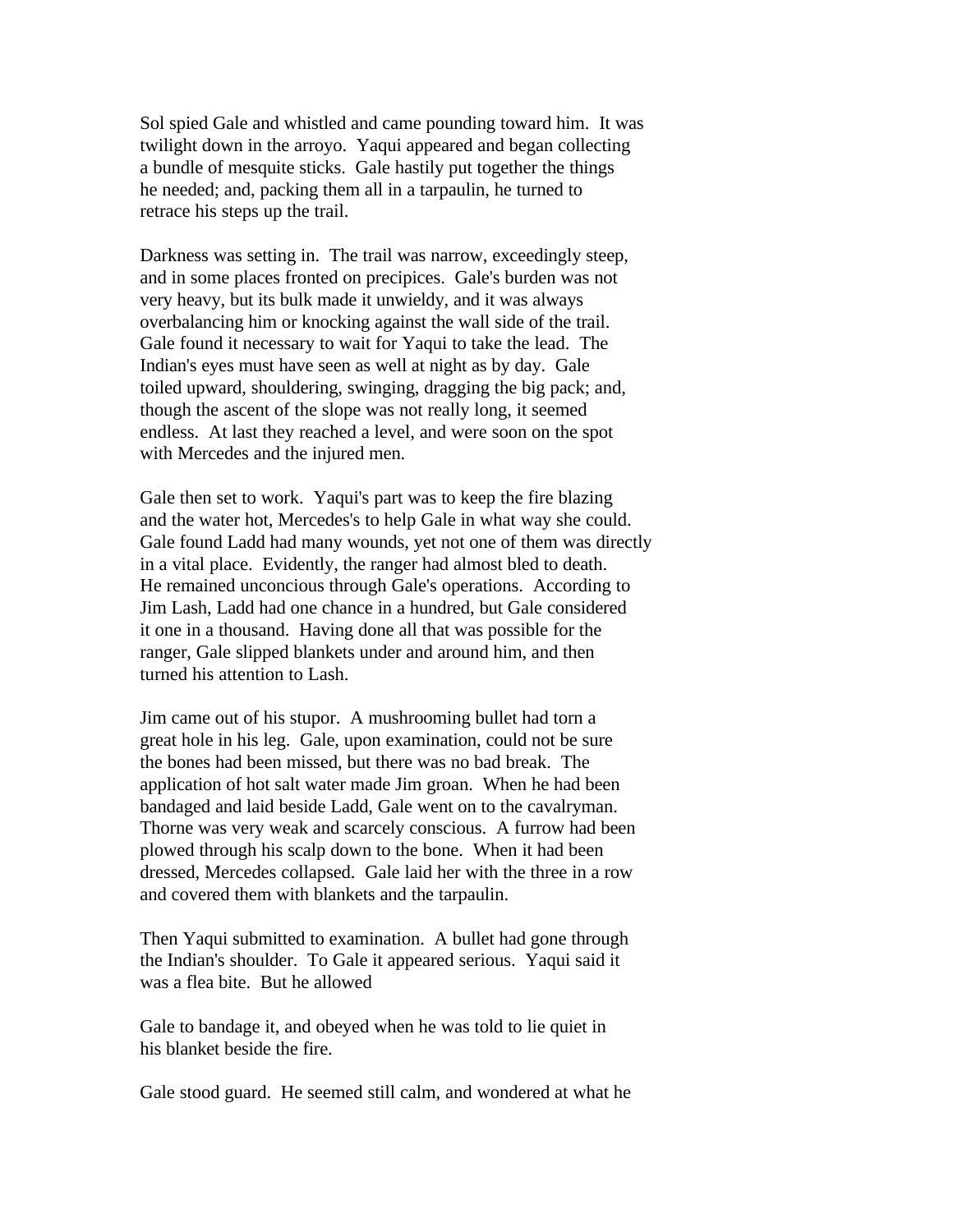considered a strange absence of poignant feeling. If he had felt weariness it was now gone. He coaxed the fire with as little wood as would keep it burning; he sat beside it; he walked to and fro close by; sometimes he stood over the five sleepers, wondering if two of them, at least, would ever awaken.

Time had passed swiftly, but as the necessity for immediate action had gone by, the hours gradually assumed something of their normal length. The night wore on. The air grew colder, the stars brighter, the sky bluer, and, if such could be possible, the silence more intense. The fire burned out, and for lack of wood could not be rekindled. Gale patrolled his short beat, becoming colder and damper as dawn approached. The darkness grew so dense that he could not see the pale faces of the sleepers. He dreaded the gray dawn and the light. Slowly the heavy black belt close to the lava changed to a pale gloom, then to gray, and after that morning came quickly.

The hour had come for Dick Gale to face his great problem. It was natural that he hung back a little at first; natural that when he went forward to look at the quiet sleepers he did so with a grim and stern force urging him. Yaqui stirred, roused, yawned, got up; and, though he did not smile at Gale, a light shone swiftly across his dark face. His shoulder drooped and appeared stiff, otherwise he was himself. Mercedes lay in deep slumber. Thorne had a high fever, and was beginning to show signs of restlessness. Ladd seemed just barely alive. Jim Lash slept as if he was not much the worse for his wound.

Gale rose from his examination with a sharp breaking of his cold mood. While there was life in Thorne and Ladd there was hope for them. Then he faced his problem, and his decision was instant.

He awoke Mercedes. How wondering, wistful, beautiful was that first opening flash of her eyes! Then the dark, troubled thought came. Swiftly she sat up.

"Mercedes--come. Are you all right? Laddy is alive Thorne's not --not so bad. But we've got a job on our hands! You must help me."

She bent over Thorne and laid her hands on his hot face. Then she rose--a woman such as he had imagined she might be in an hour of trial.

Gale took up Ladd as carefully and gently as possible.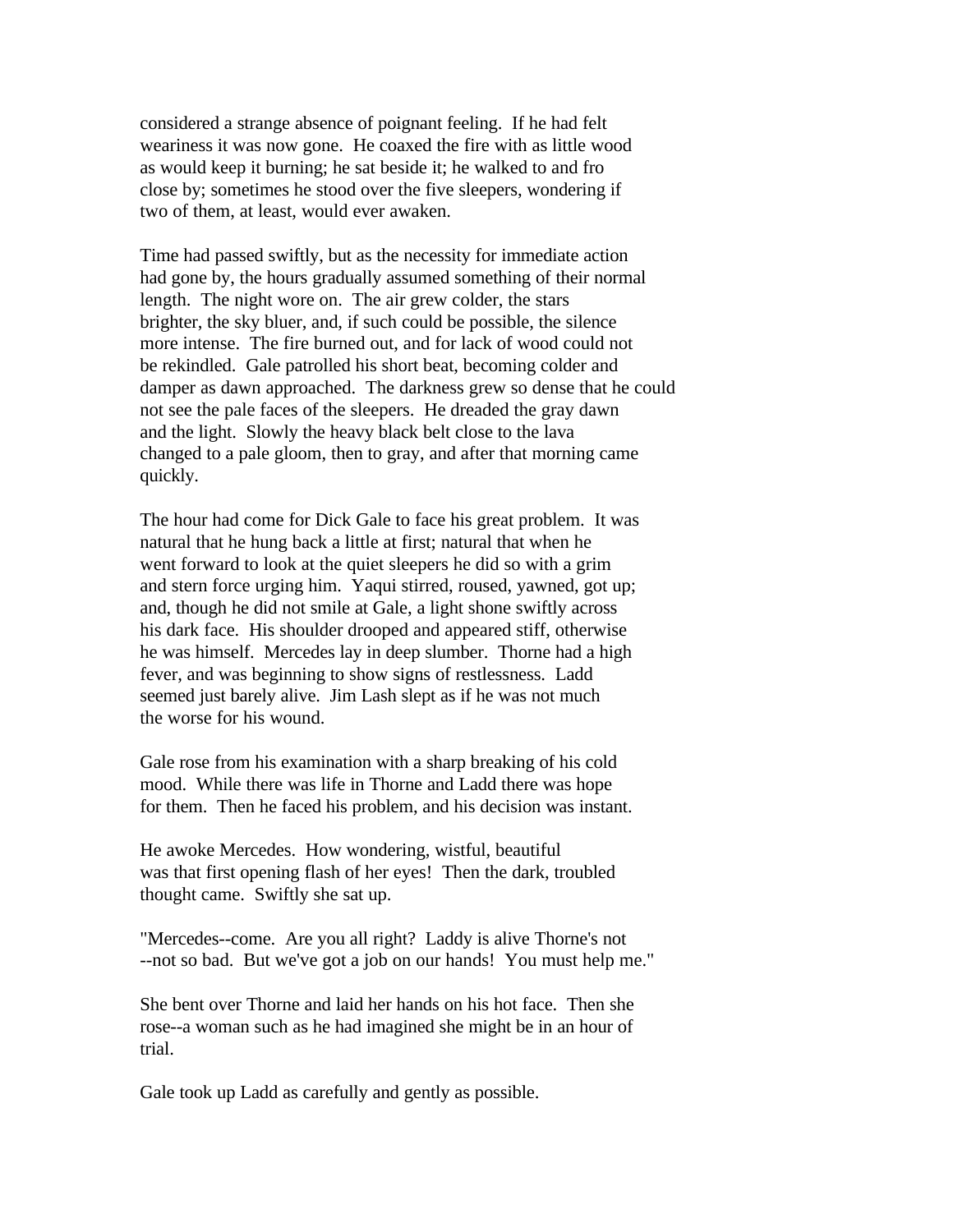"Mercedes, bring what you can carry and follow me," he said. Then, motioning for Yaqui to remain there, he turned down the slope with Ladd in his arms.

Neither pausing nor making a misstep nor conscious of great effort, Gale carried the wounded man down into the arroyo. Mercedes kept at his heels, light, supple, lithe as a panther. He left her with Ladd and went back. When he had started off with Thorne in his arms he felt the tax on his strength. Surely and swiftly, however, he bore the cavalryman down the trail to lay him beside Ladd. Again he started back, and when he began to mount the steep lava steps he was hot, wet, breathing hard. As he reached the scene of that night's camp a voice greeted him. Jim Lash was sitting up.

"Hello, Dick. I woke some late this mornin'. Where's Laddy? Dick, you ain't a-goin' to say--"

"Laddy's alive--that's about all," replied Dick.

"Where's Thorne an' Mercedes? Look here, man. I reckon you ain't packin' this crippled outfit down that awful trail?"

"Had to, Jim. An hour's sun--would kill--both Laddy and Thorne. Come on now."

For once Jim Lash's cool good nature and careless indifference gave precedence to amaze and concern.

"Always knew you was a husky chap. But, Dick, you're no hoss! Get me a crutch an' give me a lift on one side."

"Come on," replied Gale. "I've no time to monkey."

He lifted the ranger, called to Yaqui to follow with some of the camp outfit, and once more essayed the steep descent. Jim Lash was the heaviest man of the three, and Gale's strength was put to enormous strain to carry him on that broken trail. Nevertheless, Gale went down, down, walking swiftly and surely over the bad places; and at last he staggered into the arroyo with bursting heart and red-blinded eyes. When he had recovered he made a final trip up the slope for the camp effects which Yaqui had been unable to carry.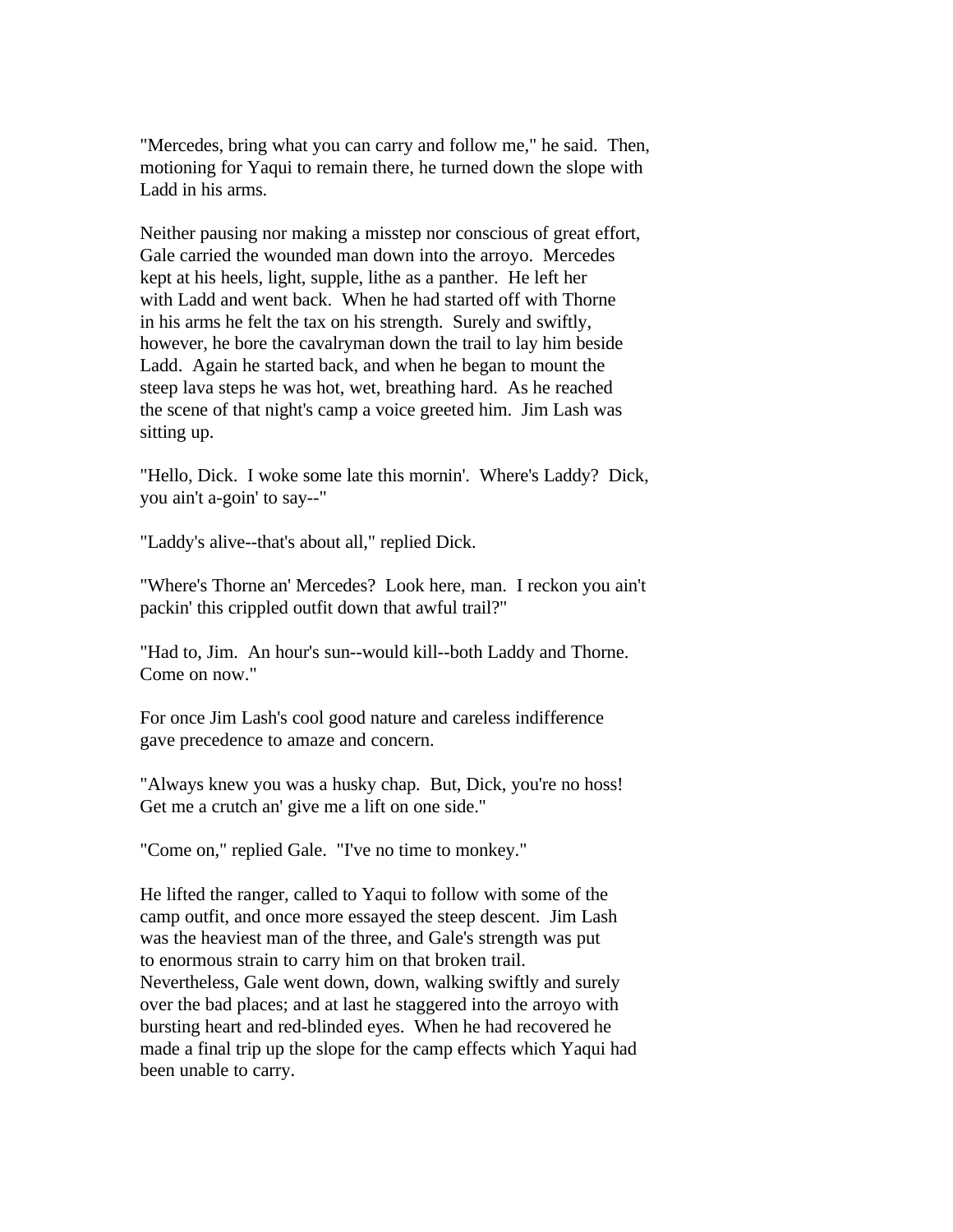Then he drew Jim and Mercedes and Yaqui, also, into an earnest discussion of ways and means whereby to fight for the life of Thorne. Ladd's case Gale now considered hopeless, though he meant to fight for him, too, as long as he breathed.

In the labor of watching and nursing it seemed to Gale that two days and two nights slipped by like a few hours. During that time the Indian recovered from his injury, and became capable of performing all except heavy tasks. Then Gale succumbed to weariness. After his much-needed rest he relieved Mercedes of the care and watch over Thorne which, up to that time, she had absolutely refused to relinquish. The cavalryman had high fever, and Gale feared he had developed blood poisoning. He required constant attention. His condition slowly grew worse, and there came a day which Gale thought surely was the end. But that day passed, and the night, and the next day, and Thorne lived on, ghastly, stricken, raving. Mercedes hung over him with jealous, passionate care and did all that could have been humanly done for a man. She grew wan, absorbed, silent. But suddenly, and to Gale's amaze and thanksgiving, there came an abatement of Thorne's fever. With it some of the heat and redness of the inflamed wound disappeared. Next morning he was conscious, and Gale grasped some of the hope that Mercedes had never abandoned. He forced her to rest while he attended to Thorne. That day he saw that the crisis was past. Recovery for Thorne was now possible, and would perhaps depend entirely upon the care he received.

Jim Lash's wound healed without any aggravating symptoms. It would be only a matter of time unti he had the use of his leg again. All these days, however, there was little apparent change in Ladd's condition unless it was that he seemed to fade away as he lingered. At first his wounds remained open; they bled a little all the time outwardly, perhaps internally also; the blood did not seem to clot, and so the bullet holes did not close. Then Yaqui asked for the care of Ladd. Gale yielded it with opposing thoughts--that Ladd would waste slowly away till life ceased, and that there never was any telling what might lie in the power of this strange Indian. Yaqui absented himself from camp for a while, and when he returned he carried the roots and leaves of desert plants unknown to Gale. From these the Indian brewed an ointment. Then he stripped the bandages from Ladd and applied the mixture to his wounds. That done, he let him lie with the wounds exposed to the air, at night covering him. Next day he again exposed the wounds to the warm, dry air. Slowly they closed, and Ladd ceased to bleed externally.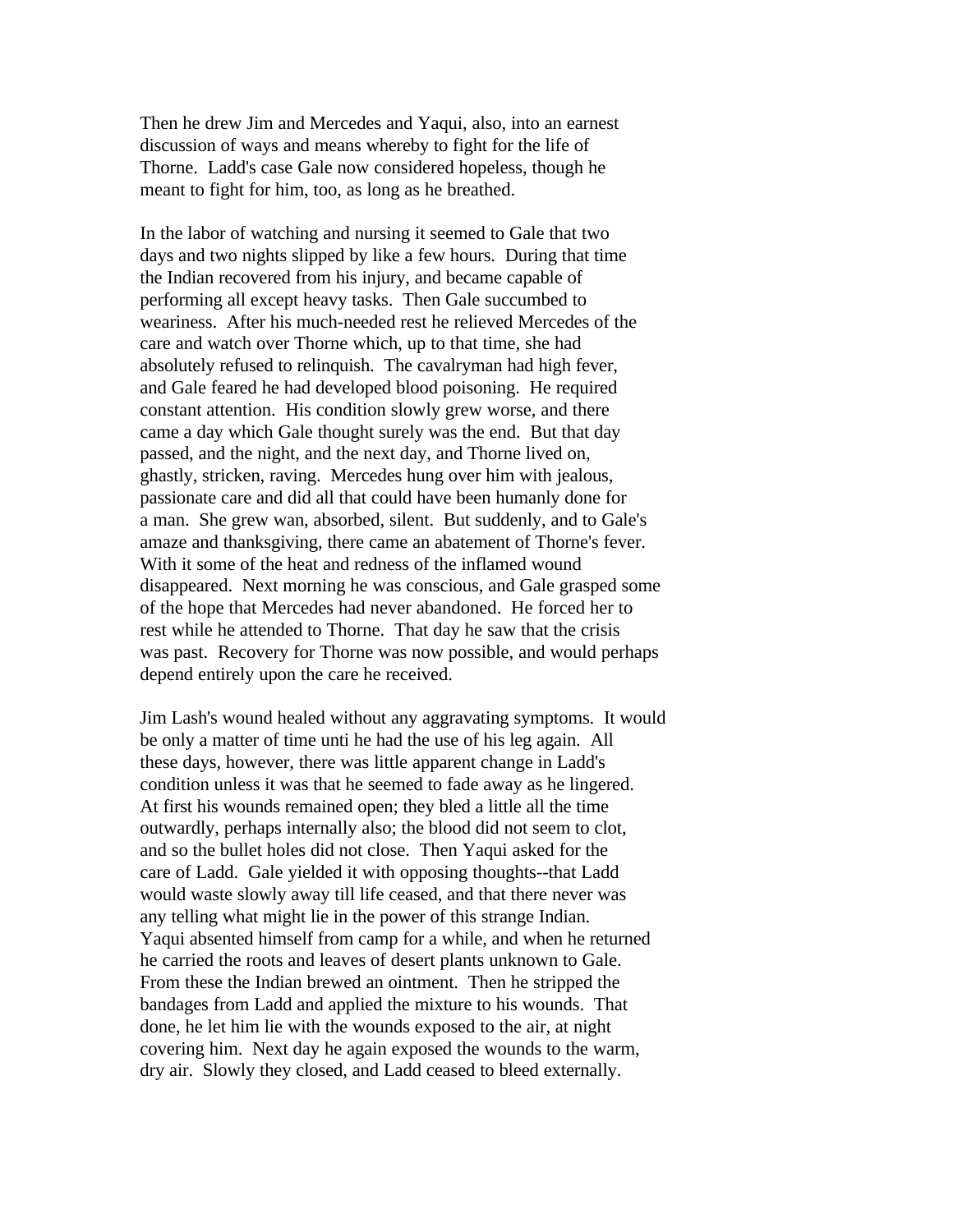Days passed and grew into what Gale imagined must have been weeks. Yaqui recovered fully. Jim Lash began to move about on a crutch; he shared the Indian's watch over Ladd. Thorne lay haggard, emaciated ghost of his rugged self, but with life in the eyes that turned always toward Mercedes. Ladd lingered and lingered. The life seemingly would not leave his bullet-pierced body. He faded, withered, shrunk till he was almost a skeleton. He knew those who worked and watched over him, but he had no power of speech. His eyes and eyelids moved; the rest of him seemed stone. All those days nothing except water was given him. It was marvelous how tenaciously, however feebly, he clung to life. Gale imagined it was the Yaqui's spirit that held back death. That tireless, implacable, inscrutable savage was ever at the ranger's side. His great somber eyes burned. At length he went to Gale, and, with that strange light flitting across the hard bronzed face, he said Ladd would live.

The second day after Ladd had been given such thin nourishment as he could swallow he recovered the use of his tongue.

"Shore--this's--hell," he whispered.

That was a characteristic speech for the ranger, Gale thought; and indeed it made all who heard it smile while their eyes were wet.

From that time forward Ladd gained, but he gained so immeasurably slowly that only the eyes of hope could have seen any improvement. Jim Lash threw away his crutch, and Thorne was well, if still somewhat weak, before Ladd could lift his arm or turn his head. A kind of long, immovable gloom passed, like a shadow, from his face. His whispers grew stronger. And the day arrived when Gale, who was perhaps the least optimistic, threw doubt to the winds and knew the ranger would get well. For Gale that joyous moment of realization was one in which he seemed to return to a former self long absent. He experienced an elevation of soul. He was suddenly overwhelmed with gratefulness, humility, awe. A gloomy black terror had passed by. He wanted to thank the faithful Mercedes, and Thorne for getting well, and the cheerful Lash, and Ladd himself, and that strange and wonderful Yaqui, now such a splendid figure. He thought of home and Nell. The terrible encompassing red slopes lost something of their fearsomeness, and there was a good spirit hovering near.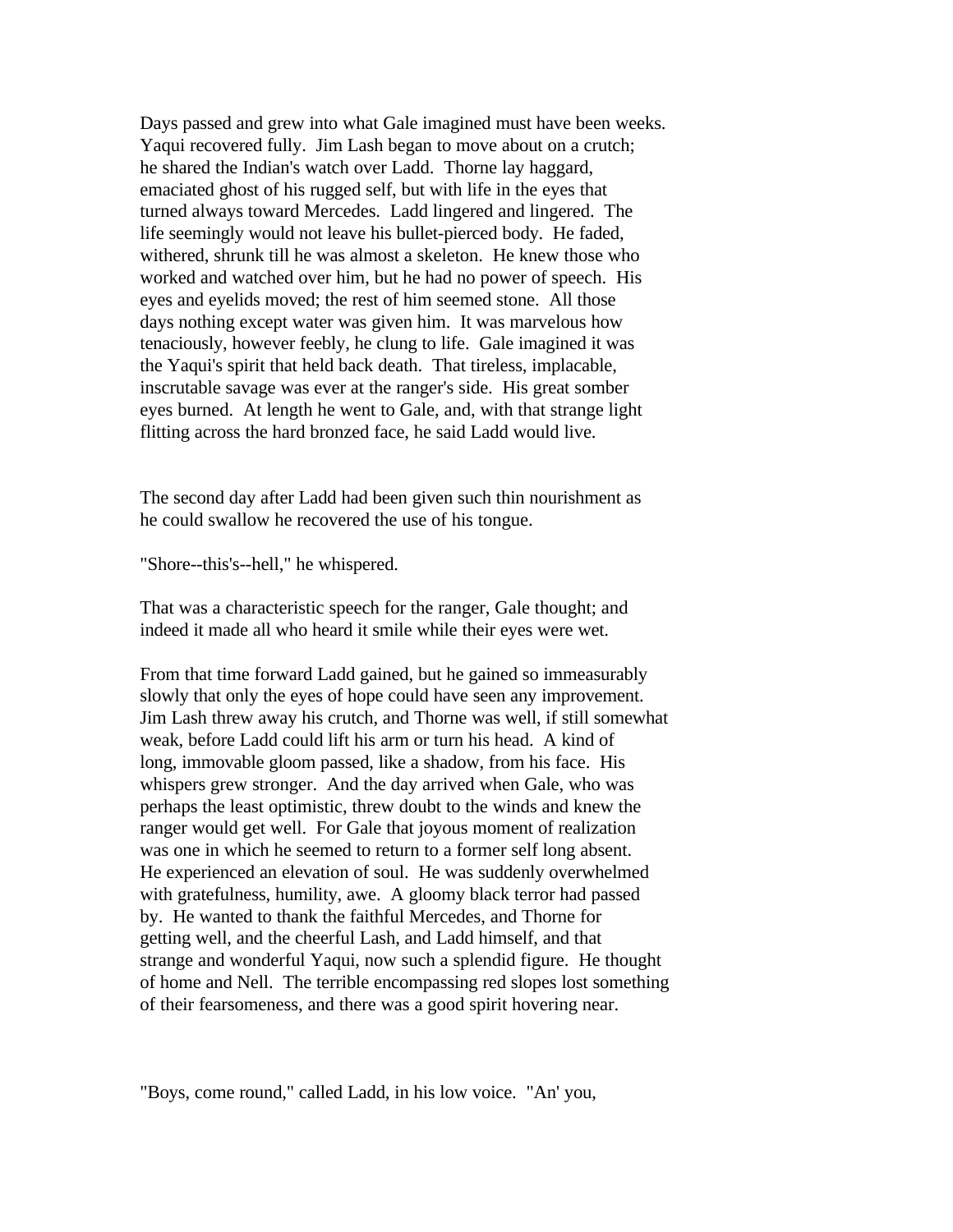Mercedes. An' call the Yaqui."

Ladd lay in the shade of the brush shelter that had been erected. His head was raised slightly on a pillow. There seemed little of him but long lean lines, and if it had not been for his keen, thoughtful, kindly eyes, his face would have resembled a death mask of a man starved.

"Shore I want to know what day is it an' what month?" asked Ladd.

Nobody could answer him. The question seemed a surprise to Gale, and evidently was so to the others.

"Look at that cactus," went on Ladd.

Near the wall of lava a stunted saguaro lifted its head. A few shriveled blossoms that had once been white hung along the fluted column.

"I reckon according to that giant cactus it's somewheres along the end of March," said Jim Lash, soberly.

"Shore it's April. Look where the sun is. An' can't you feel it's gettin' hot?"

"Supposin' it is April?" queried Lash slowly.

"Well, what I'm drivin' at is it's about time you all was hittin' the trail back to Forlorn River, before the waterholes dry out."

"Laddy, I reckon we'll start soon as you're able to be put on a hoss."

"Shore that 'll be too late."

A silence ensued, in which those who heard Ladd gazed fixedly at him and then at one another. Lash uneasily shifted the position of his lame leg, and Gale saw him moisten his lips with his tongue.

"Charlie Ladd, I ain't reckonin' you mean we're to ride off an' leave you here?"

"What else is there to do? The hot weather's close. Pretty soon most of the waterholes will be dry. You can't travel then....I'm on my back here, an' God only knows when I could be packed out.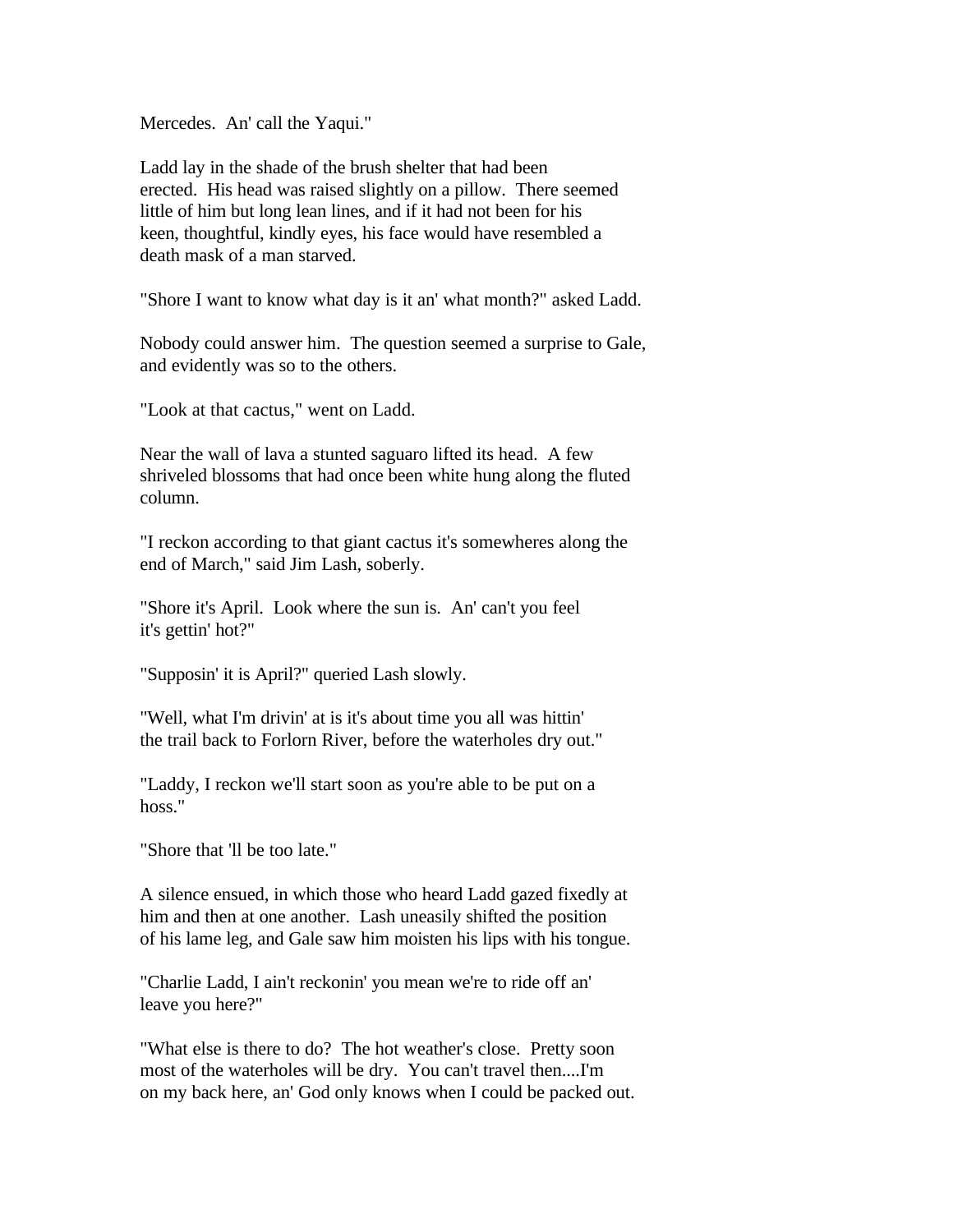Not for weeks, mebbe. I'll never be any good again, even if I was to get out alive....You see, shore this sort of case comes round sometimes in the desert. It's common enough. I've heard of several cases where men had to go an' leave a feller behind. It's reasonable. If you're fightin' the desert you can't afford to be sentimental... Now, as I said, I'm all in. So what's the sense of you waitin' here, when it means the old desert story? By goin' now mebbe you'll get home. If you wait on a chance of takin' me, you'll be too late. Pretty soon this lava 'll be one roastin' hell. Shore now, boys, you'll see this the right way? Jim, old pard?"

"No, Laddy, an' I can't figger how you could ever ask me."

"Shore then leave me here with Yaqui an' a could of the hosses. We can eat sheep meat. An' if the water holds out--"

"No!" interrupted Lash, violently.

Ladd's eyes sought Gale's face.

"Son, you ain't bull-headed like Jim. You'll see the sense of it. There's Nell a-waitin' back at Forlorn River. Think what it means to her! She's a damn fine girl, Dick, an' what right have you to break her heart for an old worn-out cowpuncher? Think how she's watchin' for you with that sweet face all sad an' troubled, an' her eyes turnin' black. You'll go, son, won't you?"

Dick shook his head.

The ranger turned his gaze upon Thorne, and now the keen, glistening light in his gray eyes had blurred.

"Thorne, it's different with you. Jim's a fool, an' young Gale has been punctured by choya thorns. He's got the desert poison in his blood. But you now--you've no call to stick--you can find that trail out. I'ts easy to follow, made by so many shod hosses. Take your wife an' go....Shore you'll go, Thorne?"

Deliberately and without an instant's hesitation the calvaryman replied "No."

Ladd then directed his appeal to Mercedes. His face was now convulsed, and his voice, though it had sunk to a whisper, was clear, and beautiful with some rich quality that Gale had never heard in it.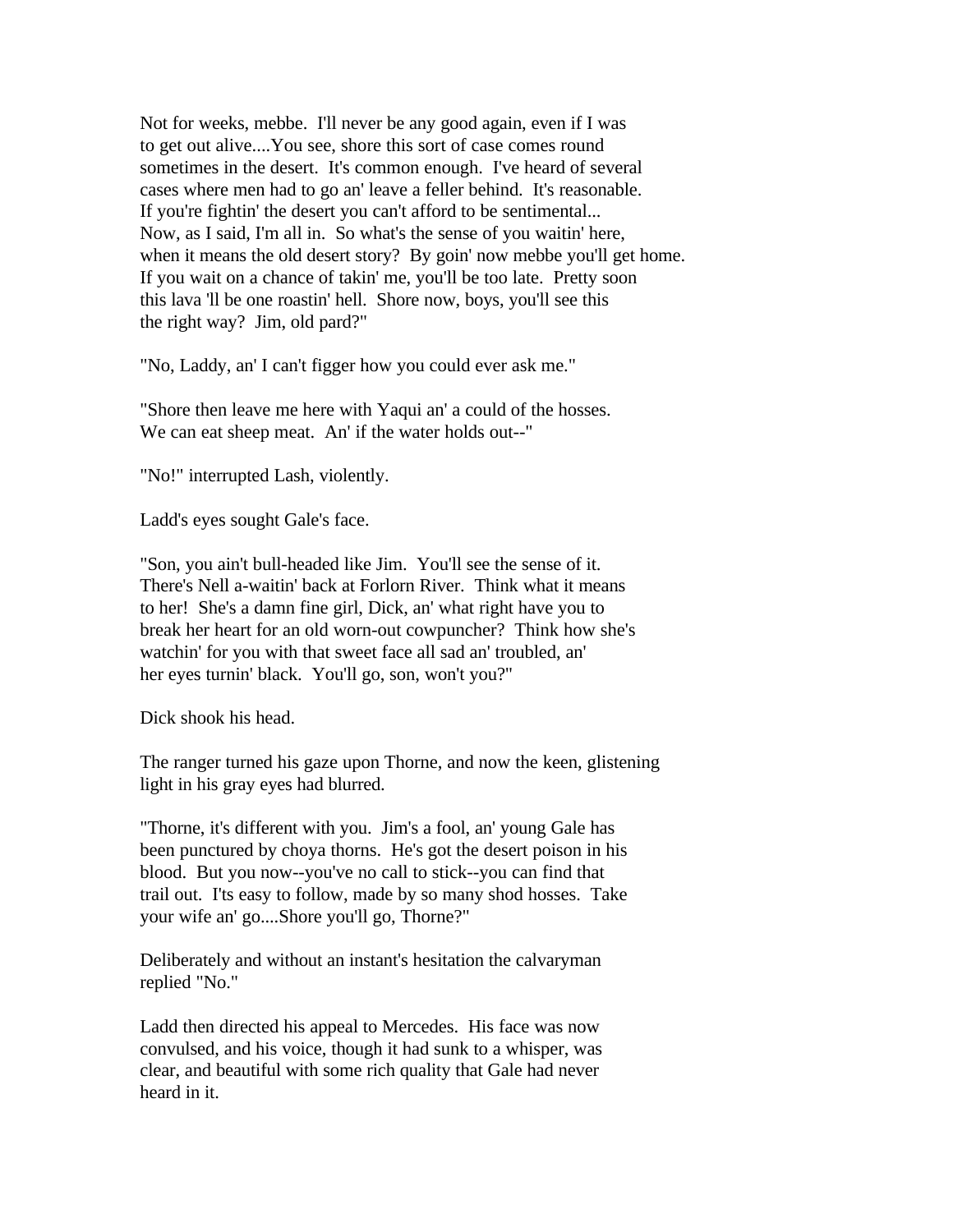"Mercedes, you're a woman. You're the woman we fought for. An' some of us are shore goin' to die for you. Don't make it all for nothin'. Let us feel we saved the woman. Shore you can make Thorne go. He'll have to go if you say. They'll all have to go. Think of the years of love an' happiness in store for you. A week or so an' it 'll be too late. Can you stand for me seein' you?...Let me tell you, Mercedes, when the summer heat hits the lava we'll all wither an' curl up like shavin's near a fire. A wind of hell will blow up this slope. Look at them mesquites. See the twist in them. That's the torture of heat an' thirst. Do you want me or all us men seein'you like that?...Mercedes, don't make it all for nothin'. Say you'll persuade Thorne, if not the others."

For all the effect his appeal had to move her Mercedes might have possessed a heart as hard and fixed as the surrounding lava.

"Never!"

White-faced, with great black eyes flashing, the Spanish girl spoke the word that bound her and her companions in the desert.

The subject was never mentioned again. Gale thought that he read a sinister purpose in Ladd's mind. To his astonishment, Lash came to him with the same fancy. After that they made certain there never was a gun within reach of Ladd's clutching, clawlike hands.

Gradually a somber spell lifted from the ranger's mind. When he was entirely free of it he began to gather strength daily. Then it was as if he had never known patience--he who had shown so well how to wait. He was in a frenzy to get well. He appetite could not be satisfied.

The sun climbed higher, whiter, hotter. At midday a wind from gulfward roared up the arroyo, and now only palos verdes and the few saguaros were green. Every day the water in the lava hole sank an inch.

The Yaqui alone spent the waiting time in activity. He made trips up on the lava slope, and each time he returned with guns or boots or sombreros, or something belonging to the bandits that had fallen. He never fetched in a saddle or bridle, and from that the rangers concluded Rojas's horses had long before taken their back trail. What speculation, what consternation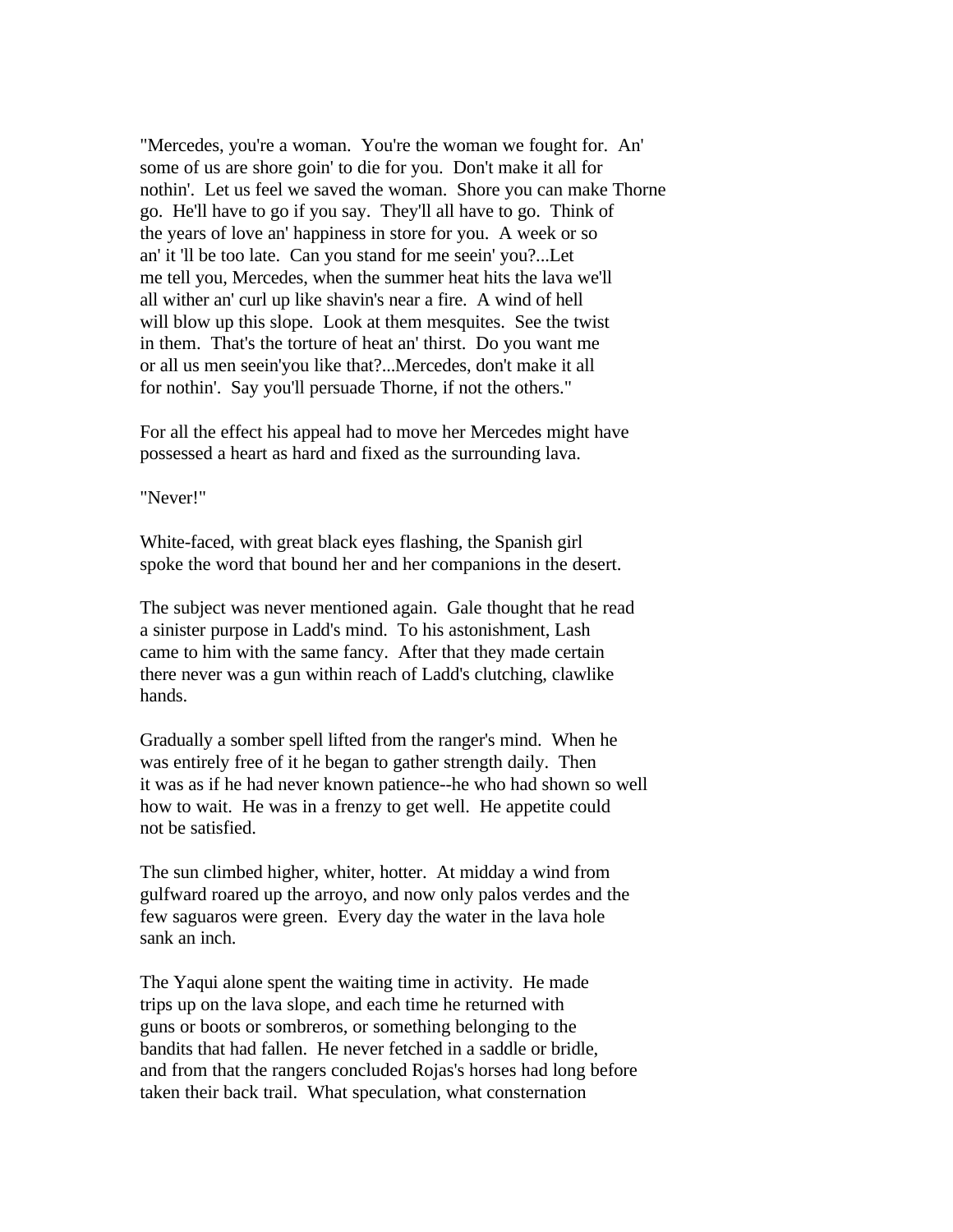those saddled horses would cause if they returned to Forlorn River!

As Ladd improved there was one story he had to hear every day. It was the one relating to what he had missed--the sight of Rojas pursued and plunged to his doom. The thing had a morbid fascination for the sick ranger. He reveled in it. He tortured Mercedes. His gentleness and consideration, heretofore so marked, were in abeyance to some sinister, ghastly joy. But to humor him Mercedes racked her soul with the sensations she had sufferd when Rojas hounded her out on the ledge; when she shot him; when she sprang to throw herself over the precipice; when she fought him; when with half-blinded eyes she looked up to see the merciless Yaqui reaching for the bandit. Ladd fed his cruel longing with Thorne's poignant recollections, with the keen, clear, never-to-be-forgotten shocks to Gale's eye and ear. Jim Lash, for one at least, never tired of telling how he had seen and heard the tragedy, and every time in the telling it gathered some more tragic and gruesome detail. Jim believed in satiating the ranger. Then in the twilight, when the campfire burned, Ladd would try to get the Yaqui to tell his side of the story. But this the Indian would never do. There was only the expression of his fathomless eyes and the set passion of his massive face.

Those waiting days grew into weeks. Ladd gained very slowly. Nevertheless, at last he could walk about, and soon he averred that, strapped to a horse, he could last out the trip to Forlorn River.

There was rejoicing in camp, and plans were eagerly suggested. The Yaqui happened to be absent. When he returned the rangers told him they were now ready to undertake the journey back across lava and cactus.

Yaqui shook his head. They declared again their intention.

"No!" replied the Indian, and his deep, sonorous voice rolled out upon the quiet of the arroyo. He spoke briefly then. They had waited too long. The smaller waterholes back in the trail were dry. The hot summer was upon them. There could be only death waiting down in the burning valley. Here was water and grass and wood and shade from the sun's rays, and sheep to be killed on the peaks. The water would hold unless the season was that dreaded ano seco of the Mexicans.

"Wait for rain," concluded Yaqui, and now as never before he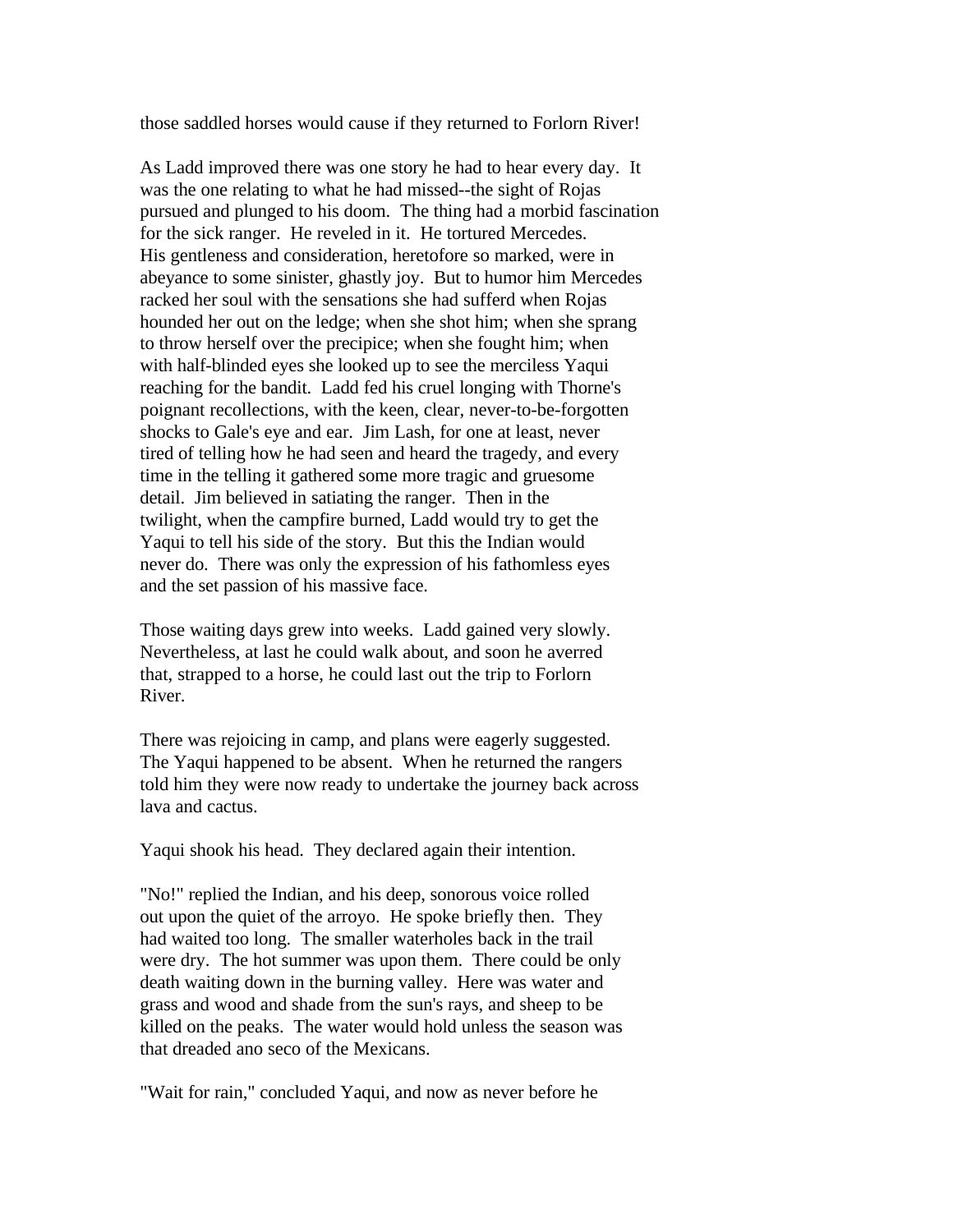spoke as one with authority. "If no rain--" Silently he lifted his hand.

## XVI

## Mountain Sheep

What Gale might have thought an appalling situation, if considered from a safe and comfortable home away from the desert, became, now that he was shut in by the red-ribbed lava walls and great dry wastes, a matter calmly accepted as inevitable. So he imagined it was accepted by the others. Not even Mercedes uttered a regret. No word was spoken of home. If there was thought of loved one, it was locked deep in their minds. In Mercedes there was no change in womanly quality, perhaps because all she had to love was there in the desert with her.

Gale had often pondered over this singular change in character. He had trained himself, in order to fight a paralyzing something in the desert's influence, to oppose with memory and thought an insidious primitive retrogression to what was scarcely consciousness at all, merely a savage's instinct of sight and sound. He felt the need now of redoubled effort. For there was a sheer happiness in drifting. Not only was it easy to forget, it was hard to remember. His idea was that a man laboring under a great wrong, a great crime, a great passion might find the lonely desert a fitting place for either remembrance or oblivion, according to the nature of his soul. But an ordinary, healthy, reasonably happy mortal who loved the open with its blaze of sun and sweep of wind would have a task to keep from going backward to the natural man as he was before civilization.

By tacit agreement Ladd again became the leader of the party. Ladd was a man who would have taken all the responsibility whether or not it was given him. In moments of hazard, of uncertainty, Lash and Gale, even Belding, unconsciously looked to the ranger. He had that kind of power.

The first thing Ladd asked was to have the store of food that remained spread out upon a tarpaulin. Assuredly, it was a slender enough supply. The ranger stood for long moments gazing down at it. He was groping among past experiences, calling back from his years of life on range and desert that which might be valuable for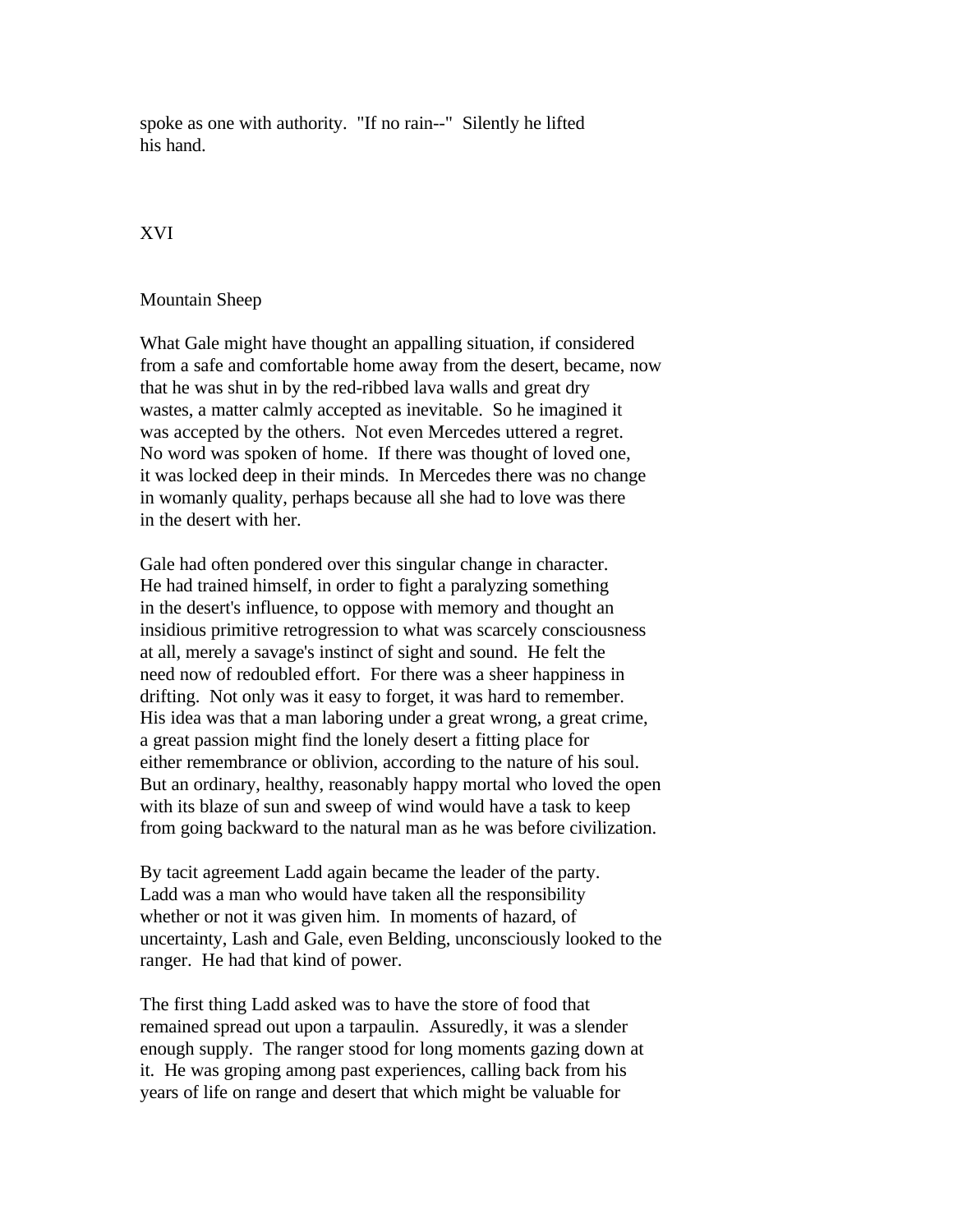the present issue. It was impossible to read the gravity of Ladd's face, for he still looked like a dead man, but the slow shake of his head told Gale much. There was a grain of hope, however, in the significance with which he touched the bags of salt and said, "Shore it was sense packin' all that salt!"

Then he turned to face his comrades.

"That's little grub for six starvin' people corralled in the desert. But the grub end ain't worryin' me. Yaqui can get sheep up the slopes. Water! That's the beginnin' and middle an' end of our case."

"Laddy, I reckon the waterhole here never goes dry," replied Jim.

"Ask the Indian."

Upon being questioned, Yaqui repeated what he had said about the dreaded ano seco of the Mexicans. In a dry year this waterhole failed.

"Dick, take a rope an' see how much water's in the hole."

Gale could not find bottom with a thirty foot lasso. The water was as cool, clear, sweet as if it had been kept in a shaded iron receptable.

Ladd welcomed this information with surprise and gladness.

"Let's see. Last year was shore pretty dry. Mebbe this summer won't be. Mebbe our wonderful good luck'll hld. Ask Yaqui if he thinks it 'll rain."

Mercedes questioned the Indian.

"He says no man can tell surely. But he thinks the rain will come," she replied.

"Shore it 'll rain, you can gamble on that now," continued Ladd. "If there's only grass for the hosses! We can't get out of here without hosses. Dick, take the Indian an' scout down the arroyo. To-day I seen the hosses were gettin' fat. Gettin' fat in this desert! But mebbe they've about grazed up all the grass. Go an' see, Dick. An' may you come back with more good news!"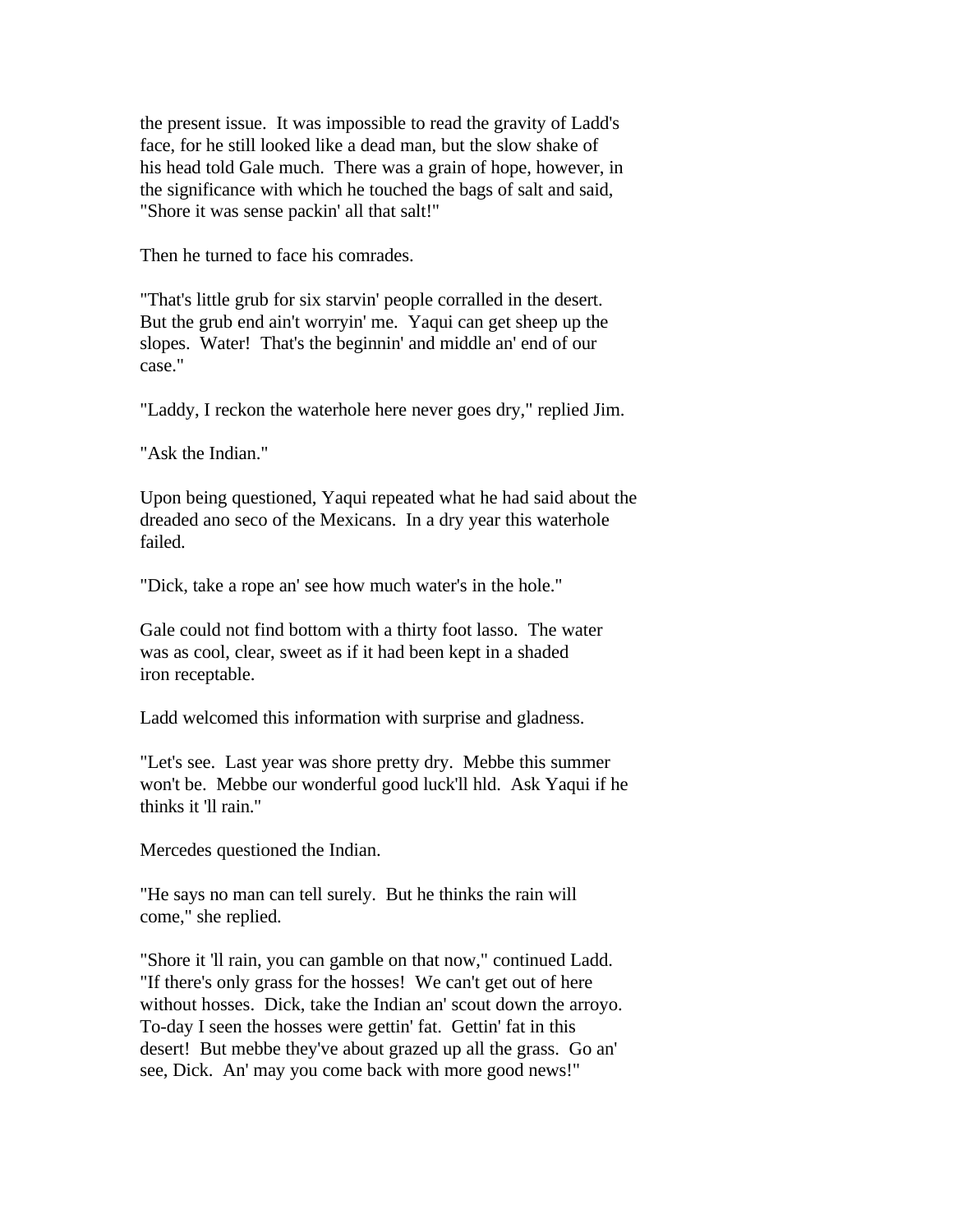Gale, upon the few occasions when he had wandered down the arroyo, had never gone far. The Yaqui said there was grass for the horses, and until now no one had given the question more consideration. Gale found that the arroyo widened as it opened. Near the head, where it was narrow, the grass lined the course of the dry stream bed. But farther down this stream bed spread out. There was every indication that at flood seasons the water covered the floor of the arroyo. The farther Gale went the thicker and larger grew the gnarled mesquites and palo verdes, the more cactus and greasewood there were, and other desert growths. Patches of gray grass grew everywhere. Gale began to wonder where the horses were. Finally the trees and brush thinned out, and a mile-wide gray plain stretched down to reddish sand dunes. Over to one side were the white horses, and even as Gale saw them both Blanco Diablo and Sol lifted their heads and, with white manes tossing in the wind, whistled clarion calls. Here was grass enough for many horses; the arroyo was indeed an oasis.

Ladd and the others were awaiting Gale's report, and they received it with calmness, yet with a joy no less evident because it was restrained. Gale, in his keen observation at the moment, found that he and his comrades turned with glad eyes to the woman of the party.

"Senor Laddy, you think--you believe--we shall--" she faltered, and her voice failed. It was the woman in her, weakening in the light of real hope, of the happiness now possible beyond that desert barrier.

"Mercedes, no white man can tell what'll come to pass out here," said Ladd, earnestly. "Shore I have hopes now I never dreamed of. I was pretty near a dead man. The Indian saved me. Queer notions have come into my head about Yaqui. I don't understand them. He seems when you look at him only a squalid, sullen, vengeful savage. But Lord! that's far from the truth. Mebbe Yaqui's different from most Indians. He looks the same, though. Mebbe the trouble is we white folks never knew the Indian. Anyway, Beldin' had it right. Yaqui's our godsend. Now as to the future, I'd like to know mebbe as well as you if we're ever to get home. Only bein' what I am, I say, Quien sabe? But somethin' tells me Yaqui knows. Ask him, Mercedes. Make him tell. We'll all be the better for knowin'. We'd be stronger for havin' more'n our faith in him. He's silent Indian, but make him tell."

Mercedes called to Yaqui. At her bidding there was always a suggestion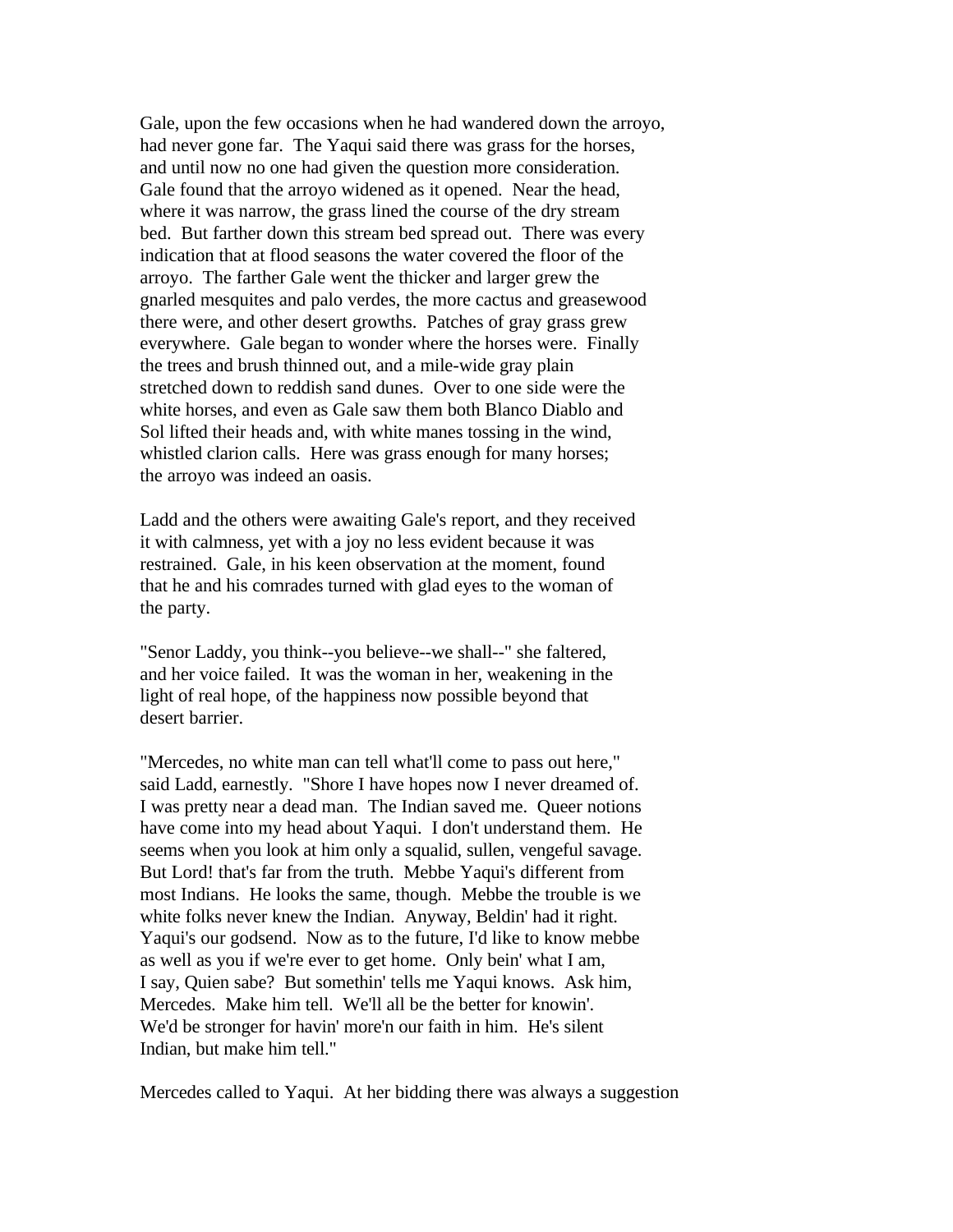of hurry, which otherwise was never manifest in his actions. She put a hand on his bared muscular arm and began to speak in Spanish. Her voice was low, swift, full of deep emotion, sweet as the sound of a bell. It thrilled Gale, though he understood scarcely a word she said. He did not need translation to know that here spoke the longing of a woman for life, love, home, the heritage of a woman's heart.

Gale doubted his own divining impression. It was that the Yaqui understood this woman's longing. In Gale's sight the Indian's stoicism, his inscrutability, the lavalike hardness of his face, although they did not change, seemed to give forth light, gentleness, loyalty. For an instant Gale seemed to have a vision; but it did not last, and he failed to hold some beautiful illusive thing.

"Si!" rolled out the Indian's reply, full of power and depth.

Mercedes drew a long breath, and her hand sought Thorne's.

"He says yes," she whispered. "He answers he'll save us; he'll take us all back--he knows!"

The Indian turned away to his tasks, and the silence that held the little group was finally broken by Ladd.

"Shore I said so. Now all we've got to do is use sense. Friends, I'm the commissary department of this outfit, an' what I say goes. You all won't eat except when I tell you. Mebbe it'll not be so hard to keep our health. Starved beggars don't get sick. But there's the heat comin', an' we can all go loco, you know. To pass the time! Lord, that's our problem. Now if you all only had a hankerin' for checkers. Shore I'll make a board an' make you play. Thorne, you're the luckiest. You've got your girl, an' this can be a honeymoon. Now with a few tools an' little material see what a grand house you can build for your wife. Dick, you're lucky,too. You like to hunt, an' up there you'll find the finest bighorn huntin' in the West. Take Yaqui and the .405. We need the meat, but while you're gettin' it have your sport. The same chance will never come again. I wish we all was able to go. But crippled men can't climb the lava. Shore you'll see some country from the peaks. There's no wilder place on earth, except the poles. An' when you're older, you an' Nell, with a couple of fine boys, think what it'll be to tell them about bein' lost in the lava, an' huntin' sheep with a Yaqui. Shore I've hit it. You can take yours out in huntin' an' thinkin'. Now if I had a girl like Nell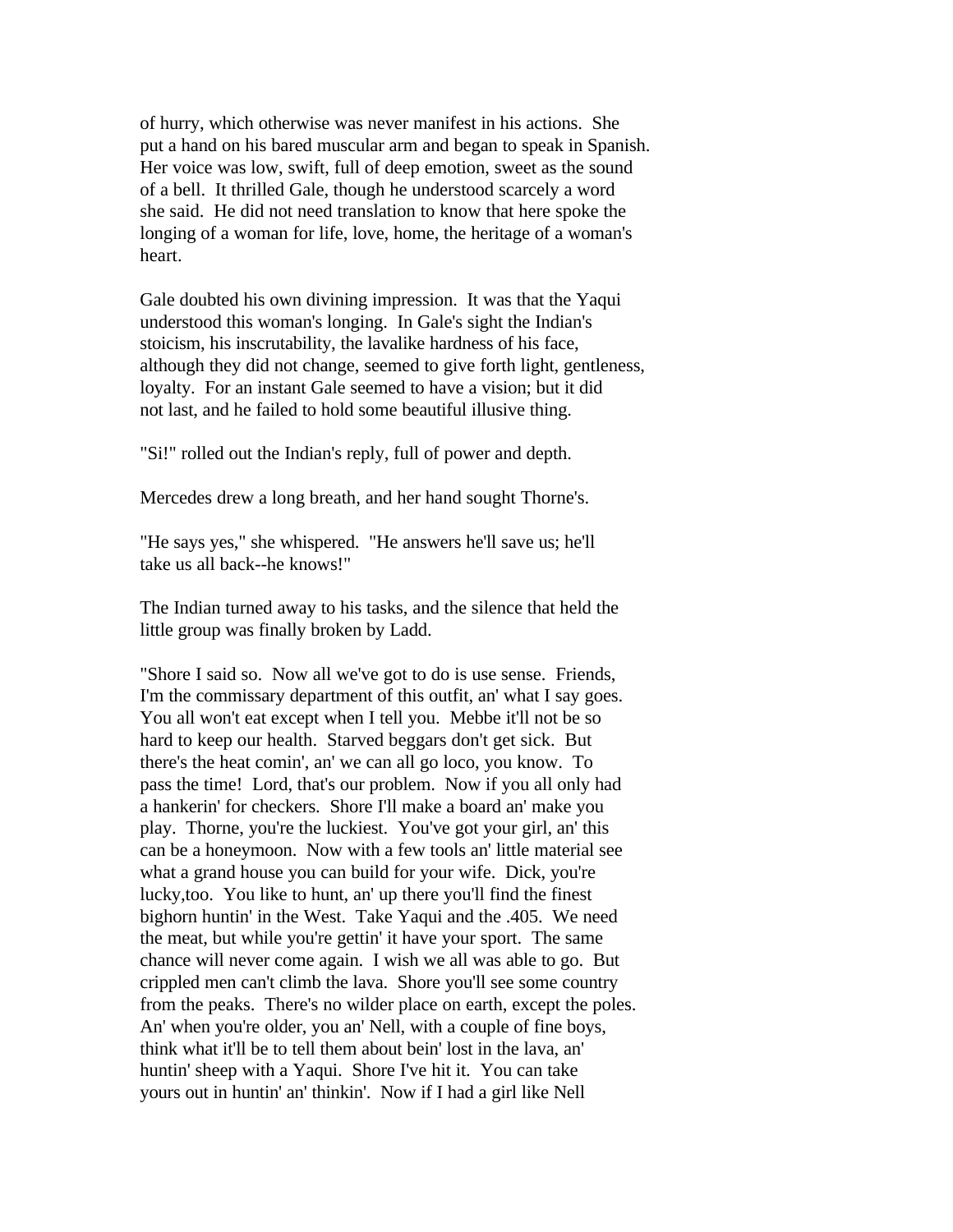I'd never go crazy. That's your game, Dick. Hunt, an' think of Nell, an' how you'll tell those fine boys about it all, an' about the old cowman you knowed, Laddy, who'll by then be long past the divide. Rustle now, son. Get some enthusiasm. For shore you'll need it for yourself an' us.

Gale climbed the lava slope, away round to the right of the arroyo, along an old trail that Yaqui said the Papagos had made before his own people had hunted there. Part way it led through spiked, crested, upheaved lava that would have been almost impassable even without its silver coating of choya cactus. There were benches and ledges and ridges bare and glistening in the sun. From the crests of these Yaqui's searching falcon gaze roved near and far for signs of sheep, and Gale used his glass on the reaches of lava that slanted steeply upward to the corrugated peaks, and down over endless heave and roll and red-waved slopes. The heat smoked up from the lava, and this, with the red color and the shiny choyas, gave the impression of a world of smoldering fire.

Farther along the slope Yaqui halted and crawled behind projections to a point commanding a view over an extraordinary section of country. The peaks were off to the left. In the foreground were gullies, ridges, and canyons, arroyos, all glistening with choyas and some other and more numerous white bushes, and here and there towered a green cactus. This region was only a splintered and more devastated part of the volcanic slope, but it was miles in extent. Yaqui peeped over the top of a blunt block of lava and searched the sharp-billowed wilderness. Suddenly he grasped Gale and pointed across a deep wide gully.

With the aid of his glass Gale saw five sheep. They were much larger than he had expected, dull brown in color, and two of them were rams with great curved horns. They were looking in his direction. Remembering what he had heard about the wonderful eyesight of these mountain animals, Gale could only conclude that they had seen the hunters.

Then Yaqui's movements attracted and interested him. The Indian had brought with him a red scarf and a mesquite branch. He tied the scarf to the stick, and propped this up in a crack of the lava. The scarf waved in the wind. That done, the Indian bade Gale watch.

Once again he leveled the glass at the sheep. All five were motionless, standing like statues, heads pointed across the gully. They were more than a mile distant. When Gale looked without his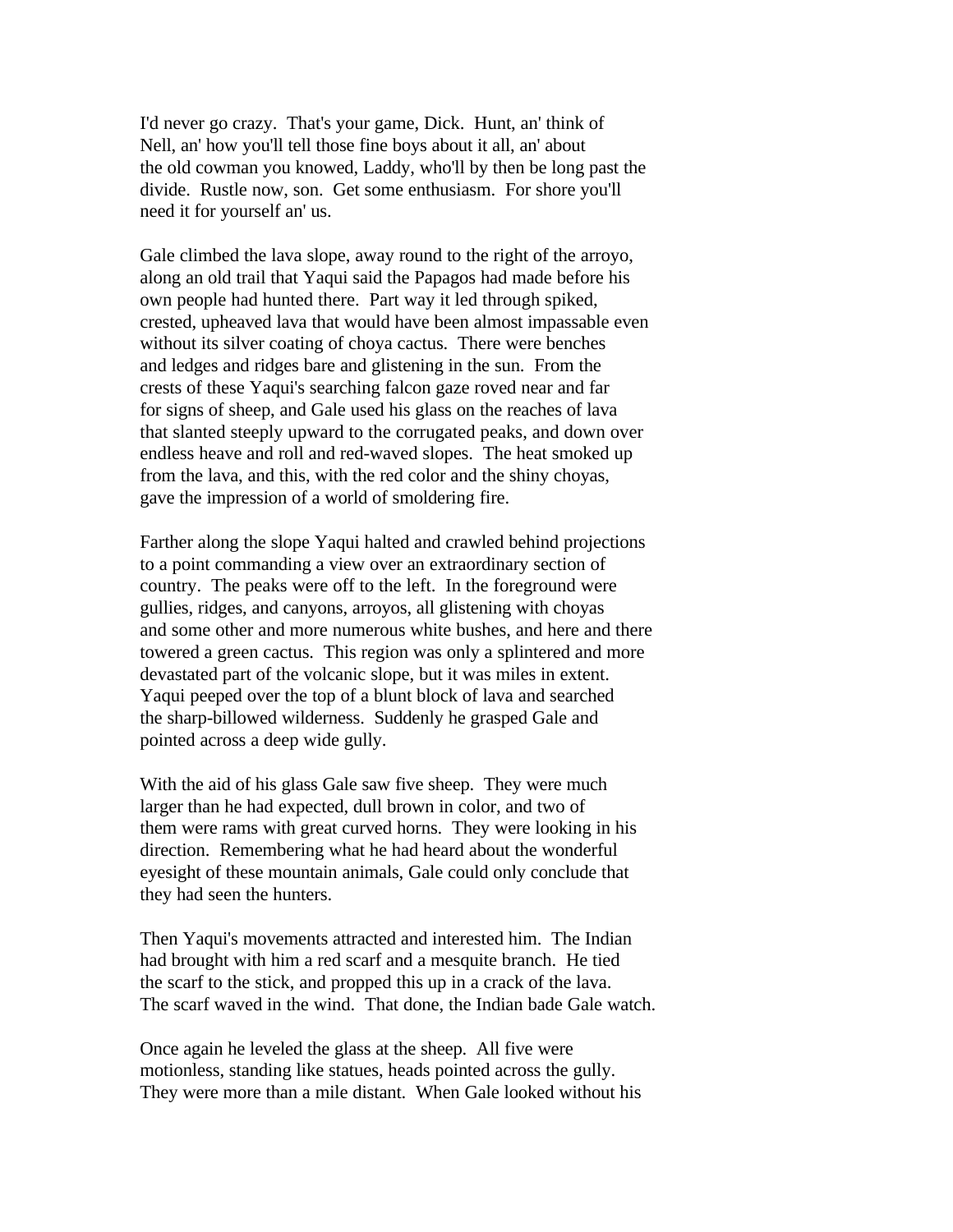glass they merged into the roughness of the lava. He was intensely interested. Did the sheep see the red scarf? It seemed incredible, but nothing else could account for that statuesque alertness. The sheep held this rigid position for perhaps fifteen minutes. Then the leading ram started to approach. The others followed. He took a few steps, then halted. Always he held his head up, nose pointed.

"By George, they're coming!" exclaimed Gale. "They see that flag. They're hunting us. They're curious. If this doesn't beat me!"

Evidently the Indian understood, for he grunted.

Gale found difficulty in curbing his impatience. The approach of the sheep was slow. The advances of the leader and the intervals of watching had a singular regularity. He worked like a machine. Gale followed him down the opposite wall, around holes, across gullies, over ridges. Then Gale shifted the glass back to find the others. They were coming also, with exactly the same pace and pause of their leader. What steppers they were! How sure-footed! What leaps they made! It was thrilling to watch them. Gale forgot he had a rifle. The Yaqui pressed a heavy hand down upon his shoulder. He was to keep well hidden and to be quiet. Gale suddenly conceived the idea that the sheep might come clear across to investigate the puzzling red thing fluttering in the breeze. Strange, indeed, would that be for the wildest creatures in the world.

The big ram led on with the same regular persistence, and in half an hour's time he was in the bottom of the great gulf, and soon he was facing up the slope. Gale knew then that the alluring scarf had fascinated him.

It was no longer necessary now for Gale to use his glass. There was a short period when an intervening crest of lava hid the sheep from view. After that the two rams and their smaller followers were plainly in sight for perhaps a quarter of an hour. Then they disappeared behind another ridge. Gale kept watching sure they would come out farther on. A tense period of waiting passed, then a suddenly electrifying pressure of Yaqui's hand made Gale tremble with excitement.

Very cautiously he shifted his position. There, not fifty feet distant upon a high mound of lava, stood the leader of the sheep. His size astounded Gale. He seemed all horns. But only for a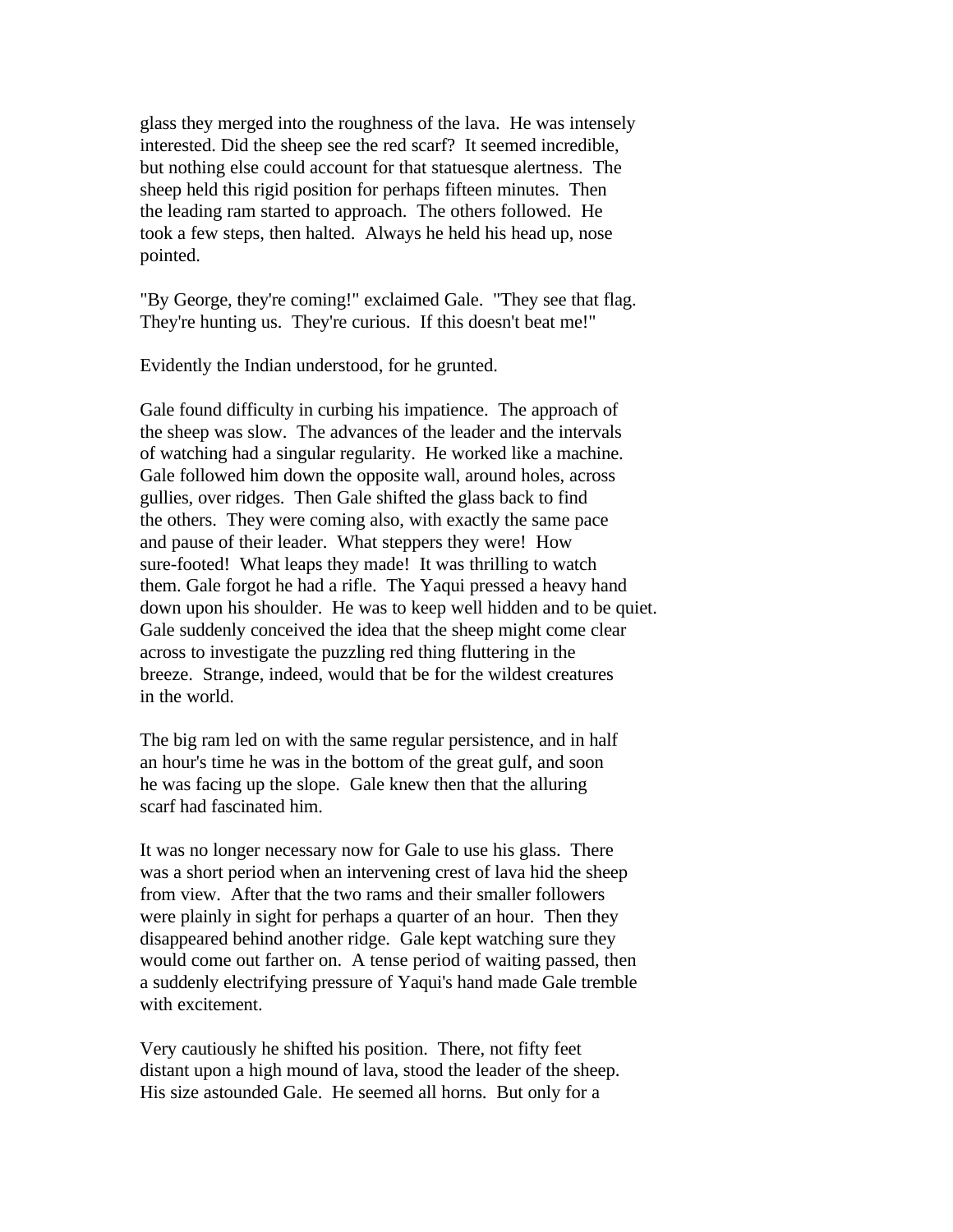moment did the impression of horns overbalancing body remain with Gale. The sheep was graceful, sinewy, slender, powerfully built, and in poise magnificent. As Gale watched, spellbound, the second ram leaped lightly upon the mound, and presently the three others did likewise.

Then, indeed, Gale feasted his eyes with a spectacle for a hunter. It came to him suddenly that there had been something he expected to see in this Rocky Mountain bighorn, and it was lacking. They were beautiful, as wonderful as even Ladd's encomiums had led him to suppose. He thought perhaps it was the contrast these soft, sleek, short-furred, graceful animals afforded to what he imagined the barren, terrible lava mountains might develop.

The splendid leader stepped closer, his round, protruding amber eyes, which Gale could now plainly see, intent upon that fatal red flag. Like automatons the other four crowded into his tracks. A few little slow steps, then the leader halted.

At this instant Gale's absorbed attention was directed by Yaqui to the rifle, and so to the purpose of the climb. A little cold shock affronted Gale's vivid pleasure. With it dawned a realization of what he had imagined was lacking in these animals. They did not look wild! the so-called wildest of wild creatures appeared tamer than sheep he had followed on a farm. It would be little less than murder to kill them. Gale regretted the need of slaughter. Nevertheless, he could not resist the desire to show himself and see how tame they really were.

He reached for the .405, and as he threw a shell into the chamber the slight metallic click made the sheep jump. Then Gale rose quickly to his feet.

The noble ram and his band simply stared at Gale. They had never seen a man. They showed not the slightest indication of instinctive fear. Curiosity, surprise, even friendliness, seemed to mark their attitude of attention. Gale imagined that they were going to step still closer. He did not choose to wait to see if this were true. Certainly it already took a grim resolution to raise the heavy .405.

His shot killed the big leader. The others bounded away with remarkable nimbleness. Gale used up the remaining four shells to drop the second ram, and by the time he had reloaded the others were out of range.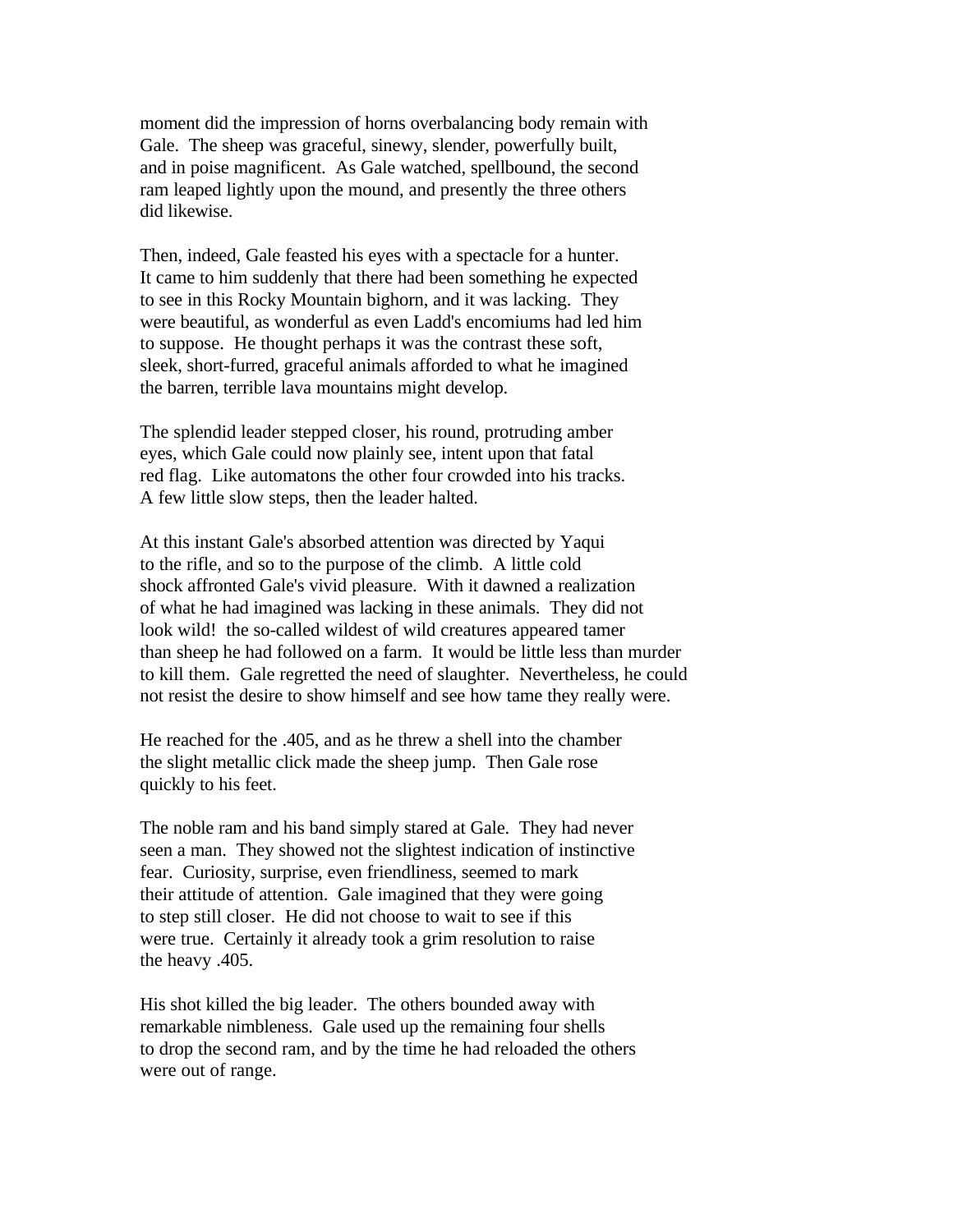The Yaqui's method of hunting was sure and deadly and saving of energy, but Gale never would try it again. He chose to stalk the game. This entailed a great expenditure of strength, the eyes and lungs of a mountaineer, and, as Gale put it to Ladd, the need of seven-league boots. After being hunted a few times and shot at, the sheep became exceedingly difficult to approach. Gale learned to know that their fame as the keenest-eyed of all animals was well founded. If he worked directly toward a flock, crawling over the sharp lava, always a sentinel ram espied him before he got within range. The only method of attack that he found successful was to locate sheep with his glass, work round to windward of them, and then, getting behind a ridge or buttress, crawl like a lizard to a vantage point. He failed often. The stalk called forth all that was in him of endurance, cunning, speed. As the days grew hotter he hunted in the early morning hours and a while before the sun went down. More than one night he lay out on the lava, with the great stars close overhead and the immense void all beneath him. This pursuit he learned to love. Upon those scarred and blasted slopes the wild spirit that was in him had free rein. And like a shadow the faithful Yaqui tried ever to keep at his heels.

One morning the rising sun greeted him as he surmounted the higher cone of the volcano. He saw the vastness of the east algow with a glazed rosy whiteness, like the changing hue of an ember. At this height there was a sweeping wind, still cool. The western slopes of lava lay dark, and all that world of sand and gulf and mountain barrier beyond was shrouded in the mystic cloud of distance. Gale had assimilated much of the loneliness and the sense of ownership and the love of lofty heights that might well belong to the great condor of the peak. Like this wide-winged bird, he had an unparalleled range of vision. The very corners whence came the winds seemed pierced by Gale's eyes.

Yaqui spied a flock of sheep far under the curved broken rim of the main crater. Then began the stalk. Gale had taught the Yaqui something--that speed might win as well as patient cunning. Keeping out of sight, Gale ran over the spike-crusted lava, leaving the Indian far behind. His feet were magnets, attracting supporting holds and he passed over them too fast to fall. The wind, the keen air of the heights, the red lava, the boundless surrounding blue, all seemed to have something to do with his wildness. Then, hiding, slipping, creeping, crawling, he closed in upon his quarry until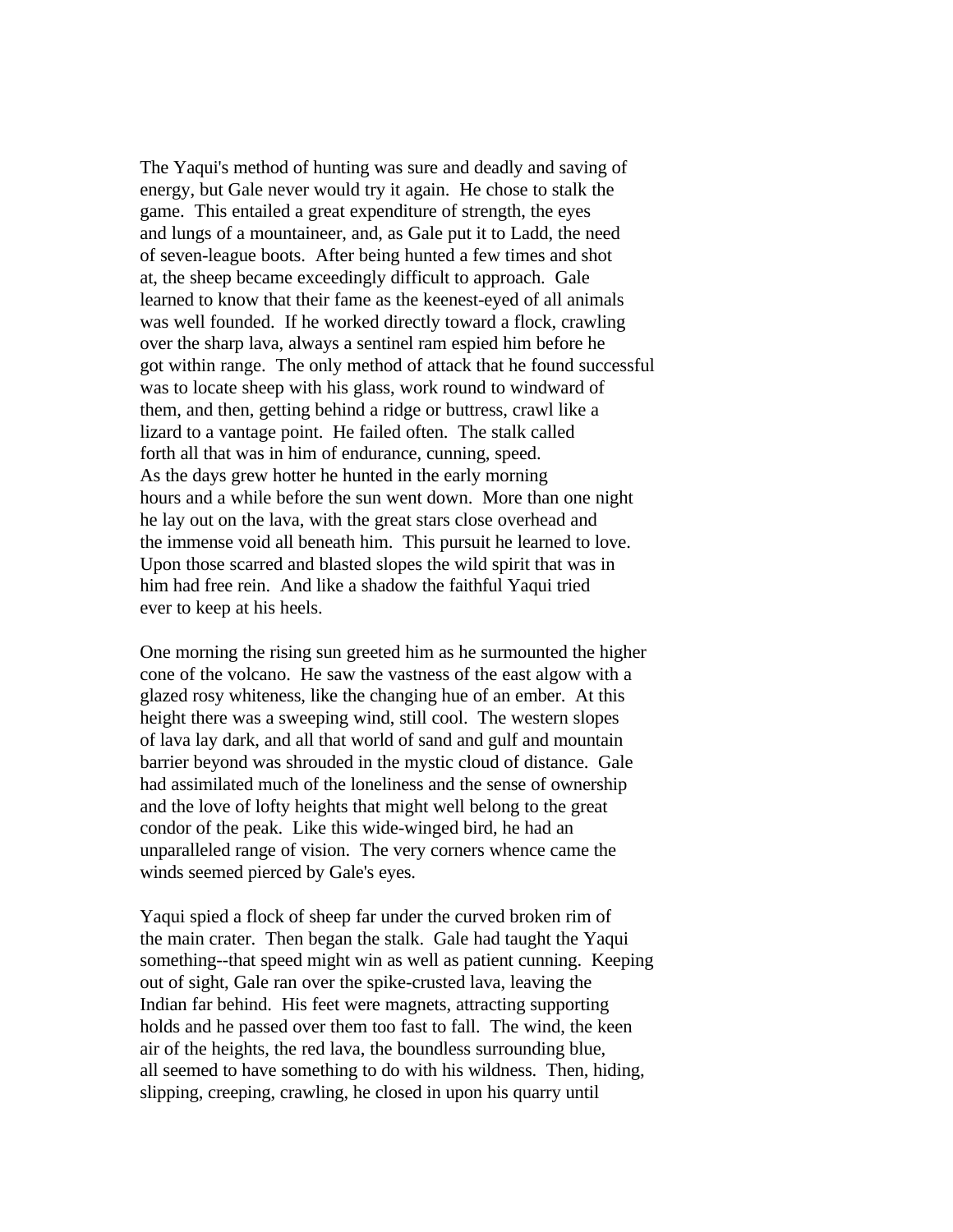the long rifle grew like stone in his grip, and the whipping "spang" ripped the silence, and the strange echo boomed deep in the crater, and rolled around, as if in hollow mockery at the hopelessness of escape.

Gale's exultant yell was given as much to free himself of some bursting joy of action as it was to call the slower Yaqui. Then he liked the strange echoes. It was a maddening whirl of sound that bored deeper and deeper along the whorled and caverned walls of the crater. It was as if these aged walls resented the violating of their silent sanctity. Gale felt himself a man, a thing alive, something superior to all this savage, dead, upflung world of iron, a master even of all this grandeur and sublimity because he had a soul.

He waited beside his quarry, and breathed deep, and swept the long slopes with searching eyes of habit.

When Yaqui came up they set about the hardest task of all, to pack the best of that heavy sheep down miles of steep, ragged, choya-covered lava. But even in this Gale rejoiced. The heat was nothing, the millions of little pits which could hold and twist a foot were nothing; the blade-edged crusts and the deep fissures and the choked canyons and the tangled, dwarfed mesquites, all these were as nothing but obstacles to be cheerfully overcome. Only the choya hindered Dick Gale.

When his heavy burden pulled him out of sure-footedness, and he plunged into a choya, or when the strange, deceitful, uncanny, almost invisible frosty thorns caught and pierced him, then there was call for all of fortitude and endurance. For this cactus had a malignant power of torture. Its pain was a stinging, blinding, burning, sickening poison in the blood. If thorns pierced his legs he felt the pain all over his body; if his hands rose from a fall full of the barbed joints, he was helpless and quivering till Yaqui tore them out.

But this one peril, dreaded more than dizzy height of precipice or sunblindness on the glistening peak, did not daunt Gale. His teacher was the Yaqui, and always before him was an example that made him despair of a white man's equality. Color, race, blood, breeding--what were these in the wilderness? Verily, Dick Gale had come to learn the use of his hands.

So in a descent of hours he toiled down the lava slope, to stalk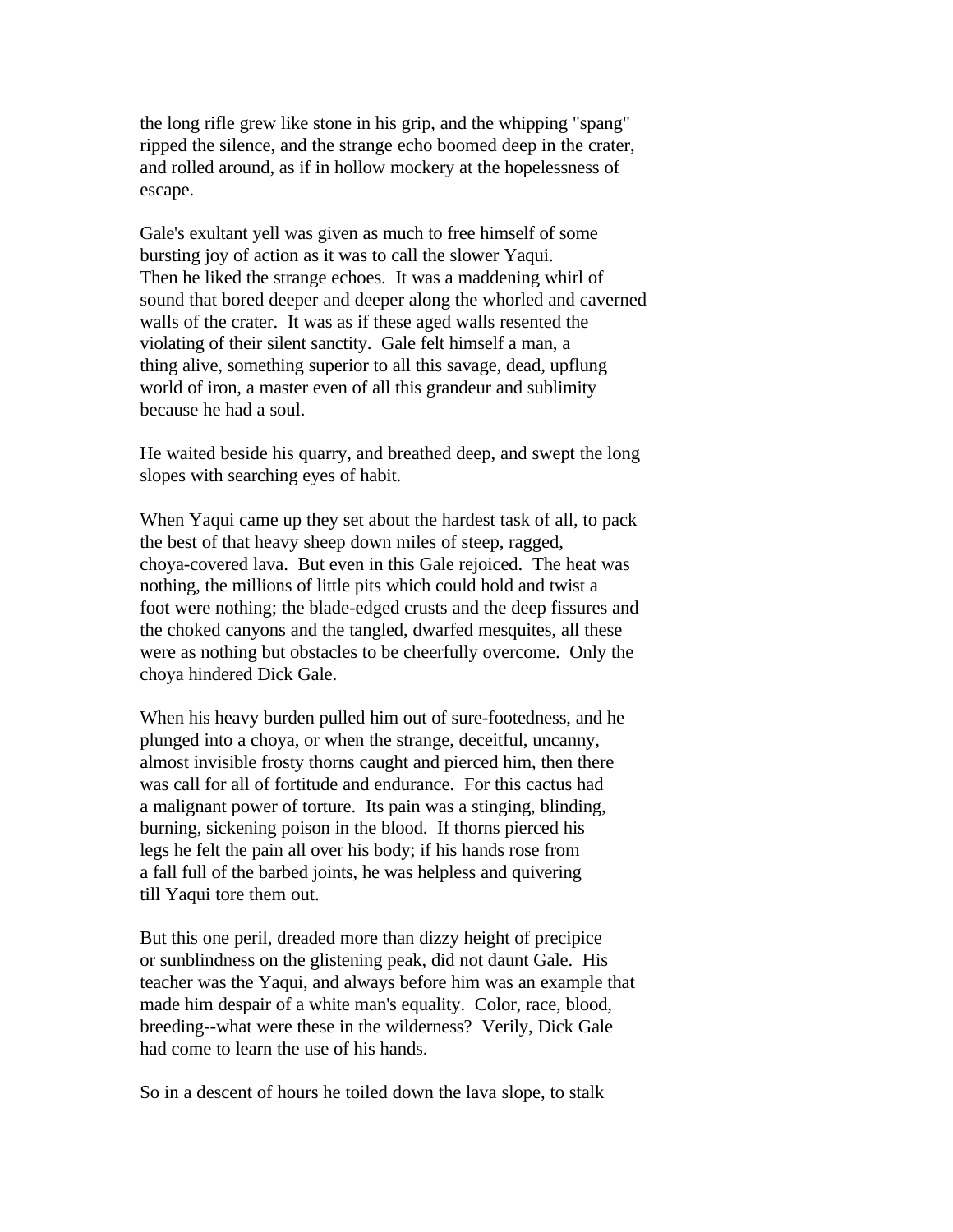into the arroyo like a burdened giant, wringing wet, panting, clear-eyed and dark-faced, his ragged clothes and boots white with choya thorns.

The gaunt Ladd rose from his shaded seat, and removed his pipe from smiling lips, and turned to nod at Jim, and then looked back again.

The torrid summer heat came imperceptibly, or it could never have been borne by white men. It changed the lives of the fugitives, making them partly nocturnal in habit. The nights had the balmly coolness of spring, and would have been delightful for sleep, but that would have made the blazing days unendurable.

The sun rose in a vast white flame. With it came the blasting, withering wind from the gulf. A red haze, like that of earlier sunsets, seemed to come sweeping on the wind, and it roared up the arroyo, and went bellowing into the crater, and rushed on in fury to lash the peaks.

During these hot, windy hours the desert-bound party slept in deep recesses in the lava; and if necessity brought them forth they could not remain out long. the sand burned through boots, and a touch of bare hand on lava raised a blister.

A short while before sundown the Yaqui went forth to build a campfire, and soon the others came out, heat-dazed, half blinded, with parching throats to allay and hunger that was never satisfied. A little action and a cooling of the air revived them, and when night set in they were comfortable round the campfire.

As Ladd had said, one of their greatest problems was the passing of time. The nights were interminably long, but they had to be passed in work or play or dream--anything except sleep. That was Ladd's most inflexible command. He gave no reason. But not improbably the ranger thought that the terrific heat of the day spend in slumber lessened a wear and strain, if not a real danger of madness.

Accordingly, at first the occupations of this little group were many and various. They worked if they had something to do, or could invent a pretext. They told and retold stories until all were wearisome. They sang songs. Mercedes taught Spanish. They played every game they knew. They invented others that were so trivial children would scarcely have been interested, and these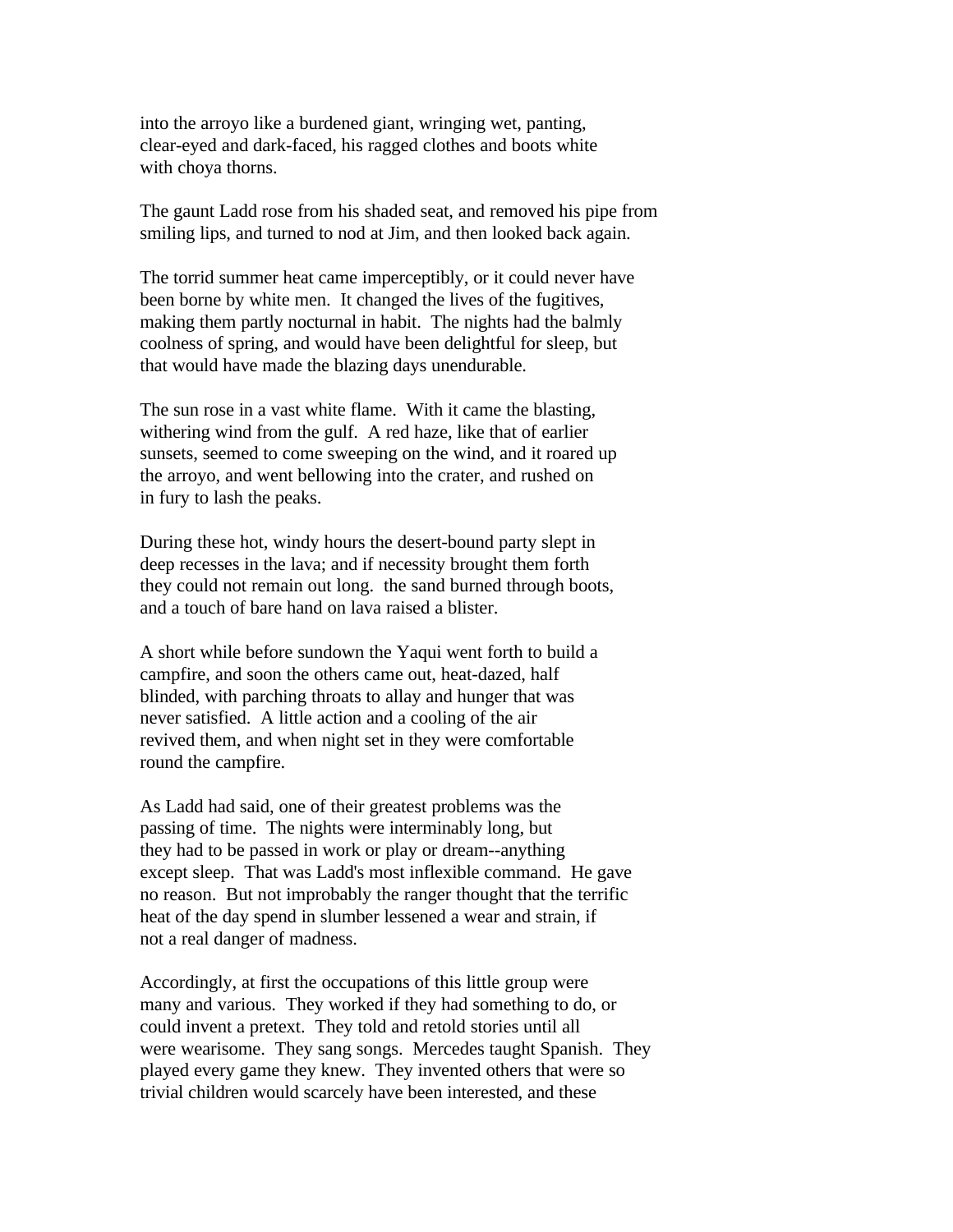they played seriously. In a word, with intelligence and passion, with all that was civilized and human, they fought the ever-infringing loneliness, the savage solitude of their environment.

But they had only finite minds. It was not in reason to expect a complete victory against this mighty Nature, this bounding horizon of death and desolation and decay. Gradually they fell back upon fewer and fewer occupations, until the time came when the silence was hard to break.

Gale believed himself the keenest of the party, the one who thought most, and he watched the effect of the desert upon his companions. He imagined that he saw Ladd grow old sitting round the campfire. Certain it was that the ranger's gray hair had turned white. What had been at times ahrd and cold and grim about him had strangely vanished in sweet temper and a vacant-mindedness that held him longer as the days passed. For hours, it seemed, Ladd would bend over his checkerboard and never make a move. It mattered not now whether or not he had a partner. He was always glad of being spoken to, as if he were called back from vague region of mind. Jim Lash, the calmest, coolest, most nonchalant, best-humored Westerner Gale had ever met, had by slow degrees lost that cheerful character which would have been of such infinite good to his companions, and always he sat broding, silently brooding. Jim had no ties, few memories, and the desert was claiming him.

Thorne and Mercedes, however, were living, wonderful proof that spirit, mind, and heart were free--free to soar in scorn of the colossal barrenness and silence and space of that terrible hedging prison of lava. They were young; they loved; they were together; and the oasis was almost a paradise. Gale believe he helped himself by watching them. Imagination had never pictured real happiness to him. Thorne and Mercedes had forgotten the outside world. If they had been existing on the burned-out desolate moon they could hardly have been in a harsher, grimmer, lonelier spot than this red-walled arroyo. But it might have been statelier Eden than that of the primitive day.

Mercedes grew thinner, until she was a slender shadow of her former self. She became hard, brown as the rangers, lithe and quick as a panther. She seemed to live on water and the air--perhaps, indeed, on love. For of the scant fare, the best of which was continually urged upon her, she partook but little. She reminded Gale of a wild brown creature, free as the wind on the lava slopes. Yet, despite the great change, her beauty remained undiminished. Her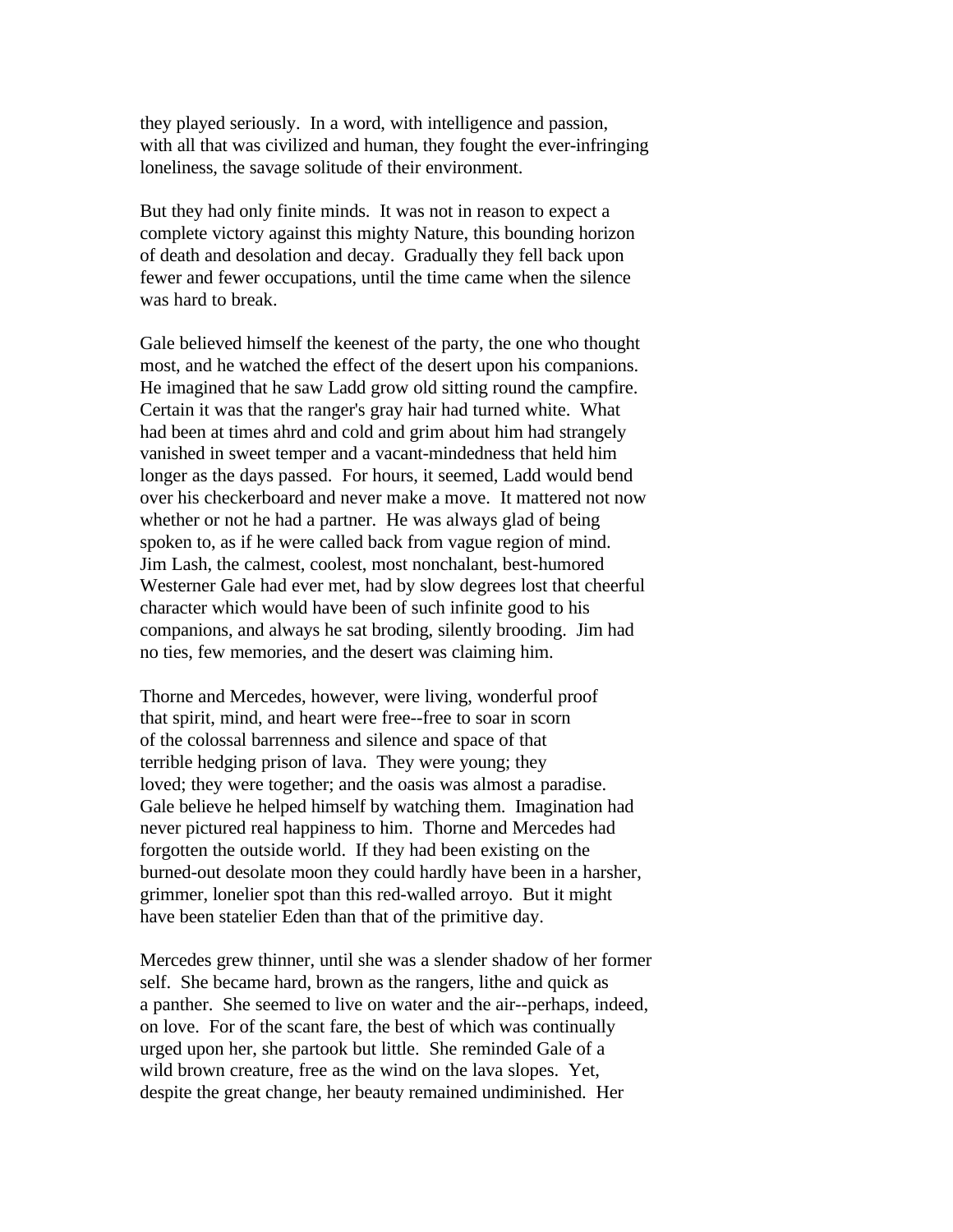eyes, seeming so much larger now in her small face, were great black, starry gulfs. She was the life of that camp. Her smiles, her rapid speech, her low laughter, her quick movements, her playful moods with the rangers, the dark and passionate glance, which rested so often on her lover, the whispers in the dusk as hand in hand they paced the campfire beat--these helped Gale to retain his loosening hold on reality, to resist the lure of a strange beckoning life where a man stood free in the golden open, where emotion was not, nor trouble, nor sickness, nor anything but the savage's rest and sleep and action and dream.

Although the Yaqui was as his shadow, Gale reached a point when he seemed to wander alone at twilight, in the night, at dawn. Far down the arroyo, in the deepening red twilight, when the heat rolled away on slow-dying wind, Blanco Sol raised his splendid head and whistled for his master. Gale reproached himself for neglect of the noble horse. Blanco Sol was always the same. He loved four things--his master, a long drink of cool water, to graze at will, and to run. Time and place, Gale thought, meant little to Sol if he could have those four things. Gale put his arm over the great arched neck and laid his cheek against the long white mane, and then even as he stood there forgot the horse. What was the dull, red-tinged, horizon-wide mantle creeping up the slope? Through it the copper sun glowed, paled, died. Was it only twilight? Was it gloom? If he thought about it he had a feeling that it was the herald of night and the night must be a vigil, and that made him tremble.

At night he had formed a habit of climbing up the lava slope as far as the smooth trail extended, and there on a promontory he paced to and fro, and watched the stars, and sat stone-still for hours looking down at the vast void with its moving, changing shadows. From that promontory he gazed up at a velvet-blue sky, deep and dark, bright with millions of cold, distant, blinking stars, and he grasped a little of the meaning of infinitude. He gazed down into the shadows, which, black as they were and impenetrable, yet have a conception of immeasurable space.

Then the silence! He was dumb, he was awed, he bowed his head, he trembled, he marveled at the desert silence. It was the one thing always present. Even when the wind roared there seemed to be silence. But at night, in this lava world of ashes and canker, he waited for this terrible strangeness of nature to come to him with the secret. He seemed at once a little child and a strong man, and something very old. What tortured him was the incomprehensibility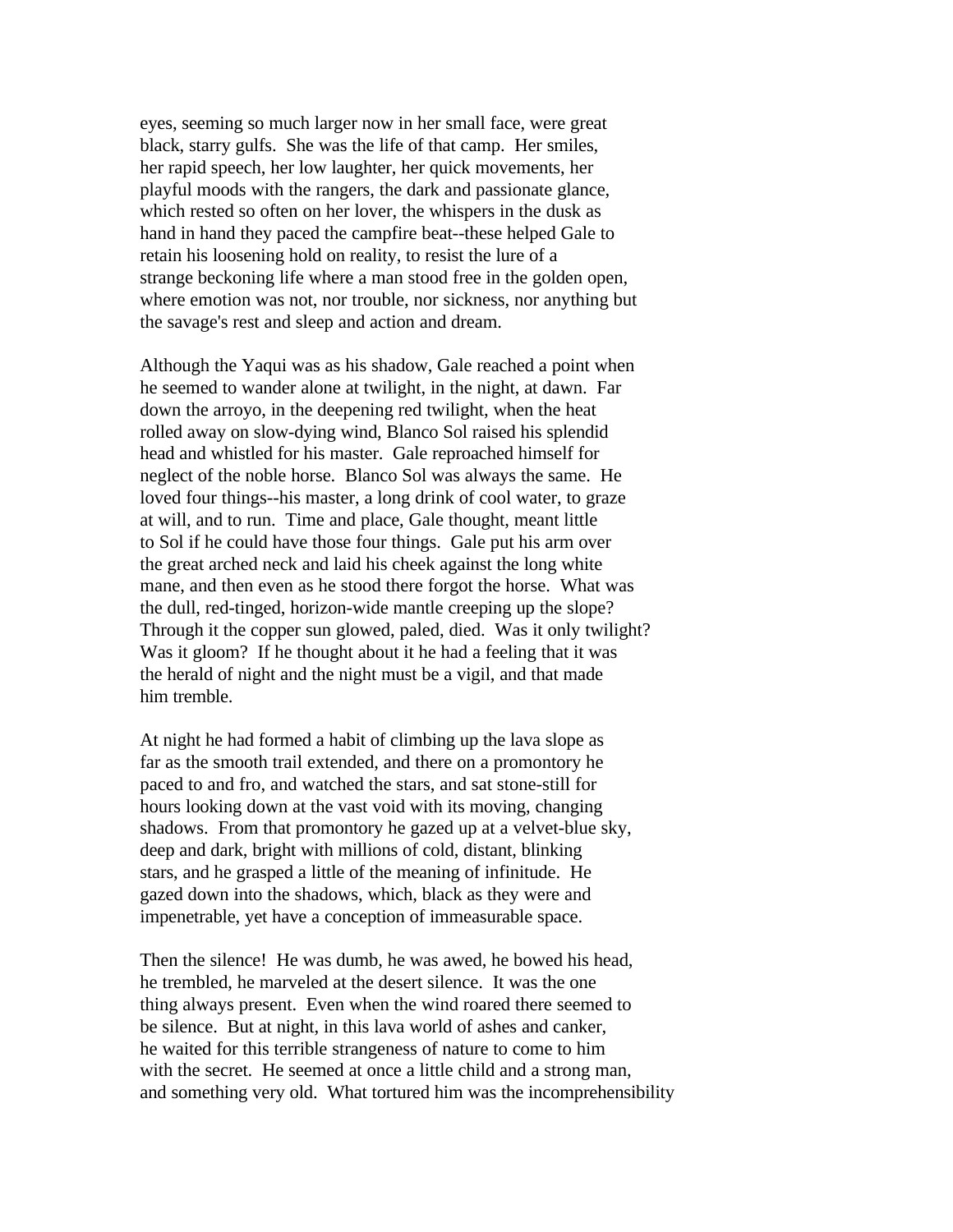that the vaster the space the greater the silence! At one moment Gale felt there was only death here, and that was the secret; at another he heard the slow beat of a mighty heart.

He came at length to realize that the desert was a teacher. He did not realize all that he had learned, but he was a different man. And when he decided upon that, he was not thinking of the slow, sure call to the primal instincts of man; he was thinking that the desert, as much as he had experienced and no more, would absolutely overturn the whole scale of a man's values, break old habits, form new ones, remake him. More of desert experience, Gale believe, would be too much for intellect. The desert did not breed civilized man, and that made Gale ponder over a strange thought: after all, was the civilized man inferior to the savage?

Yaqui was the answer to that. When Gale acknowledged this he always remembered his present strange manner of thought. The past, the old order of mind, seemed as remote as this desert world was from the haunts of civilized men. A man must know a savage as Gale knew Yaqui before he could speak authoritatively, and then something stilled his tongue. In the first stage of Gale's observation of Yaqui he had marked tenaciousness of life, stoicism, endurance, strength. These were the attributes of the desert. But what of that second stage wherein the Indian had loomed up a colossal figure of strange honor, loyalty, love? Gale doubted his convictions and scorned himself for doubting.

There in the gloom sat the silent, impassive, inscrutable Yaqui. His dark face, his dark eyes were plain in the light of the stars. Always he was near Gale, unobtrusive, shadowy, but there. Why? Gale absolutely could not doubt that the Indian had heart as well as mind. Yaqui had from the very first stood between Gale and accident, toil, peril. It was his own choosing. Gale could not change him or thwart him. He understood the Indian's idea of obligation and sacred duty. But there was more, and that baffled Gale. In the night hours, alone on the slope, Gale felt in Yaqui, as he felt the mighty throb of that desert pulse, a something that drew him irresistibly to the Indian. Sometimes he looked around to find the Indian, to dispel these strange, pressing thoughts of unreality, and it was never in vain.

Thus the nights passed, endlessly long, with Gale fighting for his old order of thought, fighting the fascination of the infinite sky, and the gloomy insulating whirl of the wide shadows, fighting for belief, hope, prayer, fighting against that terrible ever-recurring idea of being lost, lost, lost in the desert, fighting harder than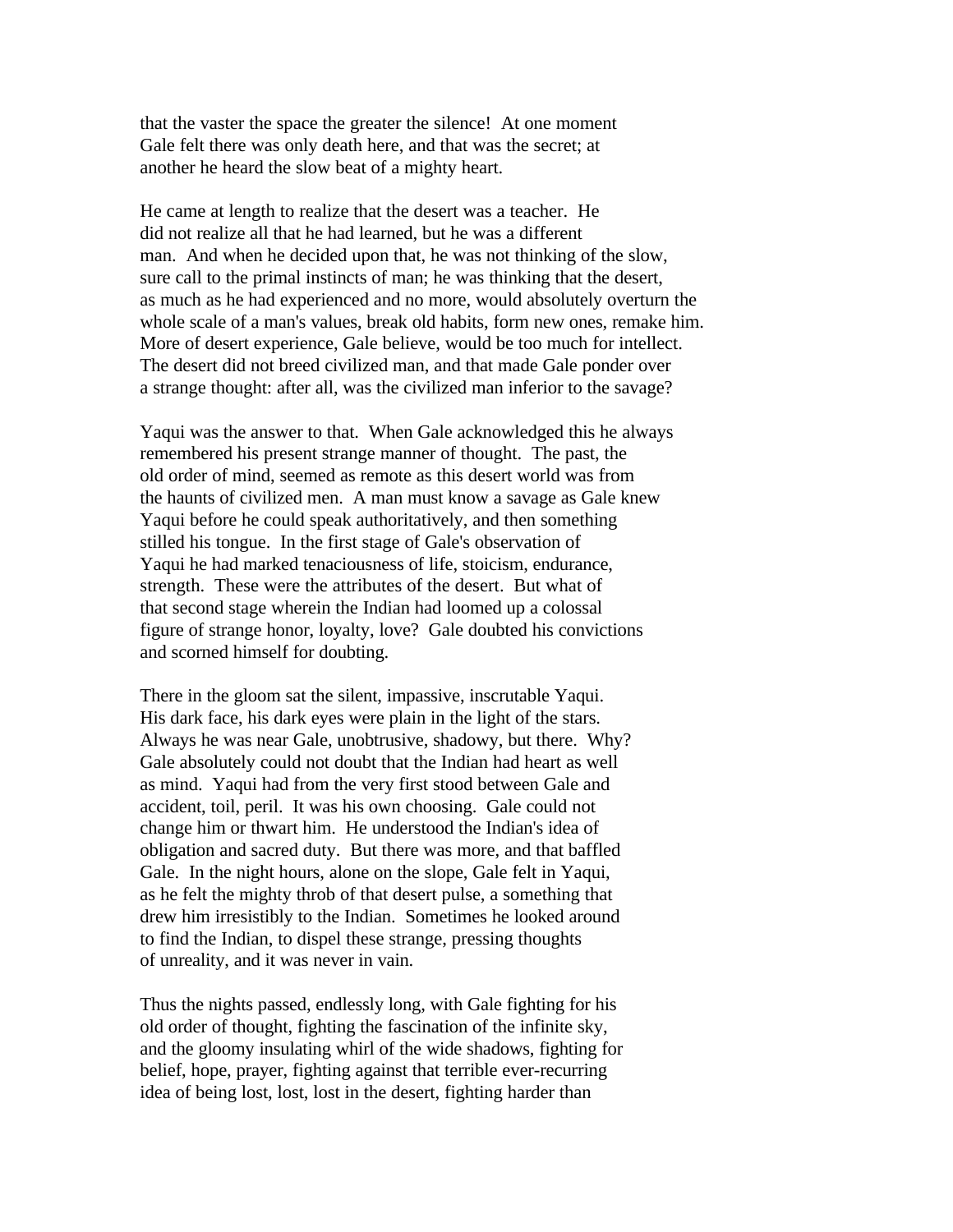any other thing the insidious, penetrating, tranquil, unfeeling self that was coming between him and his memory.

He was losing the battle, losing his hold on tangible things, losing his power to stand up under this ponderous, merciless weight of desert space and silence.

He acknowledged it in a kind of despair, and the shadows of the night seemed whirling fiends. Lost! Lost! Lost! What are you waiting for? Rain!... Lost! Lost! Lost in the desert! So the shadows seemed to scream in voiceless mockery.

At the moment he was alone on the promontory. The night was far spent. A ghastly moon haunted the black volcanic spurs. The winds blew silently. Was he alone? No. he did not seem to be alone. The Yaqui was there. Suddenly a strange, cold sensation crept over Gale. It was new. He felt a presence. Turning, he expected to see the Indian, but instead, a slight shadow, pale, almost white, stood there, not close nor yet distant. It seemed to brighten. Then he saw a woman who resembled a girl he had seemed to know long ago. She was white-faced, golden-haired, and her lips were sweet, and her eyes were turning black. Nell! He had forgotten her. Over him flooded a torrent of memory. There was tragic woe in this sweet face. Nell was holding out her arms--she was crying aloud to him across the sand and the cactus and the lava. She was in trouble, and he had been forgetting.

That night he climbed the lava to the topmost cone, and never slipped on a ragged crust nor touched a choya thorn. A voice called to him. He saw Nell's eyes in the stars, in the velvet blue of sky, in the blackness of the engulfing shadows. She was with him, a slender shape, a spirit, keeping step with him, and memory was strong, sweet, beating, beautiful. Far down in the west, faintly golden with light of the sinking moon, he saw a cloud that resembled her face. A cloud on the desert horizon! He gazed and gazed. Was that a spirit face like the one by his side? No--he did not dream.

In the hot, sultry morning Yaqui appeared at camp, after long hours of absence, and he pointed with a long, dark arm toward the west. A bank of clouds was rising above the mountain barrier.

"Rain!" he cried; and his sonorous voice rolled down the arroyo.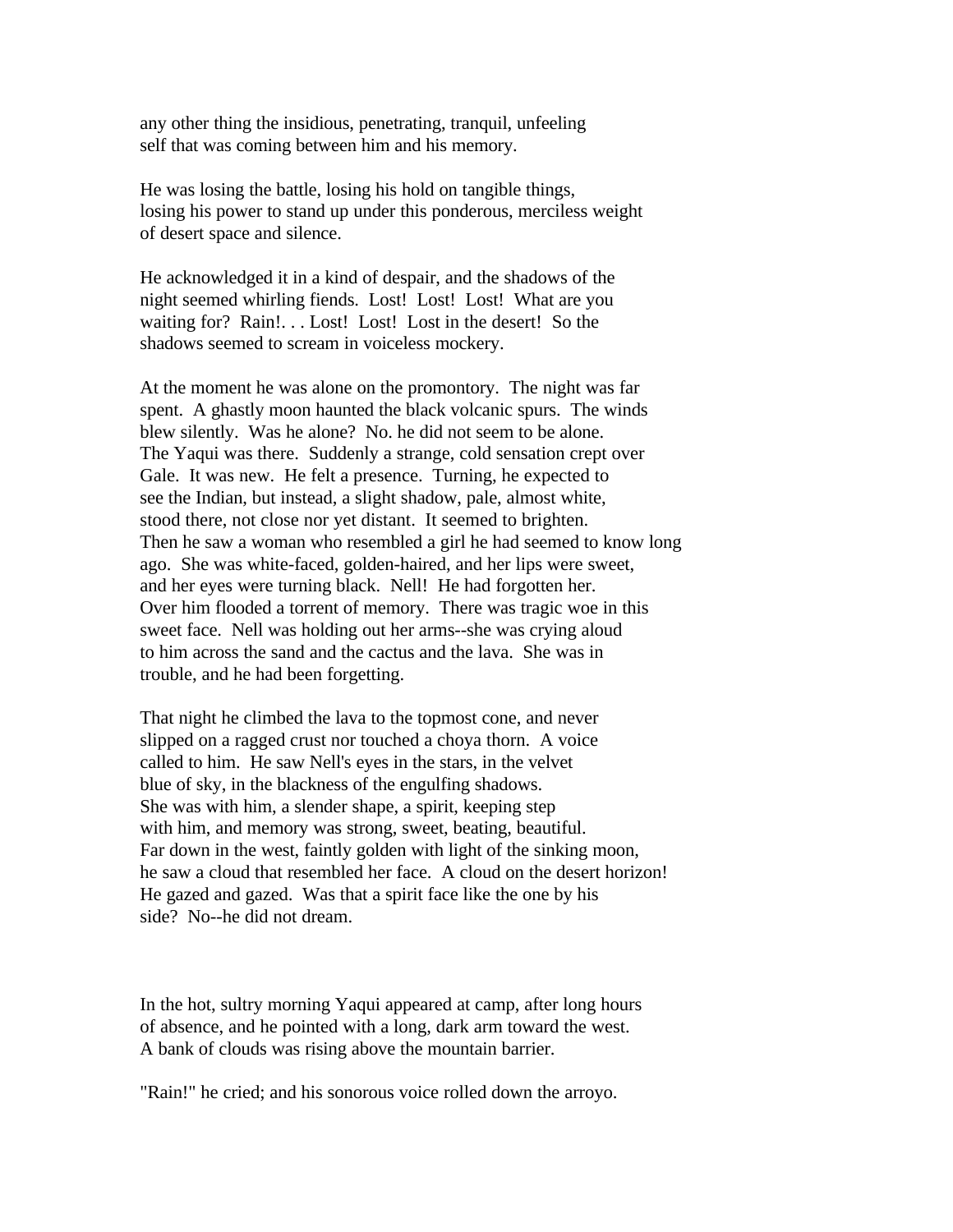Those who heard him were as shipwrecked mariners at sight of a distant sail.

Dick Gale, silent, grateful to the depths of his soul, stood with arm over Blanco Sol and watched the transforming west, where clouds of wonderous size and hue piled over one another, rushing, darkening, spreading, sweeping upward toward that white and glowing sun.

When they reached the zenish and swept round to blot out the blazing orb, the earth took on a dark, lowering aspect. The red of sand and lava changed to steely gray. Vast shadows, like ripples on water, sheeted in from the gulf with a low, strange moan. Yet the silence was like death. The desert was awaiting a strange and hated visitation--storm! If all the endless torrid days, the endless mystic nights had seemed unreal to Gale, what, then, seemed this stupendous spectacle?

"Oh! I felt a drop of rain on my face!" cried Mercedes; and whispering the name of a saint, she kissed her husband.

The white-haired Ladd, gaunt, old, bent, looked up at the maelstrom of clouds, and he said, softly, "Shore we'll get in the hosses, an' pack light, an' hit the trail, an' make night marches!"

Then up out of the gulf of the west swept a bellowing wind and a black pall and terrible flashes of lightning and thunder like the end of the world--fury, blackness, chaos, the desert storm.

XVII

The Whistle Of A Horse

At the ranch-house at Forlorn River Belding stood alone in his darkened room. It was quiet there and quiet outside; the sickening midsummer heat, like a hot heavy blanket, lay upon the house.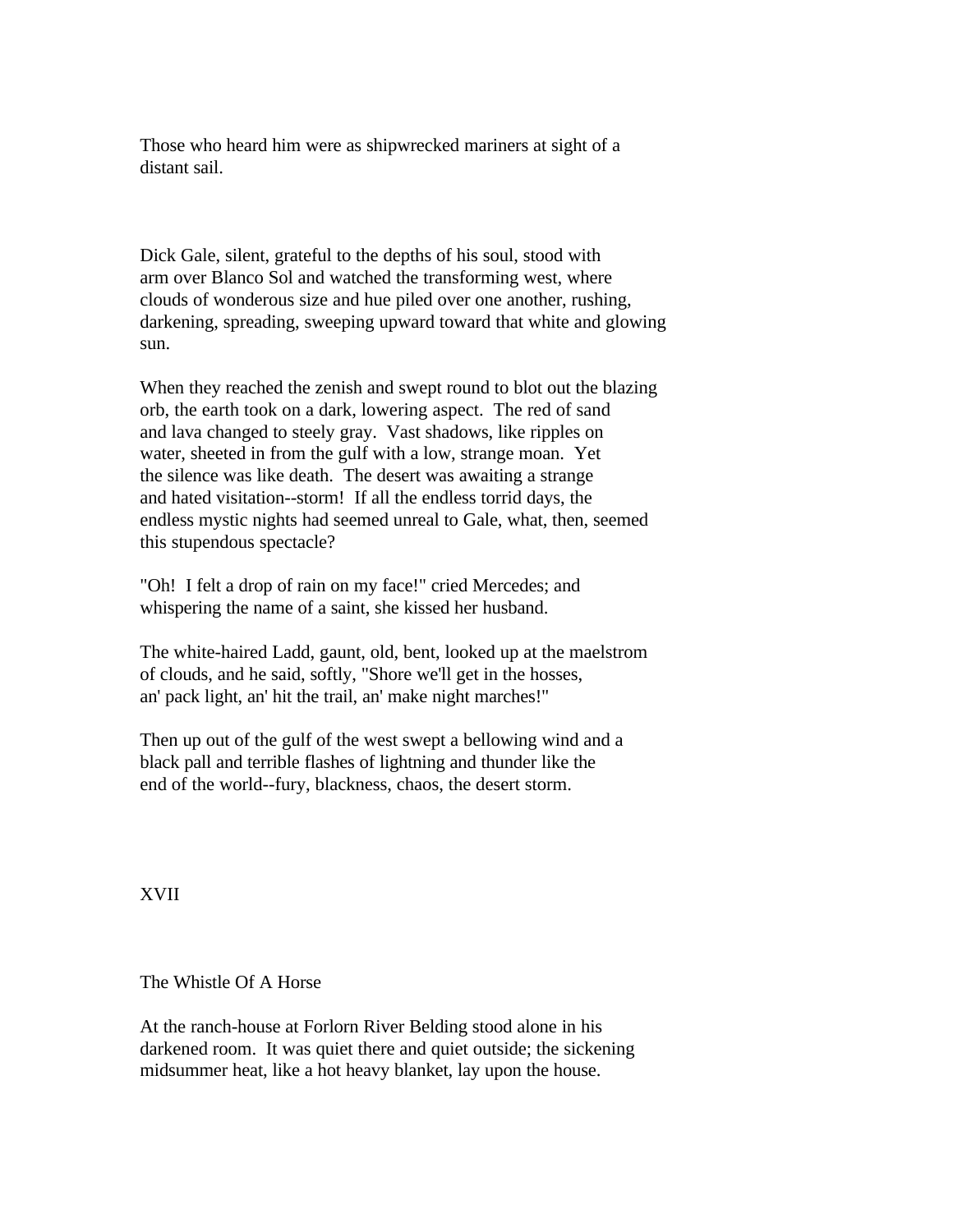He took up the gun belt from his table and with slow hands buckled it around his waist. He seemed to feel something familiar and comfortable and inspiring in the weight of the big gun against his hip. He faced the door as if to go out, but hesitated, and then began a slow, plodding walk up and down the length of the room. Presently he halted at the table, and with reluctant hands he unbuckled the gun belt and laid it down.

The action did not have an air of finality, and Belding knew it. He had seen border life in Texas in the early days; he had been a sheriff when the law in the West depended on a quickness of wrist; he had seen many a man lay down his gun for good and all. His own action was not final. Of late he had done the same thing many times and this last time it seemed a little harder to do, a little more indicative of vacillation. There were reasons why Belding's gun held for him a gloomy fascination.

The Chases, those grasping and conscienceless agents of a new force in the development of the West, were bent upon Belding's ruin, and so far as his fortunes at Forlorn River were concerned, had almost accomplished it. One by one he lost points for which he contended with them. He carried into the Tucson courts the matter of the staked claims, and mining claims, and water claims, and he lost all. Following that he lost his government position as inspector of immigration; and this fact, because of what he considered its injustice, had been a hard blow. He had been made to suffer a humiliation equally as great. It came about that he actually had to pay the Chases for water to irrigate his alfalfa fields. The never-failing spring upon his land answered for the needs of household and horses, but no more.

These matters were unfortunate for Belding, but not by any means wholly accountable for his worry and unhappiness and brooding hate. He believed Dick Gale and the rest of the party taken into the desert by the Yaqui had been killed or lost. Two months before a string of Mexican horses, riderless, saddled, starved for grass and wild for water, had come in to Forlorn River. They were a part of the horses belonging to Rojas and his band. Their arrival complicated the mystery and strengthened convictions of the loss of both pursuers and pursued. Belding was wont to say that he had worried himself gray over the fate of his rangers.

Belding's unhappiness could hardly be laid to material loss. He had been rich and was now poor, but change of fortune such as that could not have made him unhappy. Something more somber and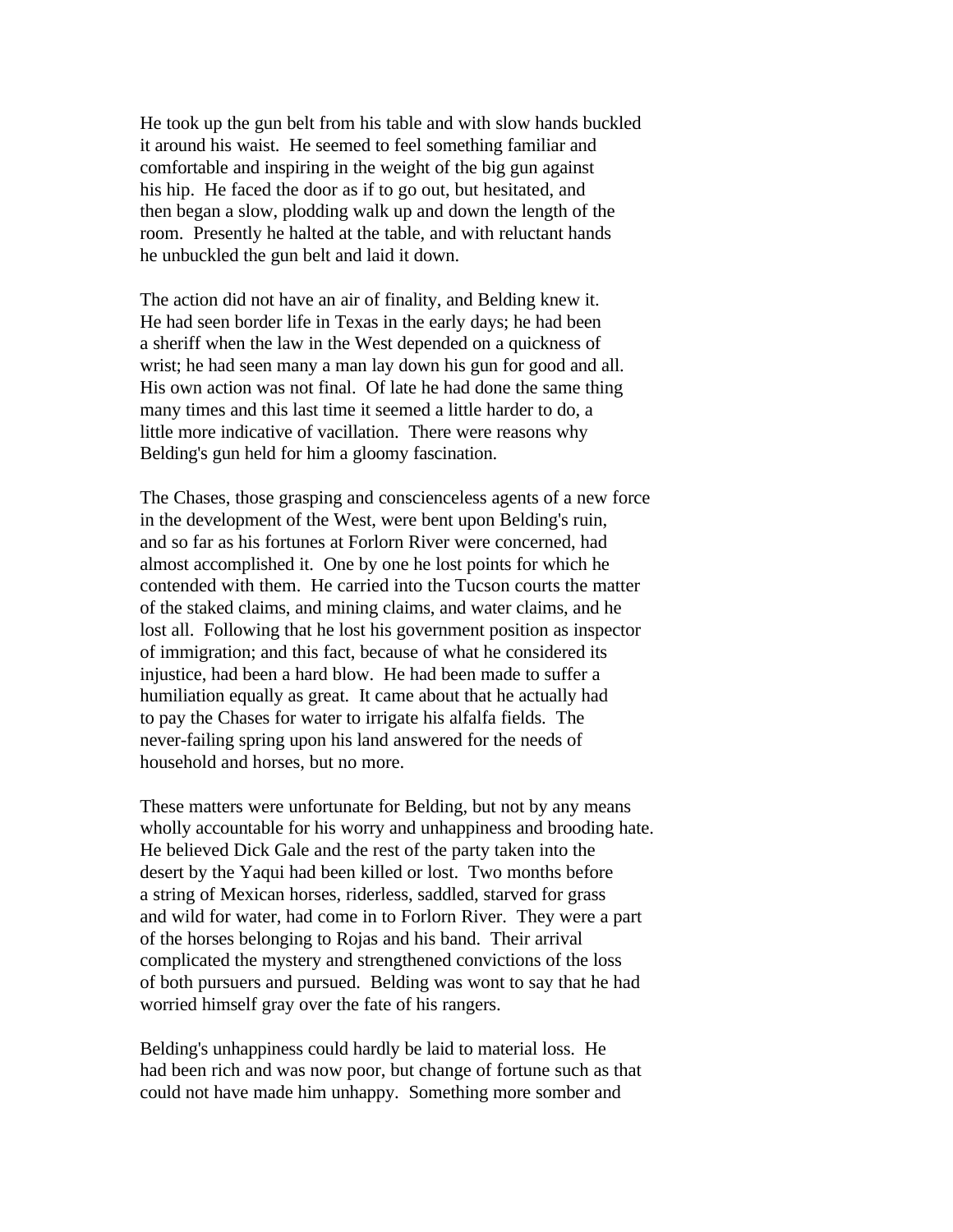mysterious and sad than the loss of Dick Gale and their friends had come into the lives of his wife and Nell. He dated the time of this change back to a certain day when Mrs. Belding recognized in the elder Chase an old schoolmate and a rejected suitor. It took time for slow-thinking Belding to discover anything wrong in his household, especially as the fact of the Gales lingering there made Mrs. Belding and Nell, for the most part, hide their read and deeper feelings. Gradually, however, Belding had forced on him the fact of some secret cause for grief other than Gale's loss. He was sure of it when his wife signified her desire to make a visit to her old home back in Peoria. She did not give many reasons, but she did show him a letter that had found its way from old friends. This letter contained news that may or may not have been authentic; but it was enough, Belding thought, to interest his wife. An old prospector had returned to Peoria, and he had told relatives of meeting Robert Burton at the Sonoyta Oasis fifteen years before, and that Burton had gone into the desert never to return. To Belding this was no surprise, for he had heard that before his marriage. There appeared to have been no doubts as to the death of his wife's first husband. The singular thing was that both Nell's father and grandfather had been lost somewhere in the Sonora Desert.

Belding did not oppose his wife's desire to visit her old home. He thought it would be a wholesome trip for her, and did all in his power to persuade Nell to accompany her. But Nell would not go.

It was after Mrs. Belding's departure that Belding discovered in Nell a condition of mind that amazed and distressed him. She had suddenly become strangely wretched, so that she could not conceal it from even the Gales, who, of all people, Belding imagined, were the ones to make Nell proud. She would tell him nothing. But after a while, when he had thought it out, he dated this further and more deplorable change in Nell back to a day on which he had met Nell with Radford Chase. This indefatigable wooer had not in the least abandoned his suit. Something about the fellow made Belding grind his teeth. But Nell grew not only solicitously, but now strangely, entreatingly earnest in her importunities to Belding not ot insult or lay a hand on Chase. This had bound Belding so far; it had made him think and watch. He had never been a man to interfere with his women folk. They could do as they liked, and usually that pleased him. But a slow surprise gathered and grew upon him when he saw that Nell, apparently, was accepting young Chase's attentions. At least, she no longer hid from him. Belding could not account for this, because he was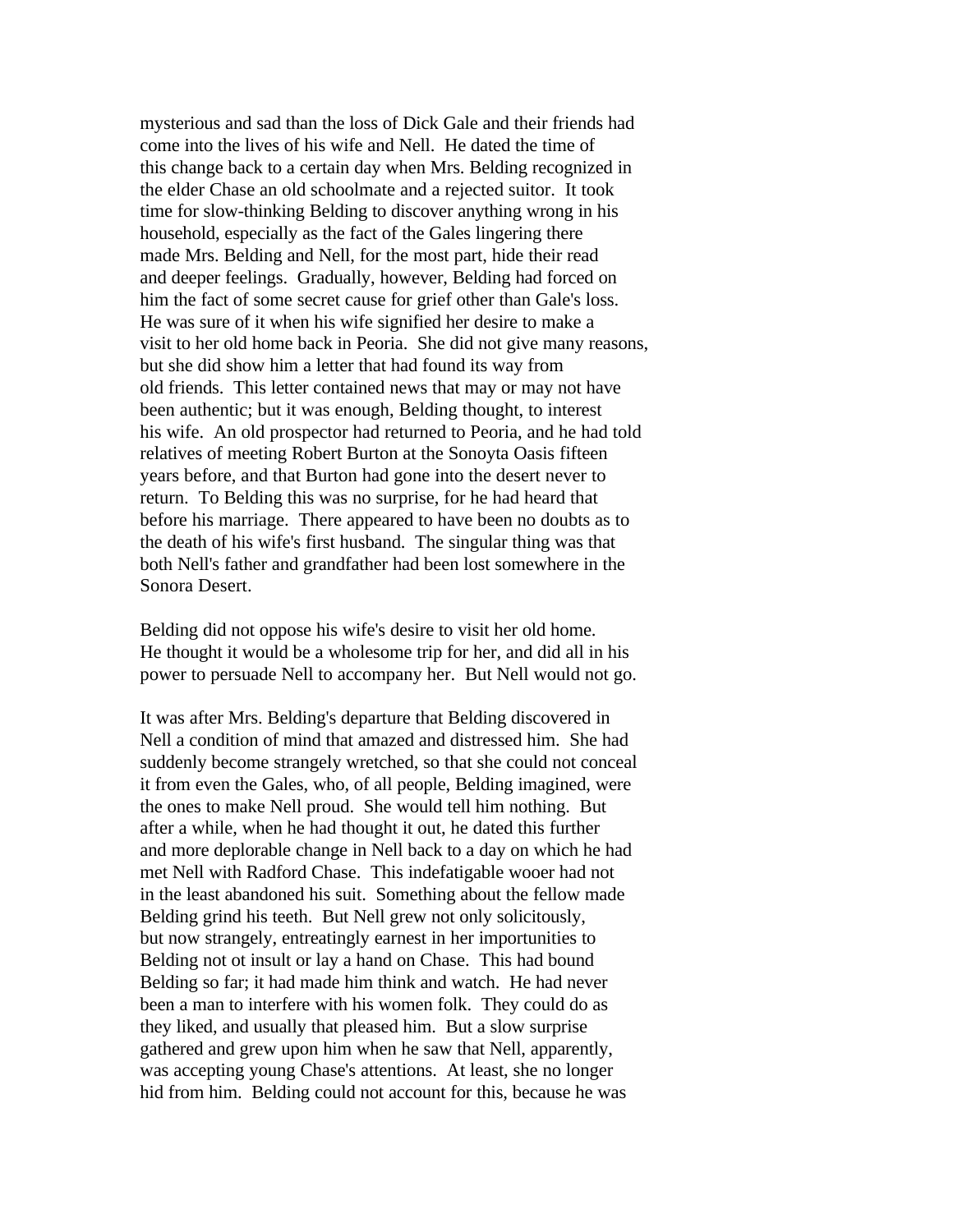sure Nell cordially despised the fellow. And toward the end he divined, if he did not actually know, that these Chases possessed some strange power over Nell, and were using it. That stirred a hate in Belding--a hate he had felt at the very first and had manfully striven against, and which now gave him over to dark brooding thoughts.

Midsummer passed, and the storms came late. But when they arrived they made up for tardiness. Belding did not remember so terrible a storm of wind and rain as that which broke the summer's drought.

In a few days, it seemed, Altar Valley was a bright and green expanse, where dust clouds did not rise. Forlorn River ran, a slow, heavy, turgid torrent. Belding never saw the river in flood that it did not give him joy; yet now, desert man as he was, he suffered a regret when he thought of the great Chase reservoir full and overflowing. The dull thunder of the spillway was not pleasant. It was the first time in his life that the sound of falling water jarred upon him.

Belding noticed workmen once more engaged in the fields bounding his land. The Chases had extended a main irrigation ditch down to Belding's farm, skipped the width of his ground, then had gone on down through Altar Valley. They had exerted every influence to obtain right to connect these ditches by digging through his land, but Belding had remained obdurate. He refused to have any dealings with them. It was therefore with some curiosity and suspicion that he was a gang of Mexicans once more at work upon these ditches.

At daylight next morning a tremendous blast almost threw Belding out of his bed. It cracked the adobe walls of his house and broke windows and sent pans and crockery to the floor with a crash. Belding's idea was that the store of dynamite kept by the Chases for blasting had blown up. Hurriedly getting into his clothes, he went to Nell's room to reassure her; and, telling her to have a thought for their guests, he went out to see what had happened.

The villagers were pretty badly frightened. Many of the poorly constructed adobe huts had crumbled almost into dust. A great yellow cloud, like smoke, hung over the river. This appeared to be at the upper end of Belding's plot, and close to the river. When he reached his fence the smoke and dust were so thick he could scarcely breathe, and for a little while he was unable to see what had happened. Presently he made out a huge hole in the sand just abut where the irrigation ditch had stopped near his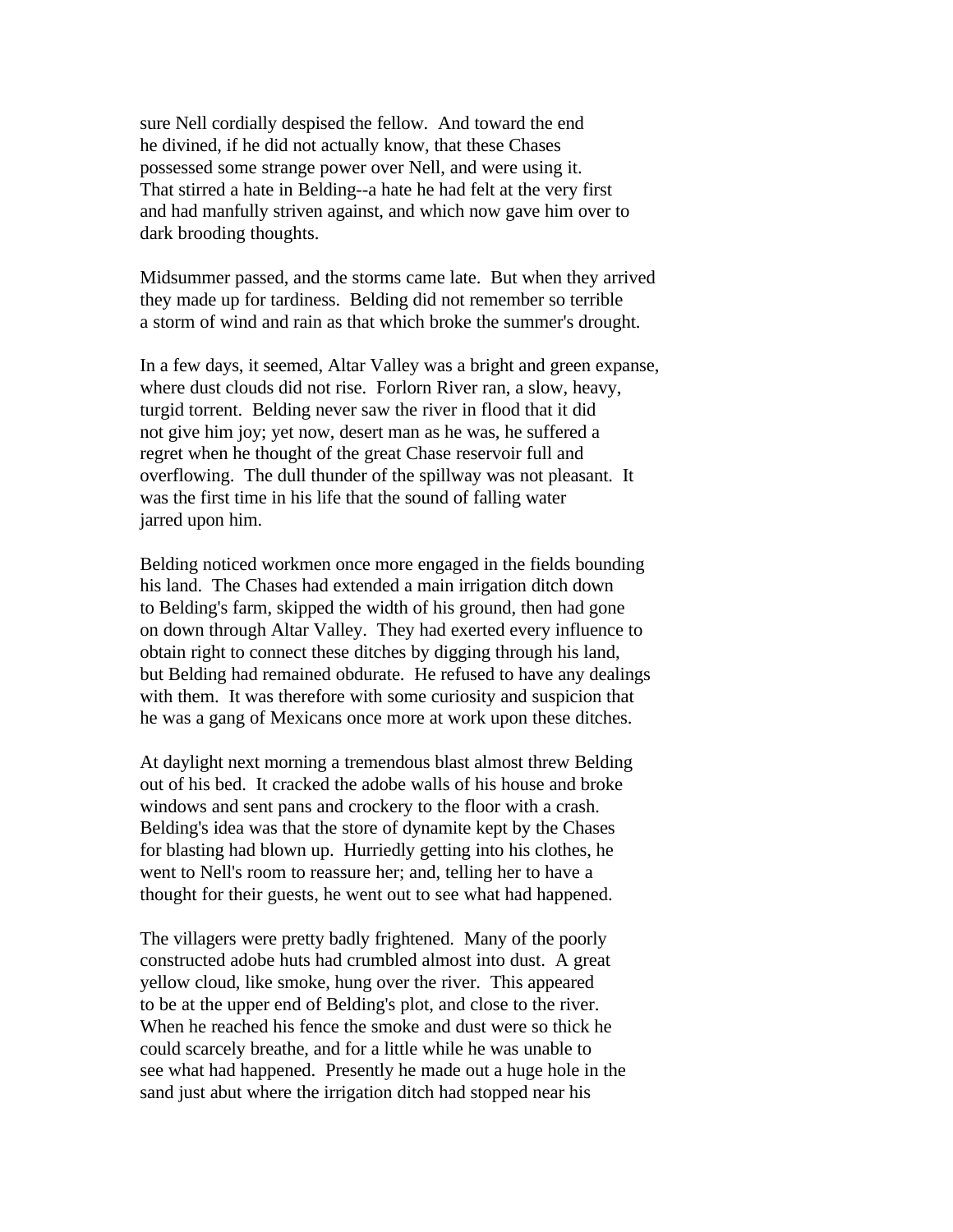line. For some reason or other, not clear to Belding, the Mexicans had set off an extraordinarily heavy blast at that point.

Belding pondered. He did not now for a moment consider an accidental discharge of dynamite. But why had this blast been set off? The loose sandy soil had yielded readily to shovel; there were no rocks; as far as construction of a ditch was concerned such a blast would have odne more harm than good.

Slowly, with reluctant feet, Belding walked toward a green hollow, where in a cluster of willows lay the never-failing spring that his horses loved so well, and, indeed, which he loved no less. He was actually afraid to part the drooping willows to enter the little cool, shady path that led to the spring. Then, suddenly seized by suspense, he ran the rest of the way.

He was just in time to see the last of the water. It seemed to sink as in quicksand. The shape of the hole had changed. The tremendous force of the blast in the adjoining field had obstructed or diverted the underground stream of water.

Belding's never-failing spring had been ruined. What had made this little plot of ground green and sweet and fragrant was now no more. Belding's first feeling was for the pity of it. The pale Ajo lilies would bloom no more under those willows. The willows themselves would soon wither and die. He thought how many times in the middle of hot summer nights he had come down to the spring to drink. Never again!

Suddenly he thought of Blanco Diablo. How the great white thoroughbred had loved this spring! Belding straightened up and looked with tear-blurred eyes out over the waste of desert to the west. Never a day passed that he had not thought of the splendid horse; but this moment, with its significant memory, was doubly keen, and there came a dull pang in his breast.

"Diablo will never drink here again!" muttered Belding.

The loss of Blanco Diablo, though admitted and mourned by Belding, had never seemed quite real until this moment.

The pall of dust drifting over him, the din of the falling water up at the dam, diverted Belding's mind to the Chases. All at once he was in the harsh grip of a cold certainty. The blast had been set off intentionally to ruin his spring. What a hellish trick! No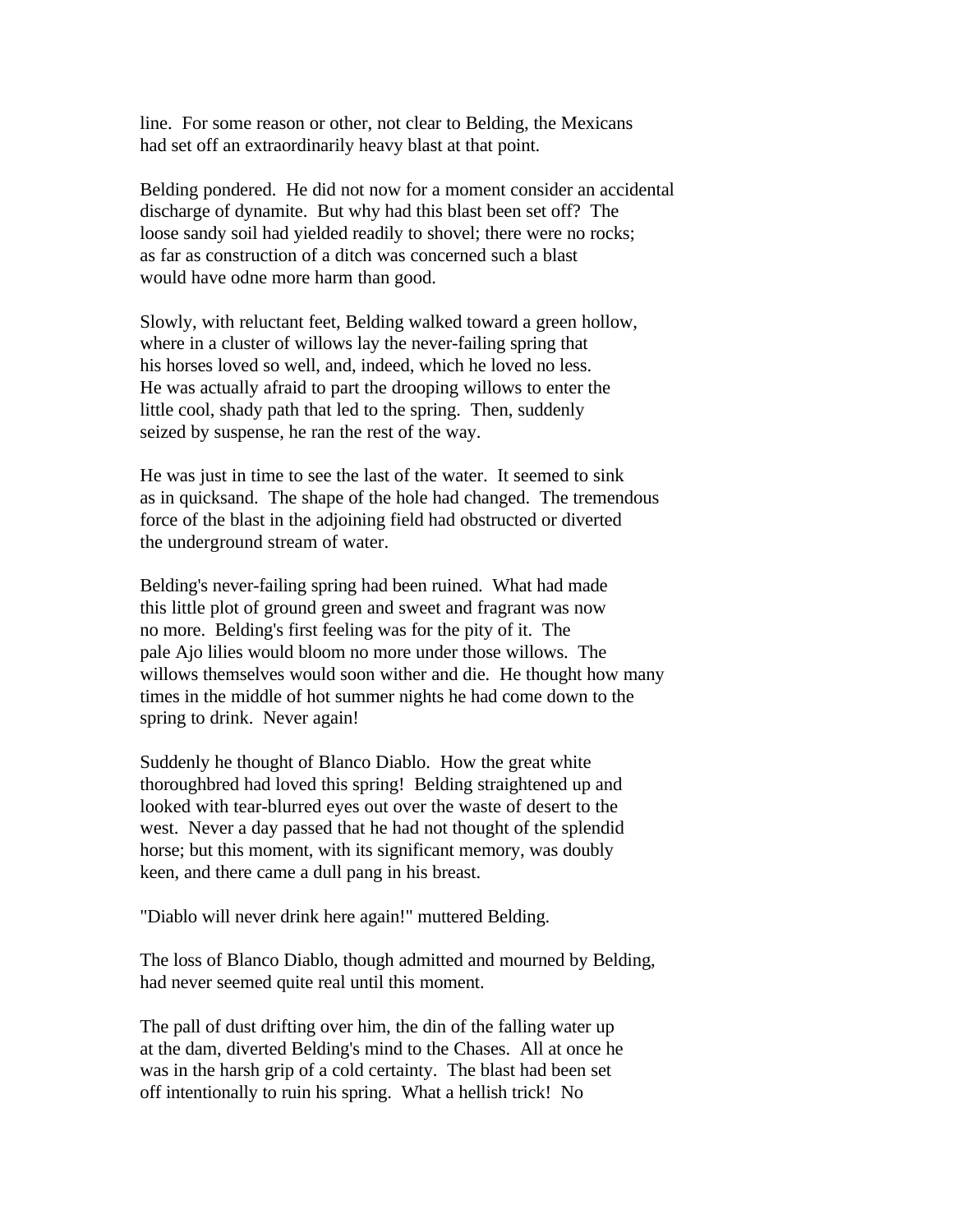Westerner, no Indian or Mexican, no desert man could have been guilty of such a crime. To ruin a beautiful, clear, cool, never-failing stream of water in the desert!

It was then that Belding's worry and indecision and brooding were as if they had never existed. As he strode swiftly back to the house, his head, which had long been bent thoughtfully and sadly, was held erect. He went directly to his room, and with an air that was now final he buckled on his gun belt. He looked the gun over and tried the action. He squared himself and walked a little more erect. Some long-lost individuality had returned to Belding.

"Let's see," he was saying. "I can get Carter to send the horses I've left back to Waco to my brother. I'll make Nell take what money there is and go hunt up her mother. The Gales are ready to go--to-day, if I say the word. Nell can travel with them part way East. That's your game, Tom Belding, don't mistake me."

As he went out he encountered Mr. Gale coming up the walk. The long sojourn at Forlorn River, despite the fact that it had been laden with a suspense which was gradually changing to a sad certainty, had been of great benefit to Dick's father. The dry air, the heat, and the quiet had made him, if not entirely a well man, certainly stronger than he had been in many years.

"Belding, what was that terrible roar?" asked Mr. Gale. "We were badly frightened until Miss Nell came to us. We feared it was an earthquake."

"Well, I'll tell you, Mr. Gale, we've had some quakes here, but none of them could hold a candle to this jar we just had."

Then Belding explained what had caused the explosion, and why it had been set off so close to his property.

"It's an outrage, sir, an unspeakable outrage," declared Mr. Gale, hotly. "Such a thing would not be tolerated in the East. Mr. Belding, I'm amazed at your attitude in the face of all this trickery."

"You see--there was mother and Nell," began Belding, as if apologizing. He dropped his head a little and made marks in the sand with the toe of his boot. "Mr. Gale, I've been sort of half hitched, as Laddy used to say. I'm planning to have a little more elbow room round this ranch. I'm going to send Nell East to her mother. Then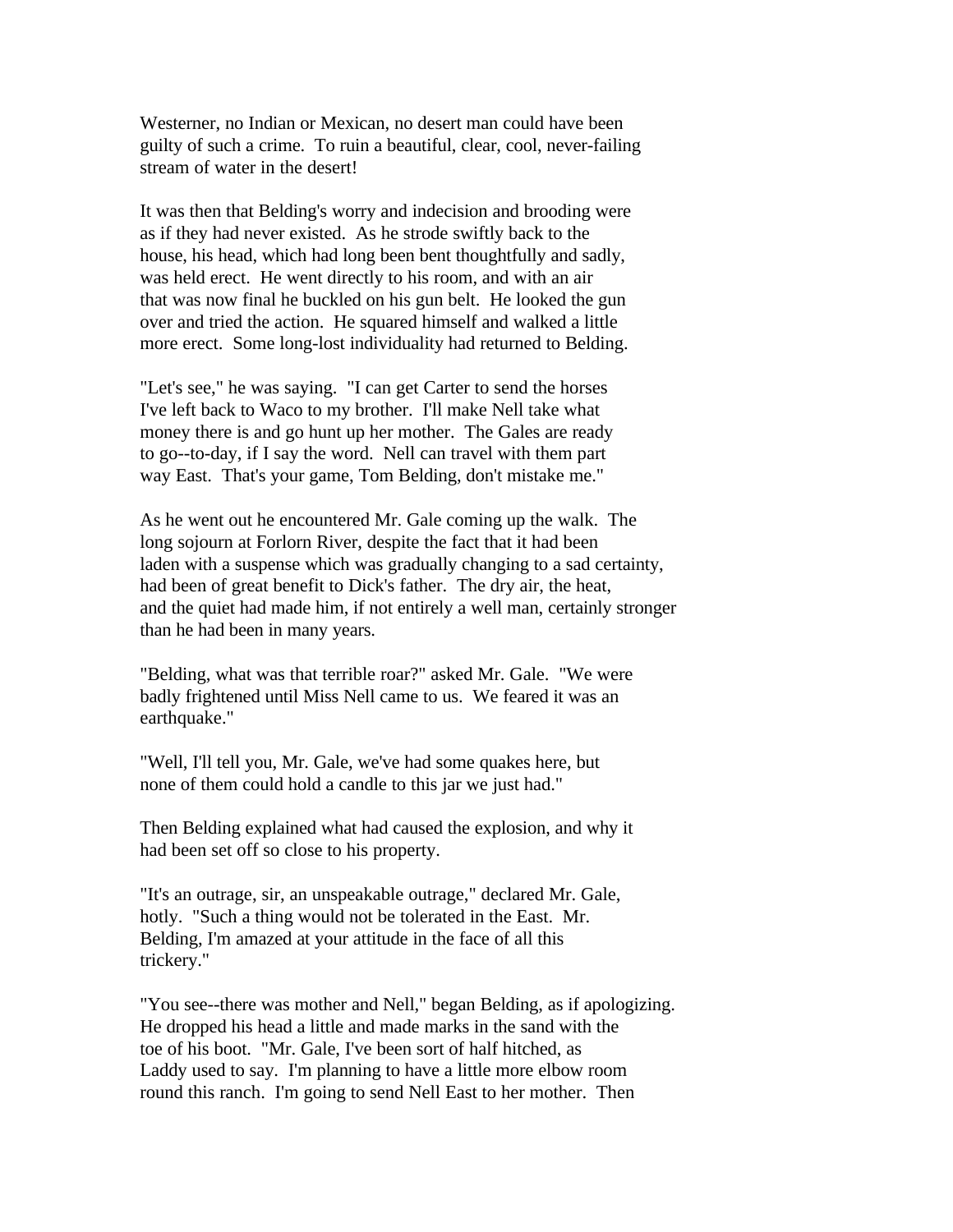I'll-- See here, Mr. Gale, would you mind having Nell with you part way when you go home?"

"We'd all be delighted to have her go all the way and make us a visit," replied Mr. Gale.

"That's fine. And you'll be going soon? Don't take that as if I wanted to--" Belding paused, for the truth was that he did want to hurry them off.

"We would have been gone before this, but for you," said Mr. Gale. "Long ago we gave up hope of--of Richard ever returning. And I believe, now we're sure he was lost, that we'd do well to go home at once. You wished us to remain until the heat was broken--till the rains came to make traveling easier for us. Now I see no need for further delay. My stay here has greatly benefited my health. I shall never forget your hospitality. This Western trip would have made me a new man if--only--Richard--"

"Sure. I understand," said Belding, gruffly. "Let's go in and tell the women to pack up."

Nell was busy with the servants preparing breakfast. Belding took her into the sitting-room while Mr. Gale called his wife and daughter.

"My girl, I've some news for you," began Belding. "Mr. Gale is leaving to-day with his family. I'm going to send you with them--part way, anyhow. You're invited to visit them. I think that 'd be great for you--help you to forget. But the main thing is--you're going East to join mother."

Nell gazed at him, white-faced, without uttering a word.

"You see, Nell, I'm about done in Forlorn River," went on Belding. "That blast this morning sank my spring. There's no water now. It was the last straw. So we'll shake the dust of Forlorn River. I'll come on a little later--that's all."

"Dad, you're packing your gun!" exclaimed Nell, suddenly pointing with a trembling finger. She ran to him, and for the first time in his life Belding put her away from him. His movements had lost the old slow gentleness.

"Why, so I am," replied Belding, coolly, as his hand moved down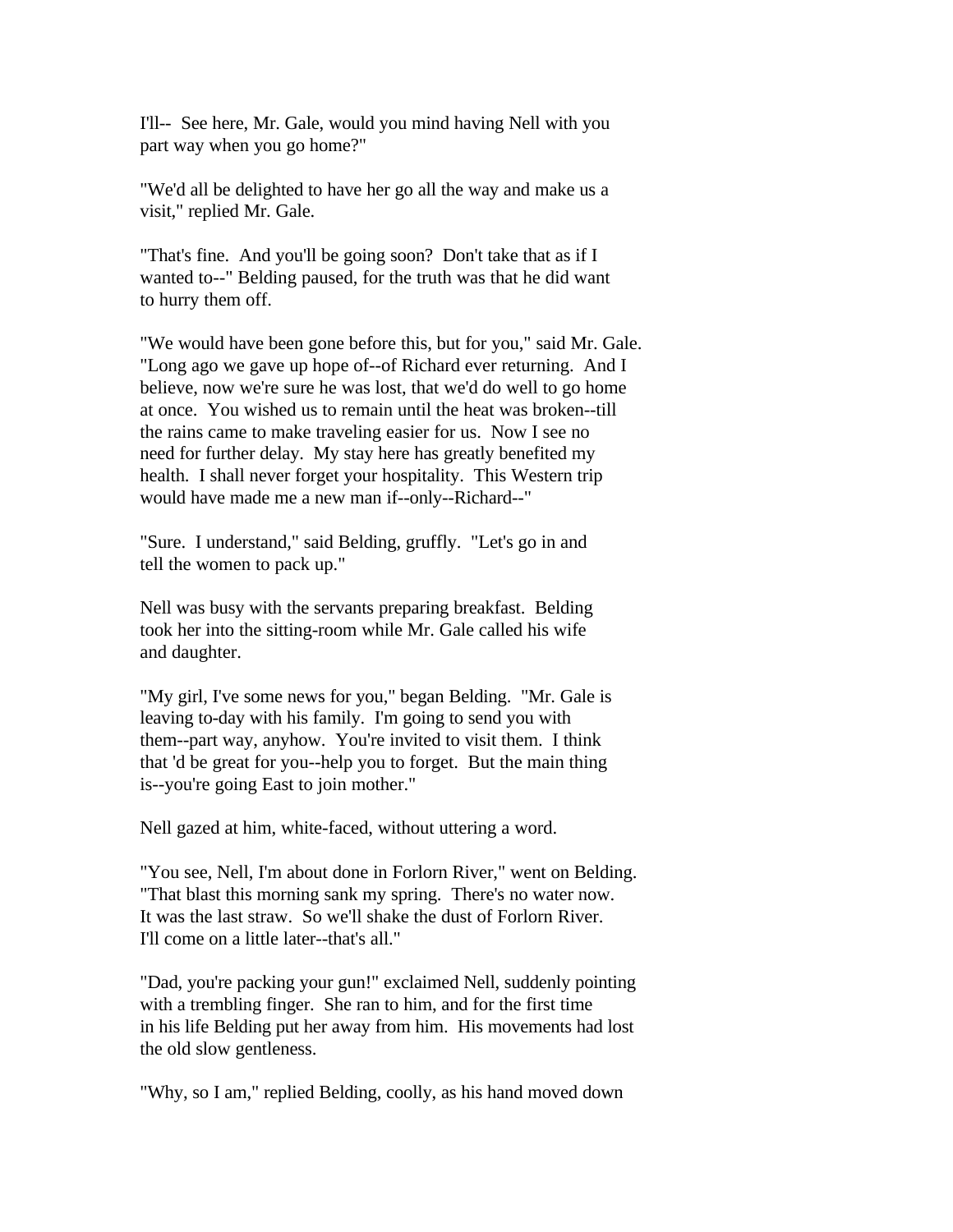to the sheath swinging at his hip. "Nell, I'm that absent-minded these days!"

"Dad!" she cried.

"That'll do from you," he replied, in a voice he had never used to her. "Get breakfast now, then pack to leave Forlorn River."

"Leave Forlorn River!" whispered Nell, with a thin white hand stealing up to her breast. How changed the girl was! Belding reproached himself for his hardness, but did not speak his thought aloud. Nell was fading here, just as Mercedes had faded before the coming of Thorne.

Nell turned away to the west window and looked out across the desert toward the dim blue peaks in the distance. Belding watched her; likewise the Gales; and no one spoke. There ensued a long silence. Belding felt a lump rise in his throat. Nell laid her arm against the window frame, but gradually it dropped, and she was leaning with her face against the wood. A low sob broke from her. Elsie Gale went to her, embraced her, took the drooping head on her shoulder.

"We've come to be such friends," she said. "I believe it'll be good for you to visit me in the city. Here--all day you look out across that awful lonely desert....Come, Nell."

Heavy steps sounded outside on the flagstones, then the door rattled under a strong knock. Belding opened it. The Chases, father and son, stood beyond the threshold.

"Good morning, Belding," said the elder Chase. "We were routed out early by that big blast and came up to see what was wrong. All a blunder. The Greaser foreman was drunk yesterday, and his ignorant men made a mistake. Sorry if the blast bothered you."

"Chase, I reckon that's the first of your blasts I was ever glad to hear," replied Belding, in a way that made Chase look blank.

"So? Well, I'm glad you're glad," he went on, evidently puzzled. "I was a little worried--you've always been so touchy--we never could get together. I hurried over, fearing maybe you might think the blast--you see, Belding--"

"I see this, Mr. Ben Chase," interrupted Belding, in curt and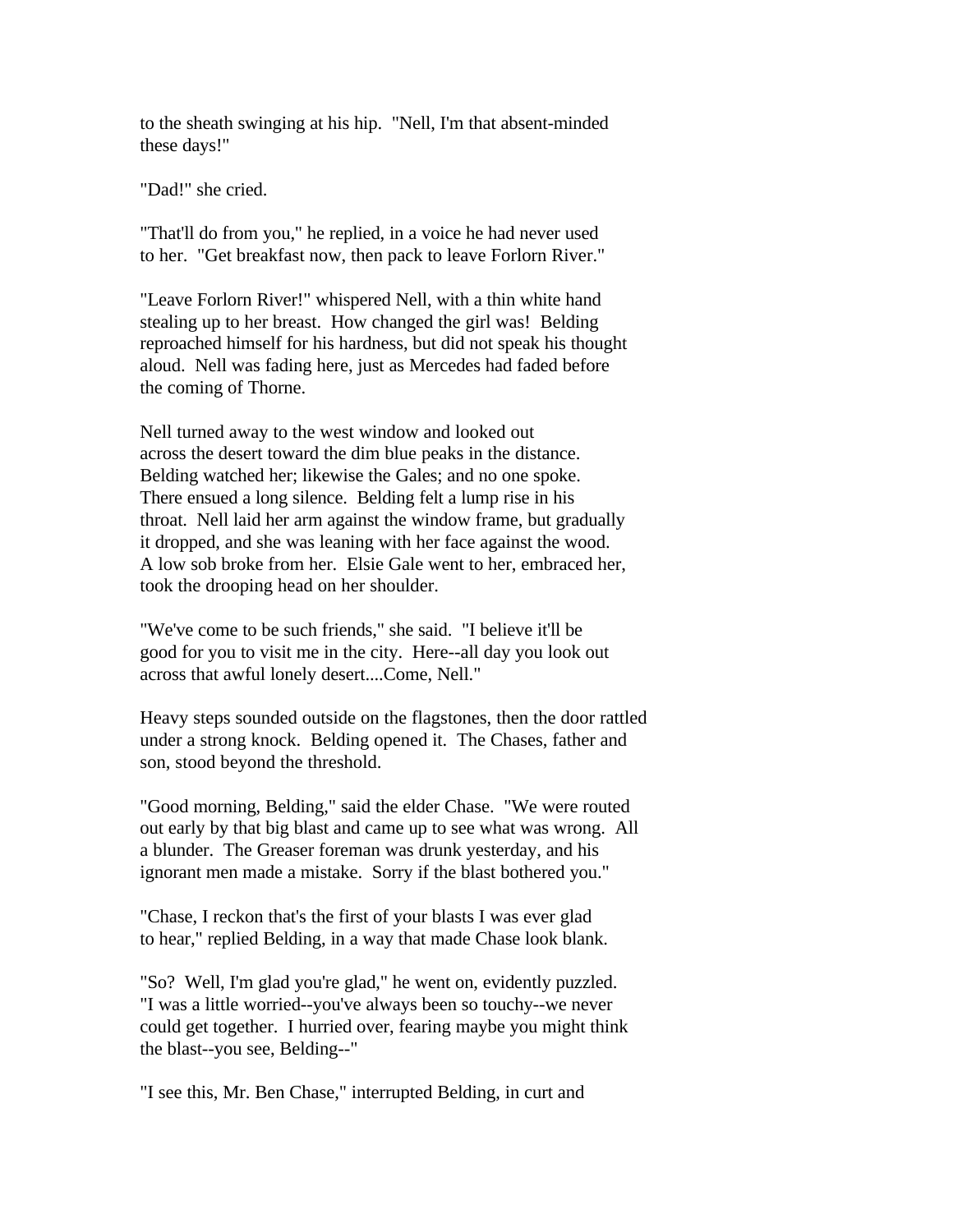ringing voice. "That blast was a mistake, the biggest you ever made in your life."

"What do you mean?" demanded Chase.

"You'll have to excuse me for a while, unless you're dead set on having it out right now. Mr. Gale and his family are leaving, and my daughter is going with them. I'd rather you'd wait a little."

"Nell going away!" exclaimed Radford Chase. He reminded Belding of an overgrown boy in disappointment.

"Yes. But--Miss Burton to you, young man--"

"Mr. Belding, I certainly would prefer a conference with you right now," interposed the elder Chase, cutting short Belding's strange speech. "There are other matters--important matters to discuss. They've got to be settled. May we step in, sir?"

"No, you may not," replied Belding, bluntly. "I'm sure particular who I invite into my house. But I'll go with you."

Belding stepped out and closed the door. "Come away from the house so the women won't hear the--the talk."

The elder Chase was purple with rage, yet seemed to be controlling it. The younger man looked black, sullen, impatient. He appeared not to have a thought of Belding. He was absolutely blind to the situation, as considered from Belding's point of view. Ben Chase found his voice about the time Belding halted under the trees out of earshot from the house.

"Sir, you've insulted me--my son. How dare you? I want you to understand that you're--"

"Chop that kind of talk with me, you ------- ------- ------- -------!" interrupted Belding. He had always been profane, and now he certainly did not choose his language. Chase turned livid, gasped, and seemed about to give way to fury. But something about Belding evidently exerted a powerful quieting influence. "If you talk sense I'll listen," went on Belding.

Belding was frankly curious. He did not think any argument or inducement offerd by Chase could change his mind on past dealings or his purpose of the present. But he believed by listening he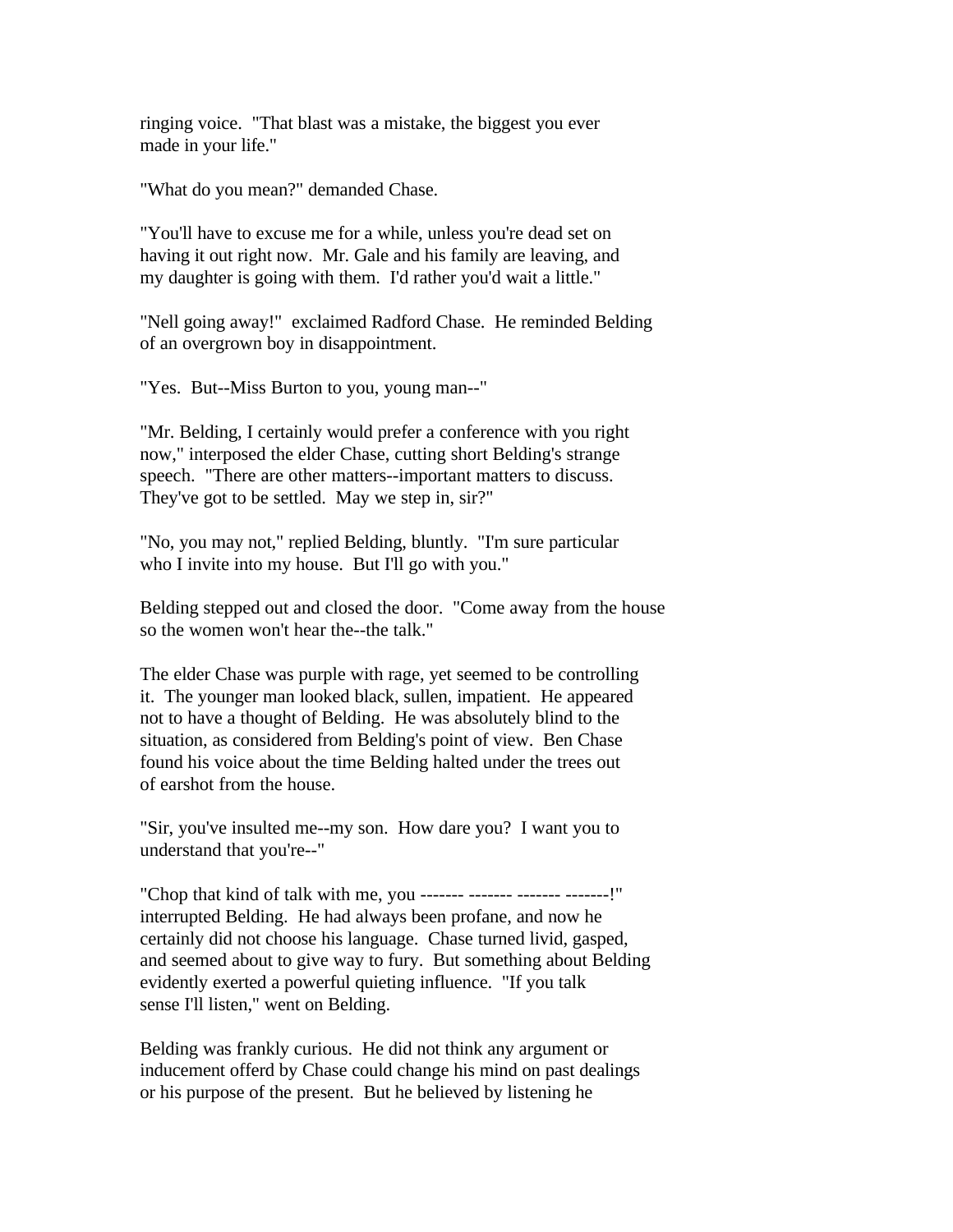might get some light on what had long puzzled him. The masterly effort Chase put forth to conquer his aroused passions gave Belding another idea of the character of this promoter.

"I want to make a last effort to propitiate you," began Chase, in his quick, smooth voice. That was a singular change to Belding--the dropping instantly into an easy flow of speech. "You've had losses here, and naturally you're sore. I don't blame you. But you can't see this thing from my side of the fence. Business is business. In business the best man wins. The law upheld those transactions of mine the honesty of which you questioned. As to mining and water claims, you lost on this technical point--that you had nothing to prove you had held them for five years. Five years is the time necessary in law. A dozen men might claim the source of Forlorn River, but if they had no house or papers to prove their squatters' rights any man could to in and fight them for the water. ....Now I want to run that main ditch along the river, through your farm. Can't we make a deal? I'm ready to be liberal--to meet you more than halfway. I'll give you an interest in the company. I think I've influence enough up at the Capitol to have you reinstated as inspector. A little reasonableness on your part will put you right again in Forlorn River, with a chance of growing rich. There's a big future here....My interest, Belding, has become personal. Radford is in love with your step-daughter. He wants to marry her. I'll admit now if I had foreseen this situation I wouldn't have pushed you so hard. But we can square the thing. Now let's get together not only in business, but in a family way. If my son's happiness depends upon having this girl, you may rest assured I'll do all I can to get her for him. I'll absolutely make good all your losses. Now what do you say?"

"No," replied Belding. "Your money can't buy a right of way across my ranch. And Nell doesn't want your son. That settles that."

"But you could persuade her."

"I won't, that's all."

"May I ask why?" Chases's voice was losing its suave quality, but it was even swifter than before.

"Sure. I don't mind your asking," replied Belding in slow deliberation. "I wouldn't do such a low-down trick. Besides, if I would, I'd want it to be a man I was persuading for. I know Greasers--I know a Yaqui I'd rather give Nell to than your son."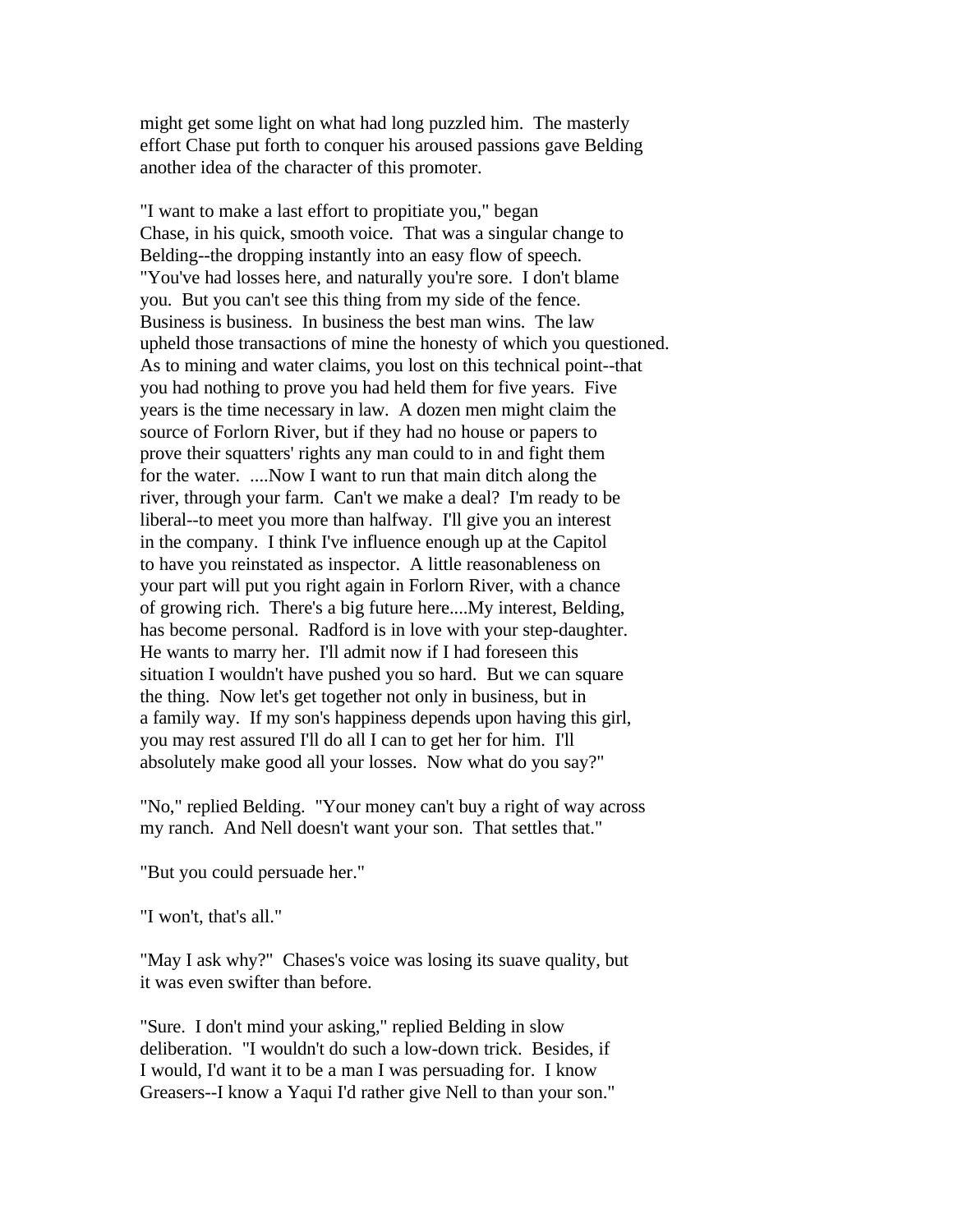Radford Chase began to roar in inarticulate rage. Belding paid no attention to him; indeed, he never glanced at the young man. The elder Chase checked a violent start. He plucked at the collar of his gray flannel shirt, opened it at the neck.

"My son's offer of marriage is an honor--more an honor, sir, than you perhaps are aware of."

Belding made no reply. His steady gaze did not turn from the long lane that led down to the river. He waited coldly, sure of himself.

"Mrs. Belding's daughter has no right to the name of Burton," snapped Chase. "Did you know that?"

"I did not," replied Belding, quietly.

"Well, you know it now," added Chase, bitingly.

"Sure you can prove what you say?" queried Belding, in the same cool, unemotional tone. It struck him strangely at the moment what little knowledge this man had of the West and of Western character.

"Prove it? Why, yes, I think so, enough to make the truth plain to any reasonable man. I come from Peoria--was born and raised there. I went to school with Nell Warren. That was your wife's maiden name. She was a beautiful, gay girl. All the fellows were in love with her. I knew Bob Burton well. He was a splendid fellow, but wild. Nobody ever knew for sure, but we all supposed he was engaged to marry Nell. He left Peoria, however, and soon after that the truth about Nell came out. She ran away. It was at least a couple of months before Burton showed up in Peoria. He did not stay long. Then for years nothing was heard of either of them. When word did come Nell was in Oklahoma, Burton was in Denver. There's chance, of course, that Burton followed Nell and married her. That would account for Nell Warren taking the name of Burton. But it isn't likely. None of us ever heard of such a thing and wouldn't have believed it if we had. The affair seemed destined to end unfortunately. But Belding, while I'm at it, I want to say that Nell Warren was one of the sweetest, finest, truest girls in the world. If she drifted to the Southwest and kept her past a secret that was only natural. Certainly it should not be held against her. Why, she was only a child--a girl--seventeen--eighteen years old....In a moment of amazement--when I recognized your wife as an old schoolmate--I blurted the thing out to Radford. You see now how little it matters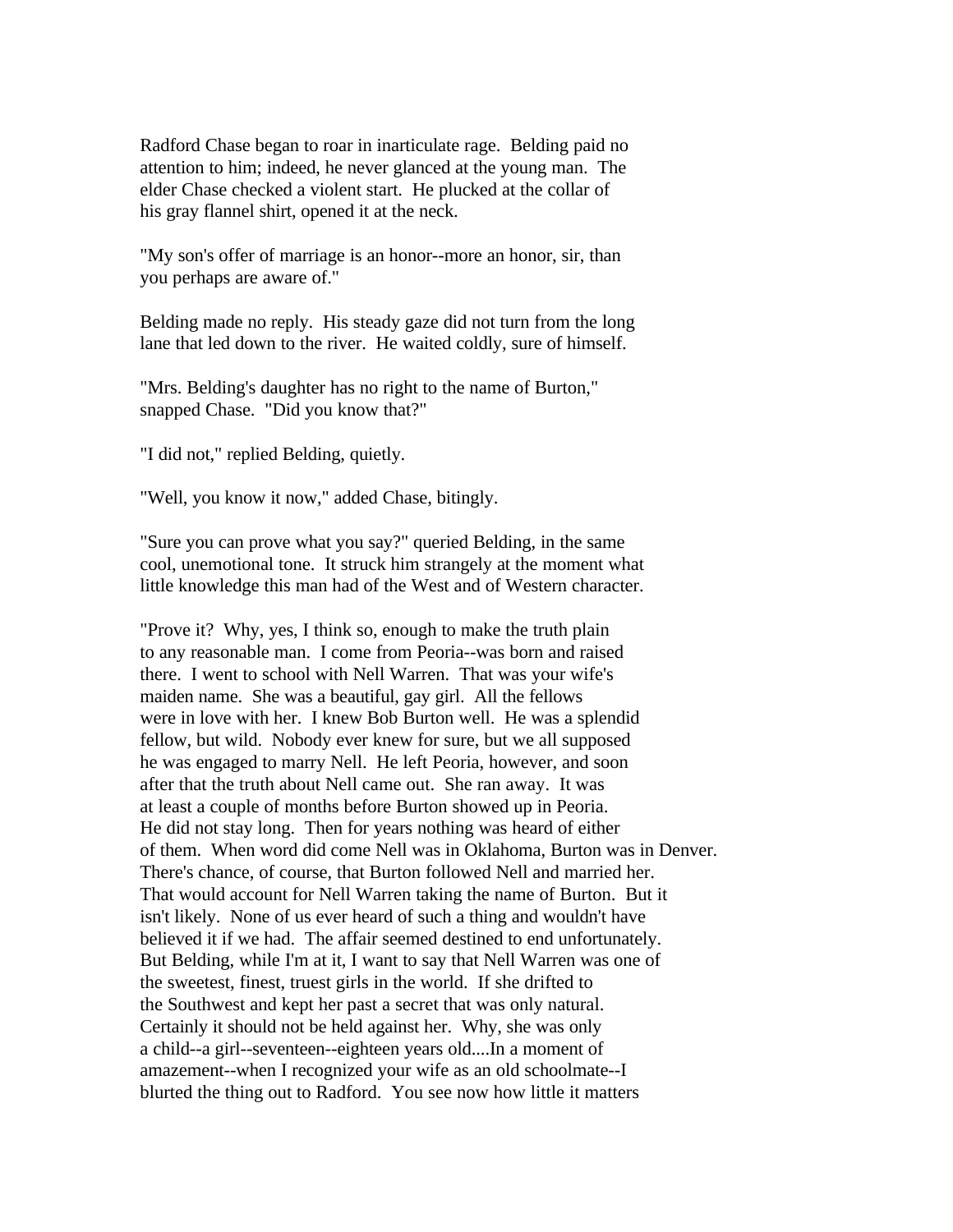to me when I ask your stepdaughter's hand in marriage for my son."

Belding stood listening. The genuine emotion in Chase's voice was as strong as the ring of truth. Belding knew truth when he heard it. The revelation did not surprise him. Belding did not soften, for he devined that Chase's emotion was due to the probing of an old wound, the recalling of a past both happy and painful. Still, human nature was so strange that perhaps kindness and sympathy might yet have a place in this Chase's heart. Belding did not believe so, but he was willing to give Chase the benefit of the doubt.

"So you told my wife you'd respect her secret--keep her dishonor from husband and daughter?" demanded Belding, his dark gaze sweeping back from the lane.

"What! I--I" stammered Chase.

"You made your son swear to be a man and die before he'd hint the thing to Nell?" went on Belding, and his voice rang louder.

Ben Chase had no answer. The red left his face. His son slunk back against the fence.

"I say you never held this secret over the heads of my wife and her daughter?" thundered Belding.

He had his answer in the gray faces, in the lips that fear made mute. Like a flash Belding saw the whole truth of Mrs. Belding's agony, the reason for her departure; he saw what had been driving Nell; and it seemed that all the dogs of hell were loosed within his heart. He struck out blindly, instinctively in his pain, and the blow sent Ben Chase staggering into the fence corner. Then he stretched forth a long arm and whirled Radford Chase back beside his father.

"I see it all now," went on Belding, hoarsely. "You found the woman's weakness--her love for the girl. You found the girl's weakness--her pride and fear of shame. So you drove the one and hounded the other. God, what a base thing to do! To tell the girl was bad enough, but to threaten her with betrayal; there's no name for that!"

Belding's voice thickened, and he paused, breathing heavily. He stepped back a few paces; and this, an ominous action for an armed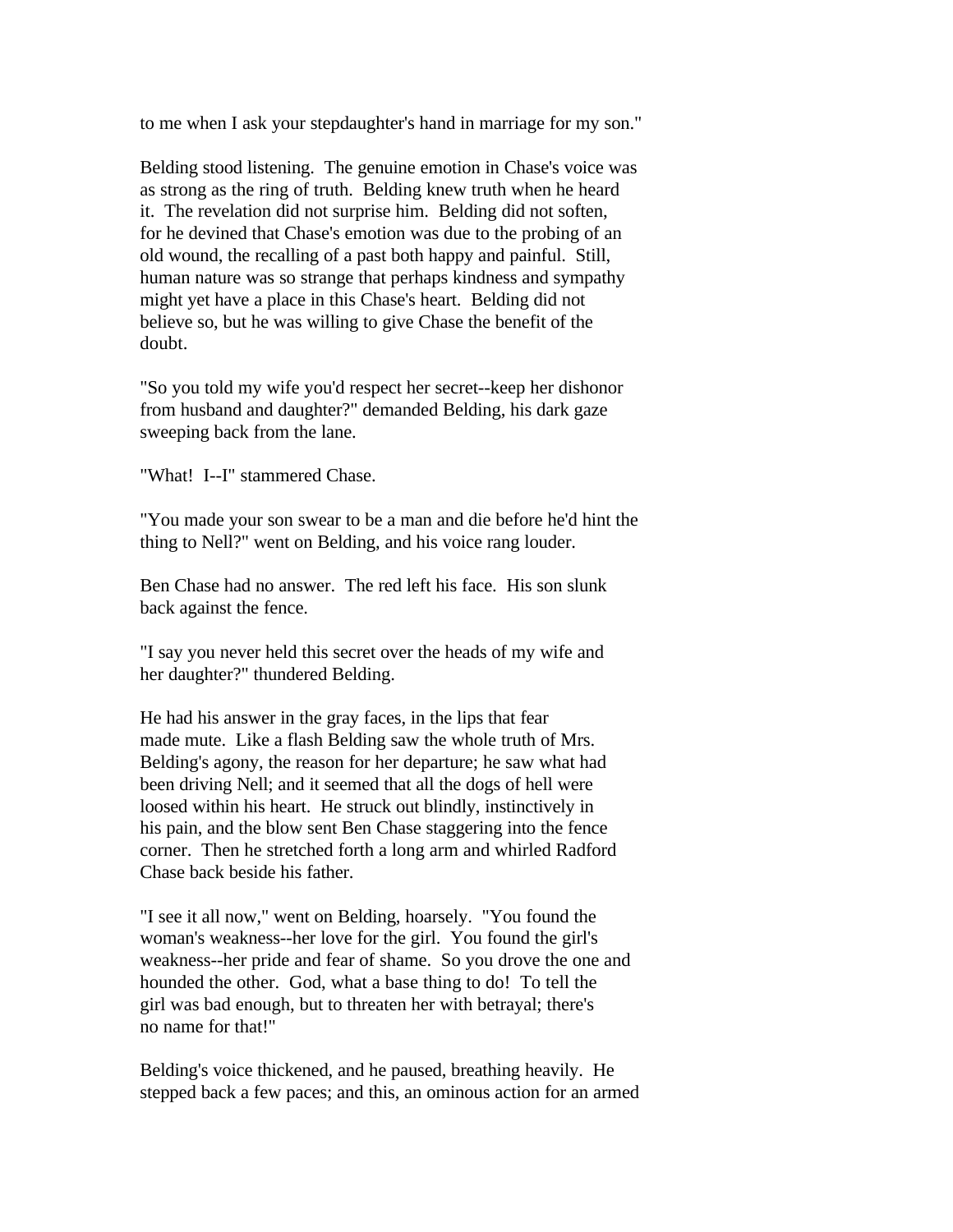man of his kind, instead of adding to the fear of the Chases, seemed to relieve them. If there had been any pity in Belding's heart he would have felt it then.

"And now, gentlemen," continued Belding, speaking low and with difficulty, "seeing I've turned down your proposition, I suppose you think you've no more call to keep your mouths shut?"

The elder Chase appeared fascinated by something he either saw or felt in Belding, and his gray face grew grayer. He put up a shaking hand. Then Radford Chase, livid and snarling, burst out: "I'll talk till I'm black in the face. You can't stop me!"

"You'll go black in the face, but it won't be from talking," hissed Belding.

His big arm swept down, and when he threw it up the gun glittered in his hand. Simultaneously with the latter action pealed out a shrill, penetrating whistle.

The whistle of a horse! It froze Belding's arm aloft. For an instant he could not move even his eyes. The familiarity of that whistle was terrible in its power to rob him of strength. Then he heard the rapid, heavy pound of hoofs, and again the piercing whistle.

"Blanco Diablo!" he cried, huskily.

He turned to see a huge white horse come thundering into the yard. A wild, gaunt, terrible horse; indeed, the loved Blanco Diablo. A bronzed, long-haired Indian bestrode him. More white horses galloped into the yard, pounded to a halt, whistling home. Belding saw a slim shadow of a girl who seemed all great black eyes.

Under the trees flashed Blanco Sol, as dazzling white, as beautiful as if he had never been lost in the desert. He slid to a halt, then plunged and stamped. His rider leaped, throwing the bridle. Belding saw a powerful, spare, ragged man, with dark, gaunt face and eyes of flame.

Then Nell came running from the house, her golden hair flying, her hands outstretched, her face wonderful.

"Dick! Dick! Oh-h-h, Dick!" she cried. Her voice seemed to quiver in Belding's heart.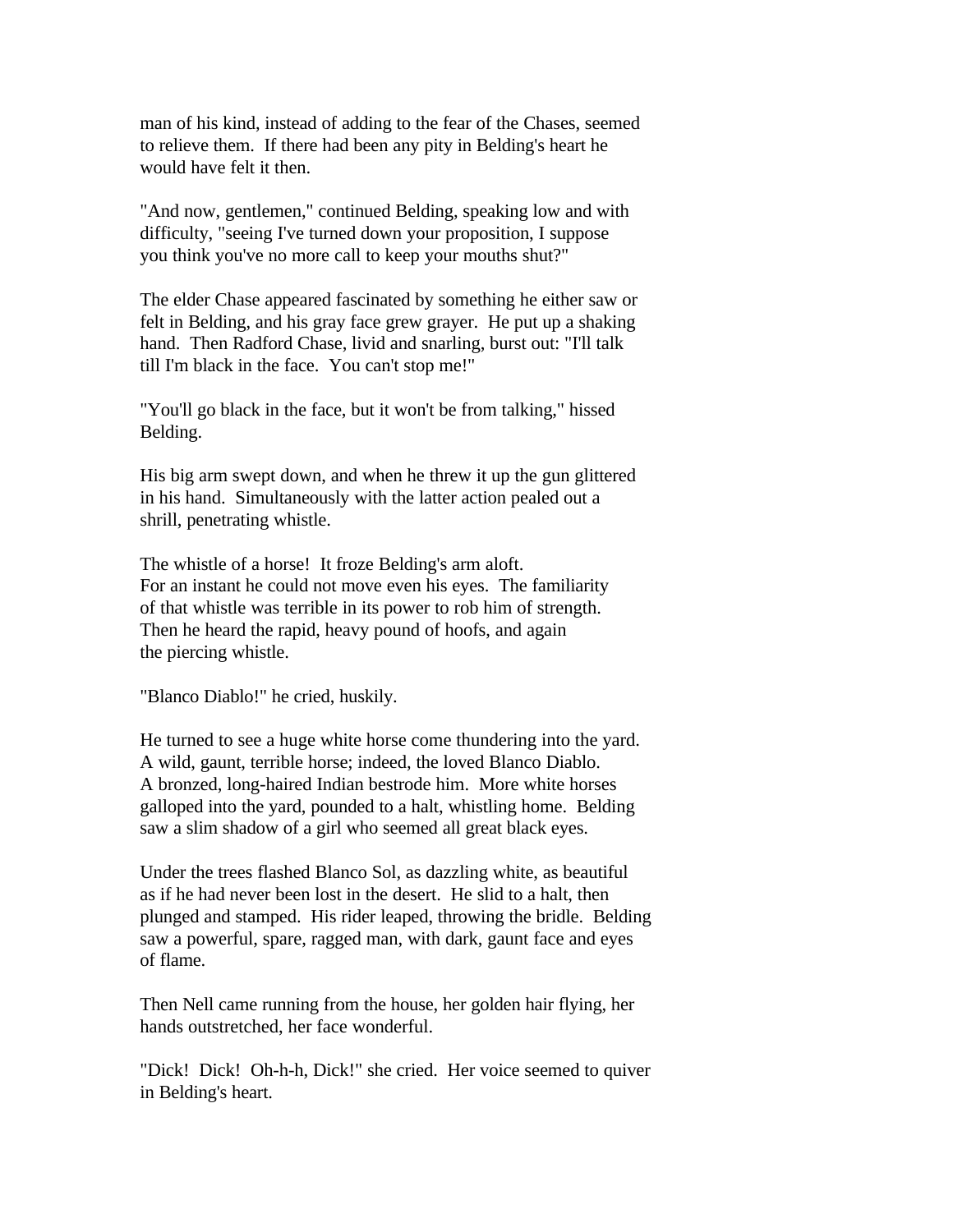Belding's eyes began to blur. He was not sure he saw clearly. Whose face was this now close before him--a long thin, shrunken face, haggard, tragic in its semblance of torture, almost of death? But the eyes were keen and kind. Belding thought wildly that they proved he was not dreaming.

"I shore am glad to see you all," said a well-remembered voice in a slow, cool drawl.

## XVIII

## Reality Against Dreams

Ladd, Lash, Thorne, Mercedes, they were all held tight in Belding's arms. Then he ran to Blanco Diablo. For once the great horse was gentle, quiet, glad. He remembered this kindest of masters and reached for him with warm, wet muzzle.

Dick Gale was standing bowed over Nell's slight form, almost hidden in his arms. Belding hugged them both. He was like a boy. He saw Ben Chase and his son slip away under the trees, but the circumstances meant nothing to him then.

"Dick! Dick!" he roared. "Is it you?...Say, who do you think's here--here, in Forlorn River?"

Gale gripped Belding with a hand as rough and hard as a file and as strong as a vise. But he did not speak a word. Belding thought Gale's eyes would haunt him forever.

It was then three more persons came upon the scene--Elsie Gale, running swiftly, her father assisting Mrs. Gale, who appeared about to faint.

"Belding! Who on earth's that?" cried Dick Hoarsely.

"Quien sabe, my son," replied Belding; and now his voice seemed a little shaky. "Nell, come here. Give him a chance."

Belding slipped his arm round Nell, and whispered in her ear.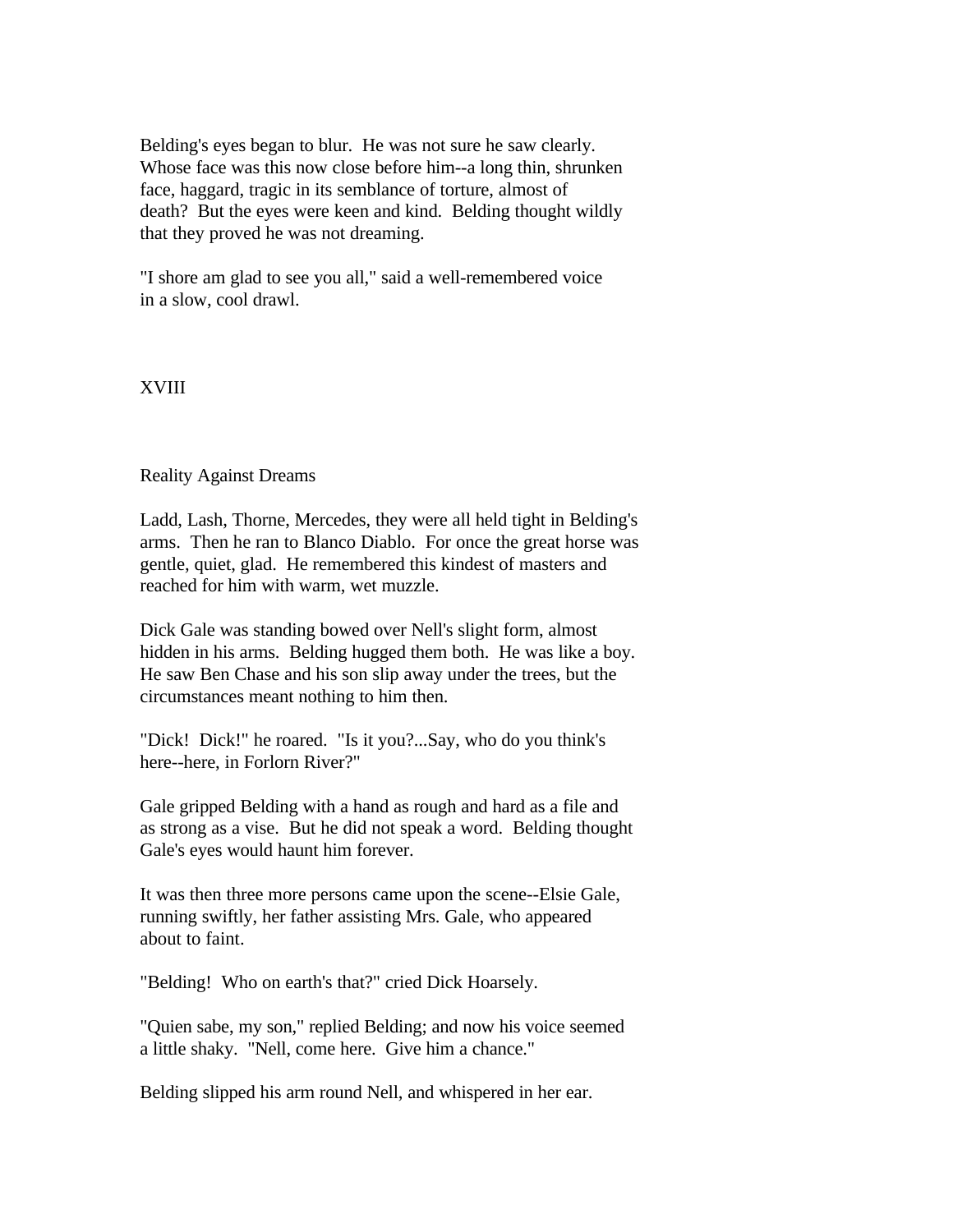"This 'll be great!"

Elsie Gale's face was white and agitated, a face expressing extreme joy.

"Oh, brother! Mama saw you--Papa saw you, and

never knew you! But I knew you when you jumped quick--that way--off your horse. And now I don't know you. You wild man! You giant! You splendid barbarian!...Mama, Papa, hurry! It is Dick! Look at him. Just look at him! Oh-h, thank God!"

Belding turned away and drew Nell with him. In another second she and Mercedes were clasped in each other's arms. Then followed a time of joyful greetings all round.

The Yaqui stood leaning against a tree watching the welcoming home of the lost. No one seemed to think of him, until Belding, ever mindful of the needs of horses, put a hand on Blanco Diablo and called to Yaqui to bring the others. They led the string of whites down to the barn, freed them of wet and dusty saddles and packs, and turned them loose in the alfalfa, now breast-high. Diablo found his old spirit; Blanco Sol tossed his head and whistled his satisfaction; White Woman pranced to and fro; and presently they all settled down to quiet grazing. How good it was for Belding to see those white shapes against the rich background of green! His eyes glistened. It was a sight he had never expected to see again. He lingered there many moments when he wanted to hurry back to his rangers.

At last he tore himself away from watching Blanco Diablo and returned to the house. It was only to find that he might have spared himself the hurry. Jim and Ladd were lying on the beds that had not held them for so many months. Their slumber seemed as deep and quiet as death. Curiously Belding gazed down upon them. They had removed only boots and chaps. Their clothes were in tatters. Jim appeared little more than skin and bones, a long shape, dark and hard as iron. Ladd's appearance shocked Belding. The ranger looked an old man, blasted, shriveled, starved. Yet his gaunt face, though terrible in its records of tortures, had something fine and noble, even beautiful to Belding, in its strength, its victory.

Thorne and Mercedes had disappeared. The low murmur of voices came from Mrs. Gale's room, and Belding concluded that Dick was still with his family. No doubt he, also, would soon seek rest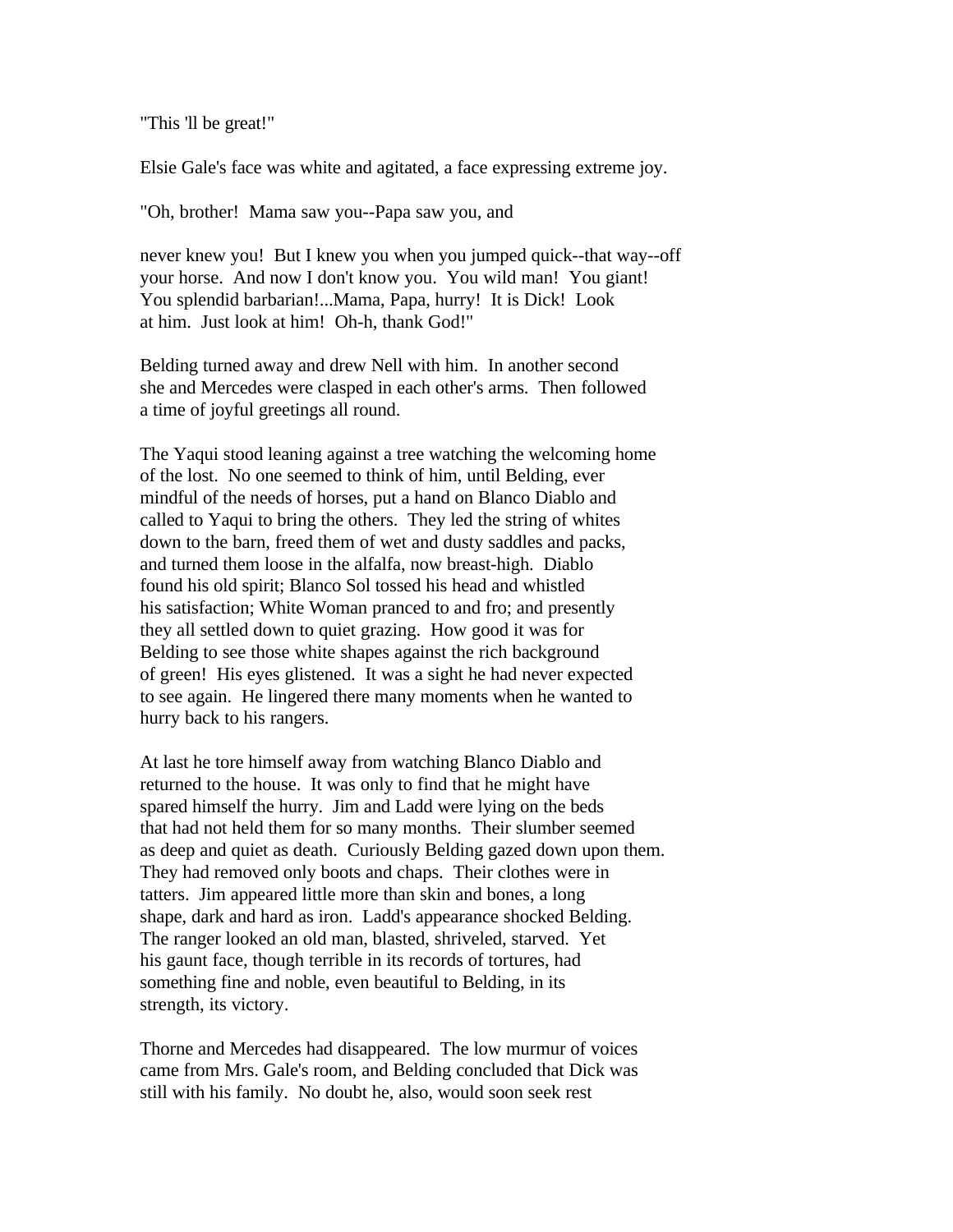and sleep. Belding went through the patio and called in at Nell's door. She was there sitting by her window. The flush of happiness had not left her face, but she looked stunned, and a shadow of fear lay dark in her eyes. Belding had intended to talk. He wanted some one to listen to him. The expression in Nell's eyes , however, silenced him. He had forgotten. Nell read his thought in his face, and then she lost all her color and dropped her head. Belding entered, stood beside her with a hand on hers. He tried desperately hard to think of the right thing to say, and realized so long as he tried that he could not speak at all.

"Nell--Dick's back safe and sound," he said, slowly. "That's the main thing. I wish you could have seen his eyes when he held you in his arms out there....Of course, Dick's coming knocks out your trip East and changes plans generally. We haven't had the happiest time lately. But now it 'll be different. Dick's as true as a Yaqui. He'll chase that Chase fellow, don't mistake me....Then mother will be home soon. She'll straighten out this--this mystery. And Nell--however it turns out--I know Dick Gale will feel just the same as I feel. Brace up now, girl."

Belding left the patio and traced thoughtful steps back toward the corrals. He realized the need of his wife. If she had been at home he would not have come so close to killing two men. Nell would never have fallen so low in spirit. Whatever the real truth of the tragedy of his wife's life, it would not make the slightest difference to him. What hurt him was the pain mother and daughter had suffered, were suffering still. Somehow he must put an end to that pain.

He found the Yaqui curled up in a corner of the barn in as deep a sleep as that of the rangers. Looking down at him, Belding felt again the rush of curious thrilling eagerness to learn all that had happened since the dark night when Yaqui had led the white horses away into the desert. Belding curbed his impatience and set to work upon tasks he had long neglected. Presently he was interrupted by Mr. Gale, who came out, beside himself with happiness and excitement. He flung a hundred questions at Belding and never gave him time to answer one, even if that had been possible. Finally, when Mr. Gale lost his breath, Belding got a word in. "See here, Mr. Gale, you know as much as I know. Dick's back. They're all back--a hard lot, starved, burned, torn to pieces, worked out to the limit I never saw in desert travelers, but they're alive--alive and well, man! Just wait. Just gamble I won't sleep or eat till I hear that story. But they've got to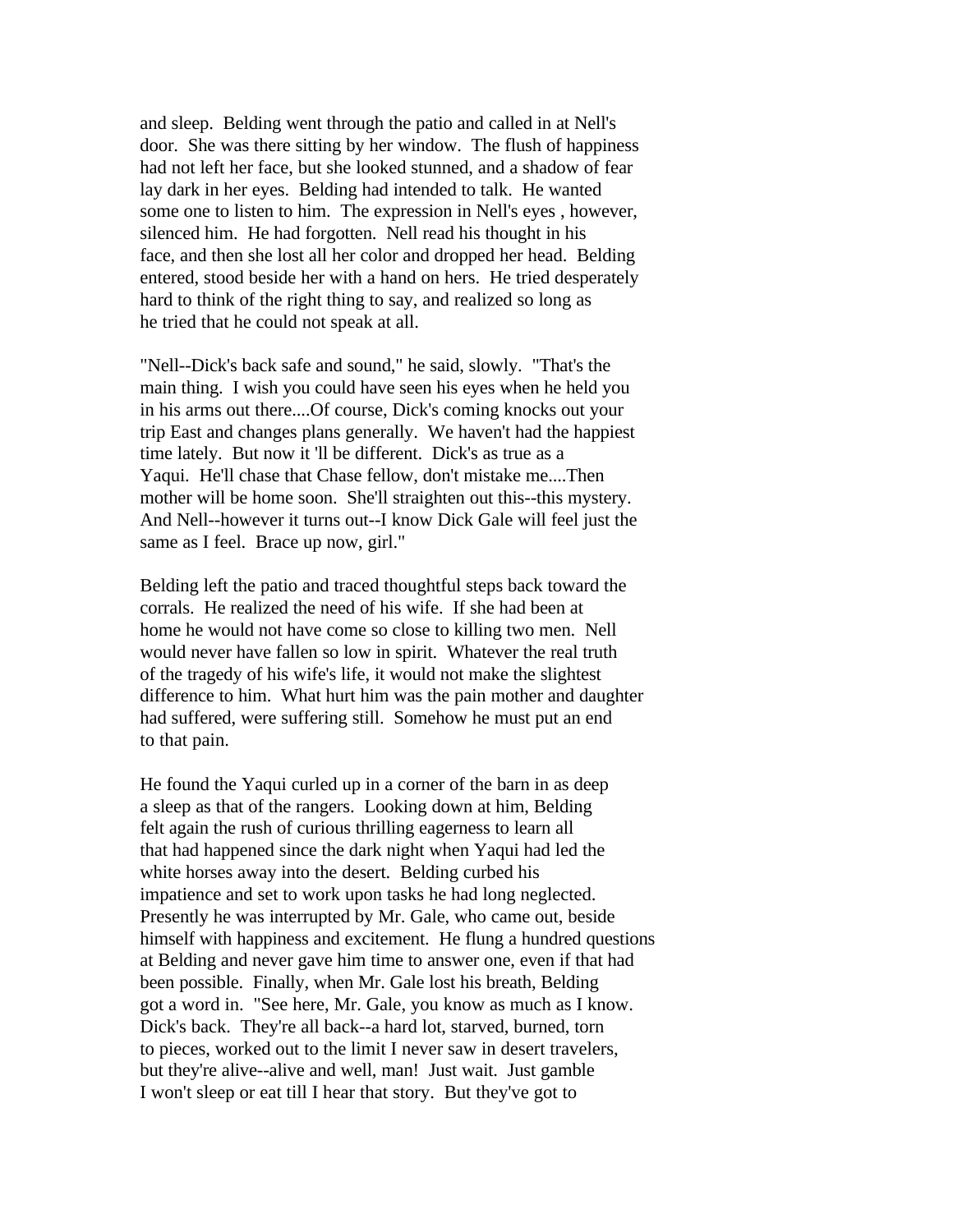sleep and eat."

Belding gathered with growing amusement that besides the joy, excitement, anxiety, impatience expressed by Mr. Gale there was something else which Belding took for pride. It pleased him. Looking back, he remembered some of the things Dick had confessed his father thought of him. Belding's sympathy had always been with the boy. But he had learned to like the old man, to find him kind and wise, and to think that perhaps college and business had not brought out the best in Richard Gale. The West had done that, however, as it had for many a wild youngster; and Belding resolved to have a little fun at the expense of Mr. Gale. So he began by making a few remarks that appeared to rob Dick's father of both speech and breath.

"And don't mistake me," concluded Belding, "just keep out of earshot when Laddy tells us the story of that desert trip, unless you're hankering to have your hair turn pure white and stand curled on end and freeze that way."

About the middle of the forenoon on the following day the rangers hobbled out of the kitchen to the porch.

"I'm a sick man, I tell you," Ladd was complaining, "an' I gotta be fed. Soup! Beef tea! That ain't so much as wind to me. I want about a barrel of bread an' butter, an' a whole platter of mashed potatoes with gravy an' green stuff--all kinds of green stuff--an' a whole big apple pie. Give me everythin' an' anythin' to eat but meat. Shore I never, never want to taste meat again, an' sight of a piece of sheep meat would jest about finish me....Jim, you used to be a human bein' that stood up for Charlie Ladd."

"Laddy, I'm lined up beside you with both guns," replied Jim, plaintively. "Hungry? Say, the smell of breakfast in that kitchen made my mouth water so I near choked to death. I reckon we're gettin' most onhuman treatment."

"But I'm a sick man," protested Ladd, "an' I'm agoin' to fall over in a minute if somebody doesn't feed me. Nell, you used to be fond of me."

"Oh, Laddy, I am yet," replied Nell.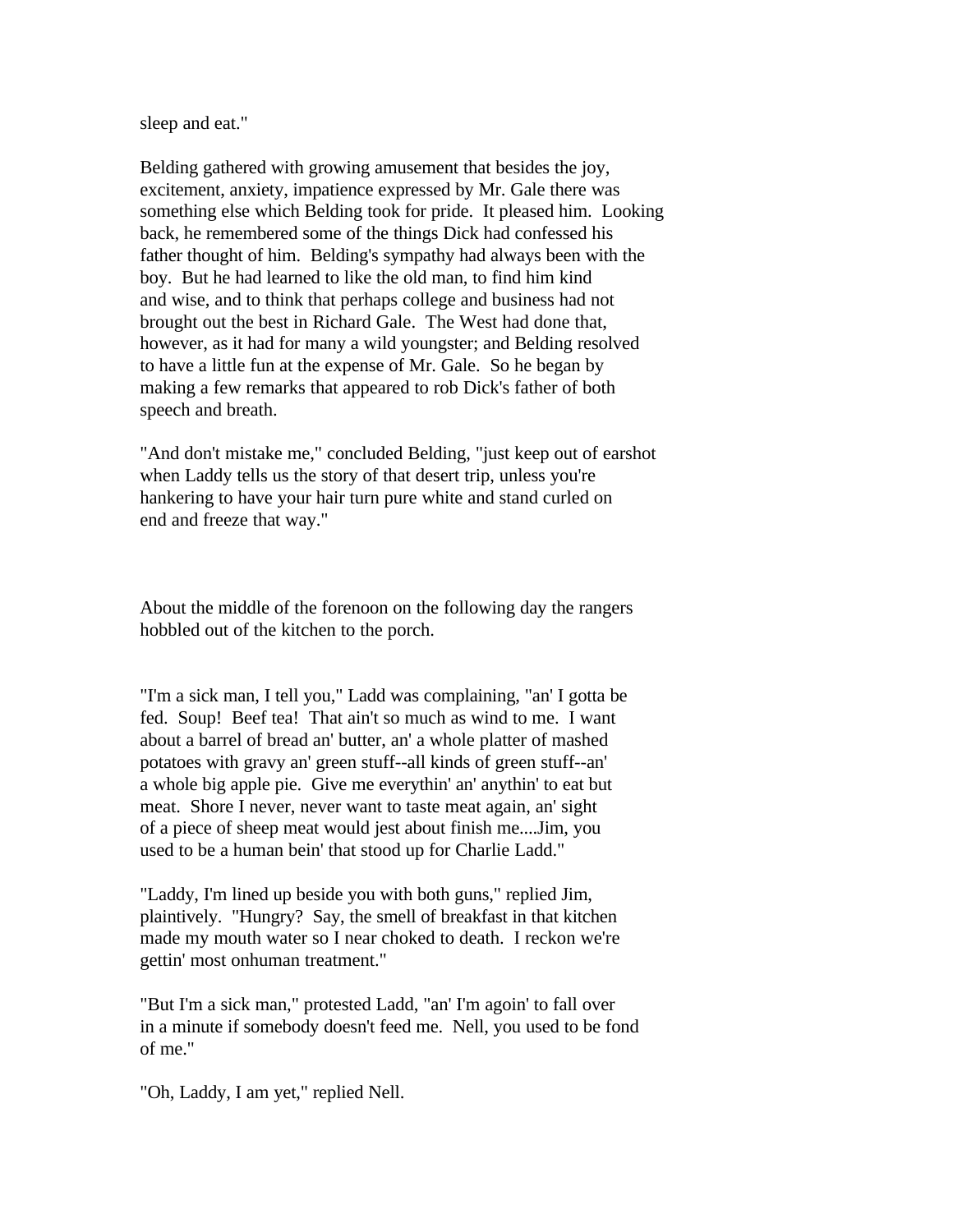"Shore I don't believe it. Any girl with a tender heart just couldn't let a man starve under her eyes...Look at Dick, there. I'll bet he's had something to eat, mebbe potatoes an' gravy, an' pie an'--"

"Laddy, Dick has had no more than I gave you--in deed, not nearly so much."

"Shore he's had a lot of kisses then, for he hasn't hollered onct about this treatment."

"Perhaps he has," said Nell, with a blush; "and if you think that--they would help you to be reasonable I might--I'll--"

"Well, powerful fond as I am of you, just now kisses 'll have to run second to bread an' butter."

"Oh, Laddy, what a gallant speech!" laughed Nell. "I'm sorry, but I've Dad's orders."

"Laddy," interrupted Belding, "you've got to be broke in gradually to eating. Now you know that. You'd be the severest kind of a boss if you had some starved beggars on your hands."

"But I'm sick--I'm dyin'," howled Ladd.

"You were never sick in your life, and if all the bullet holes I see in you couldn't kill you, why, you never will die."

"Can I smoke?" queried Ladd, with sudden animation. "My Gawd, I used to smoke. Shore I've forgot. Nell, if you want to be reinstated in my gallery of angels, just find me a pipe an' tobacco."

"I've hung onto my pipe," said Jim, thoughtfully. "I reckon I had it empty in my mouth for seven years or so, wasn't it, Laddy? A long time! I can see the red lava an' the red haze, an' the red twilight creepin' up. It was hot an' some lonely. Then the wind, and always that awful silence! An' always Yaqui watchin' the west, an' Laddy with his checkers, an' Mercedes burnin' up, wastin' away to nothin' but eyes! It's all there--I'll never get rid--"

"Chop that kind of talk," interrupted Belding, bluntly. Tell us where Yaqui took you--what happened to Rojas--why you seemed lost for so long."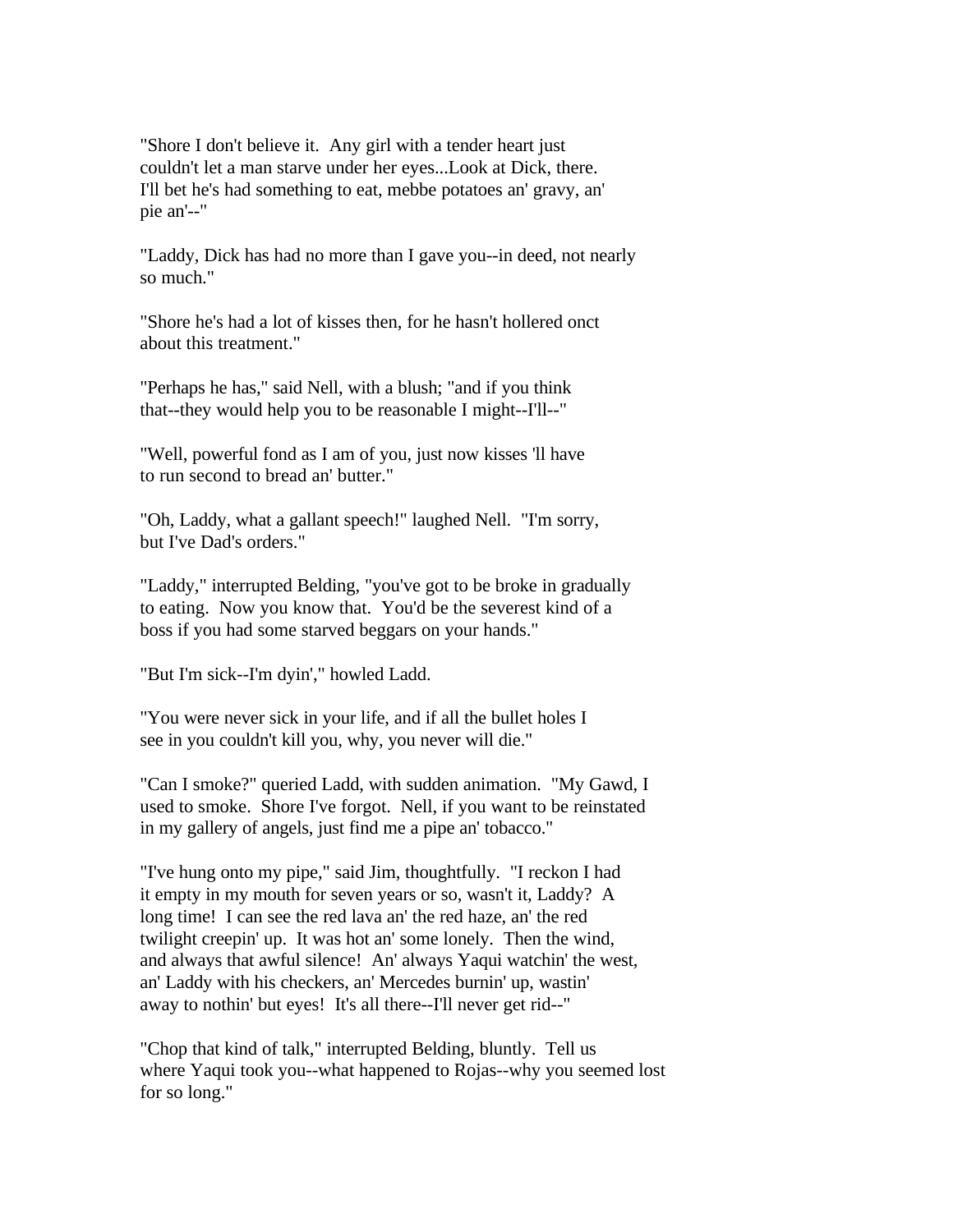"I reckon Laddy can tell all that best; but when it comes to Rojas's finish I'll tell what I seen, an' so'll Dick an' Thorne. Laddy missed Rojas's finish. Bar none, that was the--"

"I'm a sick man, but I can talk," put in Ladd, "an' shore I don't want the whole story exaggerated none by Jim."

Ladd filled the pipe Nell brought, puffed ecstatically at it, and settled himself upon the bench for a long talk. Nell glanced appealingly at Dick, who tried to slip away. Mercedes did go, and was followed by Thorne. Mr. Gale brought chairs, and in subdued excitement called his wife and daughter. Belding leaned forward, rendered all the more eager by Dick's reluctance to stay, the memory of the quick tragic change in the expression of Mercedes's beautiful eyes, by the strange gloomy cast stealing over Ladd's face.

The ranger talked for two hours--talked till his voice weakened to a husky whisper. At the conclusion of his story there was an impressive silence. Then Elsie Gale stood up, and with her hand on Dick's shoulder, her eyes bright and warm as sunlight, she showed the rangers what a woman thought of them and of the Yaqui. Nell clung to Dick, weeping silently. Mrs. Gale was overcome, and Mr. Gale, very white and quiet, helped her up to her room.

"The Indian! the Indian!" burst out Belding, his voice deep and rolling. "What did I tell you? Didn't I say he'd be a godsend? Remember what I said about Yaqui and some gory Aztec knifework? So he cut Rojas loose from that awful crater wall, foot by foot, finger by finger, slow and terrible? And Rojas didn't hang long on the choya thorns? Thank the Lord for that!...Laddy, no story of Camino del Diablo can hold a candle to yours. The flight and the fight were jobs for men. But living through this long hot summer and coming out--that's a miracle. Only the Yaqui could have done it. The Yaqui! The Yaqui!"

"Shore. Charlie Ladd looks up at an Indian these days. But Beldin', as for the comin' out, don't forget the hosses. Without grand old Sol an' Diablo, who I don't hate no more, an' the other Blancos, we'd never have got here. Yaqui an' the hosses, that's my story!"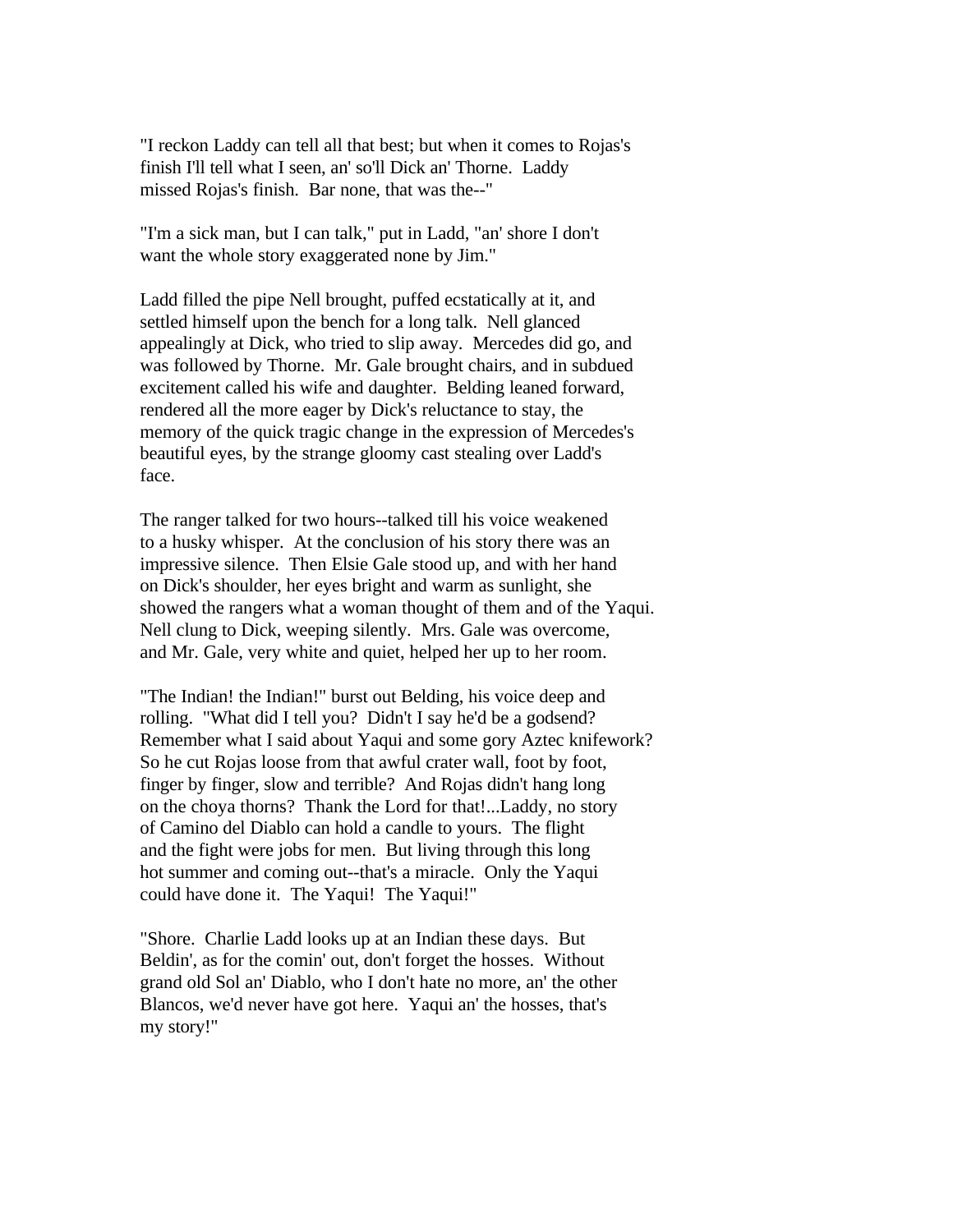Early in the afternoon of the next day Belding encountered Dick at the water barrel.

"Belding, this is river water, and muddy at that," said Dick. "Lord knows I'm not kicking. But I've dreamed some of our cool running spring, and I want a drink from it."

"Never again, son. The spring's gone, faded, sunk, dry as dust."

"Dry!" Gale slowly straightened. "We've had rains. The river's full. The spring ought to be overflowing. What's wrong? Why is it dry?"

"Dick, seeing you're interested, I may as well tell you that a big charge of nitroglycerin choked my spring."

"Nitroglycerin?" echoed Gale. Then he gave a quick start. "My mind's been on home, Nell, my family. But all the same I felt something was wrong here with the ranch, with you, with Nell...Belding, that ditch there is dry. The roses are dead. The little green in that grass has come with the rains. What's happened? The ranch's run down. Now I look around I see a change."

"Some change, yes," replied Belding, bitterly. "Listen, son."

Briefly, but not the less forcibly for that, Belding related his story of the operations of the Chases.

Astonishment appeared to be Gale's first feeling. "Our water gone, our claims gone, our plans forestalled! Why, Belding, it's unbelievable. Forlorn River with promoters, business, railroad, bank, and what not!"

Suddenly he became fiery and suspicious. "These Chases--did they do all this on the level?"

"Barefaced robbery! Worse than a Greaser holdup," replied Belding, grimly.

"You say the law upheld them?"

"Sure. Why, Ben Chase has a pull as strong as Diablo's on a down grade. Dick, we're jobbed, outfigured, beat, tricked, and we can't do a thing."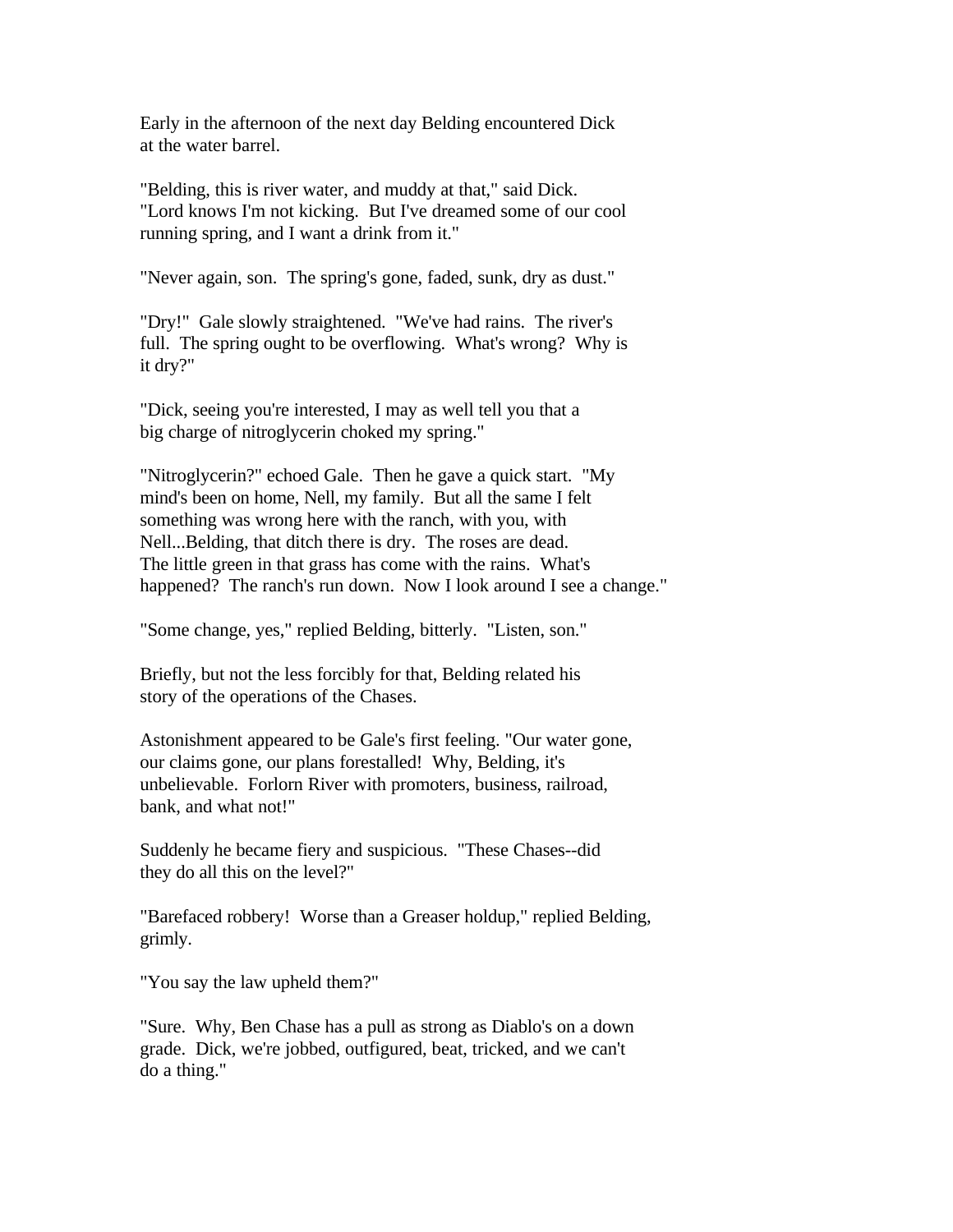"Oh, I'm sorry, Belding, most of all for Laddy," said Gale, feelingly. "He's all in. He'll never ride again. He wanted to settle down here on the farm he thought he owned, grow grass and raise horses, and take it easy. Oh, but it's tough! Say, he doesn't know it yet. He was just telling me he'd like to go out and look the farm over. Who's going to tell him? What's he going to do when he finds out about this deal?"

"Son, that's make me think some," replied Belding, with keen eyes fast upon the young man. "And I was kind of wondering how you'd take it."

"I? Well, I'll call on the Chases. Look here, Belding,

I'd better do some forestalling myself. If Laddy gets started now there'll be blood spilled. He's not just right in his mind yet. He talks in his sleep sometimes about how Yaqui finished Rojas. If it's left to him--he'll kill these men. But if I take it up--"

"You're talking sense, Dick. Only here, I'm not so sure of you. And there's more to tell. Son, you've Nell to think of and your mother."

Belding's ranger gave him a long and searching glance.

"You can be sure of me," he said.

"All right, then; listen," began Belding. With deep voice that had many a beak and tremor he told Gale how Nell had been hounded by Radford Chase, how her mother had been driven by Ben Chase--the whole sad story.

"So that's the trouble! Poor little girl!" murmured Gale, brokenly. "I felt something was wrong. Nell wasn't natural, like her old self. And when I begged her to marry me soon, while Dad was here, she couldn't talk. She could only cry."

"It was hard on Nell," said Belding, simply. "But it 'll be better now you're back. Dick, I know the girl. She'll refuse to marry you and you'll have a hard job to break her down, as hard as the one you just rode in off of. I think I know you, too, or I wouldn't be saying--"

"Belding, what 're you hinting at?" demanded Gale. "Do you dare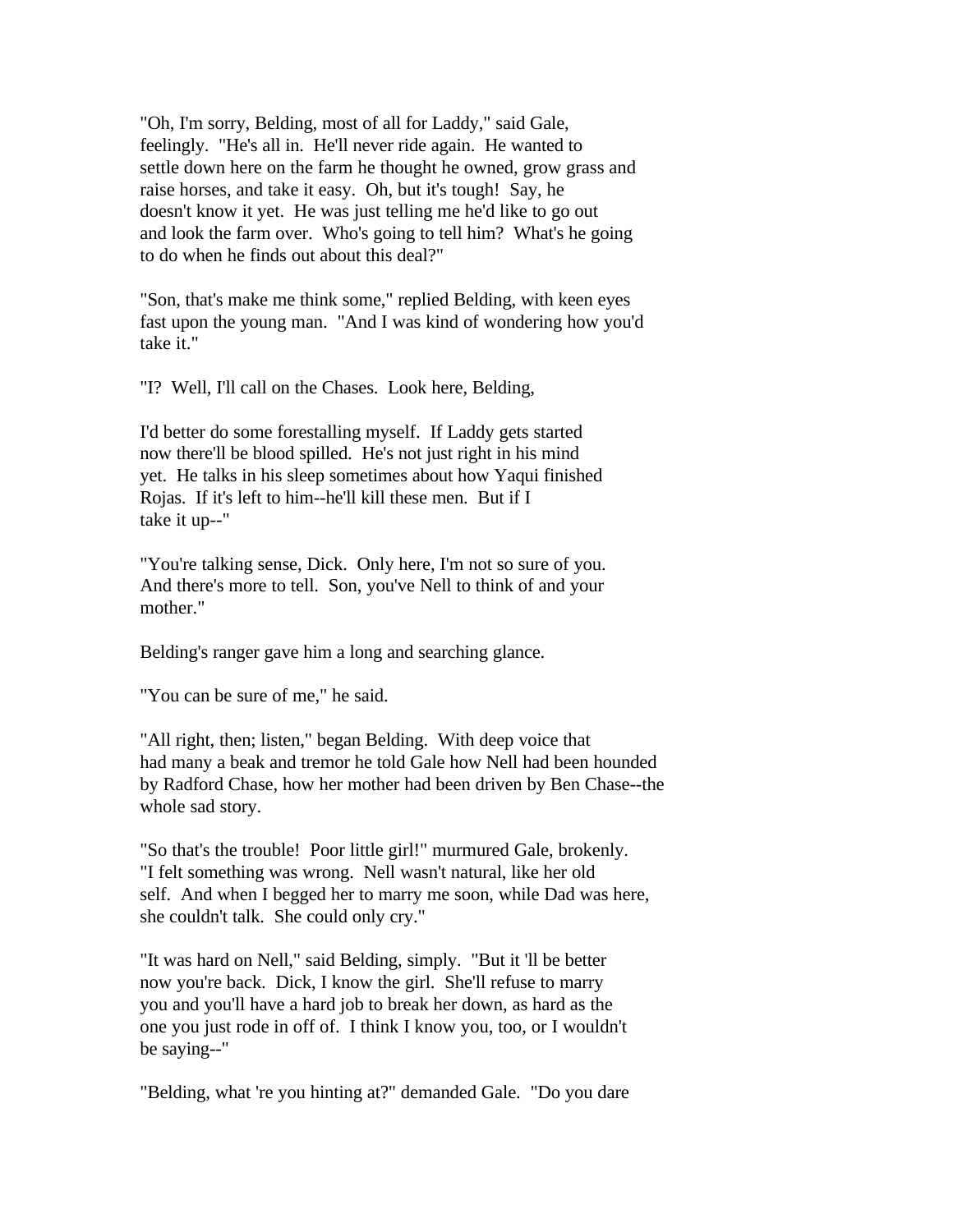insinuate that--that--if the thing were true it'd make any difference to me?"

"Aw, come now, Dick; I couldn't mean that. I'm only awkward at saying things. And I'm cut pretty deep--"

"For God's dake, you don't believe what Chase said?" queried Gale, in passionate haste. "It's a lie. I swear it's a lie. I know it's a lie. And I've got to tell Nell this minute. Come on in with me. I want you, Belding. Oh, why didn't you tell me sooner?"

Belding felt himself dragged by an iron arm into the sitting-room out into the patio, and across that to where

Nell sat in her door. At sight of them she gave a little cry, drooped for an instant, then raised a pale, still face, with eyes beginning to darken.

"Dearest, I know now why you are not wearing my mother's ring," said Gale, steadily and low-voiced.

"Dick, I am not worthy," she replied, and held out a trembling hand with the ring lying in the palm.

Swift as light Gale caught her hand and slipped the ring back upon the third finger.

"Nell! Look at me. It is your engagement ring....Listen. I don't believe this--this thing that's been torturing you. I know it's a lie. I am absolutely sure your mother will prove it a lie. She must have suffered once--perhaps there was a sad error--but the thing you fear is not true. But, hear me, dearest; even if it was true it wouldn't make the slightest difference to me. I'd promise you on my honor I'd never think of it again. I'd love you all the more because you'd suffered. I want you all the more to be my wife--to let me make you forget--to--"

She rose swiftyly with the passionate abandon of a woman stirred to her depths, and she kissed him.

"Oh, Dick, you're good--so good! You'll never know--just what those words mean to me. They've saved me--I think."

"Then, dearest, it's all right?" Dick questioned, eagerly. "You will keep your promise? You will marry me?"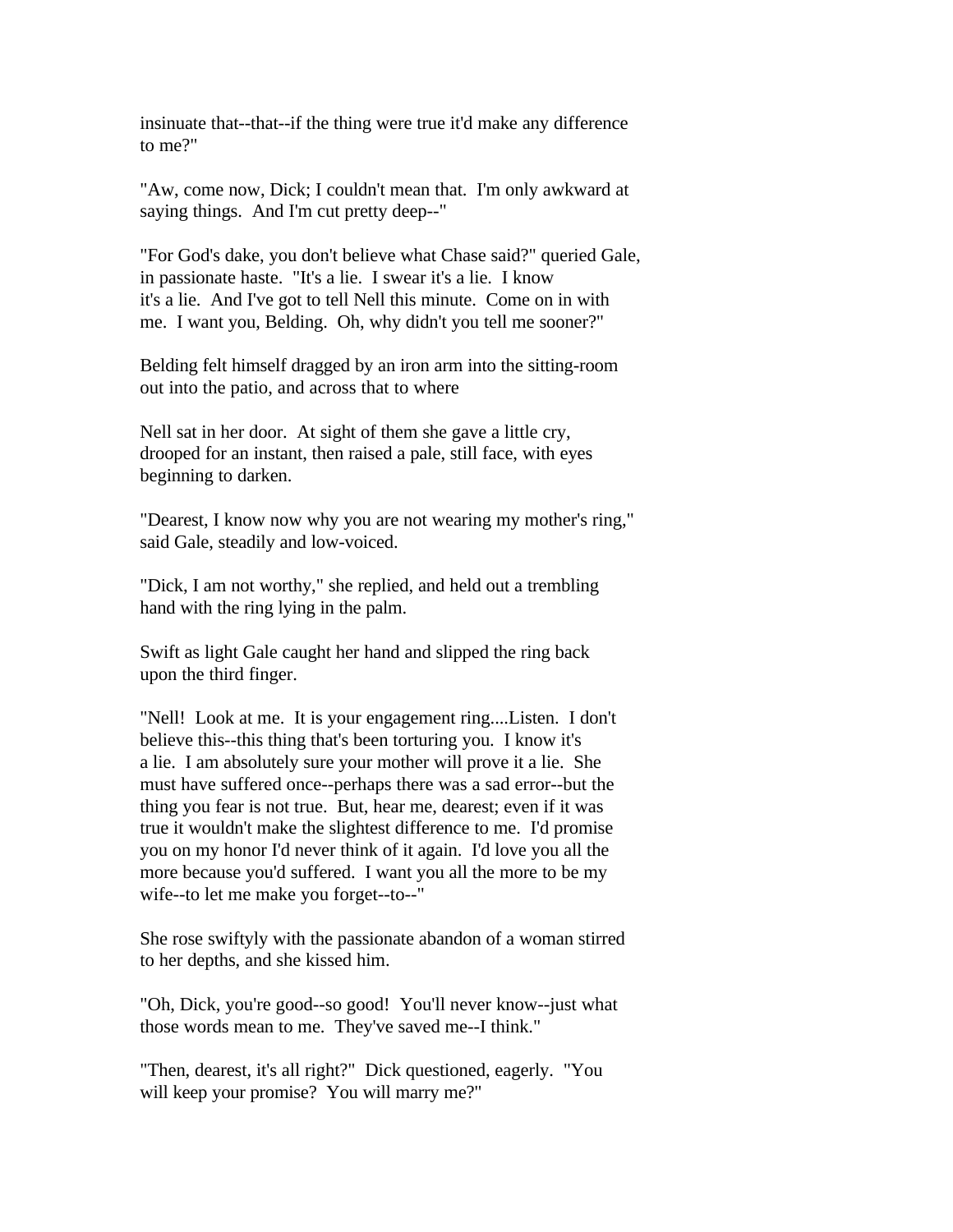The glow, the light faded out of her face, and now the blue eyes were almost black. She drooped and shook her head.

"Nell!" exclaimed Gale, sharply catching his breath.

"Don't ask me, Dick. I--I won't marry you."

"Why?"

"You know. It's true that I--"

"It's a lie," interrupted Gale, fiercely. "But even if it's true--why--why won't you marry me? Between you and me love is the thing. Love, and nothing else! Don't you love me any more?"

They had forgotten Belding, who stepped back into the shade.

"I love you with my whole heart and soul. I'd die for you," whispered Nell, with clenching hands. "But I won't disgrace you."

"Dear, you have worried over this trouble till you're morbid. It has grown out of all proportion. I tell you that I'll not only be the happiest man on earth, but the luckiest, if you marry me."

"Dick, you give not one thought to your family. Would they receive me as your wife?"

"They surely would," replied Gale, steadily.

"No! oh no!"

"You're wrong, Nell. I'm glad you said that. You give me a chance to prove something. I'll go this minute and tell them all. I'll be back here in less than--"

"Dick, you will not tell her--your mother?" cried Nell, with her eyes streaming. "You will not? Oh, I can't bear it! She's so proud! And Dick, I love her. Don't tell her! Please, please don't! She'll be going soon. She needn't ever know--about me. I want her always to think well of me. Dick, I beg of you. Oh, the fear of her knowing has been the worst of all! Please don't go!"

"Nell, I'm sorry. I hate to hurt you. But you're wrong. You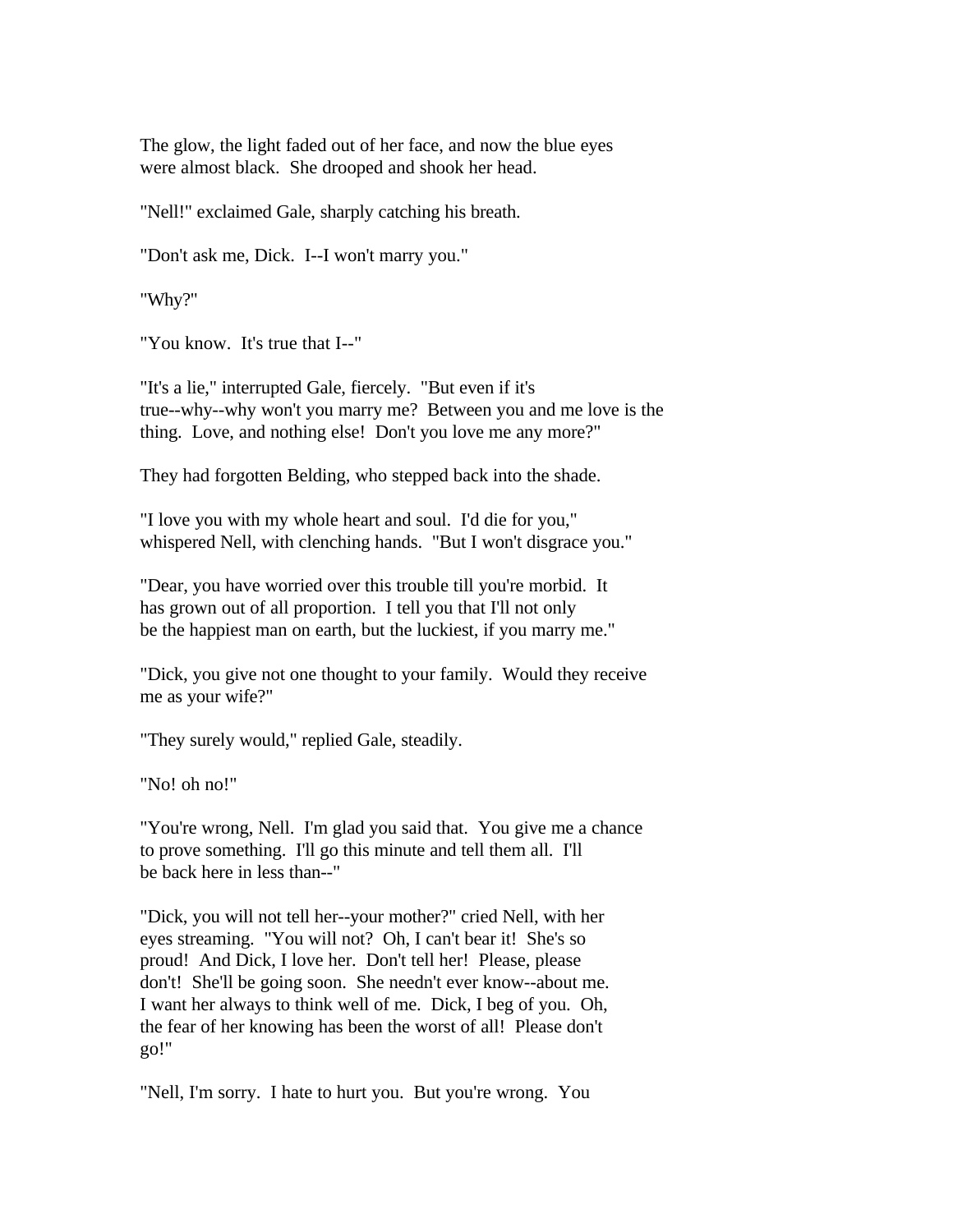can't see things clearly. This is your happiness I'm fighting for. And it's my life....Wait here, dear. I won't be long."

Gale ran across the patio and disappeared. Nell sank to the doorstep, and as she met the question in Belding's eyes she shook her head mournfully. They waited without speaking. It seemed a long while before Gale returned. Belding thrilled at sight of him. There was more boy about him than Belding had ever seen. Dick was coming swiftly, flushed, glowing, eager, erect, almost smiling.

"I told them. I swore it was a lie, but I wanted them to decide as if it were true. I didn't have to waste a minute on Elsie. She loves you, Nell. The Governor is crazy about you. I didn't have to waste two minutes on him. Mother used up the time. She wanted to know all there was to tell. She is proud, yes; but, Nell, I wish you could have seen how she took the--the story about you. Why, she never thought of me at all, until she had cried over you. Nell, she loves you, too. They all love you. Oh, it's so good to tell you. I think mother realizes the part you have had in the--what shall I call it?--the regeneration of Richard Gale. Doesn't that sound fine? Darling, mother not only consents, she want you to be my wife. Do you hear that? And listen--she had me in a corner and, of course, being my mother, she put on the screws. She made me promise that we'd live in the East half the year. That means Chicago, Cape May, New York--you see, I'm not exactly the lost son any more. Why, Nell, dear, you'll have to learn who Dick Gale really is. But I always want to be the ranger you helped me become, and ride Blanco Sol, and see a little of the desert. Don't let the idea of big cities frighten you. Well always love the open places best. Now, Nell, say you'll forget this trouble. I know it'll come all right. Say you'll marry me soon....Why, dearest, you're crying....Nell!"

"My--heart--is broken," sobbed Nell, "for--I--I--can't marry you."

The boyish brightness faded out of Gale's face. Here, Belding saw, was the stern reality arrayed against his dreams.

"That devil Radford Chase--he'll tell my secret," panted Nell. "He swore if you ever came back and married me he'd follow us all over the world to tell it."

Belding saw Gale grow deathly white and suddenly stand stock-still.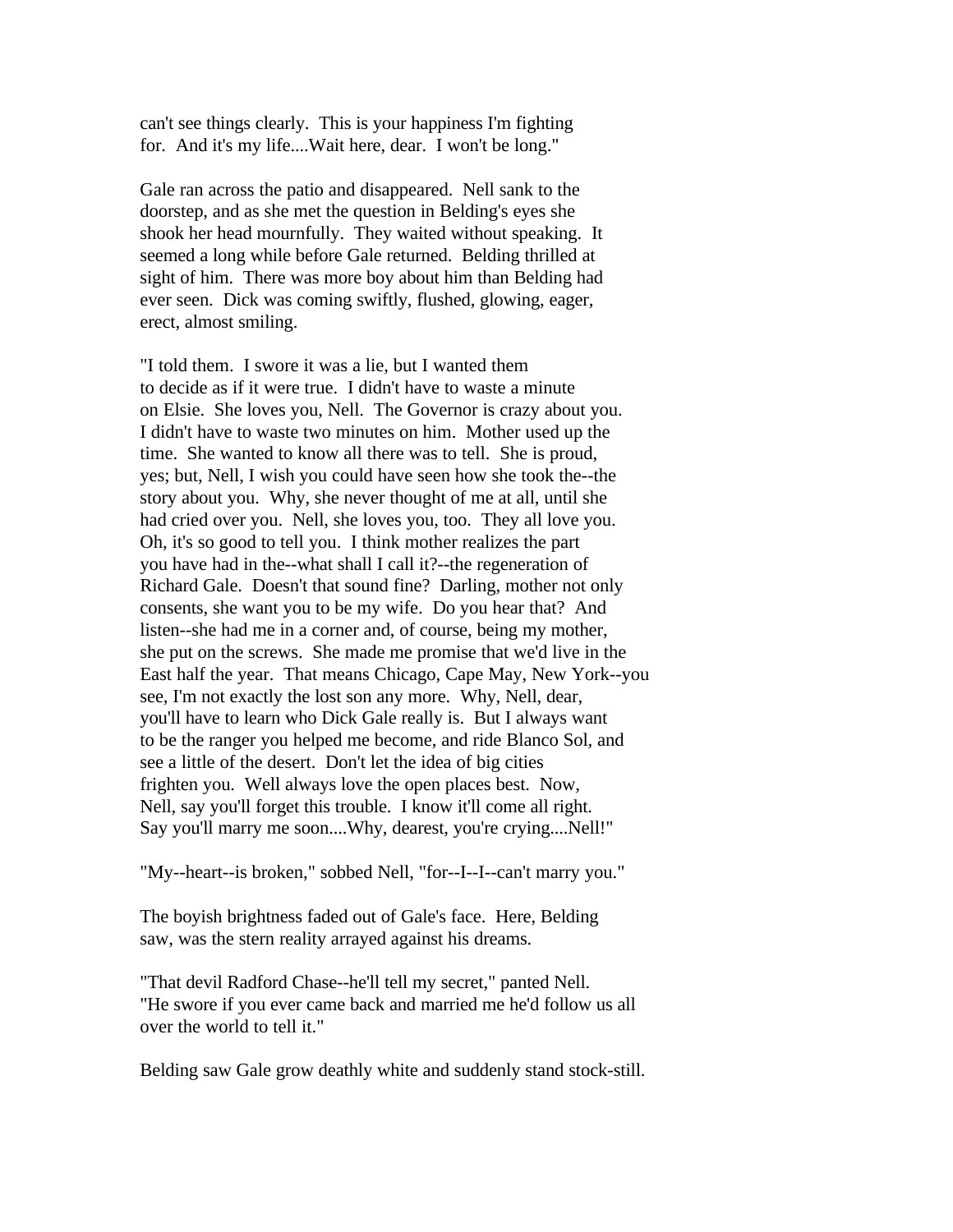"Chase threatened you, then?" asked Dick; and the forced naturalness of his voice struck Belding.

"Threatened me? He made my life a nightmare," replied Nell, in a rush of speech. "At first I wondered how he was worrying mother sick. But she wouldn't tell me. Then when she went away he began to hint things. I hated him all the more. But when he told me--I was frightened, shamed. Still I did not weaken. He was pretty decent when he was sober. But when he was half drunk he was the devil. He laughed at me and my pride. I didn't dare shut the door in his face. After a while he found out that your mother loved me and that I loved her. Then he began to threaten me. If I didn't give in to him he'd see she learned the truth. That made me weaken. It nearly killed me. I simply could not bear the thought of Mrs. Gale kowing. But I couldn't marry him. Besides, he got so half the time, when he was drunk, he didn't want or ask me to be his wife. I was about ready to give up and go mad when you--you came home."

She ended in a whisper, looking up wistfully and sadly at him. Belding was a raging fire within, cold without. He watched Gale, and believed he could foretell that young man's future conduct. Gale gathered Nell up into his arms and held her to his breast for a long moment.

"Dear Nell, I'm sure the worst of your trouble is over," he said gently. "I will not give you up. Now, won't you lie down, try to rest and calm yourself. Don't grieve any more. This thing isn't so bad as you make it. Trust me. I'll shut Mr. Radford Chase's mouth."

As he released her she glanced quickly up at him, then lifted appealing hands.

"Dick, you won't hunt for him--go after him?"

Gale laughed, and the laugh made Belding jump.

"Dick, I beg of you. Please don't make trouble. The Chases have been hard enough on us. They are rich, powerful. Dick, say you will not make matters worse. Please promise me you'll not go to him."

"You ask me that?" he demanded.

"Yes. Oh yes!"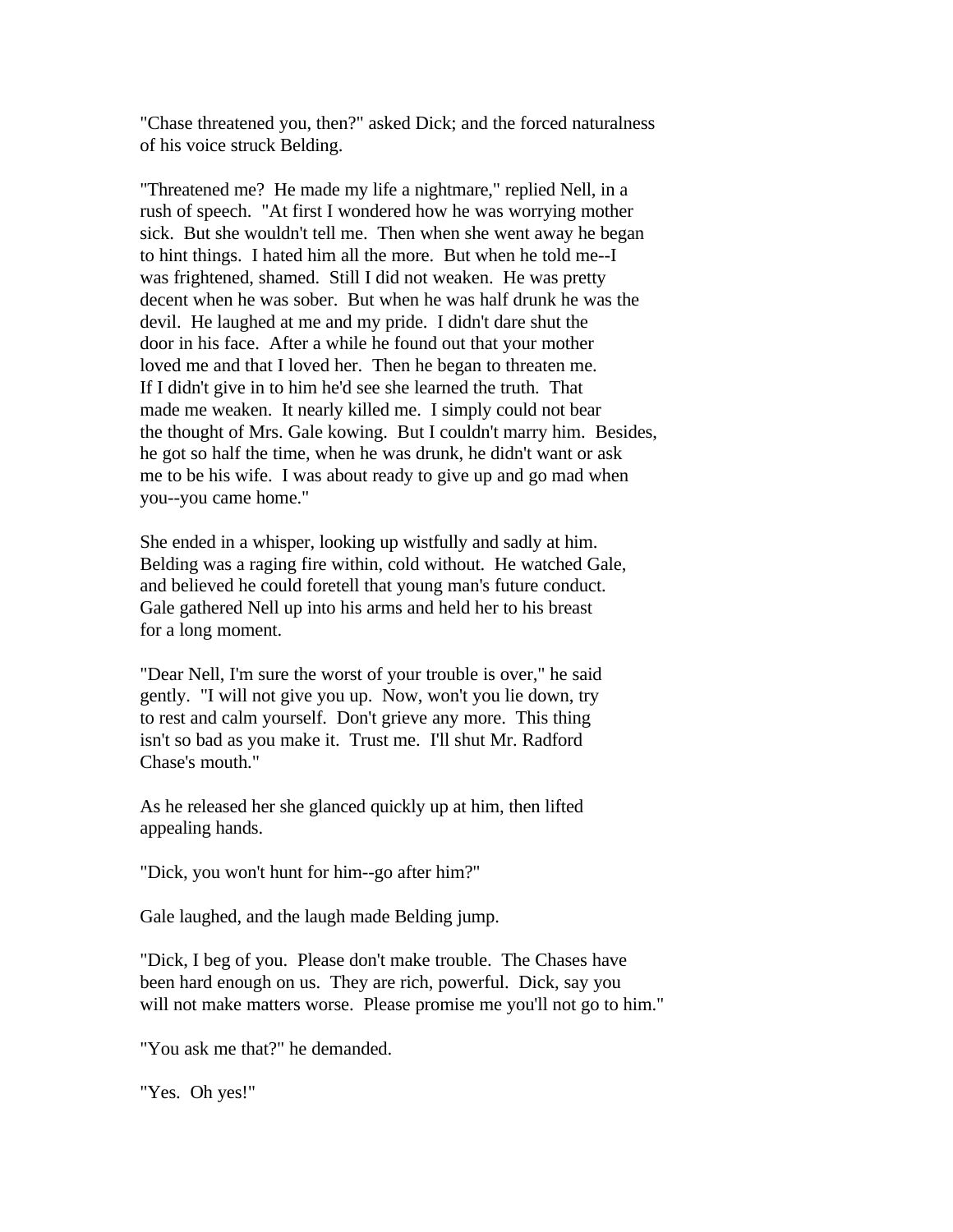"But you know it's useless. What kind of a man do you want me to be?"

"It's only that I'm afraid. Oh, Dick, he'd shoot you in the back."

"No, Nell, a man of his kind wouldn't have nerve enough even for that."

"You'll go?" she cried wildly.

Gale smiled, and the smile made Belding cold.

"Dick, I cannot keep you back?"

"No," he said.

Then the woman in her burst through instinctive fear, and with her eyes blazing black in her white face she lifted parted quivering lips and kissed him.

Gale left the patio, and Belding followed closely at his heels. They went through the sitting-room. Outside upon the porch sat the rangers, Mr. Gale, and Thorne. Dick went into his room without speaking.

"Shore somethin's comin' off," said Ladd, sharply; and he sat up with keen eyes narrowing.

Belding spoke a few words; and, remembering an impression he had wished to make upon Mr. Gale, he made them strong. But now it was with grim humor that he spoke.

"Better stop that boy," he concluded, looking at Mr. Gale. "He'll do some mischief. He's wilder'n hell."

"Stop him? Why, assuredly," replied Mr. Gale, rising with nervous haste.

Just then Dick came out of his door. Belding eyed him keenly. The only change he could see was that Dick had put on a hat and a pair of heavy gloves.

"Richard, where are you going?" asked his father.

"I'm going over here to see a man."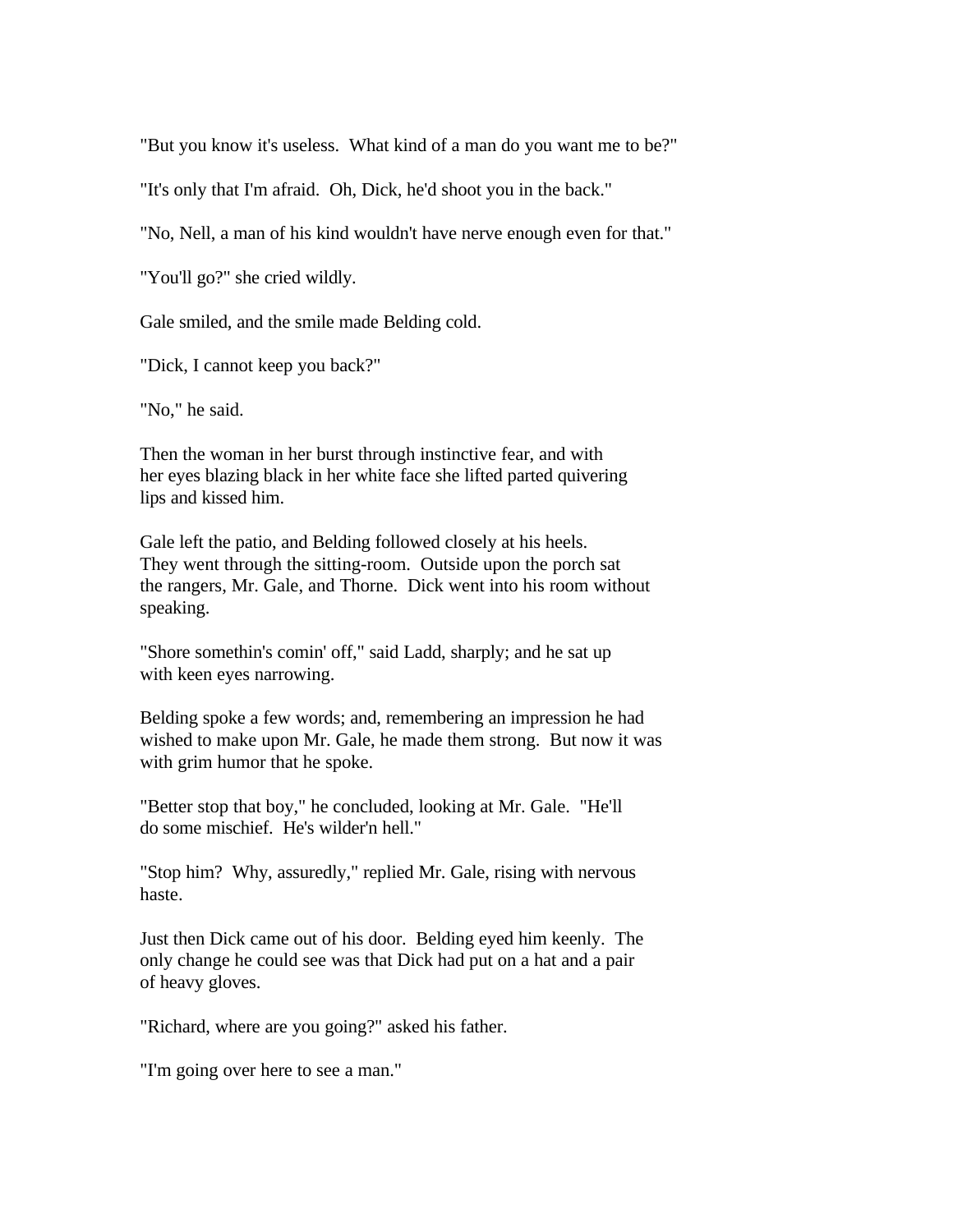"No. It is my wish that you remain. I forbid you to go," said Mr. Gale, with a hand on his son's shoulder.

Dick put Mr. Gale aside gently, respectfully, yet forcibly. The old man gasped.

"Dad, I haven't gotten over my bad habit of disobeying you. I'm sorry. Don't interfere with me now. And don't follow me. You might see something unpleasant."

"But my son! What are you going to do?"

"I'm going to beat a dog."

Mr. Gale looked helplessly from this strangely calm and cold son to the restless Belding. Then Dick strode off the porch.

"Hold on!" Ladd's voice would have stopped almost any man. "Dick, you wasn't agoin' without me?"

"Yes, I was. But I'm thoughtless just now, Laddy."

"Shore you was. Wait a minute, Dick. I'm a sick man, but at that nobody can pull any stunts round here without me."

He hobbled along the porch and went into his room. Jim Lash knocked the ashes out of his pipe, and, humming his dance tune, he followed Ladd. In a moment the rangers appeared, and both were packing guns.

Not a little of Belding's grim excitement came from observation of Mr. Gale. At sight of the rangers with their guns the old man turned white and began to tremble.

"Better stay behind," whispered Belding. "Dick's going to beat that two-legged dog, and the rangers get excited when they're packing guns."

"I will not stay behind," replied Mr. Gale, stoutly. "I'll see this affair through. Belding, I've guessed it. Richard is going to fight the Chases, those robbers who have ruined you."

"Well, I can't guarantee any fight on their side," returned Belding, dryly. "But maybe there'll be Greasers with a gun or two."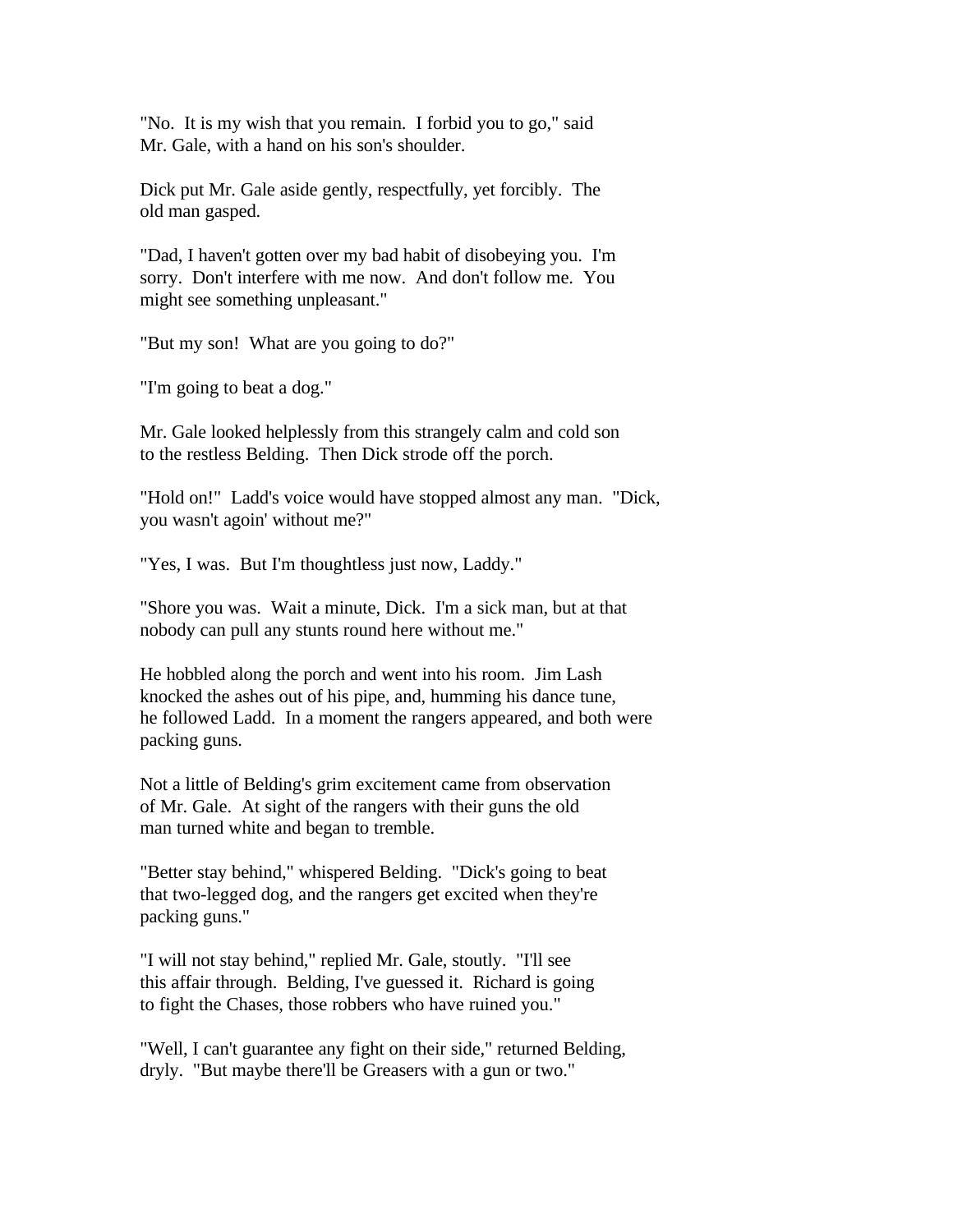Belding stalked off to catch up with Dick, and Mr. Gale came trudging behind with Thorne.

"Where will we find these Chases?" asked Dick of Belding.

"They've got a place down the road adjoining the inn. They call it their club. At this hour Radford will be there sure. I don't know about the old man. But his office is now just across the way."

They passed several houses, turned a corner into the main street, and stopped at a wide, low adobe structure. A number of saddled horses stood haltered to posts. Mexicans lolled around the wide doorway.

"There's Ben Chase now over on the corner," said Belding to Dick. "See, the tall man with the white hair, and leather band on his hat. He sees us. He knows there's something up. He's got men with him. They'll come over. We're after the young buck, and sure he'll be in here."

They entered. The place was a hall, and needed only a bar to make it a saloon. There were two rickety pool tables. Evidently Chase had fitted up this amusement room for his laborers as well as for the use of his engineers and assistants, for the crowd contained both Mexicans and Americans. A large table near a window was surrounded by a noisy, smoking, drinking circle of card-players.

"Point out this Radford Chase to me," said Gale.

"There! The big fellow with the red face. His eyes stick out a little. See! He's dropped his cards and his face isn't red any more."

Dick strode across the room.

Belding grasped Mr. Gale and whispered hoarsely: "Don't miss anything. It 'll be great. Watch Dick and watch Laddy! If there's any gun play, dodge behind me."

Belding smiled with a grim pleasure as he saw Mr. Gales' face turn white.

Dick halted beside the table. His heavy boot shot up, and with a crash the table split, and glasses, cards, chips flew everywhere.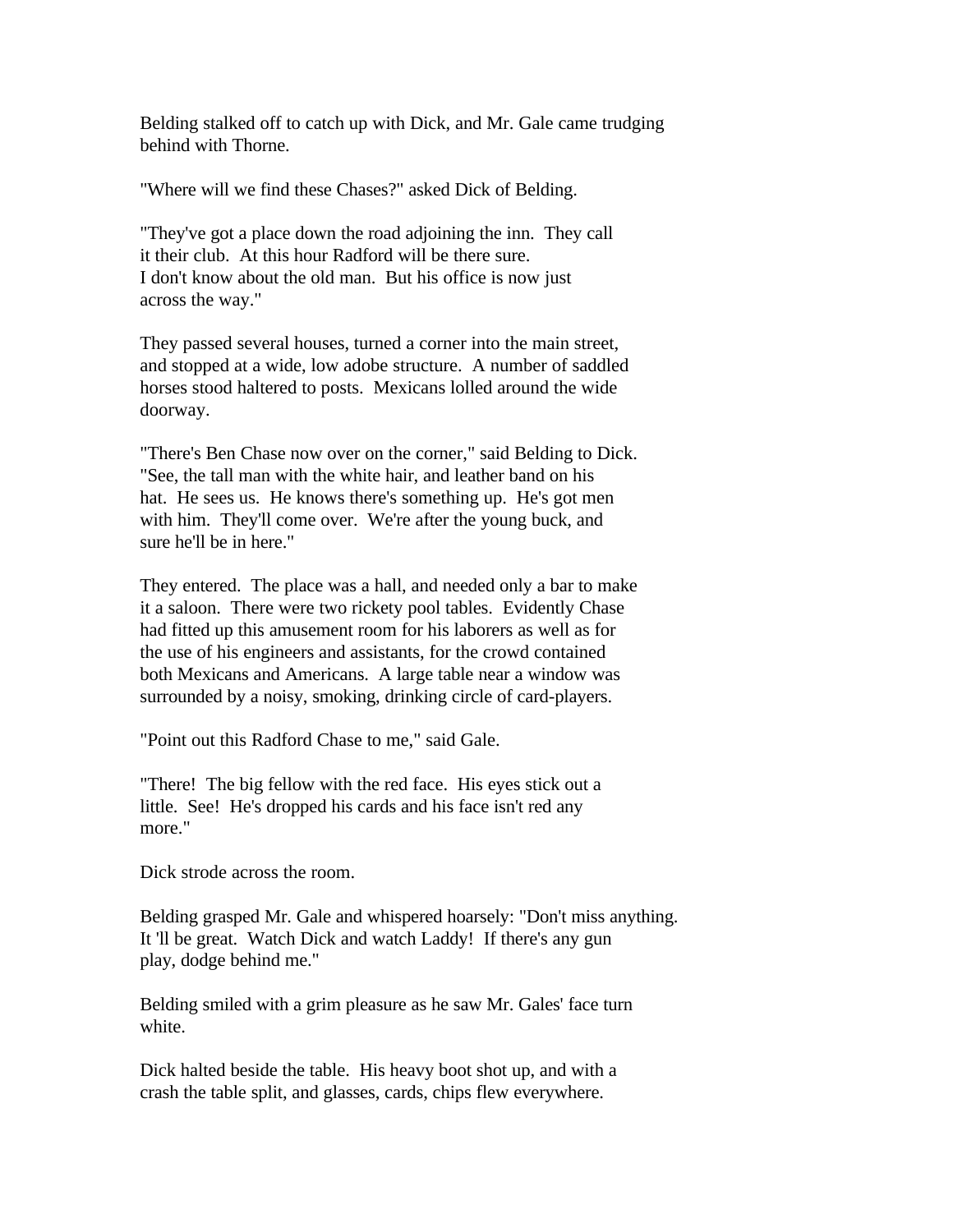As they rattled down and the chairs of the dumfounded players began to slide Dick called out: "My name is Gale. I'm looking for Mr. Radford Chase."

A tall, heavy-shouldered fellow rose, boldly enough, even swaggeringly, and glowered at Gale.

"I'm Radford Chase," he said. His voice betrayed the boldness of his action.

It was over in a few moments. The tables and chairs were tumbled into a heap; one of the pool tables had been shoved aside; a lamp lay shattered, with oil running dark upon the floor. Ladd leaned against a post with a smoking gun in his hand. A Mexican crouched close to the wall moaning over a broken arm. In the far corner upheld by comrades another wounded Mexican cried out in pain. These two had attempted to draw weapons upon Gale, and Ladd had crippled them.

In the center of the room lay Radford Chase, a limp, torn, hulking, bloody figure. He was not seriously injured. But he was helpless, a miserable beaten wretch, who knew his condition and felt the eyes upon him. He sobbed and moaned and howled. But no one offered to help him to his feet.

Backed against the door of the hall stood Ben Chase, for once stripped of all authority and confidence and courage. Gale confronted him, and now Gale's mien was in striking contrast to the coolness with which he had entered the place. Though sweat dripped from his face, it was as white as chalk. Like dark flames his eyes seemed to leap and dance and burn. His lean jaw hung down and quivered with passion. He shook a huge gloved fist in Chase's face.

"Your gray hairs save you this time. But keep out of my way! And when that son of yours comes to, tell him every time I meet him I'll add some more to what he got to-day!"

XIX

The Secret of Forlorn River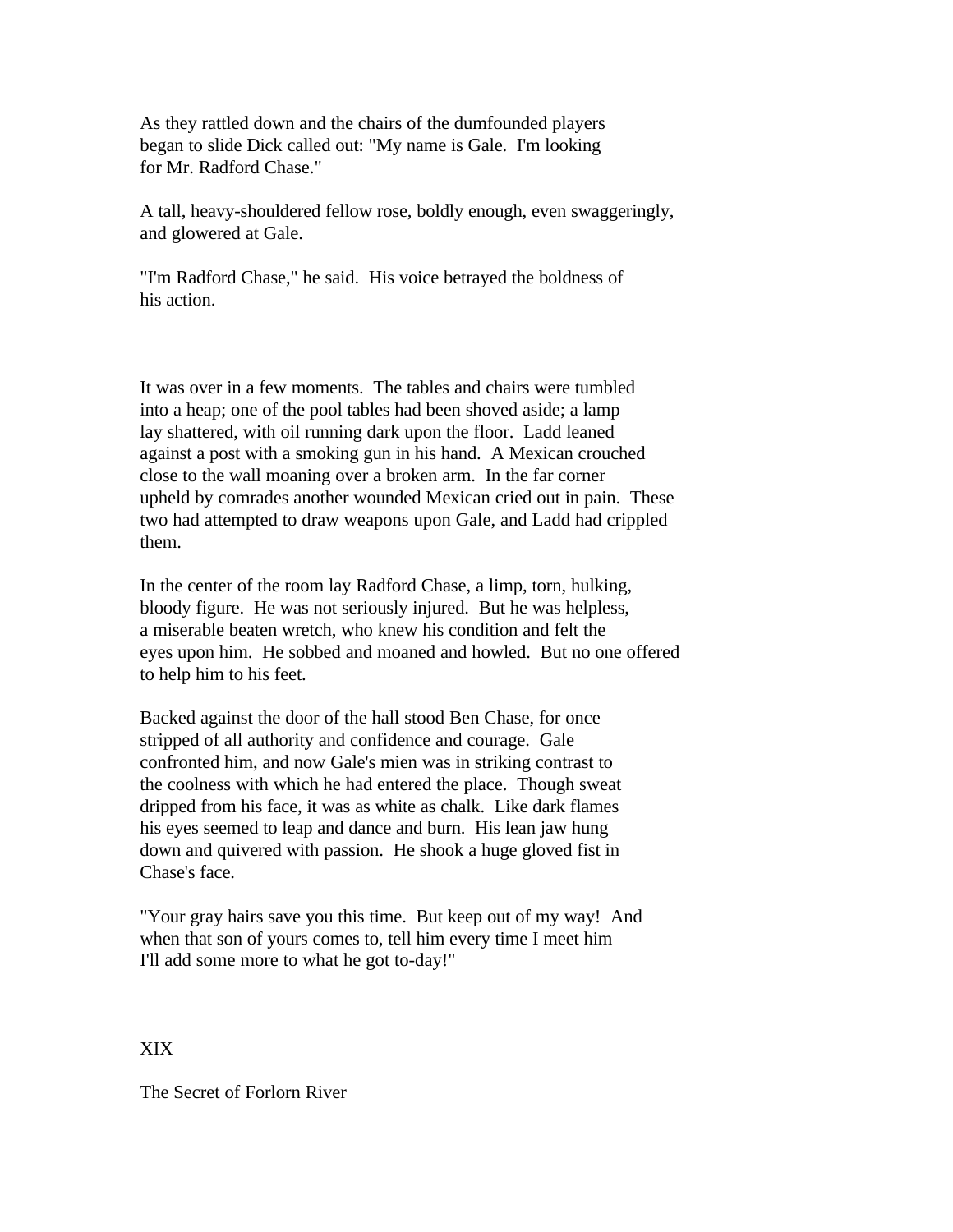In the early morning Gale, seeking solitude where he could brood over his trouble, wandered alone. It was not easy for him to elude the Yaqui, and just at the moment when he had cast himself down in a secluded shady corner the Indian appeared, noiseless, shadowy, mysterious as always.

"Malo," he said, in his deep voice.

"Yes, Yaqui, it's bad--very bad," replied Gale.

The Indian had been told of the losses sustained by Belding and his rangers.

"Go--me!" said Yaqui, with an impressive gesture toward the lofty lilac-colored steps of No Name Mountains.

He seemed the same as usual, but a glance on Gale's part, a moment's attention, made him conscious of the old strange force in the Yaqui. "Why does my brother want me to climb the nameless mountains with him?" asked Gale.

"Lluvia d'oro," replied Yaqui, and he made motions that Gale found difficult of interpretation.

"Shower of Gold," translated Gale. That was the Yaqui's name for Nell. What did he mean by using it in connection with a climb into the mountains? Were his motions intended to convey an idea of a shower of golden blossoms from that rare and beautiful tree, or a golden rain? Gale's listlessness vanished in a flash of thought. The Yaqui meant gold. Gold! He meant he could retrieve the fallen fortunes of the white brother who had saved his life that evil day at the Papago Well. Gale thrilled as he gazed piercingly into the wonderful eyes of this Indian. Would Yaqui never consider his debt paid?

"Go--me?" repeat the Indian, pointing with the singular directness that always made this action remarkable in him.

"Yes, Yaqui."

Gale ran to his room, put on hobnailed boots, filled a canteen, and hurried back to the corral. Yaqui awaited him. The Indian carried a coiled lasso and a short stout stick. Without a word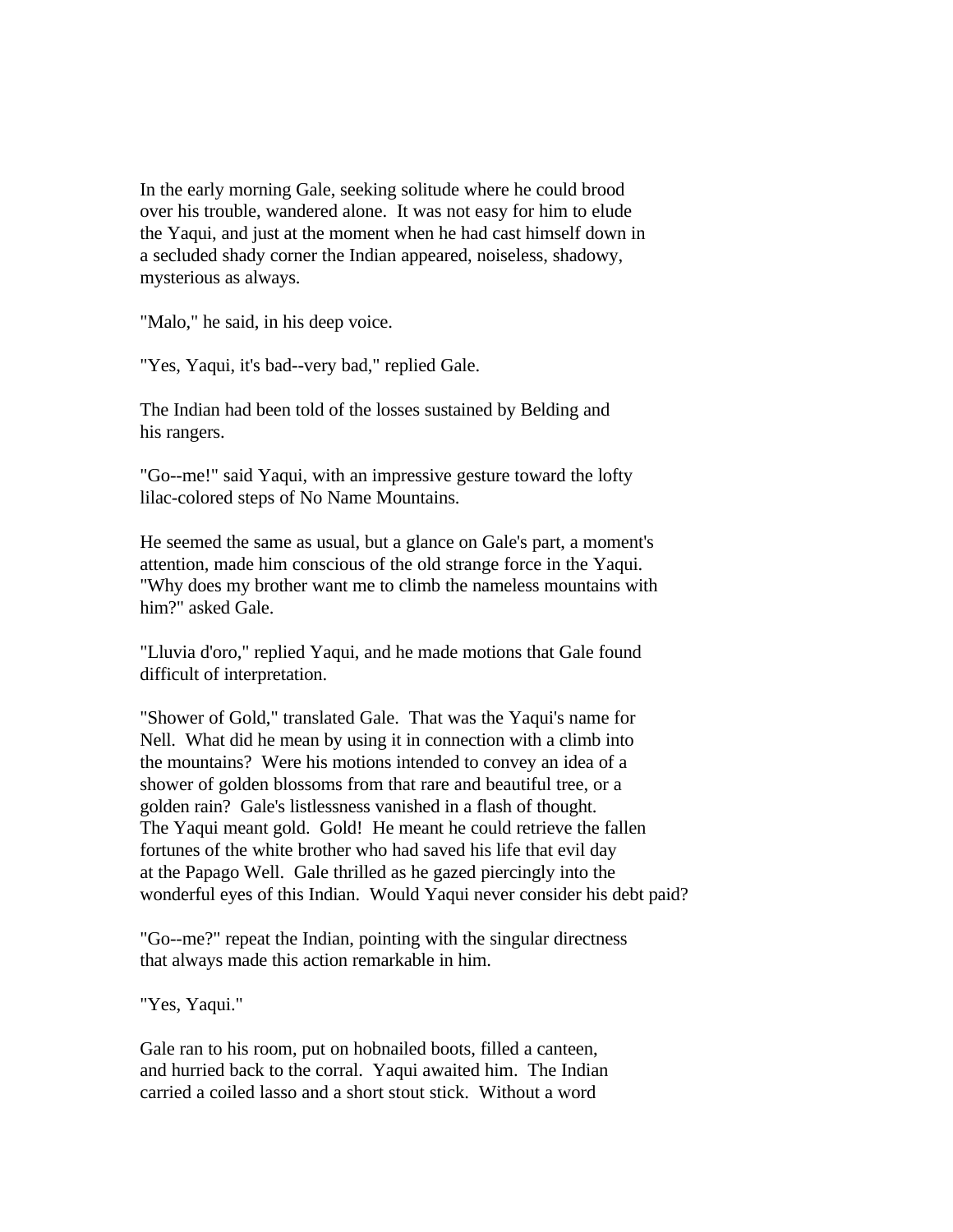he led the way down the lane, turned up the river toward the mountains. None of Belding's household saw their departure.

What had once been only a narrow mesquite-bordered trail was now a well-trodden road. A deep irrigation ditch, full of flowing muddy water, ran parallel with the road. Gale had been curious about the operations of the Chases, but bitterness he could not help had kept him from going out to see the work. He was not surprised to find that the engineers who had contructed the ditches and dam had anticipated him in every particular. The dammed-up gulch made a magnificent reservoir, and Gale could not look upon the long narrow lake without a feeling of gladness. The dreaded ano seco of the Mexicans might come again and would come, but never to the inhabitants of Forlorn River. That stone-walled, stone-floored gulch would never leak, and already it contained water enough to irrigate the whole Altar Valley for two dry seasons.

Yaqui led swiftly along the lake to the upper end, where the stream roared down over unscalable walls. This point was the farthest Gale had ever penetrated into the rough foothills, and he had Belding's word for it that no white man had ever climbed No Name Mountains from the west.

But a white man was not an Indian. The former might have stolen the range and valley and mountain, even the desert, but his possessions would ever remain mysteries. Gale had scarcely faced the great gray ponderous wall of cliff before the old strange interest in the Yaqui seized him again. It recalled the tie that existed between them, a tie almost as close as blood. Then he was eager and curious to see how the Indian would conquer those seemingly insurmountable steps of stone.

Yaqui left the gulch and clambered up over a jumble of weathered slides and traced a slow course along the base of the giant wall.

He looked up and seemed to select a point for ascent. It was the last place in that mountainside where Gale would have thought climbing possible. Before him the wall rose, leaning over him, shutting out the light, a dark mighty mountain mass. Innumerable cracks and crevices and caves roughened the bulging sides of dark rock.

Yaqui tied one end of his lasso to the short, stout stick and, carefully disentangling the coils, he whirled the stick round and round and threw it almost over the first rim of the shelf, perhaps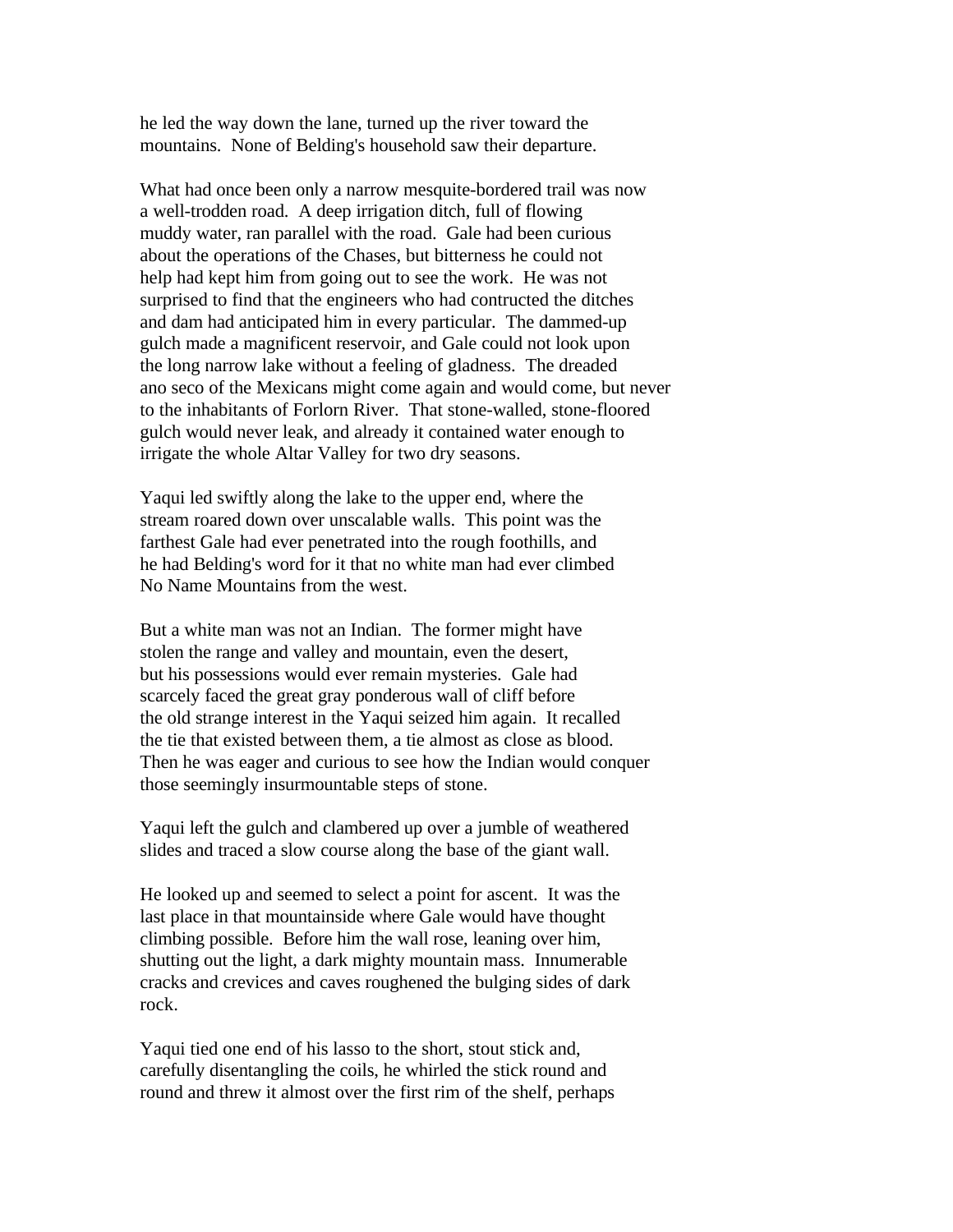thirty feet up. The stick did not lodge. Yaqui tried again. This time it caught in a crack. He pulled hard. Then, holding to the lasso, he walked up the steep slant, hand over hand on the rope. When he reached the shelf he motioned for Gale to follow. Gale found that method of scaling a wall both quick and easy. Yaqui pulled up the lasso, and threw the stick aloft into another crack. He climbed to another shelf, and Gale followed him. The third effort brought them to a more rugged bench a hundred feet above the slides. The Yaqui worked round to the left, and turned into a dark fissure. Gale kept close to his heels. They came out presently into lighter space, yet one that restricted any extended view. Broken sections of cliff were on all sides.

Here the ascent became toil. Gale could distance Yaqui going downhill; on the climb, however, he was hard put to it to keep the Indian in sight. It was not a question of strength or lightness of foot. These Gale had beyond the share of most men. It was a matter of lung power, and the Yaqui's life had been spent scaling the desert heights. Moreover, the climbing was infinitely slow, tedious, dangerous. On the way up several times Gale imagined he heard a dull roar of falling water. The sound seemed to be under him, over him to this side and to that. When he was certain he could locate the direction from which it came then he heard it no more until he had gone on. Gradually he forgot it in the physical sensations of the climb. He burned his hands and knees. He grew hot and wet and winded. His heart thumped so that it hurt, and there were instants when his sight was blurred. When at last he had toiled to where the Yaqui sat awaiting him upon the rim of that great wall, it was none too soon.

Gale lay back and rested for a while without note of anything except the blue sky. Then he sat up. He was amazed to find that after that wonderful climb he was only a thousand feet or so above the valley. Judged by the nature of his effort, he would have said he had climbed a mile. The village lay beneath him, with its new adobe structures and tents and buildings in bright contrast with the older habitations. He saw the green alfalfa fields, and Belding's white horses, looking very small and motionless. He pleased himself by imagining he could pick out Blanco Sol. Then his gaze swept on to the river.

Indeed, he realized now why some one had named it Forlorn River. Even at this season when it was full of water it had a forlorn aspect. It was doomed to fail out there on the desert--doomed never to mingle with the waters of the Gulf. It wound away down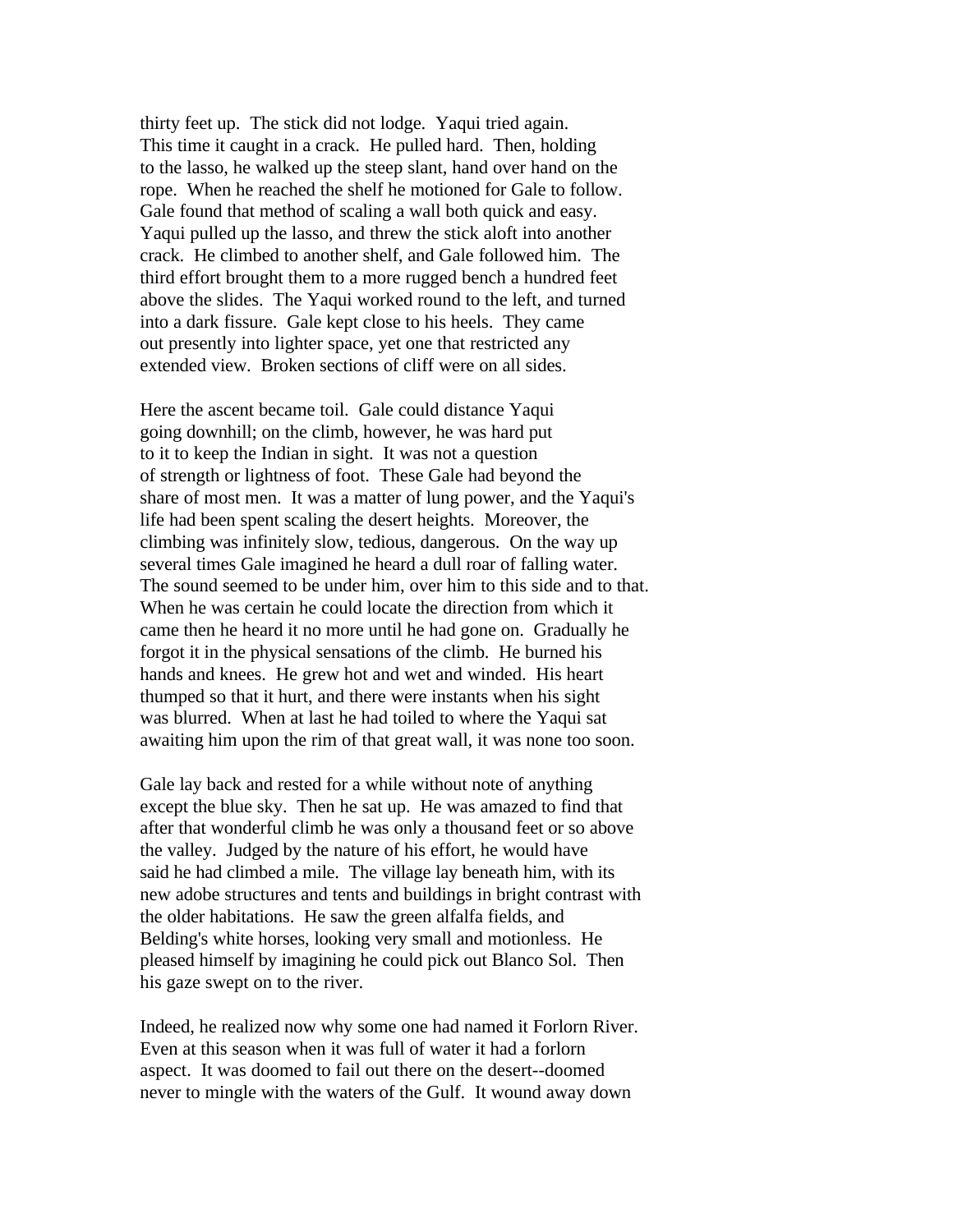the valley, growing wider and shallower, encroaching more and more on the gray flats, until it disappeared on its sad journey toward Sonoyta. That vast shimmering, sun-governed waste recognized its life only at this flood season, and was already with parched tongue and insatiate fire licking and burning up its futile waters.

Yaqui put a hand on Gale's knww. It was a bronzed, scarred, powerful hand, always eloquent of meaning. The Indian was listening. His bent head, his strange dilating eyes, his rigid form, and that close-pressing hand, how these brought back to Gale the terrible lonely night hours on the lava!

"What do you hear, Yaqui?" asked Gale. He laughed a little at the mood that had come over him. But the sound of his voice did not break the spell. He did not want to speak again. He yielded to Yaqui's subtle nameless influence. He listened himself, heard nothing but the scream of an eagle. Often he wondered if the Indian could hear things that made no sound. Yaqui was beyond understanding.

Whatever the Indian had listened to or for, presently he satisfied himself, and, with a grunt that might mean anything, he rose and turned away from the rim. Gale followed, rested now and eager to go on. He saw that they great cliff they had climbed was only a stairway up to the huge looming dark bulk of the plateau above.

Suddenly he again heard the dull roar of falling water. It seemed to have cleared itself of muffled vibrations. Yaqui mounted a little ridge and halted. The next instant Gale stood above a bottomless cleft into which a white stream leaped. His astounded gaze swept backward along this narrow swift stream to its end in a dark, round, boiling pool. It was a huge spring, a bubbling well, the outcropping of an underground river coming down from the vast plateau above.

Yaqui had brought Gale to the source of Forlorn River.

Flashing thoughts in Gale's mind were no swifter than the thrills that ran over him. He would stake out a claim here and never be cheated out of it. Ditches on the benches and troughs on the steep walls would carry water down to the valley. Ben Chase had build a great dam which would be useless if Gale chose to turn Forlorn River from its natural course. The fountain head of that mysterious desert river belonged to him.

His eagerness, his mounting passion, was checked by Yaqui's unusual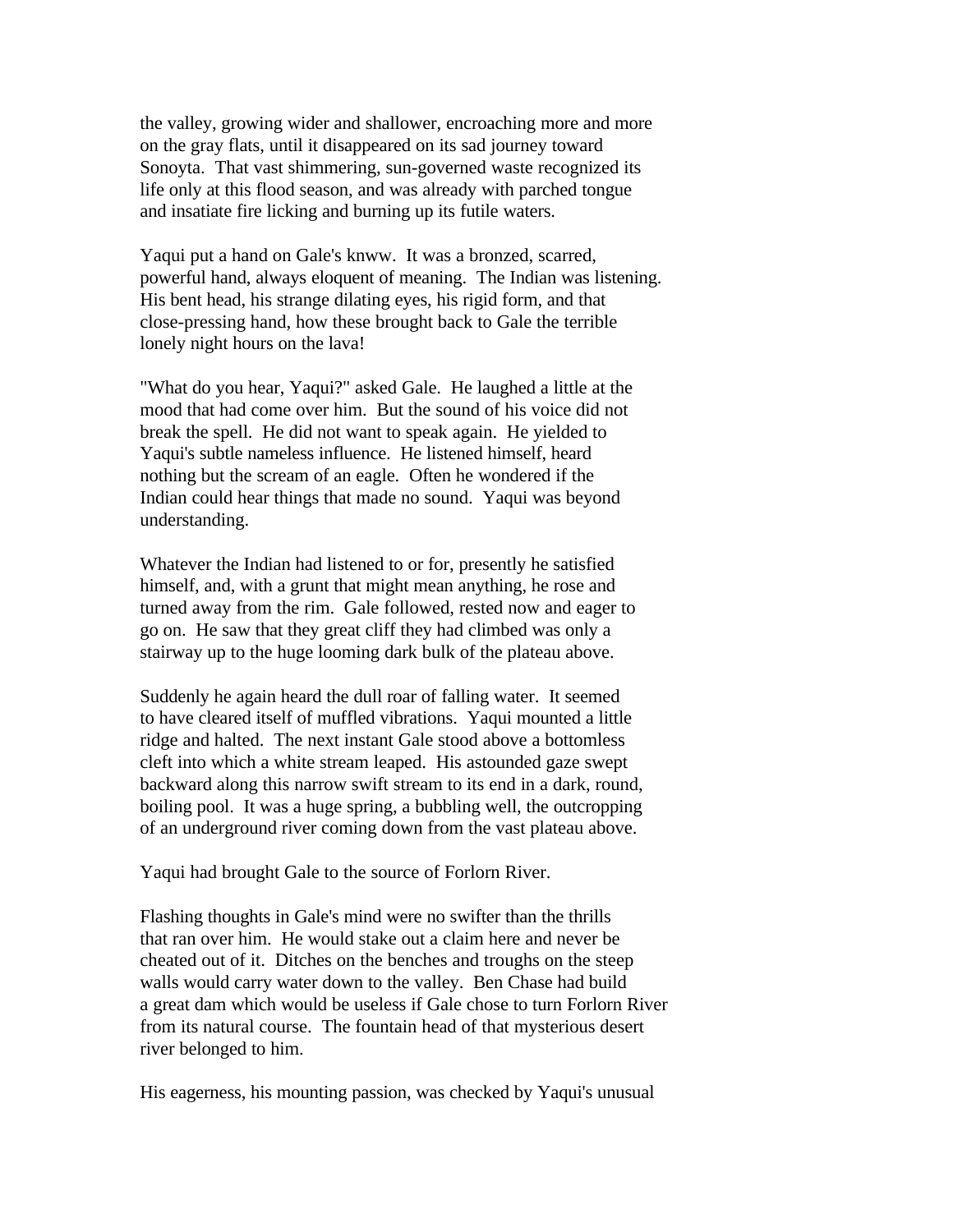actins. The Indian showed wonder, hesitation, even reluctance. His strange eyes surveyed this boiling well as if they could not believe the sight they saw. Gale divined instantly that Yaqui had never before seen the source of Forlorn River. If he had ever ascended to this plateau, probably it had been to some other part, for the water was new to him. He stood gazing aloft at peaks, at lower ramparts of the mountain, and at nearer landmarks of prominence. Yaqui seemed at fault. He was not sure of his location.

Then he strode past the swirling pool of dark water and began to ascend a little slope that led up to a shelving cliff. Another object halted the Indian. It was a pile of stones, weathered, crumbled, fallen into ruin, but still retaining shape enough to prove it had been built there by the hands of men. Round and round this the Yaqui stalked, and his curiosity attested a further uncertainty. It was as if he had come upon something surprising. Gale wondered about the pile of stones. Had it once been a prospector's claim?

"Ugh!" grunted the Indian; and, though his exclamation expressed no satisfaction, it surely put an end to doubt. He pointed up to the roof of the sloping yellow shelf of stone. Faintly outlined there in red were the imprints of many human hands with fingers spread wide. Gale had often seen such paintings on the walls of the desert caverns. Manifestly these told Yaqui he had come to the spot for which he had aimed.

Then his actions became swift--and Yaqui seldom moved swiftly. The fact impressed Gale. The Indian searched the level floor under the shelf. He gathered up handfuls of small black stones, and thrust them at Gale. Their weight made Gale start, and then he trembled. The Indian's next move was to pick up a piece of weathered rock and throw it against the wall. It broke. He snatched up parts, and showed the broken edges to Gale. They contained yellow steaks, dull glints, faint tracings of green. It was gold.

Gale found his legs shaking under him; and he sat down, trying to take all the bits of stone into his lap. His fingers were all thumbs as with knife blade he dug into the black pieces of rock. He found gold. Then he stared down the slope, down into the valley with its river winding forlornly away into the desert. But he did not see any of that. Here was reality as sweet, as wonderful, as saving as a dream come true. Yaqui had led him to a ledge of gold. Gale had learned enough about mineral to know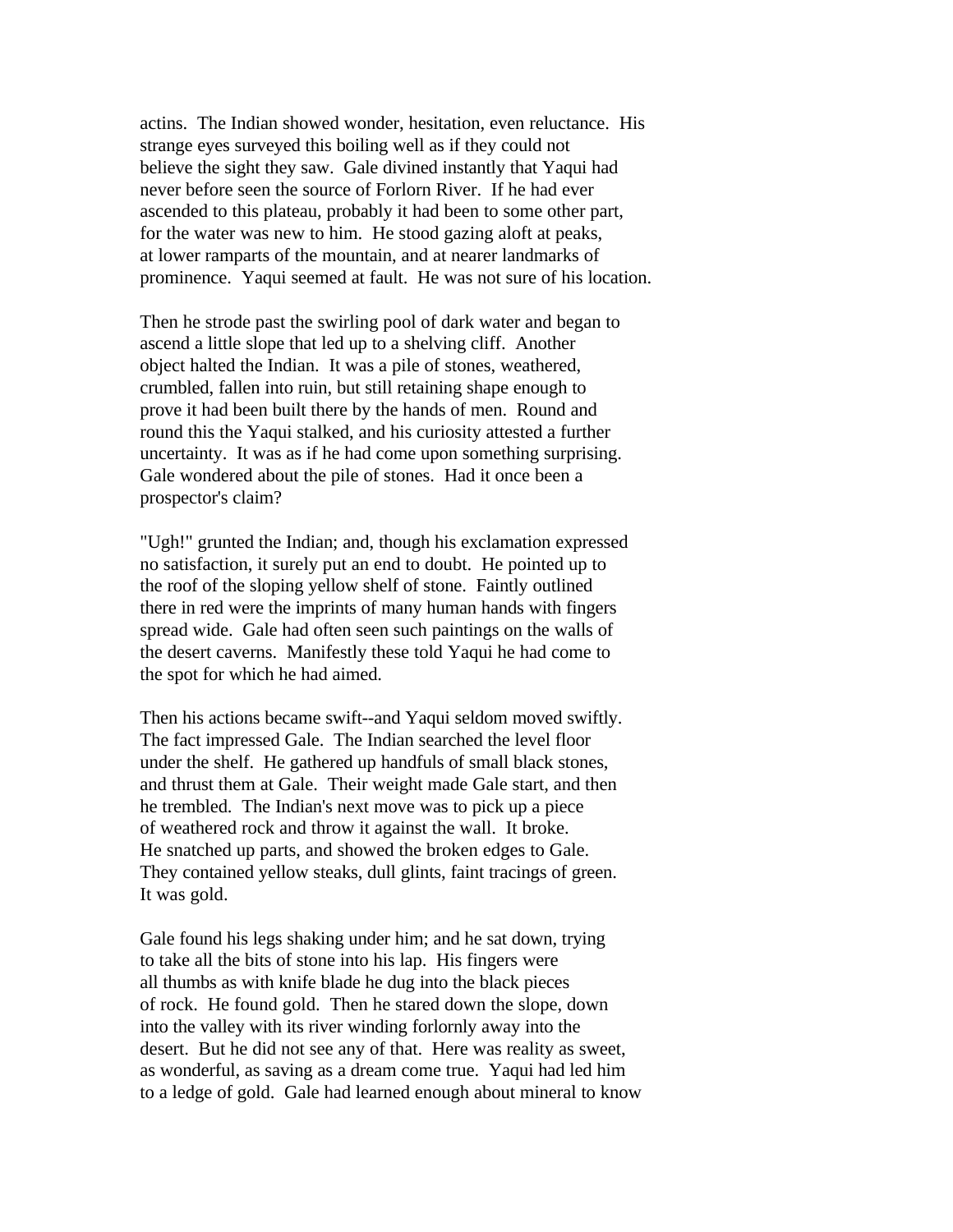that this was a rich strike. All in a second he was speechless with the joy of it. But his mind whirled in thought about this strange and noble Indian, who seemed never to be able to pay a debt. Belding and the poverty that had come to him! Nell, who had wept over the loss of a spring! Laddy, who never could ride again! Jim Lash, who swore he would always look after his friend! Thorne and Mercedes! All these people, who had been good to him and whom he loved, were poor. But now they would be rich. They would one and all be his partners. He had discovered the source of Forlorn River, and was rich in water. Yaqui had made him rich in gold. Gale wanted to rush down the slope, down into the valley, and tell his wonderful news.

Suddenly his eyes cleared and he saw the pile of stones. His blood turned to ice, then to fire. That was the mark of a prospector's claim. But it was old, very old. The ledge had never been worked. the slope was wild. There was not another single indication that a prospector had ever been there. Where, then, was he who had first staked this claim? Gale wondered with growing hope, with the fire easing, with the cold passing.

The Yaqui uttered the low, strange, involuntary cry so rare with him, a cry somehow always associated with death. Gale shuddered.

The Indian was digging in the sand and dust under the shelving wall. He threw out an object that rang against the stone. It was a belt buckle. He threw out old shrunken, withered boots. He came upon other things, and then he ceased to dig.

The grave of desert prospectors! Gale had seen more than one. Ladd had told him many a story of such gruesome finds. It was grim, hard fact.

Then the keen-eyed Yaqui reached up to a little projecting shelf of rock and took from it a small object. He showed no curiosity and gave the thing to Gale.

How strangely Gale felt when he received into his hands a flat oblong box! Was it only the influence of the Yaqui, or was there a nameless and unseen presence beside that grave? Gale could not be sure. But he knew he had gone back to the old desert mood. He knew something hung in the balance. No accident, no luck, no debt-paying Indian could account wholly for that moment. Gale knew he held in his hands more than gold.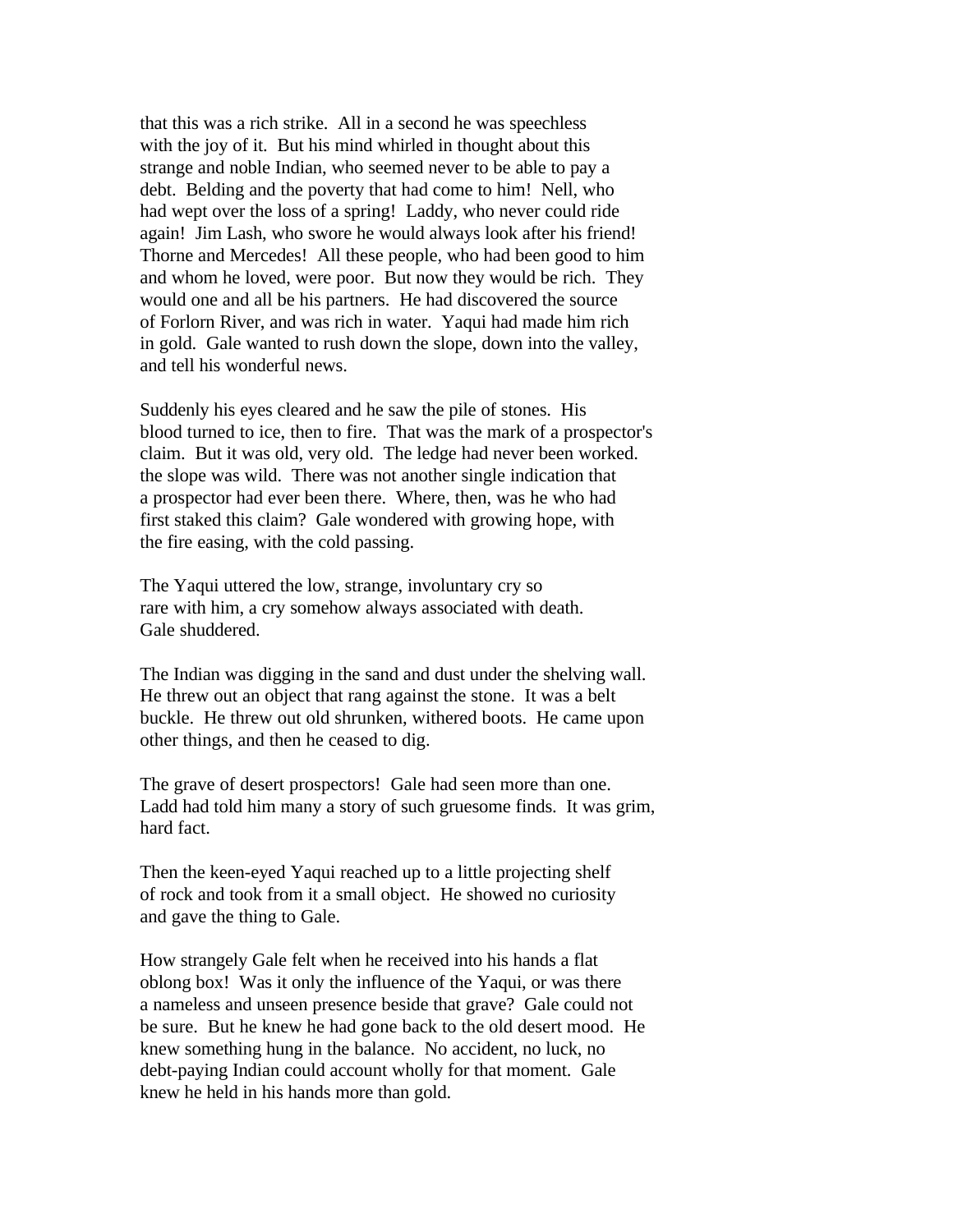The box was a tin one, and not all rusty. Gale pried open the reluctant lid. A faint old musty odor penetrated his nostrils. Inside the box lay a packet wrapped in what once might have been oilskin. He took it out and removed this covering. A folded paper remained in his hands.

It was growing yellow with age. But he descried a dim tracery of words. A crabbed scrawl, written in blood, hard to read! He held it more to the light, and slowly he deciphered its content.

"We, Robert Burton and Jonas Warren, give half of this gold claim to the man who finds it and half to Nell Burton, daughter and granddaughter."

Gasping, with a bursting heart, ovewhelmed by an unutterable joy of divination, Gale fumbled with the paper until he got it open.

It was a certificate twenty-one years old, and recorded the marriage of Robert Burton and Nellie Warren.

XX

## Desert Gold

A summer day dawned on Forlorn River, a beautiful, still, hot, golden day with huge sail clouds of white motionless over No Name Peaks and the purple of clear air in the distance along the desert horizon.

Mrs. Belding returned that day to find her daughter happy and the past buried forever in two lonely graves. The haunting shadow left her eyes. Gale believed he would never forget the sweetness, the wonder, the passion of her embrace when she called him her boy and gave him her blessing.

The little wrinkled padre who married Gale and Nell performed the ceremoney as he told his beads, without interest or penetration, and went his way, leaving happiness behind.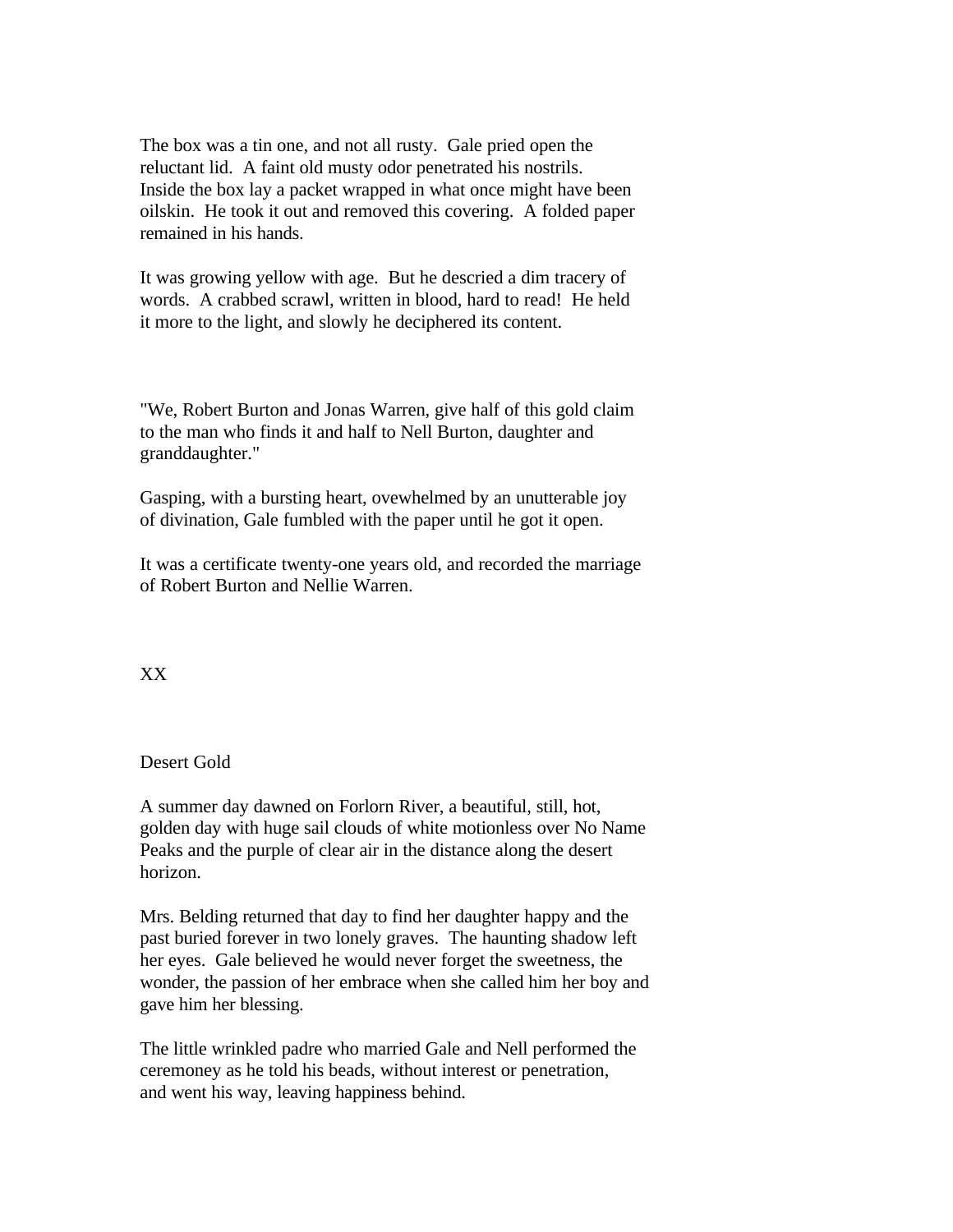"Shore I was a sick man," Ladd said, "an' darn near a dead one, but I'm agoin' to get well. Mebbe I'll be able to ride again someday. Nell, I lay it to you. An' I'm agoin' to kiss you an' wish you all the joy there is in this world. An', Dick, as Yaqui says, she's shore your Shower of Gold."

He spoke of Gale's finding love--spoke of it with the deep and wistful feeling of the lonely ranger who had always yearned for love and had never known it. Belding, once more practical, and important as never before with mining projects and water claims to manage, spoke of Gale's great good fortune in finding of gold--he called it desert gold.

"Ah, yes. Desert Gold!" exclaimed Dick's father, softly, with eyes of pride. Perhaps he was glad Dick had found the rich claim; surely he was happy that Dick had won the girl he loved. But it seemed to Dick himself that his father meant something very different from love and fortune in his allusion to desert gold.

That beautiful happy day, like life or love itself, could not be wholly perfect.

Yaqui came to Dick to say good-by. Dick was startled, grieved, and in his impulsiveness forgot for a moment the nature of the Indian. Yaqui was not to be changed.

Belding tried to overload him with gifts. The Indian packed a bag of food, a blanket, a gun, a knife, a canteen, and no more. The whole household went out with him to the corrals and fields from which Belding bade him choose a horse--any horse, even the loved Blanco Diablo. Gale's heart was in his throat for fear the Indian might choose Blanco Sol, and Gale hated himself for a selfishness he could not help. But without a word he would have parted with the treasured Sol.

Yaqui whistled the horses up--for the last time. Did he care for them? It would have been hard to say. He never looked at the fierce and haughty Diablo, nor at Blanco Sol as he raised his noble head and rang his piercing blast. The Indian did not choose one of Belding's whites. He caught a lean and wiry broncho, strapped a blanket on him, and fastened on the pack.

Then he turned to these friends, the same emotionless, inscrutable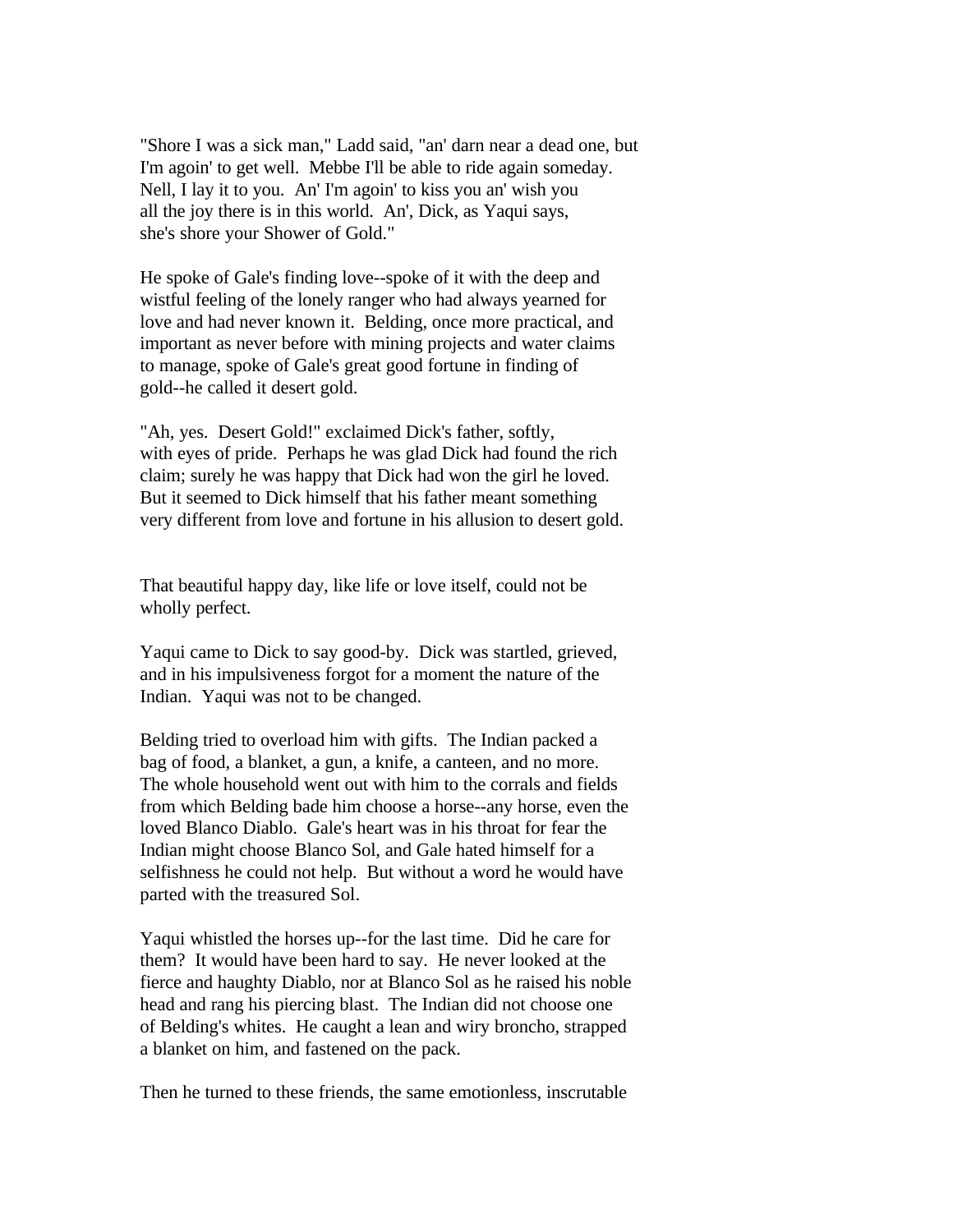dark and silent Indian that he had always been. This parting was nothing to him. He had stayed to pay a debt, and now he was going home.

He shook hands with the men, swept a dark fleeting glance over Nell, and rested his strange eyes upon Mercedes's beautiful and agitated face. It must have been a moment of intense feeling for the Spanish girl. She owed it to him that she had life and love and happiness. She held out those speaking slender hands. But Yaqui did not touch them. Turning away, he mounted the broncho and rode down the trail toward the river.

"He's going home," said Belding.

"Home!" whispered Ladd; and Dick knew the ranger felt the resurging tide of memory. Home--across the cactus and lava, through solemn lonely days, the silent, lonely nights, into the vast and red-hazed world of desolation.

"Thorne, Mercedes, Nell, let's climb the foothill yonder and watch him out of sight," said Dick.

They climbed while the others returned to the house. When they reached the summit of the hill Yaqui was riding up the far bank of the river.

"He will turn to look--to wave good-by?" asked Nell.

"Dear he is an Indian," replied Gale.

From that height they watched him ride through the mesquites, up over the river bank to enter the cactus. His mount showed dark against the green and white, and for a long time he was plainly in sight. The sun hung red in a golden sky. The last the watchers saw of Yaqui was when he rode across a ridge and stood silhouetted against the gold of desert sky--a wild, lonely, beautiful picture. Then he was gone.

Strangely it came to Gale then that he was glad. Yaqui had returned to his own--the great spaces, the desolation, the solitude--to the trails he had trodden when a child, trails haunted now by ghosts of his people, and ever by his gods. Gale realized that in the Yaqui he had known the spirit of the desert, that this spirit had claimed all which was wild and primitive in him.

Tears glistened in Mercedes's magnificent black eyes, and Thorne kissed them away--kissed the fire back to them and the flame to